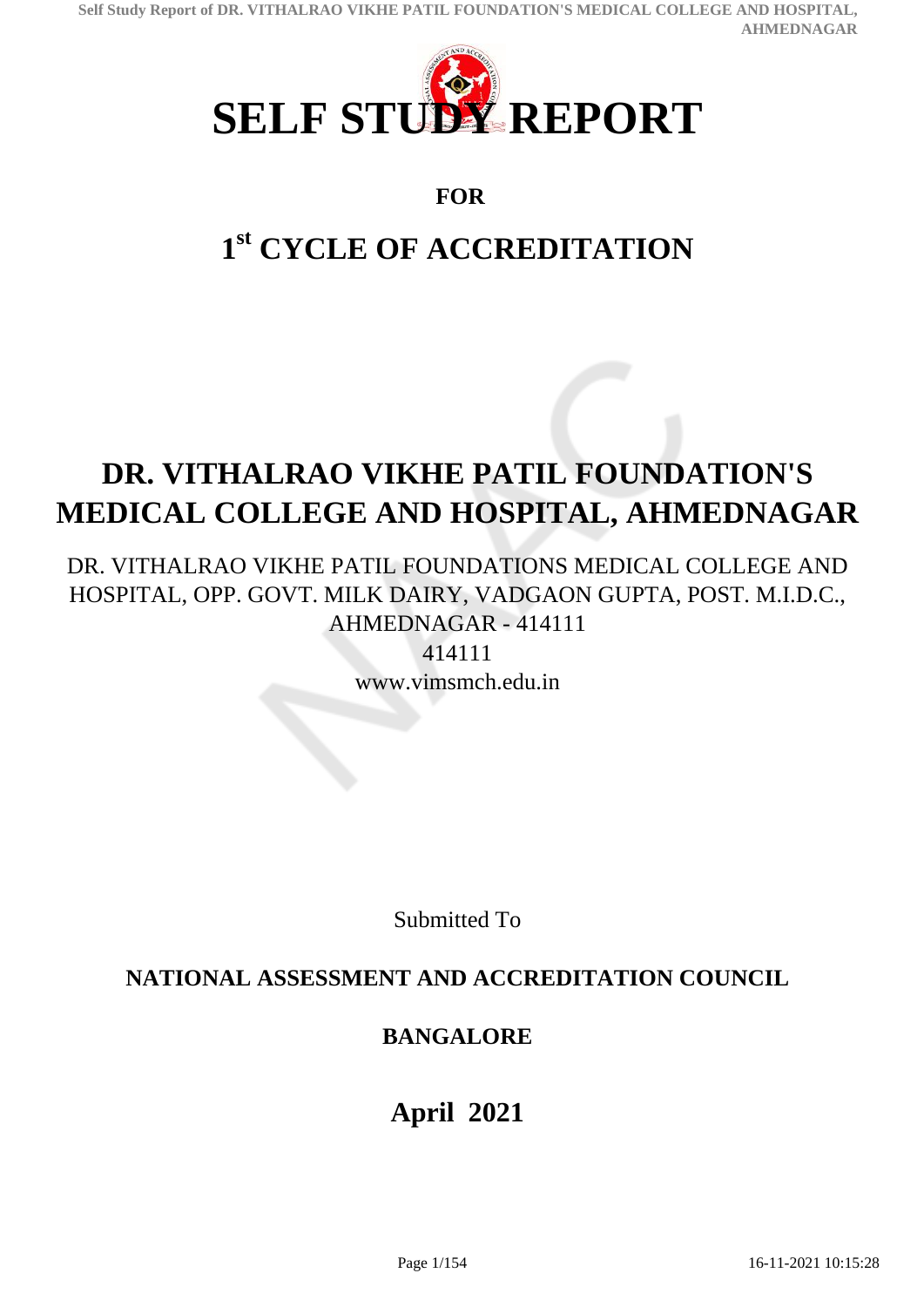## **1. EXECUTIVE SUMMARY**

## **1.1 INTRODUCTION**

Dr. Vithalrao Vikhe Patil Foundation, Ahmednagar is in the service of education since 1986. This Foundation is registered under Bombay Public Trust Act 1950, dated - 5th July, 1982- Reg. No-MAH-/544/ANR/82/BPT/Act-490(Ahmednagar). The foundation is dedicated to provide quality education in the field of Engineering, Pharmacy, Medicine, Physiotherapy, Nursing, Agriculture, Primary education, Secondary Education, Science, Commerce, Management, Tertiary and Community Health care, etc.

#### **How it started:**

The extreme shortage of medical facilities promoted Dr. Vithalrao Vikhe Patil Foundation to establish Medical College at Vilad Ghat, Ahmednagar in 2004. Under the able guidance and mature insight of the founder Late Dr. Eknathrao alias Balasaheb Vikhe Patil (Recipent of Padmabhushan Award) the institute has acquired remarkable achievements both in terms of academic and health services at the grass root level.

Dr. Vithalrao Vikhe Patil Foundation's Medical College and Hospital has emerged as an excellent center in Medical Education, Training and Research activities at National level and Health Care Services especially to underprivileged and marginalized people at their door steps.

#### **Educational Programmes:**

The College offers undergraduate course in Medicine (MBBS) with an intake of 150 students per year and Postgraduate Courses in 10 Disciplines. The institute is recognized by Medical Council of India (Superseded by Board of Governers), New Delhi in 2009 and is affiliated to Maharashtra University of Health Sciences, Nashik. The Medical complex is situated in an area of 33 acres in the beautiful scenario of Vilad Ghat, Ahmednagar. Added to this, over 680 bedded Dr. Vikhe Patil Memorial Hospital with state of the art laboratories, equipments as well as other facilities and four primary Health centers namely Dehare, Jeur, Walki and Mehekari, One Urban Health Center at Burudgaon and one Rural Health Training Center at Wambori for undergraduate training, where the patients are treated free of cost. Also Hospital honors to have super-specialty facilities like oncology and radiotherapy center, cardiology and cardiothoracic surgery, Nephrology with wellestablished Dialysis unit, joint replacement center, IVF Center, Imaging technology center, District Disability Rehabilitation Center (DDRC), COVID hospital, etc.

#### **Vision**

To achieve 'Global Excellence' in experiential and technology-driven medical education, transformative research, patient centered clinical care, promotional and preventive health care services, through creative medical professionals, leading to national and global development.

#### **Mission**

To create new genera of doctors with quality medical knowledge, highest levels of skill and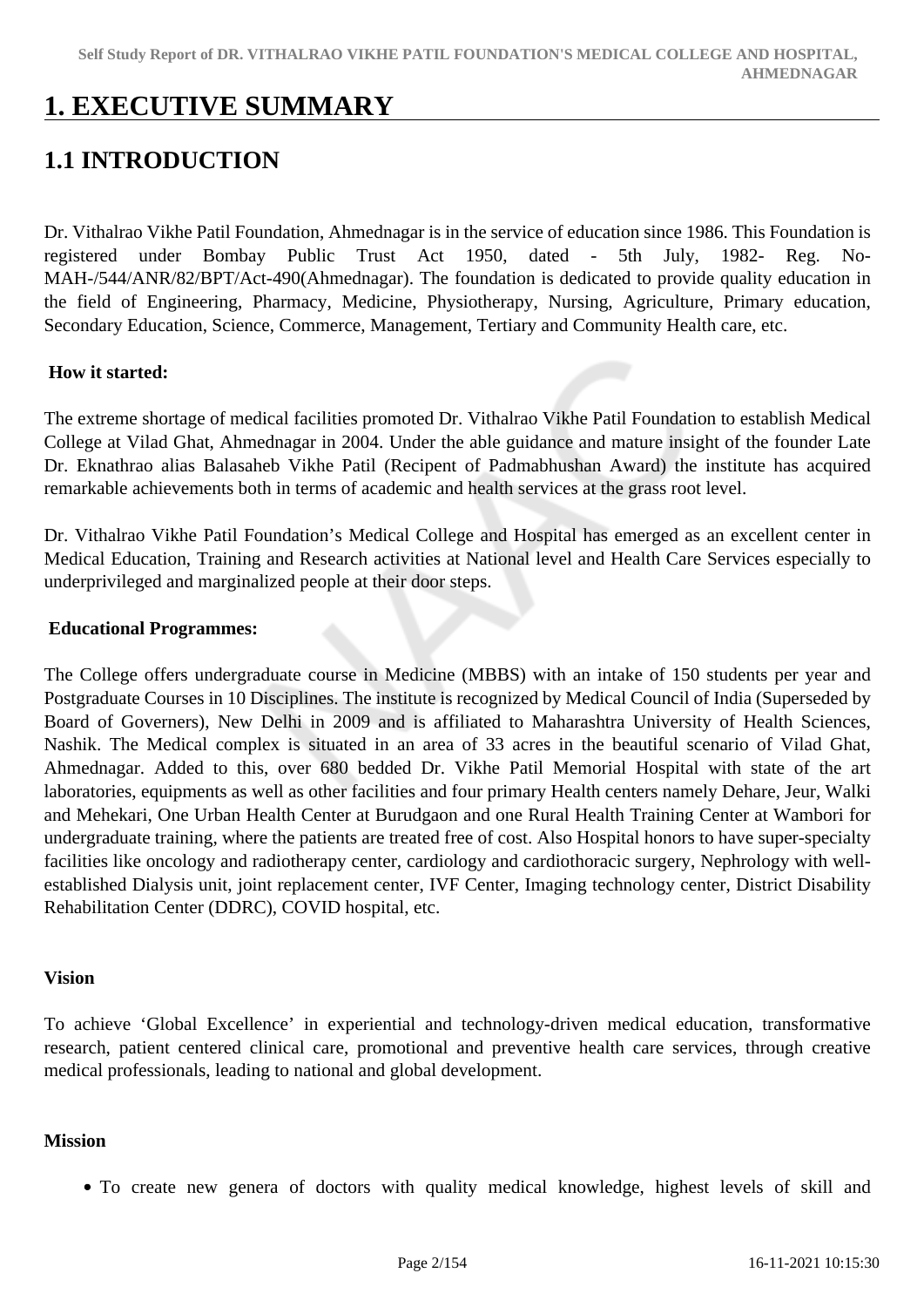competence, committed to excellence, guided by professional ethics, moral and social values, ready to serve and lead the world for better tomorrow.

- To provide excellent and comprehensive medical education and hands-on training to undergraduate and postgraduate students for the advancement of medical knowledge, skills, competences and research, in order to make significant contributions to raise the health standards of all the citizens of our nation and across the globe.
- To extend and share the knowledge acquired and new knowledge generated for the development of the society in health management, through collaborative research, extension and outreach activities.
- To provide primary, secondary and tertiary health care and services of global standards to the needy population, especially the rural and marginalized sections of the society.
- To promote the highest standards of quality and ethical values among the students and staff in patient care, medical education, training and research, leading to excellent performance in diverse professional and cultural settings of our country.
- To promote integrated sustainable development, environmental conservation, protection and preservation of culture, heritage, fundamental duties, human rights, gender sensitization, tolerance, harmony and national integrity among all the stakeholders towards a humane society.

## **1.2 Strength, Weakness, Opportunity and Challenges(SWOC)**

#### **Institutional Strength**

- **Focus:** Institution is focused on providing essential health education which will have positive impact on lives and community.
- **Research:** Institute has more than 800 publications, 10 books, 8 chapters, more than 300 paper and poster presentations in various conferences, 10 copyrights and 11 patents published in Intellectual property journal of India.
- Micro-ethics: helps the students and the staff to develop the right character and attitudes towards patient care and also being professional at the same time.
- **Total Quality Management:** Institution tries for the holistic development of the students including physical, psychological, academic, professional, social and spiritual dimension.
- **Awards and recognition:** We have more than 40 awards for teachers including the prestigious award- "Dr. Sharadini Dahanukar Best of Best teacher award and Best teacher award" by MUHS, Nasik.
- **Retention of faculty:** The admirable rate of retention of faculty speaks for excellent human resource management and institutional policies. Stress-free working environment and timely appreciation of staff is one of the major factor responsible for this.
- **Providing treatment with latest technology:** The Institution is the one and only in central Maharashtra to have the Linear Accelerator (Triple Energy Radiation Machine) to provide the best form of radiotherapy for cancer patients.
- **VIMS Health Sciences Journal:** The Institution's own official scientific publication
- **Sports facilities:** provides best facilities for the indoor and outdoor games.
- **Extension and outreach activities:** are carried out in rural and tribal areas to provide services to poor and marginalized peoples
- **Campus ambience:** The Institution has a spacious Green campus with local species which are highly preserved in order to maintain local ecosystem along with new plantation and herbal garden which are maintained by recycled water.
- **Campus amenities:** The facilities required for the staff and students staying in the campus are available within a span of approximately 100 yards.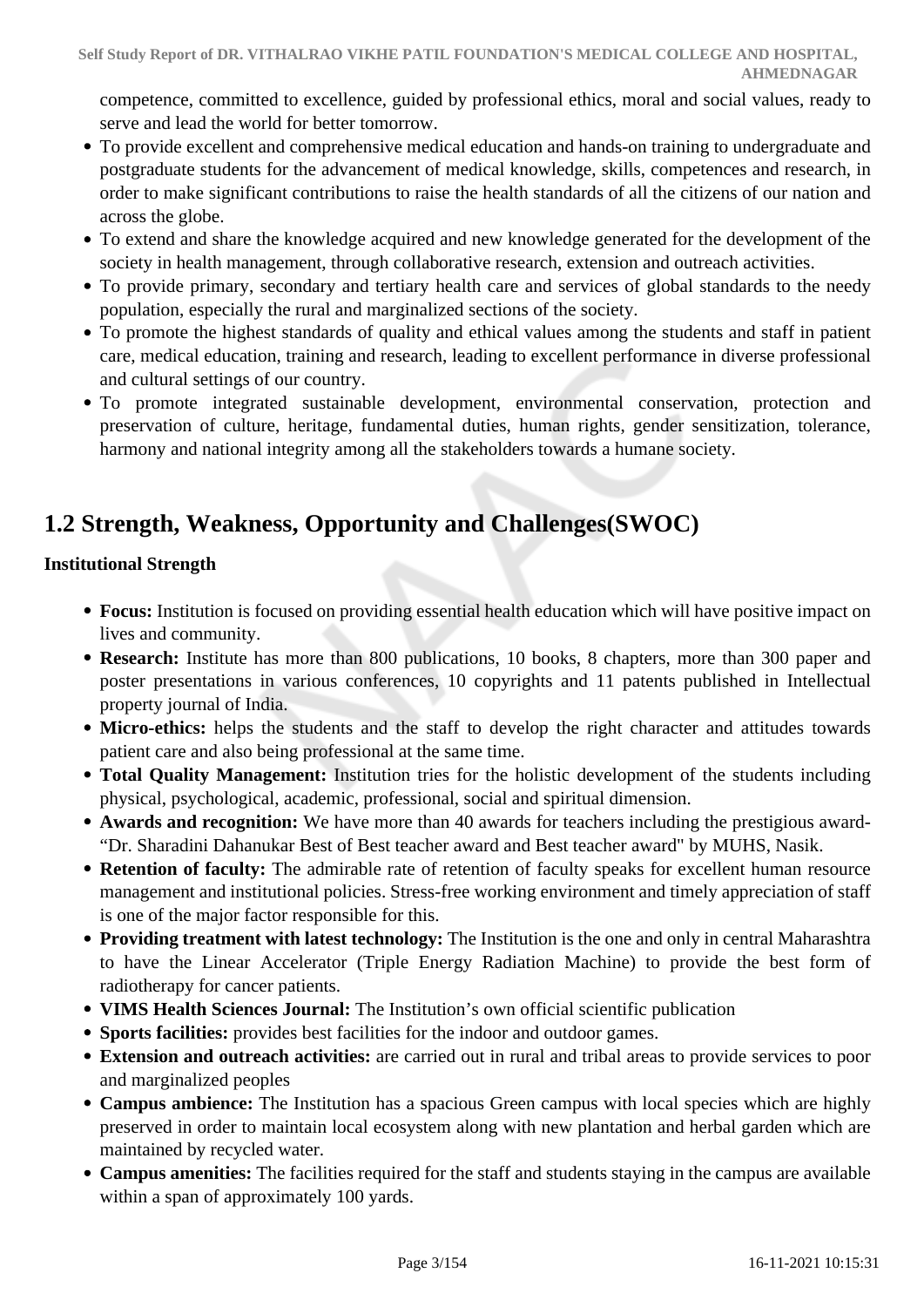- **Facilities for education of children of staff:** The Institution has established a CBSE affiliated English Medium School for the children of the staff staying within the campus.
- **Helipad:** are helpful for airlifting and transferring the patient in case of extreme emergency.
- **Approachability:** Institution is very well connected by road, railway and airways.

#### **Institutional Weakness**

- **Restrictions being an affiliated college:** Reduced mobility and flexibility in academics and staff appointment and appreciations in view of the restrictions of apex Regulatory Councils and affiliated university in the form of fixed syllabus, fixed teaching hours for every subject, fixed assessment process, fixed number of teaching days and vacations, etc.
- **Not having sufficient time for research:** Faculty does not have protected time for research after patient care and teaching including theory and practical classes, internal assessment and evaluation, central assessment process, university examination duties for theory and practical and other administrative duties.
- **Difficulty in starting a new programme:** With so many regulations and so many approvals, it is difficult to start any new post-graduate course, Superspeciality course or increase the existing number of seats for different courses. In addition to that it is difficult to expand within given infrastructure and difficult to build new buildings as the Institution is a charitable one and runs on 'No loss – No profit' basis.
- **Increased down-time for machines:** The Institution has lot of major machines required for diagnostic and therapeutic purposes. In case of malfunction in any of those, the down-time is more and is mainly because of the rural location of the Institute; the reason being some spare parts are not available easily or trained or skilled technician to repair has to be called from outstation.
- **Not having permission to conduct medico-legal autopsy:** Being a private medical college, we are not legally permitted to perform post-mortems; hence the under-graduate students have to go to the government hospital to learn about this medico-legal procedure.

#### **Institutional Opportunity**

- **Start new programmes:** The Institution has sufficient manpower, physical facilities and patient load to start various programmes for medical and paramedical people. E.g., Fellowship in Critical Care Medicine, Fellowship in Laparoscopic Surgery, Fellowship in Joint Replacement Surgery, etc.; Certificate courses in Clinical Cardiology, Basic Health Research, etc., Graduation Courses like B. Sc. (Ophthalmic Technology), B.Sc. (Medical Lab Technology), Diploma in Medical Imaging Technology, Diploma in X-ray Technology, etc.
- **Recognition of institute** by governmental and non-governmental agencies as a pioneer in community based innovations in medical education.
- To create **awareness of health insurance policies** and government health schemes.
- Implementation of **'Research-Booster' strategies** through institutional/inter-institutional/and international collaborations/schemes to enhance extramural research funding as well as funded and thrust research activities.
- **Good networking** with governmental and nongovernmental organizations.
- **Medical Tourism:** Because of close proximity to international holy places like Saibaba Shirdi, Nashik and Shani Shinganapur, there are chances and opportunity to develop Medical tourism in our institute.
- **Skilled faculty:** Management gives freedom and opportunities to innovate in health care, teaching and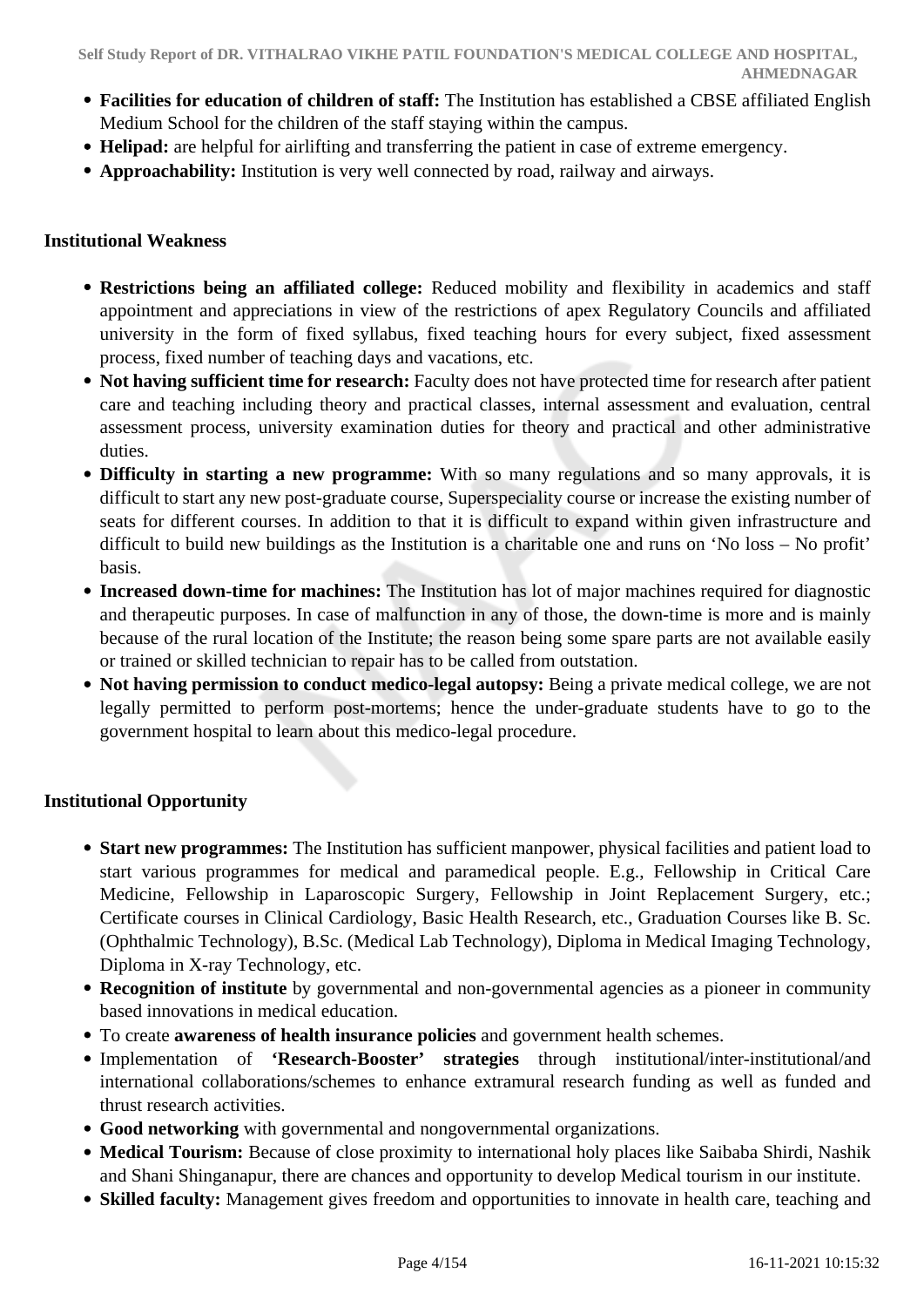research which should be preferably community centered; such as use of various innovative teachinglearning and assessment methods like OSCE/OSPE, Fellowship in Medical Education Technology, Basic and Advanced Course in Research methodology, etc.

#### **Institutional Challenge**

- **Lack of academic flexibility:** Being an affiliated College, the Institution lacks with academic flexibilities though the faculty is very much interested in using various innovative methods during the academic sessions.
- **Restrictions of Regulatory Councils** in permitting Choice-based Credit System, and implement Credit transfer facility between Faculties of the same University and between MoU partner universities within India and outside India; hindering globalization of higher education within Indian Universities.
- **Liaison with other organizations:** The Institution works in association with many governmental and non-government organizations who work in the medical and social field. The challenge is to establish a close working liaison with these organizations and the get the funds for the research in medical field by establishing academia collaboration.
- **Follow-up of patients:** Our hospital caters to the wide geographic population with patients coming from different regions of Maharashtra. In case of chronic diseases like cancer, the follow-up of the patients is a challenge that we are facing resulting in incomplete epidemiological data.
- **Full-time superspecialist consultant:** Attracting Superspeciality consultant from metropolitan cities is one of the challenge and most of the times they are the vising ones hence the follow up of all the patients by the superspecialists' himself/herself becomes difficult.
- **Rising cost of health care:** Overall cost of providing health services is rising. New imaging techniques, new laboratory tests, new operative technology and new machinery for providing treatment are made available, but the cost of all these newer facilities is very high and it becomes difficult to provide such services free of cost to all the patients is a challenge that we are facing. For this efforts are put to get the funds from various NGOs; so to involve as many such organizations to this noble cause is a challenge.
- To ensure that the state of arts **healthcare facility within the reach of the poor** and marginalized community.
- Navigating the process for the national and international higher education and job opportunities.

### **1.3 CRITERIA WISE SUMMARY**

#### **Medical Part**

All the Students are exposed to quality of care and patient safety procedures including infection prevention and control practices as practiced by the teaching hospital in didactic and practical sessions during their clinical postings.

Few of the fulltime teachers have acquired additional postgraduate Degrees/Diplomas/Fellowships beyond the eligibility requirements from recognized centers/universities in India or abroad.

The Institution has introduced objective methods to measure and certify attainment of specific clinical competencies by MBBS students/interns. We have introduced Instructional sessions for students on the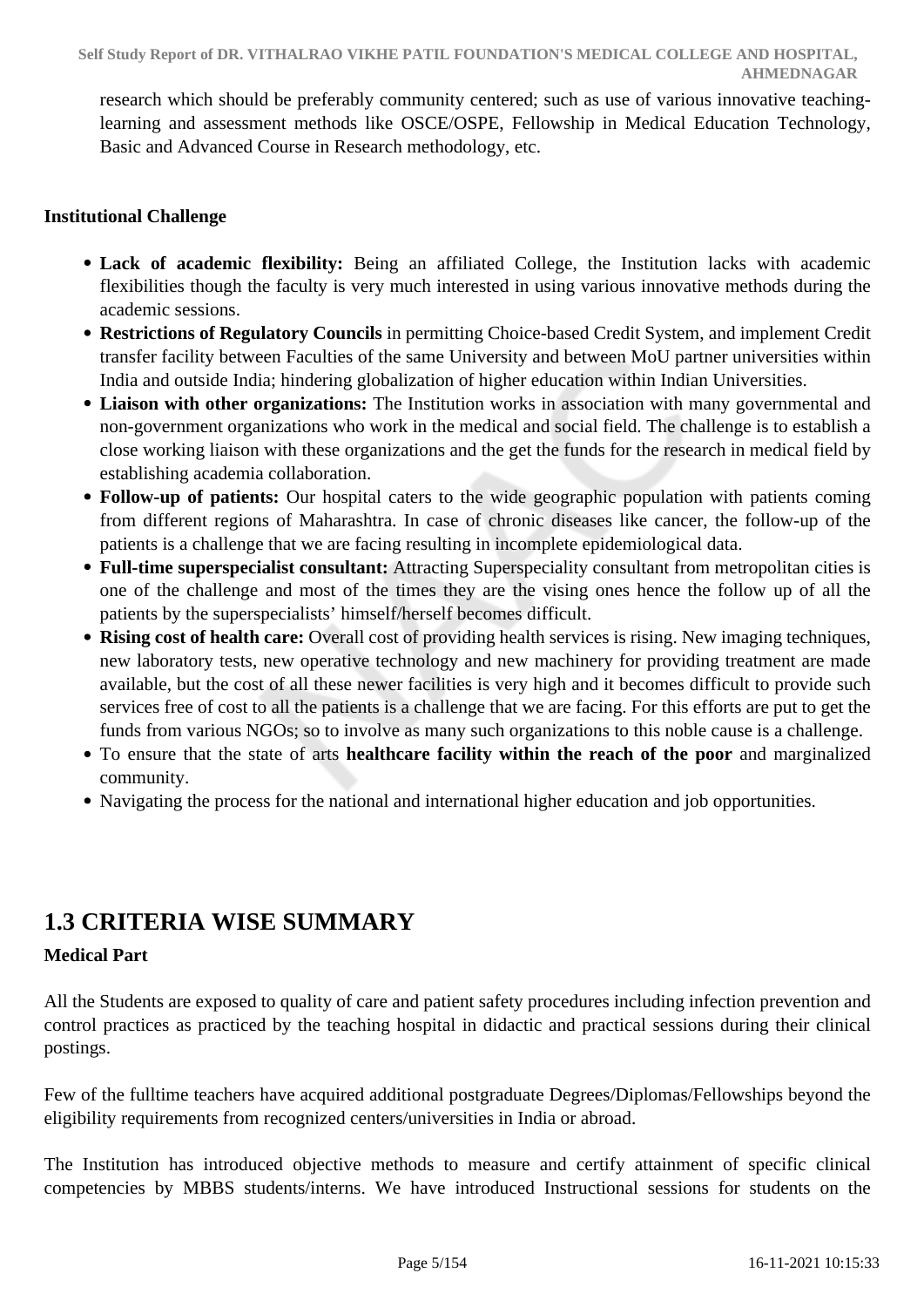Medical, Legal, Ethical and Social Issues involved in organ transplantation. Also Students are exposed to the organization and operational features of the Immunization Clinic functioning in the hospital as per WHO guidelines for childhood immunization. The Institution has adopted methods to define and implement Medical graduate attributes as Clinician, Leader and member of the health care team and system, Communicator, lifelong learner and Professional with a system of evaluation of attainment of the same.

The Medical Education Unit of the Institution conducts a range of faculty development programmes in emerging trends in Medical Education Technology. The Institution is ISO 2009-2015 certified and Maharashtra Medical Council has approved the Institution for conducting accredited CMEs, workshops and seminars. The laboratory of the Institution is accredited by NABL while the NABH accreditation of the hospital is in process.

All the UG/PG students and teaching- non teaching staff are provided with prophylactic immunization against Hepatitis-B and Injection Tetanus Toxoid as they are working in clinical environment.

#### **Curricular Aspects**

The Institution is affiliated to the Maharashtra University of Health Sciences, Nashik and is committed for the effective planning, implementation and delivery of the curriculum prescribed by the university and ensures transparent evaluation process. Teachers from the Institution are also part of Board of Studies and Academic Council of various universities; where they provide valuable inputs in reforming the curriculum.

The Institution offers various inter-disciplinary and inter-departmental training courses across various programmes. We also encourage students to acquire additional knowledge by designing add-on subject related certificate courses and value added transferable and life skills courses.

The teaching faculty of the Institution plays an important role in this process by adopting various studentcentric teaching-learning methods. The institute integrates cross-cutting issues relevant to gender, environment & sustainability, human values, health determinants, Right to Health, emerging demographic issues and professional ethics into the curriculum. We continuously keep on adding topics on current health issues and advances in fields of Medicine, Emerging illnesses like Corona virus pandemic and others making the syllabus updated and understandable to students.

The Institution has developed a system to collect time to time feedback from students and other stakeholders regarding teaching, curriculum planning & implementation and have an inbuilt review mechanism to analyse the collected feedback and take appropriate action.

#### **Teaching-learning and Evaluation**

Institution takes efforts to serve students of different backgrounds and abilities, through effective teachinglearning experiences and use of interactive instructional techniques that engage students in higher order 'thinking' and investigation.

The Institution follows a transparent, well-administered mechanism of admission process complying with all the norms of the concerned regulatory/governing agencies including state and central governments, especially regarding the reservation policy.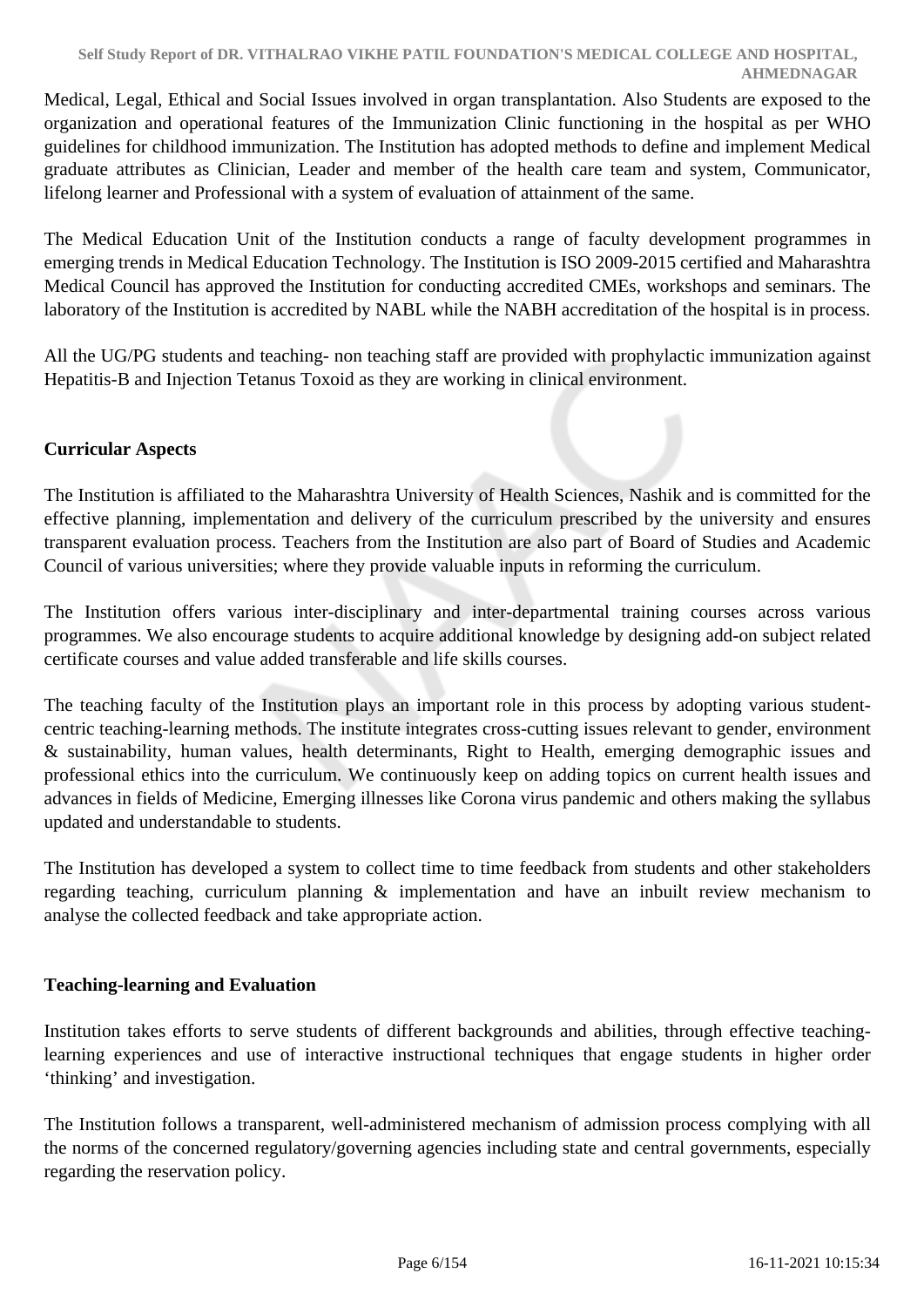The Institution makes special efforts to assess the learning levels of the students and reach out to their special learning needs in addition to nurturing the innate talent of the students.

 The Institution has adopted various student-centric learning methods for enhancing learning experiences including clinical skills laboratory for simulation-based training. Teachers use different teaching-learning methods which help in development of creativity, analytical skills and innovation among students along with ICT-enabled tools including online e-resources. Institution maintains a ratio of 1:10 for mentorship programme.

 The Institution maintains quality of teachers in terms of qualification, teaching experience, etc. and the posts are filled as sanctioned.

The institution strictly adheres to the academic calendar for the internal evaluation process with provision for midcourse improvement. There is a mechanism in place to deal with examination related grievances to make the process robust and transparent.

 The Institution has clearly defined learning outcomes and graduate attributes as stated by the university. Assessment processes are aligned with these stated learning outcomes which are reflected in the incremental pass percentage of the students. The Institution regularly conducts parent-teaching meetings; suggestions are followed up and appropriate actions are taken.

#### **Research, Innovations and Extension**

The Institution has Post-graduate courses in different disciplines and has PG guides recognized by university. Institute provides financial support to faculty to attend the conferences and workshops international, national and state level and provides opportunities for funded projects in collaboration with industries and other agencies.

Institution has created an incubation center for innovations, creation and transfer of knowledge among students and faculty. Institute regularly conducts various workshops and seminar for students and faculties on research methodology, intellectual property rights, good clinical practices, good laboratory and collection practices, industry- academia collaborations, etc.

Institutional Ethics Committee (IEC) oversees the implementation all Research Projects. Institution has plagiarism check software based on the institutional policy. IEC follows strict guidelines and rules for research ethics, research publications, submission of dissertations and synopsis and ensures implementation of its stated Code of Ethics. Teachers and students have published number of research papers in the various national, international indexed Journals and teachers also have some books and chapters in books to their credit.

Institution carries out number of various extension and outreach activities in terms of education, environmental issues like Swachh Bharat, health and hygiene awareness and socio-economic development in collaboration with industry, community, government and non-government organizations engaging NSS, institutional clubs etc. The Institution has been recognized with various awards and certificate of appreciation for providing services to the community.

The Institution is having number of functional MoUs with industries and various institutions in India for academic, clinical training, project work and collaborative research programme.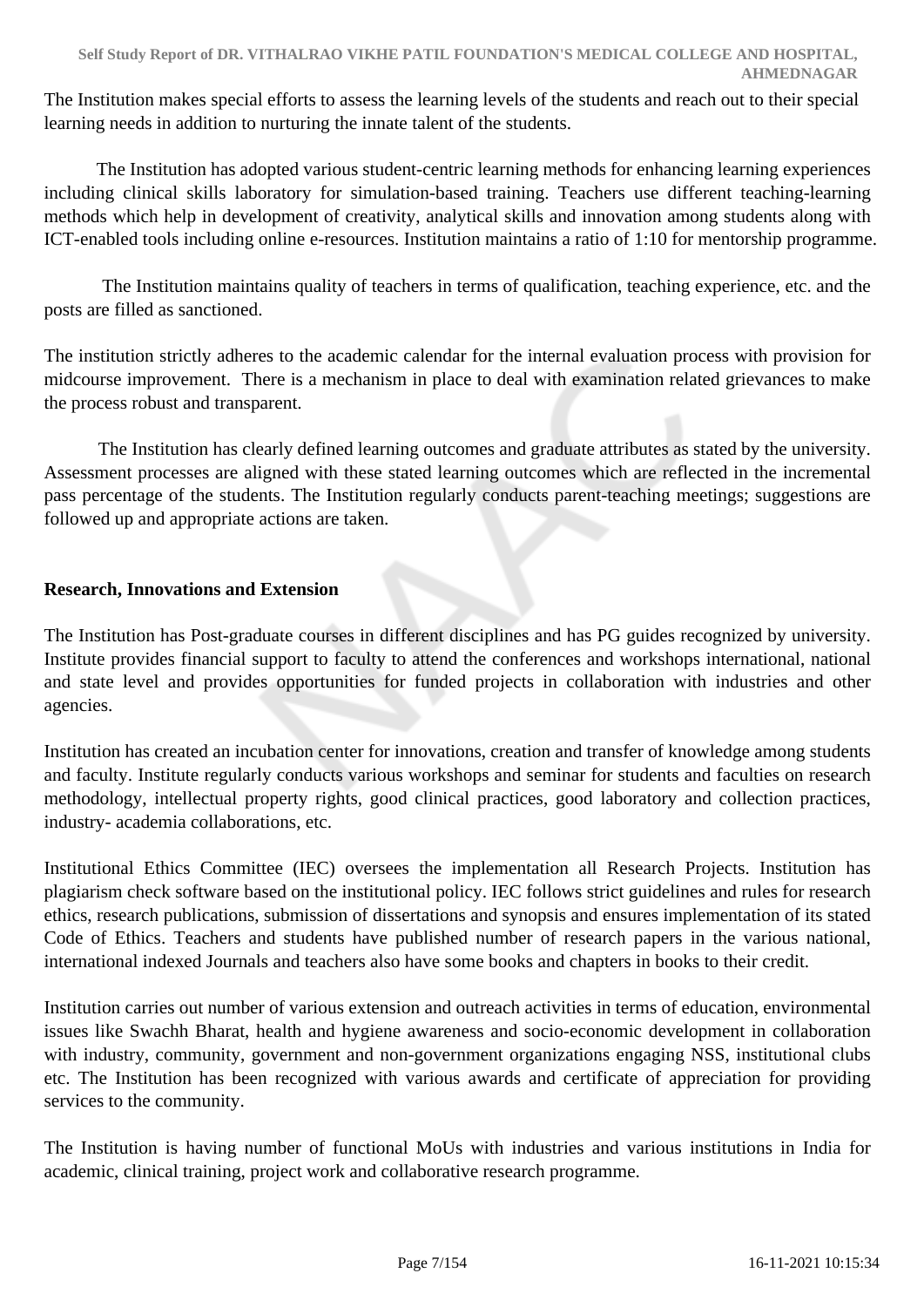#### **Infrastructure and Learning Resources**

Institution has 680 bedded hospital with adequate facilities for teaching-learning. Institution has well equipped sports complex along with the auditorium and the amphitheatre which provide facilities for the students and staff for organising various sports & cultural activities. Adequate general campus facilities are provided within the campus only and the overall ambience in the campus is very pleasant.

Institution has adequate clinical & laboratory equipments along with animal house and herbal garden – used as learning resources by UG & PG students. There are Rural Health Training Centre, Primary Health Centre & Urban health centre attached to the Institution for the community based learning of the students.

The Central Library of the Institution is fully automated using ILMS software. It consists of adequate number of textbooks and journals with membership for various e-library disciplines Learner sessions are arranged for the newly joined teachers and students regarding the in-person and remote access usage of the library. Teachers and students also use various e-learning resources such as NPTEL, SWAYAM, etc.

Institution has updated IT facilities and sufficient number of computers, printers, projectors with internet facility for teaching-learning. IT facilities are updated frequently and the students are provided support for computers and internet including Wi-Fi. Available bandwidth of the internet connection in the Institution is 86 MBPS.

Institution spends sufficient amount on maintaining physical facilities, academic support facilities, library enrichment and infrastructure development. Institution has established standard operating procedures for the maintenance & utility of physical & academic support facilities.

#### **Student Support and Progression**

The Institution helps students to get benefit of Scholarship from government and Non- government agencies each year. Institution organises various capability enhancement schemes for up-gradation of students' knowledge and skills. Along with this, Institution also provides training and guidance for various competitive examinations. Institution has well established international student cell for helping international student for their stay, visa and other academic activities. Institution has developed transparent mechanism for timely redressal of student grievances, prevention of sexual harassment and prevention of ragging.

Every year, significant number of students qualify in various entrance examinations at different levels; but being a medical Institution, most of the students are self-employed by establishing their own hospitals/clinics. Some of the postgraduate students also proceed for super-speciality and fellowship courses.

Apart from academic performance, students also participate in various sports and cultural activities at state and national level and have been awarded medals and certificates on various occasions. Annually the Institution organises various sports and cultural competitions where student and teachers take active part. The Institution has established student council and students are part of various academic and administrative committees of the Institution which is proved to be beneficial for the welfare of the students.

The Alumni association of the Institution is registered and annual meeting of all committee members is arranged to discuss various issues. Many alumni of the Institution have contributed a lot to the Institution in various ways. VIMS alumni association is light house to present and past students of our Institute.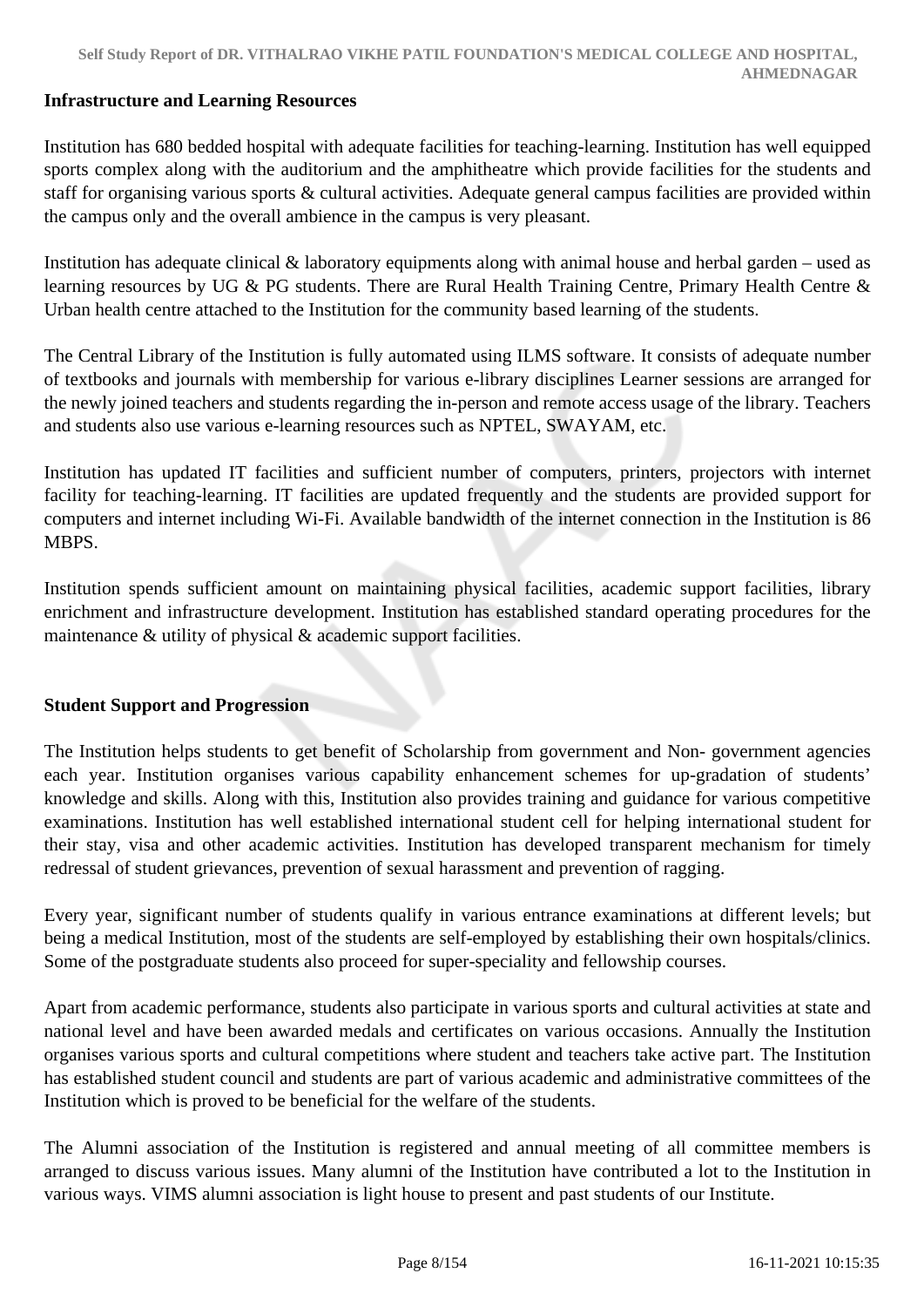#### **Governance, Leadership and Management**

The Institution has stated the vision to achieve 'Global Excellence' in each and every part of medical education along with health care system. It works on principles of participatory mode of governance with all stakeholders participating actively in its administration.

The management decentralizes all the administrative and academic powers to Dean who accomplishes the administration by an appropriate committee based participative handling of all its major activities.

Dean guides Heads of departments to take all important academic decisions and forwards respective departmental requirements to the governing body of the Institute for approval. Institution has implemented egovernance in various areas of operation like academic planning and development, administration, finance and accounts, student admission and support and examination.

Institution has effective welfare measures for teaching and non-teaching staff leading to the motivation of staff for self-development in all aspects. The Institution provides financial support to the faculties for attending various conferences and workshops. The Institution regularly conducts various professional development and administrative training programmes and various orientation, induction programmes, refresher and short term courses are organized for the professional development of faculties.

Systemic Performance appraisal for Teaching and Non-teaching staff is regularly done.

Institution has a transparent and well planned financial management system. Financial resources accrued are judiciously budgeted and utilized for all-round development and quality enhancement of institute. Regular internal and external audits, Finance Committee and BoM effectively monitor optimum utilization of Resources.

IQAC is established in 2018 under chairmanship of the Dean of institute which holds quarterly meeting.

#### **Institutional Values and Best Practices**

Our institute is committed to gender equality and organizes various programmes which provides platform for aspirations, abilities and professional welfare of female staff and students. Efforts are made to feel the women valued, equal and safe inside the campus.

The Institution has adopted the environmental friendly practices and has well defined policy for all types of degradable, non-degradable and biohazard waste generated in the Institution and the Hospital. The efforts are made for the conservation of water and to minimize the wastage of water. The campus is eco-friendly with appropriate landscaping of trees and plants.

Special care is taken for the differently-abled people by providing them various facilities and making barrierfree environment.

Institution takes efforts in providing tolerance and harmony towards cultural, regional, linguistic and other diversities by organizing various programmes all throughout the year. The Code of conduct is followed by all the students, teachers and academic and administrative staff including the Dean/Officials and support staff. The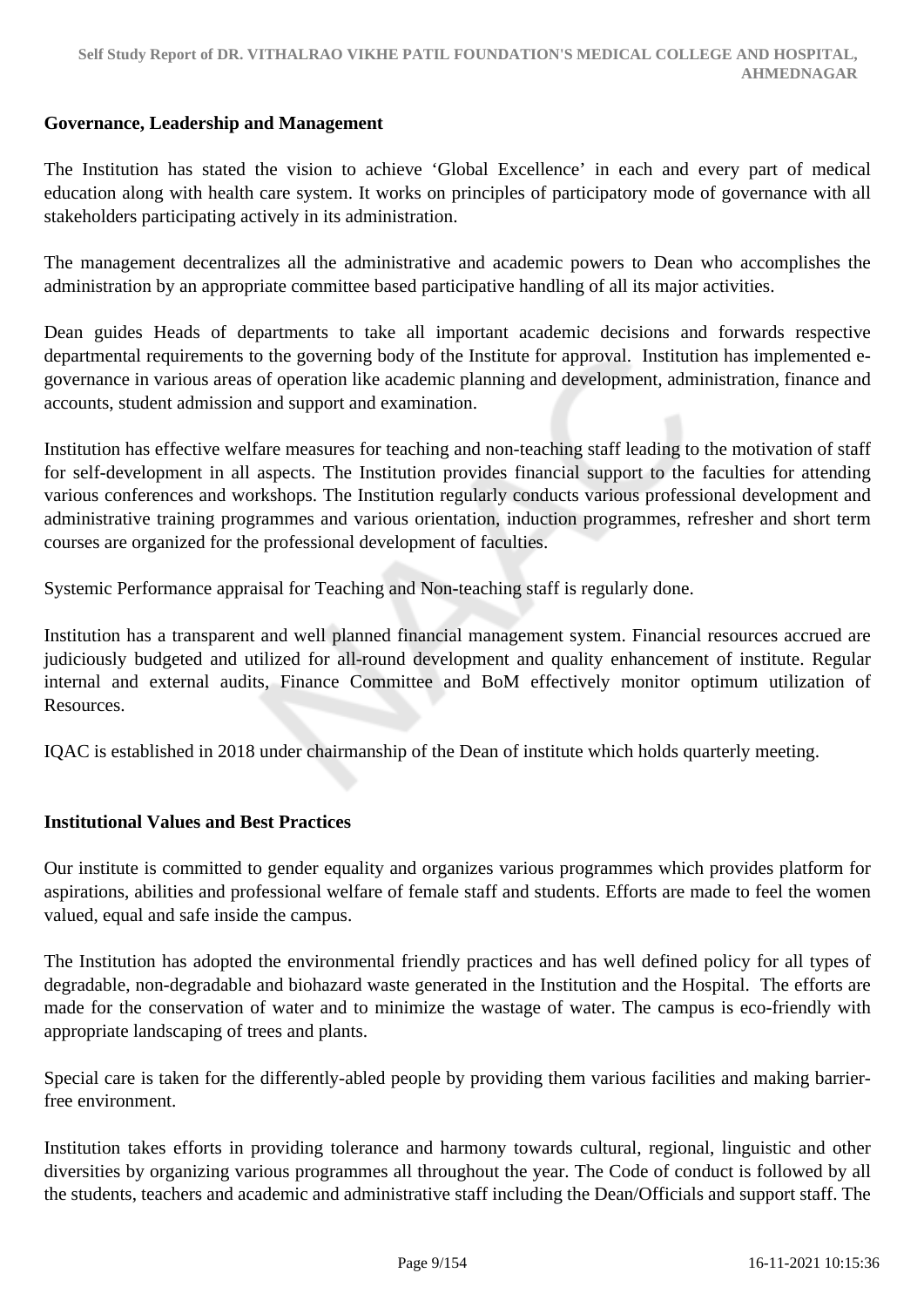Institution celebrates various national and international commemorative days, events and festivals to create a sense of inclusiveness among all the students and staff.

Institution always tries to evolve and develop certain practices that have positive impact on regular functioning of the Institution. Two such practices "Micro-ethics centre" and "Total quality management" have been described in detail.

The social concern and social responsibility towards community is the distinctive feature of the Institution. As a part of social responsibility Institution is taking holistic care of families of the farmers who have committed suicide.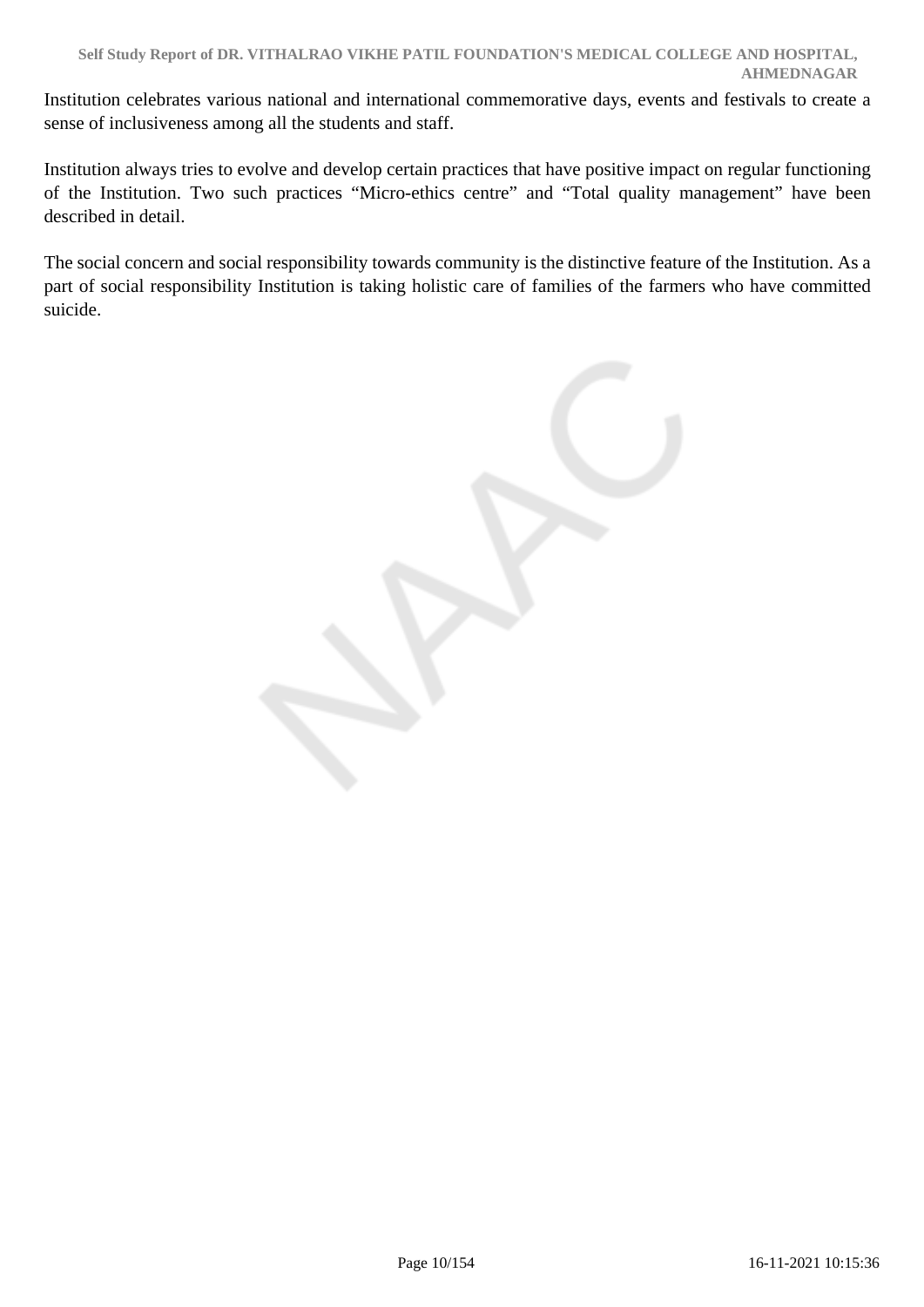## **2. PROFILE**

## **2.1 BASIC INFORMATION**

| <b>Name and Address of the College</b> |                                                                                                                                                        |
|----------------------------------------|--------------------------------------------------------------------------------------------------------------------------------------------------------|
| Name                                   | DR. VITHALRAO VIKHE PATIL<br>FOUNDATION'S MEDICAL COLLEGE AND<br>HOSPITAL, AHMEDNAGAR                                                                  |
| <b>Address</b>                         | Dr. Vithalrao Vikhe Patil Foundations Medical<br>College and Hospital, Opp. Govt. Milk Dairy,<br>Vadgaon Gupta, Post. M.I.D.C., Ahmednagar -<br>414111 |
| City                                   | Ahmednagar                                                                                                                                             |
| <b>State</b>                           | Maharashtra                                                                                                                                            |
| Pin                                    | 414111                                                                                                                                                 |
| Website                                | www.vimsmch.edu.in                                                                                                                                     |

| <b>Contacts for Communication</b> |                              |                                          |               |                  |                                                |  |  |  |
|-----------------------------------|------------------------------|------------------------------------------|---------------|------------------|------------------------------------------------|--|--|--|
| <b>Designation</b>                | <b>Name</b>                  | <b>Telephone with</b><br><b>STD Code</b> | <b>Mobile</b> | Fax              | <b>Email</b>                                   |  |  |  |
| Principal                         | Sunil Natha<br><b>Mhaske</b> | 0241-2778414                             | 8554990221    | 0241-277976<br>2 | deanmedicalcolleg<br>eahmednagar@gm<br>ail.com |  |  |  |
| IQAC / CIQA<br>coordinator        | Pritish Raut                 | 0241-2778042                             | 9764848940    | 0241-277804      | $dr$ .pritishraut@gma<br>il.com                |  |  |  |

| <b>Status of the Institution</b> |                                   |  |  |  |  |  |
|----------------------------------|-----------------------------------|--|--|--|--|--|
| Institution Status               | <b>Private and Self Financing</b> |  |  |  |  |  |
| <b>Institution Fund Source</b>   | Trust                             |  |  |  |  |  |

| Type of Institution   |              |  |  |  |  |  |
|-----------------------|--------------|--|--|--|--|--|
| By Gender             | Co-education |  |  |  |  |  |
| <sup>1</sup> By Shift | Regular      |  |  |  |  |  |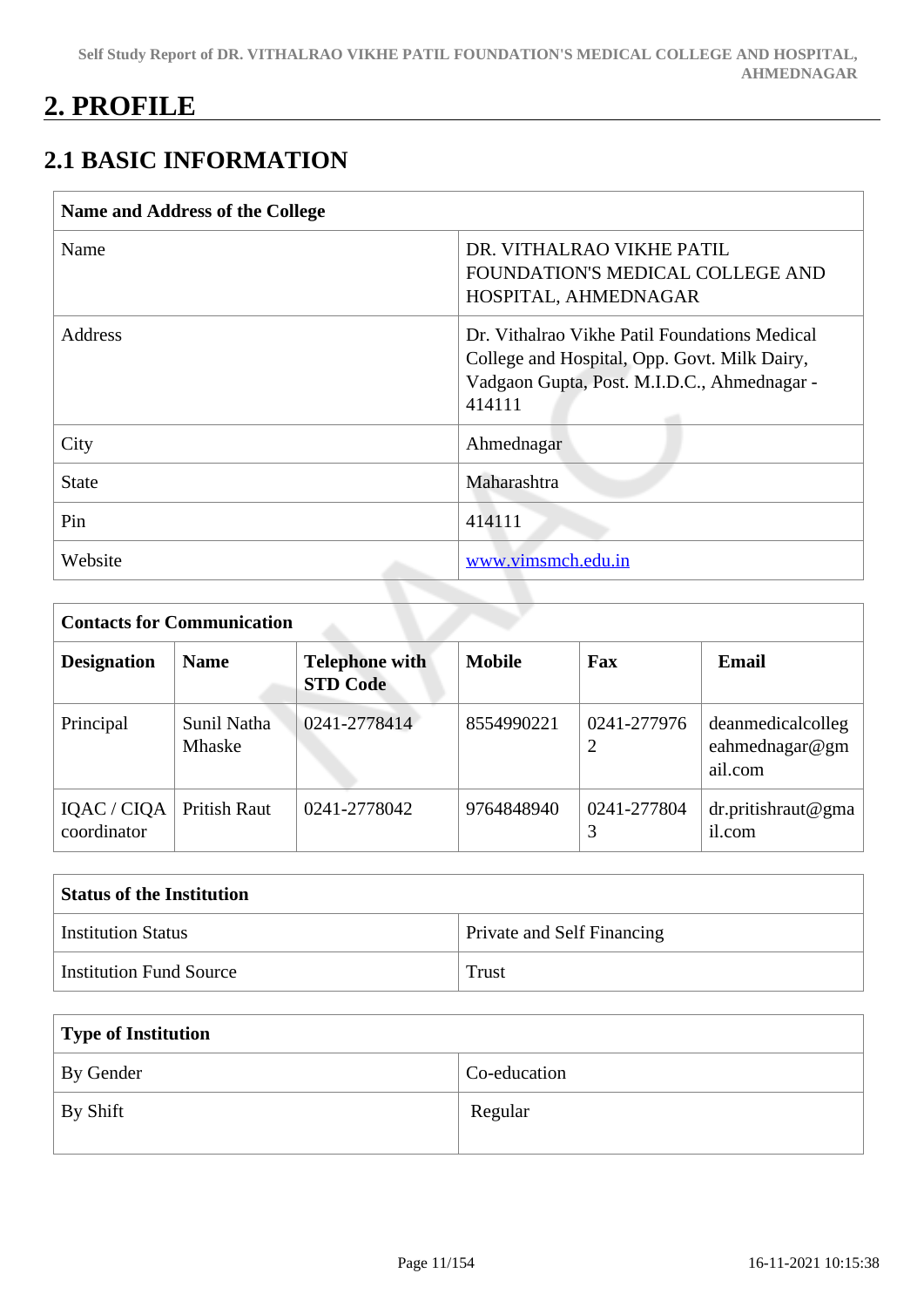**Self Study Report of DR. VITHALRAO VIKHE PATIL FOUNDATION'S MEDICAL COLLEGE AND HOSPITAL, AHMEDNAGAR**

| <b>Recognized Minority institution</b>                    |                                                                                  |             |                                              |                              |                                                                                                     |  |  |
|-----------------------------------------------------------|----------------------------------------------------------------------------------|-------------|----------------------------------------------|------------------------------|-----------------------------------------------------------------------------------------------------|--|--|
| If it is a recognized minroity institution                |                                                                                  |             | N <sub>o</sub>                               |                              |                                                                                                     |  |  |
| <b>Establishment Details</b>                              |                                                                                  |             |                                              |                              |                                                                                                     |  |  |
| Date of establishment of the college                      |                                                                                  |             |                                              | 02-08-2004                   |                                                                                                     |  |  |
| college)                                                  |                                                                                  |             |                                              |                              | University to which the college is affiliated/ or which governs the college (if it is a constituent |  |  |
| <b>State</b>                                              |                                                                                  |             | <b>University name</b>                       |                              | <b>Document</b>                                                                                     |  |  |
| Maharashtra                                               |                                                                                  |             | Maharashtra University of Health<br>Sciences |                              | <b>View Document</b>                                                                                |  |  |
| <b>Details of UGC recognition</b>                         |                                                                                  |             |                                              |                              |                                                                                                     |  |  |
| <b>Under Section</b>                                      |                                                                                  | <b>Date</b> |                                              |                              | <b>View Document</b>                                                                                |  |  |
| 2f of UGC                                                 |                                                                                  |             |                                              |                              |                                                                                                     |  |  |
| 12B of UGC                                                |                                                                                  |             |                                              |                              |                                                                                                     |  |  |
| PCI, INC, RCI, AYUSH, AICTE etc.)                         |                                                                                  |             |                                              |                              | Details of recognition / approval by statutory / regulatory bodies other than UGC (MCI, DCI,        |  |  |
| <b>Statutory</b><br><b>Regulatory</b><br><b>Authority</b> | <b>Recognition/App</b><br>roval details Inst<br>itution/Departme<br>nt programme |             | Day, Month and<br>year(dd-mm-<br>yyyy)       | <b>Validity in</b><br>months | <b>Remarks</b>                                                                                      |  |  |
|                                                           | <b>View Document</b>                                                             |             | 07-04-2017                                   | 60                           |                                                                                                     |  |  |

| Is the College recognized by UGC as a College<br>with Potential for Excellence(CPE)?                                                                                | N <sub>0</sub> |
|---------------------------------------------------------------------------------------------------------------------------------------------------------------------|----------------|
| Is the college recognized for its outstanding<br>performance by national or international agencies<br>such as DSIR, DBT, ICMR, UGC-SAP, AYUSH,<br>WHO, UNESCO etc.? | N <sub>o</sub> |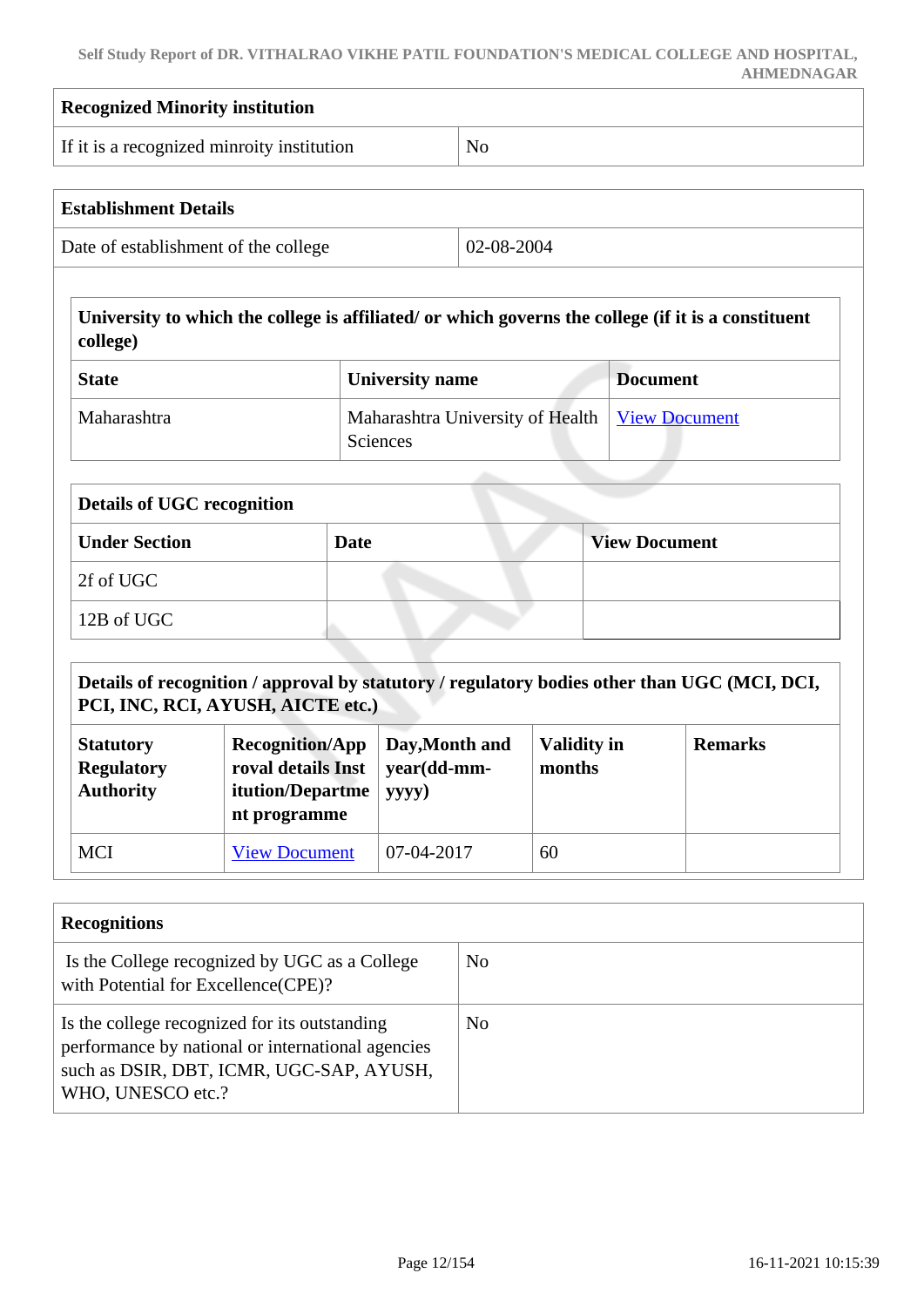| <b>Location and Area of Campus</b> |                                                                                                                                                                     |           |                                |                             |  |  |  |  |
|------------------------------------|---------------------------------------------------------------------------------------------------------------------------------------------------------------------|-----------|--------------------------------|-----------------------------|--|--|--|--|
| <b>Campus Type</b>                 | <b>Address</b>                                                                                                                                                      | Location* | <b>Campus Area</b><br>in Acres | Built up Area in<br>sq.mts. |  |  |  |  |
| Main campus<br>area                | Dr. Vithalrao Vikhe Patil<br><b>Foundations Medical College</b><br>and Hospital, Opp. Govt.<br>Milk Dairy, Vadgaon Gupta,<br>Post. M.I.D.C., Ahmednagar -<br>414111 | Rural     | 33                             | 128632                      |  |  |  |  |

## **2.2 ACADEMIC INFORMATION**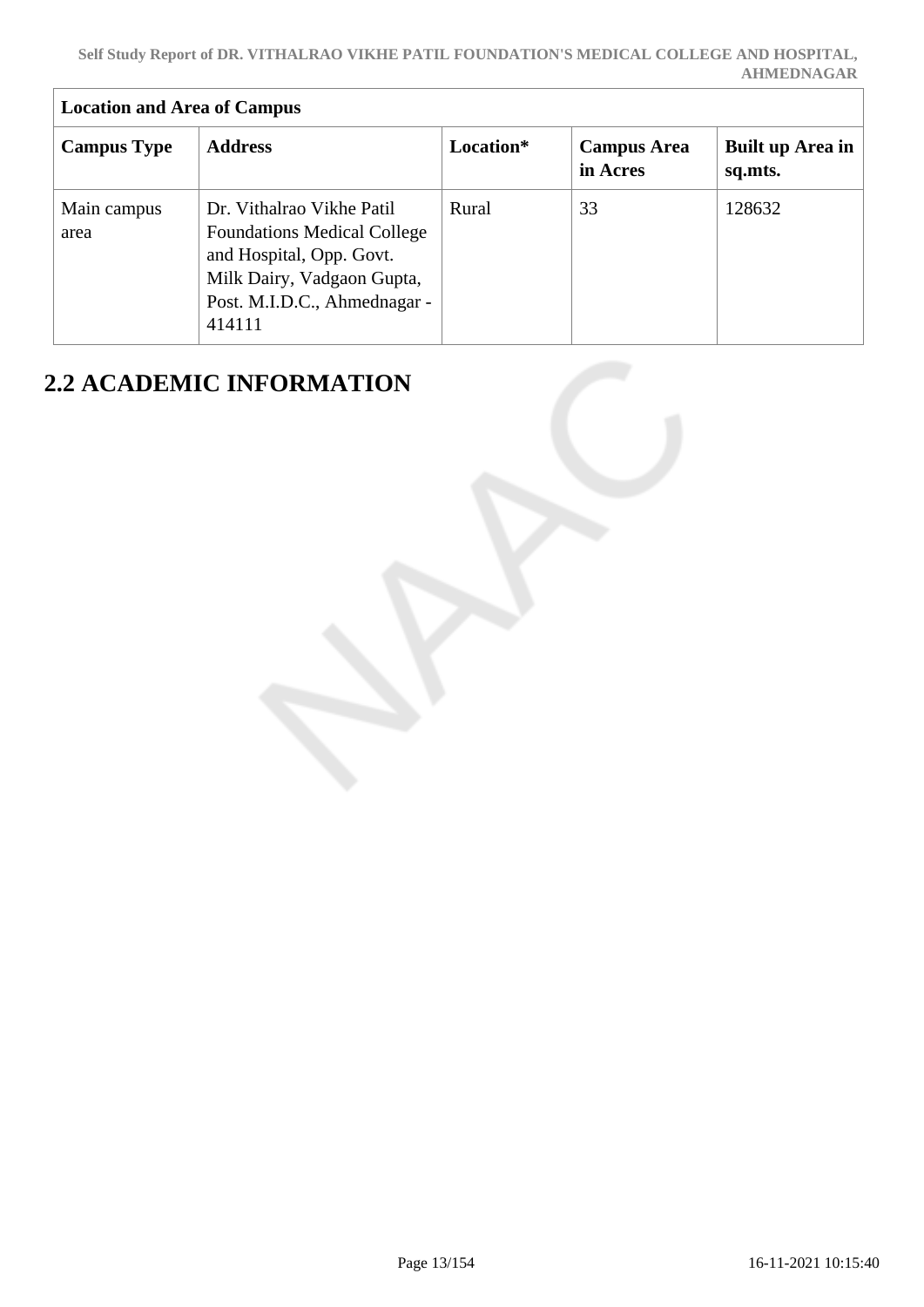| Details of Programmes Offered by the College (Give Data for Current Academic year) |                                         |                                     |                        |                                        |                                      |                                             |  |  |  |  |
|------------------------------------------------------------------------------------|-----------------------------------------|-------------------------------------|------------------------|----------------------------------------|--------------------------------------|---------------------------------------------|--|--|--|--|
| Programme<br><b>Level</b>                                                          | <b>Name of Pr</b><br>ogramme/C<br>ourse | <b>Duration</b> in<br><b>Months</b> |                        | <b>Medium</b> of<br><b>Instruction</b> | <b>Sanctioned</b><br><b>Strength</b> | No.of<br><b>Students</b><br><b>Admitted</b> |  |  |  |  |
| <b>UG</b>                                                                          | MBBS, Medi<br>cal                       | 66                                  | <b>UG NEET</b><br>Exam | English                                | 150                                  | 150                                         |  |  |  |  |
| PG                                                                                 | MD, Medical                             | 36                                  | PG NEET<br>Exam        | English                                | 3                                    | $\overline{3}$                              |  |  |  |  |
| PG                                                                                 | MS, Medical                             | 36                                  | PG NEET<br>Exam        | English                                | $\overline{2}$                       | $\overline{2}$                              |  |  |  |  |
| PG                                                                                 | MS, Medical                             | 36                                  | PG NEET<br>Exam        | English                                | 3                                    | 3                                           |  |  |  |  |
| PG                                                                                 | MS, Medical                             | 36                                  | PG NEET<br>Exam        | English                                | $\overline{2}$                       | $\overline{2}$                              |  |  |  |  |
| PG                                                                                 | MD, Medical                             | 36                                  | PG NEET<br>Exam        | English                                | $\overline{4}$                       | $\overline{4}$                              |  |  |  |  |
| PG                                                                                 | MS, Medical                             | 36                                  | PG NEET<br>Exam        | English                                | $\overline{4}$                       | $\overline{4}$                              |  |  |  |  |
| PG                                                                                 | MD, Medical                             | 36                                  | PG NEET<br>Exam        | English                                | $\overline{2}$                       | $\overline{2}$                              |  |  |  |  |
| PG                                                                                 | MD, Medical                             | 36                                  | PG NEET<br>Exam        | English                                | $\overline{4}$                       | $\overline{4}$                              |  |  |  |  |
| PG                                                                                 | MD, Medical                             | 36                                  | PG NEET<br>Exam        | English                                | $\mathbf{1}$                         | $\mathbf{1}$                                |  |  |  |  |
| PG                                                                                 | MD, Medical                             | 36                                  | PG NEET<br>Exam        | English                                | $\overline{4}$                       | $\overline{4}$                              |  |  |  |  |

**Position Details of Faculty & Staff in the College**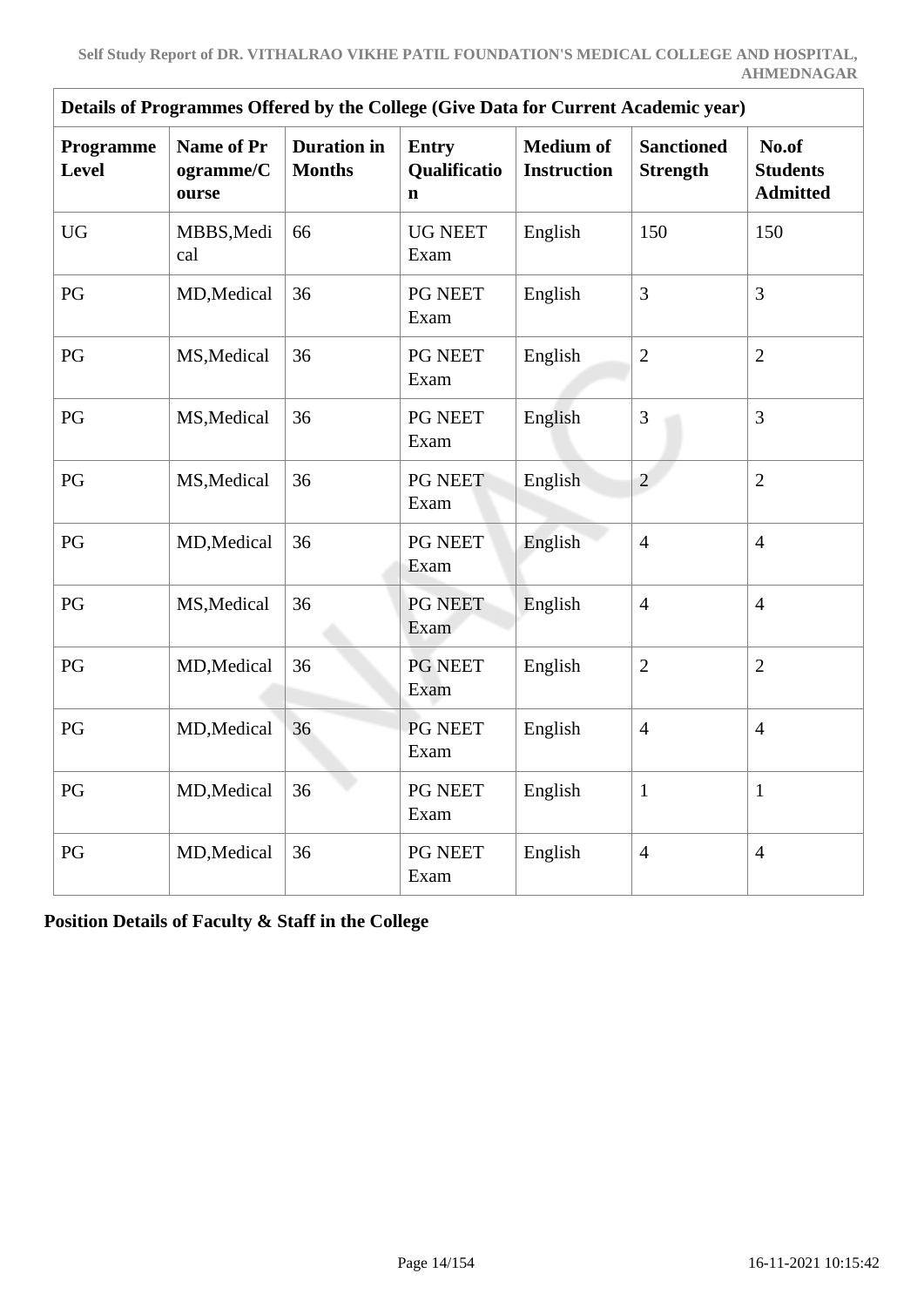| <b>Teaching Faculty</b>                                                             |                  |                  |                  |                  |                                    |                            |                  |                        |                            |        |                  |                |
|-------------------------------------------------------------------------------------|------------------|------------------|------------------|------------------|------------------------------------|----------------------------|------------------|------------------------|----------------------------|--------|------------------|----------------|
|                                                                                     | <b>Professor</b> |                  |                  |                  |                                    | <b>Associate Professor</b> |                  |                        | <b>Assistant Professor</b> |        |                  |                |
|                                                                                     | Male             | Female           | Others           | Total            | Male                               | Female                     | Others           | Total                  | Male                       | Female | Others           | Total          |
| Sanctioned by the<br>UGC /University<br>State<br>Government                         |                  |                  |                  | 20               |                                    |                            |                  | 42                     |                            |        |                  | 70             |
| Recruited                                                                           | 16               | $\overline{4}$   | $\boldsymbol{0}$ | 20               | 34                                 | 8                          | $\boldsymbol{0}$ | 42                     | 54                         | 16     | $\boldsymbol{0}$ | 70             |
| Yet to Recruit                                                                      |                  |                  |                  | $\boldsymbol{0}$ |                                    |                            |                  | $\boldsymbol{0}$       |                            |        |                  | $\theta$       |
| Sanctioned by the<br>Management/Soci<br>ety or Other<br>Authorized<br><b>Bodies</b> |                  |                  |                  | 30               |                                    |                            |                  | $\overline{2}$         |                            |        |                  | 23             |
| Recruited                                                                           | 27               | 3                | $\boldsymbol{0}$ | 30               | $\mathbf{1}$                       | $\mathbf{1}$               | $\boldsymbol{0}$ | $\mathbf{2}$           | 18                         | 5      | $\boldsymbol{0}$ | 23             |
| Yet to Recruit                                                                      |                  |                  |                  | $\overline{0}$   |                                    |                            |                  | $\boldsymbol{0}$       |                            |        |                  | $\overline{0}$ |
|                                                                                     | Lecturer         |                  |                  |                  | <b>Tutor / Clinical Instructor</b> |                            |                  | <b>Senior Resident</b> |                            |        |                  |                |
|                                                                                     | Male             | Female           | Others           | Total            | Male                               | Female                     | Others           | Total                  | Male                       | Female | Others           | Total          |
| Sanctioned by the<br>UGC /University<br><b>State</b><br>Government                  |                  |                  |                  | $\overline{0}$   |                                    |                            |                  | 33                     |                            |        |                  | 32             |
| Recruited                                                                           | $\overline{0}$   | $\overline{0}$   | $\boldsymbol{0}$ | $\overline{0}$   | 18                                 | 15                         | $\boldsymbol{0}$ | 33                     | 24                         | 8      | $\mathbf{0}$     | 32             |
| Yet to Recruit                                                                      |                  |                  | TOP .            | $\boldsymbol{0}$ |                                    |                            |                  | $\boldsymbol{0}$       |                            |        |                  | $\overline{0}$ |
| Sanctioned by the<br>Management/Soci<br>ety or Other<br>Authorized<br><b>Bodies</b> |                  |                  |                  | $\boldsymbol{0}$ |                                    |                            |                  | $\mathbf{1}$           |                            |        |                  | 46             |
| Recruited                                                                           | $\overline{0}$   | $\boldsymbol{0}$ | $\boldsymbol{0}$ | $\overline{0}$   | $\mathbf{1}$                       | $\boldsymbol{0}$           | $\boldsymbol{0}$ | $\mathbf{1}$           | 29                         | 17     | $\overline{0}$   | 46             |
| Yet to Recruit                                                                      |                  |                  |                  | $\overline{0}$   |                                    |                            |                  | $\boldsymbol{0}$       |                            |        |                  | $\overline{0}$ |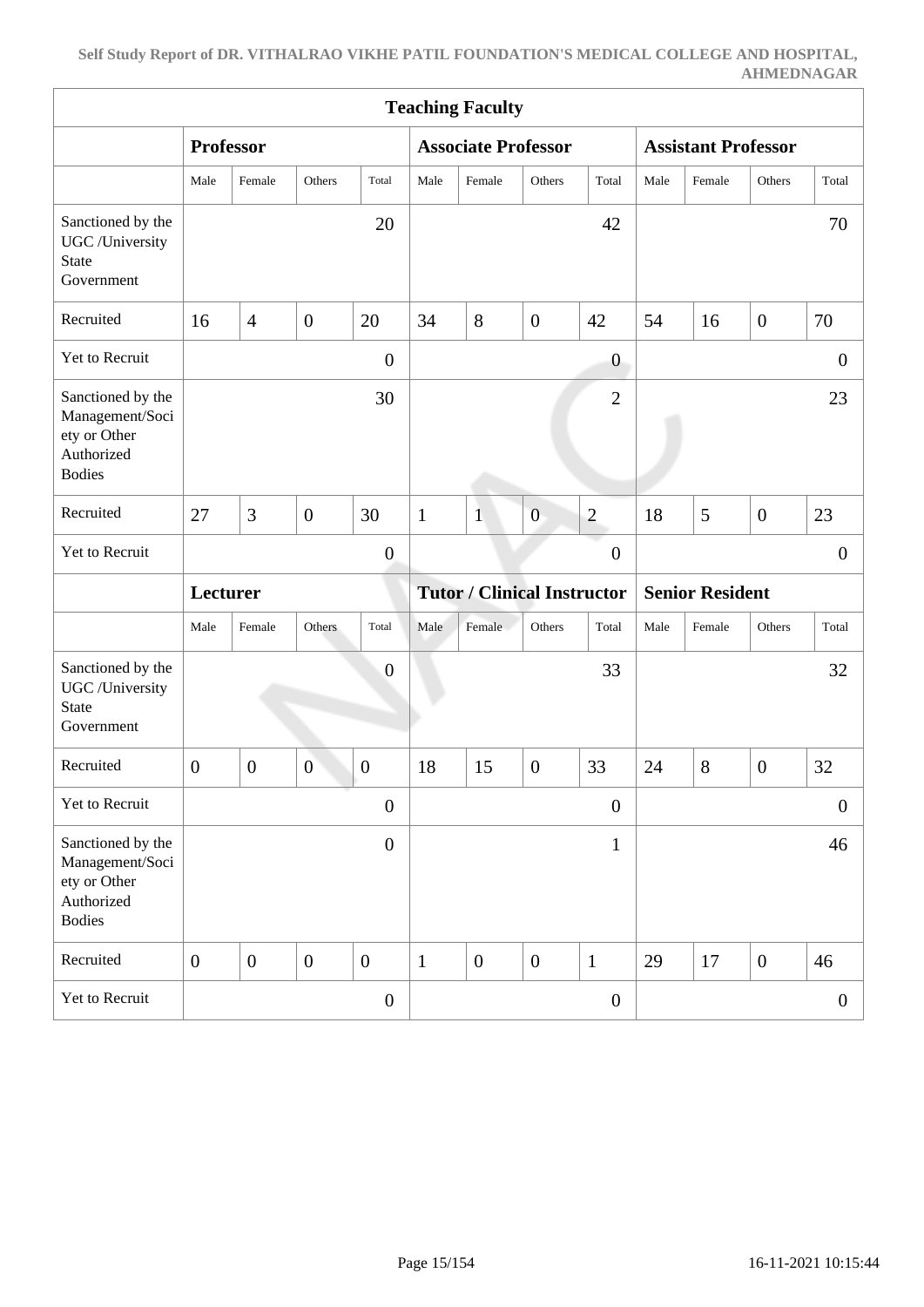| <b>Non-Teaching Staff</b>                                                       |                |                |                  |                |  |  |  |  |  |
|---------------------------------------------------------------------------------|----------------|----------------|------------------|----------------|--|--|--|--|--|
|                                                                                 | <b>Male</b>    | Female         | <b>Others</b>    | <b>Total</b>   |  |  |  |  |  |
| Sanctioned by the<br><b>UGC</b> / University State<br>Government                |                |                |                  | 231            |  |  |  |  |  |
| Recruited                                                                       | 153            | 78             | $\boldsymbol{0}$ | 231            |  |  |  |  |  |
| Yet to Recruit                                                                  |                |                |                  | $\overline{0}$ |  |  |  |  |  |
| Sanctioned by the<br>Management/Society<br>or Other Authorized<br><b>Bodies</b> |                |                |                  | $\overline{0}$ |  |  |  |  |  |
| Recruited                                                                       | $\overline{0}$ | $\overline{0}$ | $\overline{0}$   | $\overline{0}$ |  |  |  |  |  |
| Yet to Recruit                                                                  |                |                |                  | $\overline{0}$ |  |  |  |  |  |

| <b>Technical Staff</b>                                                          |                |                |                  |                |  |  |  |
|---------------------------------------------------------------------------------|----------------|----------------|------------------|----------------|--|--|--|
|                                                                                 | <b>Male</b>    | <b>Female</b>  | <b>Others</b>    | <b>Total</b>   |  |  |  |
| Sanctioned by the<br><b>UGC</b> / University State<br>Government                |                |                |                  | 62             |  |  |  |
| Recruited                                                                       | 37             | 25             | $\overline{0}$   | 62             |  |  |  |
| Yet to Recruit                                                                  |                |                |                  | $\overline{0}$ |  |  |  |
| Sanctioned by the<br>Management/Society<br>or Other Authorized<br><b>Bodies</b> |                |                |                  | $\overline{0}$ |  |  |  |
| Recruited                                                                       | $\overline{0}$ | $\overline{0}$ | $\boldsymbol{0}$ | $\overline{0}$ |  |  |  |
| Yet to Recruit                                                                  |                |                |                  | $\overline{0}$ |  |  |  |

#### **Qualification Details of the Teaching Staff**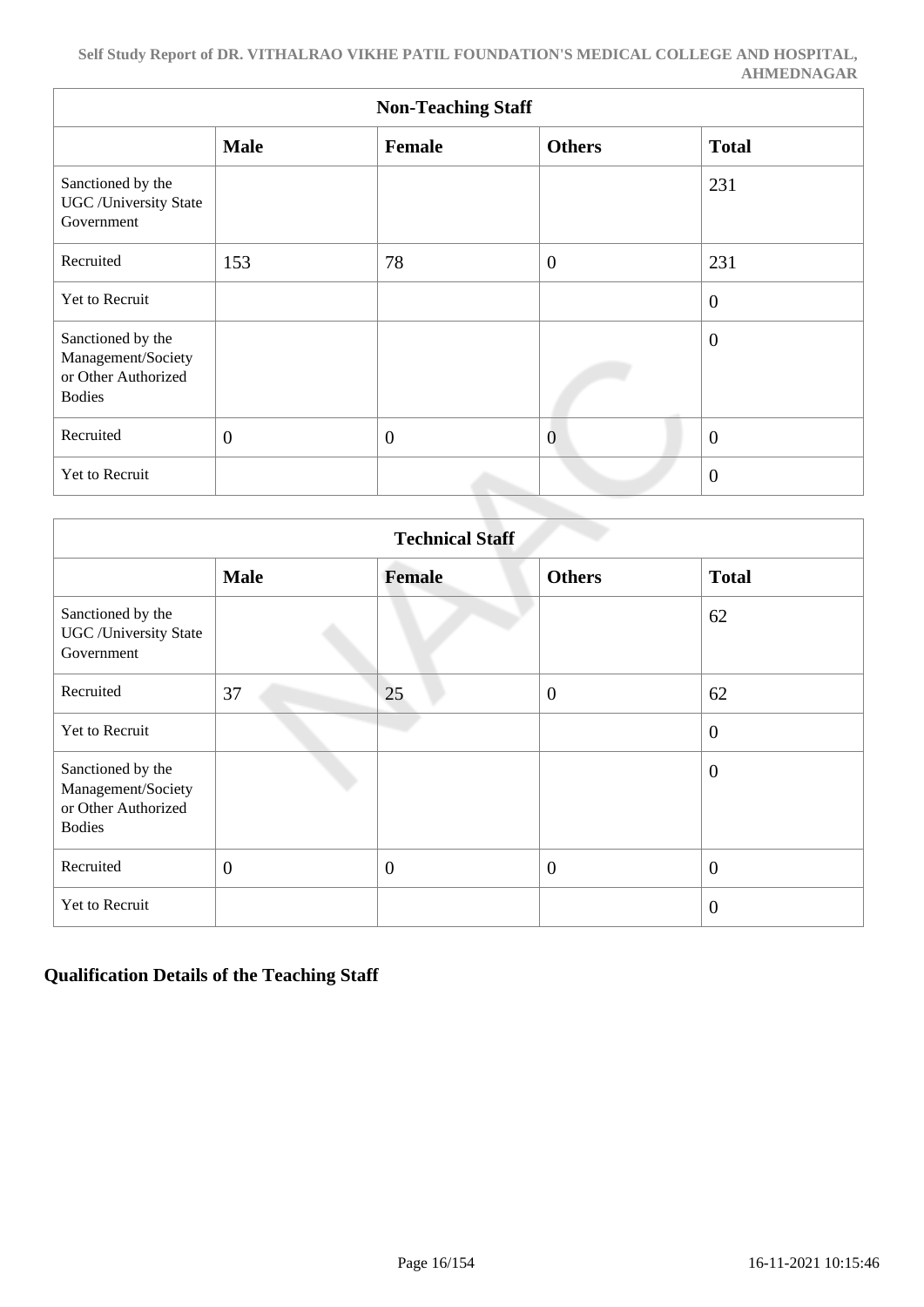| <b>Permanent Teachers</b>                     |                  |                  |                |                                              |                            |                  |                        |                            |                  |                |  |
|-----------------------------------------------|------------------|------------------|----------------|----------------------------------------------|----------------------------|------------------|------------------------|----------------------------|------------------|----------------|--|
| <b>Highest</b><br>Qualificatio<br>$\mathbf n$ | <b>Professor</b> |                  |                |                                              | <b>Associate Professor</b> |                  |                        | <b>Assistant Professor</b> |                  |                |  |
|                                               | Male             | Female           | Others         | Male                                         | Female                     | Others           | Male                   | Female                     | Others           | Total          |  |
| D.sc/D.Litt.                                  | $\overline{0}$   | $\overline{0}$   | $\overline{0}$ | $\overline{0}$                               | $\overline{0}$             | $\overline{0}$   | $\theta$               | $\overline{0}$             | $\mathbf{0}$     | $\overline{0}$ |  |
| Ph.D.                                         | $\mathbf{1}$     | $\overline{0}$   | $\overline{0}$ | $\mathbf{1}$                                 | $\boldsymbol{0}$           | $\theta$         | $\mathfrak{2}$         | $\overline{2}$             | $\overline{0}$   | 6              |  |
| M.Phil.                                       | $\overline{0}$   | $\overline{0}$   | $\overline{0}$ | $\overline{0}$                               | $\overline{0}$             | $\overline{0}$   | $\theta$               | $\overline{0}$             | $\boldsymbol{0}$ | $\overline{0}$ |  |
| PG                                            | 42               | $\overline{7}$   | $\overline{0}$ | 34                                           | 9                          | $\overline{0}$   | 70                     | 19                         | $\boldsymbol{0}$ | 181            |  |
|                                               |                  |                  |                |                                              |                            |                  |                        |                            |                  |                |  |
| <b>Highest</b><br>Qualificatio<br>$\mathbf n$ | Lecturer         |                  |                | <b>Tutor / Clinical</b><br><b>Instructor</b> |                            |                  | <b>Senior Resident</b> |                            |                  |                |  |
|                                               | Male             | Female           | Others         | Male                                         | Female                     | Others           | Male                   | Female                     | Others           | Total          |  |
| D.sc/D.Litt.                                  | $\overline{0}$   | $\overline{0}$   | $\overline{0}$ | $\overline{0}$                               | $\overline{0}$             | $\boldsymbol{0}$ | $\overline{0}$         | $\theta$                   | $\overline{0}$   | $\overline{0}$ |  |
| Ph.D.                                         | $\overline{0}$   | $\boldsymbol{0}$ | $\overline{0}$ | $\overline{0}$                               | $\overline{0}$             | $\overline{0}$   | $\overline{0}$         | $\overline{0}$             | $\boldsymbol{0}$ | $\overline{0}$ |  |
| M.Phil.                                       | $\theta$         | $\overline{0}$   | $\overline{0}$ | $\overline{0}$                               | $\boldsymbol{0}$           | $\overline{0}$   | $\boldsymbol{0}$       | $\mathbf{0}$               | $\overline{0}$   | $\overline{0}$ |  |
| PG                                            | $\overline{0}$   | $\overline{0}$   | $\overline{0}$ | $\mathbf{1}$                                 | 3                          | $\overline{0}$   | 25                     | 8                          | $\overline{0}$   | 37             |  |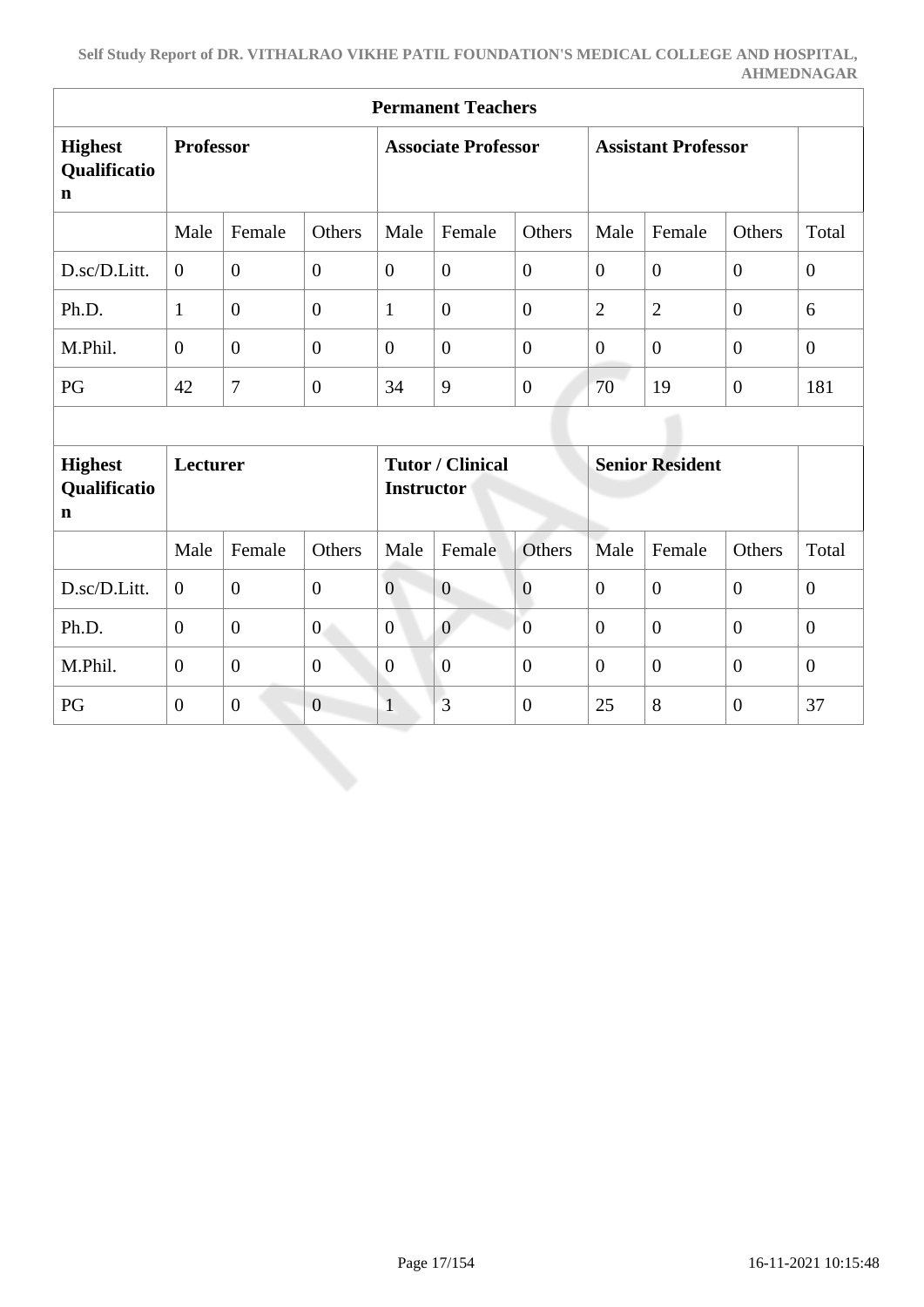| <b>Temporary Teachers</b>                     |                  |                  |                            |                   |                         |                            |                  |                        |                  |                |
|-----------------------------------------------|------------------|------------------|----------------------------|-------------------|-------------------------|----------------------------|------------------|------------------------|------------------|----------------|
| <b>Highest</b><br>Qualificatio<br>$\mathbf n$ | <b>Professor</b> |                  | <b>Associate Professor</b> |                   |                         | <b>Assistant Professor</b> |                  |                        |                  |                |
|                                               | Male             | Female           | Others                     | Male              | Female                  | Others                     | Male             | Female                 | Others           | Total          |
| D.sc/D.Litt.                                  | $\overline{0}$   | $\overline{0}$   | $\overline{0}$             | $\overline{0}$    | $\overline{0}$          | $\theta$                   | $\theta$         | $\overline{0}$         | $\mathbf{0}$     | $\overline{0}$ |
| Ph.D.                                         | $\overline{0}$   | $\overline{0}$   | $\overline{0}$             | $\mathbf{0}$      | $\boldsymbol{0}$        | $\overline{0}$             | $\boldsymbol{0}$ | $\overline{0}$         | $\overline{0}$   | $\overline{0}$ |
| M.Phil.                                       | $\overline{0}$   | $\overline{0}$   | $\overline{0}$             | $\overline{0}$    | $\overline{0}$          | $\overline{0}$             | $\theta$         | $\overline{0}$         | $\boldsymbol{0}$ | $\overline{0}$ |
| PG                                            | $\overline{0}$   | $\overline{0}$   | $\overline{0}$             | $\theta$          | $\boldsymbol{0}$        | $\mathbf{0}$               | $\overline{0}$   | $\mathbf{0}$           | $\boldsymbol{0}$ | $\overline{0}$ |
|                                               |                  |                  |                            |                   |                         |                            |                  |                        |                  |                |
| <b>Highest</b><br>Qualificatio<br>$\mathbf n$ | Lecturer         |                  |                            | <b>Instructor</b> | <b>Tutor / Clinical</b> |                            |                  | <b>Senior Resident</b> |                  |                |
|                                               | Male             | Female           | Others                     | Male              | Female                  | Others                     | Male             | Female                 | Others           | Total          |
| D.sc/D.Litt.                                  | $\overline{0}$   | $\boldsymbol{0}$ | $\boldsymbol{0}$           | $\overline{0}$    | $\mathbf{0}$            | $\boldsymbol{0}$           | $\overline{0}$   | $\theta$               | $\boldsymbol{0}$ | $\overline{0}$ |
| Ph.D.                                         | $\overline{0}$   | $\boldsymbol{0}$ | $\overline{0}$             | $\overline{0}$    | $\overline{0}$          | $\overline{0}$             | $\overline{0}$   | $\theta$               | $\boldsymbol{0}$ | $\overline{0}$ |
| M.Phil.                                       | $\theta$         | $\overline{0}$   | $\overline{0}$             | $\overline{0}$    | $\boldsymbol{0}$        | $\overline{0}$             | $\overline{0}$   | $\theta$               | $\overline{0}$   | $\overline{0}$ |
| PG                                            | $\overline{0}$   | $\overline{0}$   | $\overline{0}$             | $\overline{0}$    | $\boldsymbol{0}$        | $\overline{0}$             | $\overline{0}$   | $\overline{0}$         | $\overline{0}$   | $\overline{0}$ |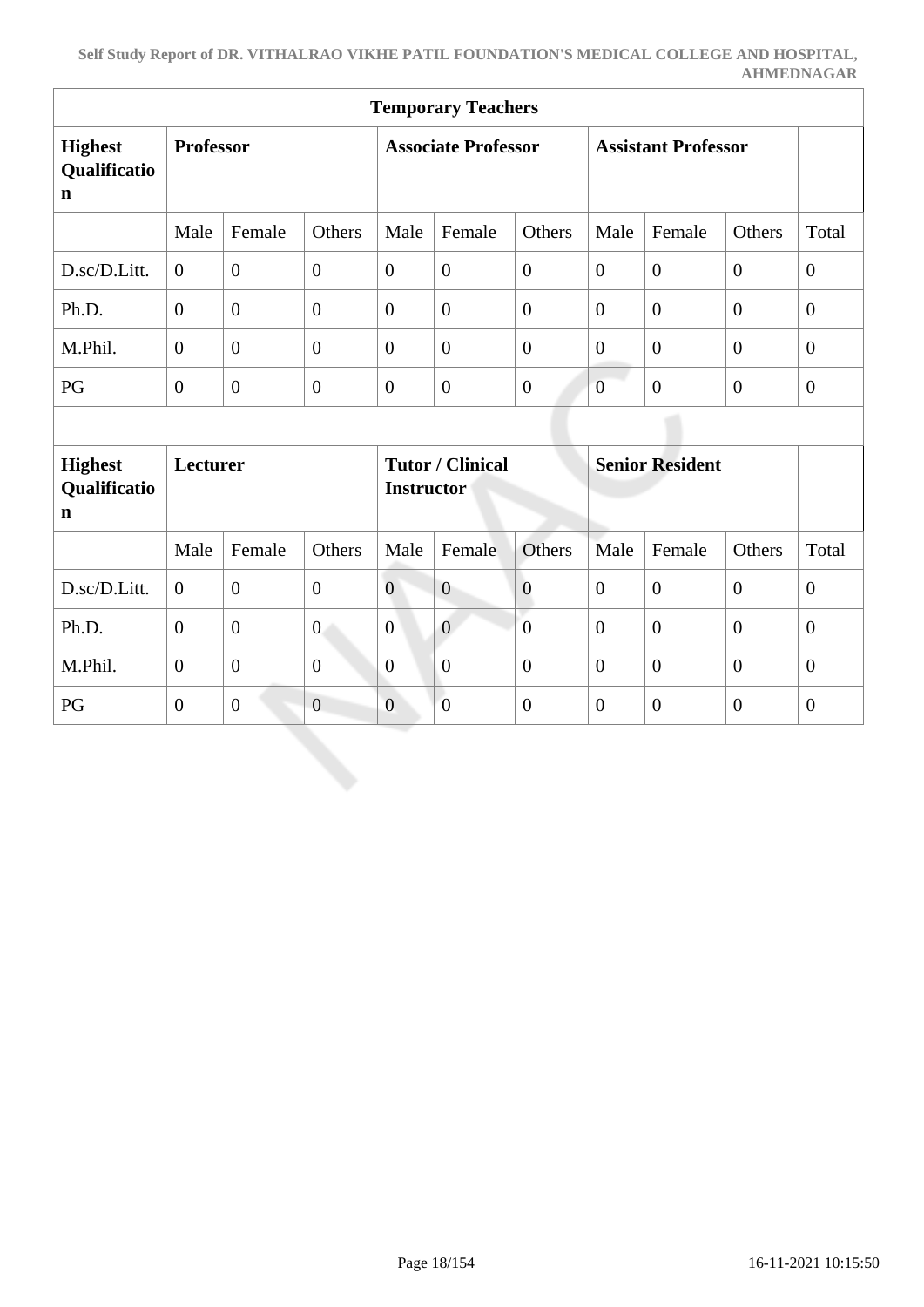| <b>Part Time Teachers</b>                     |                  |                |                  |                            |                         |                |                            |                        |                  |                  |
|-----------------------------------------------|------------------|----------------|------------------|----------------------------|-------------------------|----------------|----------------------------|------------------------|------------------|------------------|
| <b>Highest</b><br>Qualificatio<br>$\mathbf n$ | <b>Professor</b> |                |                  | <b>Associate Professor</b> |                         |                | <b>Assistant Professor</b> |                        |                  |                  |
|                                               | Male             | Female         | Others           | Male                       | Female                  | Others         | Male                       | Female                 | Others           | Total            |
| D.sc/D.Litt.                                  | $\Omega$         | $\overline{0}$ | $\overline{0}$   | $\overline{0}$             | $\overline{0}$          | $\overline{0}$ | $\overline{0}$             | $\theta$               | $\overline{0}$   | $\boldsymbol{0}$ |
| Ph.D.                                         | $\overline{0}$   | $\overline{0}$ | $\boldsymbol{0}$ | $\overline{0}$             | $\boldsymbol{0}$        | $\overline{0}$ | $\theta$                   | $\overline{0}$         | $\boldsymbol{0}$ | $\mathbf{0}$     |
| M.Phil.                                       | $\overline{0}$   | $\overline{0}$ | $\boldsymbol{0}$ | $\overline{0}$             | $\overline{0}$          | $\overline{0}$ | $\overline{0}$             | $\theta$               | $\mathbf{0}$     | $\overline{0}$   |
| PG                                            | $\overline{0}$   | $\overline{0}$ | $\overline{0}$   | $\overline{0}$             | $\overline{0}$          | $\overline{0}$ | $\overline{0}$             | $\overline{0}$         | $\overline{0}$   | $\overline{0}$   |
|                                               |                  |                |                  |                            |                         |                |                            |                        |                  |                  |
| <b>Highest</b><br>Qualificatio<br>$\mathbf n$ | <b>Lecturer</b>  |                |                  | <b>Instructor</b>          | <b>Tutor / Clinical</b> |                |                            | <b>Senior Resident</b> |                  |                  |
|                                               | Male             | Female         | Others           | Male                       | Female                  | Others         | Male                       | Female                 | Others           | Total            |
| D.sc/D.Litt.                                  | $\overline{0}$   | $\overline{0}$ | $\boldsymbol{0}$ | $\overline{0}$             | $\mathbf{0}$            | $\mathbf{0}$   | $\overline{0}$             | $\overline{0}$         | $\boldsymbol{0}$ | $\boldsymbol{0}$ |
| Ph.D.                                         | $\Omega$         | $\overline{0}$ | $\overline{0}$   | $\overline{0}$             | $\overline{0}$          | $\overline{0}$ | $\overline{0}$             | $\theta$               | $\theta$         | $\overline{0}$   |
| M.Phil.                                       | $\overline{0}$   | $\overline{0}$ | $\boldsymbol{0}$ | $\overline{0}$             | $\boldsymbol{0}$        | $\overline{0}$ | $\theta$                   | $\theta$               | $\overline{0}$   | $\theta$         |
| PG                                            | $\boldsymbol{0}$ | $\overline{0}$ | $\overline{0}$   | $\overline{0}$             | $\overline{0}$          | $\overline{0}$ | $\overline{0}$             | $\overline{0}$         | $\overline{0}$   | $\mathbf{0}$     |

| <b>Details of Visting/Guest Faculties</b>  |             |               |               |                |
|--------------------------------------------|-------------|---------------|---------------|----------------|
| <b>Number of Visiting/Guest Faculty</b>    | <b>Male</b> | <b>Female</b> | <b>Others</b> | <b>Total</b>   |
| engaged with the college?                  | $\Omega$    | $\theta$      | $\theta$      | $\overline{0}$ |
| <b>Number of Emeritus Professor</b>        | <b>Male</b> | <b>Female</b> | <b>Others</b> | <b>Total</b>   |
| engaged with the college?                  | $\Omega$    | $\theta$      | $\Omega$      | $\theta$       |
| <b>Number of Adjunct Professor engaged</b> | <b>Male</b> | <b>Female</b> | <b>Others</b> | <b>Total</b>   |
| with the college?                          |             | 0             | $\theta$      | $\theta$       |

**Provide the Following Details of Students Enrolled in the College During the Current Academic Year**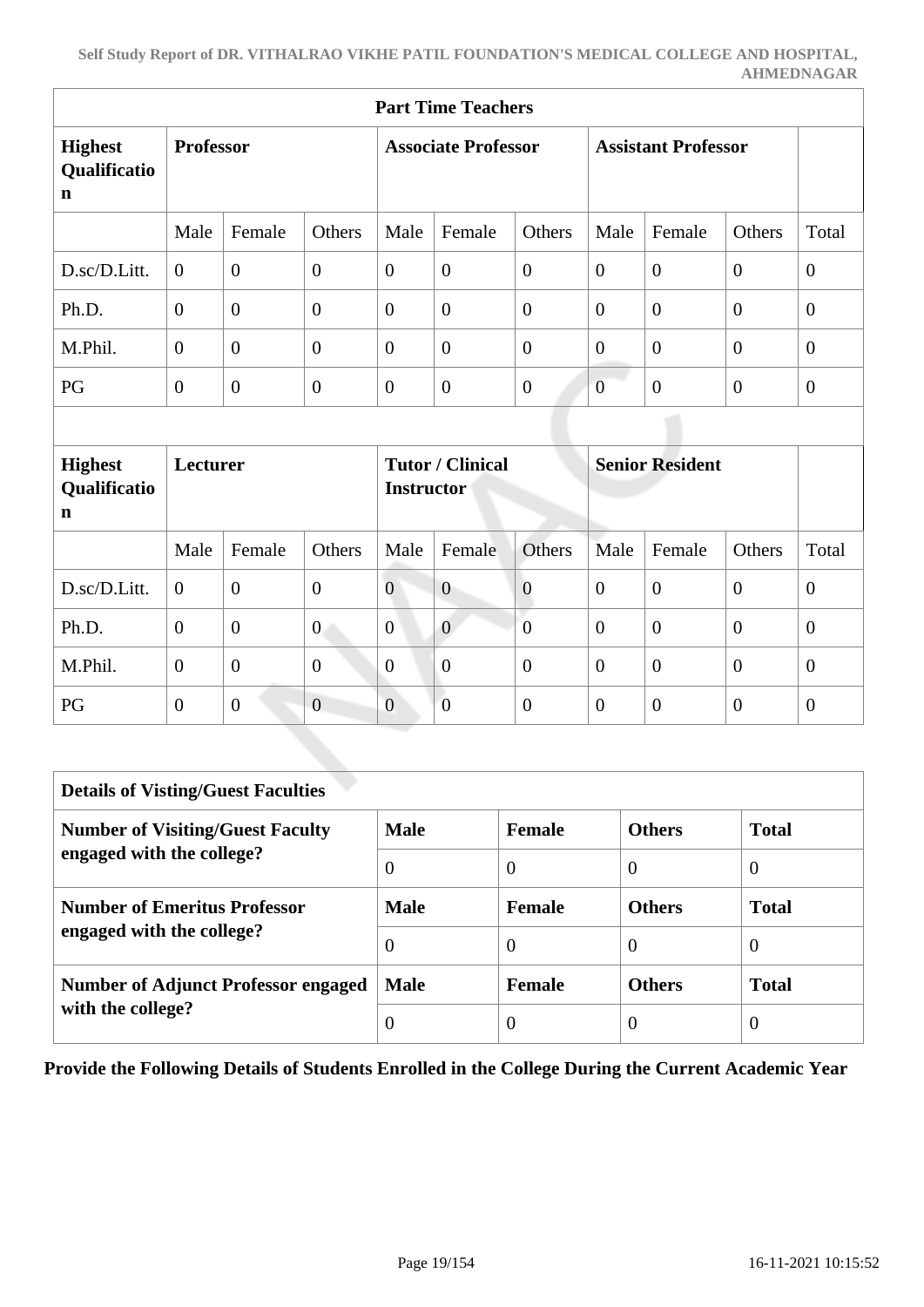| <b>Programme</b> |        | <b>From the State</b><br><b>Where College</b><br>is Located | <b>From Other</b><br><b>States of India</b> | <b>NRI Students</b> | Foreign<br><b>Students</b> | <b>Total</b>   |
|------------------|--------|-------------------------------------------------------------|---------------------------------------------|---------------------|----------------------------|----------------|
| <b>UG</b>        | Male   | 87                                                          | $\overline{0}$                              | $\overline{0}$      | $\overline{0}$             | 87             |
|                  | Female | 63                                                          | $\overline{0}$                              | $\theta$            | $\overline{0}$             | 63             |
|                  | Others | $\overline{0}$                                              | $\overline{0}$                              | $\theta$            | $\overline{0}$             | $\theta$       |
| PG               | Male   | 13                                                          | $\overline{2}$                              | $\theta$            | $\theta$                   | 15             |
|                  | Female | 13                                                          | 1                                           | $\theta$            | $\overline{0}$             | 14             |
|                  | Others | $\overline{0}$                                              | $\theta$                                    | $\overline{0}$      | $\theta$                   | $\overline{0}$ |

 **Provide the Following Details of Students admitted to the College During the last four Academic Years**

| Programme          |        | Year 1           | Year <sub>2</sub> | Year 3           | Year 4           |
|--------------------|--------|------------------|-------------------|------------------|------------------|
| <b>SC</b>          | Male   | $8\,$            | 6                 | $\overline{7}$   | 9                |
|                    | Female | 5                | $\overline{5}$    | 5                | $\overline{3}$   |
|                    | Others | $\overline{0}$   | $\overline{0}$    | $\boldsymbol{0}$ | $\boldsymbol{0}$ |
| ${\cal S}{\cal T}$ | Male   | $\mathbf{1}$     | 5                 | $\overline{3}$   | $\overline{4}$   |
|                    | Female | $\overline{5}$   | $\mathbf{1}$      | $\overline{2}$   | $\mathbf{1}$     |
|                    | Others | $\overline{0}$   | $\boldsymbol{0}$  | $\overline{0}$   | $\overline{0}$   |
| <b>OBC</b>         | Male   | 27               | 42                | 35               | 59               |
|                    | Female | 17               | 20                | 25               | 33               |
|                    | Others | $\overline{0}$   | $\boldsymbol{0}$  | $\overline{0}$   | $\boldsymbol{0}$ |
| General            | Male   | 59               | 51                | 49               | 26               |
|                    | Female | 57               | 49                | 53               | 43               |
|                    | Others | $\boldsymbol{0}$ | $\boldsymbol{0}$  | $\boldsymbol{0}$ | $\overline{0}$   |
| Others             | Male   | $\boldsymbol{0}$ | $\boldsymbol{0}$  | $\overline{0}$   | $\overline{0}$   |
|                    | Female | $\boldsymbol{0}$ | $\boldsymbol{0}$  | $\mathbf{0}$     | $\boldsymbol{0}$ |
|                    | Others | $\overline{0}$   | $\boldsymbol{0}$  | $\overline{0}$   | $\mathbf{0}$     |
| Total              |        | 179              | 179               | 179              | 178              |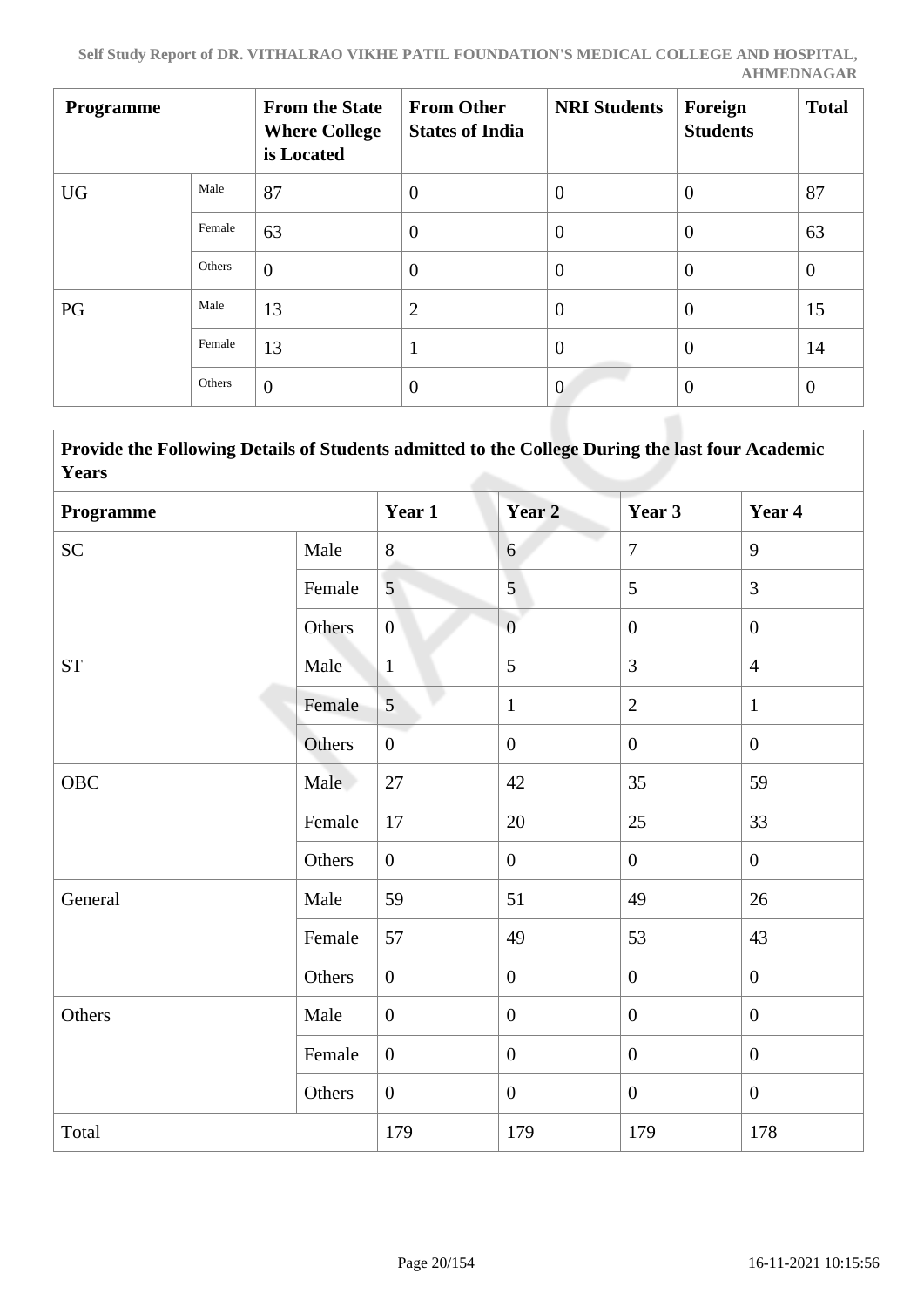| <b>General Facilities</b>                                                                                                                                     |               |
|---------------------------------------------------------------------------------------------------------------------------------------------------------------|---------------|
| Campus Type: Dr. Vithalrao Vikhe Patil Foundations Medical College and Hospital, Opp. Govt.<br>Milk Dairy, Vadgaon Gupta, Post. M.I.D.C., Ahmednagar - 414111 |               |
| <b>Facility</b>                                                                                                                                               | <b>Status</b> |
| • Auditorium/seminar complex with infrastructural facilities                                                                                                  | Yes           |
| <b>• Sports facilities</b>                                                                                                                                    |               |
| * Outdoor                                                                                                                                                     | Yes           |
| * Indoor                                                                                                                                                      | Yes           |
| • Residential facilities for faculty and non-teaching staff                                                                                                   | Yes           |
| • Cafeteria                                                                                                                                                   | Yes           |
| • Health Centre                                                                                                                                               |               |
| * First aid facility                                                                                                                                          | Yes           |
| * Outpatient facility                                                                                                                                         | Yes           |
| * Inpatient facility                                                                                                                                          | Yes           |
| * Ambulance facility                                                                                                                                          | Yes           |
| * Emergency care facility                                                                                                                                     | Yes           |
| • Health centre staff                                                                                                                                         |               |
| * Qualified Doctor (Full time)                                                                                                                                | 283           |
| * Qualified Doctor (Part time)                                                                                                                                | $\bf{0}$      |
| * Qualified Nurse (Full time)                                                                                                                                 | 301           |
| * Qualified Nurse (Part time)                                                                                                                                 | $\bf{0}$      |
| • Facilities like banking, post office, book shops, etc.                                                                                                      | Yes           |
| • Transport facilities to cater to the needs of the students and staff                                                                                        | Yes           |
| • Facilities for persons with disabilities                                                                                                                    | Yes           |
| • Animal house                                                                                                                                                | Yes           |
| • Power house                                                                                                                                                 | Yes           |
| • Fire safety measures                                                                                                                                        | Yes           |
| • Waste management facility, particularly bio-hazardous waste                                                                                                 | Yes           |
| • Potable water and water treatment                                                                                                                           | Yes           |
|                                                                                                                                                               |               |

Ī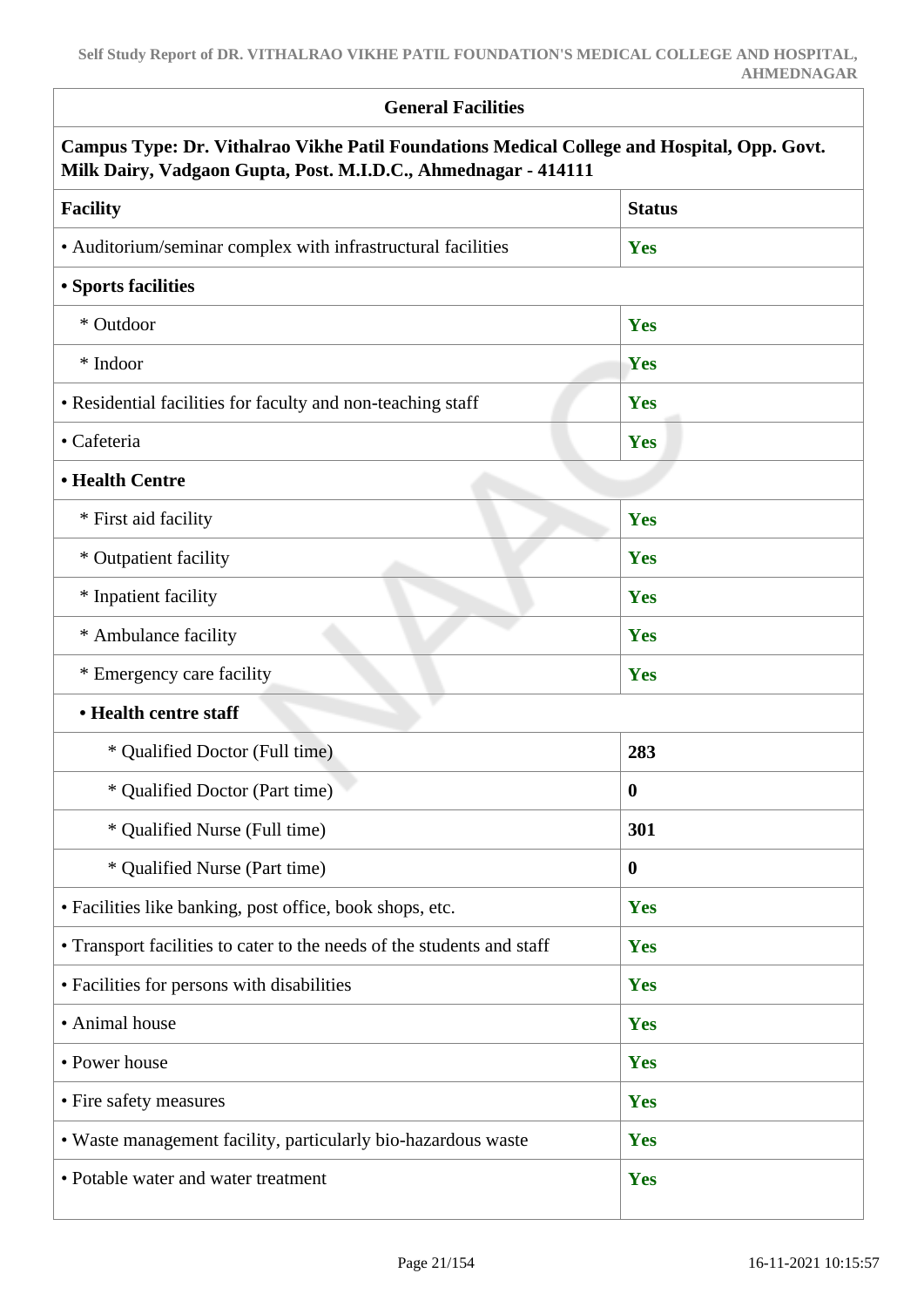| • Renewable / Alternative sources of energy | Yes                                                                                                           |
|---------------------------------------------|---------------------------------------------------------------------------------------------------------------|
| • Any other facility                        | Dharmashala (Dormitory),<br>Creche, Temples, Herbal<br>Garden, Amphitheater,<br><b>Sewage Treatment Plant</b> |

| <b>Hostel Details</b>      |                      |                      |  |  |  |  |
|----------------------------|----------------------|----------------------|--|--|--|--|
| <b>Hostel Type</b>         | <b>No Of Hostels</b> | <b>No Of Inmates</b> |  |  |  |  |
| * Boys' hostel             | $\overline{2}$       | 398                  |  |  |  |  |
| * Girls's hostel           | $\overline{2}$       | 311                  |  |  |  |  |
| * Overseas students hostel |                      | $\boldsymbol{0}$     |  |  |  |  |
| * Hostel for interns       | $\theta$             | $\theta$             |  |  |  |  |
| * PG Hostel                | ◠                    | 251                  |  |  |  |  |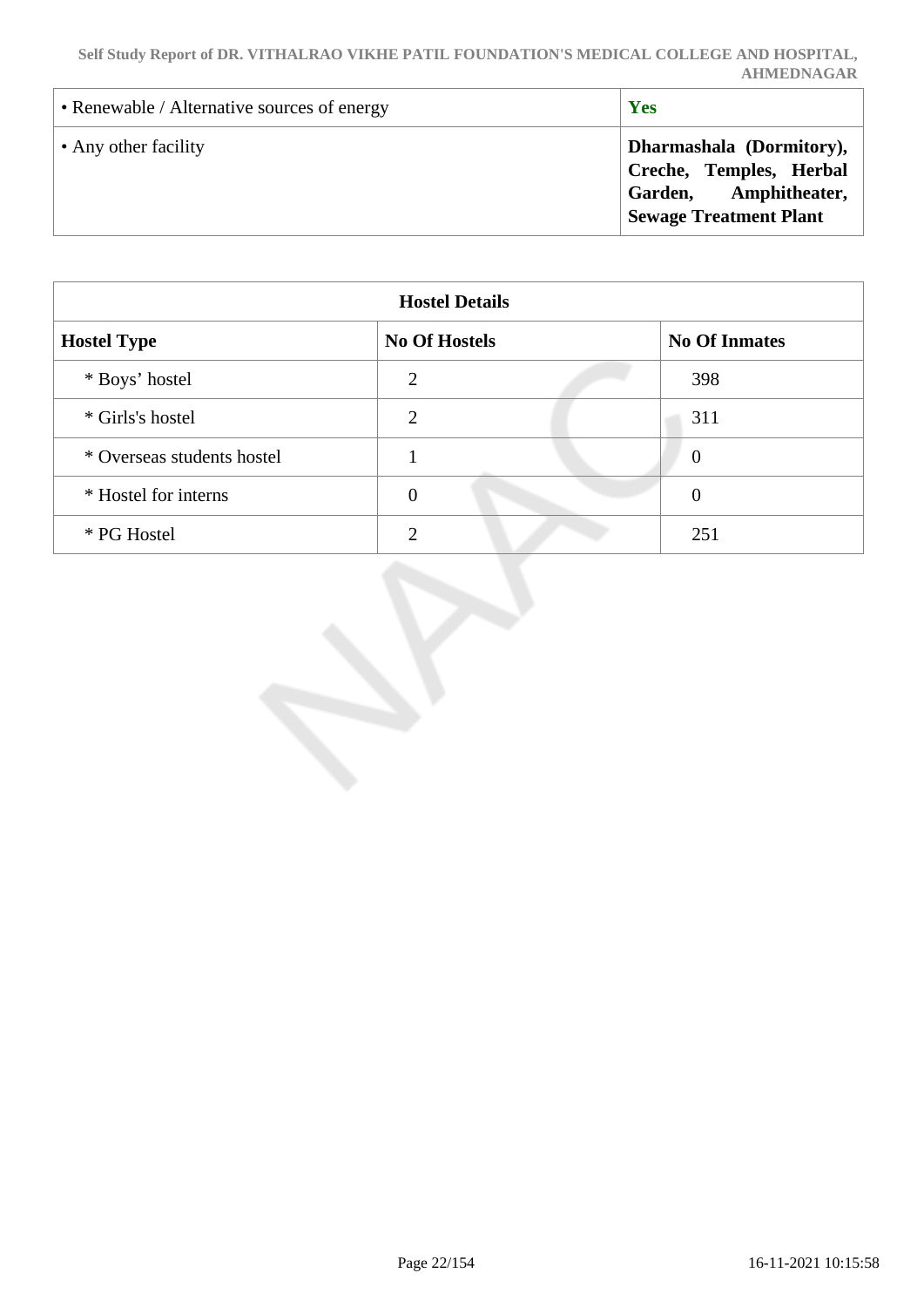## **Extended Profile**

### **1 Students**

#### **1.1**

#### **Number of students year-wise during the last five years**

| 2019-20                                             | 2018-19 | 2017-18 |          | 2016-17              | 2015-16 |  |
|-----------------------------------------------------|---------|---------|----------|----------------------|---------|--|
| 904                                                 | 905     | 894     |          | 866                  | 825     |  |
| <b>File Description</b>                             |         |         | Document |                      |         |  |
| Institutional data in prescribed format (Data templ |         |         |          | <b>View Document</b> |         |  |

#### **1.2**

#### **Number of outgoing / final year students year-wise during the last five years**

| 2019-20                                             | 2018-19 | 2017-18 |          | 2016-17              | 2015-16 |  |
|-----------------------------------------------------|---------|---------|----------|----------------------|---------|--|
| 191                                                 | 190     | 167     |          | 166                  | 124     |  |
| <b>File Description</b>                             |         |         | Document |                      |         |  |
| Institutional data in prescribed format (Data templ |         |         |          | <b>View Document</b> |         |  |

#### **1.3**

#### **Number of first year Students admitted year-wise in last five years.**

| 2019-20                                             | 2018-19 | 2017-18 |          | 2016-17              | 2015-16 |
|-----------------------------------------------------|---------|---------|----------|----------------------|---------|
| 178                                                 | 179     | 179     |          | 179                  | 178     |
| <b>File Description</b>                             |         |         | Document |                      |         |
| Institutional data in prescribed format (Data templ |         |         |          | <b>View Document</b> |         |

### **2 Teachers**

#### **2.1**

#### **Number of full time teachers year-wise during the last five years**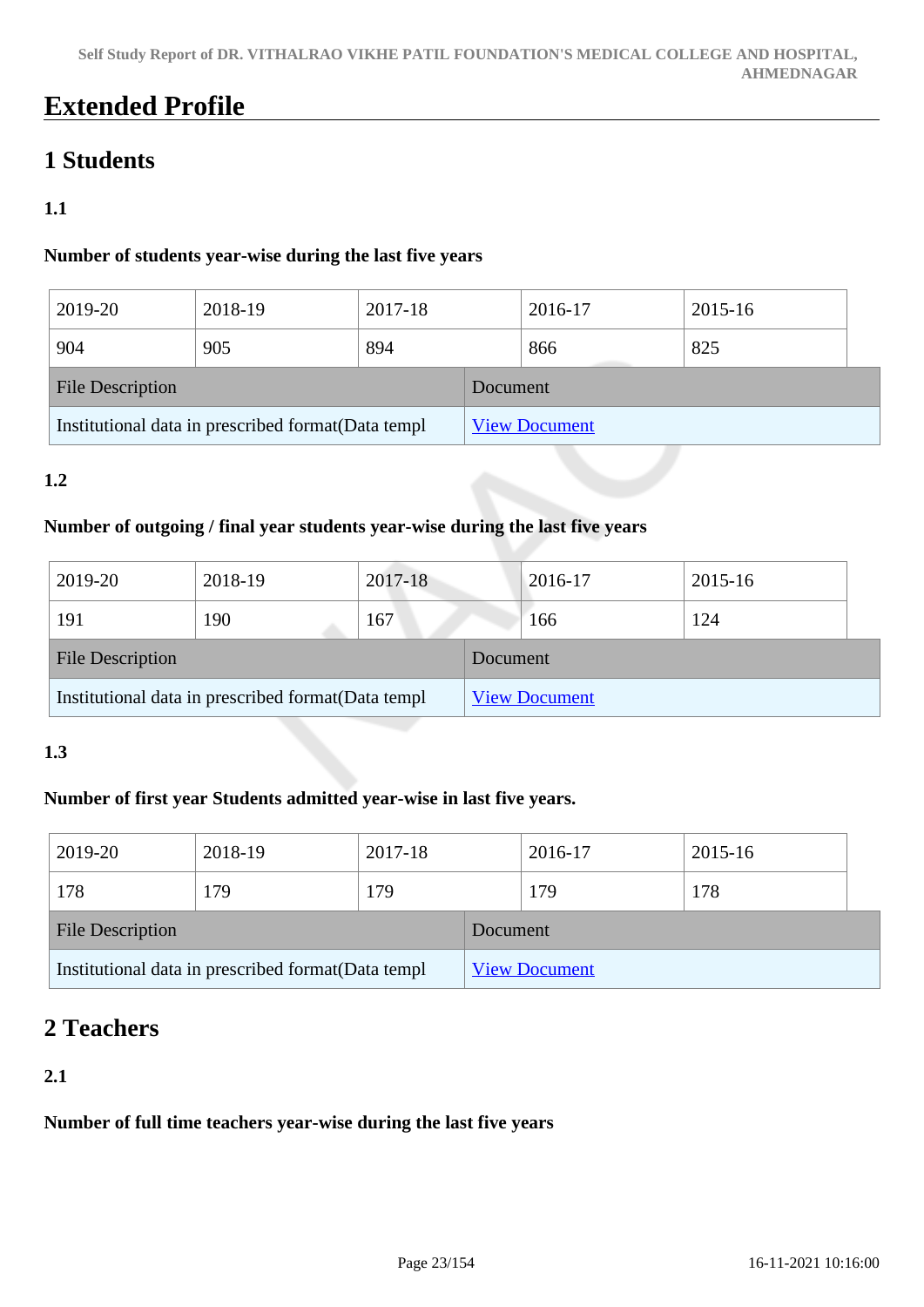| 2019-20                                             | 2018-19 | 2017-18 |          | 2016-17              | 2015-16 |  |
|-----------------------------------------------------|---------|---------|----------|----------------------|---------|--|
| 261                                                 | 268     | 248     |          | 256                  | 258     |  |
| <b>File Description</b>                             |         |         | Document |                      |         |  |
| Institutional data in prescribed format (Data templ |         |         |          | <b>View Document</b> |         |  |

#### **2.2**

#### **Number of sanctioned posts year-wise during the last five years**

| 2019-20                                             | 2018-19 | 2017-18  |                      | 2016-17 | 2015-16 |
|-----------------------------------------------------|---------|----------|----------------------|---------|---------|
| 261                                                 | 268     | 248      |                      | 256     | 258     |
| <b>File Description</b>                             |         | Document |                      |         |         |
| Institutional data in prescribed format (Data templ |         |          | <b>View Document</b> |         |         |

## **3 Institution**

#### **3.1**

#### **Total Expenditure excluding salary year-wise during the last five years ( INR in Lakhs)**

| 2019-20                                             | 2018-19 | 2017-18  |                      | 2016-17 | 2015-16 |
|-----------------------------------------------------|---------|----------|----------------------|---------|---------|
| 4579.6                                              | 5011.43 | 2675.93  |                      | 3110.01 | 2939.81 |
| <b>File Description</b>                             |         | Document |                      |         |         |
| Institutional data in prescribed format (Data templ |         |          | <b>View Document</b> |         |         |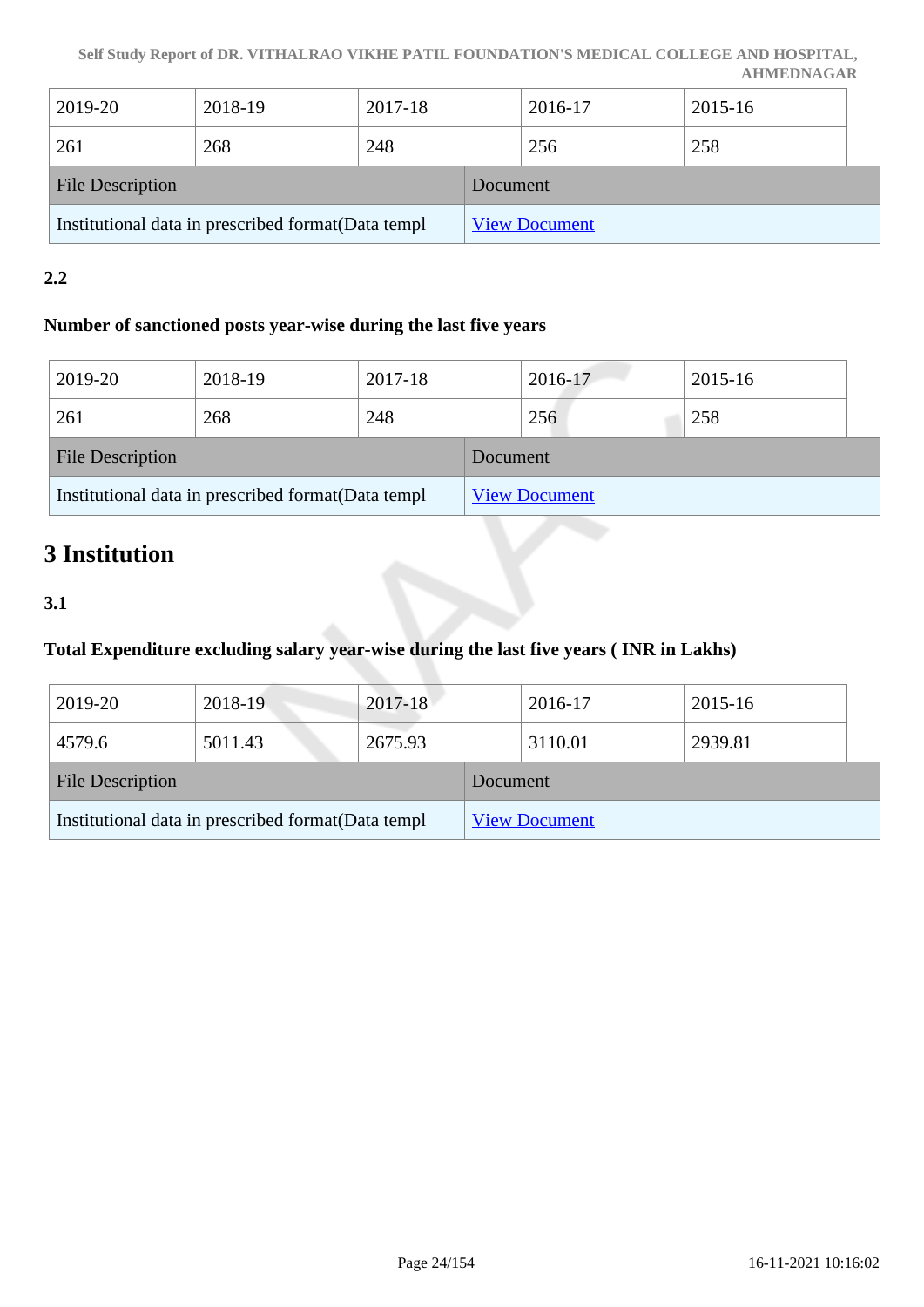## **4. Quality Indicator Framework(QIF)**

### **Criterion 1 - Curricular Aspects**

### **1.1 Curricular Planning and Implementation**

 **1.1.1 The Institution ensures effective curriculum planning, delivery and evaluation through a well defined process as prescribed by the respective regulatory councils and the affiliating University.**

#### **Response:**

Institution is affiliated to Maharashtra University of Health Sciences (MUHS) Nashik. All the Courses are approved by MUHS, Nashik and MCI, New Delhi.

#### **Planning:**

Our College follows the Curriculum guidelines from MUHS, Nashik and Medical Council of India (MCI) New Delhi. Periodic guidelines, Notifications and Suggestions from above authorities are inculcated in the syllabus of MBBS and PG Courses.

 Curriculam given by MCI and MUHS is implemented here in such a way that the medical graduate from our institute, should be able to understand the Indian ethical values and traditional system of medicine along with highest degree of integrity and compassion towards poors and marginalized.

In addition, our teaching faculties are appointed as member on 'Board of Studies', Board of Research and Board of Examination on MUHS, Nashik. These faculties get opportunity to make valuable contribution in the changes being made in the curriculum of MBBS and / or PG Course Syllabus.

Teaching faculties are provided with the support from MUHS, Nashik in the form of various teaching workshop by the way of Medical Education Technology Unit and Board of Research in the form of Basic, advanced and AETCOM MET workshops, basic and advanced research methodology workshops.

The Institution regularly conducts meetings of College Curriculum Committee where all curricular aspects of UG and PG Syllabus are discussed. Syllabus Specific inputs are conveyed to higher regulatory bodies.

 Academic calendar is prepared every year at the beginning of academic year and status about completed syllabus is checked reguarly during the College Curriculum meetings. To impart transferable and life skills in the students various courses like value added courses and foundation course have been planned and effectively conducting every year.

#### **Effective Delivery:**

For Academic improvement and recent update on Subject our college promotes teaching faculty to attend workshops, CMEs, Conferences at all Levels.

We follow the Participative and Self Learning Promotion Pattern in academics. Our teaching faculty practice student-centric learning methods such as Experiential learning, Integrated/interdisciplinary learning, Participatory learning, Problem solving methodologies, Self-directed learning, Patient-centric and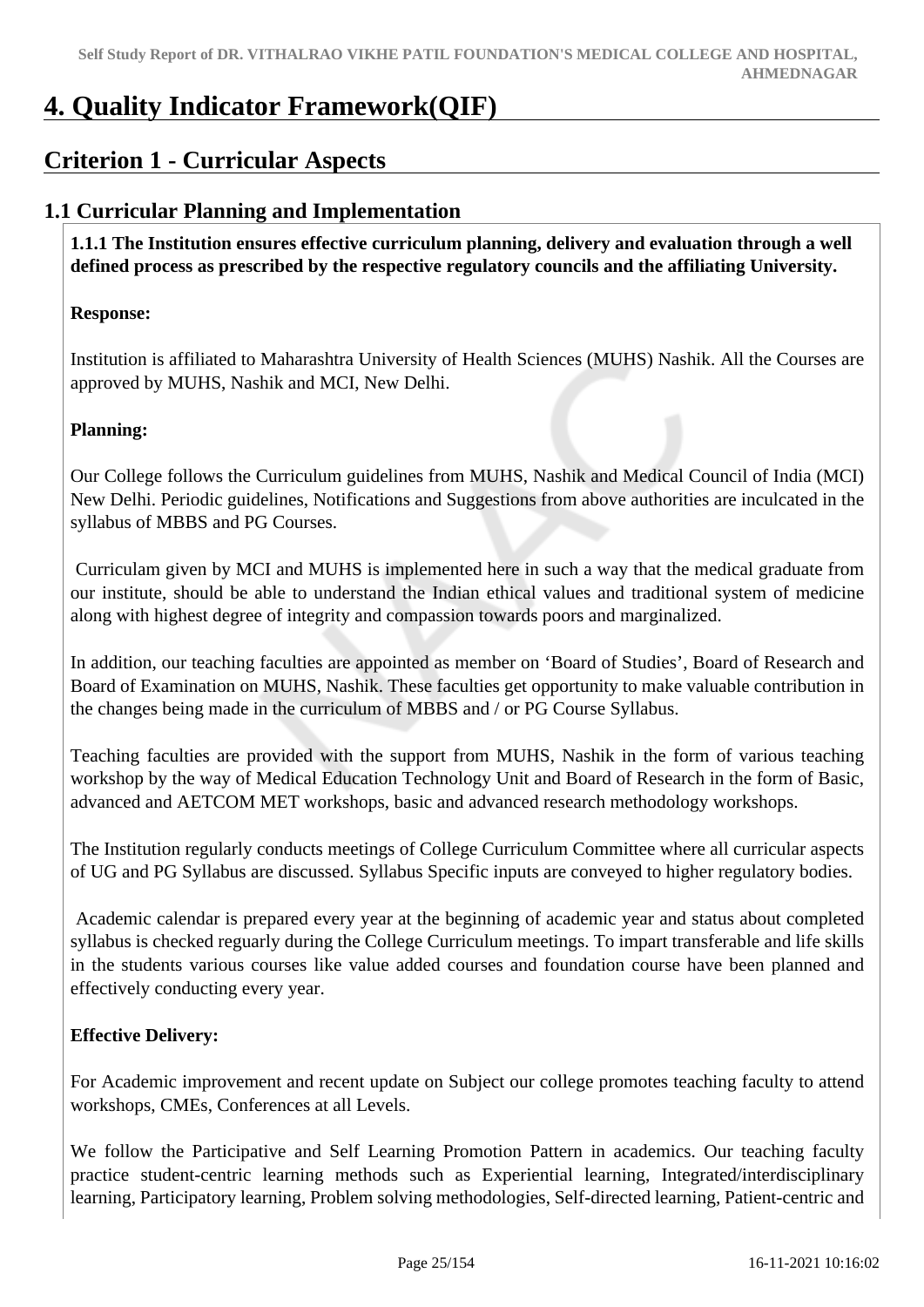Evidence-Based Learning, Role play for enhancing learning experiences.

Our College uses interactive, innovative and ICT based teaching Learning methods, where webinars, Online Lectures, Power Point Presentations are delivered to group of UG and PG Students periodically. Also we regularly conduct Guest Lectures, CME, Workshops, Conferences and Live interactive sessions with National and international Faculties.

With the help of our Research Cell, we help the students and teachers in research project, to get approval for funded research projects from MUHS, Nashik, ICMR or other agencies.

The teachers always keep themselves improving and use the Innovative Teaching – Learning methods like Integrated Teaching, Microteaching, Case Based Learning, Problem Based Learning, Bed Side Clinics, Skill Lab, Soft Skill, Working OPD Clinics and Community Visits.

#### **Evaluation:**

Evaluation of teaching-learning of students on curriculum is done by internal assessment examinations and University Examinations, and also in the form of feedback received from students, teachers and parents. College Curriculum Committee periodically evaluates these feedbacks and effectively makes changes accordingly.

| <b>File Description</b>                                                | <b>Document</b>      |
|------------------------------------------------------------------------|----------------------|
| Link for Minutes of the meeting of the college<br>curriculum committee | <b>View Document</b> |

#### **1.1.2 Percentage of fulltime teachers participating in BoS /Academic Council of Universities during the last five years. (Restrict data to BoS /Academic Council only)**

**Response:** 1.77

1.1.2.1 Number of teachers of the Institution participating in BoS/Academic Council of universities yearwise during the last five years

| 2019-20 | 2018-19 | 2017-18 | 2016-17 | 2015-16 |
|---------|---------|---------|---------|---------|
| 07      | 06      | 03      | 04      | 03      |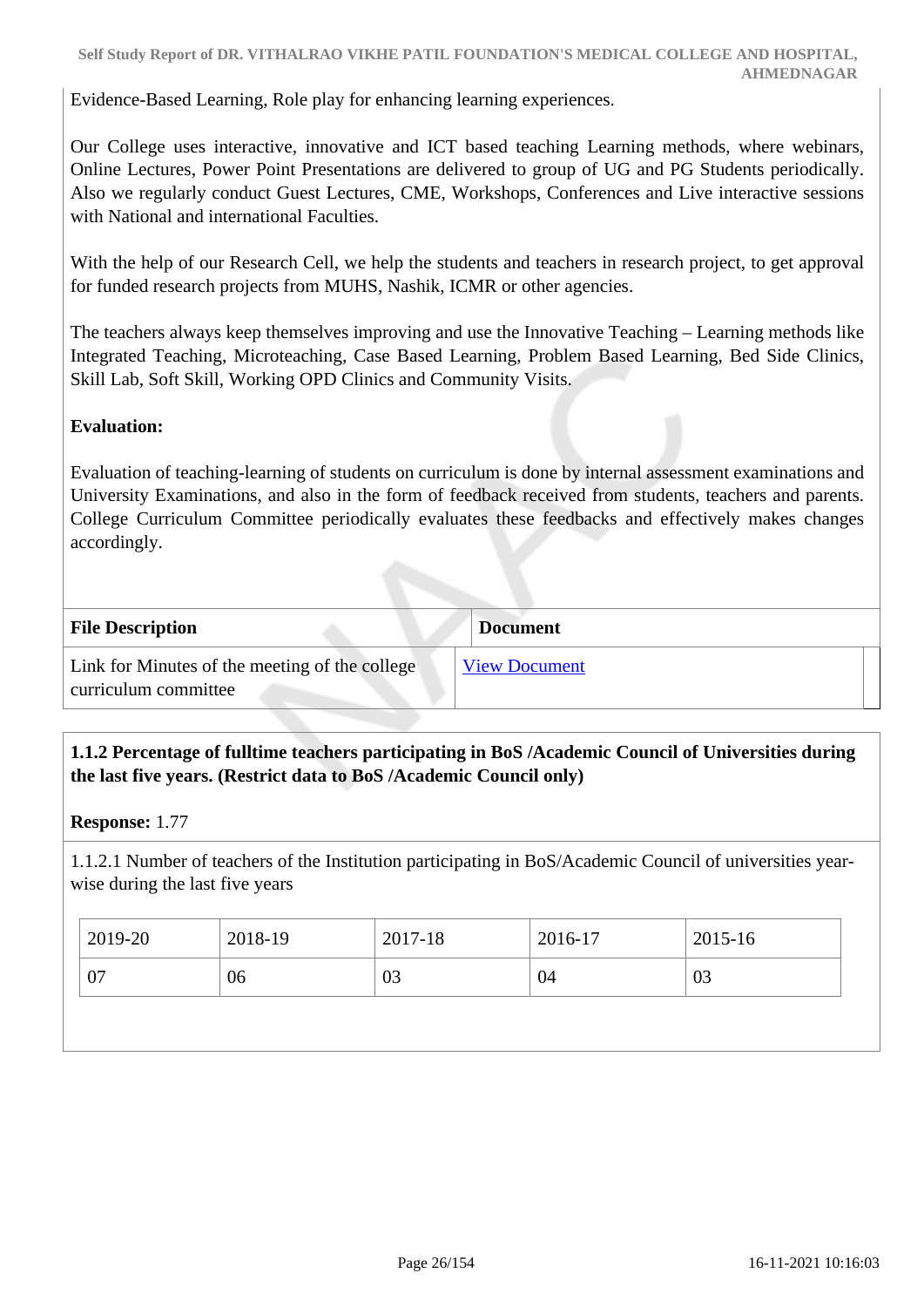| <b>File Description</b>                                                                                           | <b>Document</b>      |
|-------------------------------------------------------------------------------------------------------------------|----------------------|
| Provide scanned copy of nomination letter such BoS<br>and Academic Council From University/<br>Autonomous college | <b>View Document</b> |
| Institutional data in prescribed format                                                                           | <b>View Document</b> |
| Link for details of participation of teachers in<br>various bodies                                                | <b>View Document</b> |

#### **1.2 Academic Flexibility**

#### **1.2.1 Percentage of inter-disciplinary / inter-departmental courses /training across all the Programmes offered by the College during the last five years**

#### **Response:** 75.48

1.2.1.1 Number of inter-disciplinary /inter-departmental courses /training offered during the last five years

#### Response: 117

1.2.1.2 Number of courses offered by the institution across all programs during the last five years

#### Response: 155

| <b>File Description</b>                                                                                                                              | <b>Document</b>      |
|------------------------------------------------------------------------------------------------------------------------------------------------------|----------------------|
| Minutes of relevant Academic Council/BoS<br>meetings                                                                                                 | <b>View Document</b> |
| List of Interdisciplinary /interdepartmental courses<br>/training across all the the programmes offered by<br>the University during the last 5 years | <b>View Document</b> |
| Institutional data in prescribed format                                                                                                              | <b>View Document</b> |
| Institutional data in prescribed format                                                                                                              | <b>View Document</b> |
| Any additional information                                                                                                                           | <b>View Document</b> |

#### **1.2.2 Average percentage of students enrolled in subject-related Certificate/ Diploma / Add-on courses as against the total number of students during the last five years**

**Response:** 12.06

1.2.2.1 Number of students enrolled in subject related Certificate or Diploma or Add-on programs yearwise during the last five years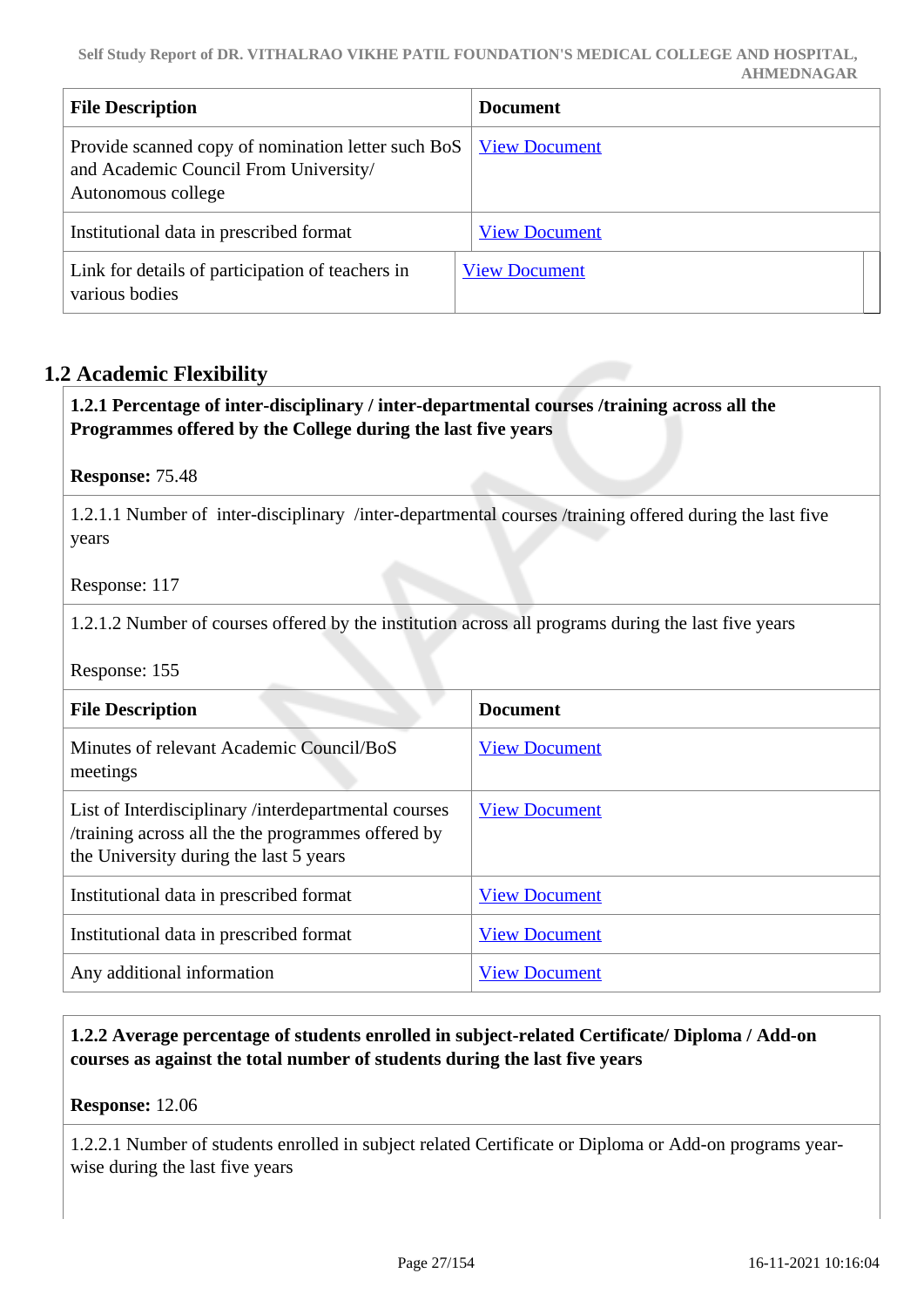|                                                                                           | 2019-20<br>122 | 2018-19<br>125 | 2017-18<br>125       |                      | 2016-17<br>88 | 2015-16<br>73 |  |
|-------------------------------------------------------------------------------------------|----------------|----------------|----------------------|----------------------|---------------|---------------|--|
| <b>File Description</b>                                                                   |                |                | <b>Document</b>      |                      |               |               |  |
| Institutional data in prescribed format                                                   |                |                |                      | <b>View Document</b> |               |               |  |
| Details of the students enrolled in subject-related<br>Certificate/Diploma/Add-on courses |                |                | <b>View Document</b> |                      |               |               |  |
| Any additional information                                                                |                |                | <b>View Document</b> |                      |               |               |  |

### **1.3 Curriculum Enrichment**

 **1.3.1 The Institution integrates cross-cutting issues relevant to gender, environment and sustainability, human values, health determinants, Right to Health and emerging demographic issues and Professional Ethics into the Curriculum as prescribed by the University / respective regulative councils**

#### **Response:**

In order to integrate the above mentioned cross cutting issues, the College has included different types of courses in the curriculum as prescribed by MUHS Nasik.

#### **Gender Equality & Women Empowerment:**

Institution conducts gender equality and women empowerment programme regularly under National Service Scheme (NSS). In this programme we used to teach various aspects of gender issues like importance of girls education, sexual harassment and women empowerment. Institution has made a female grievance committee, where issues and concerns raised by girl students and female employees are dealt with highest priority, sympathy and secrecy. The Female Grievance committee meets every 3 monthly and as and when required.

The institute abides strictly to the **VISHAKHA** guidelines laid down by Hon, Supreme Court under *The Sexual Harassment of Women at Workplace (Prevention, Prohibition and Redressal) Act, 2013*. The Department of Forensic Medicine has included topic sexual harassment of women at workplace in their syllabus and teaches the students in detail, all the legal aspects of the same.

Zero tolerance is our policy for all kind of complaints regarding safety and security of women. We have laid down strict rules and have regulatory mechanisms in place and the institution does not show any gender differentiation in pay parity and promotions.

#### **Environmental Awareness & Sustainability:**

To increase environmental awareness among medical students we are regularly conducting environmental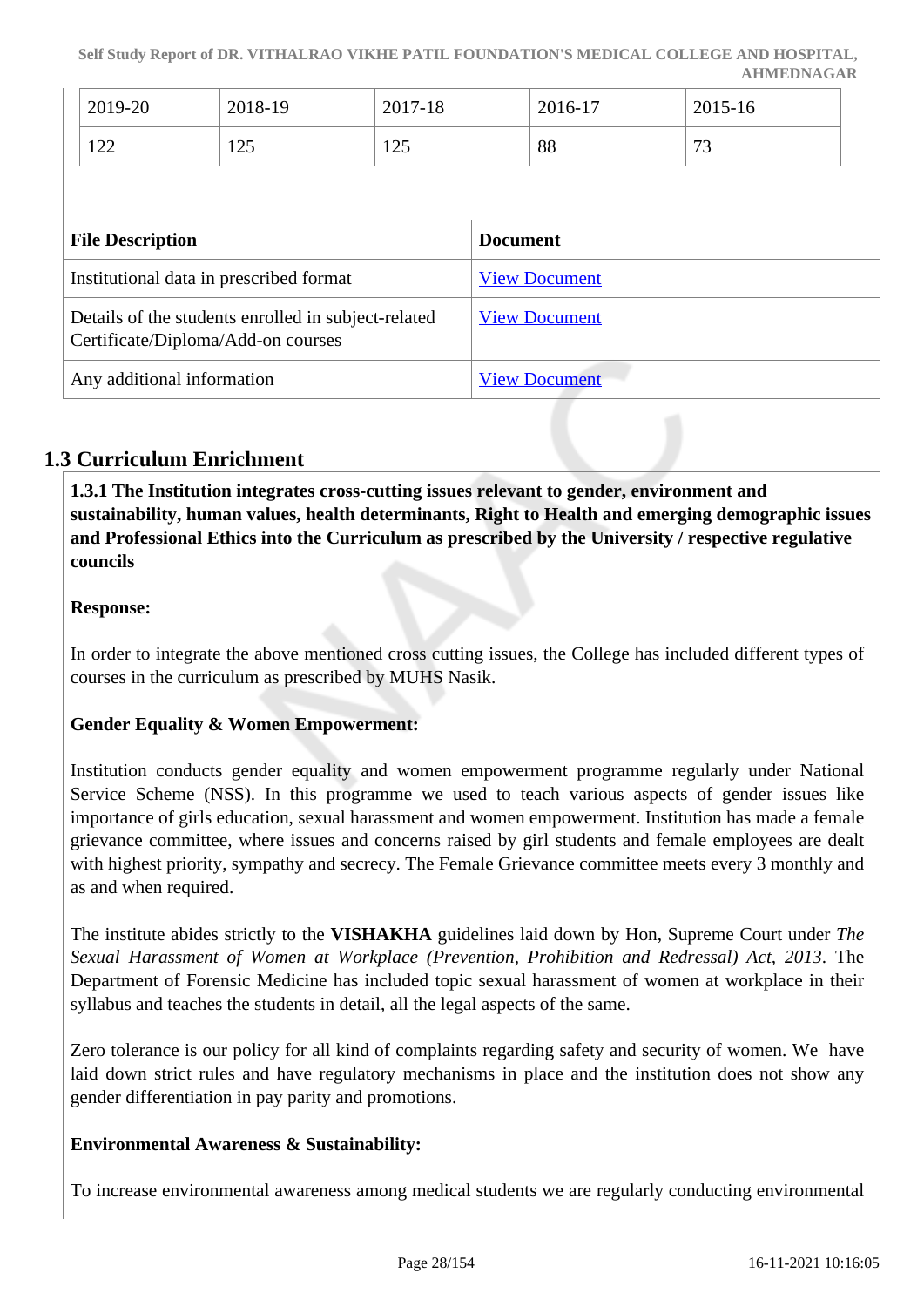awareness and sustainability programmes through NSS and PSM department. In this programme, we used to discuss about environmental problems like pollution, global warming, ozone layer depletion, acid rain, natural resource depletion, overpopulation, waste disposal, deforestation and loss of biodiversity. In this programme, we also discuss about our role for environmental sustainability.

#### **Human values:**

Apart from teaching we also impart human values such as honesty, loyalty, reliability, efficiency, commitment, compassion, determination and boldness that help in building a character. We regularly plan lectures on human values under PSM department.

#### **Health determinants:**

Through the various field activities conducted by Community Medicine department students are exposed to the various factors and Health determinants like income and social status, social support networks, education and literacy, employment/working conditions, social environments, physical environments, personal health practices and coping skills, healthy child development, biology and genetic endowment, health services, gender & culture affecting the health of the society.

#### **Right to health:**

 Topics like **RIGHT TO HEALTH** of refugees and other marginalized population is taught to the students in Community Medicine while discussing the various International Health Organisations like ICRC, UNHCR etc.

#### **Demographic Issues:**

Demographic issues like Population explosion and skewed Male Female ratio, Population Pyramid, Increasing Growth rate of Population, Urban-Rural disproportionate growth leading to imbalance on Health infrastructure is discussed in Community Medicine.

**Professional ethics:** Topics related with medical ethics and negligence have been conducted every year under FMT department. . The basic principle of professional ethics that have been taught in the lectures are autonomy, justice, beneficence, non-malfeasance, integrity, respect for human rights, communication with patients, examination of female patients and children and explanation of consequences of treatment.

| <b>File Description</b>                          | <b>Document</b>      |
|--------------------------------------------------|----------------------|
| Link for list of courses with their descriptions | <b>View Document</b> |

 **1.3.2 Number of value-added courses offered during the last five years that impart transferable and life skills.**

#### **Response:** 25

1.3.2.1 Number of value-added courses offered during the last five years that impart transferable and life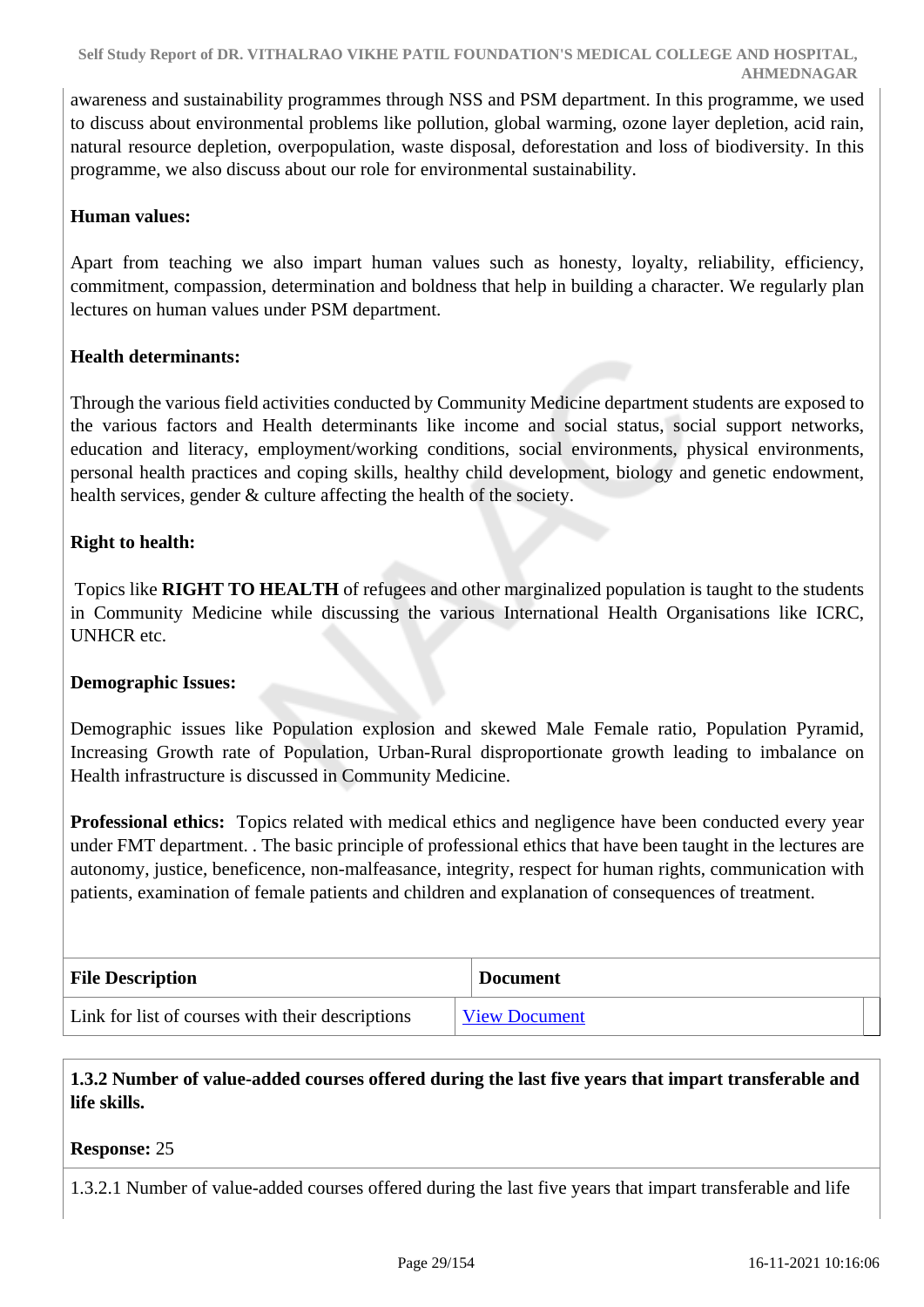#### skills.

Response: 25

| <b>File Description</b>                                            | <b>Document</b>      |
|--------------------------------------------------------------------|----------------------|
| List of-value added courses                                        | <b>View Document</b> |
| Institutional data in prescribed format                            | <b>View Document</b> |
| Brochure or any other document related to value-<br>added course/s | <b>View Document</b> |

#### **1.3.3 Average percentage of students enrolled in the value-added courses during the last five years**

#### **Response:** 14.85

1.3.3.1 Number of students enrolled in value-added courses offered year-wise during the last five years that impart transferable and life skills

| 2019-20 | 2018-19 | 2017-18 | 2016-17 | 2015-16 |
|---------|---------|---------|---------|---------|
| 171     | 163     | 167     | 160     | 133     |

| <b>File Description</b>                                    | <b>Document</b>      |
|------------------------------------------------------------|----------------------|
| Institutional data in prescribed format                    | <b>View Document</b> |
| Attendance copy of the students enrolled for the<br>course | <b>View Document</b> |

 **1.3.4 Percentage of students undertaking field visits/Clinical / industry internships/research projects/industry visits/community postings (data for the preceding academic year)**

**Response:** 70.55

1.3.4.1 Number of students undertaking field visits, clinical, industry internships,research projects,industry visits,community postings

Response: 611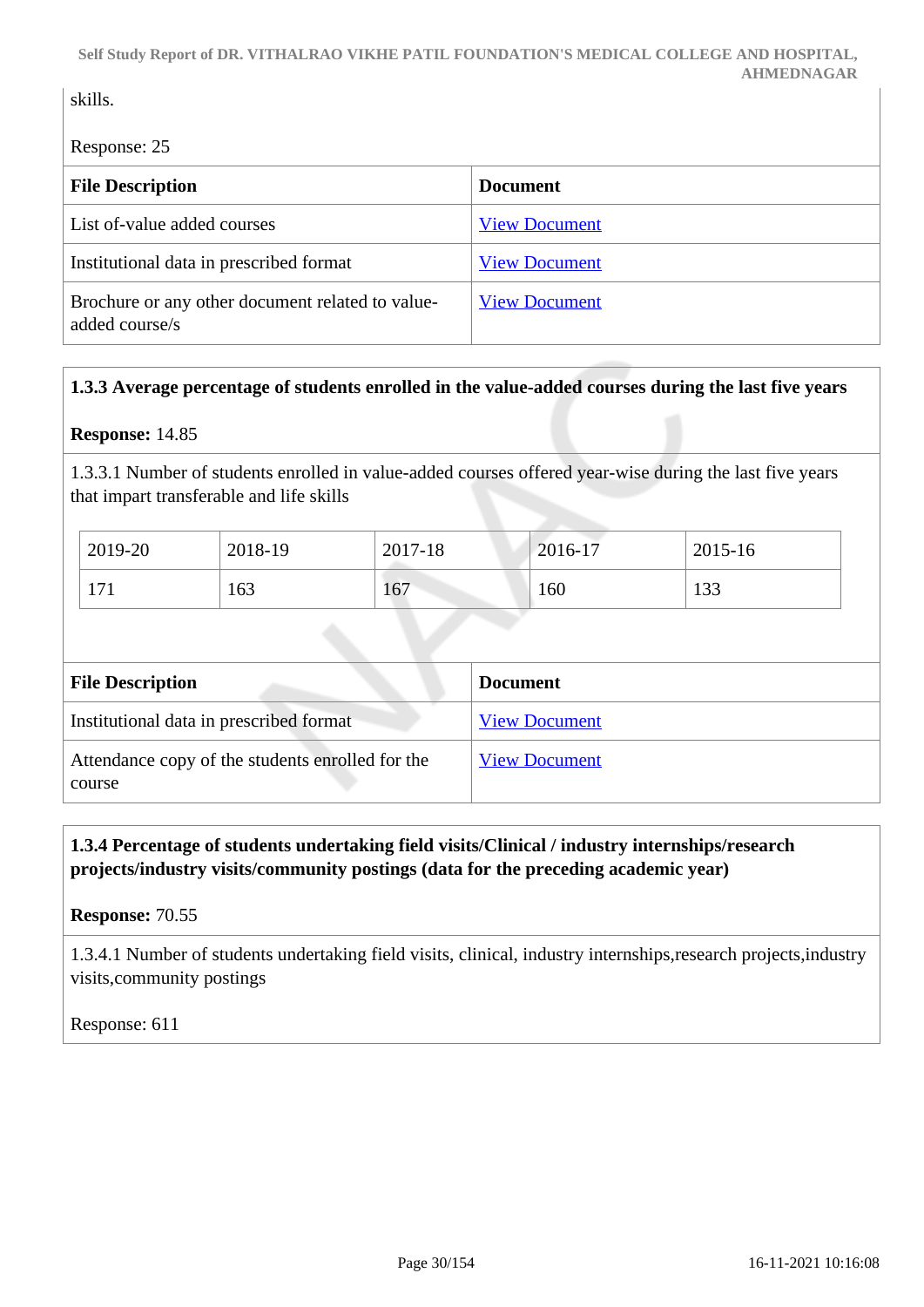| <b>File Description</b>                                                                                                                                                                                            | <b>Document</b>      |
|--------------------------------------------------------------------------------------------------------------------------------------------------------------------------------------------------------------------|----------------------|
| Scanned copy of filed visit report with list of<br>students duly attested by the Head of the institution<br>to be provided                                                                                         | <b>View Document</b> |
| Institutional data in prescribed fomat                                                                                                                                                                             | <b>View Document</b> |
| Community posting certificate should be duly<br>certified by the Head of the institution                                                                                                                           | <b>View Document</b> |
| Links to scanned copy of completion certificate of<br>field visits/Clinical / industry internships/research<br>projects/industry visits/community postings from<br>the organization where internship was completed | <b>View Document</b> |

#### **1.4 Feedback System**

 **1.4.1 Mechanism is in place to obtain structured feedback on curricula/syllabi from various stakeholders.Structured feedback received from:**

- **1. Students**
- **2. Teachers**
- **3. Employers**
- **4. Alumni**
- **5. Professionals**

**Response:** B. Any 4 of the above

| <b>File Description</b>                                                                                                           | <b>Document</b>      |
|-----------------------------------------------------------------------------------------------------------------------------------|----------------------|
| Stakeholder feedback reports as stated in the<br>minutes of meetings of the College Council /IQAC/<br><b>Curriculum Committee</b> | <b>View Document</b> |
| Sample filled in Structured Feedback to be provided<br>by the institution for each category claimed in SSR                        | <b>View Document</b> |
| Institutional data in prescribed format                                                                                           | <b>View Document</b> |

#### **1.4.2 Feedback on curricula and syllabi obtained from stakeholders is processed in terms of:**

**Response:** A. Feedback collected, analysed and action taken on feedback besides such documents made available on the institutional website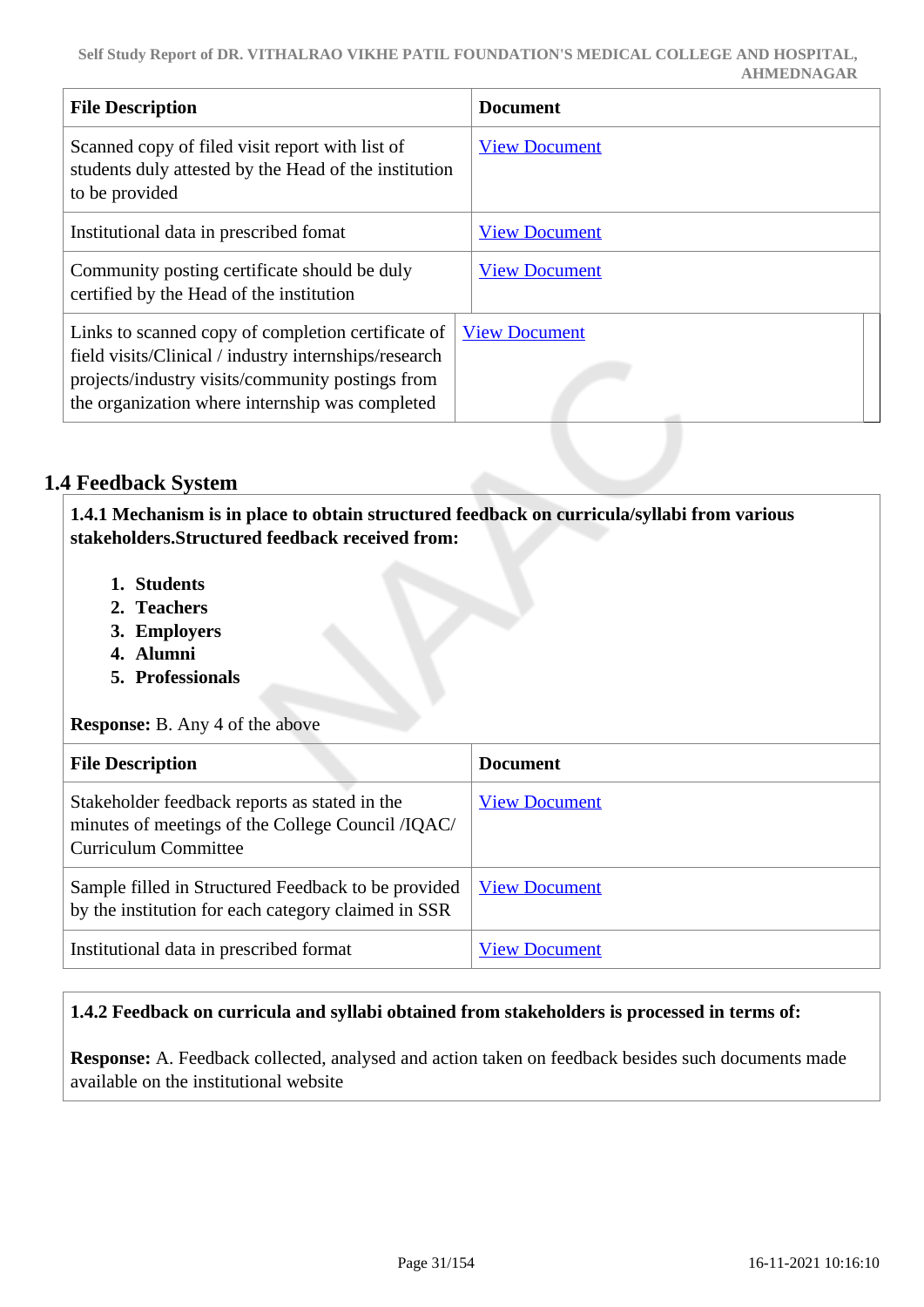| <b>File Description</b>                                                                                                             | <b>Document</b>      |
|-------------------------------------------------------------------------------------------------------------------------------------|----------------------|
| Stakeholder feedback report                                                                                                         | <b>View Document</b> |
| Institutional data in prescribed format                                                                                             | <b>View Document</b> |
| Action taken report of the Institution on feedback<br>report as minuted by the Governing Council,<br>Syndicate, Board of Management | <b>View Document</b> |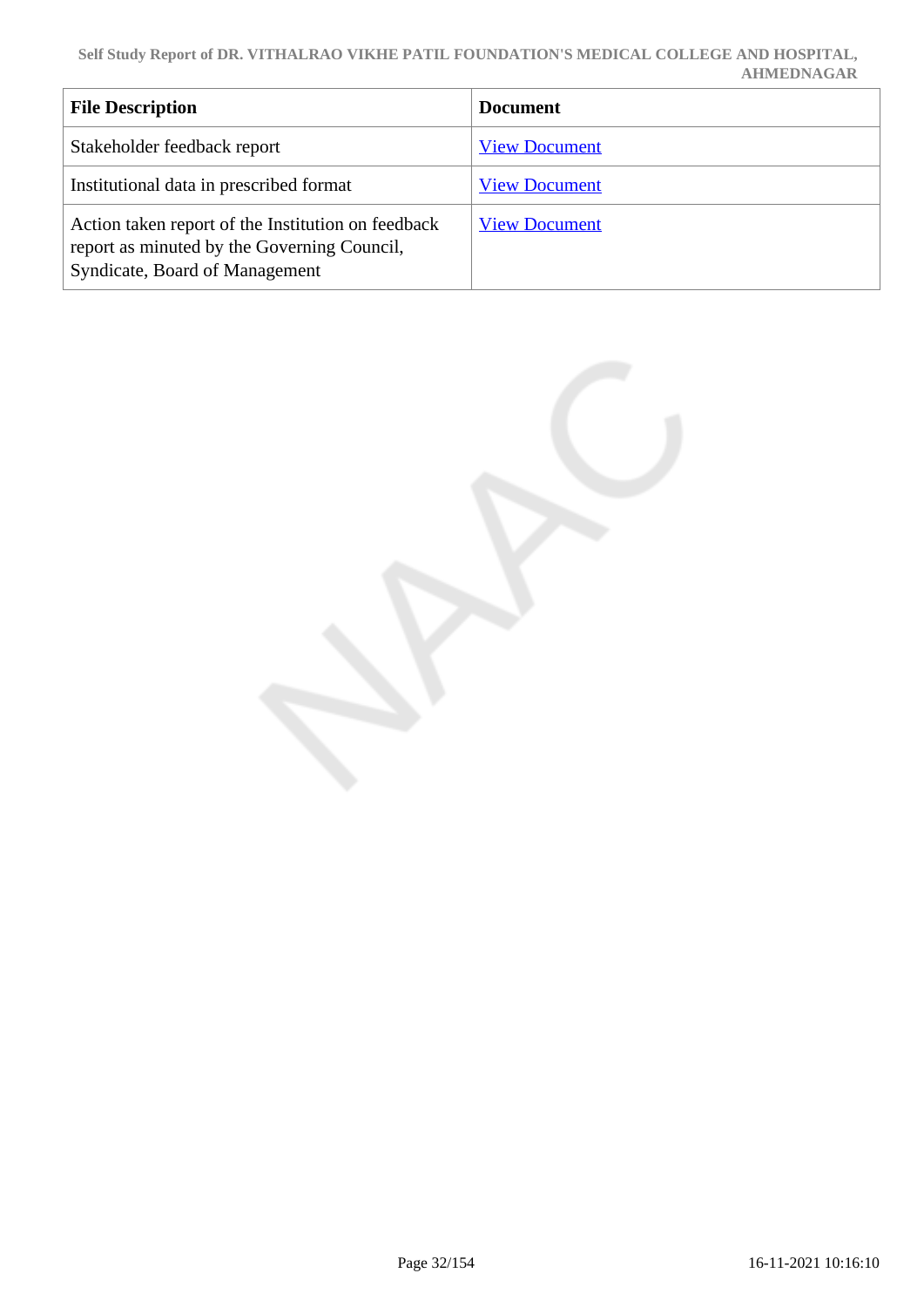### **Criterion 2 - Teaching-learning and Evaluation**

#### **2.1 Student Enrollment and Profile**

 **2.1.1 Due consideration is given to equity and inclusiveness by providing reservation of seats to all categories during the admission process. Average percentage of seats filled against seats reserved for various categories as per applicable reservation policy during the last five years**

#### **Response:** 96.62

2.1.1.1 Number of students admitted from the reserved categories as per GOI or State Government norms year-wise during last five years

| 2019-20 | 2018-19 | 2017-18 | 2016-17 | 2015-16 |
|---------|---------|---------|---------|---------|
| 49      | 43      | 47      | 47      | 44      |

2.1.1.2 Number of seats earmarked for reserved categories as per GOI or State Govt. norms year-wise during the last five years

| 2019-20 | 2018-19 | 2017-18 | 2016-17 | 2015-16 |
|---------|---------|---------|---------|---------|
| 50      | 45      | 49      | 47      | 47      |

| <b>File Description</b>                                                                                                                                                                        | <b>Document</b>      |  |  |
|------------------------------------------------------------------------------------------------------------------------------------------------------------------------------------------------|----------------------|--|--|
| Annual Report/BOM report/Admission report<br>duly certified by the Head of the Institution.                                                                                                    | <b>View Document</b> |  |  |
| Institutional data in prescribed forma                                                                                                                                                         | <b>View Document</b> |  |  |
| Final admission list published by the HEI                                                                                                                                                      | <b>View Document</b> |  |  |
| Copy of letter issued by state govt. or and Central<br>Government (which-ever applicable) Indicating the<br>reserved categories to be considered as per the GO<br>rule (translated in English) | <b>View Document</b> |  |  |
| Any additional information                                                                                                                                                                     | <b>View Document</b> |  |  |
| Admission extract submitted to the state OBC, SC<br>and ST cell every year.                                                                                                                    | <b>View Document</b> |  |  |

#### **2.1.2 Average percentage of seats filled in for the various programmes as against the approved intake**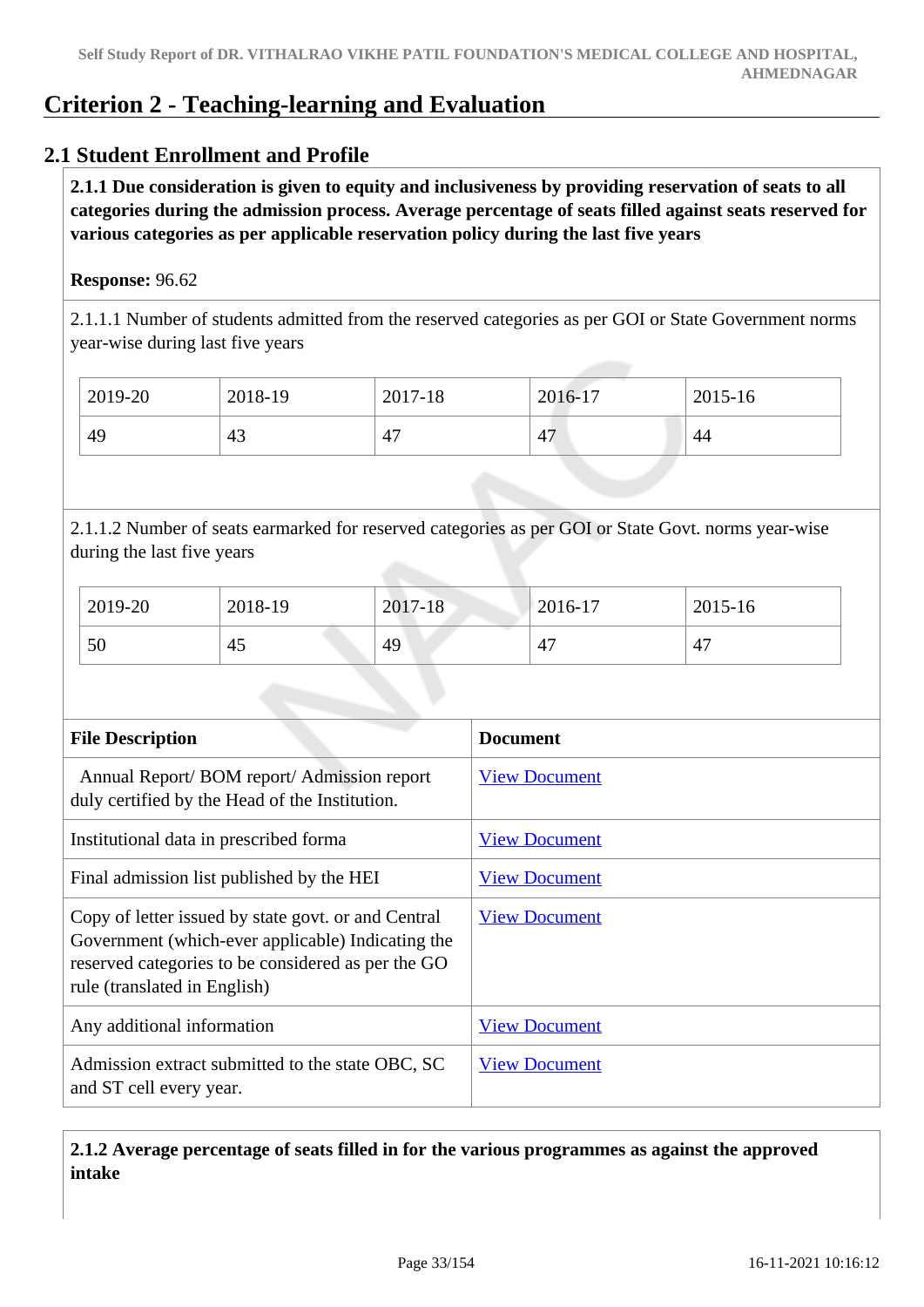#### **Response:** 96.61

2.1.2.1 Number of seats filled-in for various programmes offered by the College as against the approved intake during the last five years:

| 2019-20                                 | 2018-19                                                                                                                                                  | 2017-18 | 2016-17              | 2015-16 |
|-----------------------------------------|----------------------------------------------------------------------------------------------------------------------------------------------------------|---------|----------------------|---------|
| 178                                     | 179                                                                                                                                                      | 179     | 179                  | 178     |
|                                         |                                                                                                                                                          |         |                      |         |
|                                         | 2.1.2.2 Number of approved seats for the same programme in that year                                                                                     |         |                      |         |
|                                         |                                                                                                                                                          |         |                      |         |
| 2019-20                                 | 2018-19                                                                                                                                                  | 2017-18 | 2016-17              | 2015-16 |
| 179                                     | 179                                                                                                                                                      | 189     | 189                  | 189     |
|                                         |                                                                                                                                                          |         |                      |         |
| <b>File Description</b>                 |                                                                                                                                                          |         | <b>Document</b>      |         |
| received for the same                   | The details certified by the Head of the Institution<br>clearly mentioning the programs that are not<br>covered under CET and the number of applications |         | <b>View Document</b> |         |
| Institutional data in prescribed format |                                                                                                                                                          |         | <b>View Document</b> |         |

#### **2.1.3 Average percentage of Students admitted demonstrates a national spread and includes students from other states**

#### **Response:** 7.07

2.1.3.1 Number of students admitted from other states year-wise during the last five years

| 2019-20 | 2018-19        | 2017-18 | 2016-17 | 2015-16 |
|---------|----------------|---------|---------|---------|
| 03      | 0 <sup>3</sup> | 05      | 06      | 46      |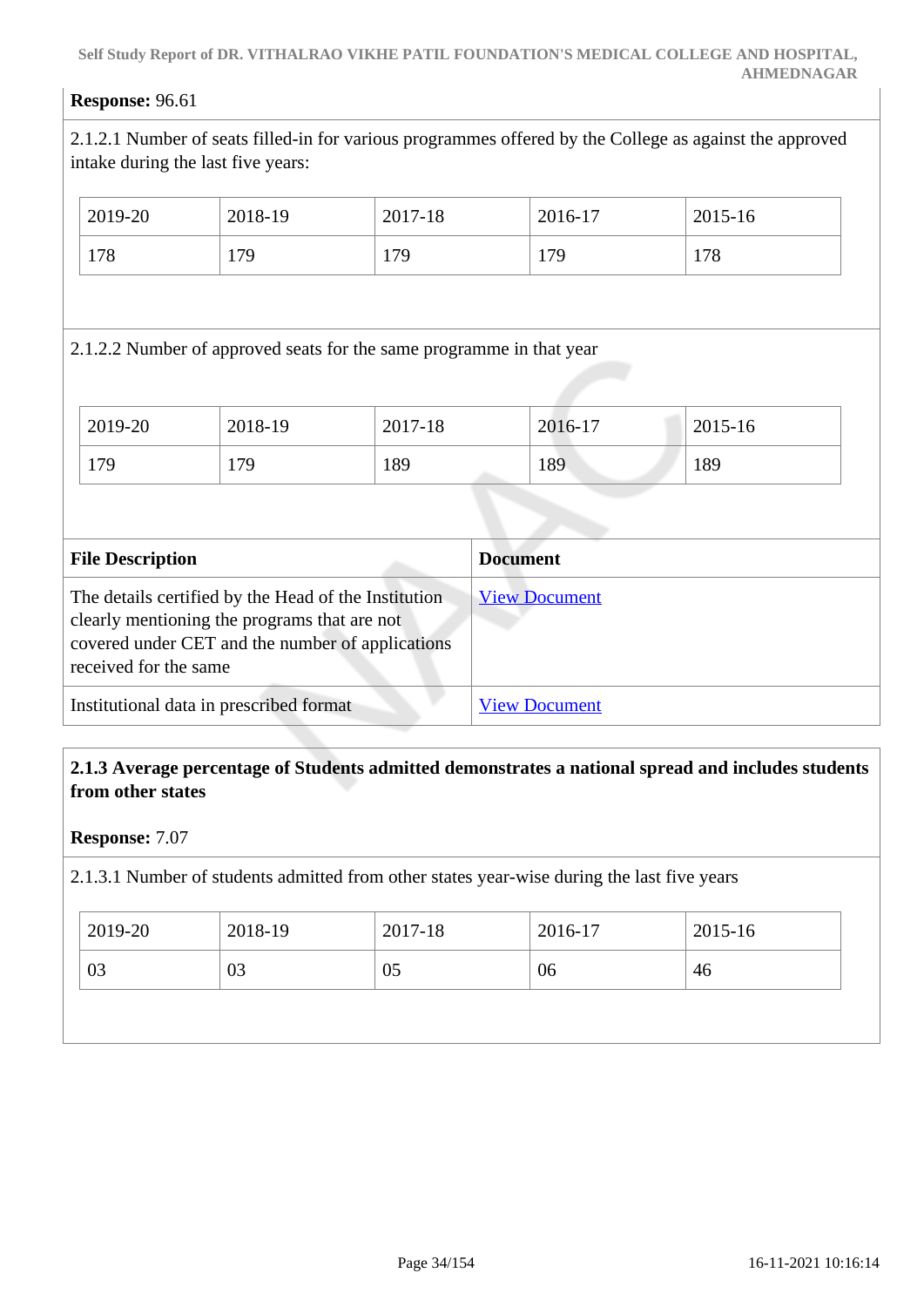| <b>File Description</b>                                                                                                                                                     | <b>Document</b>      |
|-----------------------------------------------------------------------------------------------------------------------------------------------------------------------------|----------------------|
| List of students enrolled from other states year-wise<br>during the last 5 years                                                                                            | <b>View Document</b> |
| Institutional data in prescribed format                                                                                                                                     | <b>View Document</b> |
| E-copies of admission letters of the students<br>enrolled from other states                                                                                                 | <b>View Document</b> |
| Copy of the domicile certificate as part of the from<br>other states and countries and/or Previous<br>degree/Matriculation / HSC certificate from other<br>state or country | <b>View Document</b> |
| Any other relevant information                                                                                                                                              | <b>View Document</b> |

#### **2.2 Catering to Student Diversity**

 **2.2.1 The Institution assesses the learning levels of the students, after admission and organises special Programmes for advanced learners and slow performers The Institution:**

- **1.Follows measurable criteria to identify slow performers**
- **2.Follows measurable criteria to identify advanced learners**
- **3.Organizes special programmes for slow performers**
- **4.Follows protocol to measure student achievement**

#### **Response:** A. All of the above

| <b>File Description</b>                                                                                                            | <b>Document</b>      |
|------------------------------------------------------------------------------------------------------------------------------------|----------------------|
| Institutional data in prescribed format                                                                                            | <b>View Document</b> |
| Criteria to identify slow performers and advanced<br>learners and assessment methodology                                           | <b>View Document</b> |
| Consolidated report of special programs for<br>advanced learners and slow learners duly attested by<br>the Head of the Institution | <b>View Document</b> |

#### **2.2.2 Student - Full- time teacher ratio (data of preceding academic year)**

**Response:** 3:1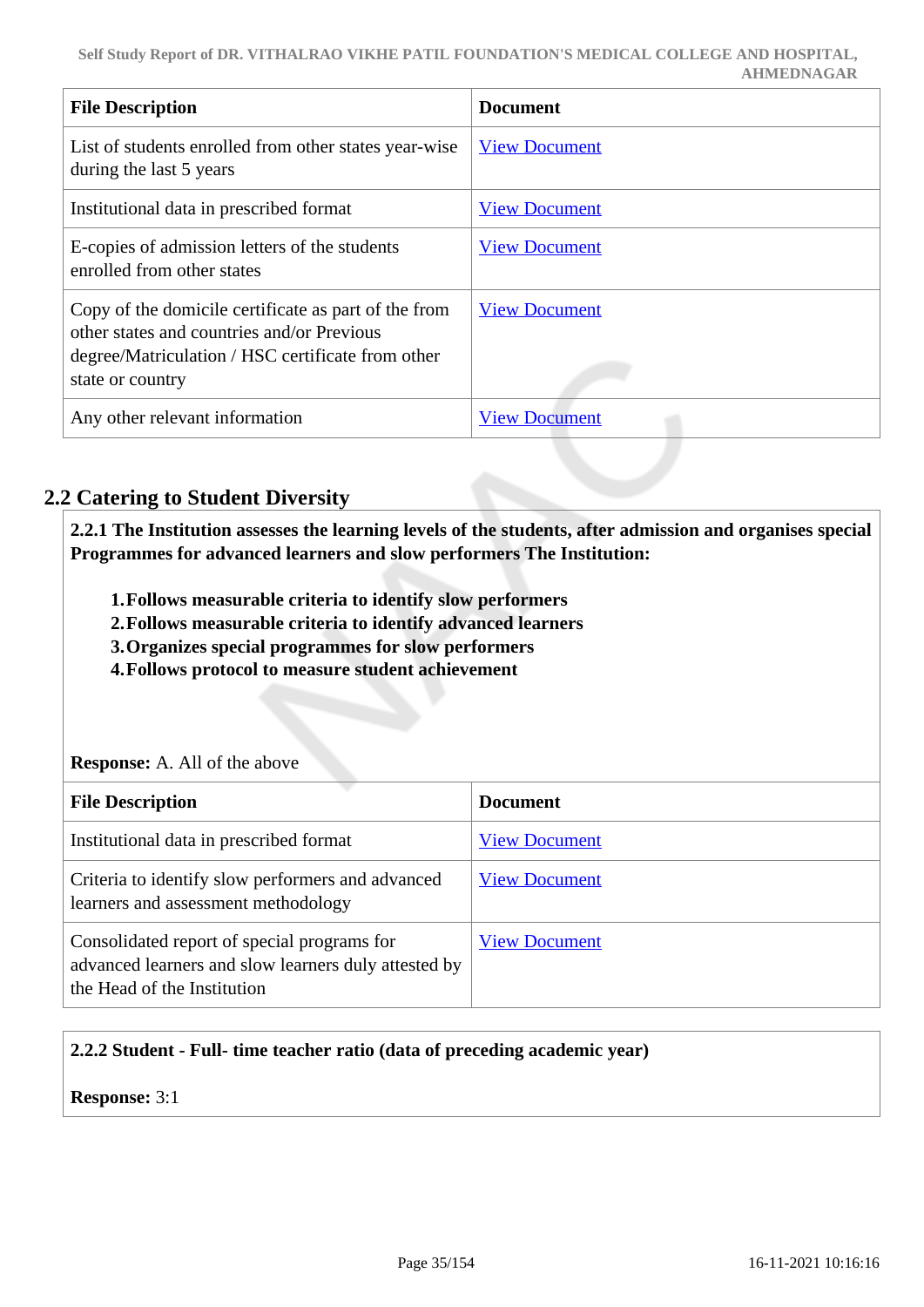| <b>File Description</b>                                                        | <b>Document</b>      |
|--------------------------------------------------------------------------------|----------------------|
| List of students enrolled in the preceding academic<br>year                    | <b>View Document</b> |
| List of full time teachers in the preceding academic<br>year in the University | <b>View Document</b> |
| Institutional data in prescribed format (data<br>Templates)                    | <b>View Document</b> |

#### **2.2.3 Institution facilitates building and sustenance of innate talent /aptitude of individual students (extramural activities/beyond the classroom activities such as student clubs, cultural societies, etc)**

#### **Response:**

The institute adopted outcome-based learning with paradigm shift from traditional learning to demonstration of learning and this enabled the institute to nurture innate talent and also differentiate aptitude of learning. This is facilitated not only by classroom teaching but is supplemented with innovative teaching-learning pedagogy like flip classroom, experiential learning, etc. Pedagogy studies promote student development, social development and create a positive attitude

#### **A) SOCIAL ACTIVITIES**

The extramural activities and beyond the classroom activities are fostered in students through encouraging the students to participate in various student clubs, cultural activities and social activities and NSS activities through college platform. Students group ''spread happiness'' which is trying to serve society for Education, Hygiene, Personality development, Social awareness.

#### **a) Youth Red-Cross Society:**

 The Institution has registered for the "Youth Red-Cross Society" under which the young students perform with various roles. The main aim is to promote humanitarian principles and values, disaster response, disaster preparedness, health and care in the community. Functions of youth red- cross society are developing a better understanding internally and Influencing behavior in the community.

#### **b) Swachh Bharat Abhiyan & Swacchta Pakhwada**

In order to maintain hygiene and cleanliness in rural settings, field activities have been conducted

#### **B) PARTICIPATION IN NATIONAL AND WORLD DAYS OF IMPORTANCE**

 *Students participate in Independence Day, Republic day celebration with great enthusiasm. Students also participate in various world days competition like fitness day, population day, world water day, world forestry day, environment day, wild life day, food day, human right day, science day,*

#### **C) NATURE'S CLUB TO AROUSE GENERAL AWARENESS**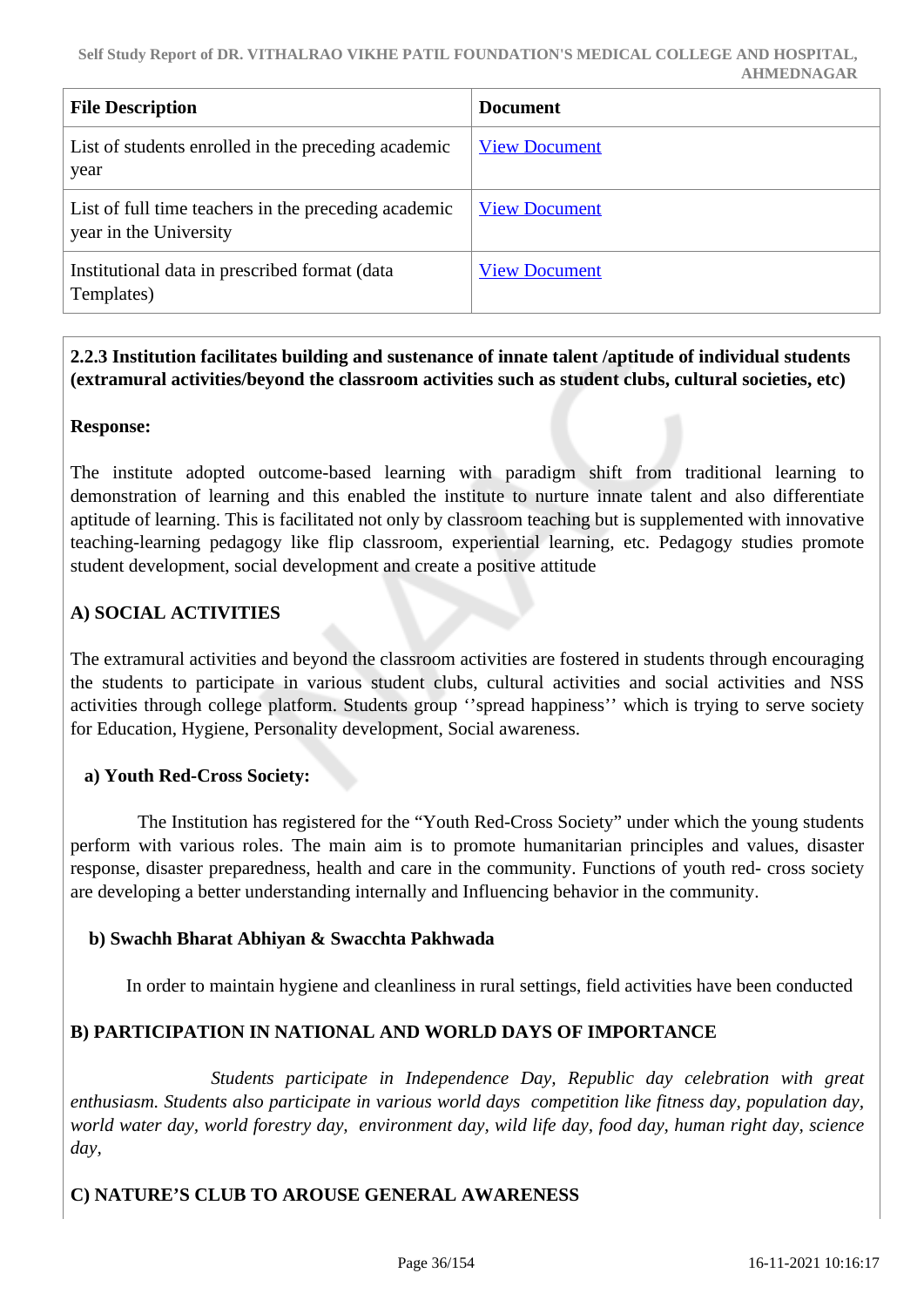The Institution has established Nature's Club to arouse general awareness among students regarding the different environmental problems which are of major concern to better future & survival of mankind. It is also tried to inculcate love and respect among students for nature & thus work with global perspectives.Various activities like tree plantation, creating no-vehicle zone in the campus.

# **D) WALL MAGAZINES- LITERATURE**

The Institution has introduced the concept of "Wall Magazine" to give medical students an opportunity to explore and exhibit their concealed talent and passion for literature.Every month a specific theme is taken up and it offers a platform to express one's views and opinions regarding certain issues. It essentially reflects articles written in English, Hindi & Marathi including both the prose & poetry.

# **E) CULTURAL & SPORTS ACTIVITIES**

Every year, annual social gathering is conducted which includes various events where the students get the chance to think, step forward and showcase their talent. All the events conducted have a separate theme and are very unique in their own way. The events include drama, debates, elocution, and a lot more. All these events help to inculcate the importance of teamwork among the students. This festival includes the exhibition of fine art and crafts. In order to nurture the sportsmanship among the students, various intercollege sports competitions like – cricket, football, badminton, basketball competition with Dr Vithalrao Vikhe Patil Engineering, Pharmacy, Nursing, Physiotherapy college, are organized during the period of annual social gathering.

| <b>File Description</b>                   | <b>Document</b>      |
|-------------------------------------------|----------------------|
| Link for Appropriate documentary evidence | <b>View Document</b> |

# **2.3 Teaching- Learning Process**

**2.3.1 Student-centric methods are used for enhancing learning experiences by:**

- **Experiential learning**
- **Integrated/interdisciplinary learning**
- **Participatory learning**
- **Problem solving methodologies**
- **Self-directed learning**
- **Patient-centric and Evidence-Based Learning**
- **Learning in the Humanities**
- **Project-based learning**
- **Role play**

### **Response:**

### **1-Experiential learning:**

The purpose of the experiential learning is to engage students in direct experience with an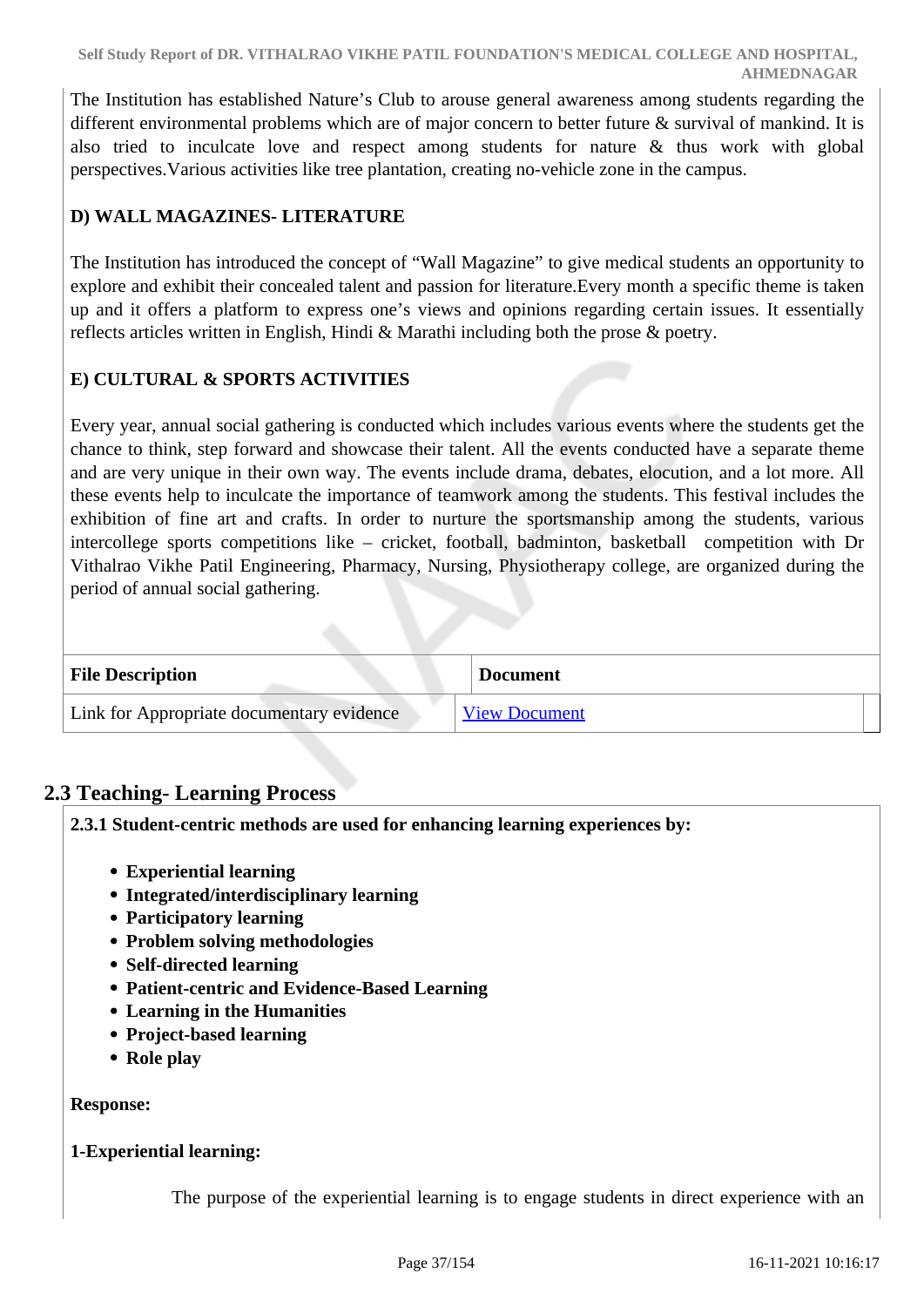emphasis on reflection to increase the ability of students to develop clinical skills. Students are exposed to various levels of pre-clinical, para-clinical and clinical work like dissection, physiological and biochemical reaction, community posting, bacteriology, virology studies, specimens for histopathology, drug studies. In the second, third and fourth year MBBS students are rotated in clinical OPD for clinical physical examination and provisional diagnosis. Postgraduate students are focus on experiential learning at the bedside of patients; participate in interdepartmental discussions, journal clubs.

# **2-Integrated/Interdisciplinary learning:**

 The term integration in education means coordination in the teaching–learning activities to ensure the harmonious functioning of the educational processes. Horizontal and Vertical integrated teaching learning process is conducted. In horizontal, two or more disciplines of any phase of MBBS curriculum (pre –clinical, para- clinical or clinical) e.g. Combined teaching –learning of renal structure and function by anatomy, physiology and biochemistry. In vertical, two or more disciplines of two or more phases of MBBS curriculum, e.g. Combined –learning of renal failure by Pathology and Medicine departments.

### **3-Participatory learning:**

Participatory learning helps the students to gain real-life experiences. Activities are journal club, discussion on various x-rays, CT-scan, seminar, clinical meets include case presentations, group discussion (PG andUG) and early clinical exposure for 1st year.

### **4-Problem - Solving Methodologies:**

Problem solving approach is used in all disciplines to develop analytical skills - Clinical case diagnosis to make the students have logical thinking and practical knowledge to develop problem solving ability.

# **5-Self-directed learning: students can learn only through own learning activities-**

 a. Seminars- The student prepares for seminar on his/her own contributions under the guidance of a teacher

b. Group Discussion - Special Topic Given to the group & group members discuss the topic.

c. Journal Club for P. G. - discuss scientific paper found in research journal

 d. Clinical cases are taken up for the UG students- Students attempt to learn diagnosis, treatment and management of patients

e. Home assignment is given to the students

### **6-Patient-centric and Evidence-based learning:**

 It is based on differential and provisional diagnosis. Evidence based treatment includes full history taking, physical examination, systemic exam, investigation, visual diagnosis, differential diagnosis and final diagnosis. Student will learn on latest technology as per available latest dugs and as per evidence available under the supervision of experience senior faculty.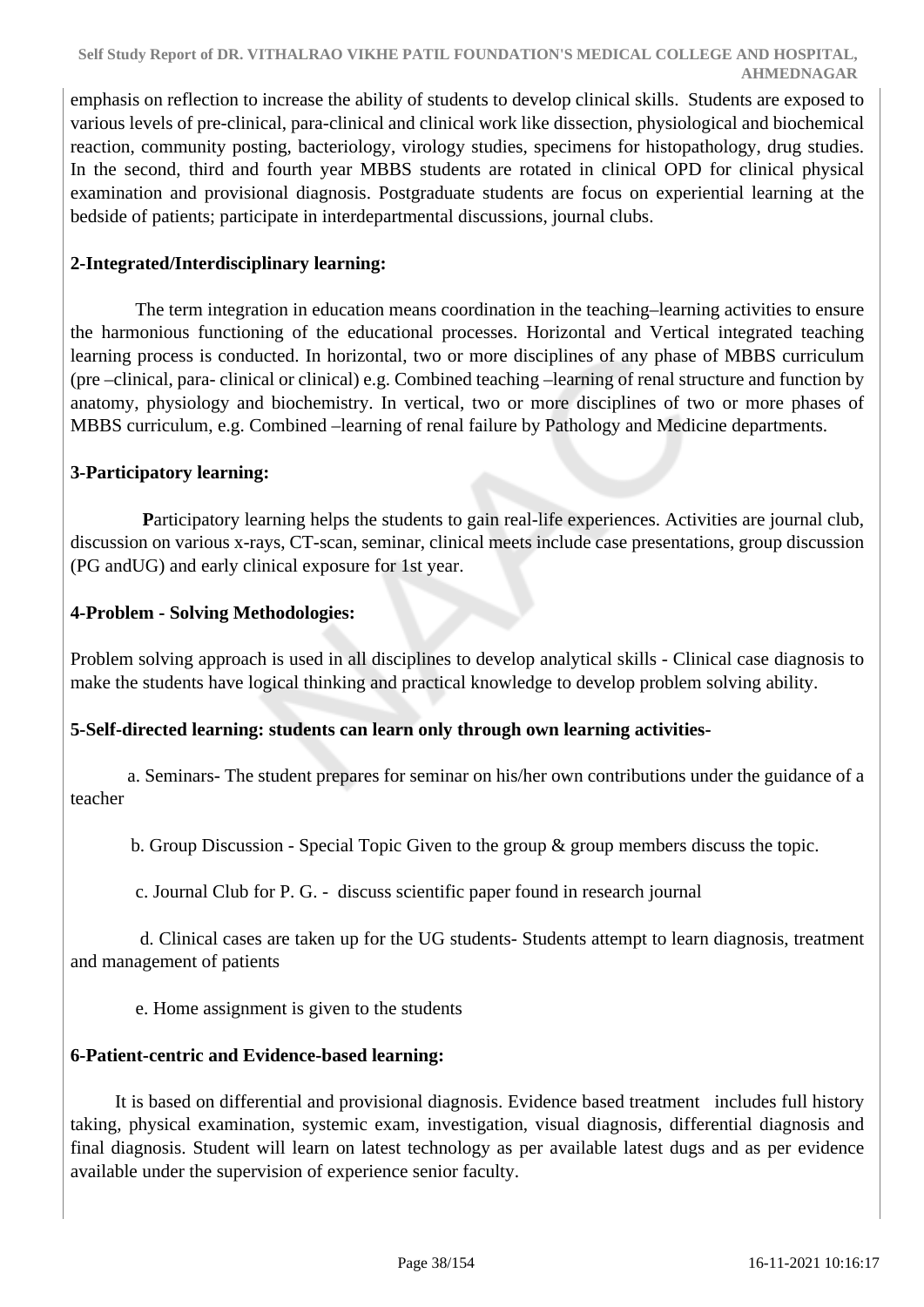# **7-Learning in the Humanities:**

 It includes lectures on History, bioethics, interpersonal relationship and communication; stress Management, Health Psychology, Counseling and Guidance, Interpersonal Skills as electives.

### **8-Project-based learning:**

 Students are directed to take up scientific research either individually or in groups under the guidance of senior faculty member. STS, ICMR projects taken up by UG students. The PG students carry out research project.

#### **9-Role**-**plays:**

 Role plays are aroused by students on various topics at Pre, Para and Clinical level. For pre - Doctor patient relationship, for Para- Diabetes, Lipid profile awareness and for clinical level Cancer, HIV etc

| <b>File Description</b>                                     | <b>Document</b>      |
|-------------------------------------------------------------|----------------------|
| Link for learning environment facilities with<br>geotagging | <b>View Document</b> |

 **2.3.2 Institution facilitates the use of Clinical Skills Laboratory / Simulation Based Learning The Institution:**

- **1.Has Basic Clinical Skills / Simulation Training Models and Trainers for skills in the relevant disciplines.**
- **2.Has advanced simulators for simulation-based training**
- **3.Has structured programs for training and assessment of students in Clinical Skills Lab / Simulation based learning.**
- **4.Conducts training programs for the faculty in the use of clinical skills lab and simulation methods of teaching-learning**

**Response:** B. Any three of the above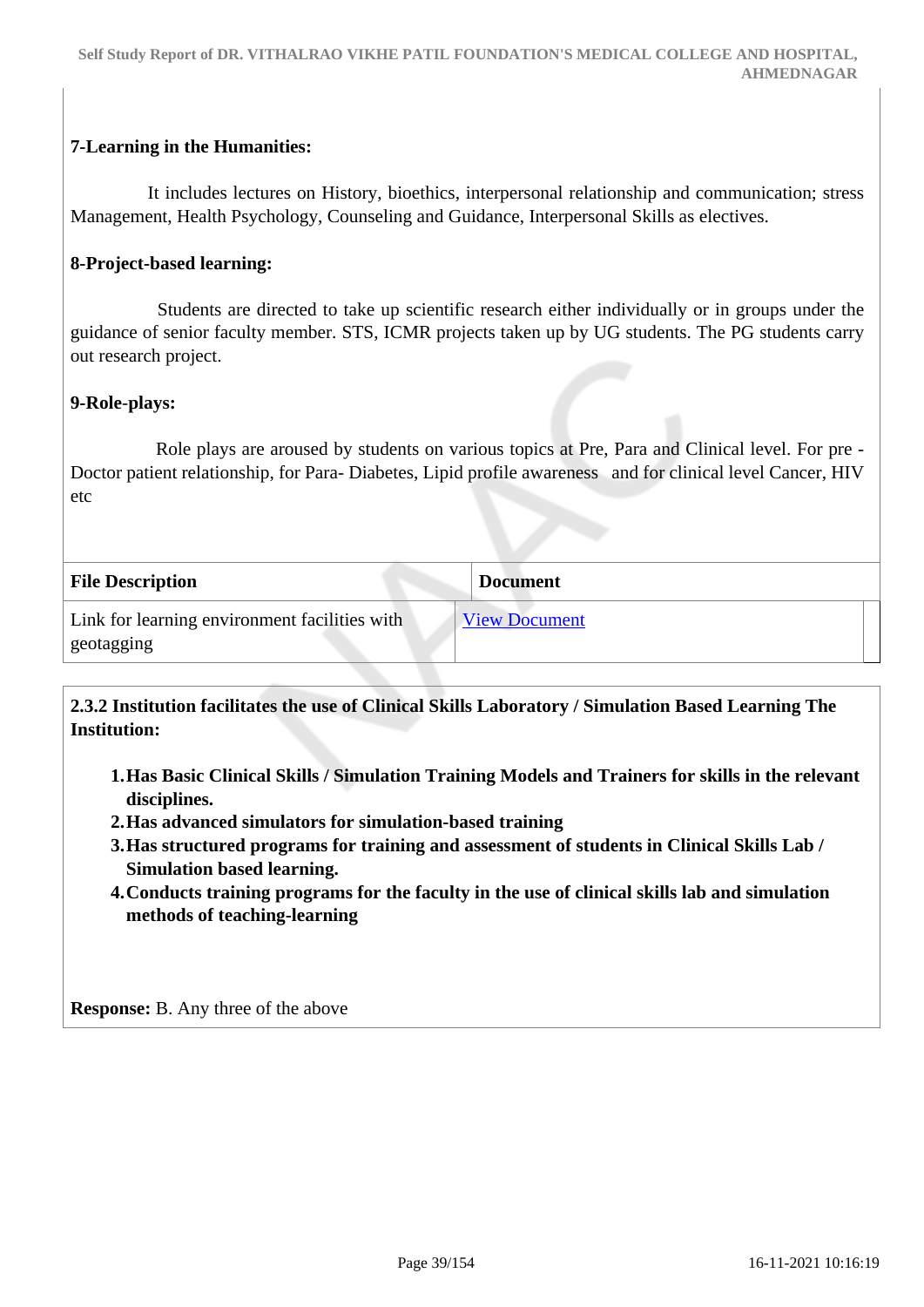| <b>File Description</b>                                                 | <b>Document</b>      |
|-------------------------------------------------------------------------|----------------------|
| Report on training programmes in Clinical skill<br>lab/simulator Centre | <b>View Document</b> |
| Proof of patient simulators for simulation-based<br>training            | <b>View Document</b> |
| Proof of Establishment of Clinical Skill<br>Laboratories                | <b>View Document</b> |
| Institutional data in prescribed format                                 | <b>View Document</b> |
| Geotagged Photos of the Clinical Skills Laboratory                      | <b>View Document</b> |
| Details of training programs conducted and details<br>of participants.  | <b>View Document</b> |

# **2.3.3 Teachers use ICT-enabled tools for effective teaching and learning process, including online eresources**

### **Response:**

# **Learning Management System (LMS) & E– Learning Resources:**

-Learning Management Systems (LMS) is a powerful way for the organization and presentation of curricular learning materials, for monitoring student learning academic performance.

 -Information & Communications Technology enabled teaching methodologies and advanced technologies are being followed by the faculty members in classrooms.

-The academic book with academic calendar, lesson plan, lab manuals and question banks of all discipline are made available at the very beginning of the academic year. Hence students are very well aware of all their academic activities well before, and are able to prepare it and follow it properly.

-The use of multimedia teaching aids like, LCD projectors, classrooms with 24/7 internet enabled computer, laptops etc systems are usually in use in all classrooms.

-Use of power point presentations is very common practice at our institute for smooth and better conceptual learning of students.

Creativity and innovation in teaching is enhanced by the availability of technology for recording developing e- content. The electronic resource packages are easily available, with special mention are like DELNET, NPTEL, SWAYAM PRABHA and Digital Library. The faculty members effectively utilize Audio Visual aids from National Programmes on Technology Enhanced Learning to enhance the learning experience.

-The USB Hard disk with containing sufficient web and video courses (offline) from NPTEL and MUHS, Nashik are accessible to faculty and students from the server installed in the library. These courses are the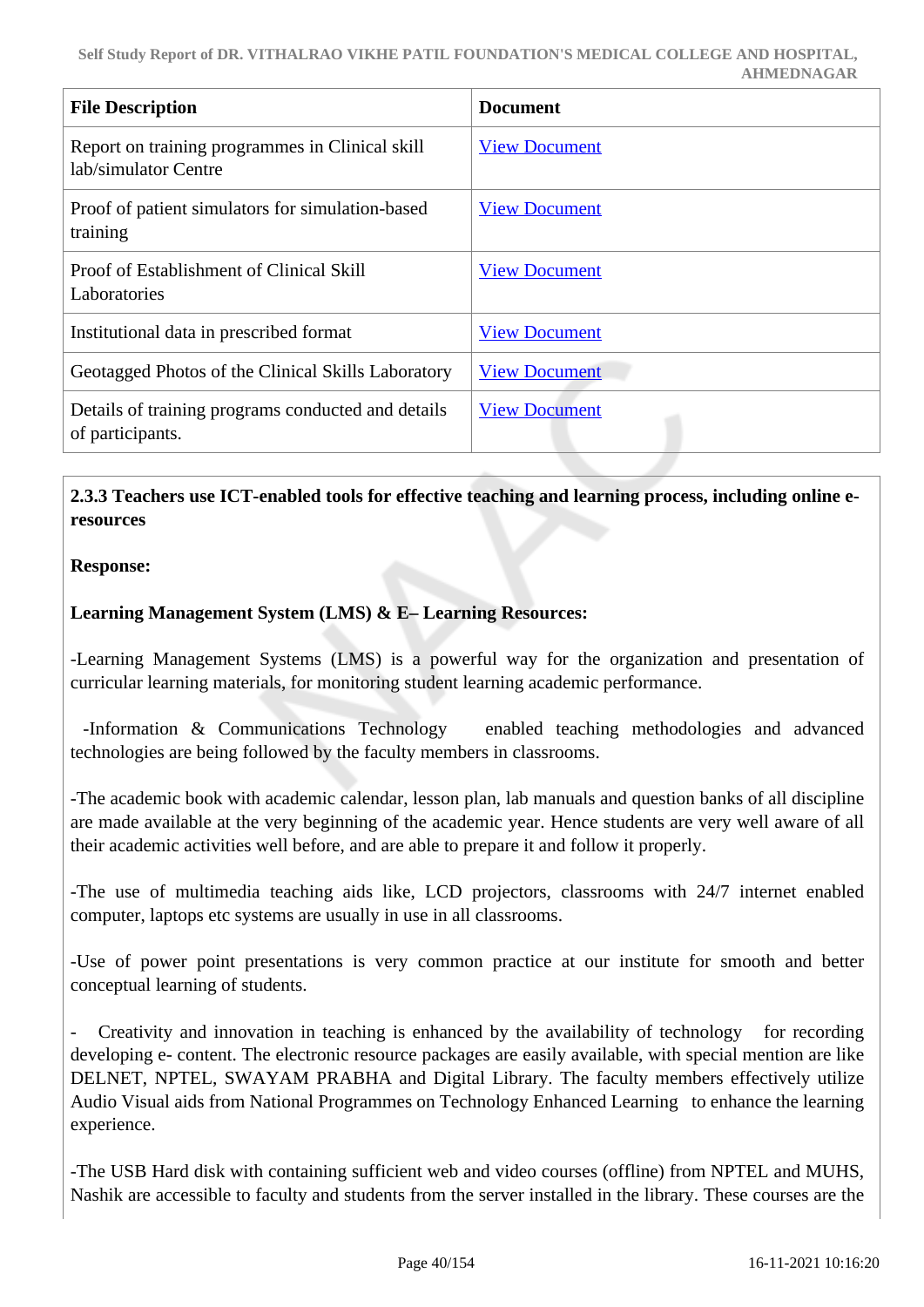part of LMS. The 2D animations are common practice.

-Online tests (For Multiple choice questions) are conducted through 'Google forms' software. And individual faculty makes use of google classroom, google meet, zoom, loom for sharing of knlowedge and assessement.

- Sufficient number of books, Journals, e-journals and e-books are available in the library. The research journals are available online and facility is provided for accessing these journals.

- Manuscripts for publications are routinely submitted online to editorial board of college journal which are scanned using Urkund software for plagiarism

-All the departments conduct seminars on various topics, workshops and guest lectures on the new developments in the core subjects for effective teaching and learning by the faculty members and students in each year.

- Not only lecture hall but also the all Seminar hall is equipped with multimedia facilities using ICT tools. Invited talks and webinars are conducted in seminar hall using ICT facilities.

### **Academic Management System**

It is web enabled system for management of all the academic activities of the institution. This comprehensive tool caters to the need of different users: Dean, Registrar, Professors, Heads, Guides, Teachers, Students and Administrators to overcome the challenges in the process of college admissions and post admission. AMS is also related to various academic and teaching learning activities. This tool is an online-platform to manage entire academic issues pertaining to the students– from registration of course, registration by the faculty, allocation of courses to the faculty, student attendance, internal assessment, term-end assessment, and conversion of marks to grades, grade card generation, distribution and all etc.

| <b>File Description</b>                                                 | <b>Document</b>      |
|-------------------------------------------------------------------------|----------------------|
| File for list of teachers using ICT-enabled tools<br>(including LMS)    | <b>View Document</b> |
| File for details of ICT-enabled tools used for<br>teaching and learning | <b>View Document</b> |
| Link for webpage describing the "LMS/<br>Academic Management System"    | <b>View Document</b> |

### **2.3.4 Student :Mentor Ratio (preceding academic year)**

**Response:** 10:1

2.3.4.1 Total number of mentors in the preceding academic year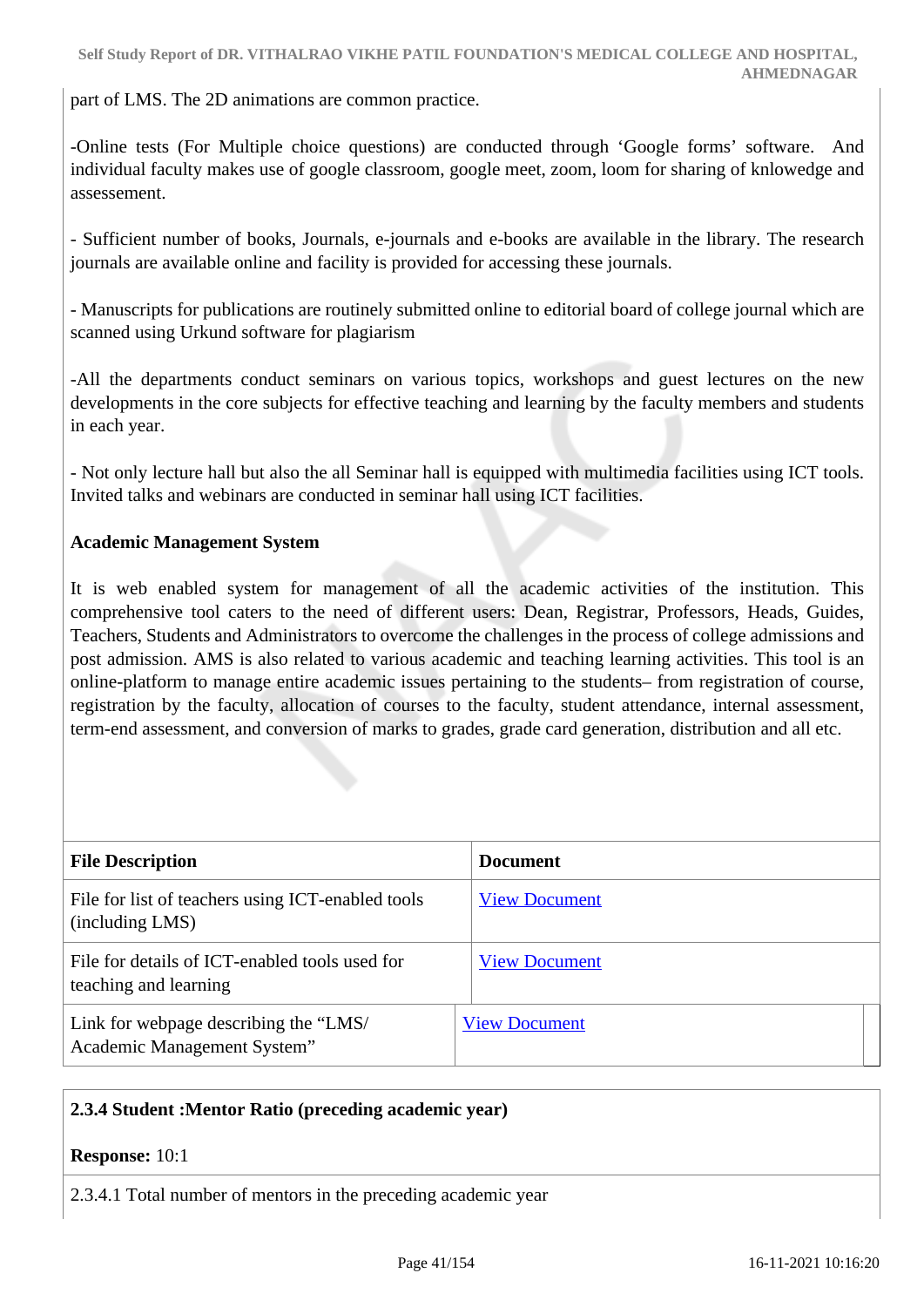| Response: 91                                                                        |                      |  |
|-------------------------------------------------------------------------------------|----------------------|--|
| <b>File Description</b>                                                             | <b>Document</b>      |  |
| Log Book of mentor                                                                  | <b>View Document</b> |  |
| Institutional data in prescribed format                                             | <b>View Document</b> |  |
| Copy of circular pertaining the details of mentor and<br>their allotted mentees     | <b>View Document</b> |  |
| Approved Mentor list as announced by the HEI<br>Allotment order of mentor to mentee | <b>View Document</b> |  |

# **2.3.5 The teaching learning process of the institution nurtures creativity, analytical skills and innovation among students**

### **Response:**

Developments of creativity, analytical skills and innovation in medical students are important because students are able to find solutions to common problems and make decisions about what actions to take next.

### **A) Creativity:**

 Creativity of students develop by taking the study case based learning, chart based learning, poster competition, hand based model competition etc

- **Case-based learning:** We follow such protocol that students are exposed to case based learning from phase I MBBS level itself. Case scenarios are prepared and finalized by departmental faculties and discussed with the students, they will be familiar with problems which they will face in clinical practice**.**
- **Use of 2D animations:** By utilizing various learning technology like 2D animations are used in Anatomy for effective delivery of embryology lectures so that students understand it conceptually.
- **Poster presentation:** Every year all departments organize poster presentation competition for the first year MBBS students. Students present the various diseases in small groups.
- **Chart based learning:** Department uses chart based learning for interpretation of graphs, diagrams for the students.
- **Model construction:** Various department conduct competition on Model construction in MBBS students dividing them into small groups, so as to snatch out creative ideas
- **Jigsaw Technique of learning :** Jigsaw technique is organized in classroom activity. It breaks classes into groups and breaks assignments into pieces that the group assembles to complete the jigsaw (puzzle). It helps increase the co-operative learning approach and their creativity
- **Peer-Assisted learning** In this method a group of students are selected and trained by a faculty.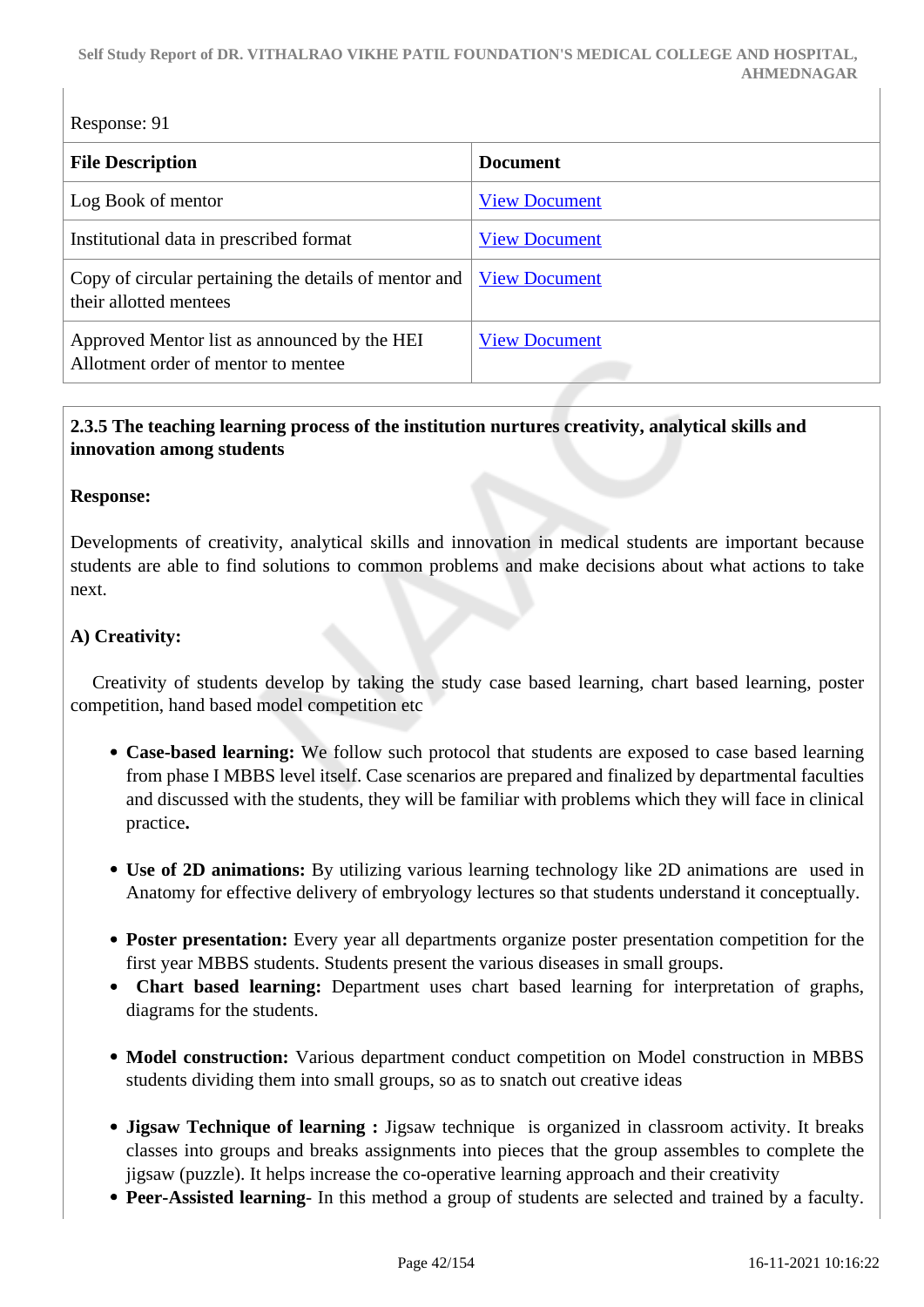These students then act as facilitators enabling discussions and demonstrations with their peer group during practical Physiology classes.

## **Unconventional Learning Exercises –– Use of analogies, puzzles:**

In this, the students are divided into small groups during the regular tutorial sessions and the learning of concepts is made through responding to "Critical thinking questions", answering worksheets, solving puzzles, etc.

### **B) Analytical skill**:

- **Debate**: Debating develops analytical skill, thinking, empathy, and verbal com-munication of medical students. Debate conducts on various topics like "Strict control over the cost of live saving drugs", "Are the private sectors in medical science helpful? Or they are just for making money, etc.
- **Quiz:** Quiz competition conducts in various departments which provide excellent opportunity and platform to students which share knowledge and update it.
- **Seminar:** Every department keeps the seminar on specific topics related to syllabus which improve the depth of learning, teacher-student and student-student interactions.
- **Integrated modular teaching:** A module topic is selected, moderators and speakers from different departments are identified and module is brought to execution

**C) Innovative skill:** Creativity and innovation have strong links with knowledge and learning. While intelligence. Different topics like ageing process, can treat hereditary disease what do you think, can we stop virus mutation, can absolute fertility possible, cell debris: can cell reviving, etc circulate to students for write up activity. So that student can show their innovative ideas, increase their knowledge, skills and attributes in a specific context.

| <b>File Description</b>                   | <b>Document</b>      |  |
|-------------------------------------------|----------------------|--|
| Link for appropriate documentary evidence | <b>View Document</b> |  |

# **2.4 Teacher Profile and Quality**

| 2.4.1 Average percentage of fulltime teachers against sanctioned posts during the last five years                                                      |                      |
|--------------------------------------------------------------------------------------------------------------------------------------------------------|----------------------|
| <b>Response: 100</b>                                                                                                                                   |                      |
| <b>File Description</b>                                                                                                                                | <b>Document</b>      |
| Sanction letters indicating number of posts<br>(including Management sanctioned posts) by<br>competent authority (in English/translated in<br>English) | <b>View Document</b> |
| Institutional data in prescribed format                                                                                                                | <b>View Document</b> |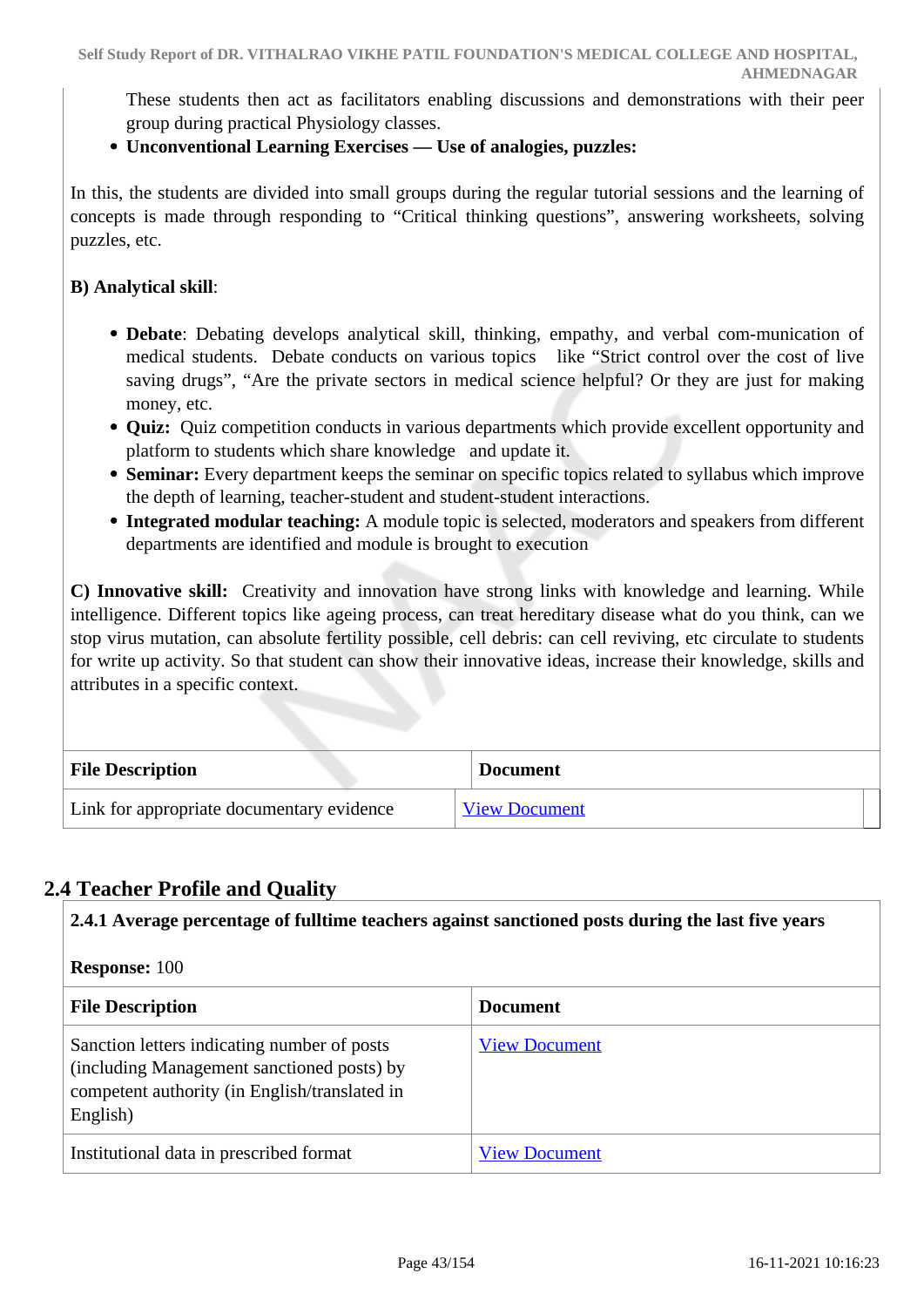**2.4.2 Average percentage of fulltime teachers with Ph.D./D.Sc./ D.Lit./DM/M Ch/DNB in super specialities /other PG degrees (like MD/ MS/ MDS etc.,) in Health Sciences (like MD/ MS/ MDS etc.,) for recognition as Ph.D guides as per the eligibility criteria stipulated by the Regulatory Councils /Affiliating Universities.**

# **Response:** 18.45

2.4.2.1 Number of fulltime teachers with Ph.D/D.Sc./D.Lit./DM/M Ch/DNB in super specialities / other PG degrees (like MD/ MS/ MDS etc.,) in Health Sciences for recognition as Ph.D guides as per the eligibility criteria stipulated by the Regulatory Councils. Last five years data to be entered.

| 2019-20 | 2018-19 | 2017-18 | 2016-17 | 2015-16 |
|---------|---------|---------|---------|---------|
| 48      | 49      | 49      | 47      | 45      |

| <b>File Description</b>                                                                         | <b>Document</b>      |  |
|-------------------------------------------------------------------------------------------------|----------------------|--|
| Institutional data in prescribed format                                                         | <b>View Document</b> |  |
| Copies of Guideship letters or authorization of<br>research guide provide by the the university | <b>View Document</b> |  |
| Any additional information                                                                      | <b>View Document</b> |  |

# **2.4.3 Average teaching experience of fulltime teachers in number of years (preceding academic year)**

**Response:** 12.68

2.4.3.1 Total teaching experience of fulltime teachers in number of years (cumulative experience)

Response: 3310

| <b>File Description</b>                                                             | <b>Document</b>      |
|-------------------------------------------------------------------------------------|----------------------|
| Institutional data in prescribed format                                             | <b>View Document</b> |
| Consolidated Experience certificate duly certified<br>by the Head of the insitution | <b>View Document</b> |

# **2.4.4 Average percentage of teachers trained for development and delivery of e-content / e-courses during the last 5 years**

**Response:** 54.09

2.4.4.1 Number of teachers trained for development and delivery of e-contents / e-courses year-wise during the last five years.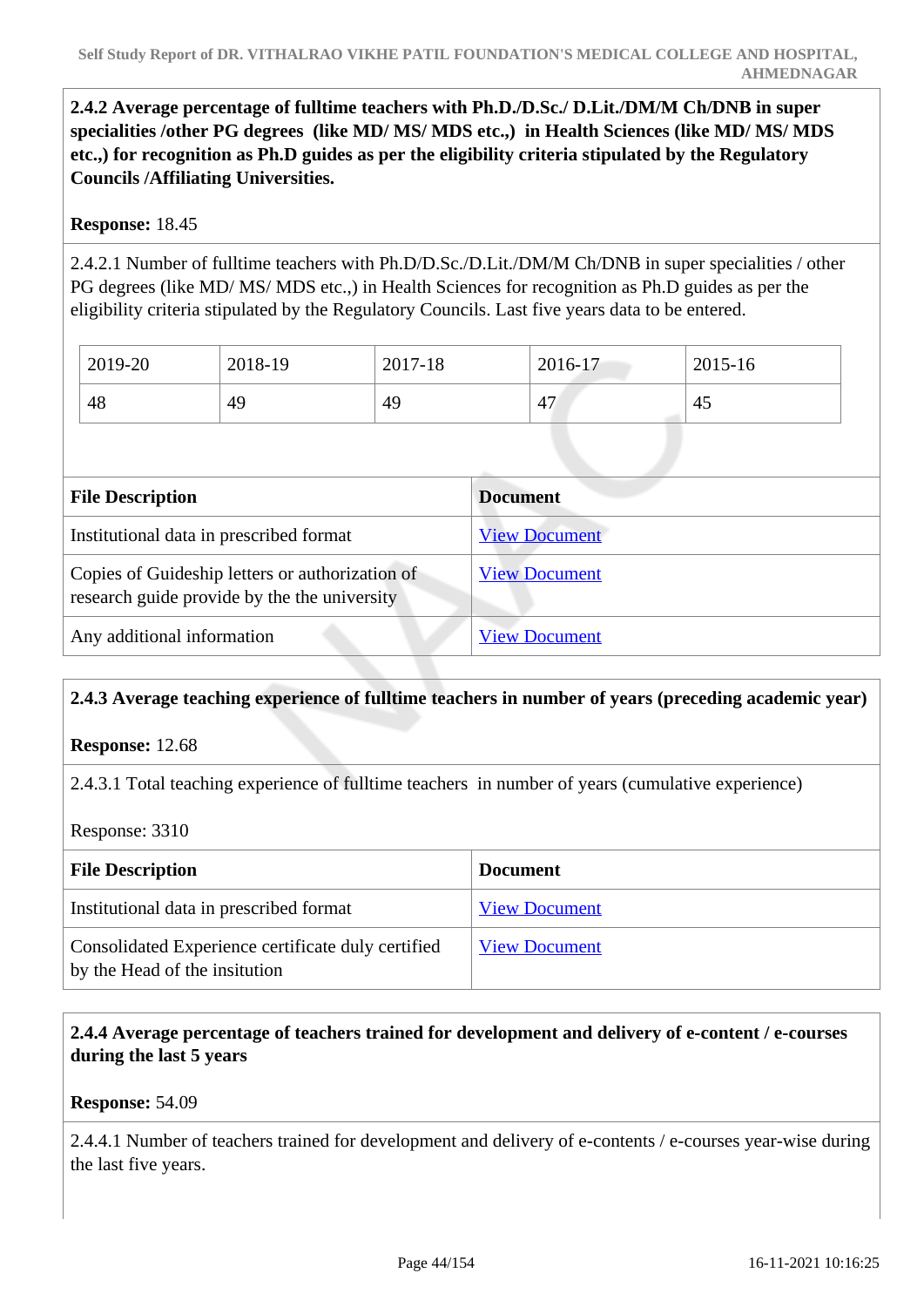**Self Study Report of DR. VITHALRAO VIKHE PATIL FOUNDATION'S MEDICAL COLLEGE AND HOSPITAL, AHMEDNAGAR**

| 2019-20 | 2018-19 | 2017-18         | 2016-17 | 2015-16 |
|---------|---------|-----------------|---------|---------|
| 141     | 139     | $\sim$<br>1 J I | 140     | 141     |

| <b>File Description</b>                                                                                                                  | <b>Document</b>      |
|------------------------------------------------------------------------------------------------------------------------------------------|----------------------|
| Institutional data in prescribed format                                                                                                  | <b>View Document</b> |
| Certificate of completion of training for<br>development of and delivery of e-contents / e-<br>courses / video lectures / demonstrations | <b>View Document</b> |
| Web-link to the contents delivered by the faculty<br>hosted in the HEI's website                                                         | <b>View Document</b> |

 **2.4.5 Average Percentage of fulltime teachers who received awards and recognitions for excellence in teaching, student mentoring, scholarships, professional achievements and academic leadership at State, National, International levels from Government / Government-recognized agencies / registered professional associations / academies during the last five years**

#### **Response:** 0.61

2.4.5.1 Number of fulltime teachers who received awards and recognitions for excellence in teaching and student mentoring, scholarships, professional achievements and academic leadership at State, National, International levels from Government / Government-recognized agencies / registered professional associations */ academies* during the last five years

| 2019-20 | 2018-19 | 2017-18 | 2016-17 | 2015-16 |
|---------|---------|---------|---------|---------|
| ∼       |         |         |         |         |

| <b>File Description</b>                                              | <b>Document</b>      |
|----------------------------------------------------------------------|----------------------|
| Institutional data in prescribed format                              | <b>View Document</b> |
| e-Copies of award letters (scanned or soft copy) for<br>achievements | <b>View Document</b> |

# **2.5 Evaluation Process and Reforms**

 **2.5.1 The Institution adheres to the academic calendar for the conduct of Continuous Internal Evaluation and ensures that it is robust and transparent**

**Response:**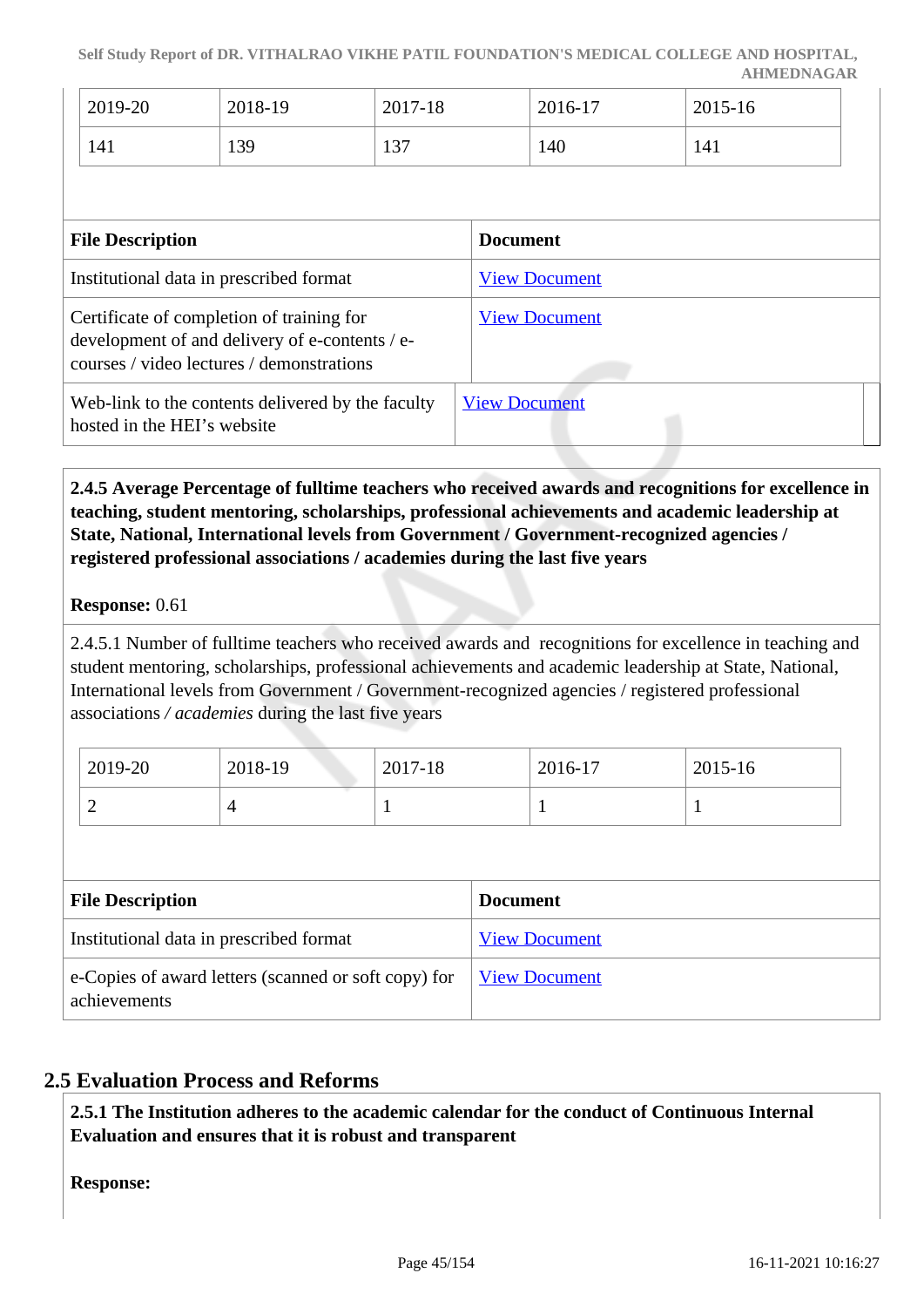# **A) Academic Calender**

Academic calendar is prepared in consultation with HODs and finally approved by Dean and co-oridinator. The Schedule of all examinations is given in academic calendar.

It is prepared for academic year wise MBBS PhaseI, PhaseII, PhaseIII part I and Phase III part II and PG students.

Method of communication-In the beginning of the academic session the students are apprised of academic calendar through whatsapp and email and same will be uploaded in the college website.

### **B) Notification for Internal Assessment:**

1) The schedule of internal assessment will follow the academic calendar strictly.

2) If there are any changes expected or happened due to unforeseen circumstances, student will be given sufficient time to read just.

#### **C) Time table:**

1) Time-table will be provided one month prior to the exam.

2) The time table comprises Time & venue for the examination willbe displayed on the notice board and in the college website.

3) Further the syllabus, pattern & evaluation system for formative exams are notified to students through displaying on notice boards

#### D) **Conduct of examination:**

- 1.Institution strictly follows pattern of university.
- 2.Invigilators will be assigned for the internal examination will be from other disciplines, who invigilate the entire examination to avoid any sort of bias.
- 3.Carrying mobile phones or any reading material by the invigilator, students is strictly prohibited.
- 4. The invigilator is expected to be vigilant and take frequent rounds in the exam hall.
- 5.The invigilator is expected to be tactful while dealing with complex situations

6.The examination hall is fully equipped with CCTV surveillance.

#### **E) Assessment system:**

- 1.It is transparent with due weightage to formative and summative evaluation.
- 2.Evaluation will be done by senior faculty of department and followed by second faculty and randomly checked by HOD.
- 3.Continuous internal evaluation is carried out during lecture or after lecture in lecture hall by asking some questions to the students or by giving in any case for identification related to topic

#### **F) Display of the results:**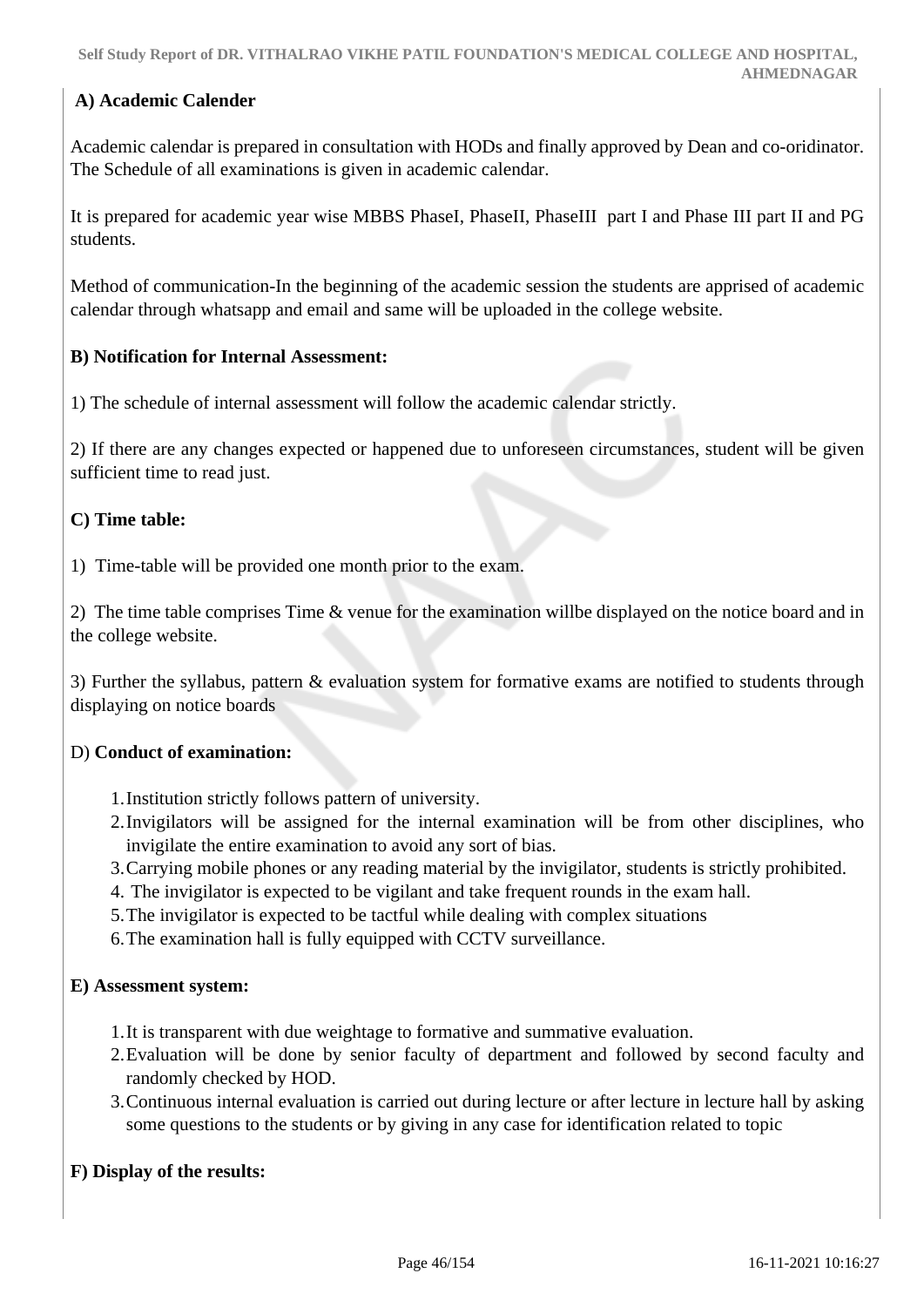- 1.Result will be displayed on notice board in time after the completion of internal assessment examination along with ideal model answers.
- 2.To make the result more crystal clear, answer scripts are shown to the students and as proof, signature will be taken on the answer sheet.

# **G) Transparency in Examination:**

- 1.The institute form Internal Squad Committee, Examination Committee For the smooth conduct of the Examination and the Evaluation thereafter.
- 2. Centralized seating arrangement is made and examination is conducted in exam blocks, junior supervisor ensure the smooth conducts of internal examination.
- 3.In case of any discrepancy, in the Provided Answer key, HOD may take necessary action.
- 4.Answer booklets, question papers and related documents should be retained at least one year after declaration of university examination result. Then we stand the procedure of disposal through the central store. Records must be destroyed by shredding or any other appropriate means.

| <b>File Description</b>                                          | <b>Document</b>      |
|------------------------------------------------------------------|----------------------|
| Link for dates of conduct of internal assessment<br>examinations | <b>View Document</b> |
| Link for academic calendar                                       | <b>View Document</b> |

# **2.5.2 Mechanism to deal with examination related grievances is transparent, time-bound and efficient**

### **Response:**

A standard operating procedure is prepared and followed in our institute for any type of grievances of students related to examination and results.

### **A) Grievance regarding External Evaluation by the University:**

| Sr. No. | <b>Grievances before Examination</b>                                                         | <b>Mechanism for Redressal of Grievance</b>   |  |
|---------|----------------------------------------------------------------------------------------------|-----------------------------------------------|--|
|         | Late filing of application form of university exam                                           | Student contact to student section department |  |
|         |                                                                                              | then problems communicate to the University   |  |
|         |                                                                                              | Examination Section and resolved at the       |  |
|         |                                                                                              | earliest and helps them for filing the        |  |
|         |                                                                                              | application form                              |  |
| 12      | Wrong entries done by the students in the examUniversity sends the soft copy of exam form    |                                               |  |
|         | form                                                                                         | to the student section and student section    |  |
|         |                                                                                              | provides new exam form to the student.        |  |
| ß       | Admit cards of examinations are not received It is informed to the controller of examination |                                               |  |
|         | within time                                                                                  | in the university. and immediately releases   |  |
|         |                                                                                              | the admit card or gives written permission    |  |
|         |                                                                                              | through the e-mail                            |  |
|         |                                                                                              |                                               |  |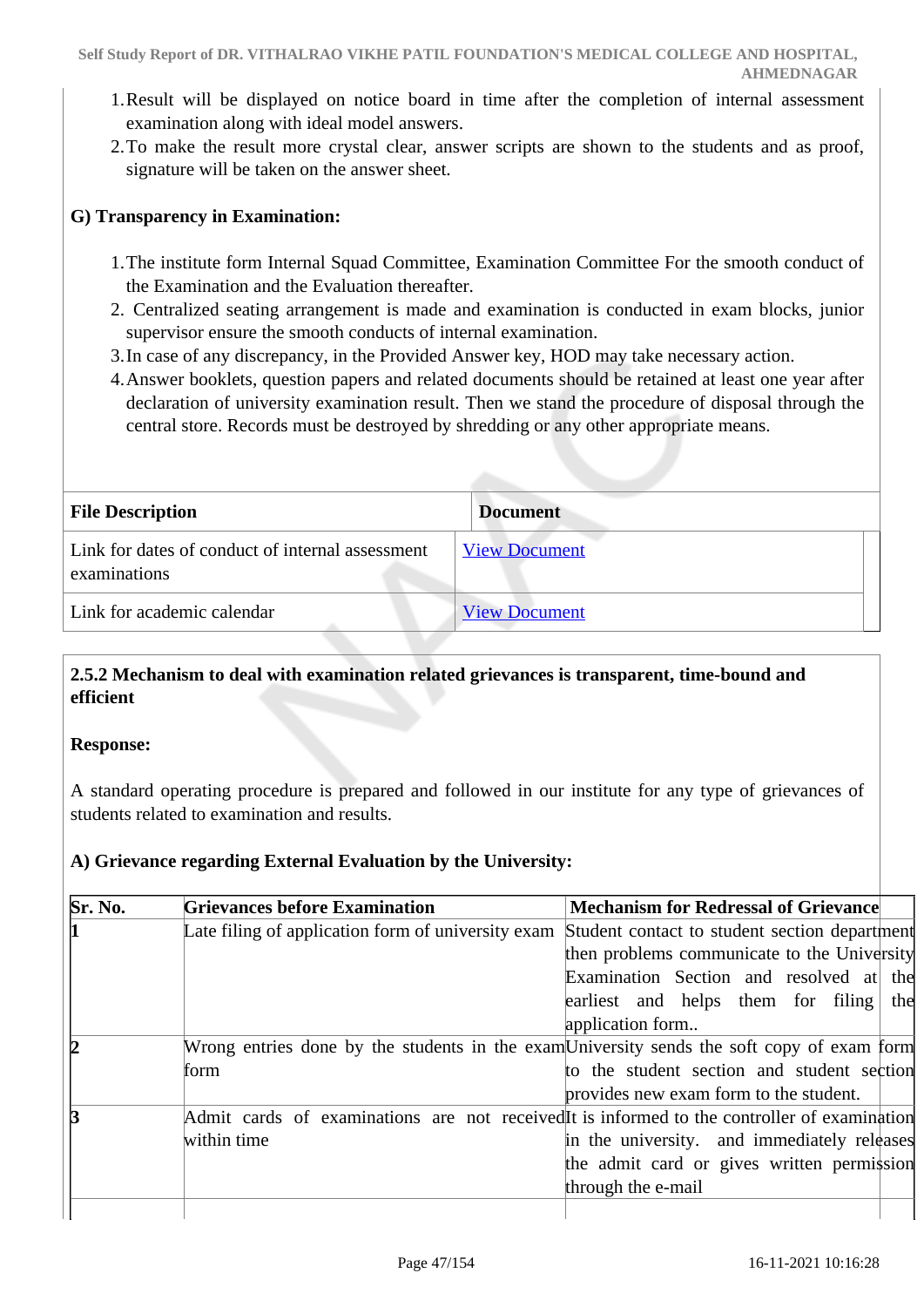|   | <b>Grievances during Examination</b> | <b>Mechanism for Redressal of Grievance</b>                                                 |
|---|--------------------------------------|---------------------------------------------------------------------------------------------|
|   | Discrepancy in question paper        | Full responsibility lies with center incharge                                               |
|   |                                      | and center observer and act as per instruction                                              |
|   |                                      | of the university.                                                                          |
| Þ | Problem dealing with answer sheet    | Buffer answer sheet will be given. Junior                                                   |
|   |                                      | supervisor may write his remark with counter                                                |
|   |                                      | signature on report. Thereafter cancelled                                                   |
|   |                                      | answer book will be put in sealed packet and                                                |
|   |                                      | sent to the university along with detailed                                                  |
|   |                                      | report.                                                                                     |
|   | Grievances after result declaration: | <b>Mechanism for Redressal of Grievance</b>                                                 |
|   |                                      | Grievances regarding to evaluation of answer The application is forwarded to university for |
|   | book and result.                     | corrective actions.                                                                         |

### **B) Mechanism to deal with internal assessment examination related grievances which are conducted at institute level:**

At the college level, an examination committee handles the issues regarding evaluation process.

- 1.The college follows strictly the guidelines and rules issued by the affiliating university while conducting internals and term-end examinations.
- 2.Time table for internal assessment exams which is prepared well before and communicated to the students quite earlier so that they will be having sufficient time for their preparation.
- 3.Students seating arrangement displayed on the notice board along with the Internal assessment examination time table.
- 4. Institute has separate exam center. All exams are conducted under the supervision of other subject faculties to avoid any sort of bias.
- 5.During internal Examinations, if any student finds discrepancy in question, e.g. given answer options are not correct, out-of syllabus questions; in such cases fresh question paper will be provided to students.
- 6.After examination paper evaluation is done by all experienced staff. Students and faculty members are made aware of the transparency to be maintained in the system of assessment.
- 7.After evaluation of internal assessment answer sheets, same are given to students to have an idea of their performance in the exam and to have self-assessment.
- 8.After preparing the assessments report it is shown to the students, if any grievances are there, they can be resolved immediately and submitted by the concerned faculty to the department, a copy of the same is forwarded to dean and student section.

| <b>File Description</b>                                                                                                        | <b>Document</b>      |
|--------------------------------------------------------------------------------------------------------------------------------|----------------------|
| File for number of grievances regarding University<br>examinations/Internal Evaluation                                         | <b>View Document</b> |
| File for details of University examinations /<br>Continuous Internal Evaluations (CIE) conducted<br>during the last five years | <b>View Document</b> |
| File for any other relevant information                                                                                        | <b>View Document</b> |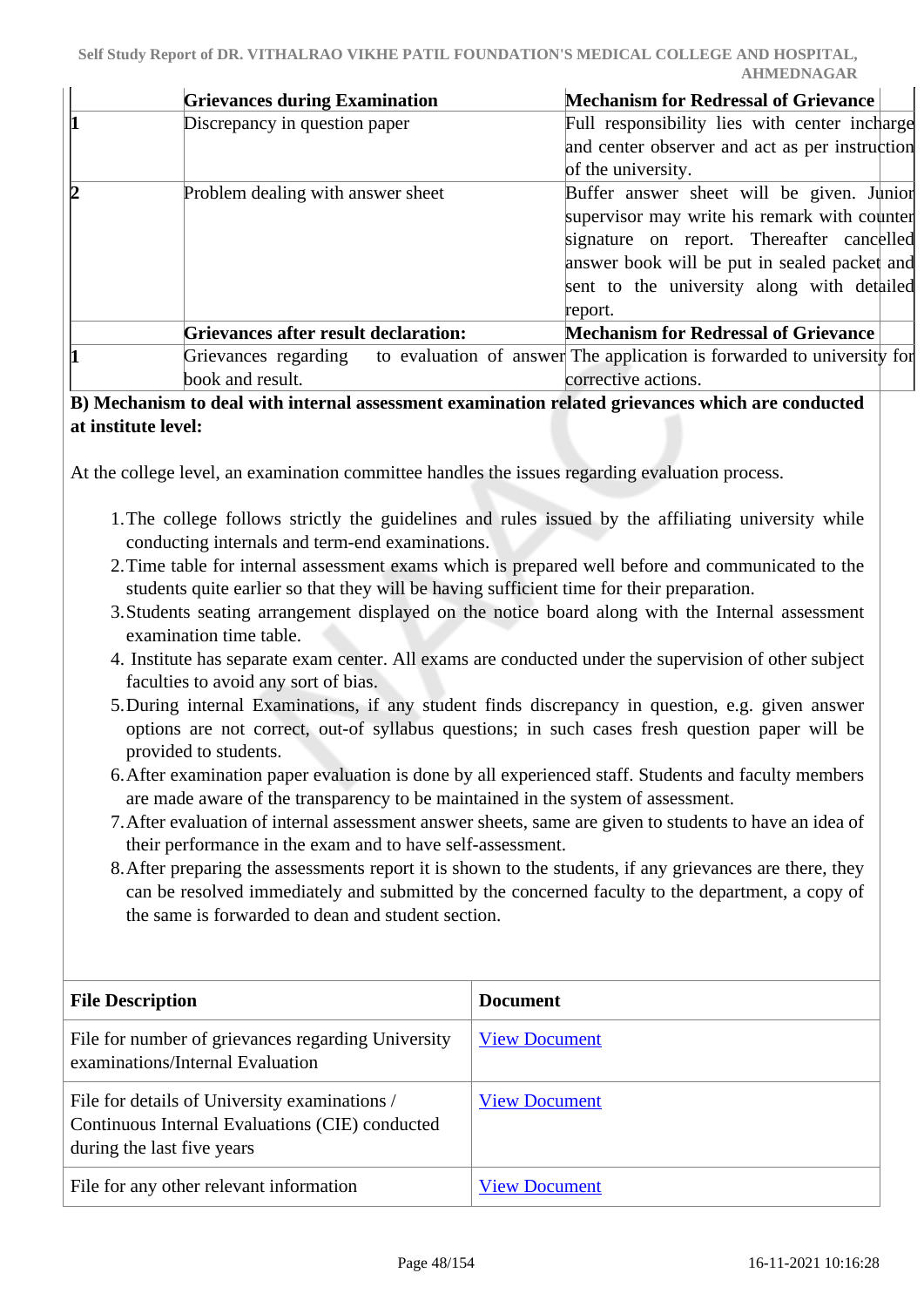**2.5.3 Reforms in the process and procedure in the conduct of evaluation/examination; including Continuous Internal Assessment to improve the examination system.**

**Response:** 

### **Examination Procedure:**

 The Examination Committee is backbone of the examination system .The examination system is transparent and strictly follows rules provided by the university.

 The internal evaluation examinations are conducted according to the time-table. The detailed syllabus is notified to the students by the department or display to web site.

 Exam conduct in centralized examination hall is fully equipped with CCTV surveillance. In seating arrangement, students seat on separate bench with specific distance. Students enter in exam hall with writing material. Invigilators will be assigned for the internal examination from other disciplines, who invigilate the entire examination to avoid any sort of bias. Evaluation will be done by senior faculty of the respective department and followed by second faculty and randomly checked by HODS. Display of the result of internal assessment on notice board and website.

 Feed- back analysis of exam and examiners taken from students which help continuously improve examination procedure.

### **Processes integrating IT:**

**a. Fully automated Examination Management System (EMS) in Place**: Online applications from students for University examinations, payment of fees through centralized payment gate-way, online feeding of attendance by colleges. Admit cards can be downloaded and give to the students by student section.

# b. **Digital entry of marks at Centralized Paper Assessment Centre:**

Answer papers evaluated at CAP centers, using unique software to automatically digitize

and upload marks directly from answer books to University server online.

# c. **Checking Plagiarism:** URKUND software is used

### **Continuous Internal Assessment System:**

Institute has a well established and efficient continuous evaluation system with different types of assessment. Various reforms are undertaken that have made a positive impact on examination management. Continuous internal evaluation is carried out during or after lecture in lecture hall by asking some questions to the students or by giving in any case for identification related to topic

In case a student is absent for the internal assessment examination, additional internal assessment examination is conducted.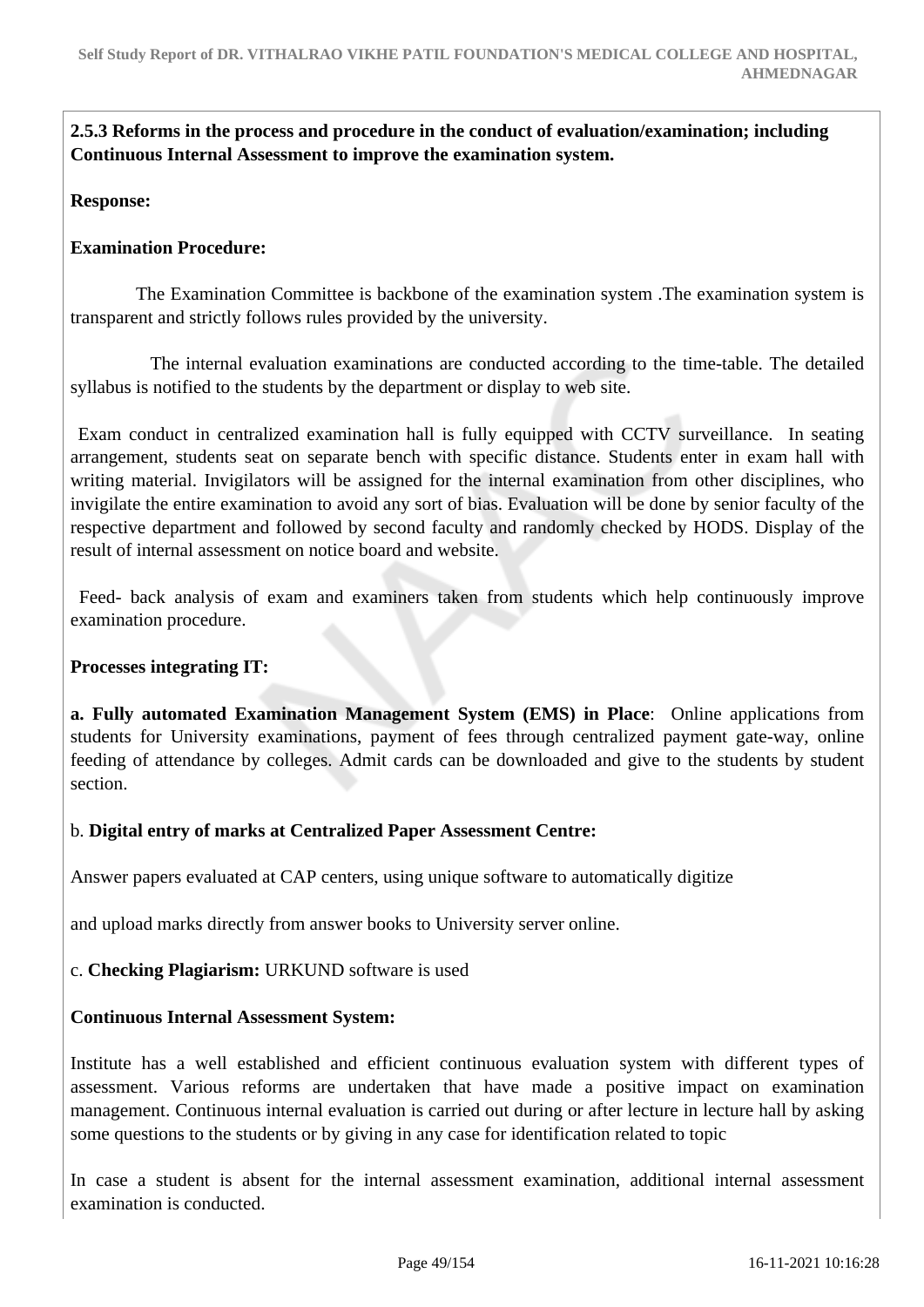Institute follows semester system and the performance of a student in each semester is evaluated subject wise with eligibility marking system. Some faculty conduct the online assignment test as a part of the formative assessment.

# **4-Competency based assessment –**

Clinical / practical skills training methods e.g. by direct observational practical skills ,OSCE and OSPE are adopted to make students competent and fit to practice independently

5- **Work placed based assessment-** Students are assessed on site by their supervisors while posted in OPD, wards, casualty, laboratories, OT, skill laboratories, blood banks and dialysis unit.

### **6-Self Assessment-**

We also conduct seminar, group discussion, show  $\&$  tell, quiz, debate and evaluate the active performance of participants during these co-curricular activities by appointing the judges.

### **7-OSCE/ OSPE –**

The OSCE examination consists of about 15-20 stations each of which requires about 4-5 minutes of time. All stations should be capable of being completed in the same time. OSCEs and OSPEs can be made for any subject. At the end of the examination, the scores obtained in the procedure stations can be total to give the candidate score.

| <b>File Description</b>                     | <b>Document</b>      |
|---------------------------------------------|----------------------|
| Link for Information on examination reforms | <b>View Document</b> |

 **2.5.4 The Institution provides opportunities to students for midcourse improvement of performance through specific interventions Opportunities provided to students for midcourse improvement of performance through:**

**1.Timely administration of CIE**

- **2.On time assessment and feedback**
- **3.Makeup assignments/tests**
- **4.Remedial teaching/support**

**Response:** A. All of the above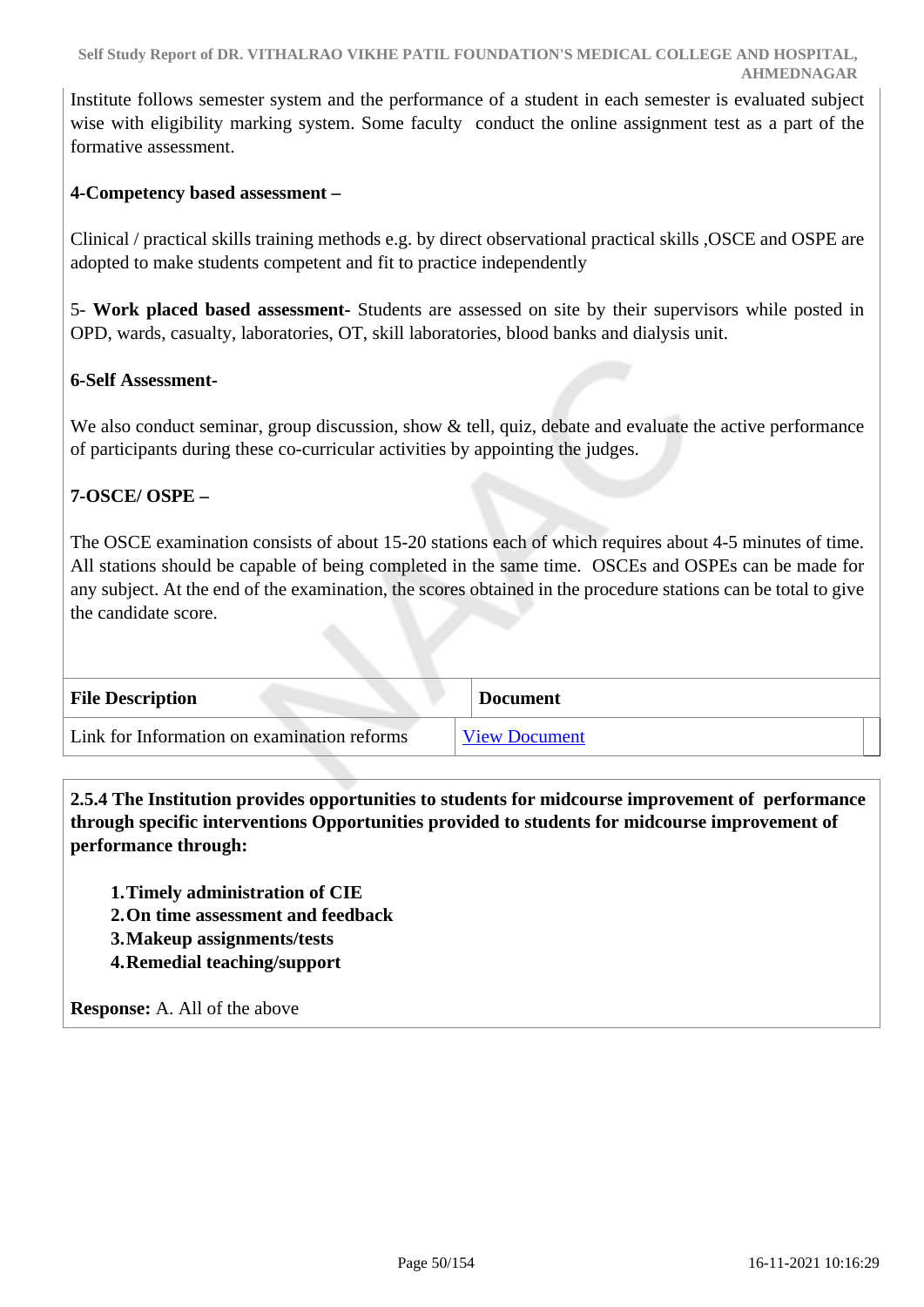| <b>File Description</b>                                                                                            | <b>Document</b>      |
|--------------------------------------------------------------------------------------------------------------------|----------------------|
| <b>Re-test and Answer sheets</b>                                                                                   | <b>View Document</b> |
| List of opportunities provided for the students for<br>midcourse improvement of performance in the<br>examinations | <b>View Document</b> |
| Policy document of the options claimed by the<br>institution duly signed by the Head of the Institution            | <b>View Document</b> |
| Policy document of midcourse improvement of<br>performance of students                                             | <b>View Document</b> |
| Institutional data in prescribed format                                                                            | <b>View Document</b> |

# **2.6 Student Performance and Learning Outcomes**

 **2.6.1 The Institution has stated the learning outcomes (generic and programme-specific) and graduate attributes as per the provisions of the Regulatory bodies and the University; which are communicated to the students and teachers through the website and other documents**

### **Response:**

Current movement of major reforms, substantial improvement in medical education has started to achieve set of global standards acquisition of basic, advance competencies. The competencies "Shows How" (SH) or "Perform" (P) are important skills & must be acquired, the requisite knowledge, attitudes, values, and responsiveness to become a physician of first contact of the community while being globally relevant. Well-defined learning outcomes are to be acquired by the learners as endorse by regulatory bodies.

Learning outcomes and graduate attributes are communicated to the students & teachers through the institute website and separate one copy is provided to the students of IMG graduate attributes.

### **Indian Medical Graduate Attributes**

### **Clinician, who understands and provides preventive, promotive, curative, palliative and holistic care with compassion –**

Demonstrate knowledge, skills as clinical problem solving, judgment, ability to interpret; generate differential diagnosis, patient management including preventive, promotive, therapeutic goals effectively with compassion. Appreciate rationale for different therapeutic modalities; familiar with administration of 'essential drugs" and common side effects.

### **Leader and Member of the health care system –**

Work as a leader/team member. Educate, motivate others to work in a collaborative and collegial fashion for achieving maximum output for benefit of patients in providing better healthcare facilities in a cost effective, fair manner. Work in compliance with national health care policies.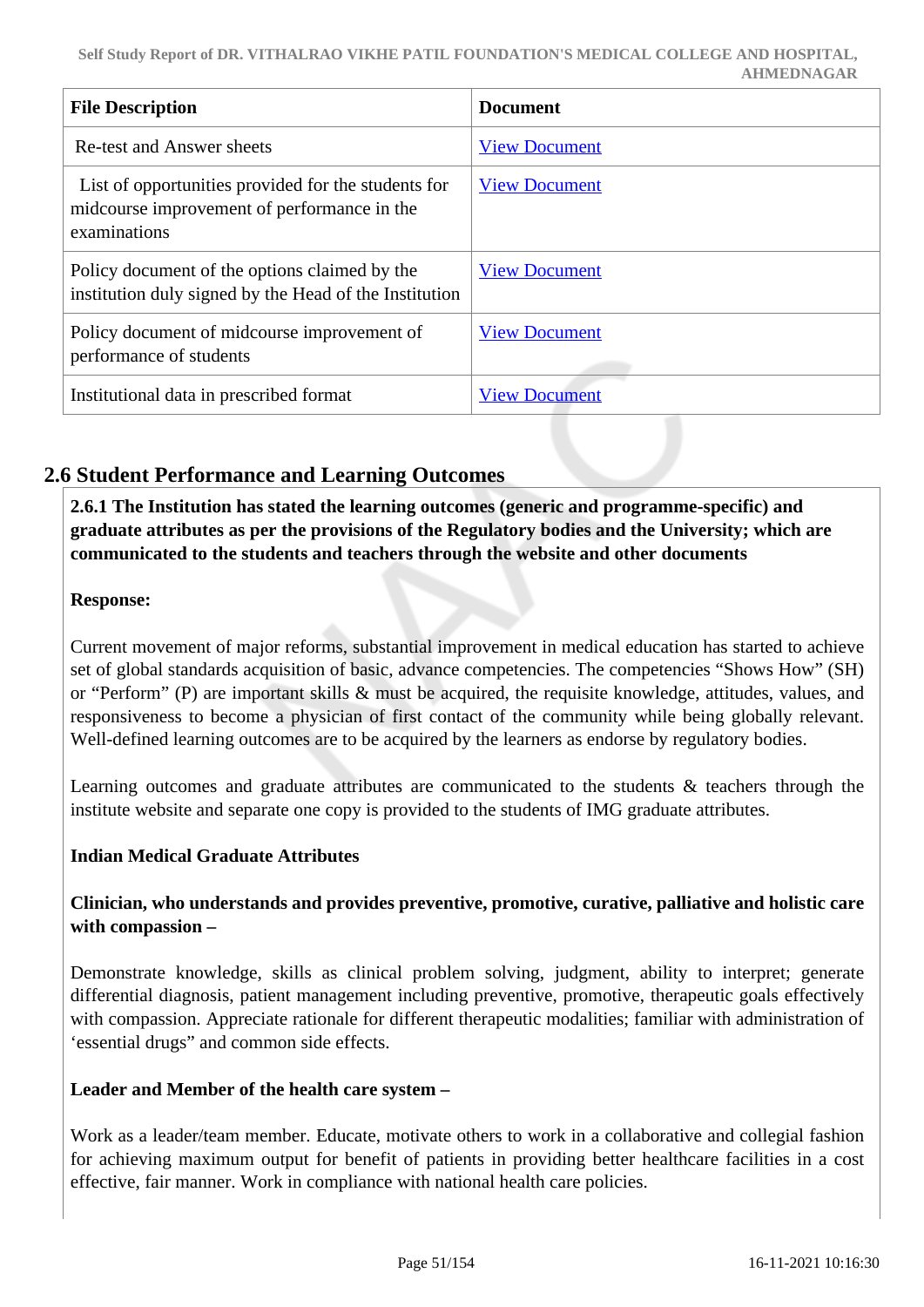### **Communicator with patients, families, colleagues and community –**

Equipped with skills of communication with patient/families competently, cautiously, politely, and effectively that improve health care outcome and patient satisfaction, helping gathering and sharing necessary information in special situation by respecting patient's preferences, values, prior experiences and beliefs able to secure patients data confidentially.

### **Professional –**

Socially responsible entrepreneurs, respect others competencies. Maintain professional boundaries between colleagues, with patients, families.

### **Ethics and Law –**

Students are sensitized about ethical issues, laws of medical practice contextual to gender, social and economic status, patient preferences and values.

### **Life-long learner committed to continuous improvement of skills and knowledge –**

Encourage for continuous learning, updating technologically, acquiring new knowledge based skills and applying skills. Critically search literature for research & apply relevant information for patient health care.

Subject/Programme specific attributes for each department are mentioned separately in details are attached in Weblink.

# **METHODS FOLLOWED BY THE INSTITUTION FOR ASSESSMENT:**

# **MBBS (UG) –**

- 1.Assessment using formative, summative methods Maintaining attendance, practical record books, conducting internal theory, practical exams, which includes multiple choice questions, short answer questions, long answer questions, practical/clinical exams, viva-voce.
- 2.Failed students can re-appear exams scheduled immediately after internal examinations.
- 3.Followed by final university theory and practical examinations.

### **For Interns** -

Assessment by maintaining daily attendance at department the intern is posted, log books, completion of internship by each department head in writing with a satisfactory remark and final report from the Dean of the institute. The final self-assessment by indirect method of course exit survey of student.

### **For MD/MS (PG)-**

Assessment by journal clubs, clinical case discussions, seminars, log books, six monthly progress reports, dissertations, final theoretical and practical examination including viva after 3 years of course.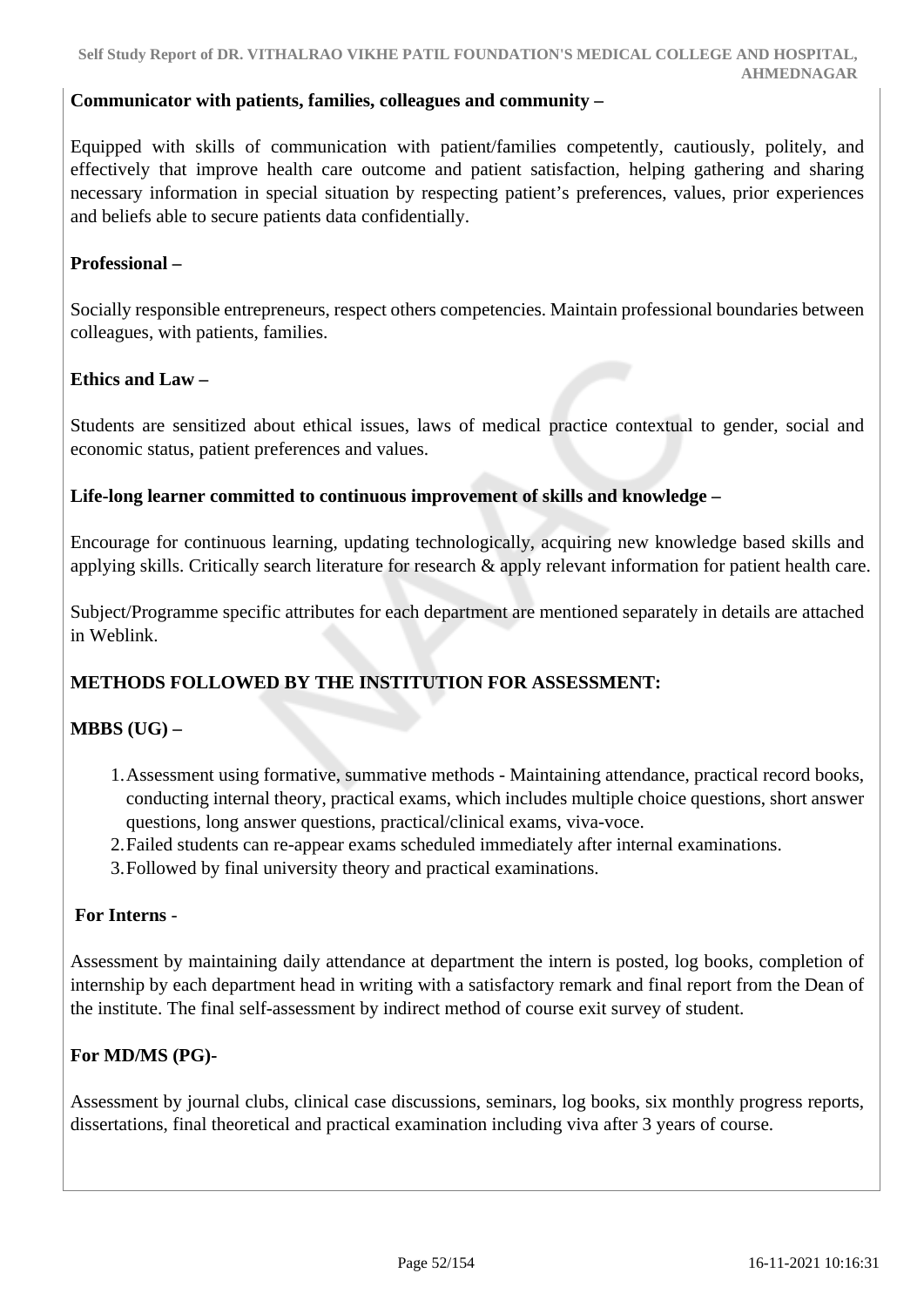| <b>File Description</b>                                                                | <b>Document</b>      |
|----------------------------------------------------------------------------------------|----------------------|
| Link for relevant documents pertaining to learning<br>outcomes and graduate attributes | <b>View Document</b> |
| Link for upload Course Outcomes for all courses<br>(exemplars from Glossary)           | <b>View Document</b> |
| Link for methods of the assessment of learning<br>outcomes and graduate attributes     | <b>View Document</b> |
| Link for any other relevant information                                                | <b>View Document</b> |

# **2.6.2 Incremental performance in Pass percentage of final year students in the last five years**

### **Response:** 81.57

2.6.2.1 Number of final year students of all the programmes, who qualified in the university examinations in each of the last five years

| 2019-20 | 2018-19 | 2017-18 | $2016-17$ | 2015-16 |
|---------|---------|---------|-----------|---------|
| 216     | 183     | 158     | 158       | 128     |

2.6.2.2 Number of final year students of all the programmes, who appeared for the examinations in each of the last five years

| 2019-20 | 2018-19 | 2017-18 | 2016-17 | 2015-16 |
|---------|---------|---------|---------|---------|
| 249     | 241     | 203     | 191     | 149     |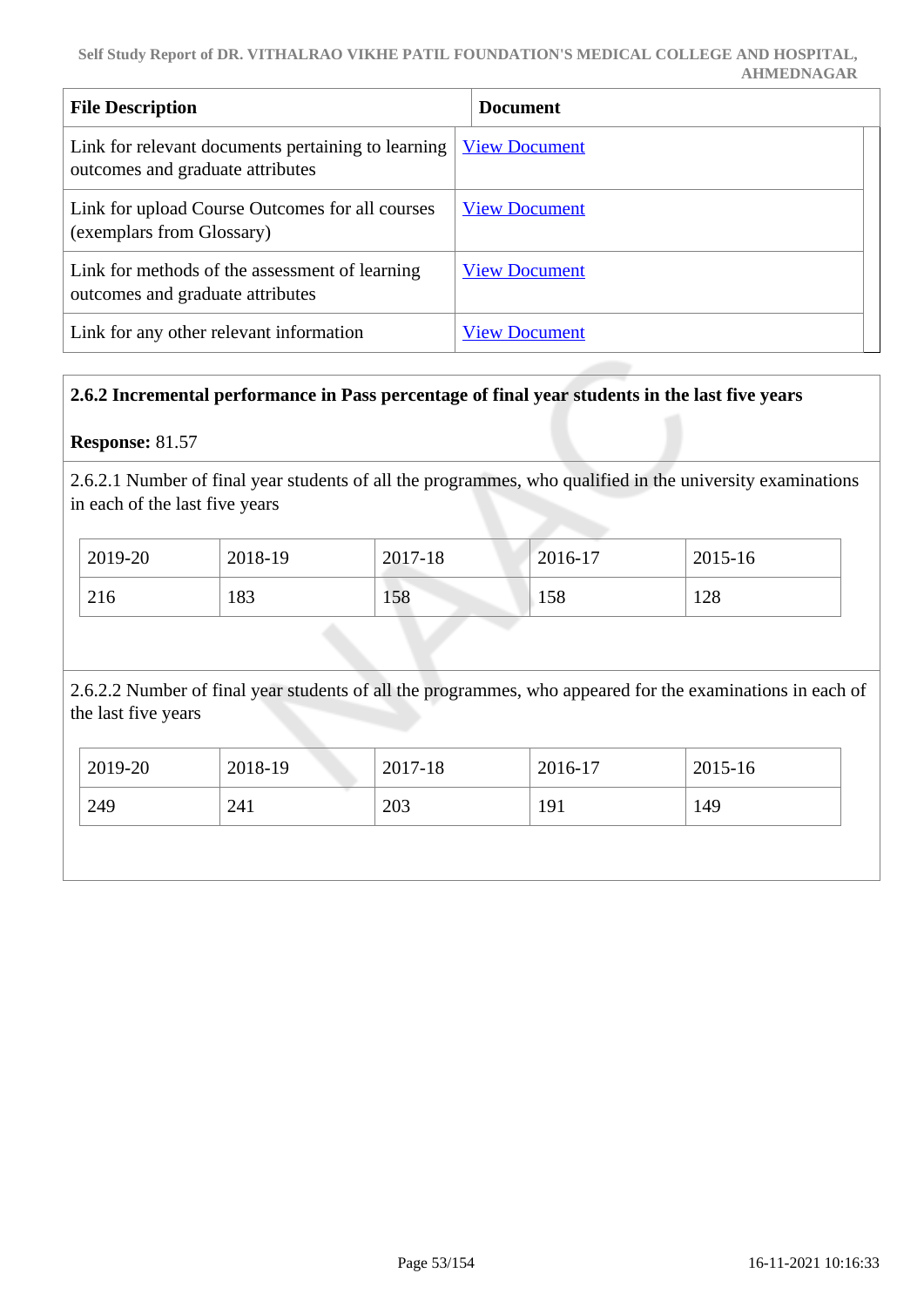| <b>File Description</b>                                                                                                                                                                                       | <b>Document</b>      |
|---------------------------------------------------------------------------------------------------------------------------------------------------------------------------------------------------------------|----------------------|
| Trend analysis for the last five years in graphical<br>form                                                                                                                                                   | <b>View Document</b> |
| Reports from Controller of Exam (COE) office/<br>Registrar evaluation mentioning the relevant details<br>and the result analysis performed by the institution<br>duly attested by the Head of the Institution | <b>View Document</b> |
| List of Programmes and the number of students<br>passed and appeared in the final year examination<br>each year for the last five years.                                                                      | <b>View Document</b> |
| Institutional data in prescribed format                                                                                                                                                                       | <b>View Document</b> |
| Link for the annual report of examination results<br>as placed before BoM/Syndicate/Governing<br>Council for the last five years.                                                                             | <b>View Document</b> |

# **2.6.3 The teaching learning and assessment processes of the Institution are aligned with the stated learning outcomes.**

### **Response:**

# **TEACHING AND LEARNING PROCESS**

The institute abides to follow the curriculum guidelines from Maharashtra University of Health Sciences (MUHS), Nashik and Medical Council of India (MCI) (Now National Medical Council – NMC), New Delhi. The Curriculum Committee where all curricular aspects of UG and PG syllabi are discussed. Syllabus Specific inputs are conveyed to higher regulatory bodies.

Institute uses interactive, innovative and ICT based teaching learning methods where webinars, online lectures, power point presentations are delivered to students. Institute conducts guest lectures, CME, Workshops, Conferences, and Live interactive sessions with National and International faculties. Institute's research cell encourages and supports to the innovative minds of students and teachers as well in research projects to secure funded projects from the National and State agencies.

### **Students have been taught and they have learnt:**

"Health for all" as a national goal and availing good health care facilities is a right of every citizen.

- 1.Gross & microscopic structure, normal and abnormal human structure, functions, development and biochemical processes of normal and abnormal human body.
- 2.Concepts of health and diseases, social, ethical and humanitarian principles. National and Regional Health care policies, including National Health Mission that incorporates National Rural Health Mission and National Urban Health Missionframeworks, economics, systems influencing health promotion, healthcare delivery, disease prevention, effectiveness, responsiveness, quality and patient care.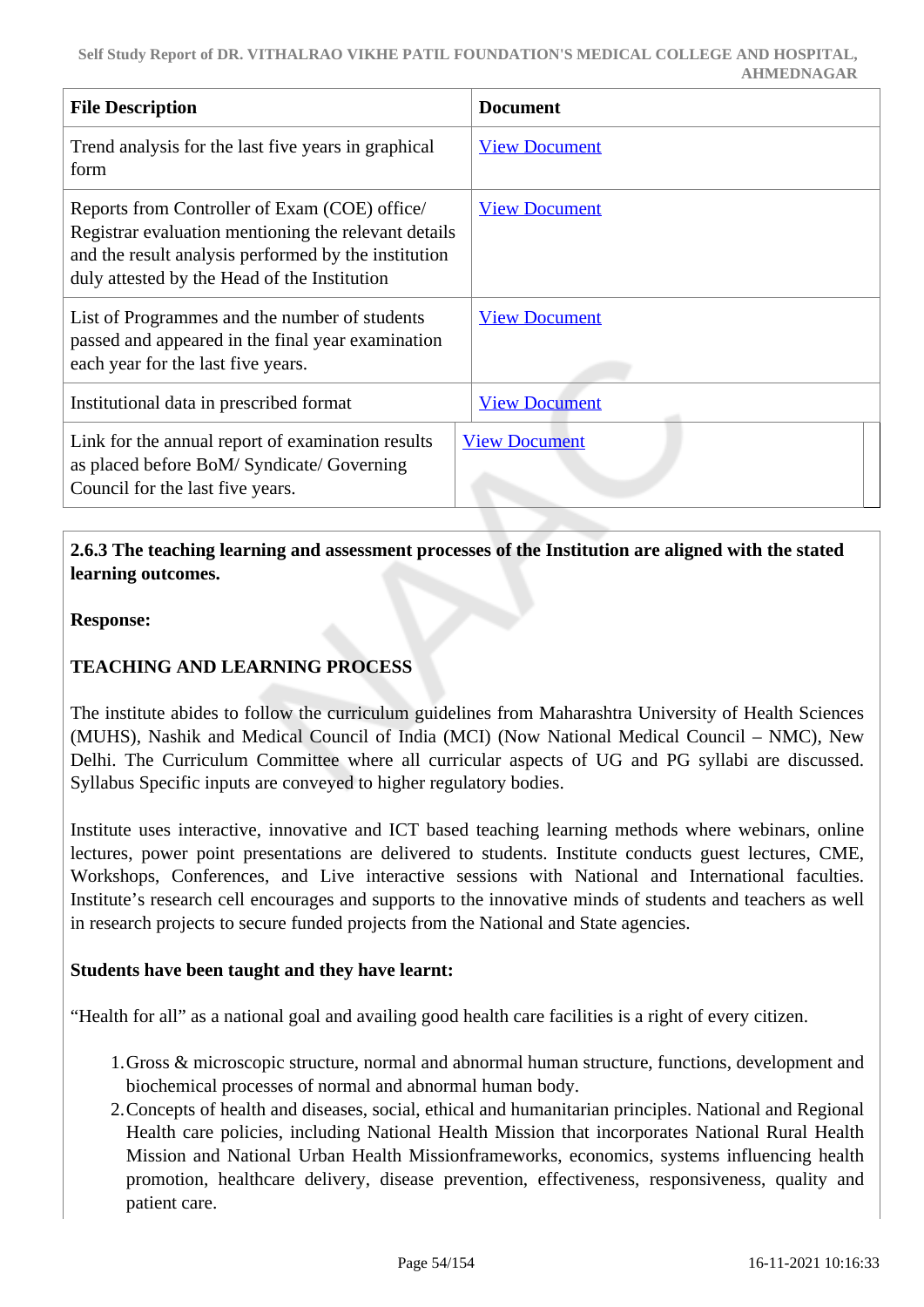- 3.Functional and pathological of all organs, role of microbial agents, immunological mechanisms and essential and commonly used drugs, medico-legal responsibilities.
- 4.All principles of general medicine, surgery, obstetrics, gynaecology, paediatrics, orthopaedics, dermatology, psychiatric, respiratory medicine, otorhinolaryngology, ophthalmology, radiodiagnosis, anaesthesia.
- 5.The teaching process is aligned horizontally and vertically in all the subjects to learn comprehensive investigations and diagnosis.

The institute caters teaching learning in the following patterns:

- Experiential learning
- Integrated/interdisciplinary learning
- Participatory learning
- Problem solving methodologies
- Self-directed learning
- Patient-centric & evidence based learning
- Learning in the humanities
- Project-based learning
- Role play

### **Learning Outcome Evaluation process:**

Apart from assessment of theoretical and practical knowledge in departments like Community Medicine and other Clinical department's students are also assessed for acquisition of learning outcomes as follows:

- 1.Good Clinician Who understands and provides preventive, promotive, curative, palliative and holistic care with compassion.
- 2.Good learner –During the internal and university examinations all students are assessed for acquisition of knowledge based skills while they examine the patients or answering questions in viva-voce which confirms about the quality of becoming a good learner.
- 3.Good professional Student's ability or students social responsibility, respectability to others is constantly checked during the entire tenure of carrier in an institute to be a good professional.
- 4.Good Communicator While taking case history or attending patients in outpatient departments, families, colleagues seniors or juniors it is observed the student is able to gather, share necessary information in special situations by respects patient's preferences, secures data confidentiality.
- 5.Good Leader Able to work as leader and a part of team. Educate, motivate others to work collaborative and collegial fashion for achieving maximum output for improvement of healthcare system.

| <b>File Description</b>                       | <b>Document</b>      |
|-----------------------------------------------|----------------------|
| Link for programme-specific learning outcomes | <b>View Document</b> |

 **2.6.4 Presence and periodicity of parent-teachers meetings, remedial measures undertaken and outcome analysis**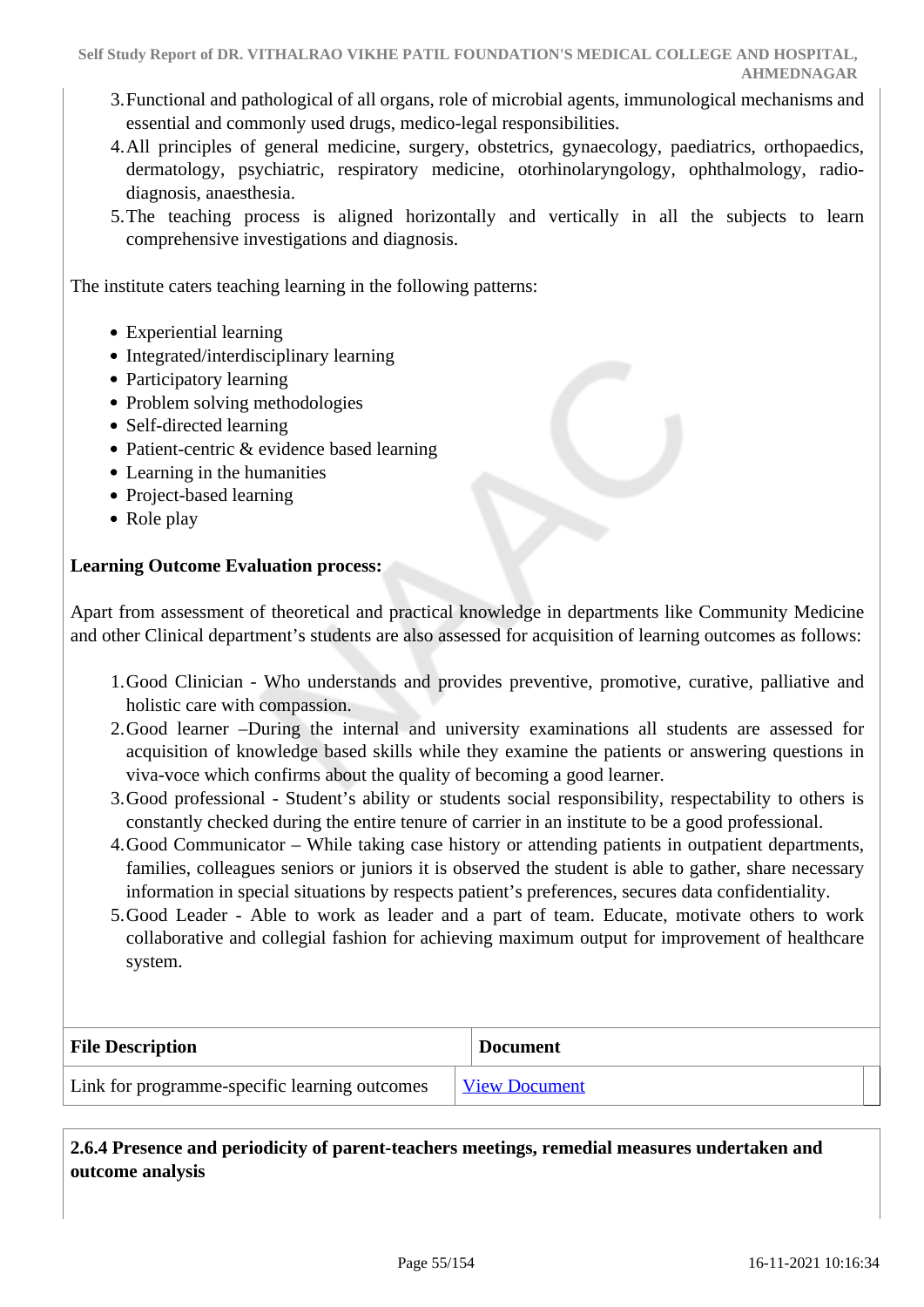### **Response:**

### **PRESENCE AND PERIODICITY OF PARENT-TEACHER MEETINGS**

Parent teacher meeting is a prominent and notable feature of the institute curriculum. The agenda of these interactive meets of the parent and teachers to discuss the overall development in academic and extracurricular activities of the student and to get a solution for any problem pertaining to academic and extracurricular growth of the student.

# **SCHEDULE OF PARENT TEACHER MEET (PTM)**

In an academic year PTM is held for First MBBS students twice:

- 1.First PTM: After first internal assessment in mid of January of every year.
- 2.Second PTM: After the preliminary examination in mid of April of every year.

### **Rules and Regulations:**

1. Those parents who are not able to attend the PTM on scheduled time should provide written intimation.

2. Concerned parents of those students is not showing promising progress and those not able to attend the PTM are always welcome to the institute during official timings.

3. To discuss issues related with academics and extracurricular activities with concerned HOD's, Professors, and teaching faculties, parent have to take prior appointment of meeting after consultation with Co-ordinator of PTM.

4. Parents are not allowed to contact any teaching faculties directly in respective departments as per the rules of institute.

5. PTM Co-ordinator coordinates between UG/PG Co-ordinators, HOD's, and Mentorship Committee to keep tract of the student's overall performance and communicate their parent.

# **MEASURES UNDERTAKEN**

PTM Committee is the most important bridge between the teachers and parents for solving all issues of students

- 1.Concerns raised by the parents related to academics (subject) are discussed with concerned Head of Department and are solved.
- 2.Concerns raised regarding extracurricular activities are discussed with concerned committee heads such as Sports/Cultural etc. and are solved to the best of parent's satisfaction.
- 3.Concerns related other than academics and extracurricular are referred to the concerned mentor for the best solution.
- 4.Measures undertaken by the PTM Committee related with the issues raised by the parent are communicated with the parents.

# **OUT-COME ANALYSIS**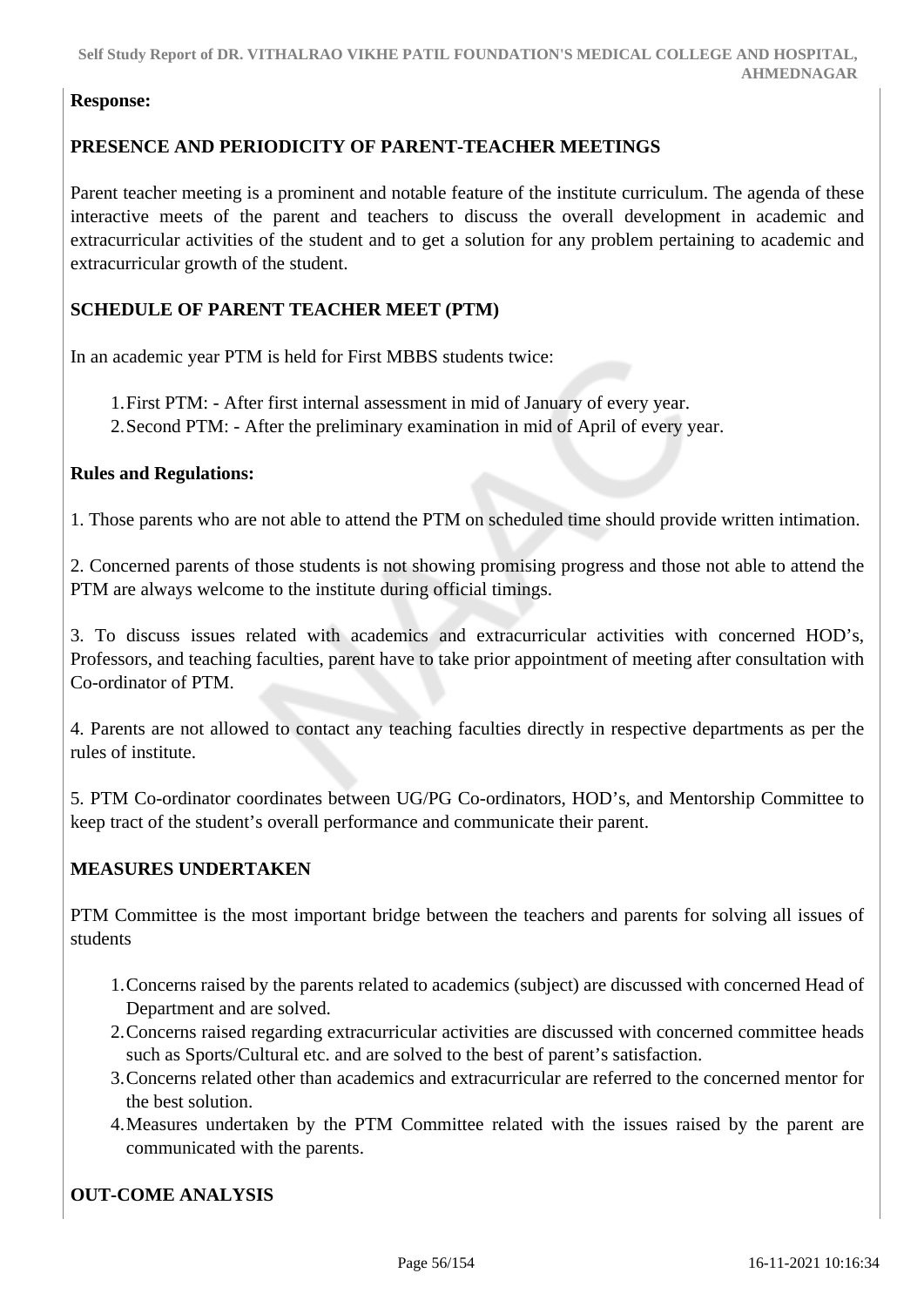The teachers monitor academic performance and interact frequently with such students to understand their issues related to academics and extracurricular activities and to assist them to improve and overcome with issues that affect their ability to learn or impede their academic success.

Following steps are taken:

- 1.One to one teaching: Subject releated queries arised by parents are solved with personal attention for those students weak in particular subjects.
- 2.Assessment: Use shorter test, oral tests, repeated tests, feedback.
- 3.Counselling towards their disabilities in learning.
- 4.Revision of practical's and demonstrations.
- 5.Provision of lecture notes.
- 6.Discussion on previous assessments.
- 7.Special classes/Tutorial classes.
- 8.Home assignments: Every student has provided home assignments and particular teacher checks these assignments and explains the students how exactly and precisely he/she can write the assignments and earn good scores in the subjects.
- 9.Ability to follow multi-step directions.
- 10.English language classes to develop better communication and writing skills.
- 11.Personality development/Soft Skills workshops for them.

| <b>File Description</b>                                                           | <b>Document</b>      |
|-----------------------------------------------------------------------------------|----------------------|
| Link for proceedings of parent –teachers meetings<br>held during the last 5 years | <b>View Document</b> |
| Link for follow up reports on the action taken and<br>outcome analysis.           | <b>View Document</b> |
| Link for any other relevant information                                           | <b>View Document</b> |

# **2.7 Student Satisfaction Survey**

# **2.7.1 Online student satisfaction survey regarding teaching learning process**

# **Response:** 2.95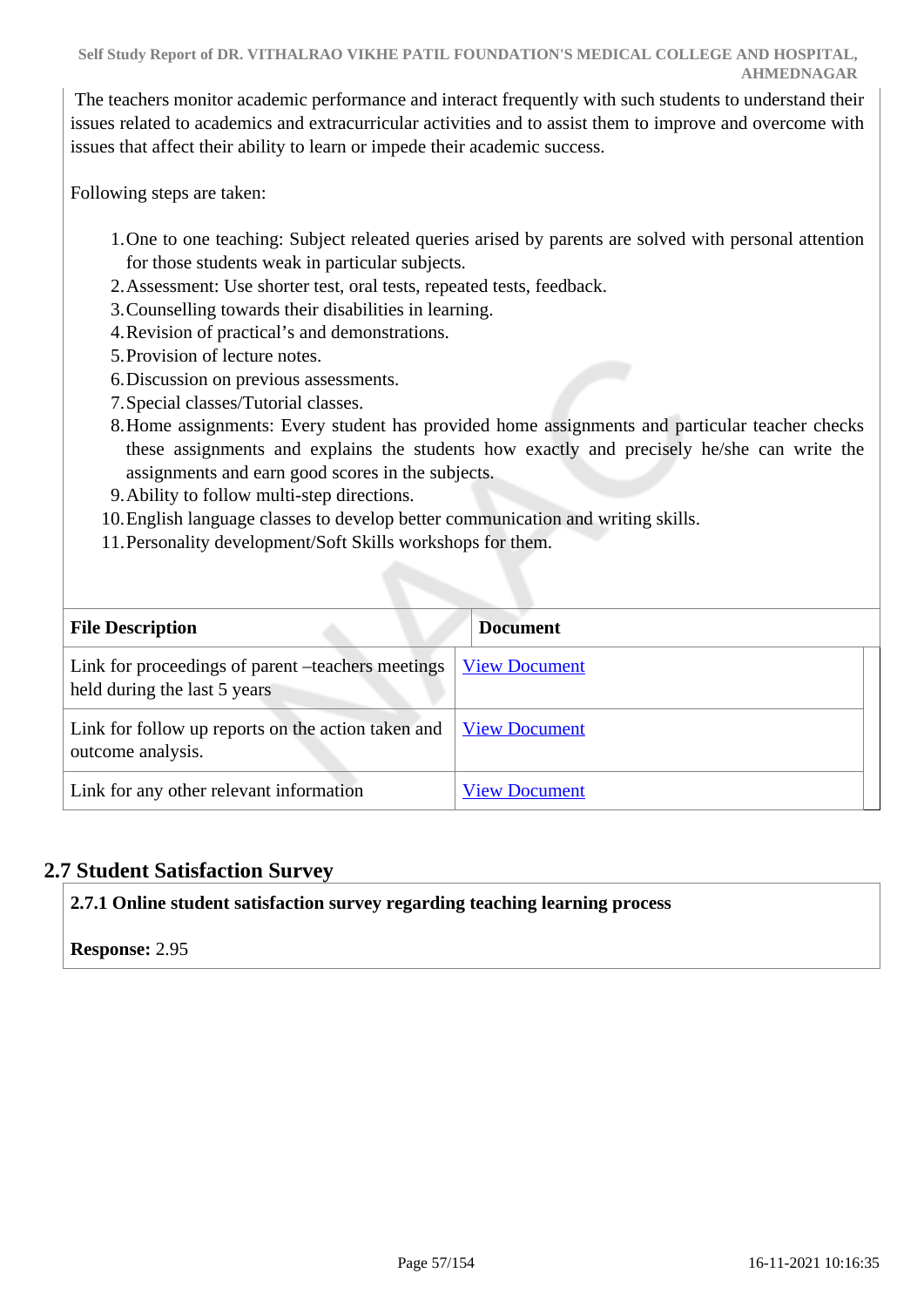# **Criterion 3 - Research, Innovations and Extension**

# **3.1 Resource Mobilization for Research**

# **3.1.1 Percentage of teachers recognized as PG/ Ph.D research guides by the respective University**

### **Response:** 14.72

3.1.1.1 Number of teachers recognized as PG/Ph.D research guides during the last 5 years

| 2019-20 | 2018-19 | 2017-18 | 2016-17                          | 2015-16 |
|---------|---------|---------|----------------------------------|---------|
| 39      | 39      | 39      | $\gamma$ $\tau$<br>$\mathcal{L}$ | 36      |

| <b>File Description</b>                                                                     | <b>Document</b>      |
|---------------------------------------------------------------------------------------------|----------------------|
| List of full time teacher during the last five years.                                       | <b>View Document</b> |
| Institutional data in prescribed format                                                     | <b>View Document</b> |
| Copies of Guideship letters or authorization of<br>research guide provide by the university | <b>View Document</b> |
| Any additional information                                                                  | <b>View Document</b> |

# **3.1.2 Average Percentage of teachers awarded national /international fellowships / financial support for advanced studies/collaborative research and participation in conferences during the last five years**

### **Response:** 3.6

3.1.2.1 Number of teachers awarded national/ international fellowship / Financial support for advanced studies/collaborative research and conference participation in Indian and Overseas Institutions year-wise during the last five years

| 2019-20 | 2018-19 | 2017-18 | 2016-17 | $2015 - 16$                      |
|---------|---------|---------|---------|----------------------------------|
|         | −       | -       |         | 1 <sup>2</sup><br>$\overline{1}$ |

| <b>File Description</b>                                           | <b>Document</b>      |
|-------------------------------------------------------------------|----------------------|
| Institutional data in prescribed format                           | <b>View Document</b> |
| Fellowship award letter / grant letter from the<br>funding agency | <b>View Document</b> |
| E-copies of the award letters of the teachers                     | <b>View Document</b> |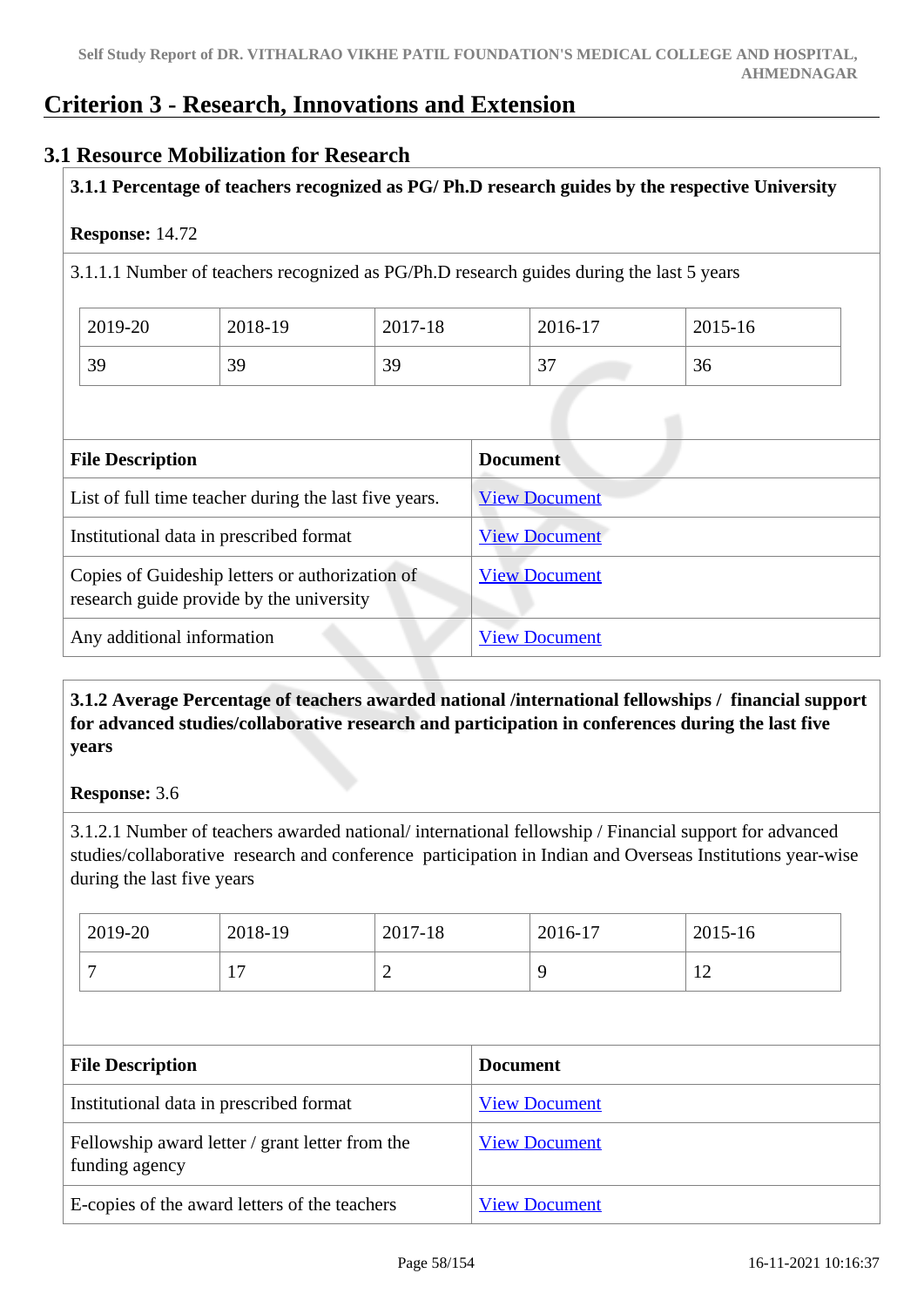# **3.1.3 Total number of research projects/clinical trials funded by government, industries and nongovernmental agencies during the last five years**

### **Response:** 17

3.1.3.1 Number of research projects/clinical trials funded by government/industries and non-government agencies year-wise during the last five years

| 2019-20 | 2018-19 | 2017-18        | 2016-17 | 2015-16 |
|---------|---------|----------------|---------|---------|
| 06      | 03      | $\Omega$<br>UI | 01      | 06      |

| <b>File Description</b>                                                                                                                                                    | <b>Document</b>      |
|----------------------------------------------------------------------------------------------------------------------------------------------------------------------------|----------------------|
| Institutional data in prescribed format                                                                                                                                    | <b>View Document</b> |
| E-copies of the grant award letters for research<br>projects sponsored by Government, industries and<br>non-government sources such as industries,<br>corporate houses etc | <b>View Document</b> |
| Link for funding agencies websites                                                                                                                                         | <b>View Document</b> |

# **3.2 Innovation Ecosystem**

 **3.2.1 Institution has created an ecosystem for innovations including incubation centre and other initiatives for creation and transfer of knowledge**

#### **Response:**

The founder Chairman of the College Dr. Balasaheb Vikhe Patil Predicted a Corporate Culture and his efforts fructified with the development of this Institute, DVVPF'S Medical College & Hospital, Ahmednagar started in 2004 which laid the seed to establish an ecosystem to encourage research and innovation. The ecosystem evolves with Collaborative research with Various other research institutes in India and abroad. A couple of department of the college being recognized as PhD research centre are the assets of the institute.

The following Committees in the College are actively involved in the establishment of a research culture and promote initiatives for creation, transfer of knowledge and formation of incubation center.

- 1. Incubation Centre
- 2. Research Cell&IPR Committee.
- 3. Ethics Committee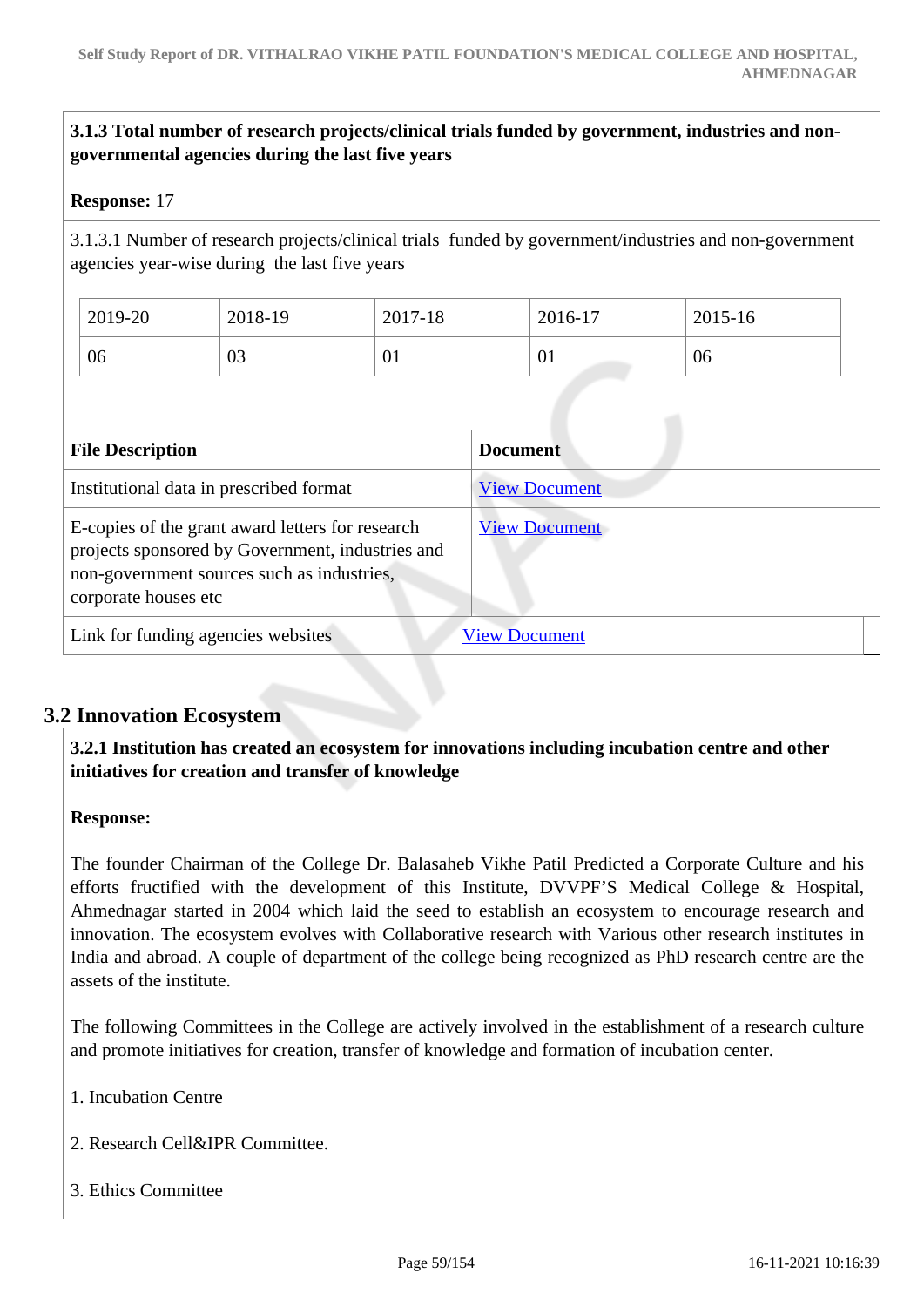### **1. Incubation Centre**

The primary objective of the Incubation centre is to foster innovation research and entrepreneurial activities in healthcare related areas focusing on creating a generation of zealous entrepreneurs and converting novel research into valuable intellectual property. Thus efforts are made to establish an internal entrepreneurial ecosystem channelizing the student's creative and innovative ideas into business propositions and enabling them to monetize the same. The basic idea is to offer students analternative career option of being job creators instead of job seekers.

The Incubation Centre with a vision to promote entrepreneurial spirit amongst students, and faculty members. The alumni/researchers if approached with newer concepts, college help these researchers to generate proof-of-concept through lab level experimentations and validate minimum viability of concept.

It covers the following processes:

- 1. Infrastructure and service provided to incubates
- 2. Mandatory Mentorship
- 3. Period of incubation
- 4. Intellectual Property evaluation

#### **2. Research Cell and IPR Committee (R&IPR):**

This Committee monitors and addresses issues related to research and Intellectual Property. Framing and implementation of the research policy is one of the primary responsibilities of the committee, further the R&IPR committee is involved in the following activities

1. Encourage teaching staff for applying to research grants from various funding agencies such as ICMR, UGC, DST and SERB.

2. Purchase of sophisticated instruments and software for augmenting the research.

3. Monitors, designs and plans research issues at graduate, postgraduate and doctoral level.

4. Students and staff are encouraged to participate for University/ State/ National level innovative research project competitions like "Avishkar".

5. To maintain scientific temperament for which expert talks are arranged.

### **Achievements of the Committee:**

- 1.Publication of numerous research articles in reputed medical journals.
- 2.Establishment of Research museum.
- 3.Organization of National Research Conference -2020.
- 4.Book publications: "Research Guide' and Research Compendium.
- 5.10 patent applications have been published at the Indian Patent Office.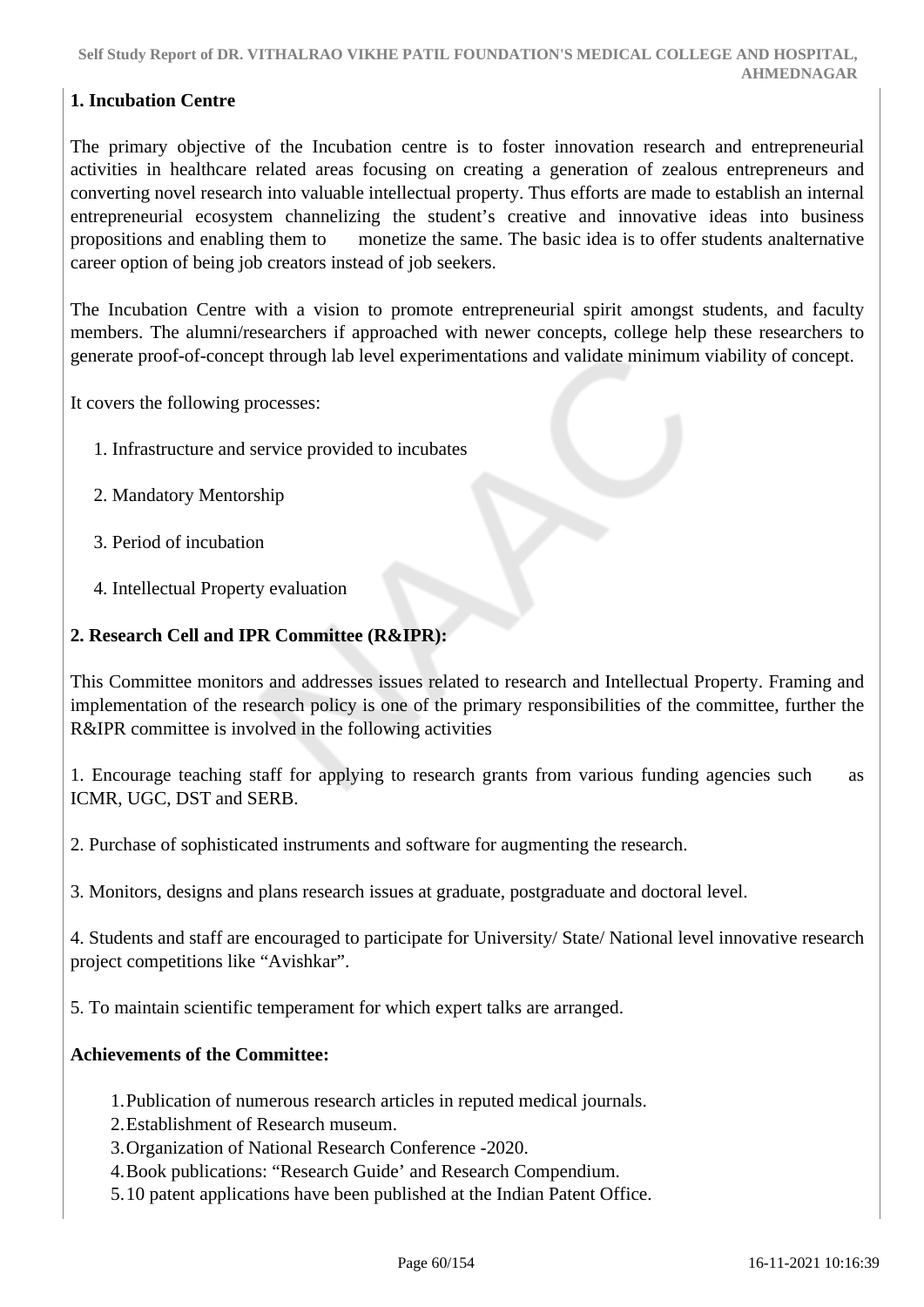6.Received grants from various Agencies such as ICMR, MUHS, NASHIK.

# **3. Ethics Committee:**

The college has an Institutional Ethics Committee that scrutinizes all research projects especially involving animal studies.The committee is chaired by a chairperson from outside the institution or affiliated hospitals for preventing bias in judging the projects. All projects need to be approved by Ethics committee before further proceedings.

| <b>File Description</b>                                    | <b>Document</b>      |
|------------------------------------------------------------|----------------------|
| Link for details of the facilities and innovations<br>made | <b>View Document</b> |

## **3.2.2 Total number of workshops/seminars conducted on Intellectual Property Rights (IPR) Research methodology, Good Clinical, Laboratory, Pharmacy and Collection practices, writing for Research Grants and Industry-Academia Collaborations during the last five years**

**Response:** 43

3.2.2.1 Number of workshops/seminars conducted on Intellectual Property Rights (IPR) and Industry-Academia Innovative practices year-wise during the last five years

| 2019-20 | 2018-19 | 2017-18 | 2016-17 | 2015-16 |
|---------|---------|---------|---------|---------|
| 09      | ΙV      | 08      | 08      | 08      |

| <b>File Description</b>                      | <b>Document</b>      |
|----------------------------------------------|----------------------|
| Report of the workshops/seminars with photos | <b>View Document</b> |
| Institutional data in prescribed format      | <b>View Document</b> |

# **3.3 Research Publications and Awards**

 **3.3.1 The Institution ensures implementation of its stated Code of Ethics for research. The Institution has a stated Code of Ethics for research, the implementation of which is ensured by the following:**

- **1.There is an Institutional ethics committee which oversees the implementation of all research projects**
- **2.All the projects including student project work are subjected to the Institutional ethics committee clearance**
- **3.The Institution has plagiarism check software based on the Institutional policy**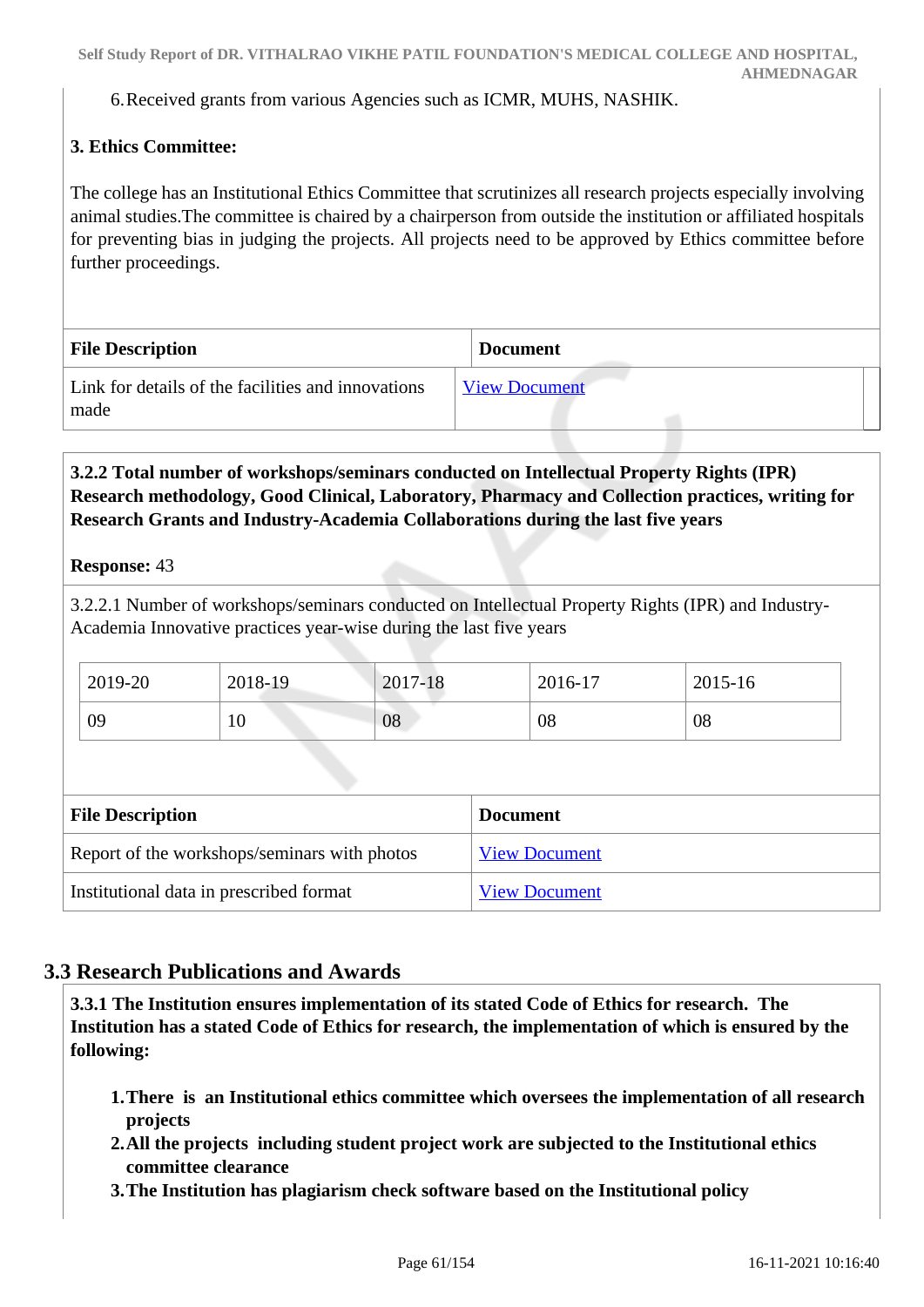#### **4.Norms and guidelines for research ethics and publication guidelines are followed**

**Response:** A. All of the above

| <b>File Description</b>                                                                                                             | <b>Document</b>      |
|-------------------------------------------------------------------------------------------------------------------------------------|----------------------|
| Share the code of ethics of research clearly stating<br>the claims of the institution duly signed by the Head<br>of the Institution | <b>View Document</b> |
| Institutional data in prescribed forma                                                                                              | <b>View Document</b> |
| Any additional information                                                                                                          | <b>View Document</b> |

### **3.3.2 Average number of Ph.D/ DM/ M Ch/ PG Degree in the respective disciplines received per recognized PG teacher of the Institution during the last five years.**

**Response:** 2.44

3.3.2.1 Number of Ph.D.s /DM/M Ch/PG degrees in the respective disciplines received per recognized PG teachers of the Institution during the last five years.

Response: 132

3.3.2.2 Number of PG teachers recognized as guides by the Regulatory Bodies / Universities during the last five years.

Response: 54

| <b>File Description</b>                                                          | <b>Document</b>      |
|----------------------------------------------------------------------------------|----------------------|
| PhD/DM/M Ch/PG Degree Award letters of<br>students (with guide's name mentioned) | <b>View Document</b> |
| Institutional data in prescribed format                                          | <b>View Document</b> |

## **3.3.3 Average number of papers published per teacher in the Journals notified on UGC -CARE list in the UGC website/Scopus/ Web of Science/ PubMed during the last five years**

**Response:** 0.07

| <b>File Description</b>                                                                                                      | <b>Document</b>      |
|------------------------------------------------------------------------------------------------------------------------------|----------------------|
| Institutional data in prescribed forma                                                                                       | <b>View Document</b> |
| Any additional information                                                                                                   | <b>View Document</b> |
| Web-link provided by institution in the template<br>which redirects to the journal webpage published<br>in UGC notified list | <b>View Document</b> |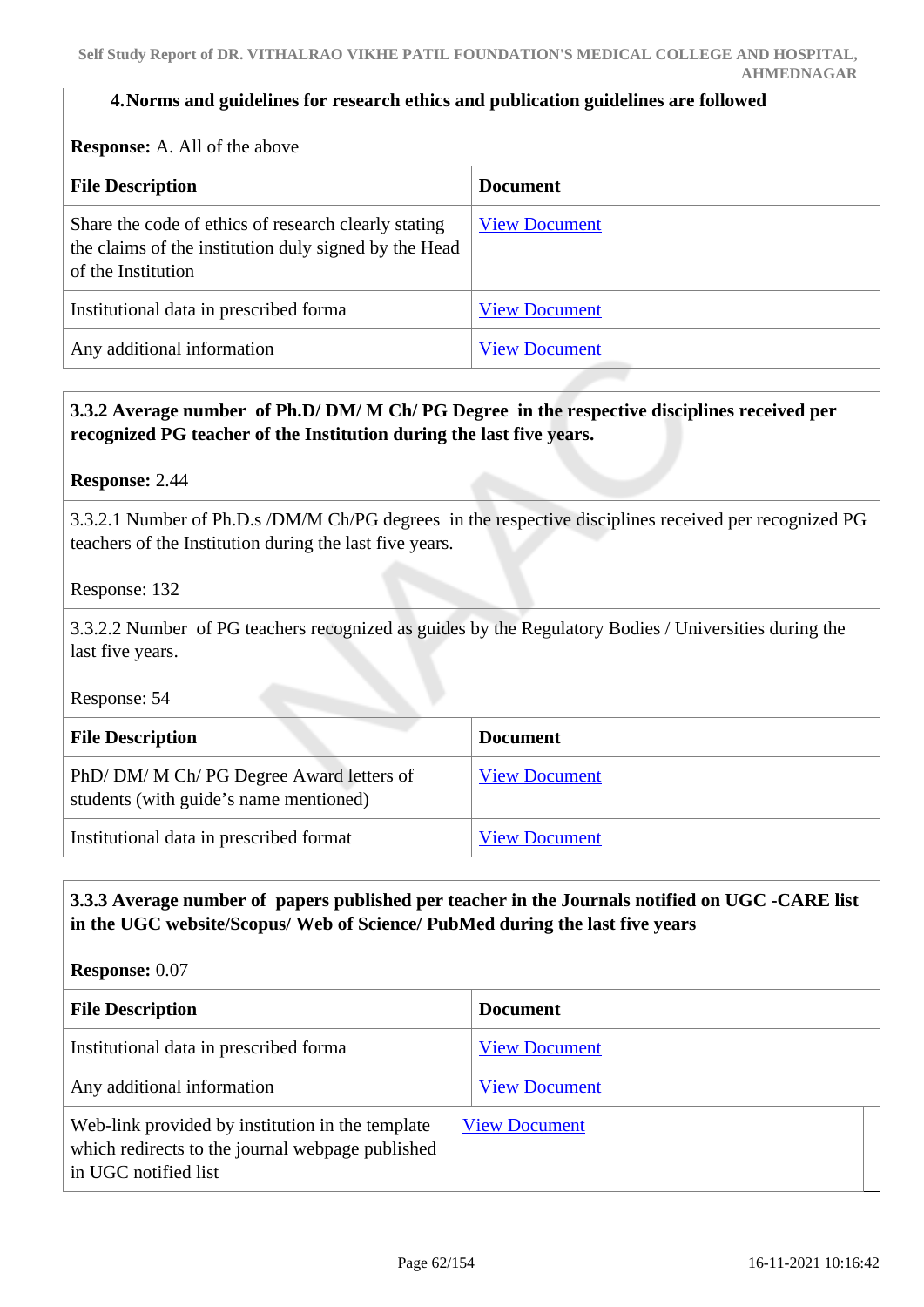**3.3.4 Average number of books and chapters in edited volumes/books published and papers published in national/ international conference proceedingsindexed in UGC-CARE list on the UGC website/Scopus/Web of Science/PubMed/ during the last five years**

### **Response:** 0

| <b>File Description</b>                                                                                                                                                                          | <b>Document</b>      |
|--------------------------------------------------------------------------------------------------------------------------------------------------------------------------------------------------|----------------------|
| List of books and chapters in edited volumes/books<br>published with ISBN and ISSN number and papers<br>in national/international conference proceedings<br>year-wise during the last five years | <b>View Document</b> |
| Institutional data in prescribed format                                                                                                                                                          | <b>View Document</b> |

# **3.4 Extension Activities**

 **3.4.1 Total number of extension and outreach activities carried out in collaboration with National and International agencies, Industry, community, Government and Non-Government organizations engaging NSS / NCC / Red Cross / YRC / Institutional clubs etc. during the last five years.**

### **Response:** 118

3.4.1.1 Number of extension and outreach activities carried out in collaboration with National and International agencies, Industry, community, Government and Non-Government organizations engaging NSS/NCC/Red Cross/YRC/Institutional clubs etc. during the last five years.

| 2019-20      | 2018-19     | 2017-18                 | 2016-17 | 2015-16 |
|--------------|-------------|-------------------------|---------|---------|
| $\sim$<br>JI | $\cap$<br>∠ | $\bigcap$ 1<br>$\sim$ 1 | 19      | 20      |

| <b>File Description</b>                                                                                                                                                              | <b>Document</b>      |
|--------------------------------------------------------------------------------------------------------------------------------------------------------------------------------------|----------------------|
| Photographs or any supporting document in<br>relevance                                                                                                                               | <b>View Document</b> |
| List of students in NSS/NCC/Red Cross/YRC<br>involved in the extension and outreach activities<br>year-wise during the last five years                                               | <b>View Document</b> |
| Institutional data in prescribed format                                                                                                                                              | <b>View Document</b> |
| Detailed program report for each extension and<br>outreach program should be made available, with<br>specific mention of number of students and<br>collaborating agency participated | <b>View Document</b> |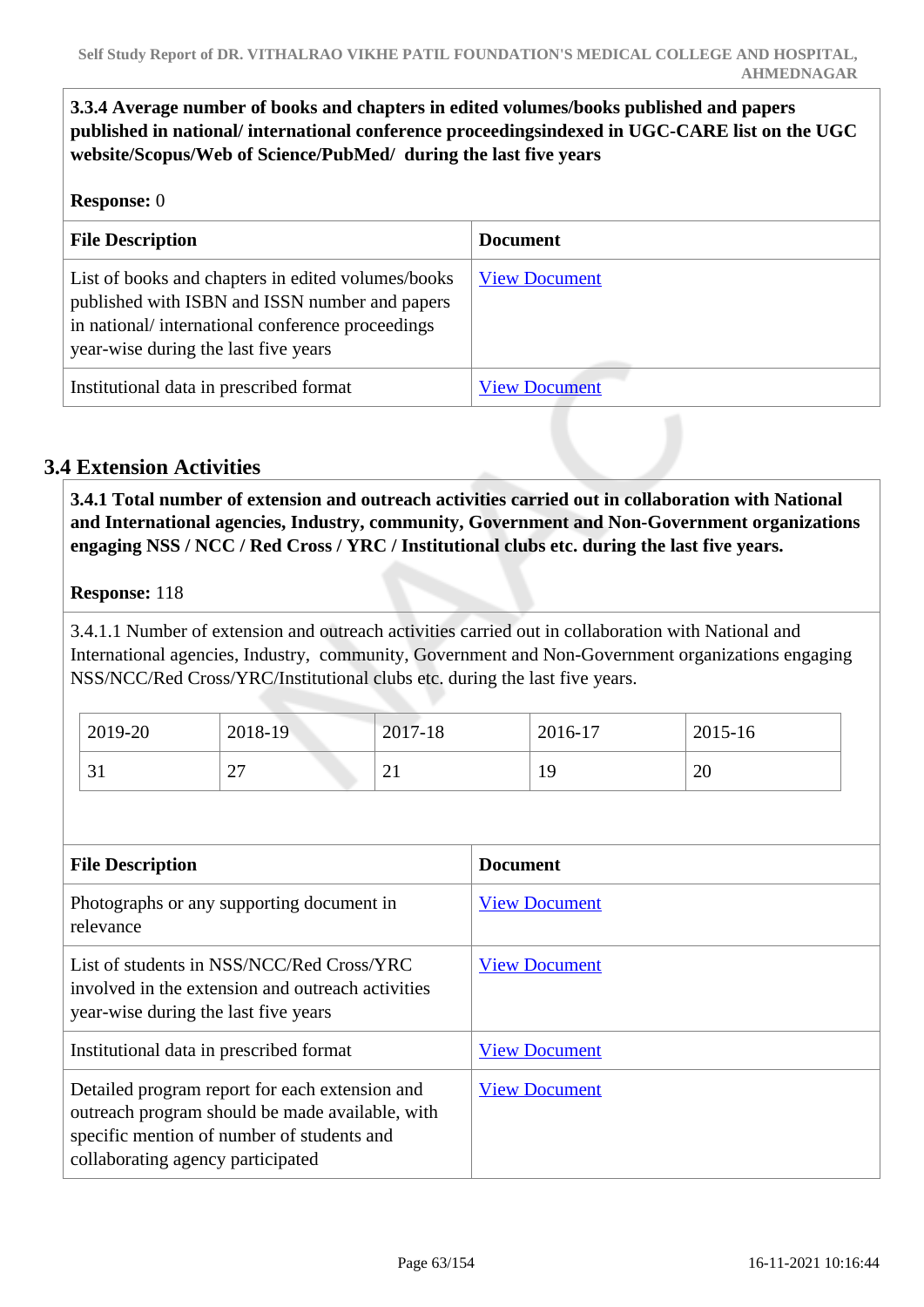## **3.4.2 Average percentage of students participating in extension and outreach activities during the last five years**

### **Response:** 72.25

3.4.2.1 Number of students participating in extension and outreach activities year-wise during last five years

| 2019-20 | 2018-19 | 2017-18 | 2016-17 | 2015-16 |
|---------|---------|---------|---------|---------|
| 678     | 628     | 630     | 622     | 615     |

| <b>File Description</b>                                                                                                                                                                                                                                             | <b>Document</b>      |
|---------------------------------------------------------------------------------------------------------------------------------------------------------------------------------------------------------------------------------------------------------------------|----------------------|
| Institutional data in prescribed forma                                                                                                                                                                                                                              | <b>View Document</b> |
| Detailed program report for each extension and<br>outreach program should be made available, with<br>specific mention of number of students and<br>collaborating agency participated and amount<br>generated Photographs or any supporting document<br>in relevance | <b>View Document</b> |

# **3.4.3 Number of awards and recognitions received for extension and outreach activities from Government / other recognised bodies during the last five years**

### **Response:**

Extension and outreach activities impact the health of community and help needy poor village people. Institute is conducting regular as well as special activities. NSS volunteers of our institute take part to understand the practical meaning of NSS slogan "Not Me but You" by organizing activities at village level, thus helping these illiterate needy people for their development of nature, attitude, personality, communication skills, better commitment, self esteem, social responsibility, economy, social value, social expectations and better prepare for their career and be a good citizen of India.

Various extension and outreach activities organized through

- NSS Unit
- Social cell
- Department of Community Medicine

# **"Servitor of Humanity Award**" in 2016

The institute is awarded for extensive community activities with involvement in the Health, Nutrition, safe food and water at village level coverage with the mother and child health services, organizing health camp and there is also a provision of providing free care to the poor households and also at NGO Snehalaya, old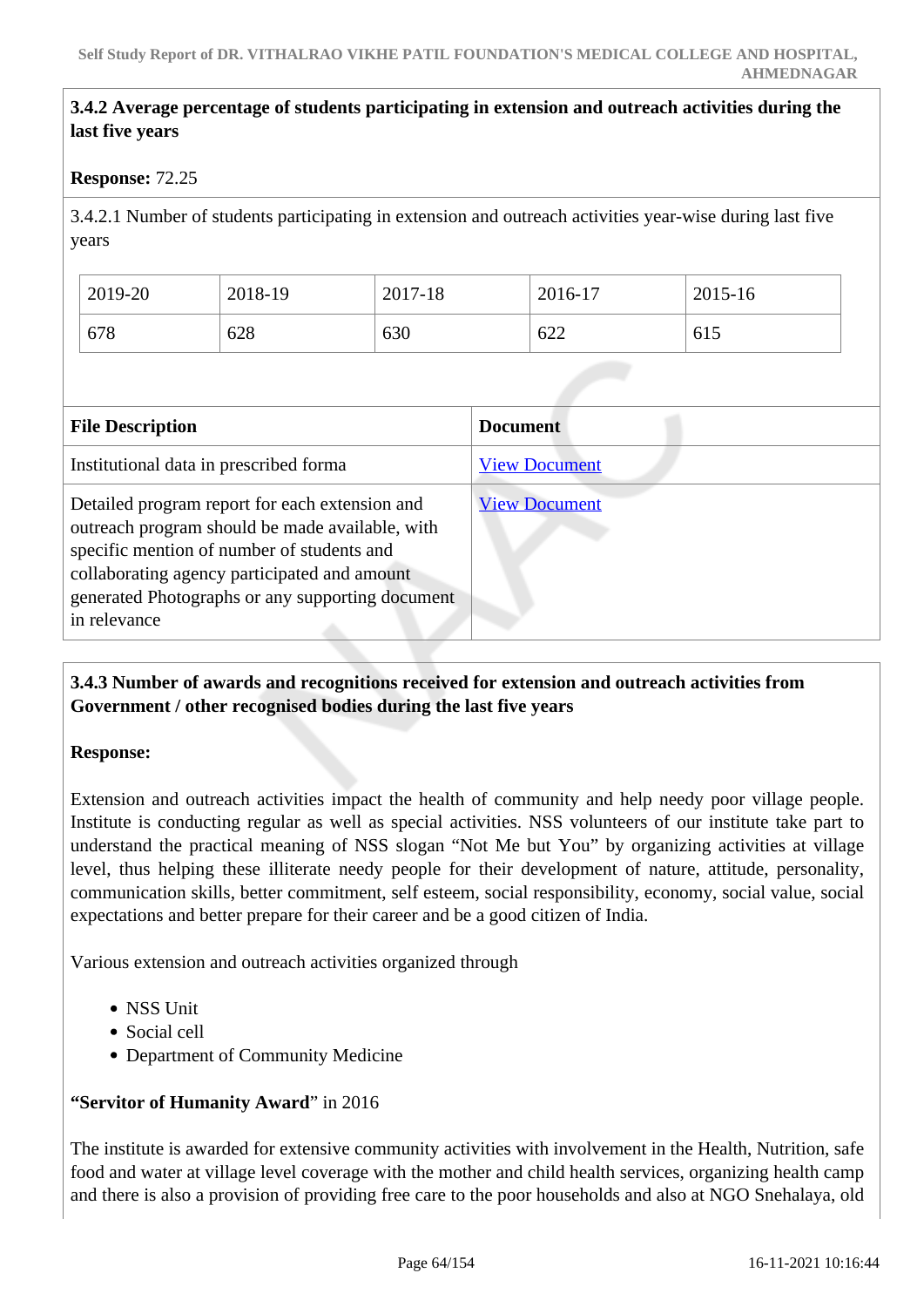age home. Our students, NSS volunteers go regularly and examine their patient and simultaneously giving treatment and advice for free hospitalization if needed.

### "**Entrepreneur and Excellence Award in Health Care"** from **104 My FM, Ahmednagar**

Institute has organized and conducted outreach activity in nearby surrounding villages as a way to involve men in the health for members to improve their agricultural yield and in turn improve their economical status. This is being utilized as a platform to strengthen health agenda among them in the program.

"**Excellence in Healthcare and Best Services to the Patient & Society**" from **Central bank of India** in 2017 with and in 2018

Institute takes active role in awareness creation regarding different types of Central and State Government schemes as Jivandayi Yojana, Savitribai Phule Yojana, PM insurance schemes etc.

NSS unit combined with department of Community Medicine, conduct awareness activities in rural areas and villages.

### **Institution is awarded by "UMMATI Social Welfare Society" for providing invaluable services in the health sector.**

### **"Excellent Patient Care"** from **Pandit Jawaharlal Neharu Rural Art Academy** in 2019

Institute conducted outreach on awareness creation regarding water-borne and air- borne communicable diseases, non- communicable diseases- cardiovascular diseases, diabetes, prediabetes, cancer, mental health, smoking and using tobacco, pre-hypertension , blood donation, organ and body donation and first aid. The institute carries out various special demonstrative activities on personal hygiene, sanitation drive, importance of cleanliness, hand washing, oral health care, and nutritional awareness during ANC by arranging rally, role play, displaying posters and small group communication with villagers and also assist the village people to take active participation in national programs like Family Welfare, Mother and Child Welfare, Immunization etc.

### **"Best Medical College Providing Research facilities"** in 2019

Students collect the data from community during village visit, health camp and collect specimen like blood sample, drinking water etc for different discipline for research analysis. Teaching faculties and clinicians are encouraged to conduct the research work and select the research project that highlights the social community issues with sense of service to them.

| <b>File Description</b>                                                | <b>Document</b>      |
|------------------------------------------------------------------------|----------------------|
| Link for list of awards for extension activities in<br>the last 5 year | <b>View Document</b> |
| Link for e-copies of the award letters                                 | <b>View Document</b> |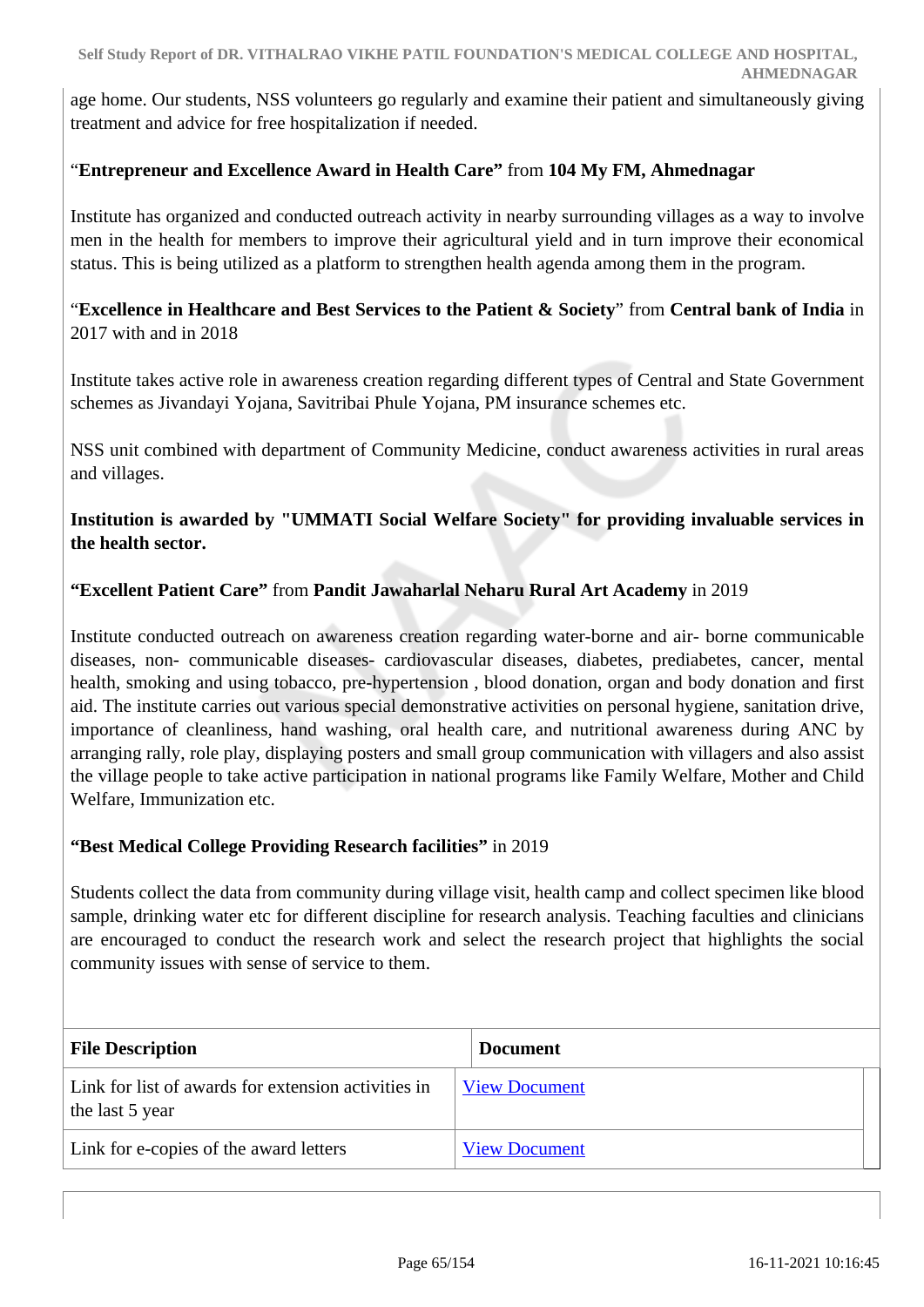**3.4.4 Institutional social responsibility activities in the neighborhood community in terms of education, environmental issues like Swachh Bharath, health and hygiene awareness, delivery of free/ subsidized health care and socio economic development issues carried out by the students and staff, including the amount of expenditure incurred during the last five years** 

# **Response:**

Students are encouraged to take active interest and participation in Social responsibility activities for the neighborhood community like to create awareness about the importance of education, environmental issues like Swatch Bharat Abhiyan, hygiene awareness and socio-economic development of the community. Most of these activities are carried out through the institutional students and staff.

# **Social responsibility activities of Education:**

To create awareness and educating the peoples about various issues in the villages.

Organizing meetings and enquiring about girl child dropouts and illiterates about the value of good education which will forth result subsequently in good jobs thus giving them a secure feature.

Promoting the benefits of night /evening schools among elder illiterates.

Encouraging the villagers to use the mobiles for knowing daily news and weather reports.

Particularly for farmers mobile technology usages is encouraged by educating them about agriculture apps**,** which will be helping them in selecting the cultivation of seeds according to the soil types and the type fertilizers to be used.

# **Activities of Environmental issues like Swatch Bharat:**

Adopting various methods attention is drawn towards environmental issues like Swatch Bharat cognizance of villages is drawn by setting them know various programs on cleanliness surrounding the houses and about self cleanliness with clean clothing.

Advertence is drawn among children about proper hand wash methods and about the perils of eating after playing without hand cleaning by showing them.

Appropriate pictures, knowledge of various diseases like Gastritis due to not cleaning hands properly. Promoting rain water harvesting and lifting them know the various advantages like increase in ground water level, encouraging them by telling about success of villages.

# **Activities of health and hygiene awareness:**

Educating the peoples about the skin and hair health by saying about the poor hygiene of hair Which may result in dandruff, lice and various other fungal diseases encourage them to do daily bath. As a part of this campaign the villagers are Awareness about the infections caused by different vectors like home flies which transfer infections from excreta of pigs ,dogs on the food, and proper use of nets ,care is also told.

Awareness from fungal, bacterial and viral diseases, sanitization of surroundings is encouraged.

Cooking only required food is encouraged. Ad verve effects of consuming preserved food and subsequent infections are taught to them.

Most importantly usage of sanitary pads among the adolescent girls

The institution is committed in its extension outreach services for community development. It offers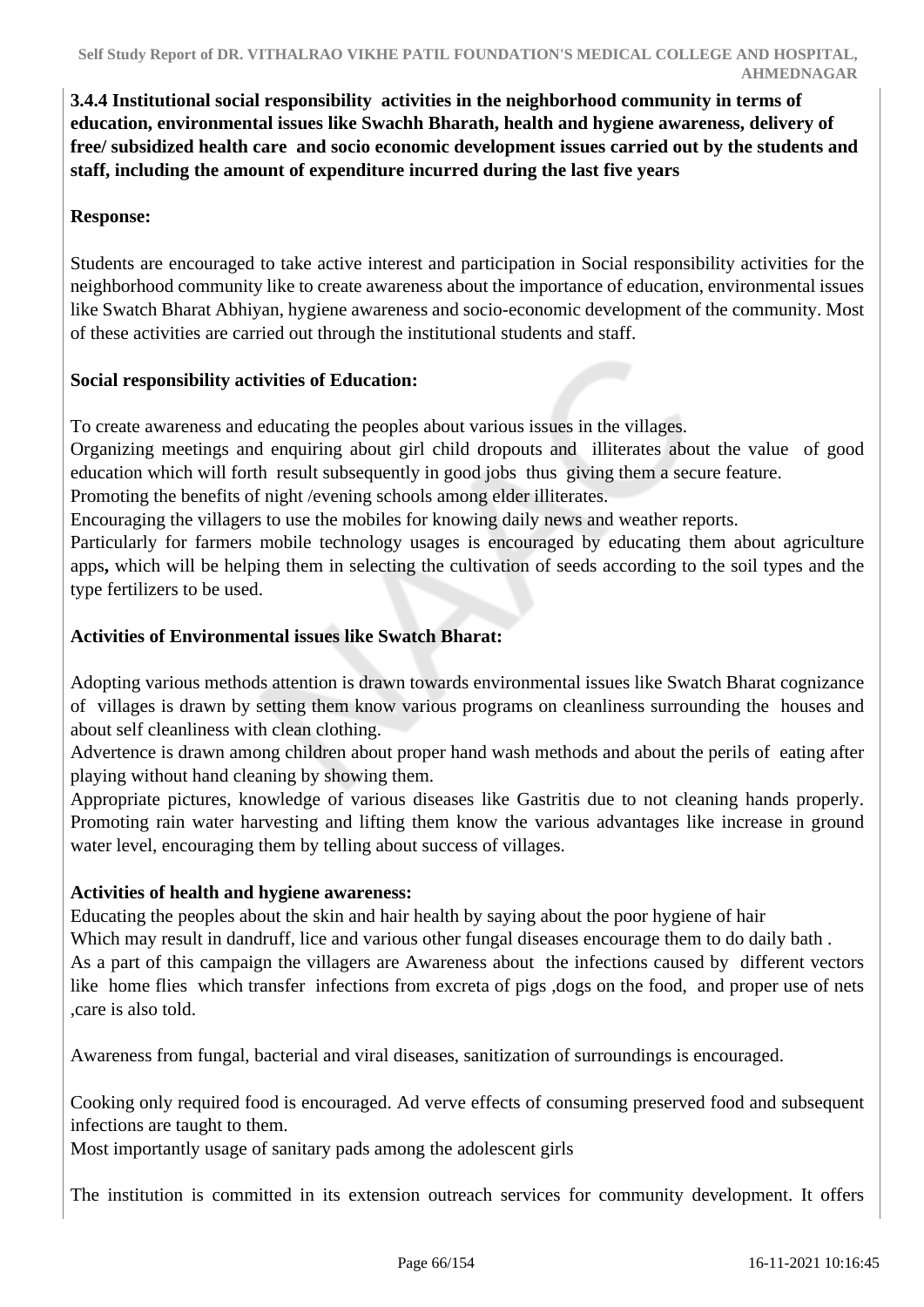comprehensive health care to a large local community including the patient care in its affiliated hospitals. All the departments are very actively involved in many extension activities like awareness on school health surveys, immunization camps, regular Cervical cancer screening camps, diagnosing and how to management of diseases at an early stage.

# **Activities of Socio-economic development:**

Encouraging women to develop Kitchen garden where maximum daily required vegetables are grown at home only.

about women empowerment and suggesting them about formation of self-help groups and various cartage industries encouraging them by saying success stories of various groups.

| <b>File Description</b>                                                                                                         | <b>Document</b>      |
|---------------------------------------------------------------------------------------------------------------------------------|----------------------|
| Link for details of Institutional social<br>responsibility activities in the neighbourhood<br>community during the last 5 years | <b>View Document</b> |

# **3.5 Collaboration**

 **3.5.1 Average number of Collaborative activities for research, faculty exchange, student exchange/ Industry-internship etc. per year for the last five years** 

# **Response:** 4.6

3.5.1.1 Total number of Collaborative activities for research, faculty exchange, student exchange yearwise during the last five years

| 2019-20 | 2018-19 | 2017-18 | 2016-17 | 2015-16 |
|---------|---------|---------|---------|---------|
| 04      | 06      | 05      | 04      | 04      |

| <b>File Description</b>                                            | <b>Document</b>      |
|--------------------------------------------------------------------|----------------------|
| Institutional data in prescribed format                            | <b>View Document</b> |
| Documentary evidence/agreement in support of<br>collaboration      | <b>View Document</b> |
| Certified copies of collaboration documents and<br>exchange visits | <b>View Document</b> |

# **3.5.2 Total number of Functional MoUs/linkages with Institutions/ Industries in India and abroad for academic, clinical training / internship, on-the job training, project work, student / faculty exchange, collaborative research programmes etc. for last five years**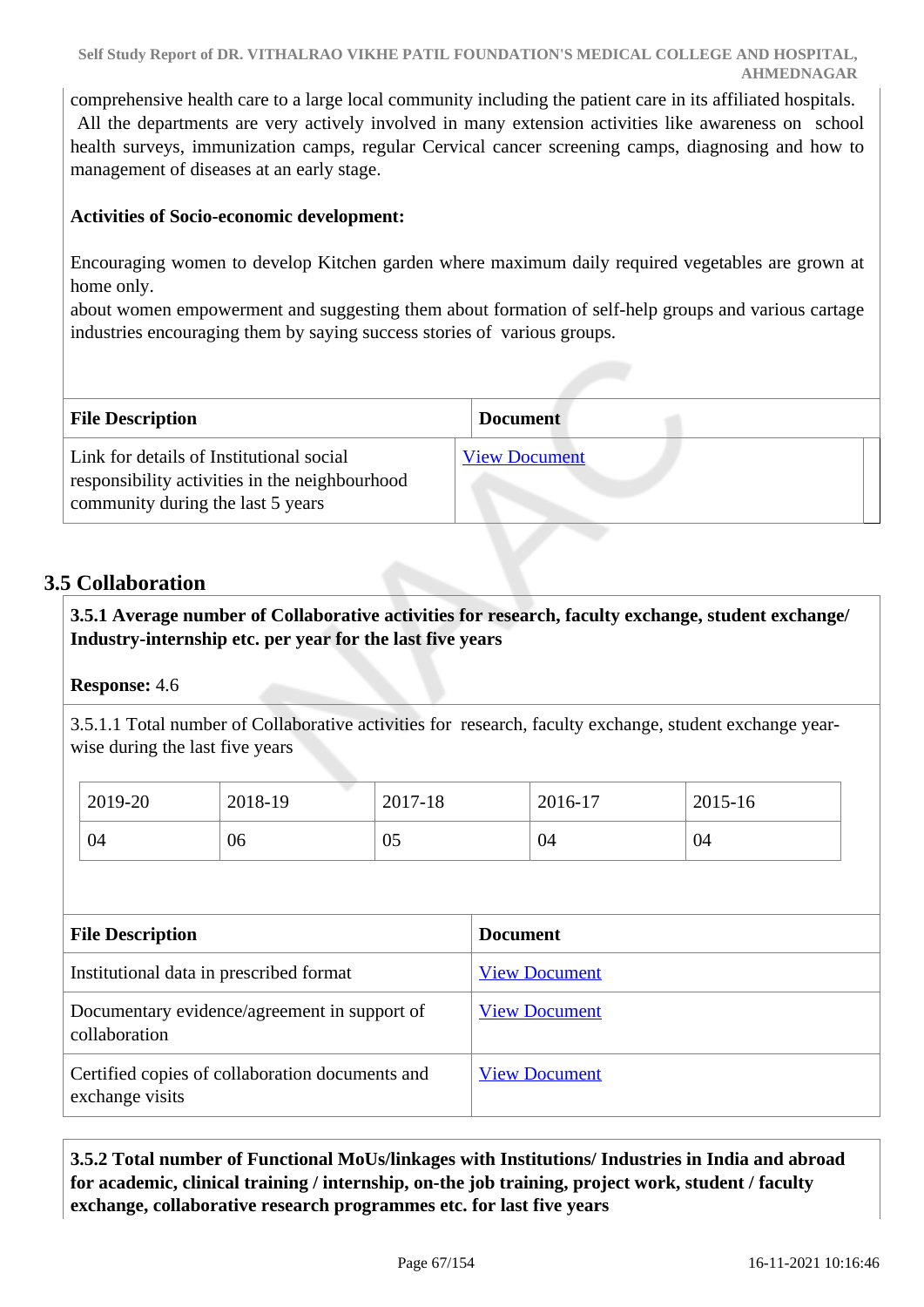# **Response:** 69

3.5.2.1 Number of functional MoUs/linkages with Institutions/ industries in India and abroad for academic, clinical training / internship, on-the job training, project work, student / faculty exchange, collaborative research programmes etc. for the last five years

Response: 69

| <b>File Description</b>                                                                                               | <b>Document</b>      |
|-----------------------------------------------------------------------------------------------------------------------|----------------------|
| Institutional data in prescribed format                                                                               | <b>View Document</b> |
| E-copies of the MoU's with institution/industry/<br>corporate house, Indicating the start date and<br>completion date | <b>View Document</b> |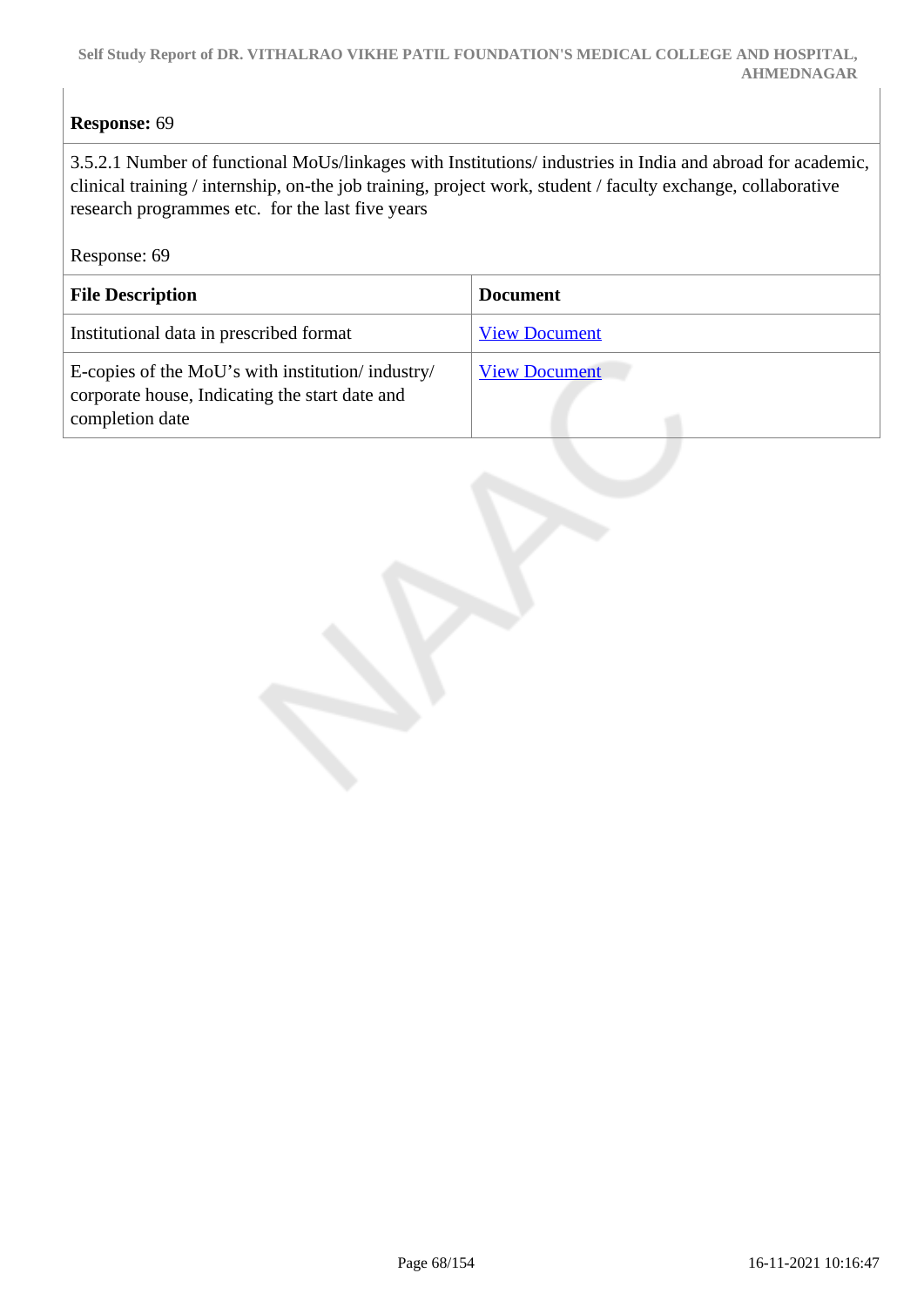# **Criterion 4 - Infrastructure and Learning Resources**

# **4.1 Physical Facilities**

 **4.1.1 The institution has adequate facilities for teaching - learning. viz., classrooms, laboratories, computing equipment, etc**

### **Response:**

The Institute has adequate facilities for teaching learning as per the requirement specified by statuary bodies.

- **Facilities for Teaching-learning:**
- **ICT-enabled Classrooms, Demonstration and Seminar halls:**
- Total Classrooms: 05
- Examination Hall: 02
- Demo Hall: 40
- Departmental library cum seminar hall: 21
- Central Library:01

Institute has total five spacious ICT-enabled classrooms, which are well ventilated, equipped with air conditioners, LCD projectors, podiums, green boards and having seating capacity of 180 for four and 200 of one lecture hall in hospital building. Institute also has two well furnished examination halls with seating capacity of 240 students for examinations. Each department of college has adequate number of well equipped, ICT-enabled demonstration halls, departmental library cum seminar Halls as stipulated. College also has a fully automated and well developed central library with all facilities like separate reading halls for UG and PG students and staff members. Central library is attached with 21 departmental libraries. Infrastructure of the college is as per the guidelines of MCI.

### **Laboratories, Museums & Skill lab**

- Practical Laboratories: 14
- Specialized laboratories: 30
- Museums: 07
- Skill lab: 01

Each department of college also has adequate number of well designed laboratories viz. practical, specialised and research laboratories. All the laboratories are well equipped with provisions of safety aids such as fire extinguisher, first aid box and display of safety instructions. In addition, Institute also has 07 well developed museums including patented paediatric museum, cranial nerve and medico-legal museums which are very helpful for teaching and learning of students. Institute has well developed skill lab with educational facility.

# **Facilities for Clinical learning:**

Institute has modern well developed 680 bedded hospital consists of 13 operation theatres (09 major,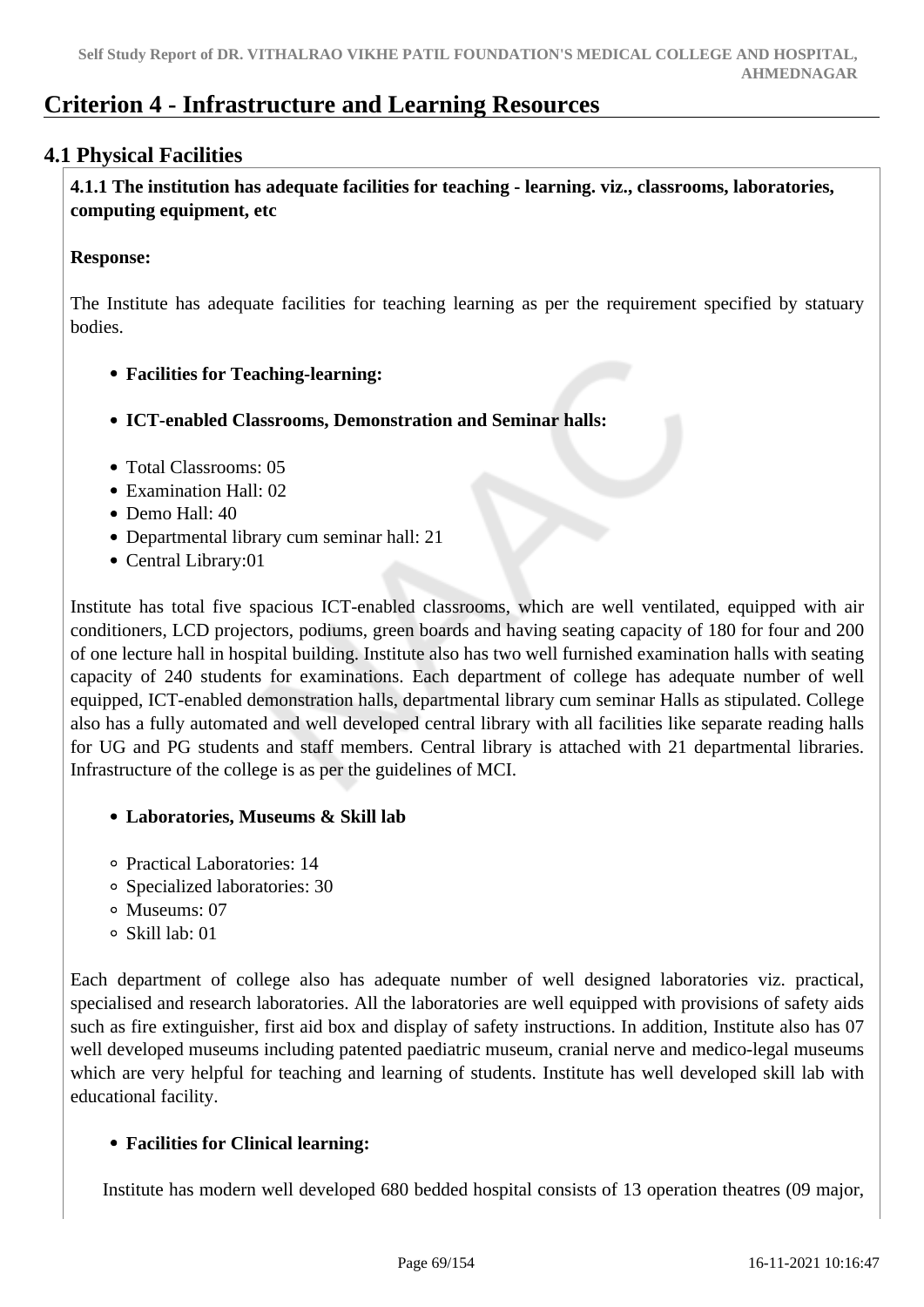03 super specialties, and 01 minor OT), ICCU, PICU, NICU, RICU, SICU and MICU units, 31 wards, central clinical laboratory, blood center and casualty. Each clinical department is having OPD and wards with attached clinic rooms. Institution also provides the super specialist facilities such as Oncology, Neurosurgery centre, Cardiac centre, Joint replacement centre & IVF centre.

# **Learning in community is facilitated by:**

Family visits, school visits, visits to different organizations are arranged for learning in the community for students. Institute is also having one RHTC, one UHC and four RHCs for field practice. Institute is also registered to Youth Red Cross Unit work for to protect the health of community to prevent their suffering. Besides this college also has one NSS unit comprising of 50 students volunteers per year, serves as community learning resource based in the villages.

### **Teleconferencing:**

Institute has a video teleconferencing facility in separate well equipped conference hall having LCD television displays, cameras, microphones, and VGA connections in the college building.

### **AYUSH-related learning facilities:**

Hospital is also running dedicated AYUSH OPD taking the advantage of well developed Herbal garden in the campus, helpful for awareness on use of medicinal plant for treatment of diseases. It is utilized as an important AYUSH-related learning cum therapy centre for medical students.

| <b>File Description</b>                                                                                                                                                              | <b>Document</b>      |  |
|--------------------------------------------------------------------------------------------------------------------------------------------------------------------------------------|----------------------|--|
| Link for any other relevant information                                                                                                                                              | <b>View Document</b> |  |
| Link for list of available teaching-learning<br>facilities such as Classrooms, Laboratories, ICT<br>enabled facilities including Teleconference<br>facilities etc., mentioned above. | <b>View Document</b> |  |
| Link for geotagged photographs                                                                                                                                                       | <b>View Document</b> |  |

 **4.1.2 The institution has adequate facilities to support physical and recreational requirements of students and staff – sports, games (indoor, outdoor), gymnasium, auditorium, yoga centre, etc. and for cultural activities**

**Response:** 

# **Facilities support to Physical and Recreational activities:**

Institution believes in all-round development of our students. They are encouraged to participate in different sports and cultural activities and are awarded and rewarded accordingly.

**Sports & Games:**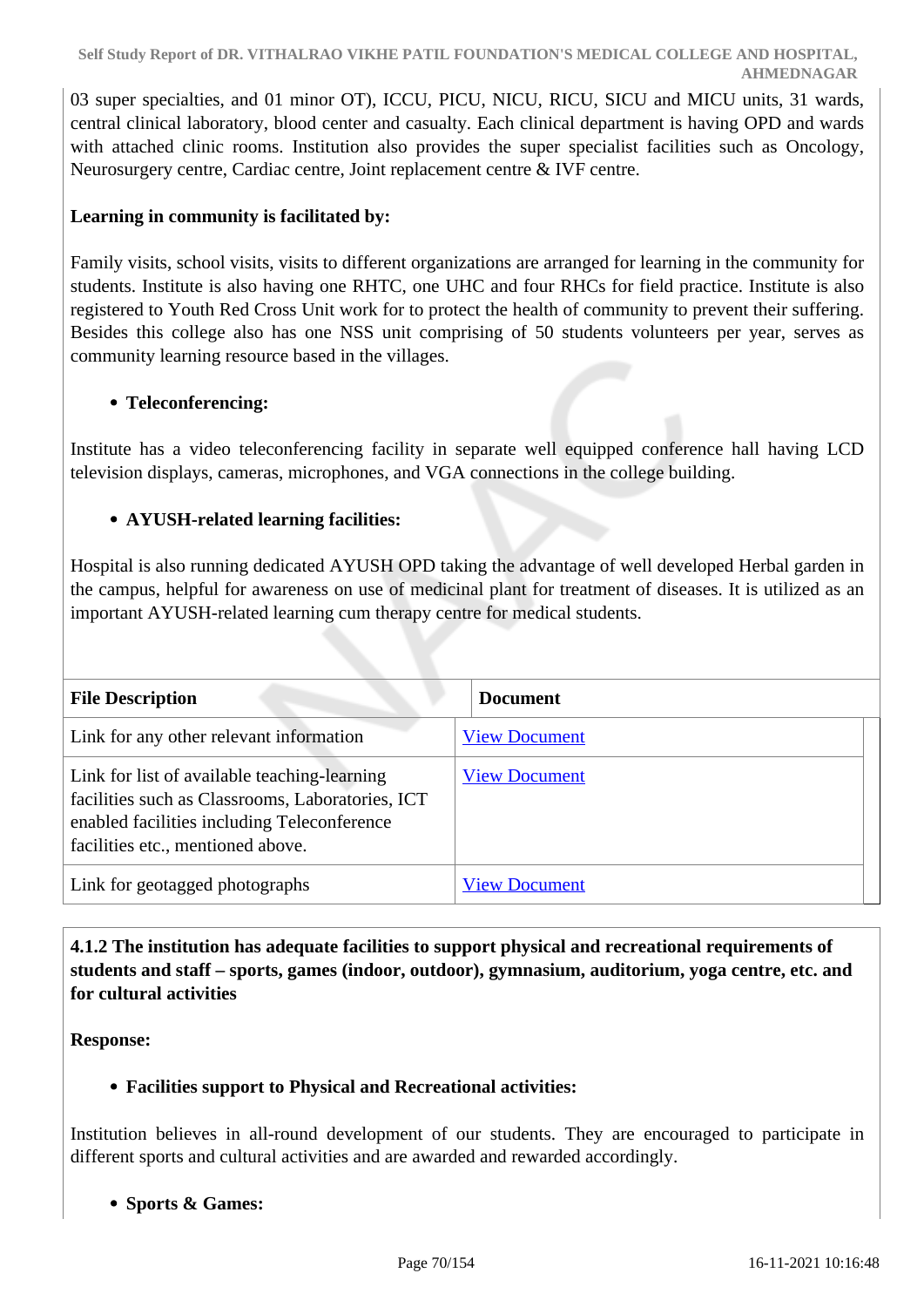College has well developed spacious Sports Complex (4446.86 Sq.M) with world class facilities includes well equipped Gymnasium, one Tennis Court (648 Sq.M.), three badminton courts (528 Sq.M), table tennis tables, chess and carom board hall (167.87 Sq.M) for indoor games. Institute also has outdoor sports facilities like Cricket (5166.55 Sq.M.), Basketball (510 Sq.M.), Kabaddi (125 Sq. M.), Kho-Kho (464 Sq.M.), Volleyball (162 Sq.M.) and Foot Ball (6063.91 Sq.M.) grounds. Besides this, Sport complex also has an Olympiad size well maintained swimming pool (2456.19 Sq.M). With daily activities, students are encouraged to take part in State level, University level competitions and other intercollegiate competitions. Institute also organizes various sports events for students, teaching and non-teaching staff where they get the opportunity to showcase their talent.

Gymnasium (306.98 Sq.M) in sports complex is air-conditioned and well equipped with the latest machines and exercise equipment. Separate accommodation in Gym for men and women with facilities like training space, locker rooms, waiting rooms (223.18 Sq.M), sanitary and hygienic facilities. Qualified physical directors are appointed to take care of day-to-day games and sports activities. Services of dietician, physical trainers & physiotherapists are also provided.

# **Yoga and Meditation center:**

The institute has made available a Yoga and Meditation center recognizing the importance of Yoga for mental peace in students' life. In addition, institute has also established Nature's Club, Sports Club and Cultural Club, which are helping out the students & teaching staff to enhance their core values; concentration and mind building aids.

# **Cultural activities; Amphitheater & Auditorium:**

Cultural activities provide opportunities for the expression and development of latent potentialities of the students by encouraging them to find outlets in cheerful and constructive ways. These programmes are organized and coordinated by the related respective committees. For organizing different cultural activities, we have an open Amphitheater (4098 Sq.M.) with 2000 seating capacity and spacious & furnished Auditorium (1325 Sq.M.) with seating capacity of 1200, provided with all facilities for to conduct various cultural activities. Students are very much encouraged to participate in the cultural events held in the college.

 Sports and cultural activities are frequently conducted on the occasions of Annual social gathering as a cultural week and sports week, on Independence and Republic Day celebration, Institute Foundation's day, Ganesh Festival, Dandiaya Night etc. to exhibit the extracurricular talents in students. In these events students show their cultural, intellectual, technical and sports skills.

 In addition, students are provided with common room in each hostel for watching television, meet to each other and to socialize their recreational activities.

 The aim of such activities is to fulfill the physical and recreational requirements and to unfold the hidden talents among students and staffs to inculcate the spirit of competition among them.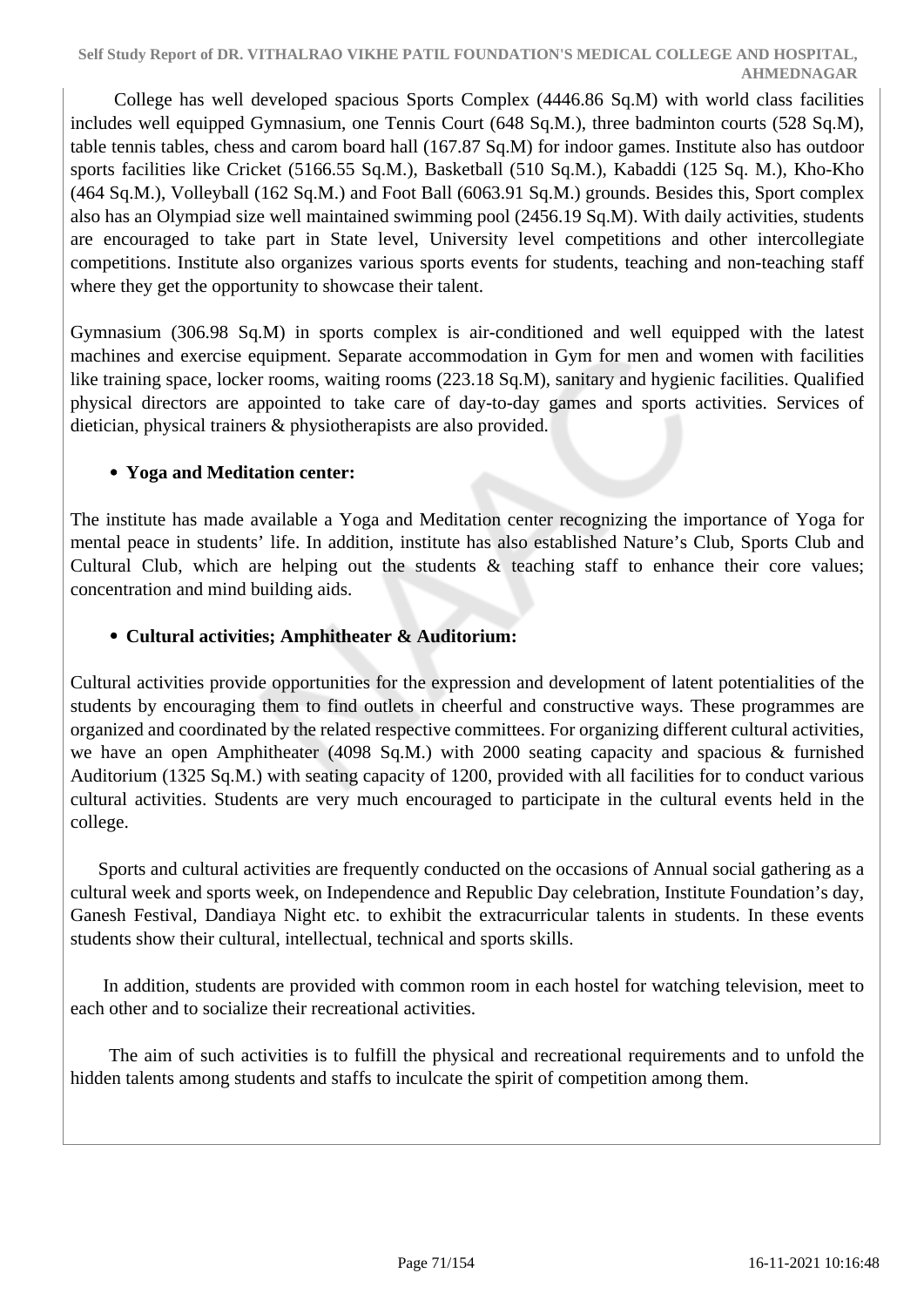| <b>File Description</b>                                      | <b>Document</b>      |  |
|--------------------------------------------------------------|----------------------|--|
| Link for geotagged photographs                               | <b>View Document</b> |  |
| Link for any other relevant information                      | <b>View Document</b> |  |
| Link for list of available sports and cultural<br>facilities | <b>View Document</b> |  |

### **4.1.3 Availability and adequacy of general campus facilities and overall ambience**

### **Response:**

# **Student Hostels:**

 There are 03 boys' and 04 girls' hostels for UG and PG students along with outside research scholars. Each hostel is provided with adequate rooms and with all basic facilities. The entire hostel complexes are ensured with 24-hours security, power supply, experienced wardens to take care of the students in a better manner.

### **Staff Quarters and Guest house:**

 Institute has six staff quarters equipped with all modern amenities for faculties. One well maintained Guest House for examiners, parents and other visitors. Transport facilities are provided regularly between hospital to the main gate and from various points in the city to the institute.

# **Medical facilities:**

 All medical facilities are available in the college hospital like 24x7 OPD with medical officer, birth center, blood center, dialysis center, imaging and radiology centers, nursing homes, orthopedic and other rehabilitation centers, urgent care, medical store etc.

- **Toilets and Washrooms:** Sanitary facilities are very well desined and mentained. Sufficient number of toilets and washrooms are available.
- **Canteen and dining facilities:** Canteen is separate for college and hospital side with all stipulated requirements. Also, separate dining hall in boys and girls' hostels with one common cental mess. Catering is done under all hygienic conditions and follows standard food sanitation procedures. For the admitted patients' meal is provided from hospital canteen and mess.

### **Overall ambience**

- **Bank & ATM:** There is a bank inside the campus along with the ATM facilities which provides easy financial access for the students and staff to carry out their monetary transactions.
- **Road & Signage Boards:** All Roads inside the campus are very well constructed and maintained by considering all safety measures. Starts from main gate, all the Roads have street lamps and necessary signage boards like regulatory, warning, and guide are fitted at specific points used to navigate people to locations, to stop them from getting lost or confused. **Greenery:** The Institution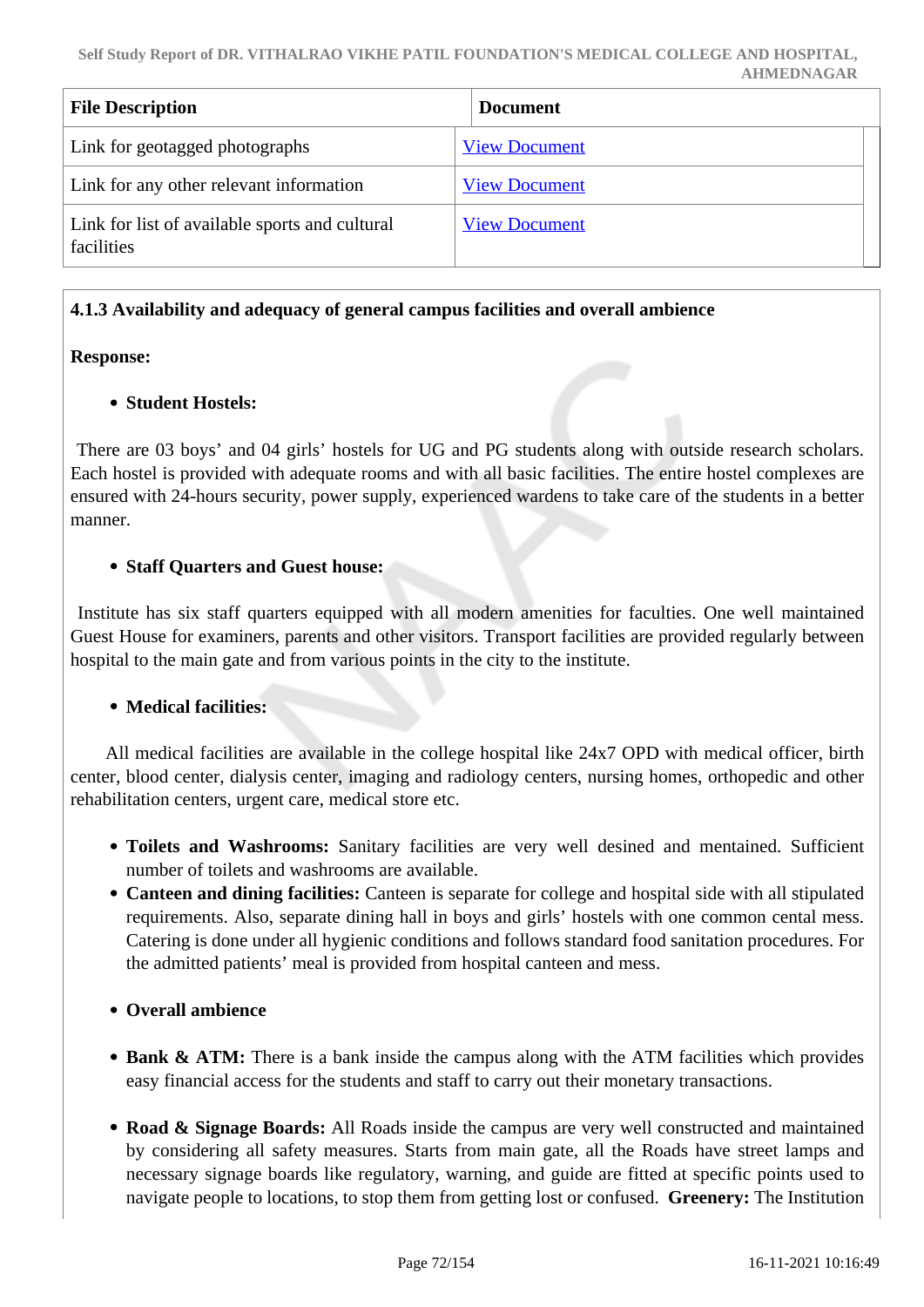has the extensive greennery included well maintained garden having flowerbeds, plants including medicinal and herbal plants, trees, building integrated greenary and small lawns. Local species of trees are highly preserved in the campus in order to maintain local ecosystem.

- **Alternate sources of energy:** College has electricity backup unit of 600 KVA, provides power to a system when the primary source of power is unavailable. Solar panels are also installed on the rooftops of hostels and quarters as an alternate source of energy.
- **STP:** Institute also has STP plant treats the sewage water to make it fit for safe use of gardening.
- **Water purification plant:** Institute has a Central Water Chlorination plant for water purification. Also the separate RO systems are installed at different locations in hostels, college and hospital buildings.
- **Other Facilities:** Institute also has a coffee shop, grocery, cosmetics stores, optical store, hair salon, a beauty parlor for women inside the campus. Medical book store, where all medical books are made available for the students at discounted rates. Postal/courier facilities are also available in the campus.

| <b>File Description</b>                                  | <b>Document</b>      |  |
|----------------------------------------------------------|----------------------|--|
| Link for photographs/ Geotagging of Campus<br>facilities | <b>View Document</b> |  |

# **4.1.4 Average percentage of expenditure incurred, excluding salary, for infrastructure development and augmentation during the last five years**

# **Response:** 41.01

4.1.4.1 *Expenditure incurred, excluding salary, for infrastructure development and augmentation yearwise during the last five years* (INR in lakhs)

| 2019-20 | 2018-19 | 2017-18 | 2016-17  | 2015-16 |
|---------|---------|---------|----------|---------|
| 1230.20 | 1422.28 | 1226.43 | 1258.767 | 1866.77 |

| <b>File Description</b>                                                                                                                                                                      | <b>Document</b>      |
|----------------------------------------------------------------------------------------------------------------------------------------------------------------------------------------------|----------------------|
| Provide the consolidated expenditure towards<br>infrastructure development and augmentation during<br>last five years duly certified by Chartered<br>Accountant and Head of the institution. | <b>View Document</b> |
| Institutional data in prescribed format                                                                                                                                                      | <b>View Document</b> |
| Audited utilization statements (highlight relevant<br>items)                                                                                                                                 | <b>View Document</b> |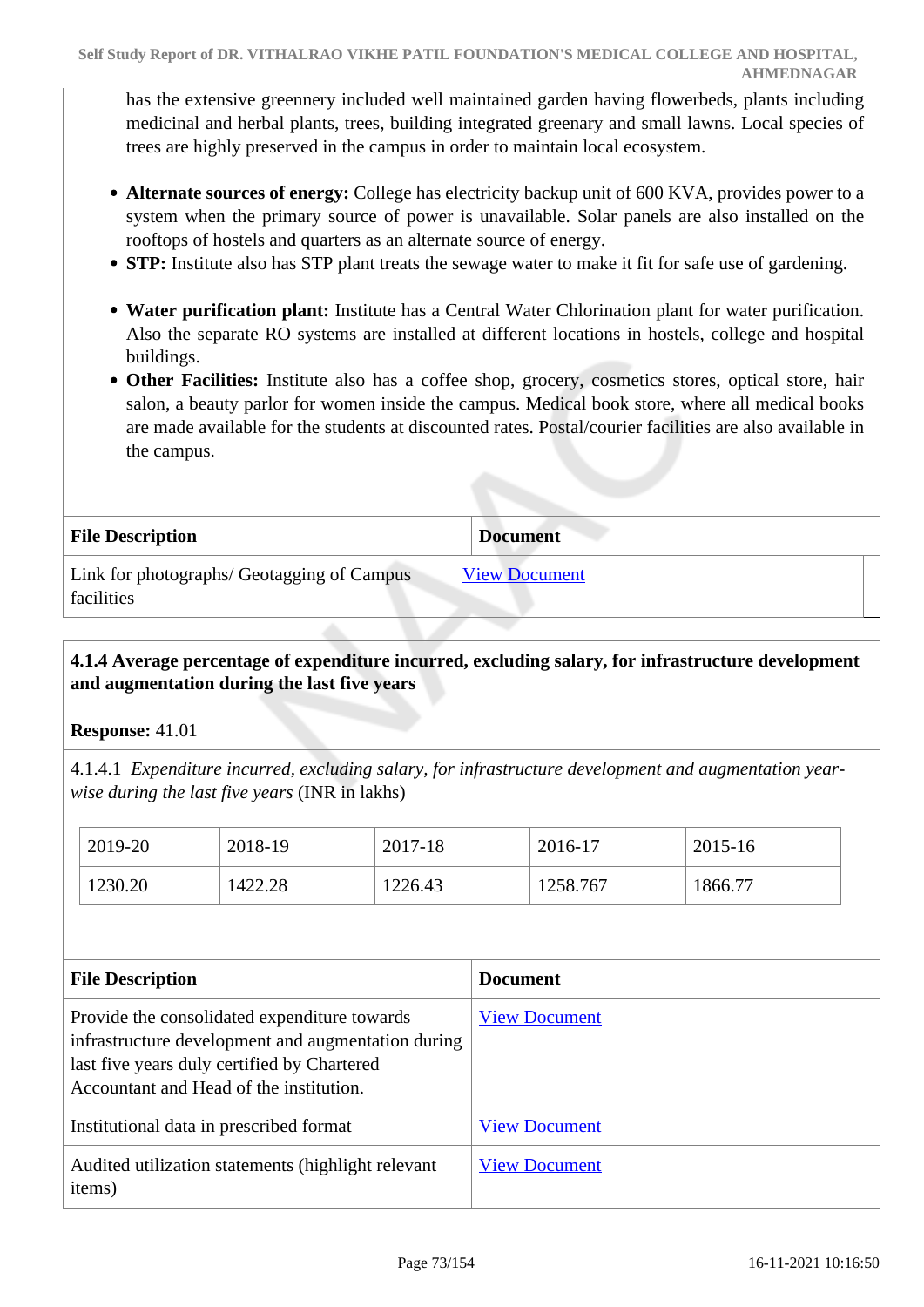# **4.2 Clinical, Equipment and Laboratory Learning Resources**

 **4.2.1 Teaching Hospital, equipment, clinical teaching-learning and laboratory facilities are as stipulated by the respective Regulatory Bodies** 

**Response:** 

- **Teaching Hospital:**
- DVVPF's MCH serves as a teaching-learning and patient care centers for clinical learning. Institute has modern well developed 680 bedded hospital consists of 13 operation theatres: 09 major, 03 super specialties, and 01 minor OT.
- Hospital has total 31 wards, central clinical laboratory, blood center and casualty. The Casualty department is well equipped with all instruments required to handle all kinds of medical emergencies. Hospital has one separate lecture hall with capacity of 200 seats.
- Institute has also provided super-specialty facilities such as Oncology, Cath lab & IVF Centre which gives the UG & PG students exposure to the most advanced technologies in medical science. Hospital also has Medical, Surgical, Neonatal, Pediatrics, Respiratory ICUs and ICCU, where the students learn about to manage critically ill patients.
- For effective and efficient functioning of the hospital, various national schemes are implemented like Mahatma Phule Jankalyan Yojna, Janani Suraksha Yojna, Registration for eye bank and Keratoplasty center, MoU with Civil Hospital Ahmednagar, for the accurate, holistic, and costeffective care for the economically backward patients. This provides an opportunity for the students to learn about various diseases present in every state of the community and to correlates epidemiologically.
- **Eqipments:**
- Major equipments are available in hospitals are, such as MRI GE 1.5 Tesla, CT-Scan, X-rays 800 MA with II TV, Ultrasonography, Color Doppler, Digital mammography, Challenger Amblifiber, Cath Lab Machine (DSA), Trocar 4 mm anthroscope, Dialysis machines, ventilators, succusion pump, Cath Lab Machine (DSA), Trocar 4 mm anthroscope, etc (list attached). Radiation therapy with Position Emission Tomography (PET) based planning facility conforming towards high standard is also available.
- **Clinical Teaching Learning facilities:**
- All the clinical departments like Medicine, Surgery, OBGY, ENT, Ophthalmology, Skin & VD has advanced teaching facilities like Nephrology units, Knee & Hip joint replacement in Ortho Department, laser in Skin & VD department, advanced technology is being used in ENT, Ophthalmology and OBGY department.
- The clinical department has OPD, wards, demonstration and seminar rooms, examination room for teaching.
- Our Institute has registered Youth Red Cross Unit which serves for community-based health and life of sick and suffering community. The Institute has RHTC, UHTC, & 5 PHCs for communitybased learning.
- Hospital is having DOTS center for TB patients and ICTC center. These special centers give the orientation to the students about the various activities of National Programme related to diseases. In addition, hospital also has well developed Physiotherapy uni t& AYUSH OPD.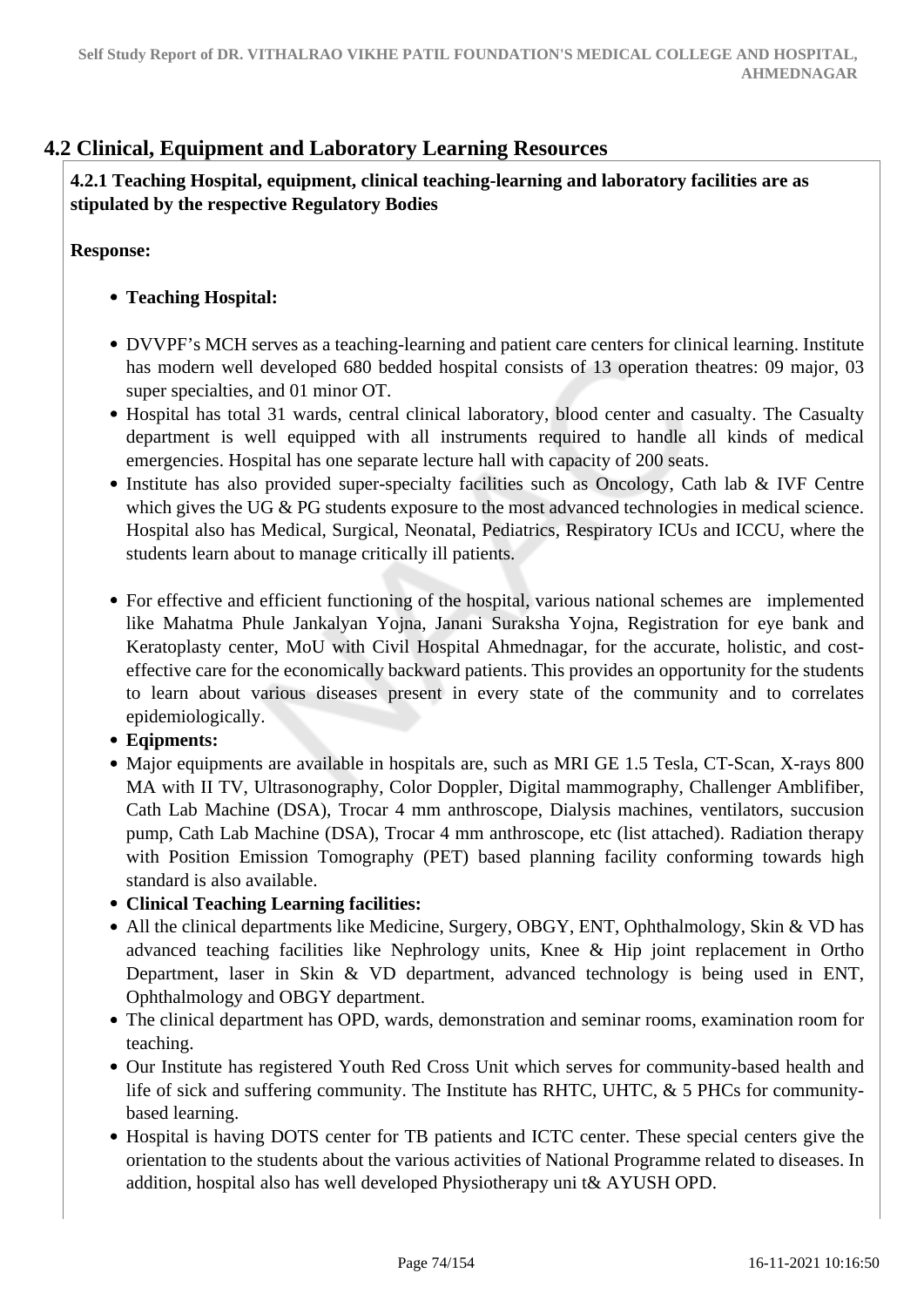**Self Study Report of DR. VITHALRAO VIKHE PATIL FOUNDATION'S MEDICAL COLLEGE AND HOSPITAL, AHMEDNAGAR**

#### **Laboratory Facilities:**

- Central Clinical Laboratory performs approximately 1200 diagnostic tests per day. The Biochemistry, Clinical Pathology and Immunoassay labs are equipped with fully automated and Microbiology is semi-automated. Most of the equipments are interfaced with Laboratory Information System (ILS) (Magrytech Software). Molecular Biology lab is accredited by NABL. Recently RTPCR facility has been added in view of viral detection of pandemic COVID -19. Hospital also applied for NABH accreditation.
- The Blood Centre Services which operates 24x7 and having whole blood and component separation facility.

| <b>File Description</b>                                                                                | <b>Document</b>      |
|--------------------------------------------------------------------------------------------------------|----------------------|
| Link for the list of facilities available for patient<br>care, teaching-learning and research          | <b>View Document</b> |
| Link for the facilities as per the stipulations of the<br>respective Regulatory Bodies with Geotagging | <b>View Document</b> |
| Link for any other relevant information                                                                | <b>View Document</b> |

## **4.2.2 Average number of patients per year treated as outpatients and inpatients in the teaching hospital for the last five years**

**Response:** 670047

4.2.2.1 Number of patients treated as outpatients in the teaching hospital year-wise during the last five years.

| 2019-20 | 2018-19 | 2017-18 | 2016-17 | 2015-16 |
|---------|---------|---------|---------|---------|
| 423765  | 543397  | 468889  | 452639  | 434106  |

4.2.2.2 Number of patients treated as inpatients in the teaching hospital year-wise during the last five years.

| 2019-20 | 2018-19 | 2017-18 | 2016-17 | 2015-16 |
|---------|---------|---------|---------|---------|
| 203787  | 215142  | 206166  | 203406  | 198938  |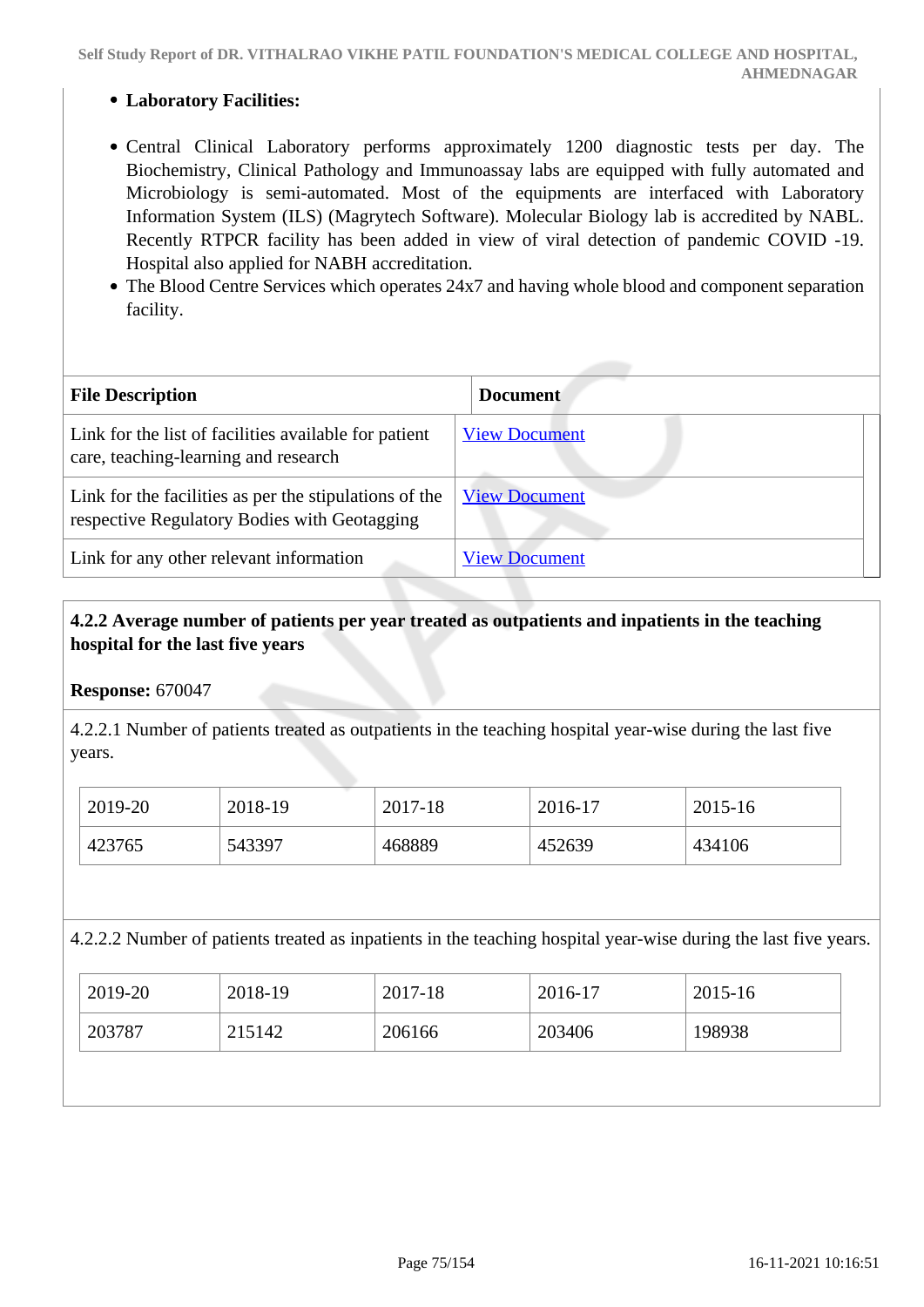| <b>File Description</b>                                                                                                                                                                          | <b>Document</b>      |
|--------------------------------------------------------------------------------------------------------------------------------------------------------------------------------------------------|----------------------|
| Year-wise outpatient and inpatient statistics for the<br>last 5 years                                                                                                                            | <b>View Document</b> |
| Institutional data in prescribed format                                                                                                                                                          | <b>View Document</b> |
| Extract of patient details duly attested by the Head<br>of the institution                                                                                                                       | <b>View Document</b> |
| Details of the teaching hospitals (attached hospital<br>or shared hospitals after due approval by the<br>Regulatory Council / University) where the students<br>receive their clinical training. | <b>View Document</b> |
| Link to hospital records / Hospital Management<br><b>Information System</b>                                                                                                                      | <b>View Document</b> |

## **4.2.3 Average number of students per year exposed to learning resource such as Laboratories, Animal House & Herbal Garden during the last five years.**

## **Response:** 1068.6

4.2.3.1 Number of UG students exposed to learning resource such as Laboratories, Animal House & Herbal Garden year-wise during the last five years.

| 2019-20 | 2018-19 | 2017-18 | 2016-17 | 2015-16 |
|---------|---------|---------|---------|---------|
| 1050    | 1050    | 1050    | 1050    | 1000    |

4.2.3.2 Number of PG students exposed to learning resource such as Laboratories, Animal House & Herbal Garden year-wise during the last five years.

| 2019-20 | 2018-19 | 2017-18 | 2016-17 | 2015-16 |
|---------|---------|---------|---------|---------|
| 28      | 29      | 29      | 29      | 28      |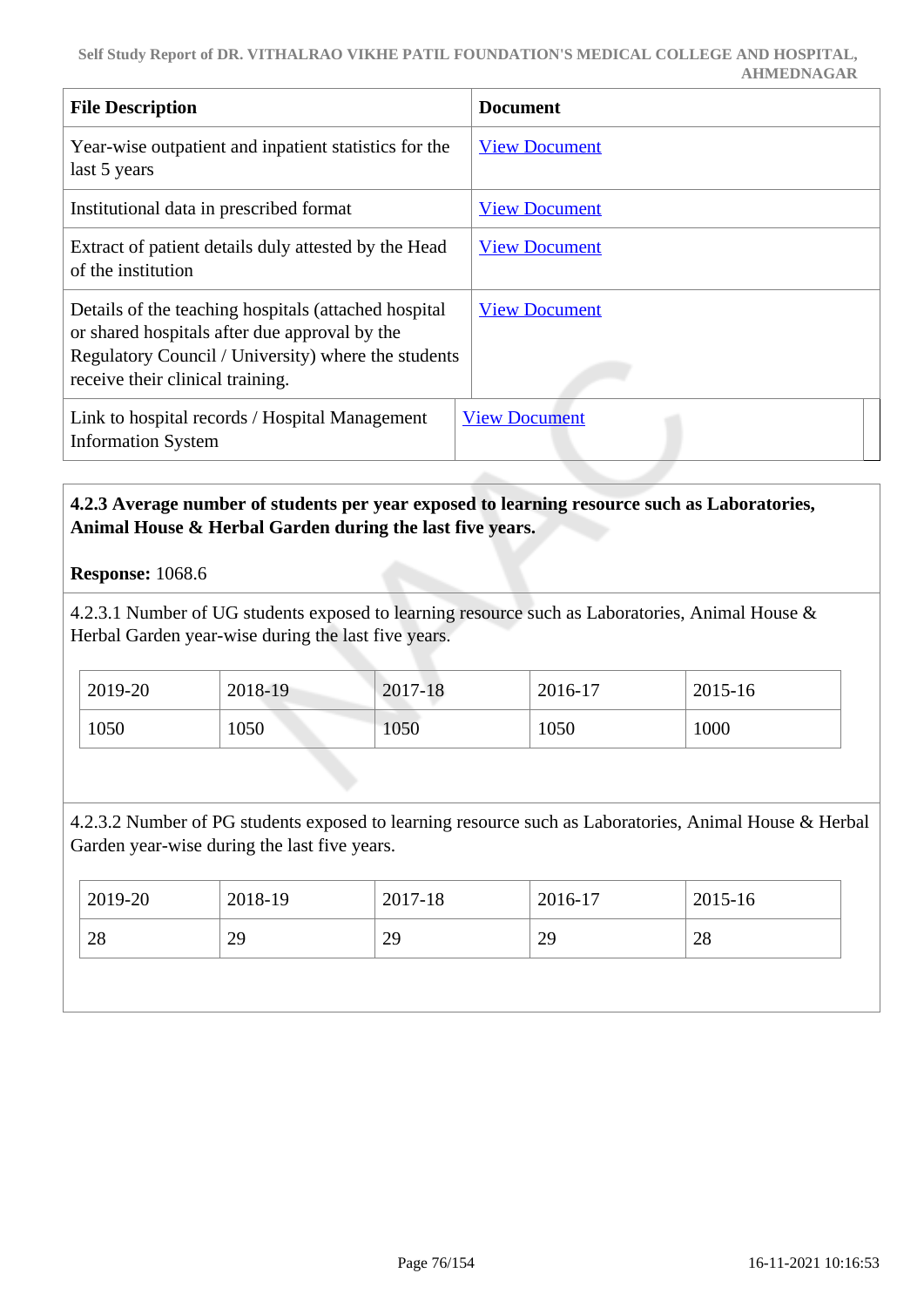| <b>File Description</b>                                                                                                                                 | <b>Document</b>      |
|---------------------------------------------------------------------------------------------------------------------------------------------------------|----------------------|
| Number of UG, PG students exposed to<br>Laboratories, Animal House & Herbal Garden (in<br>house OR hired) per yearbased on time-table and<br>attendance | <b>View Document</b> |
| Institutional data in prescribed format                                                                                                                 | <b>View Document</b> |
| Details of the Laboratories, Animal House & Herbal<br>Garden                                                                                            | <b>View Document</b> |
| Detailed report of activities and list of students<br>benefitted due to exposure to learning resource                                                   | <b>View Document</b> |

**4.2.4 Availability of infrastructure for community based learning Institution has:**

- **1. Attached Satellite Primary Health Center/s**
- **2. Attached Rural Health Center/s other than College teaching hospital available for training of students**
- **3. Residential facility for students / trainees at the above peripheral health centers / hospitals**
- **4. Mobile clinical service facilities to reach remote rural locations**

#### **Response:** A. All of the above

| <b>File Description</b>                                                                                                               | <b>Document</b>      |
|---------------------------------------------------------------------------------------------------------------------------------------|----------------------|
| Institutional prescribed format                                                                                                       | <b>View Document</b> |
| Government Order on allotment/assignment of PHC<br>to the institution                                                                 | <b>View Document</b> |
| Geotagged photos of health centres                                                                                                    | <b>View Document</b> |
| Documents of resident facility                                                                                                        | <b>View Document</b> |
| Details of Rural and Urban Health Centers involved<br>in Teaching Learning activities and student<br>participation in such activities | <b>View Document</b> |
| Description of community-based Teaching Learning<br>activities                                                                        | <b>View Document</b> |

# **4.3 Library as a Learning Resource**

**4.3.1 Library is automated using Integrated Library Management System (ILMS)**

#### **Response:**

**Name & features of the ILMS Software:**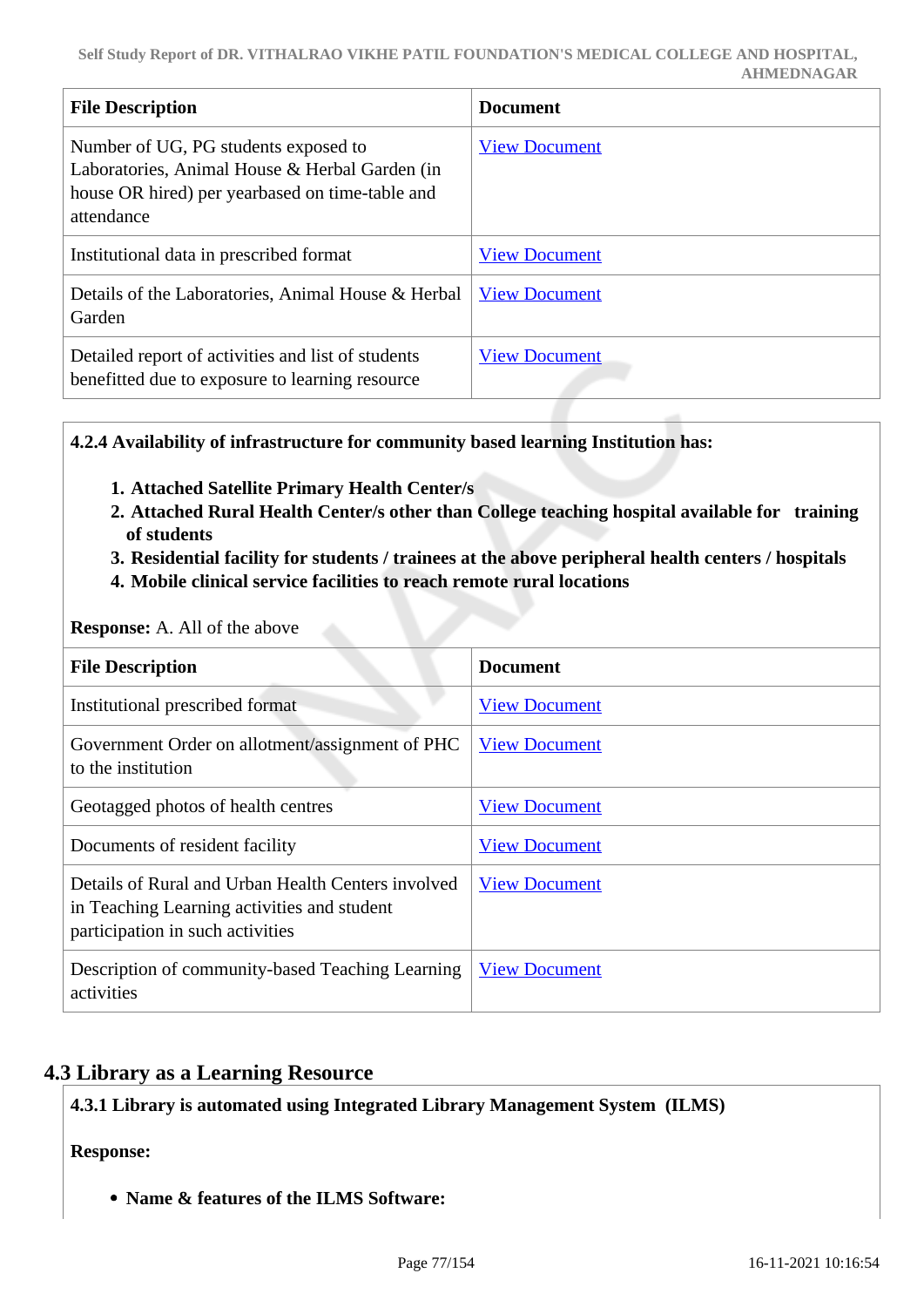The library of DVVPF's MC&H, Ahmednagar is fully automated using Integrated Library Management System (ILMS). (Synchronic Sack info 2.5 EPR (Extended producer responsibility)

- The ILMS is used to facilitate quickly access of documents, journals and housekeeping operations of the library.
- It follows all latest library standards such as AACR 2 (Anglo American Cataloguing Rule) data Import & Export
- Supports all latest technologies through OPAC & M-OPAC
- **OPAC(Online Public Access Catalog):**
	- A user can effortlessly know about the status of documents, availability of books, journals etc through OPAC without being physically present.
	- The user profile, member profile, journal master entry,admin master facilities like password change, member search, counter services, transfer of books to the department library, retransfer, transfer for binding, stock verification and reservation of documents are enabled in the software.
	- Moreover the software also assist to generate reports on counter service like usage report, master report, and department statistics data, transfer report, fine receipt, random report and library collections.

# **M-OPAC (Mobile -Online Public Access Catalog):**

- Free app downloadable from ERP (Enterprise Resource Planning) or website
- $\circ$  24 x 07 easy search off campus Anywhere Anytime
- Variety of Search Pattern
- The subject specialty related databases subscribed can be accessed by the faculty and students in and out of the campus through Sack info with a unique ID and password which is created by the library staff for all faculties and students.
- ILMS offers sound generation of summary reports of number of documents circulated. In art of the state, the book renewals, holds, recalls, and to view borrowing records can be maintained.
- This information is pulled out from system transaction logs using scheduled reporting mechanisms developed by the in-house software team and can be generated from the ILMS software.
- The use of online resources through remote access facility provided to the users can be obtained through request from the service provider.
- **Nature of Extent & Automation:** (fully or partially): Fully automated, Version 6
- **Year of Commencement & Completion of Automation**: 2007
- Apart from this the library has unique features as mentioned below:
- The Library located on first floor of the college building. Total Carpet Area measuring 2415.05 Sq.mts. & Security features such as CCTV Cameras, Fire Extinguisher & various important notice display board.Multimedia computers, dissertation, thesis, DVD's online materials & user orientation and customized assistance of Library staff are held to provide best services.
- Library is rationally organized into eight sections namely: -
- Acquisition Section & Registration of Library Users.
- Circulation Counter & M-OPAC Reserved Book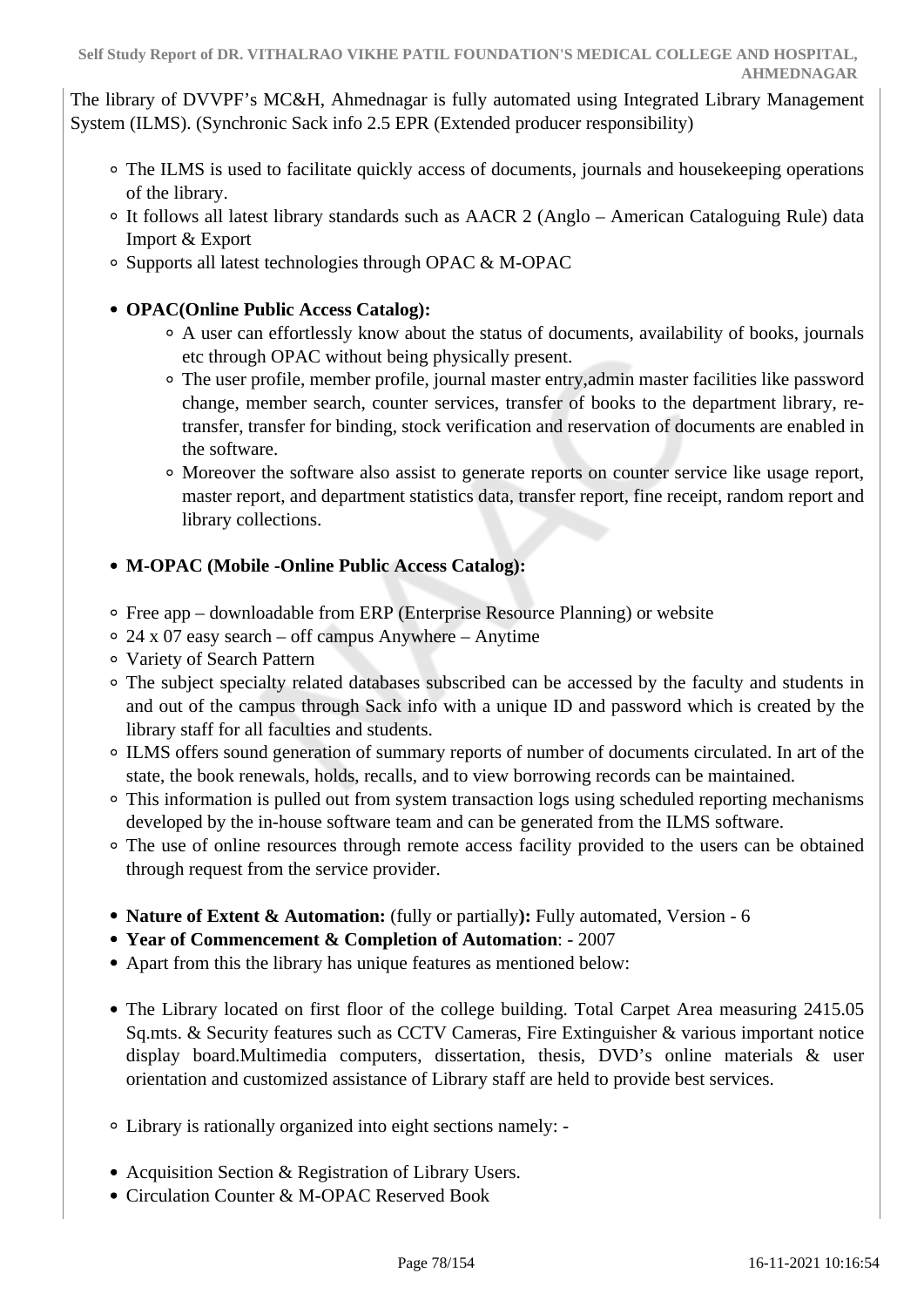- Periodical Section & Reference Section,
- Reading Hall for Students & Staff,
- CD/DVD Library,
- New Arrivals Shelf, Rare Book Shelf,
- Computers for E-Resources Access.
- Reprography & Scanning Section.

| <b>File Description</b>                                 | <b>Document</b>      |
|---------------------------------------------------------|----------------------|
| Link for geotagged photographs of library<br>facilities | <b>View Document</b> |
| Link for any other relevant information                 | <b>View Document</b> |

# **4.3.2 Total number of textbooks, reference volumes, journals, collection of rare books, manuscripts, Digitalized traditional manuscripts, Discipline-specific learning resources from ancient Indian languages, special reports or any other knowledge resource for library enrichment**

#### **Response:**

- Total textbooks: 10475
- E books: MUHS 373 & Delnet 375+
- Departmental library books:2597
- Reference books volumes: 3049
- Journals: 100
- E journals: MUHS 1460 & Delnet 5088
- Total theses/ dissertation: 139
- Rare books: 139
- Manuscripts: 10
- Digitalized traditional manuscripts: 10
- Ancient Indian language books: 21
- Special reports: 06
- Other knowledge resources:
	- Marathi literature 163
		- Einglish literature 80

#### **Textbooks:**

- The Central library has a total 10475 textbooks. Apart from these hard copies, the library has 373 Ebooks for knowledge enrichment and remote access to the students and faculty.
- In the last five years 1407 new books in various formats have been added to the collection of books in the library.
- In addition to Central library, every department is having their own departmental library. The Central library provides support to these departmental libraries. Total books in department library are 2597.
- The Central Library has subscribed for 03 Marathi and 02 English daily newspapers. All the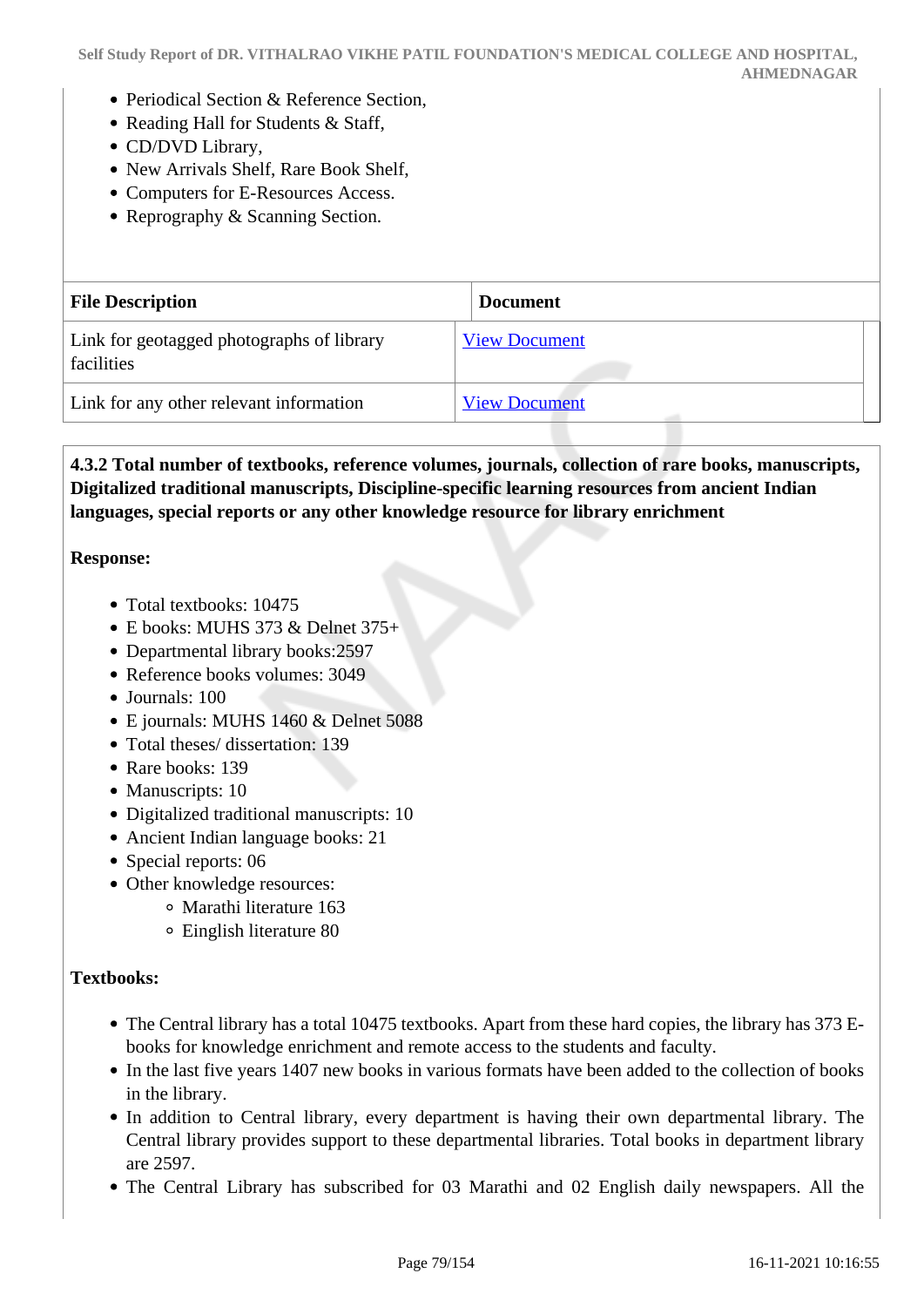information related to Institute, health or any relevant information from the newspaper is sorted out and displayed on the Library Notice Board.

### **Reference volumes & Journals:**

- Total reference books are 3049. The Institution has subscribed for more than 100 national and international journals.
- Thesis/ dissertations: Total 139 theses/ dissertation done by undergraduate and postgraduate students have been submitted in the library and they can be used as reference by the students and faculty while doing research.

## **Collection of Rare books:**

- Despite of having huge collection of more than thirteen thousand books, the Central Library also holds an invaluable special collection of rare books includes Allopathy, Homeopathy & Aurveda. These books are of rare kind, characterized by publication date, first edition, limited edition, special edition or special binding of the books.
- There is total 139 rare books are available in our central library. It comprises of certain standard books in Medical Science having a great history and possessing legendary significance in the medical field.
- These books offer a way to experience the past; the physical aspects of these books can provide ancient knowledge enrichment and approaching into the culture and intellectual spirit of a specific time period.

#### **Manuscripts:**

Central library holds 10 manuscripts**.** 

# **Digitalized traditional manuscripts:**

- These gave way to press-printed volumes and eventually lead to the mass printed tomes prevalent today. The time span of these books spread from the eighteenth to the nineteenth century.
- It includes 10 manuscripts in digitalized format to keep the traditional Indian medicines alive.

#### **Discipline-specific learning resources from ancient Indian languages:**

- Vast electronic resources are available in the National science Digital Library Repository and the World eBook collections for users to access information relating to traditional medicines and specialty related electronic resources.
- Databases subscribed through Delnet consortia are the boon to electronic resources relating to medicine and social sciences.

**Special Reports:** Total 06 special reports are available in the library.

**There is a National Manuscript Mission which provides the details of ancient manuscript available on www.namami.gov.in and Palm Leaf Manuscript.**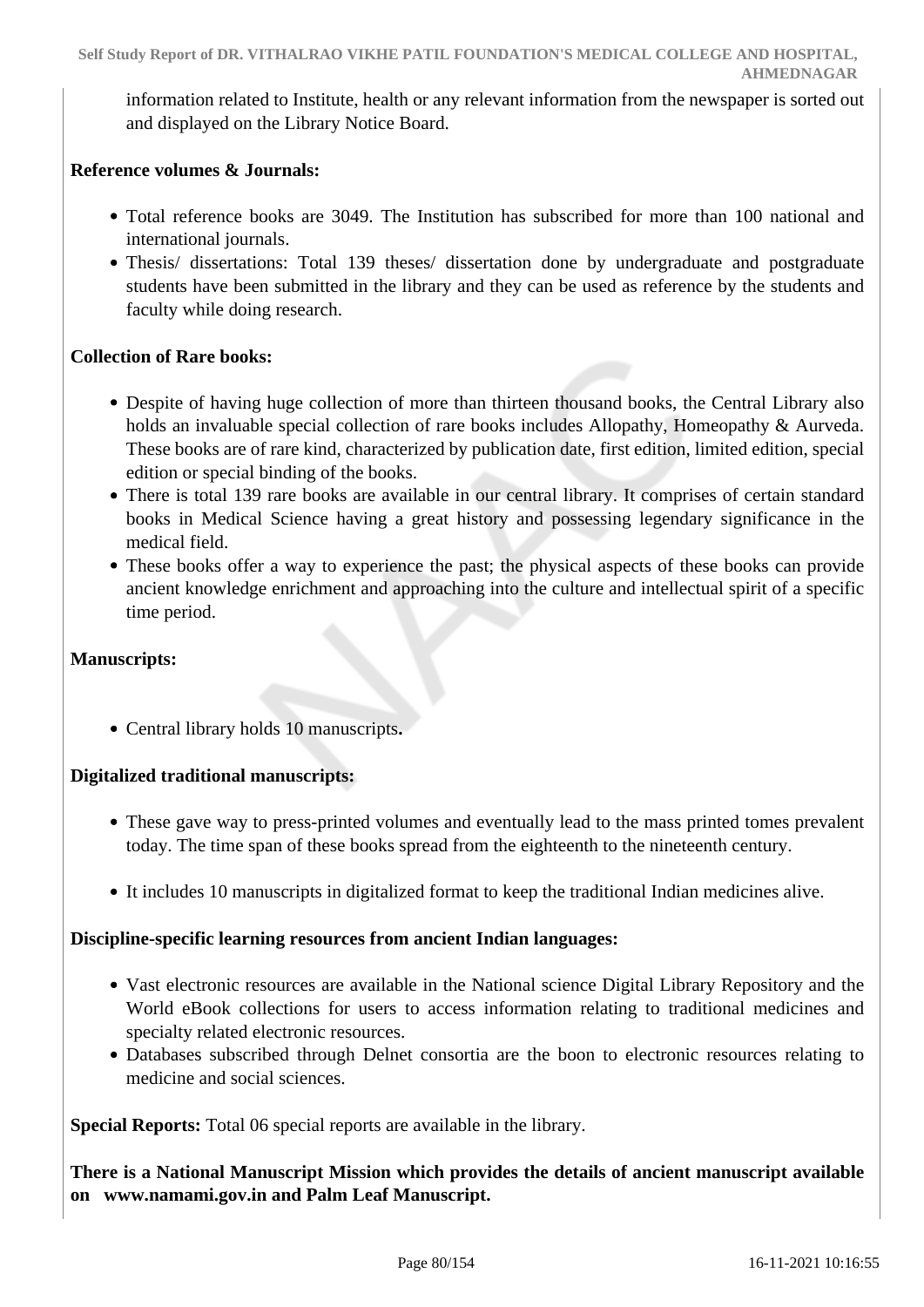# **The important links associated with ancient traditional medicines books and rare books www.rarebooksocietyofindi.org**

| <b>File Description</b>                                                                                | <b>Document</b>      |
|--------------------------------------------------------------------------------------------------------|----------------------|
| Link for geotagged photographs of library<br>ambiance                                                  | <b>View Document</b> |
| Link for data on acquisition of books / journals<br>/Manuscripts / ancient books etc., in the library. | <b>View Document</b> |
| Link for any other relevant information                                                                | <b>View Document</b> |

# **4.3.3 Does the Institution have an e-Library with membership / registration for the following: 1. e – journals / e-books consortia 2. E-Shodh Sindhu 3. Shodhganga 4. SWAYAM 5. Discipline-specific Databases**

#### **Response:** A. All of the above

| <b>File Description</b>                                                                          | <b>Document</b>      |
|--------------------------------------------------------------------------------------------------|----------------------|
| Institutional data in prescribed sormat                                                          | <b>View Document</b> |
| E-copy of subscription letter/member ship letter or<br>related document with the mention of year | <b>View Document</b> |
| Any additional information                                                                       | <b>View Document</b> |

## **4.3.4 Average annual expenditure for the purchase of books and journals including e-journals during the last five years**

**Response:** 22.96

4.3.4.1 Annual expenditure for the purchase of books and journals including e-journals year-wise during last five years (INR in Lakhs)

| 2019-20 | 2018-19 | 2017-18 | 2016-17 | 2015-16 |
|---------|---------|---------|---------|---------|
| 25.63   | 1.86    | 50.05   | 8.35    | 28.9    |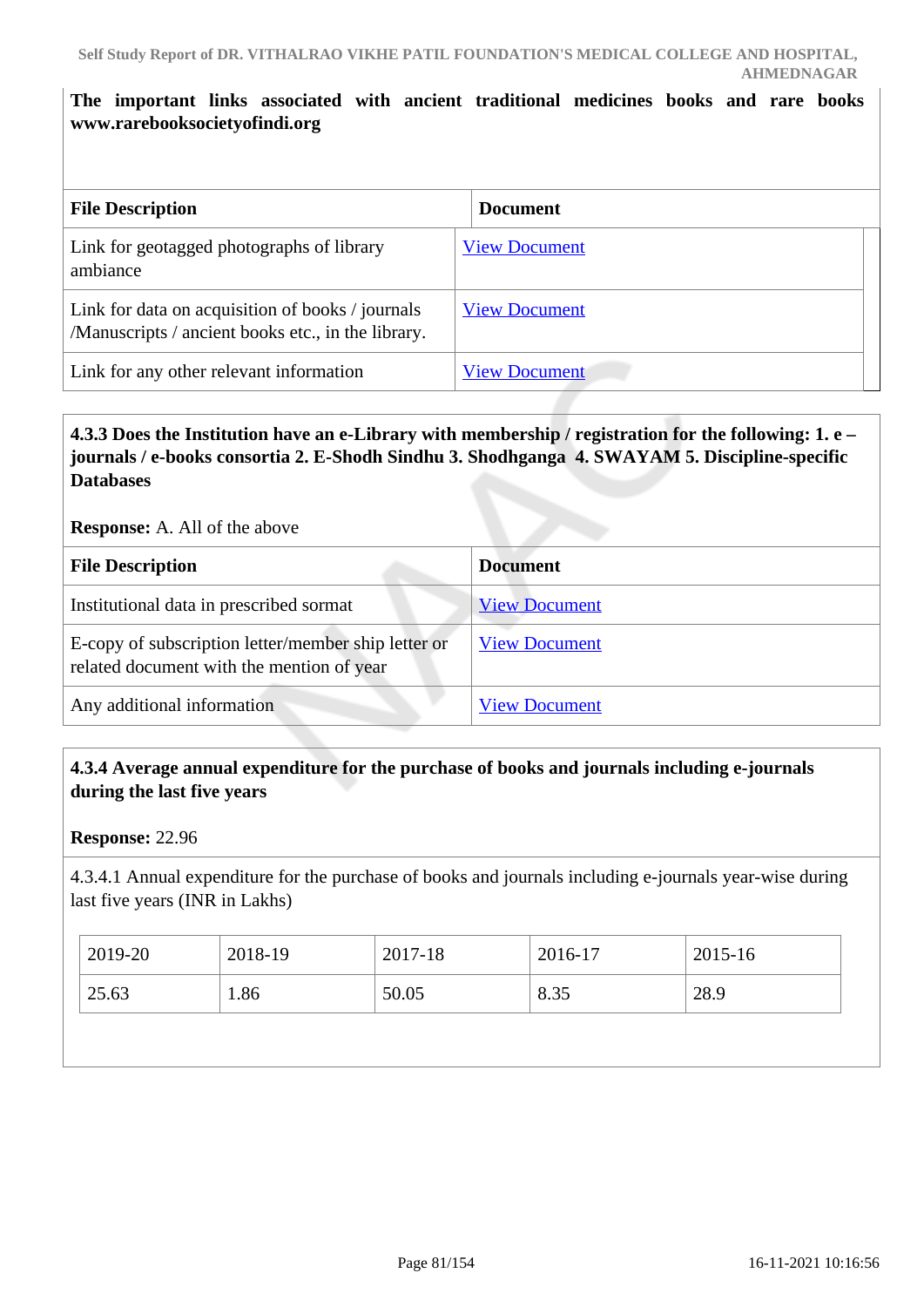| <b>File Description</b>                                                                                                                                                              | Document             |
|--------------------------------------------------------------------------------------------------------------------------------------------------------------------------------------|----------------------|
| Provide consolidated extract of expenditure for<br>purchase of books and journals during the last five<br>years duly attested by Chartered Accountant and<br>Head of the institution | <b>View Document</b> |
| Proceedings of library Committee meeting for<br>allocation of fund and utilization of fund for<br>purchase of books and journals                                                     | <b>View Document</b> |
| Institutional data in prescribed format                                                                                                                                              | <b>View Document</b> |
| Audit statement highlighting the expenditure for<br>purchase of books and journal library resources                                                                                  | <b>View Document</b> |

## **4.3.5 In-person and remote access usage of library and the learner sessions/library usage programmes organized for the teachers and students**

#### **Response:**

## **In-person Access:**

The Central Library of the Institution is fully user oriented, located on the first floor of college building having area of 2415.05 Sq.mts. The library is divided into various sections like reading halls for undergraduate students, post-graduate students and staff; stack room, journal room, reference section, video cassette room, internet section, newspaper section zerox machine room and librarian and assistant librarian room.

Physical access to the library is granted by the digitalized identity card for the students and staff. There is separate registration section for the new library users. Library maintains catalog records of physical access by taking in and out signatures of library users. The users can lend any book, journal or reference book from the acquisition section for a period of maximum 15 days. All those records of acquisition are kept with SyNchRoniK software. Library provides reference services to its users.

The central library also provides book bank facility. Through this facility, economically backward students and students from reserved category are given the required textbooks for one year on loan basis. This service is without any charges and sponsored by Maharashtra University of Health Sciences and Social Welfare Department of Government of Maharashtra.

The library has separate reading halls for the undergraduate students, postgraduate students and staff which are used for the self-study, research data collection and compilation. Apart from these reading halls which are open during duty hours, a night hour reading room facility which is open 24x7 is also available. Security features such as CCTV cameras and fire extinguisher are provided in the library.

#### **Remote Access:**

The Central Library provides remote access to the e-resources for its users. The library has an Online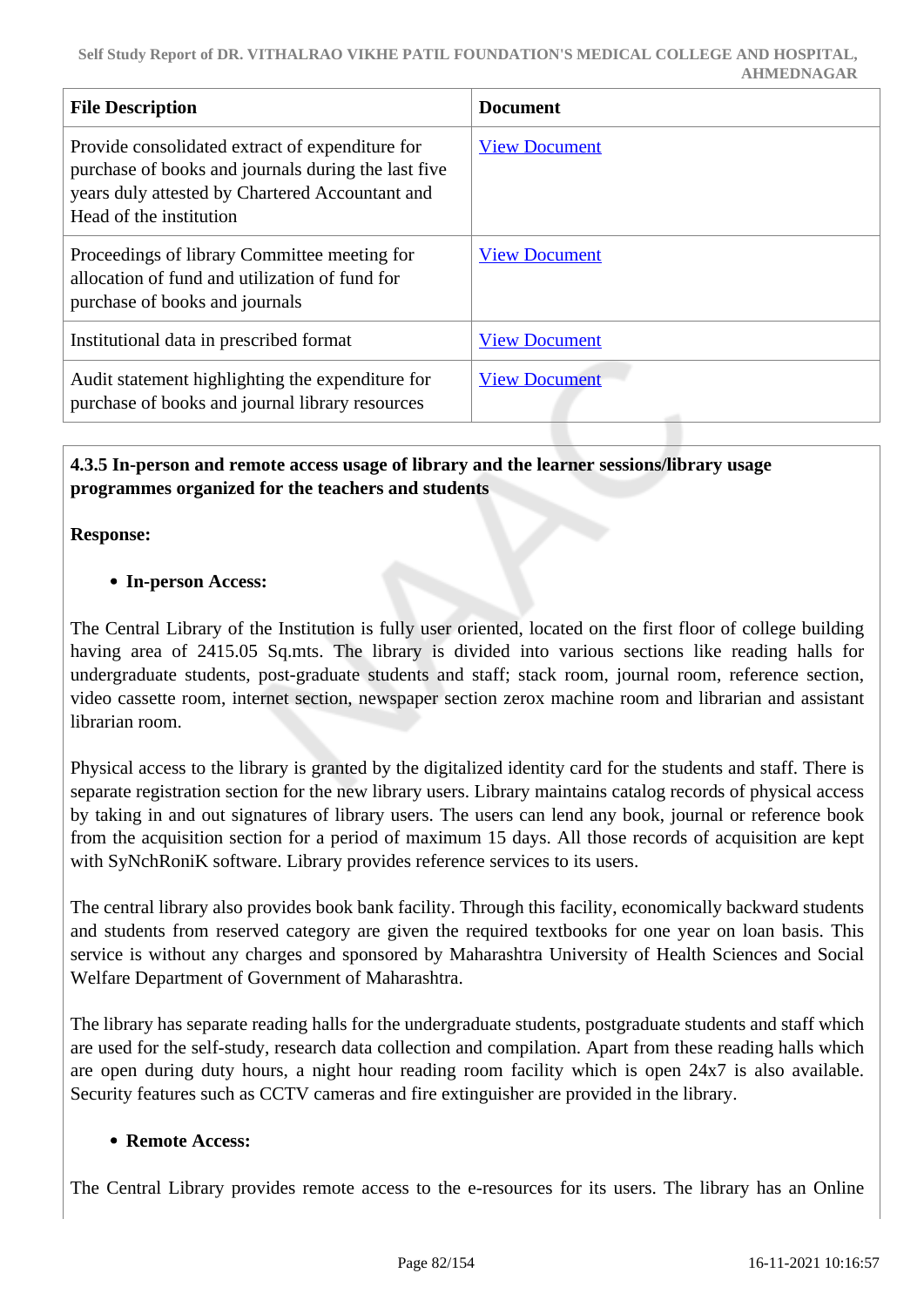#### **Self Study Report of DR. VITHALRAO VIKHE PATIL FOUNDATION'S MEDICAL COLLEGE AND HOSPITAL, AHMEDNAGAR**

Public Access Catalogue facility available to all its users through a mobile application **SackLibrary** or Sack Info powered by SyNchRoniK Inc software. All the students and staff are provided with the username and password and they have to create their profile on the application. Various services are provided through this application. Users can check any important notice regarding the library, outstanding dues against them; they can put on the application, can search for online database of materials held by the library. They can mainly locate the books, journals, theses or CD/DVD available at the library. It is the gateway to library's collection.

A **sensitization programme** is arranged every year for all the students and teachers; especially for the newly admitted students and newly joined teachers. During these programmes, the users are informed about various facilities and services available with the library and how to avail those services. They are also informed about the rules and regulations they have to follow while using those services.

The Library Advisory Committee has been formed which reviews the working of the library on daily basis, taking policy decisions regarding budget allocation, annual expenditure and making the library more student friendly.

| <b>File Description</b>                                                     | <b>Document</b>      |
|-----------------------------------------------------------------------------|----------------------|
| Link for details of library usage by teachers and<br>students               | <b>View Document</b> |
| Link for details of learner sessions / Library user<br>programmes organized | <b>View Document</b> |
| Link for any other relevant information                                     | <b>View Document</b> |

# **4.3.6 E-content resources used by teachers: 1. NMEICT / NPTEL 2. other MOOCs platforms 3.SWAYAM 4. Institutional LMS 5. e-PG-Pathshala**

**Response:** Any Four of the above

| <b>File Description</b>                                 | <b>Document</b>      |
|---------------------------------------------------------|----------------------|
| Institutional data in prescribed format                 | <b>View Document</b> |
| Any additional information                              | <b>View Document</b> |
| Give links e_content repository used by the<br>teachers | <b>View Document</b> |

# **4.4 IT Infrastructure**

 **4.4.1 Percentage of classrooms, seminar halls and demonstration rooms linked with internet /Wi-Fienabled ICT facilities (data for the preceding academic year)**

**Response:** 100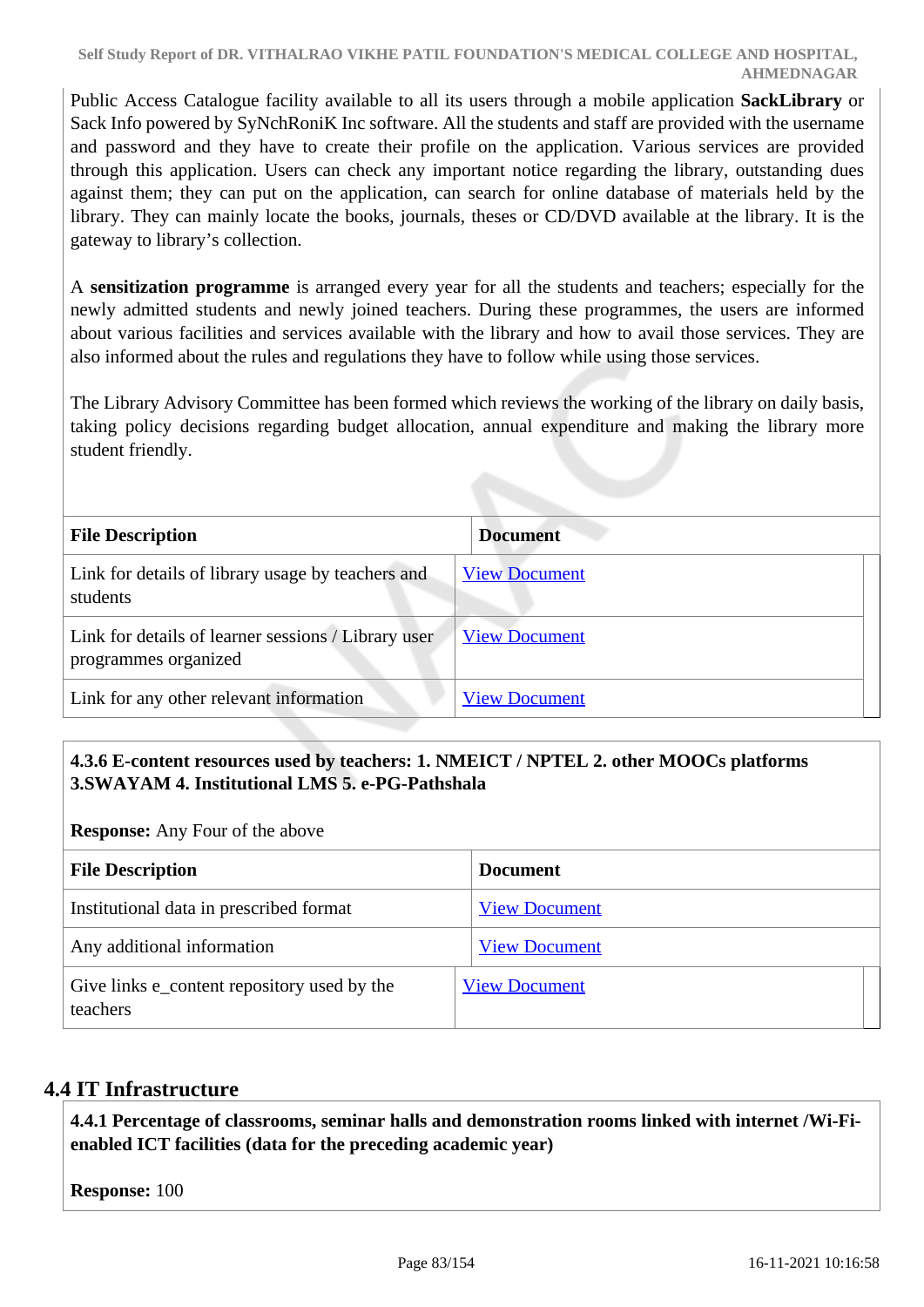4.4.1.1 Number of classrooms, seminar halls and demonstration rooms linked with internet /Wi-Fi enabled ICT facilities

#### Response: 62

4.4.1.2 Total number of classrooms, seminar halls and demonstration room in the institution

#### Response: 62

| <b>File Description</b>                                             | <b>Document</b>      |
|---------------------------------------------------------------------|----------------------|
| Institutional data in prescribed format                             | <b>View Document</b> |
| Geo-tagged photos                                                   | <b>View Document</b> |
| Consolidated list duly certified by the Head of the<br>institution. | <b>View Document</b> |

## **4.4.2 Institution frequently updates its IT facilities and computer availability for students including Wi-Fi**

#### **Response:**

#### **IT Facilities:**

 DVVPF's MC&H continuously strives to provide the latest facilities available in the IT and the computers to keep the students updated and are ready for the challenges in the field. The Institution has comprehensive IT policy to provide IT resources to students and faculty.

#### 1.**Computer Facilities:**

 The institute has total 365 computers & 148 printers across all the departments. The Internet Centre within the libraryis equipped with 40 Linux systems computers and high-speed internet allowing students utilize the facility effectively and ensuring that the resources are readily available. In addition, college provides computer systems to every department for the students and staffs. All the computers in the campus is interconnected using high speed intenet cables (LAN) with manageable and unmanageable network switches to provide 99% network uptime in the campus. The next generation firewall Forti Gate 800C is implemented not only to block botnets but also identify the botnets available in the local area networks.

#### **2. Wi-Fi or Internet Facilities:**

The institution frequently updates band width connection 86 Mbps 1:1 Pulse LL from 2018-2019. The backbone of the network is of high-speed Fiber Optic Cable (OFC) i.e., inter building connectivity with in the campus. The institution provides internet access through Jio Leased Line. Wi-Fi facility is made available at all the places in the campus including student hostels by providing 26 Access Points at different locations in the campus. There are 66 Wi-Fi enabled class rooms are made available. A disaster recovery site for automatic backup has been installed at the center for sports science. All servers provided in link are installed in IT Department Server Room and are connected to Local Area Network (LAN)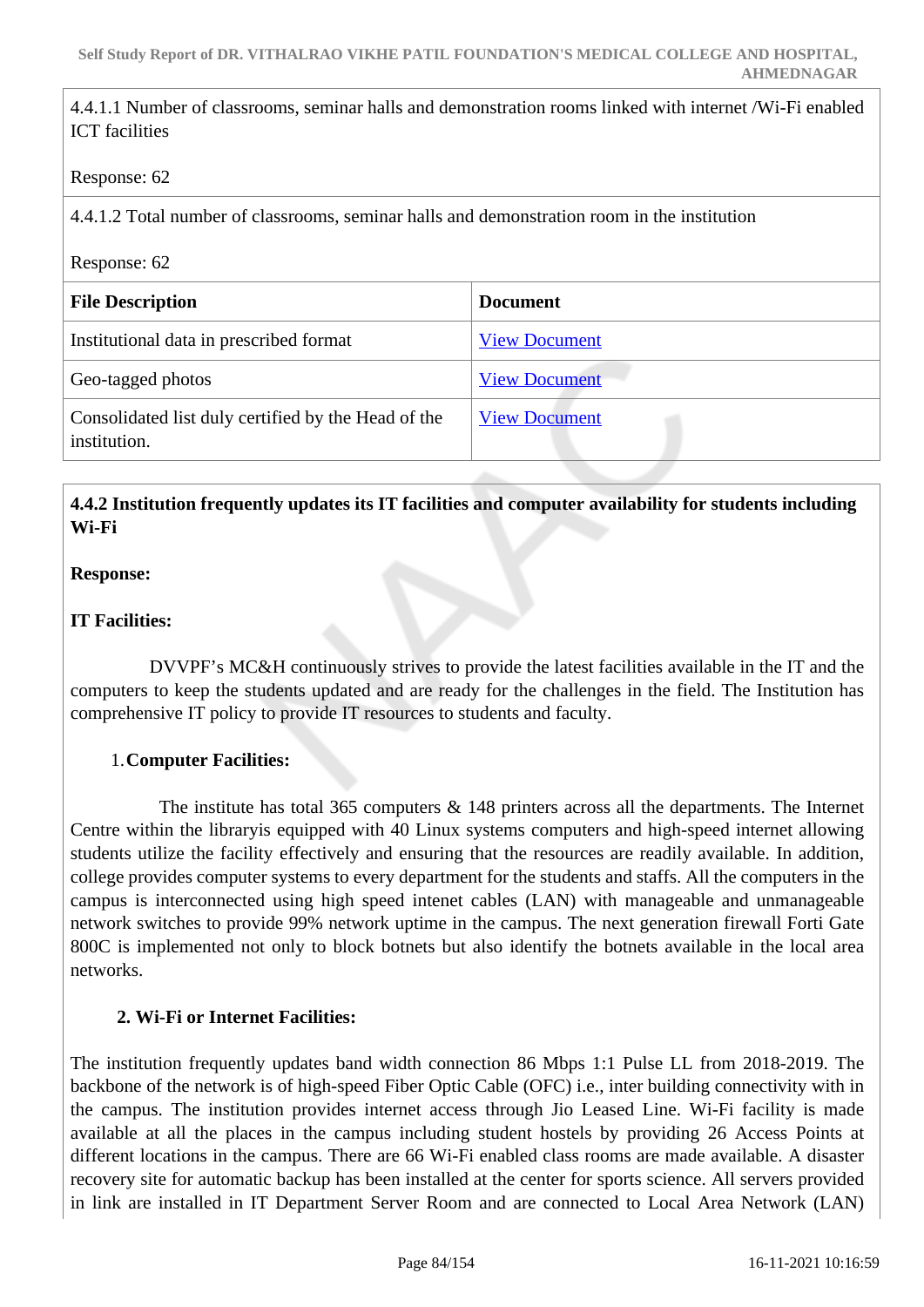within the Campus.

# **3. Up gradation:**

Over last five years, institute has upgraded following:

- The number of computers has increased from 200 to 365 including Servers, Desktops, Laptops and Thin clients (LCD).
- Up-gradation of Windows 10 Professional Base & Upgrade licenses in 2019
- Windows Server Standard Core 2019SNGL OPL 16 Lic NL Acdmc Core Lic in 2020.
- Up-gradation of Internet Lease Line (IIL) Jio Fiber 34 Mbps to 86 Mbps in 2018-2019
- Up-gradation of Firewall SOPHOS XG430 from FortiGate 800C in 2019.
- SAN Storage for our database and radiology imaging has been implemented. The Solid Slate Drive (SSD) in the storage is used for stability and performance. The Quest Disaster Recovery ensures a database back up every 7 minutes.

#### **4. Maintenance:**

 IT department Conducting regular checks and updates for recovery. Due to this, they have enabled minimum work disruption and a reduced turnaround time in events of issues. Institution purchases authentic copy of antivirus and is updated as and when required Biomedical wing is responsible for daily maintenance and management of all the biomedical equipment used in the hospital. Standard Operating Procedures have been developed for the inventory, maintaining logs, allotting asset coding, routine maintenance, breakdown maintenance, preventive maintenance and calibration of devices.

| <b>File Description</b>                                              | <b>Document</b>      |
|----------------------------------------------------------------------|----------------------|
| Link for documents related to updation of IT and<br>Wi-Fi facilities | <b>View Document</b> |

# **4.4.3 Available bandwidth of internet connection in the Institution (Lease line)**

#### **Response:** 50 MBPS-250 MBPS

| <b>File Description</b>                                                                                                    | <b>Document</b>      |
|----------------------------------------------------------------------------------------------------------------------------|----------------------|
| Institutional data in prescribed format                                                                                    | <b>View Document</b> |
| Details of available bandwidth of internet<br>connection in the Institution                                                | <b>View Document</b> |
| Bills for any one month of the last completed<br>academic year indicating internet connection plan,<br>speed and bandwidth | <b>View Document</b> |

# **4.5 Maintenance of Campus Infrastructure**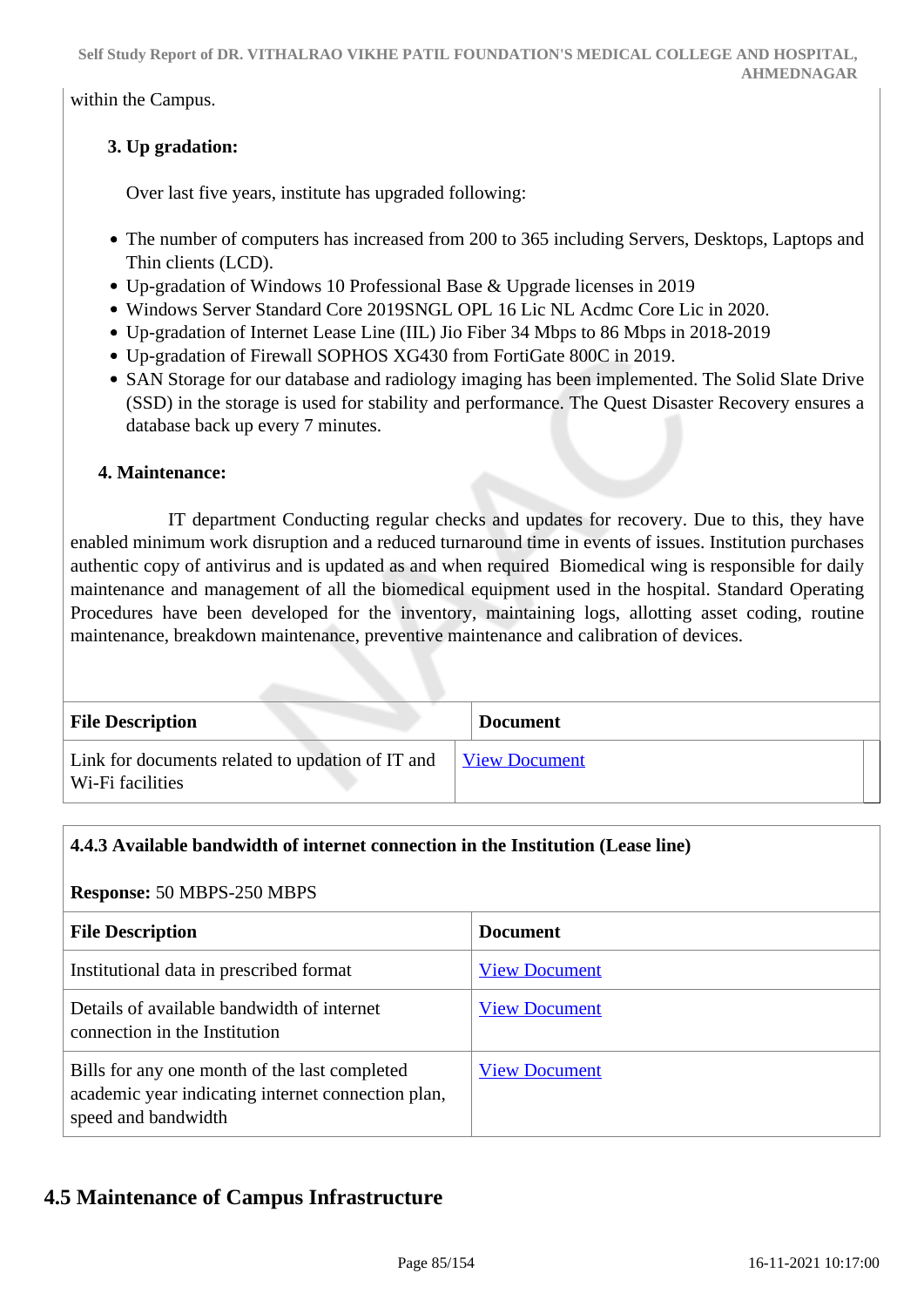## **4.5.1 Average Expenditure incurred on maintenance of physical facilities and academic support facilities excluding salary component, as a percentage during the last five years**

#### **Response:** 6.23

4.5.1.1 Expenditure incurred on maintenance of physical facilities and academic support facilities excluding salary component year-wise during the last five years (INR in lakhs)

| 2019-20 | 2018-19 | 2017-18 | 2016-17 | 2015-16 |
|---------|---------|---------|---------|---------|
| 262.25  | 231.44  | 194.59  | 226.44  | 184.44  |

| <b>File Description</b>                                                                                                                                                                       | <b>Document</b>      |
|-----------------------------------------------------------------------------------------------------------------------------------------------------------------------------------------------|----------------------|
| Provide extract of expenditure incurred on<br>maintenance of physical facilities and academic<br>support facilities duly certified by Chartered<br>Accountant and the Head of the institution | <b>View Document</b> |
| Institutional data in prescribed format                                                                                                                                                       | <b>View Document</b> |
| Any additional information                                                                                                                                                                    | <b>View Document</b> |

 **4.5.2 There are established systems and procedures for maintaining and utilizing physical, academic and support facilities - laboratory, library, sports facilities, computers, classrooms etc.**

**Response:** 

#### **Maintenance of Campus Infrastructure:**

The institute has a well-organized system and process for maintaining physical and academic support facilities. The maintenance of campus infrastructure is a continuous process and every year separate budgetary allocations are made for the same. The Institution has defined guidelines and developed a policy for repairing and maintenance activity to ensure time bound maintenance work. There are various departments, viz. civil, electrical, computer and system maintenance, biomedical waste management, gardening, firefighting, garage, sewage water treatment plant (STP), drinking water supply etc., which are involved in maintaining the physical, academic and support facilities in the campus. Several administrative steps such as well-structured timetables, schedules; log books and auditing are used to ensure best possible usage of facilities and align with the processes.

The maintenance is categorized as follows:

#### **Maintenance by Central-Campus personnel:**

This includes maintenance work of various facilities on campus such as college and hospital building, hostels, gardening, electrical generator, plumbing and piping systems, electrical connection and services,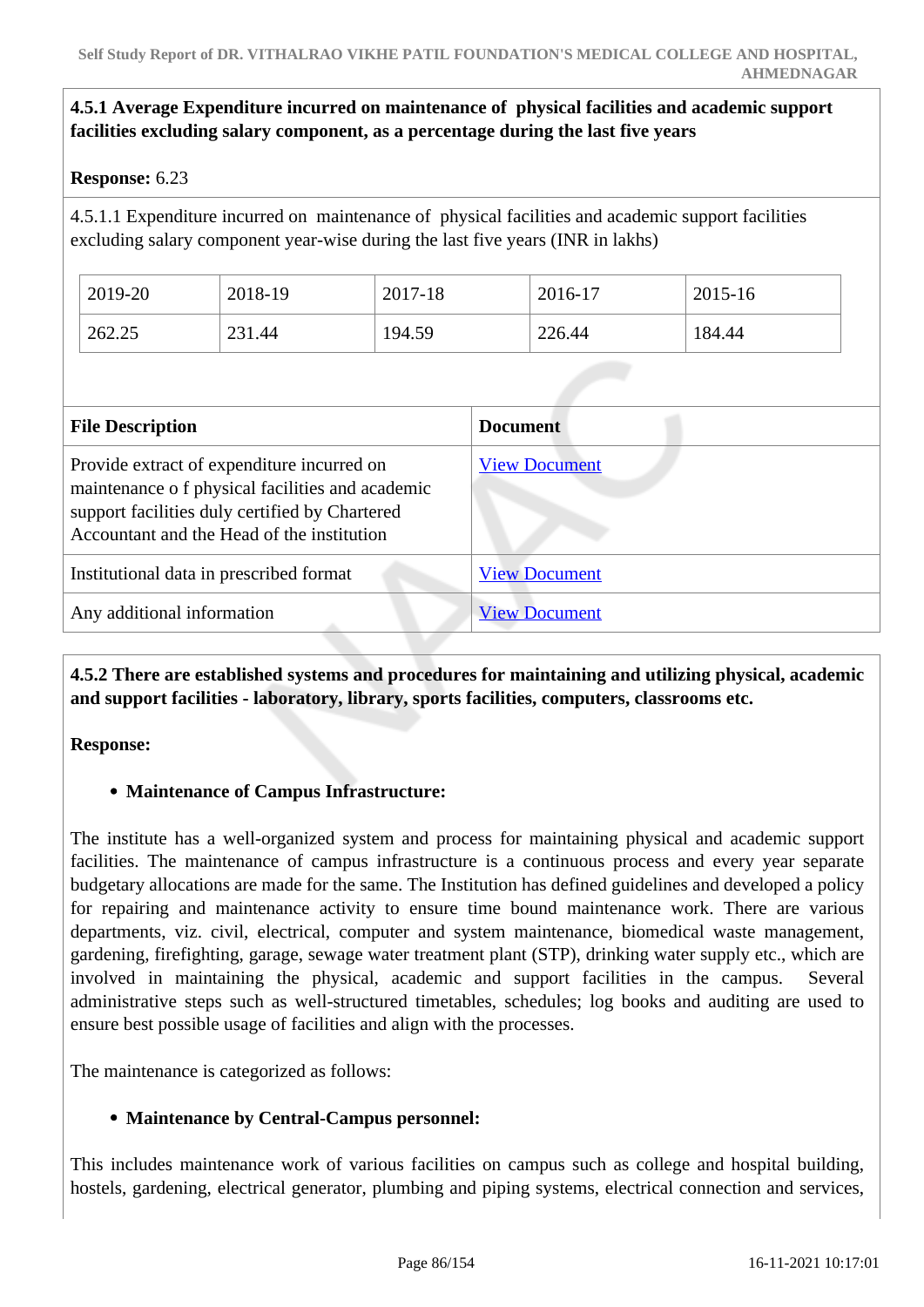Campus-cleaning and maintenance of sports complex, maintenance and services of elevators, structural maintenance and painting of buildings, pavements, walls, fencings and other macro-infrastructure on campus.

## **Maintenance work specific to College & Hospital:**

All maintenance work pertaining to facilities specifically provided at the college such as laboratory, class rooms, auditorium, library, computer labs, equipment, furniture, replenishment of Fire extinguishers, drinking water facilities, water tank, plumbing, toilets, STP, etc. are maintained on daily basis through contract services or urgently on request through Maintenance Committee. Monitoring and Assessment of the current state of repairing of facilities are carried out frequently by the members of Maintenance committee. Based on their observations the necessary steps are taken to rectify the problem. In addition to this a maintenance book has been kept in the store room, so that any staff member can write the detail of the maintenance work that has to be carried out.

**Laboratories:** All medical equipment are taken care by the Bio-medical Department and engineers. Almost all the critical and laboratory equipment are under annual or comprehensive maintenance service contracts. All the non-medical equipment is maintained by civil and maintenance department. Breakdown calls are attended within the stipulated time and rectified as early as possible

**Computers:** The IT department takes care of the technical issues related to the computers, IT and internet.

**Hospital:** Maintenance of hospital OPDs and wards of all clinical departments are supervised by Heads of respective departments. OPDs, wards, ICU are maintained on daily basis through contract services or urgently on request through Maintenance committee. Maintenance of the laboratory equipment and computers pertaining to hospital is done through Annual Maintenance Contract (AMC). The major maintenance, if any, is done by engaging appropriate agency.

Experienced and dedicated Administrative officer along with his team have been executing all maintenance and construction activities in the campus. The institution has separate Civil Department headed by Executive Engineer and assisted by maintenance and electrical engineers, supervisors, estate officer and other officers for overseeing the maintenance of buildings, classrooms and laboratories.

| <b>File Description</b>                                                 | <b>Document</b>      |
|-------------------------------------------------------------------------|----------------------|
| Link for minutes of the meetings of the<br><b>Maintenance Committee</b> | <b>View Document</b> |
| Link for log book or other records regarding<br>maintenance works       | <b>View Document</b> |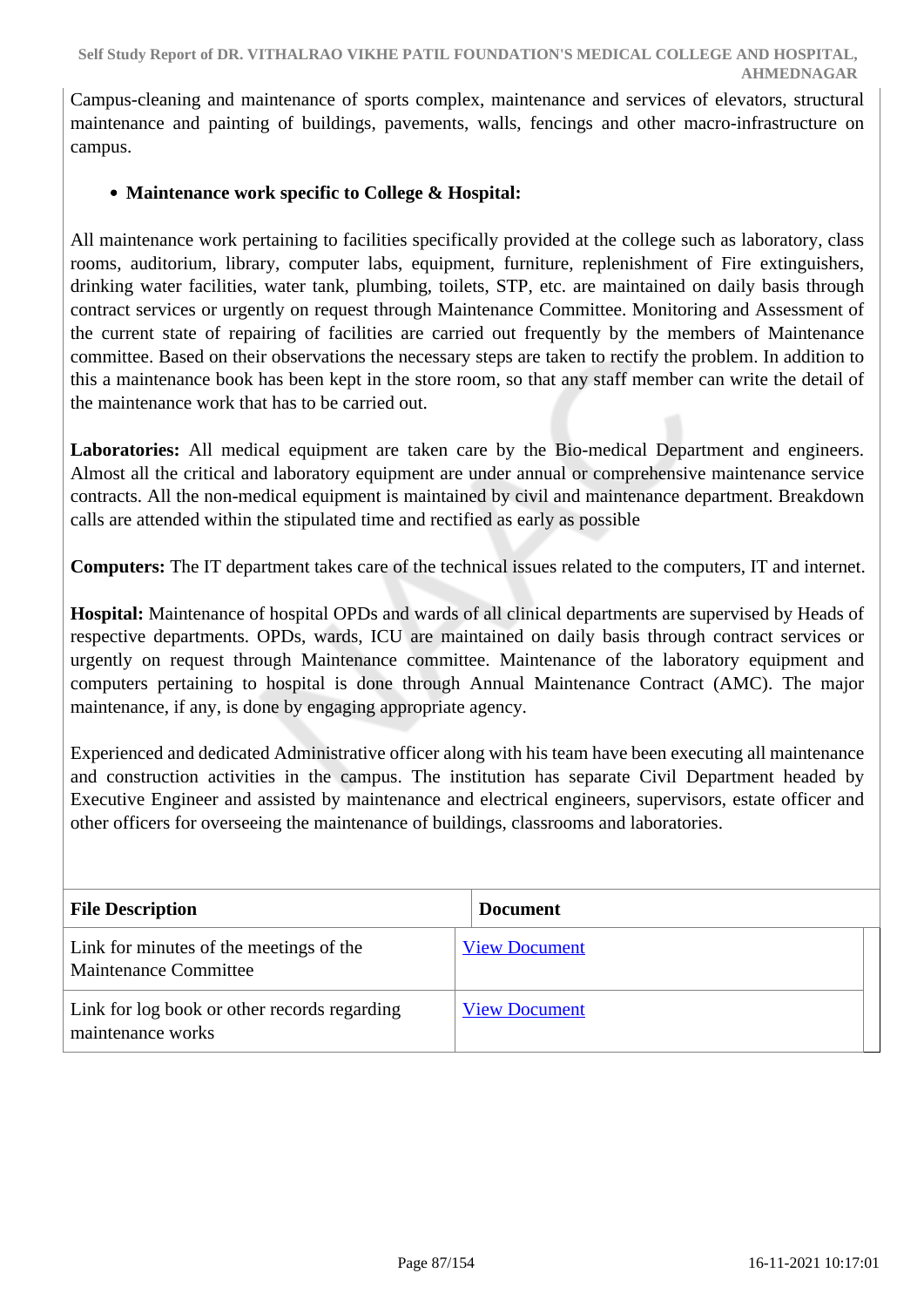# **Criterion 5 - Student Support and Progression**

# **5.1 Student Support**

### **5.1.1 Average percentage of students benefited by scholarships /freeships / fee-waivers by Government / Non-Governmental agencies / Institution during the last five years**

#### **Response:** 39.42

5.1.1.1 Number of students benefited by scholarships /free ships / fee-waivers by Government / Non-Governmental agencies / Institution during the last five years

| 2019-20 | 2018-19 | 2017-18 | 2016-17 | 2015-16             |
|---------|---------|---------|---------|---------------------|
| 435     | 386     | 304     | 299     | 210<br>$\perp$<br>◡ |

| <b>File Description</b>                                                                                                      | <b>Document</b>      |
|------------------------------------------------------------------------------------------------------------------------------|----------------------|
| List of students who received scholarships/<br>freeships /fee-waivers                                                        | <b>View Document</b> |
| Institutional data in prescribed format                                                                                      | <b>View Document</b> |
| Consolidated document in favour of free-ships and<br>number of beneficiaries duly attested by the Head of<br>the institution | <b>View Document</b> |
| Attested copies of the sanction letters from the<br>sanctioning authorities                                                  | <b>View Document</b> |
| Any additional information                                                                                                   | <b>View Document</b> |

 **5.1.2 Capability enhancement and development schemes employed by the Institution for students: 1. Soft skill development 2. Language and communication skill development 3. Yoga and wellness 4. Analytical skill development 5. Human value development 6. Personality and professional development 7. Employability skill development**

| <b>File Description</b>                                                                     | <b>Document</b>      |  |
|---------------------------------------------------------------------------------------------|----------------------|--|
| Institutional data in prescribed format                                                     | <b>View Document</b> |  |
| Detailed report of the Capacity enhancement<br>programs and other skill development schemes | <b>View Document</b> |  |
| Link to Institutional website                                                               | <b>View Document</b> |  |

**Response:** A. All of the above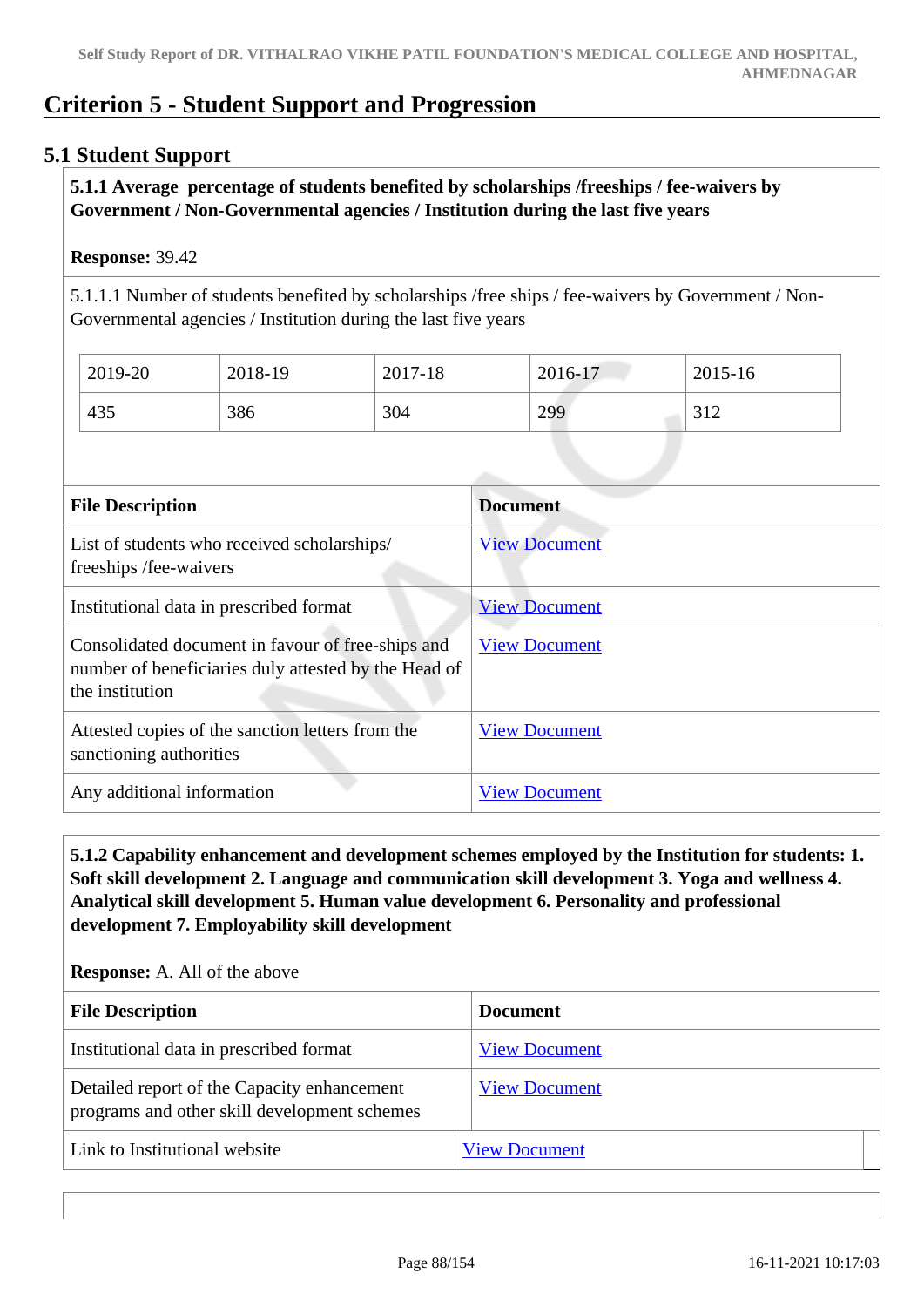# **5.1.3 Average percentage of students provided training and guidance for competitive examinations and career counseling offered by the Institution during the last five years**

## **Response:** 51.61

5.1.3.1 Number of students benefitted by guidance for competitive examinations and career counseling offered by the Institution in a year

| 2019-20 | 2018-19 | 2017-18 | 2016-17 | 2015-16 |
|---------|---------|---------|---------|---------|
| 453     | 497     | 439     | 441     | 437     |

| <b>File Description</b>                                                                                                   | <b>Document</b>      |
|---------------------------------------------------------------------------------------------------------------------------|----------------------|
| Year-wise list of students attending each of these<br>schemes signed by competent authority                               | <b>View Document</b> |
| Institutional data in prescribed format                                                                                   | <b>View Document</b> |
| • Copy of circular/ brochure/report of the event/<br>activity report Annual report of Pre-Examination<br>Coaching centers | <b>View Document</b> |
| Link for institutional website. Web link to<br>particular program or scheme mentioned in the<br>metric                    | <b>View Document</b> |

# **5.1.4 The Institution has an active international student cell to facilitate study in India program etc..,**

#### **Response:**

Dr. Vitthalrao Vikhe Patil Foundation`s Medical College and Hospital, Ahmednagar is recognized as an outstanding teaching institute, providing quality education to maximize global impact. The institute is affiliated to Maharashtra University of Health Sciences, Nashik.

International Student Cell of the Institution was established in 2017-18. This cell is working under International Student Cell committee.

International Student Cell Committee takes utmost care of International students during their stay, from the time of their admission to completion of their study. It promotes cordial student-student and studentteacher relationship. The committee ensures support and integration of international students in various events of the institution. It also guides students for preparation of different International examination.

The International Student Cell of Dr. DVVPF'S Medical College and Hospital, Ahmednagar is

Guiding the students for opportunities abroad in the medical field.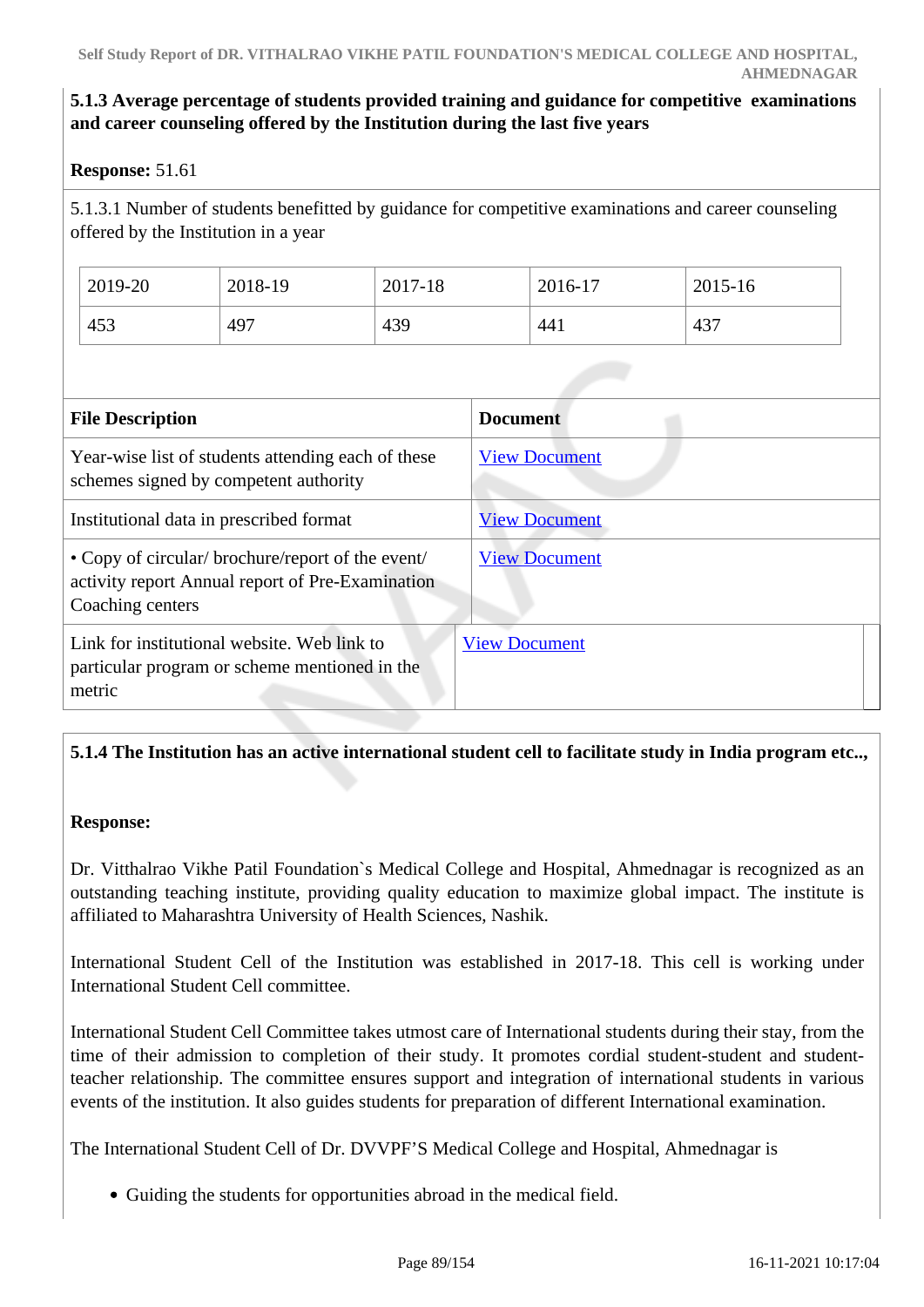- The cell is providing the guidance for the different international examinations like TOEFL, PLAB and USMLE.
- The cell is working in collaboration with alumni association. Some alumni benefitted by the activity of this cell are settled abroad. The alumni settled abroad are in contact with the international student cell of the institute and guiding the students of this institute for the examinations like TOEFL, PLAB and USMLE by interacting with them through video conferencing and live guest lectures.
- This helps the students of our institute in getting knowledge regarding different research project ideas and exchange and sharing of the new updates regarding the research.
- Also, the students are getting the recent updates about new short courses and and other superspeciality courses available abroad.
- The students are also getting the benefit in regular curriculum and their performance in formative and summative assessment is improved and they are developing the interest in the recent advances in the field of health sciences.

The International Student Cell of Dr. Vitthalrao Vikhe Patil Foundation`s Medical College and Hospital, Ahmednagar is

- In contact with the different agencies and the agents for the international tourism facilities. These agencies and the agents are guiding the students of this institute regarding the passport, visa and money (currency) exchange.
- The Kashiko travels, Nakoda travels and Mr. Srivastava are helping and guiding the students. These agencies are ready to provide the stay and all the necessary help to the student during their stay.

International Student Cell of Dr. Vitthalrao Vikhe Patil Foundation`s Medical College And Hospital, Ahmednagar is

- We have developed the system for the students and the teaching faculty exchange program which is beneficial to the institute.
- International student Cell refers to the updated UGC guidelines for Admission of International Students periodically.
- International students are provided with contact numbers of the committee members to facilitate 24/7 assistance in case of emergency.

The main aim of international student cell of Dr. Vitthalrao Vikhe Patil Foundation`s Medical College And Hospital, Ahmednagar is to maintain easy interaction for all students which are interested to make their career at international level and guide them for enhancing their learning and have profession internationally.

| <b>File Description</b>             | <b>Document</b>      |
|-------------------------------------|----------------------|
| Link for international student cell | <b>View Document</b> |

**5.1.5 The institution has a transparent mechanism for timely redressal of student grievances /**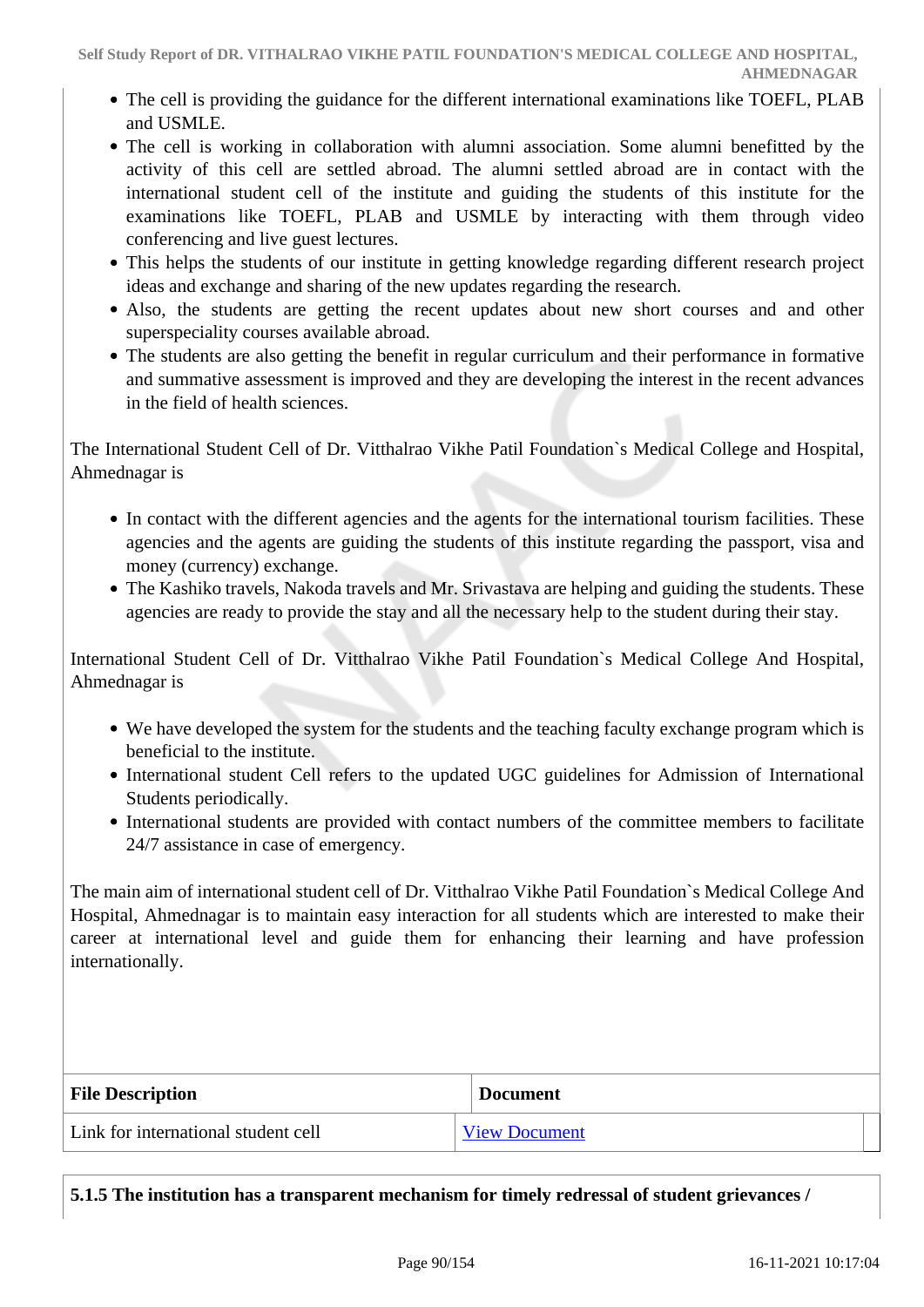#### **prevention of sexual harassment and prevention of ragging**

- **1. Adoption of guidelines of Regulatory bodies**
- **2. Presence of the committee and mechanism of receiving student grievances (online/ offline)**
- **3. Periodic meetings of the committee with minutes**
- **4. Record of action taken**

**Response:** All of the above

| <b>File Description</b>                                                                                | <b>Document</b>      |
|--------------------------------------------------------------------------------------------------------|----------------------|
| Minutes of the meetings of student Grievance<br>Redressal Committee and Anti-Ragging<br>Committee/Cell | <b>View Document</b> |
| Institutional data in prescribed format                                                                | <b>View Document</b> |
| Circular/web-link/committee report justifying the<br>objective of the metric                           | <b>View Document</b> |
| Any additional information                                                                             | <b>View Document</b> |

## **5.2 Student Progression**

 **5.2.1 Average percentage of students qualifying in state/ national/ international level examinations during the last five years**

**(eg:GATE/AICTE/GMAT/GPAT/CAT/NEET/GRE/TOEFL/PLAB/USMLE/AYUSH/Civil Services/Defence/UPSC/State government examinations***/* **AIIMSPGET, JIPMER Entrance Test, PGIMER Entrance Test etc.,)**

**Response:** 26.86

5.2.1.1 Number of students qualifying in state/ national/ international level examinations (eg: GATE/AICTE/GMAT/ **GPAT**/CAT/NEET/ GRE/TOEFL/ PLAB/USMLE/AYUSH/Civil Services/Defence/ UPSC/State government examinations*/* AIIMSPGET, JIPMER Entrance Test, PGIMER Entrance Test etc.,) year-wise during the last five years ..

| 2019-20             | 2018-19 | 2017-18       | 2016-17                        | 2015-16 |
|---------------------|---------|---------------|--------------------------------|---------|
| $\sim$ $\sim$<br>υJ | 30      | $\sim$<br>سىس | $\overline{ }$<br>$\mathbf{r}$ | 26      |

5.2.1.2 Number of students appearing in state/ national/ international level examinations (eg:GATE/AICTE/GMAT/CAT/NEET/GRE/ TOEFL/ PLAB/ USMLE/AYUSH/Civil Services/Defence/UPSC/ State government examinations */* AIIMSPGET, JIPMER Entrance Test, PGIMER Entrance Test etc.,) **during the last five years**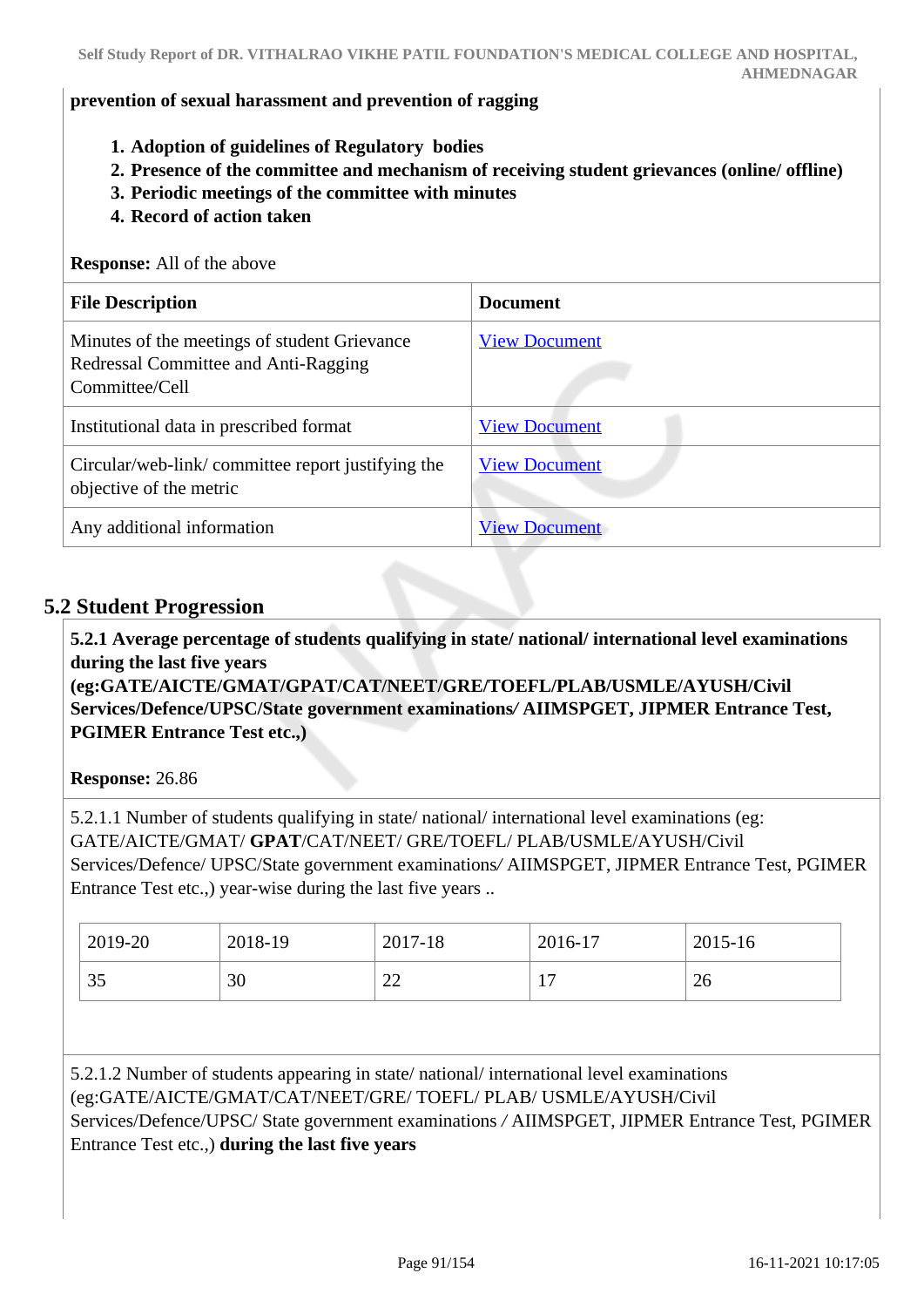**Self Study Report of DR. VITHALRAO VIKHE PATIL FOUNDATION'S MEDICAL COLLEGE AND HOSPITAL, AHMEDNAGAR**

| 2019-20                                  | 2018-19 | 2017-18 | 2016-17 | 2015-16 |
|------------------------------------------|---------|---------|---------|---------|
| $1 \cap \Box$<br>$\perp$ $\perp$ $\perp$ | 1 1 1   | 114     | 86      | 64      |

| <b>File Description</b>                                 | <b>Document</b>      |
|---------------------------------------------------------|----------------------|
| Scanned copy of pass Certificates of the<br>examination | <b>View Document</b> |
| Institutional data in prescribed format                 | <b>View Document</b> |
| Any additional information                              | <b>View Document</b> |

## **5.2.2 Average percentage of placement / self-employment in professional services of outgoing students during the last five years**

#### **Response:** 48.71

5.2.2.1 Number of outgoing students who got placed / self-employed year- wise during the last five years

| 2019-20 | 2018-19 | 2017-18 | $2016 - 17$ | 2015-16 |
|---------|---------|---------|-------------|---------|
| 07      | 100     | 101     | 68          | 48      |

| <b>File Description</b>                                                                                                                          | <b>Document</b>      |
|--------------------------------------------------------------------------------------------------------------------------------------------------|----------------------|
| Institutional data in prescribed format                                                                                                          | <b>View Document</b> |
| In case of self-employed professional services<br>registration with MCI and documents for registered<br>clinical Practitioner should be provided | <b>View Document</b> |
| Annual reports of Placement Cell                                                                                                                 | <b>View Document</b> |

#### **5.2.3 Percentage of the batch of graduated students of the preceding year, who have progressed to higher education**

**Response:** 7.33

5.2.3.1 Number of last batch of graduated students who have progressed to higher education

Response: 14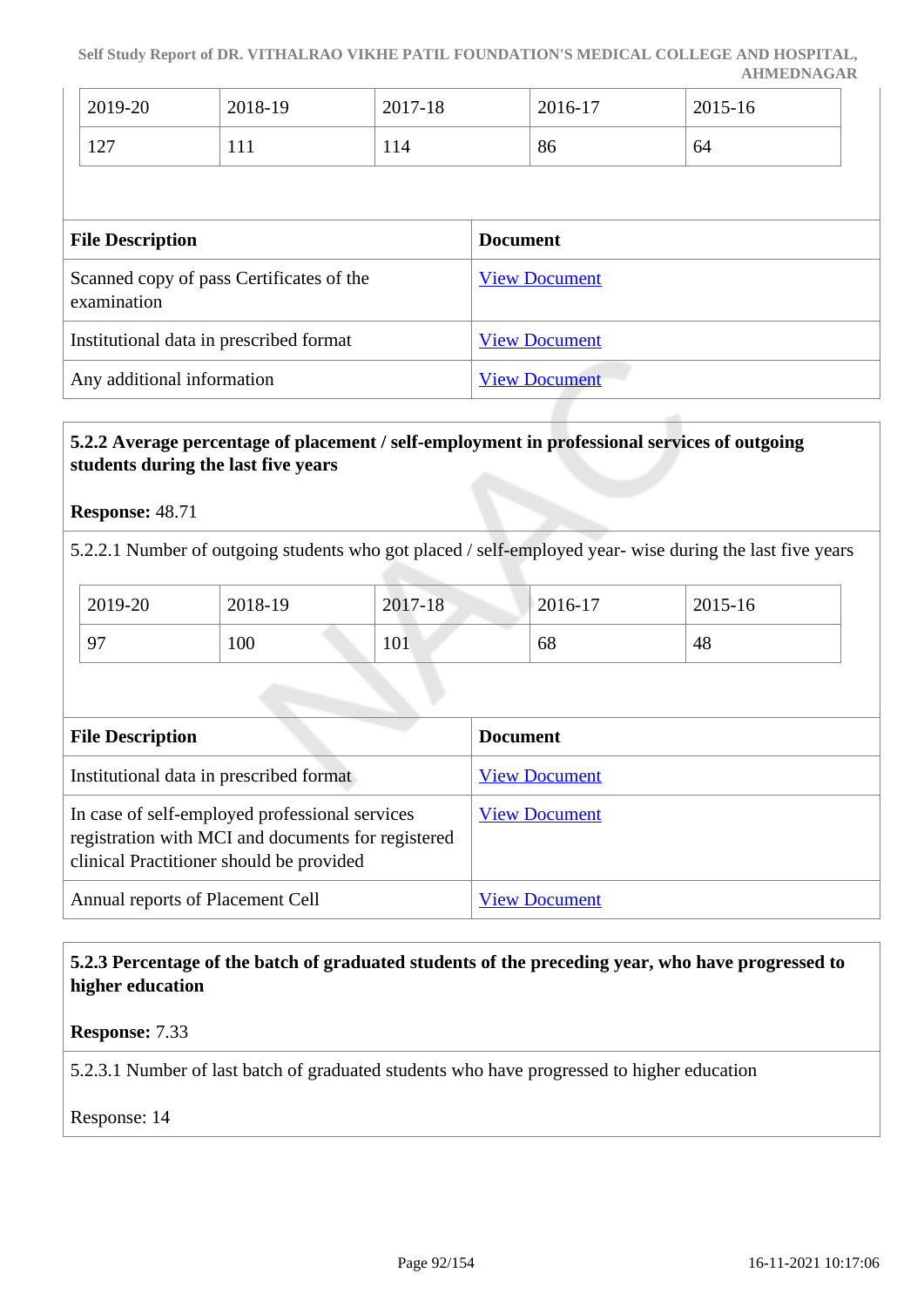| <b>File Description</b>                                     | <b>Document</b>      |
|-------------------------------------------------------------|----------------------|
| Supporting data for students/alumni as per data<br>template | <b>View Document</b> |
| Institutional data in prescribed format                     | <b>View Document</b> |
| Any proof of admission to higher education                  | <b>View Document</b> |
| Any additional information                                  | <b>View Document</b> |

# **5.3 Student Participation and Activities**

 **5.3.1 Number of awards/medals for outstanding performance in sports/cultural activities at State/Regional (zonal)/ National / International levels (award for a team event should be counted as one) during the last five years.**

## **Response:** 27

5.3.1.1 Number of awards/medals for outstanding performance in sports/cultural activities at State/Regional (zonal)/National / International levels (award for a team event should be counted as one) year-wise during the last five years .

| 2019-20 | 2018-19 | 2017-18 | 2016-17 | 2015-16 |
|---------|---------|---------|---------|---------|
| 08      | 04      | 05      | 04      | 06      |

| <b>File Description</b>                                      | <b>Document</b>      |
|--------------------------------------------------------------|----------------------|
| Institutional data in prescribed format                      | <b>View Document</b> |
| Duly certified e-copies of award letters and<br>certificates | <b>View Document</b> |

# **5.3.2 Presence of a Student Council, its activities related to student welfare and student representation in academic & administrative bodies/ committees of the Institution**

#### **Response:**

#### 1.**Students` Council:**

A Students Council (SC) is a curricular or extracurricular activity for students. Students` Councils often serves to engage students in learning about democracy and leadership. Students` Council helps to share ideas, interests and concerns with teachers and college Principals/Deans. They also helps to raise funds for college activities including social events, community projects, helping people in need.

Students` Council is elected with President, Vice-President, Secretary, treasurer, fundraising officer, boys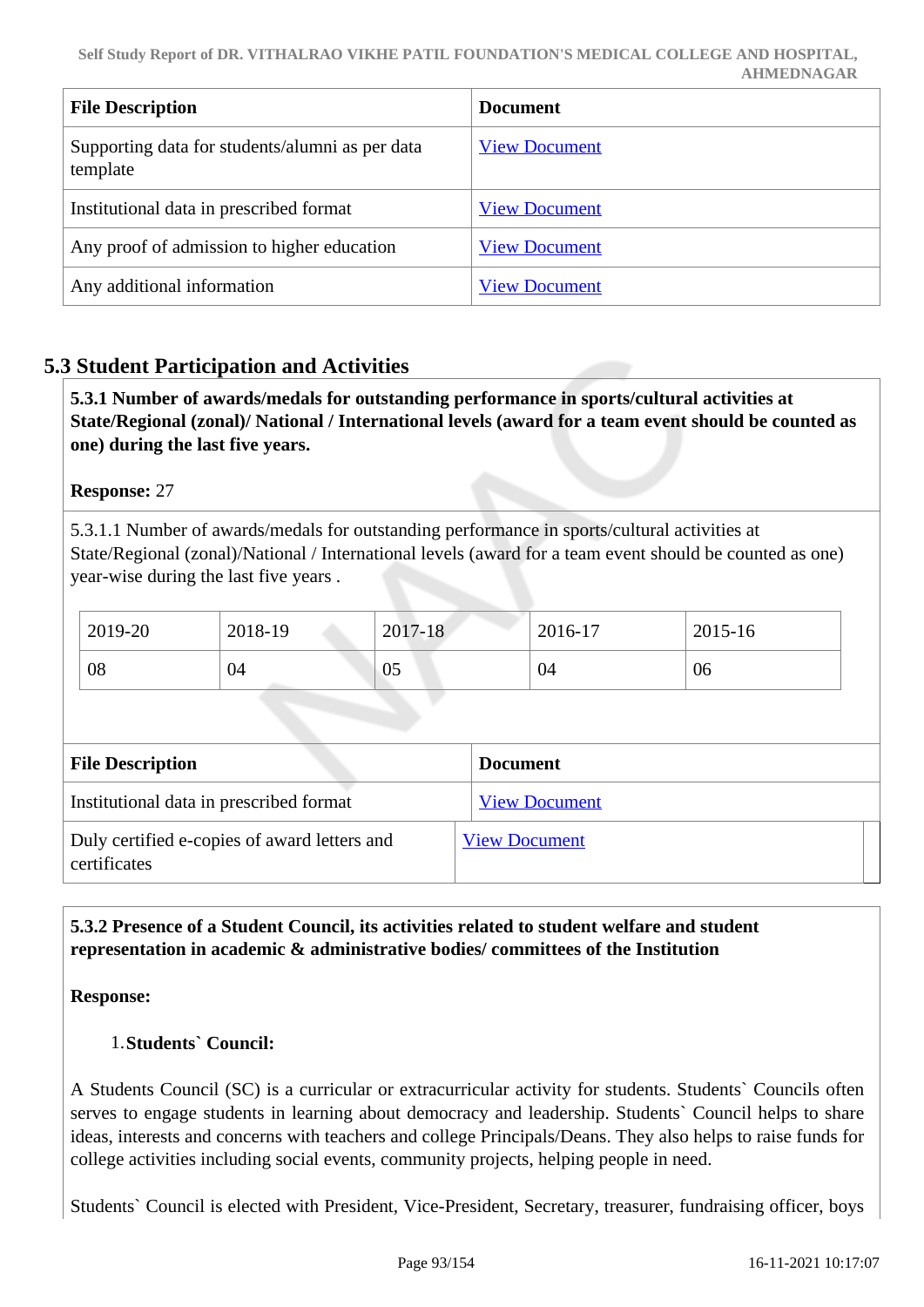representative, girls representative and members. The student representatives are usually selected from each class. Students Council have a budget from college along with responsibilities for funding a variety of student activities within college.

## **Students Council look after the welfare of students in the college.**

- 1.**Orientation:** New students are explained matters pertaining to their programmes/ courses, fees, accommodation and rules & regulations of the college. They are also advised on personal safety & security matters.
- 2.**Counselling:** They are also provided the services on academic and non-academic matters. The mentorship programme is implemented to assist students to improve their academic performance, to counsel, provide support, to advise and assist regarding problems students face up to and overcome them. Each teaching faculty will have 10 mentees under their supervision and each student will be assigned a Mentor throughout his study period in the institute. The mentorship programme helps students for encouragement to their learning process, getting guidance to improve their academic performance, advice on regularly attending classes and actively participating in group activities, suggestions on how maximize and focus their academic performance.
- 3.**Extra-Curricular Activities:** There are student activities to enrich the social, cultural and sporting interest of students.
- 4.**Personality Development/ Stress Management:** The special programmes and lectures are arranged frequently for the personality development. The students are provided with the competitions like allocution, debate & essay writing and also the students are sent for the competitions in deferent colleges.
- 5.**Computer Facilities:** Every student has access to computer & internet for academic matters. The institute also providing the language laboratory to improve the vocabulary in English.

#### **Representation of students in academic committee:**

In the academic committee of college, the students are also involved as a member. Students plays important role in college academic committee. The students are selected from each class as a member of academic committee by the authorities. The students as a member of academic committee plays vital role for approving academic policies, the curriculum for courses, students grades and providing suggestions to committee on academic matters, and protecting the academic quality & integrity of the college academic programs.

#### **Representation of students in administrative committee:**

The institute provides platform for the active participation of the students in the administrative bodies.

The students are involved in different administrative committees like Anti-Ragging & Discipline Committee, Hostel development Committee, Library Committee, Students welfare committee, Cultural Committee, Sports Committee, Students Grievance Redressal Committee.

| <b>File Description</b>                            | <b>Document</b>      |
|----------------------------------------------------|----------------------|
| Link for reports on the student council activities | <b>View Document</b> |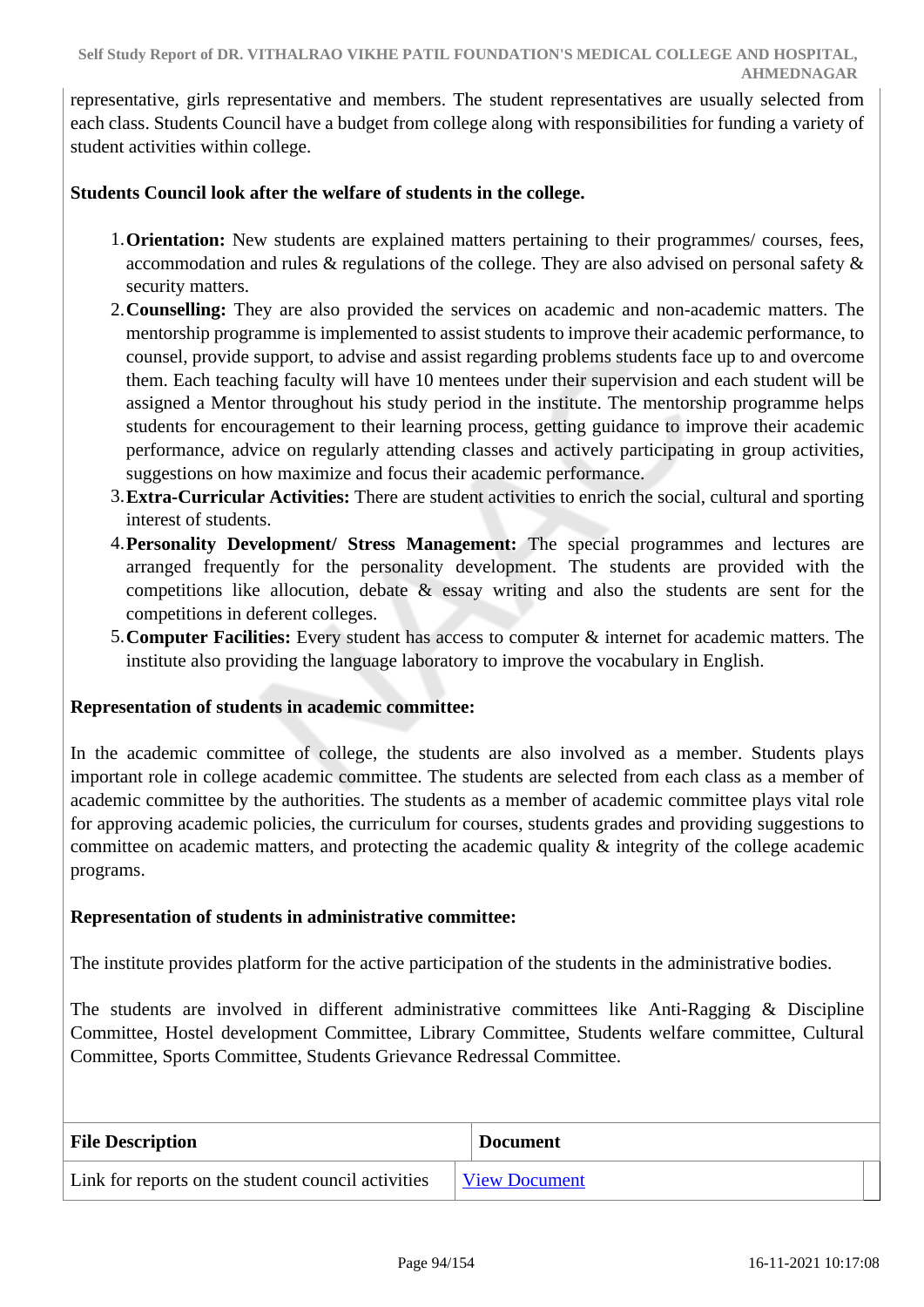# **5.3.3 Average number of sports and cultural activities/competitions organised by the Institution during the last five years**

#### **Response:** 32.2

5.3.3.1 Number of sports and cultural activities/competitions organised by the Institution year-wise during the last five years

| 2019-20          | 2018-19  | 2017-18       | 2016-17 | 2015-16 |
|------------------|----------|---------------|---------|---------|
| $\gamma$ Q<br>42 | つよ<br>IJ | $\cap$<br>ے ر | 34      | ◡▴      |

| <b>File Description</b>                                                                                  | <b>Document</b>      |
|----------------------------------------------------------------------------------------------------------|----------------------|
| Report of the events with photographs or Copy of<br>circular/brochure indicating such kind of activities | <b>View Document</b> |
| Institutional data in prescribed format                                                                  | <b>View Document</b> |

## **5.4 Alumni Engagement**

 **5.4.1 The Alumni Association is registered and holds regular meetings to plan its involvement and developmental activates with the support of the college during the last five years.** 

#### **Response:**

Alumni Association of the Institution has been formed and registered to charity commissioner office of Ahmednagar (Maharashtra -899/2015/Ahmednagar and F-19081).

The alumni association of our institute has main motive of cooperation and understanding of the past students who have passed from the Instituion and institute staff.

VIMS Alumni conducts yearly batch wise meeting and annual common meeting for undergraduate and postgraduate students.

VIMS Alumni Association which as described above keeps in touch with the alumni members. They get access to college festivals, events, merchandise and sports program which indirectly helps the juniors for networking.

VIMS alumni arranges querterly lectures of alumni regarding carrier counseling, placement at various national and international organizations. We have organized webinars of our foreign alumni regarding carrier placement. With the help of alumni who have settled abroad, we have formed "International Placement Cell" under the umbrella of Alumni association.

For opportunities in army, navy and air force we have organized carrier guidance session by the alumni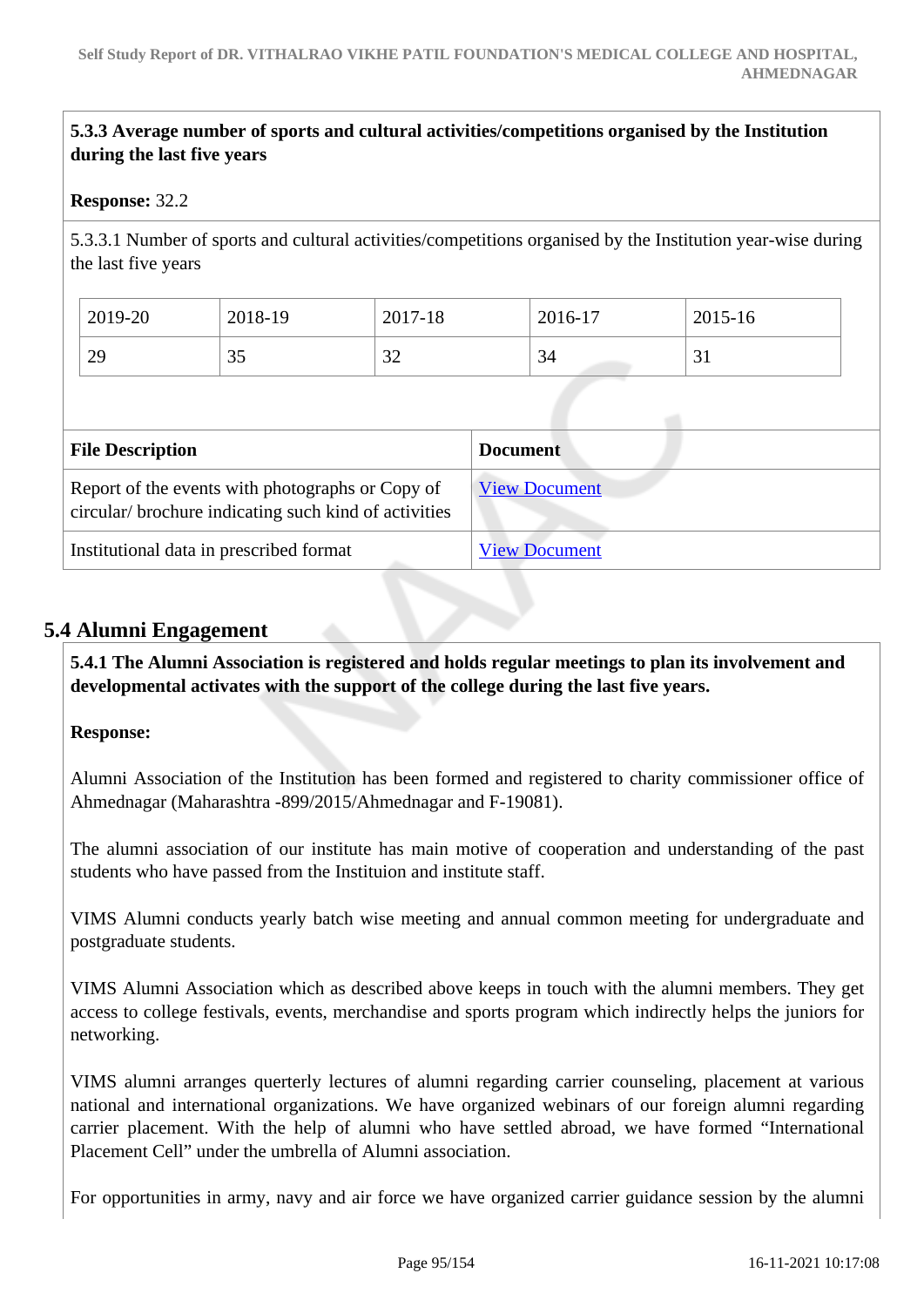who are working with these organizations.

Our alumni communicate with the teaching staff and administrative staff of the Institution on regular basis regarding the development of the Institution. We try to foster more extended relationship between present student and staff and the alumni students.

The alumni association organizes the social, educational and networking events locally at the college/Institution and at batch level.

A VIMS alumnus tries to encourage Alumni students to act as ambassadors of the institute and assist in the further Development of the college.

The membership is awarded to any Graduate and Postgraduate (Degree/Diploma), or Post Doctoral Degree or Diploma or Certificate student having passed from the institutions shall be eligible to become Alumni members of the Association with Voting Rights.

VIMS Alumni raises funds for promotion of objectives of the Association and some charity work. Alumni have contributed in the development of RESEARCH MUSEUM, one of its kinds among the medical colleges in India. All the alumni liked our concept of research museum for which they whole heartedly donated money as well as timely guidance which cannot be expressed in words. Also alumni have donated books, cloths etc. for library and needy hospital patients.

In year 2017, we have organized mega alumni meet in Ahmednagar, Lonavala, Mumbai, and Delhi and also in Los Vegas at America. After this we are in continuous contact with nearly 100 percent of the alumni.

One of the important programmes of the alumni association is Farewell function to outgoing batch of MBBS students, when many alumni come to attend the programme with great nostalgia.

Our alumni association's transactions are regularly audited and association is in contact with charity commissioner office and its guidance.

VIMS alumni association, in all the aspects, is light house to present and past students of our institute. Our teachers and administrative staff along with management is very active in alumni association.

VIMS Alumni is connected to PRAVARA Portal which is mother organization of our institute and foundation.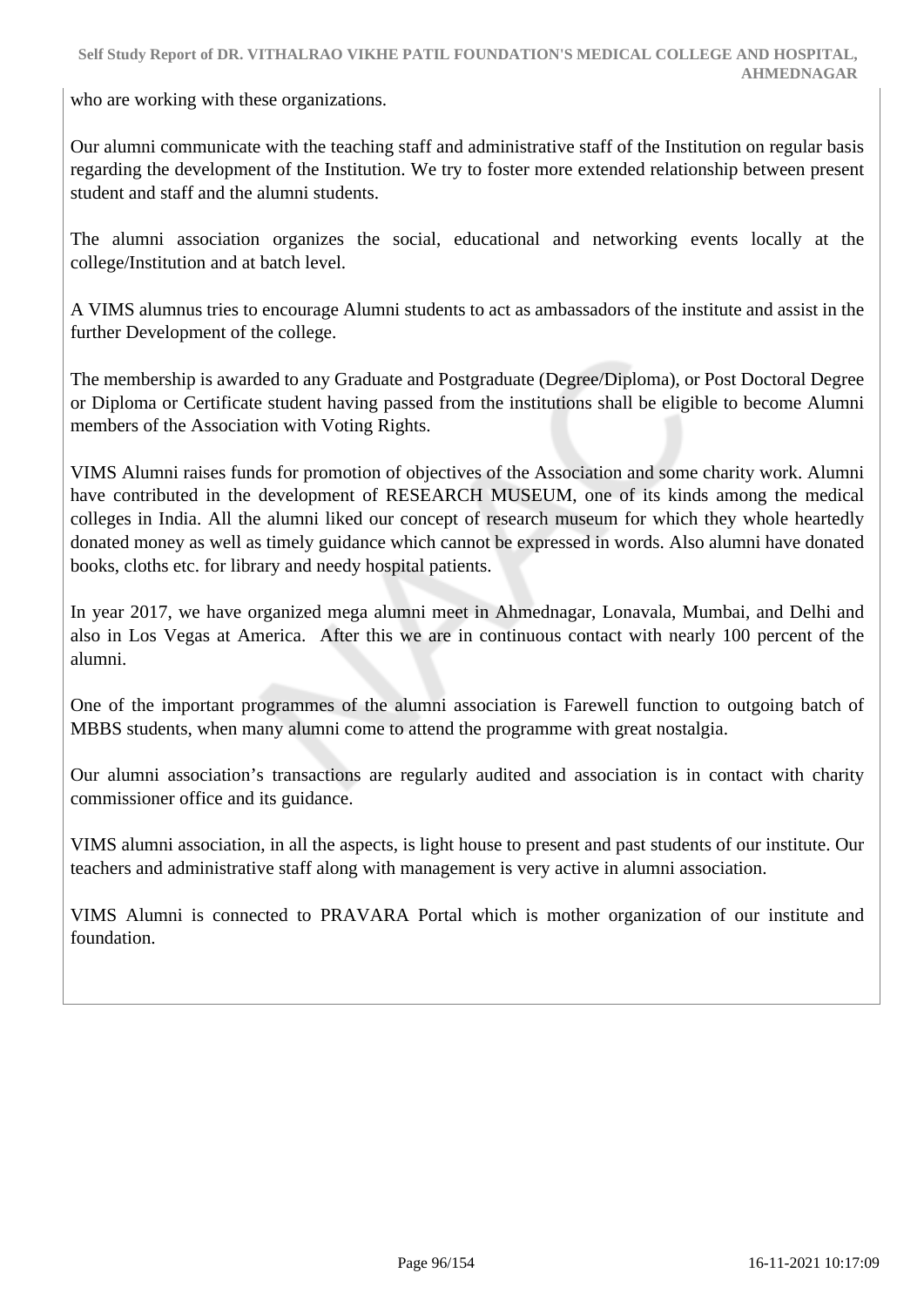| <b>File Description</b>                                              | <b>Document</b>      |
|----------------------------------------------------------------------|----------------------|
| Any additional information                                           | <b>View Document</b> |
| Link for frequency of meetings of Alumni<br>Association with minutes | <b>View Document</b> |
| Link for details of Alumni Association activities                    | <b>View Document</b> |
| Link for audited statement of accounts of the<br>Alumni Association  | <b>View Document</b> |
| Link for Additional Information                                      | <b>View Document</b> |
| Lin for quantum of financial contribution                            | <b>View Document</b> |

 **5.4.2 Provide the areas of contribution by the Alumni Association / chapters during the last five years**

- **1.Financial / kind**
- **2.Donation of books /Journals/ volumes**
- **3.Students placement**
- **4.Student exchanges**
- **5.Institutional endowments**

**Response:** A. All of the above

| <b>File Description</b>                                                                                                                                                                               | <b>Document</b>      |
|-------------------------------------------------------------------------------------------------------------------------------------------------------------------------------------------------------|----------------------|
| Institutional data in prescribed format                                                                                                                                                               | <b>View Document</b> |
| Certified statement of the contributions by the head<br>of the Institution                                                                                                                            | <b>View Document</b> |
| Any additional information                                                                                                                                                                            | <b>View Document</b> |
| Annual audited statements of accounts. Extract of<br>Audited statements of highlighting Alumni<br>Association contribution duly certified by the<br>Chartered Accountant and Head of the Institutions | <b>View Document</b> |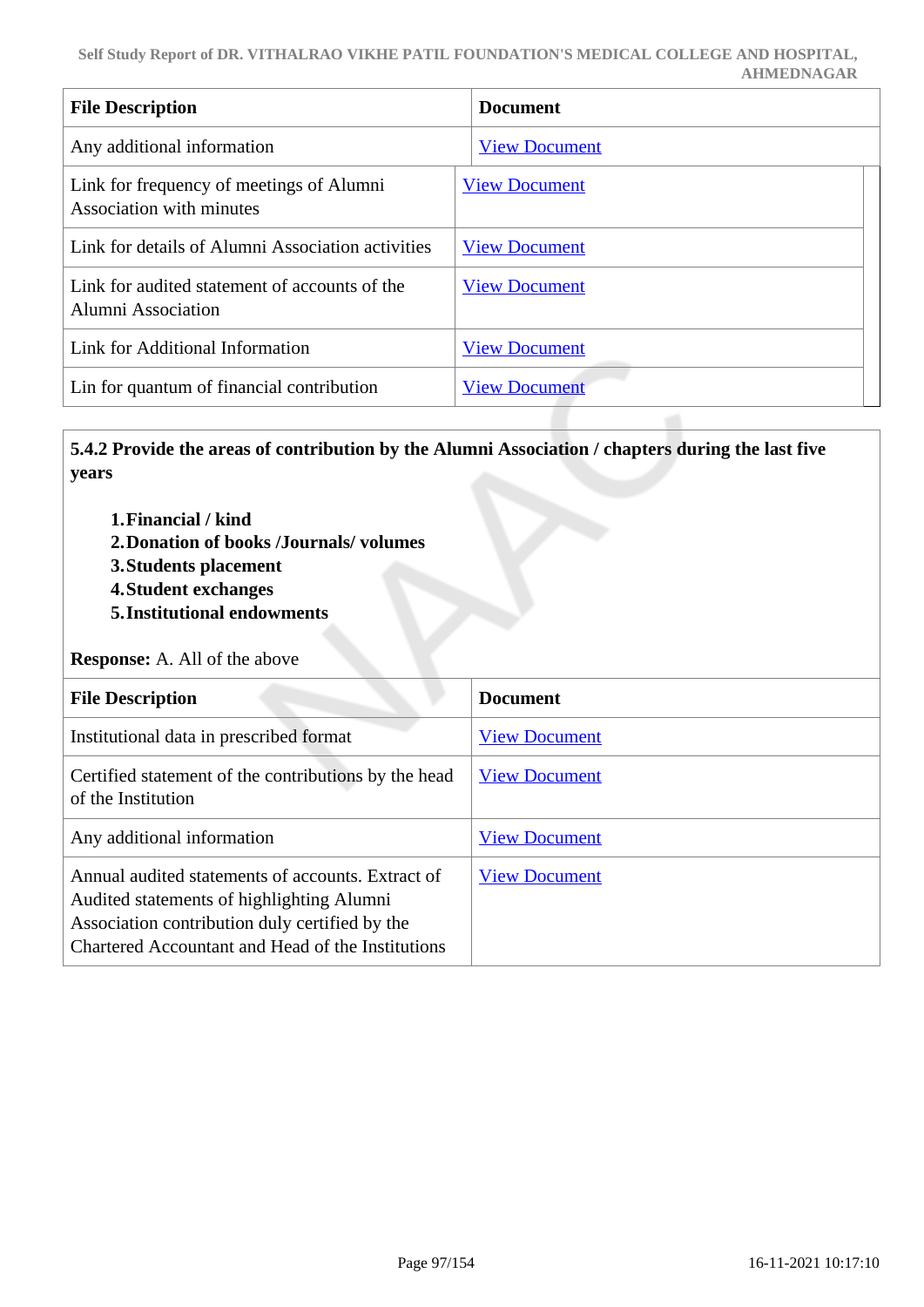# **Criterion 6 - Governance, Leadership and Management**

# **6.1 Institutional Vision and Leadership**

 **6.1.1 The Institution has clearly stated vision and mission which are reflected in its academic and administrative governance.**

**Response:** 

# **Vision:**

To achieve 'Global Excellence' in experiential and technology-driven medical education, transformative research, patients centered clinical care and preventive health care services, through creative medical professionals.

# **Mission:**

- To create new genera of doctors with quality medical knowledge, highest levels of skill and competence, committed to excellence, guided by professionalethics, moral and social values, ready to serve.
- To extend and share the knowledge acquired and new knowledge generated for the development of society in health management, through collaborative research and out reach activities.
- To provide primary, secondary and tertiary health care and services of global standards to needy population, especially the rural and marginalized sections of society.
- To promote integrated and sustainable development, environmental conservation, and preservation of culture, heritage, fundamental duties, human rights, gender sensitization, harmony and national integrity among all the stakeholders towards a human society.

# **Nature of Goverance:**

The institution works on principles of participatory mode ofgovernance with all stakeholders participating actively in itsadministration. The Governing body delegates authority to the Secretary and Dean who, in turn share it with different levels of functionaries in college and hospital. The stakeholders participate in decision-making activities and play an importantrole in determining the institutional policies and implementing the same.

**Perspective Plan**: Inputs from all stakeholders are obtained and incorporated into a Perspective Plan.

**Participation of Stakeholders in Decision-Making Bodies**: Dean is the head of academic affairs and interacts with stakeholders. Medical Superintendent looks after to hospital.

**Students:** They help qulititatively by giving feedbacks of teaching and non teaching staff. Students take part in all curricular and extra-curricular activities.

**Alumni:** They help to achiveinstutionalexcellancethrough their feedbacks, guest lectures, and webinars.

**Employers:** Management always follows principles of participatory mode of governance. They take in consideration all sugestions, requests from Dean and try to implement them.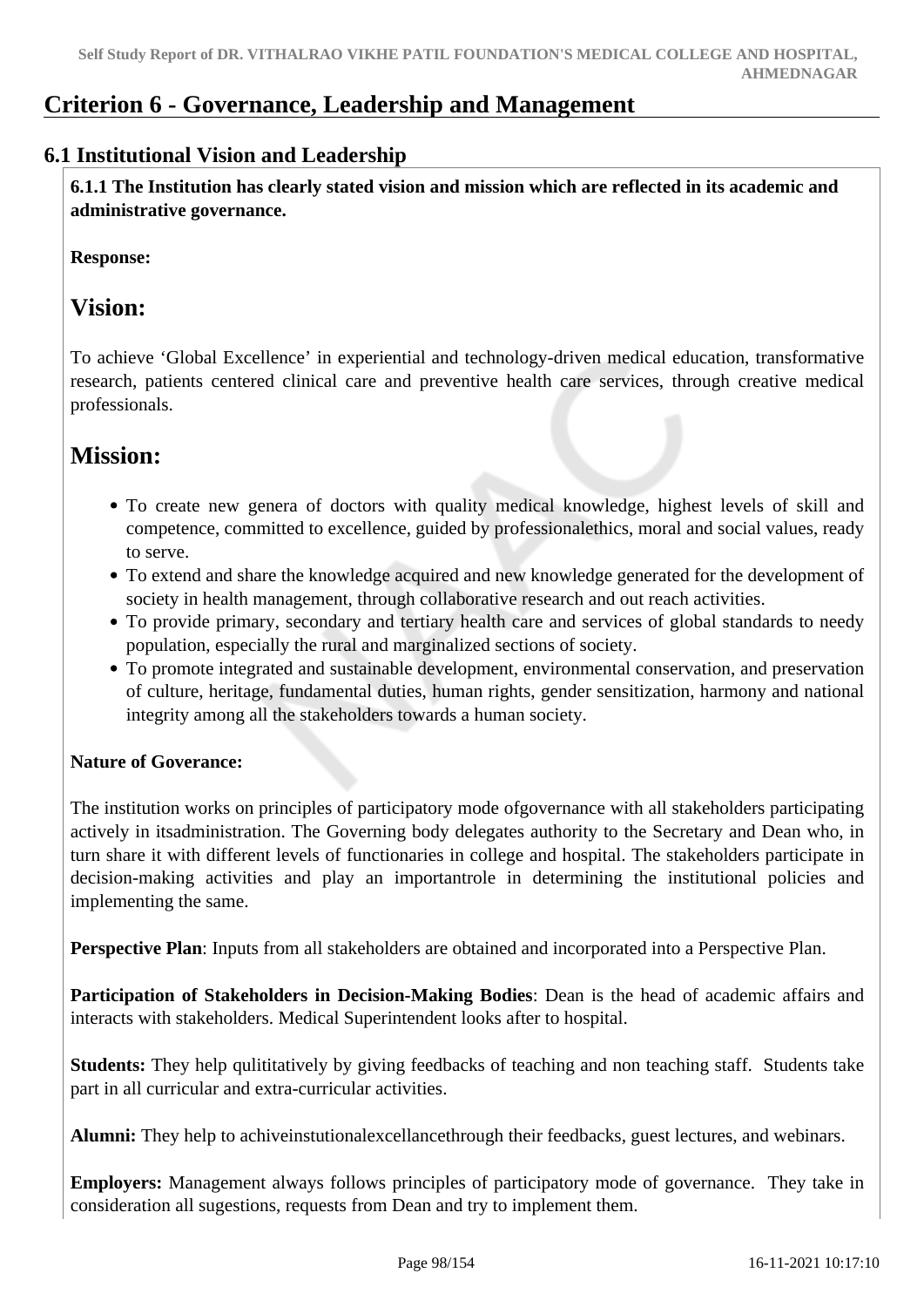**Parents:** They help in continuous improvement by giving their regular feedbacks. **Professionals:** They take active partinvarious activities like CMEs, conferences etc.

#### **InstutuitonalExcellence in medical education:**

Active participation of stakeholders in decision-making bodies brings out instutionalexcellance by their achievements. Excellence in medical education is achieved through total quality management and microethicscentre.

#### **Total Quality Management includes:**

- 1.Administrative management
- 2.Financial Management
- 3.Human resource management
- 4.Material Management
- 5.Teachers training
- 6.Students training

#### **Microethics:**

#### **Objectives**:-

1. To be a leader in the science of Micro ethics to attend divine gift of practice of healing.

2. Bring out inherent capacity in students and staff to develop inner vision and in depth perception to reach beyond known frontiers of Biosciences of medicine to see that sublime art of medicine of the students super technological surpasses to technological management.

3. To learn keep a balance between latest technological tools and clinical medicine to excellent communication skills.

4. To develop social relations with patients and understand their organic and psychological issues at the same time to include all above aspects in the form of continues lectures, demonstrations and practical's for students so that they will understand social, cultural, demographic, economical issues during the MBBS tenure it self.

| <b>File Description</b>                                                 | <b>Document</b>      |
|-------------------------------------------------------------------------|----------------------|
| Link for Vision and Mission documents approved<br>by the College bodies | <b>View Document</b> |
| Link for additional information                                         | <b>View Document</b> |
| Link for achievements which led to Institutional<br>excellence          | <b>View Document</b> |

# **6.1.2 Effective leadership is reflected in various institutional practices such as decentralization and**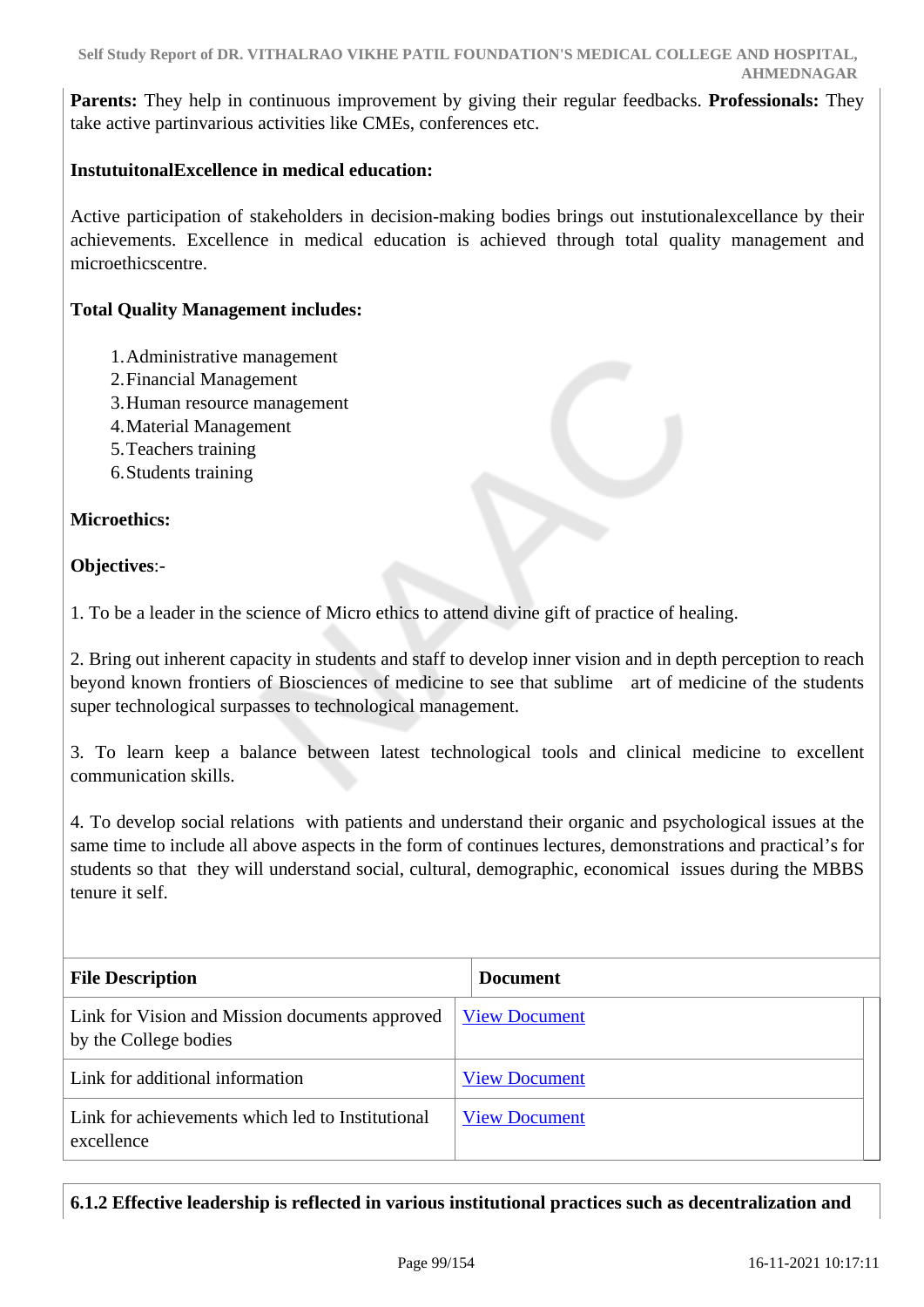#### **participative management.**

## **Response:**

### **Organogram:**

Dean is the head of academic affairs and interacts with the stakeholders. The Secretary of the institute looks after all other management issues with institute employees, i.e. both teaching and non-teaching staff. Medical Superintendent looks after the day-to-day running of the hospital and deals with concerns of the patients and clinicians. Between them, they interact with all the relevant stakeholders.

## **Functioning system highlighting decentralization and participatory management:**

Management decentralize the all administrative and academic to Dean. Dean as the Head of Institution assumes position as the first among equals and works on principles of delegation and participative management. The institute has decentralized its administration by an appropriate committee based on participative handling of all its major activities like academic, general administrative, financial and examination related issues.

#### 1.**Academic management:**

Annual academic calendar is prepared every year for undergraduate as well as postgraduate students; only after consulatation with all the HODs.

#### 1.**Administrative management:**

 Administrative mangements like duties responsibilities of the teaching as well as non teaching staff are prepared; only after consulatation with all the HODs of respective department. Management of institute works in co-ordination with the faculty for development of the institute. The institution practices decentralization of various authorities and responsibilities to make it faster and efficient. Every department submits its short term and long term plans for its improvement after discussion with faculty members within their department. The infrastructural, academic and financial needs are presented and discussed with the administration.The faculty participation is achieved through having them as invitee on various bodies and committees e.g.College Council. All administrative duties are decentralize by Dean to HODs

#### **3. Human resource management:**

It includes recurement, appointment, posting, retirement, transfers, increments, grajuty and so on in consultation with Dean.

#### **4. Financial management:**

 Annual financial mangements are prepared every year; only after consulatation with all the stakeholders. It includes budgeting, expeditures, purchase etc.

#### 5. **Disciplinary management:**

Separate policy is prepared in consulatation with all stakeholdes which will be followed strictly.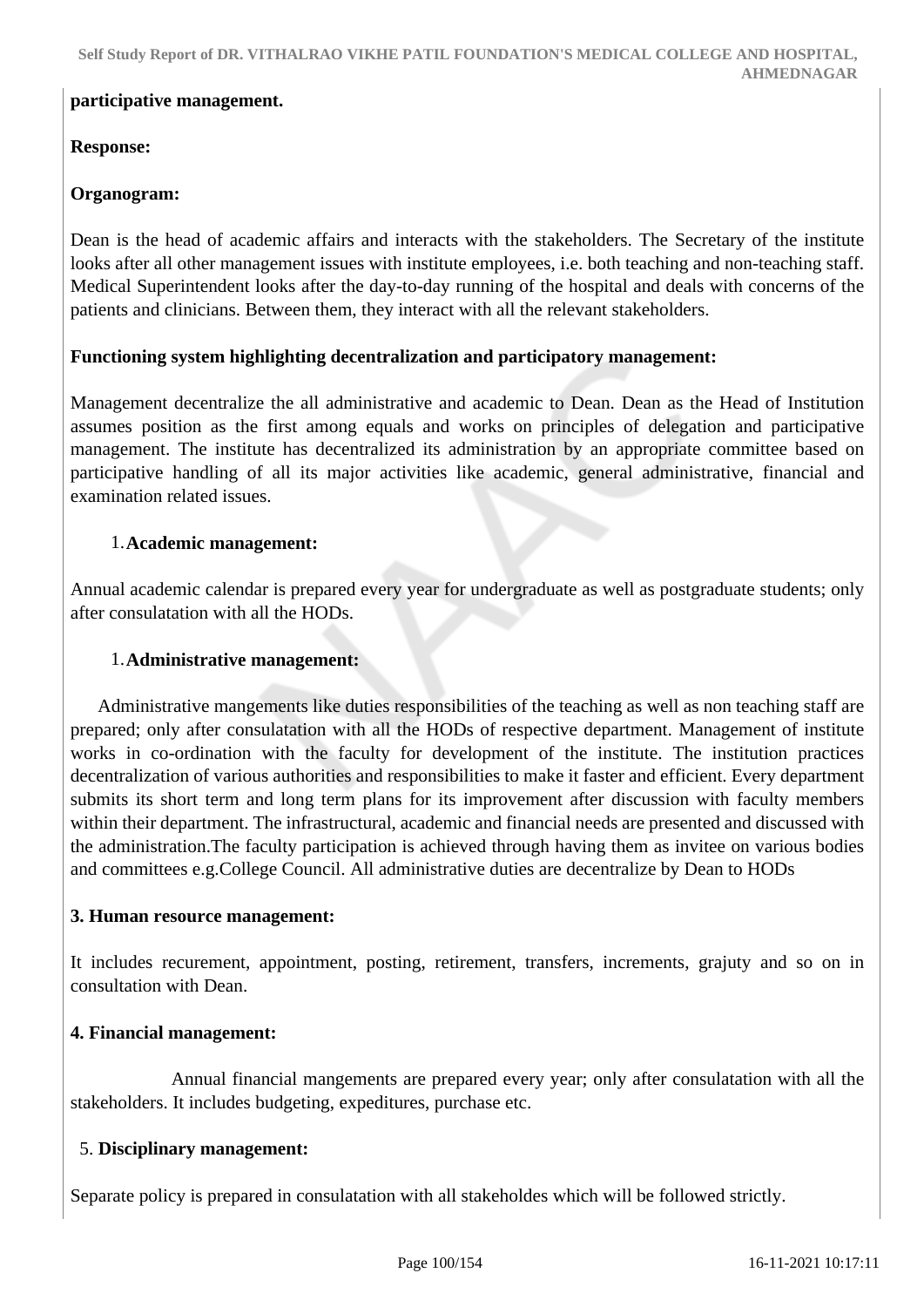#### 6. **Maintaincce management:**

**M**aintainance manual is prepared for the various departments and it is strictly followed.

### **Outcomes leading to grooming of Leadership Qualities at each level**

#### **Students:**

By takeing active part in all curricular and extra-curricular activity, students have developed leadership qualities.

#### **Research :**

Teaching staff and students are encouraged for doing research and to write research paper as well as for publication in indexed journal. This particularly makes students very happy community at yonger age.

#### **Faculty:**

Most of the faculty members are part of various administrative and academic bodies of the institute. They are delegated authority with accountability in order to groom them in leadership. The institute implements the rotation policy for the headship for all the units providing the opportunity to the successor in leadership.

#### **Non-teaching Staff:**

Institute provides unparallel support to the non teachingstaffto take up ownership of their work. They are encouraged and incentivized for their results**.**

| <b>File Description</b>                   | <b>Document</b>      |
|-------------------------------------------|----------------------|
| Link for additional information           | <b>View Document</b> |
| Link for relevant information / documents | <b>View Document</b> |

# **6.2 Strategy Development and Deployment**

 **6.2.1 The Institutional has well defined organisational structure, Statutory Bodies/committees of the College with relevant rules, norms and guidelines along with Strategic Plan effectively deployed**

#### **Response:**

#### **Organisational structure**

The functions of the Institution and its academic and administrative units are governed by Dean. Formulation of development objectives, directives and guidelines with specific plans for implementation by aligning academic and administrative aspects improves the overall quality of the Institutional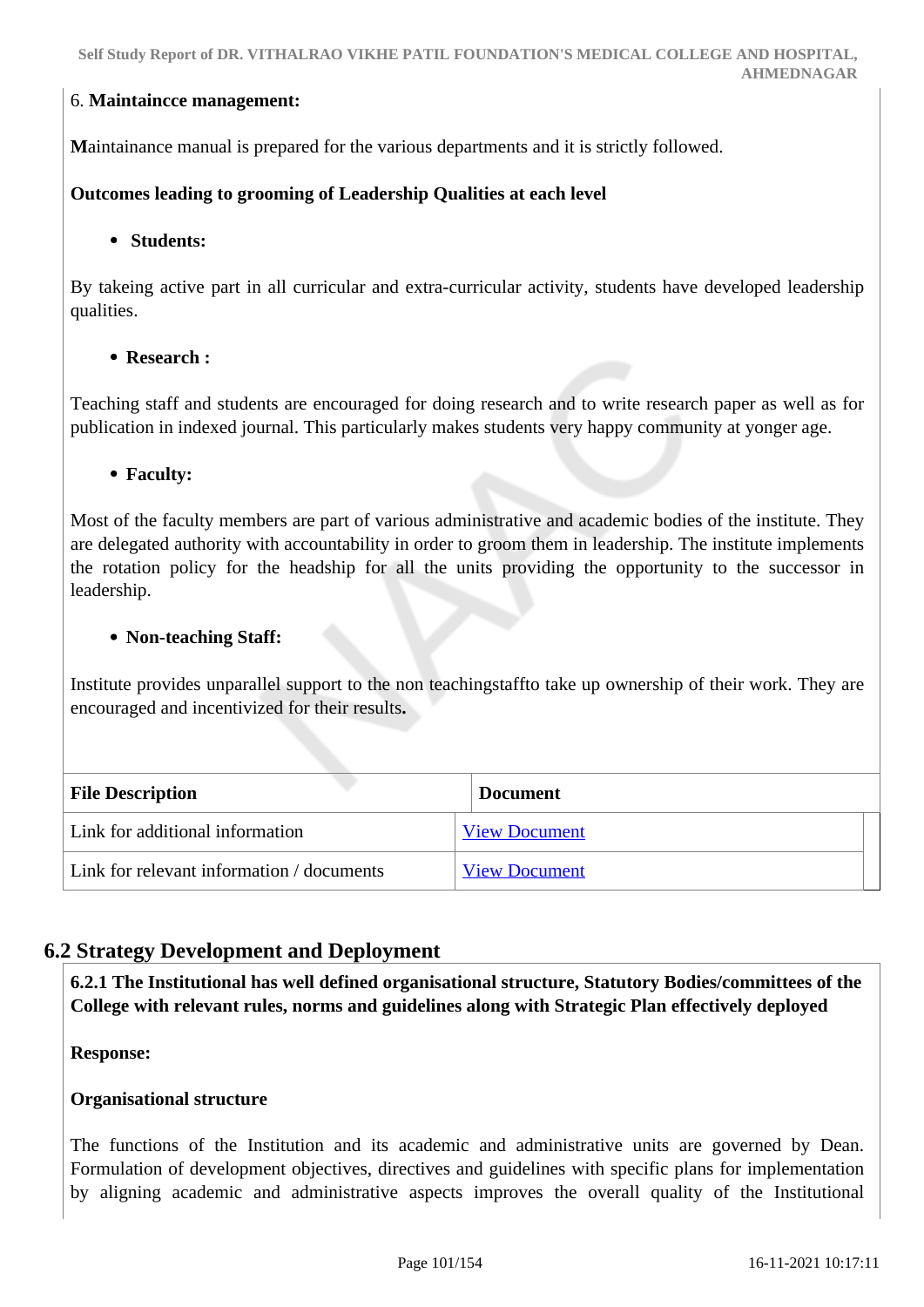provisions. He guides HOD to take all important academic decisions and forwards respective departmental requirements to governing body of the Institute for approval. In absence of dean all related work is performed by deputy dean and is guided by Secretary whenever required.

The Hospital management is looked after by Medical superintendent, who has efficient control over Assistant Registrar (Clinical), Superspeciality in charge, Matron, Sister I/C OPD, Sister I/C IPD and staff nurses.

All administrative departments are functioning under guidance of Deputy Director and Dean. Administrative Officer handles the security department of campus. Other departments like Establishment, Human Resource, Student Section, Accounts, Purchase, Central Store, Civil, Electrical, Maintenance and transportare functioning under the guidance of Deputy Director.

The Chairman of various committees and cells along with its members participate in decision-making activities and play an important role in determining the institutional policies and implementing thesame.

## **Statutory Bodies/committees:**

There are plenty of Statutory Bodies/committees/ cells fully functioning in accordance with their standard operating procedures (attched in link).

|                | <b>Sr. No. Name of Committee</b>                 | <b>Functions</b>                                                                                |
|----------------|--------------------------------------------------|-------------------------------------------------------------------------------------------------|
| 1              | <b>College Council Committee</b>                 | Policy making body-conducted monthly                                                            |
| $\overline{2}$ | <b>Local Management Committee</b>                | Plan budget estimates, starting new courses                                                     |
| 3              | <b>Medical Educational Technology</b><br>Unit    | MET training for teaching staff                                                                 |
| $\overline{4}$ | <b>Institutional Ethics Committee</b>            | Evaluate and approve research and dissertation topics                                           |
| 5              | <b>Institutional Animal Ethical</b><br>Committee | To supervise and evaluate all aspects of animal care                                            |
| 6              | <b>Hospital Infection Control</b><br>Committee   | Biomedical waste management                                                                     |
| $\overline{7}$ | <b>Operation Theatre Management</b>              | To maintain adequate standards and care for the patients                                        |
|                | Committee                                        | undergoing surgical procedures                                                                  |
| 8              | Anti Ragging Committee                           | Prevent student ragging and take appropriate actions<br>whenever necessary                      |
| 9              | <b>Blood Transfusion Committee</b>               | To maintain and monitor optimal Blood bank standards.                                           |
| 10             | Death Audit Committee                            | Analysis of mortality and morbidity                                                             |
| 11             | Women's Complaint/ Sexual                        | Look after women's problem, Prevention of sexual                                                |
|                | Harassment investigation<br>Committee            | harassment                                                                                      |
| 12             | College Student Council                          | Solve student's problems                                                                        |
| 13             | Drug Committee                                   | Formulate policies and decisions for procuring stocking and<br>issuing of the drugs in hospital |

#### **Statutory Bodies/committees**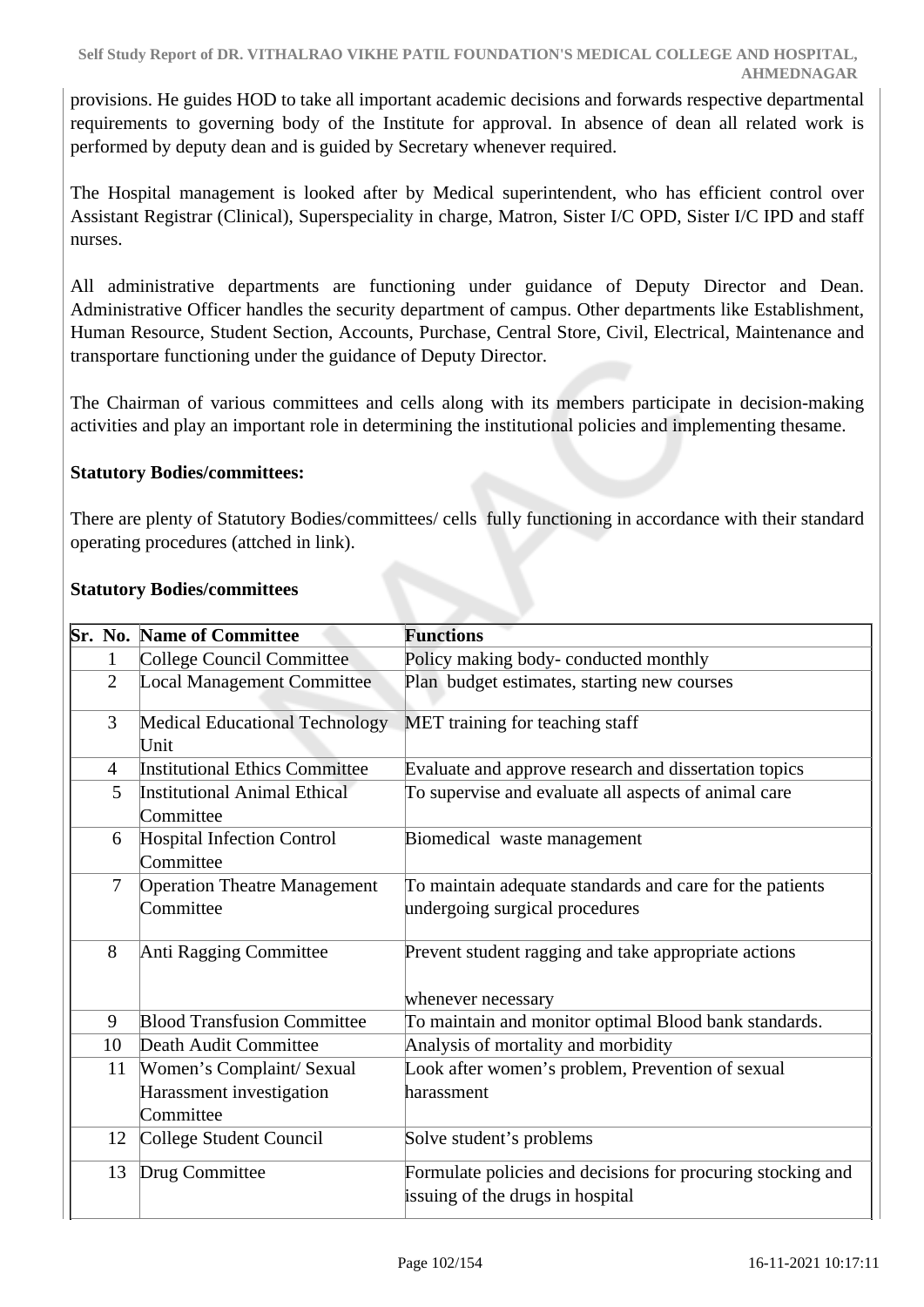|    | 14 Standard of Protocols for<br>Committees             | Frame appropriate SOP's for wards/departments/                                                                                                    |
|----|--------------------------------------------------------|---------------------------------------------------------------------------------------------------------------------------------------------------|
|    |                                                        | college in co-ordination with the undersigned                                                                                                     |
|    | 15 Pharmaco-vigilance Committee                        | To generate awareness about the need of identifying and<br>reporting of Adverse Drug Reactions amongst all sections of<br>healthcare providers.   |
|    | 16 Institute health science journal<br>committee       | Optimal standards and timely publication of college's journal                                                                                     |
|    | 17 Committee for wall magazine                         | To post articles, poems, drawings and other such activities                                                                                       |
| 18 | Intellectual property right (IPR)<br>committee         | Create awareness and provide guidance to academic/non-<br>academic staff, students, and outside agencies regarding<br>institute's property rights |
| 19 | Clean India through Clean<br><b>Colleges Committee</b> | Ensure maintenance of Clean college campus                                                                                                        |
| 20 | Research cell                                          | Take initiative and implement advance in research activities                                                                                      |
| 21 | <b>Library Committee</b>                               | Provision of new edition books, 24 hrs reading hall for UG,<br>PG and staff.                                                                      |

| <b>File Description</b>                                                                                                 | <b>Document</b>      |
|-------------------------------------------------------------------------------------------------------------------------|----------------------|
| Link for strategic Plan document(s)                                                                                     | <b>View Document</b> |
| Link for organisational structure                                                                                       | <b>View Document</b> |
| Link for additional information                                                                                         | <b>View Document</b> |
| Link for minutes of the College Council/ other<br>relevant bodies for deployment/ deliverables of<br>the strategic plan | <b>View Document</b> |

#### **6.2.2 Implementation of e-governance in areas of operation**

- **1. Academic Planning and Development**
- **2. Administration**
- **3. Finance and Accounts**
- **4. Student Admission and Support**
- **5. Examination**

**Response:** A. All of the above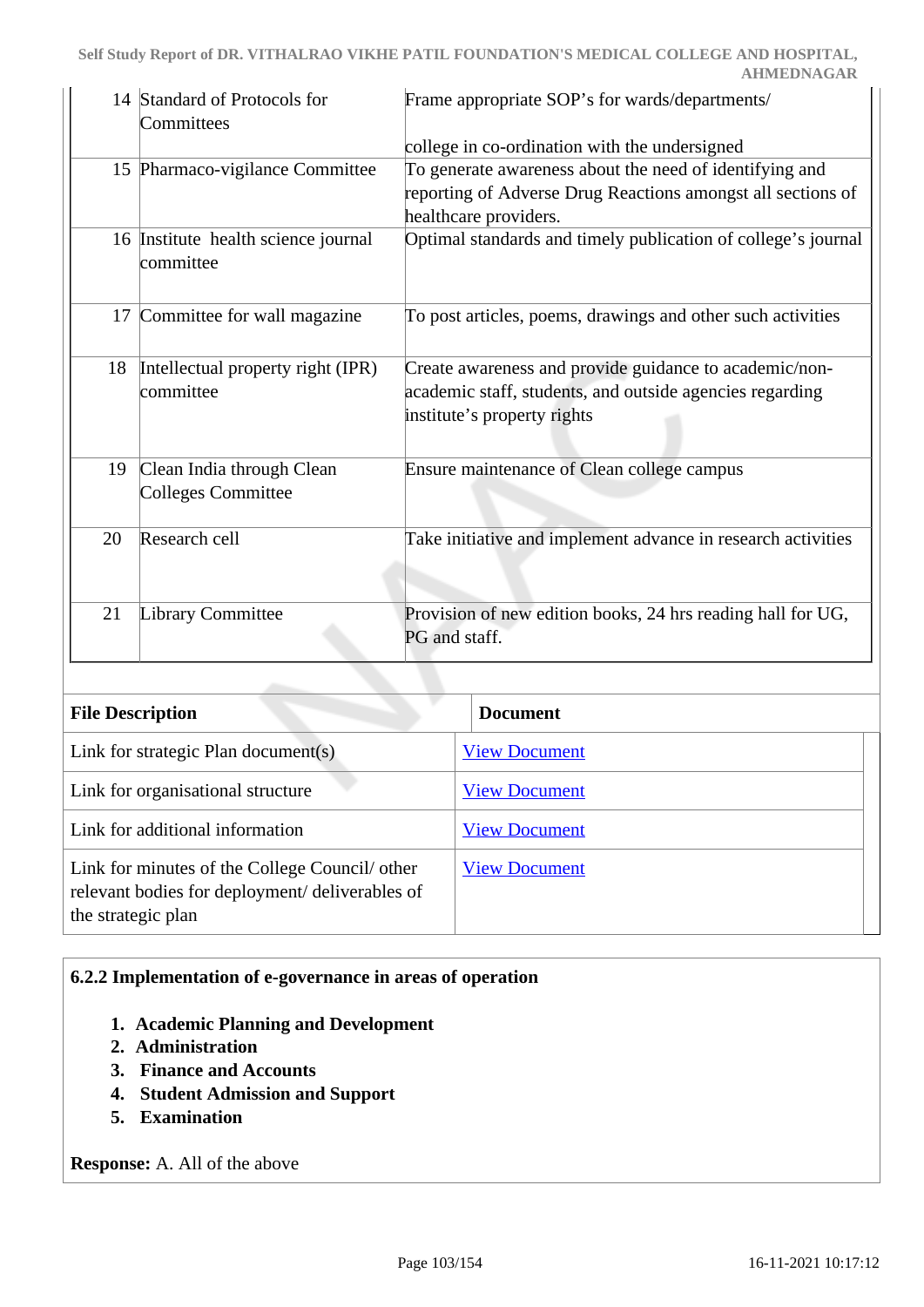| <b>File Description</b>                                                                                                                                        | <b>Document</b>      |
|----------------------------------------------------------------------------------------------------------------------------------------------------------------|----------------------|
| Screen shots of user interfaces of each module<br>Annual e-governance report approved by Governing<br>Council/Board of Management/Syndicate Policy<br>document | <b>View Document</b> |
| Policy documents                                                                                                                                               | <b>View Document</b> |
| Institutional data in prescribed format                                                                                                                        | <b>View Document</b> |
| Institutional budget statements allocated for the<br>heads of E_governance implementation ERP<br>Document                                                      | <b>View Document</b> |
| Any additional information                                                                                                                                     | <b>View Document</b> |

# **6.3 Faculty Empowerment Strategies**

**6.3.1 The institution has effective welfare measures for teaching and non-teaching staff**

# **Response:**

Teaching staff always get motivation for self development program, assistance, support and No Objection Certificate whenever required for higher education.

Following are varuous Welfare schemes for teaching and non teaching staff:

- 1.**Provident Fund:**All Non Teaching Staff is covered under Provident Fund act 1953.
- 2.**Group Gratuity Scheme:** All the employees who have completed 5 years of service are covered by group Gratuity Scheme.
- 3.**Health care:** Regular health checkups for all staff are conducted at free of cost and medicines are provided at subsidized rate with 20% discount.
- 4.**Research and publications:** All facility are provided to conduct Research and encouraged to publish research papers in Indexed journals.
- 5.**Insurance:** Every staff member is covered under General Insurance.

 6. **Accomodation:** Free /Subsidized accommodation with internet / intercom facility is provided within campus for teaching and non teaching staff

 **7. Fitness facilities:** Institute has provided the outstanding facilities for physical fitness which is provided at subsidized rate.

 **8. Educational facilities to children of staff:** DVVPF's has various other institutes which allows children of these faculties to get good education. Travelling facilities are provided for the children of staffs.

 **9. Employment to spouses:** Institute has provision to provide employment to the spouses of the staff members for socioeconomic development and family welfare.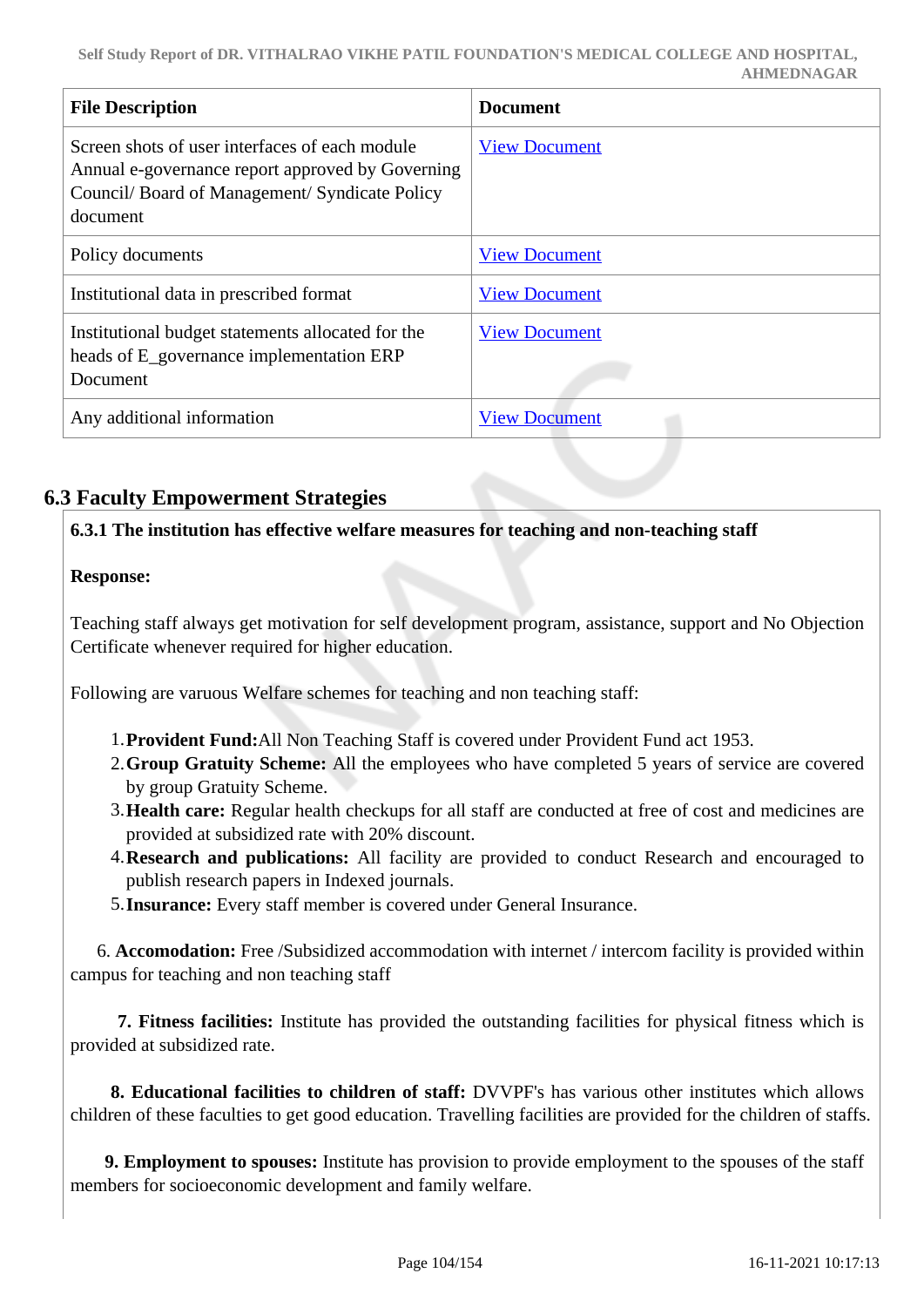#### **10. Celebrations/ activities**

- Celebration of important festivals for the stakeholders.
- Encouraging the Teaching staffs by giving Certificates and momentos for organizing various sports and cultural events in student functions.

 **11. Bank loans, institutional loans and Society loans:** Provision is made to issue the recommendations from institute for needy staff for getting financial advances, bank loans.

### 12.: **Leaves:**

- Various leaves are granted to teaching and non-teaching staff as vacation leave, casual leaves and sick leaves per year.
- Special leaves with pay are provided for teaching faculties to attend and present research papers in Conferences and to conduct University practical examinations.
- A maternity leaf for staff isgranted as per state government rule.

 **13. Facilities for family of staff:** Food Court, Canteen is provided to staff at subsidized food price.

 **14. Facilities to bachelor staff** Institute has a provision of Food Court, Canteen at subsidized food price.

 **15. Internet:** Provides at free of cost to all the employees.

 **16. Grievance Redressal cell:** Institute is having grievance redressal cell as well women's complaint redressal cell for prevention of sexual Harassment of woman at work Place.

 **17. Uniforms:** provided for Class III & IV Employees at free of cost.

 **18. Promotions:** Whenever any faculty fulfills required eligibility he /she will be promoted irrespective of vacancy in that department.

#### **Welfare scheme and number of beneficiaries**

| Name of Scheme    | 2015-16 | 2016-17 | 2017-18 | 2018-19 | 201 |
|-------------------|---------|---------|---------|---------|-----|
| Gratuity scheme   | 03      | 01      | 05      | 02      | 05  |
| Maternity leave   | 07      | 08      | 06      | 09      | 02  |
| Provident fund    | 230     | 200     | 228     | 284     | 315 |
| General insurance | 270     | 248     | 313     | 382     | 482 |
| Accommodation     |         | 20      | 25      | 31      | 37  |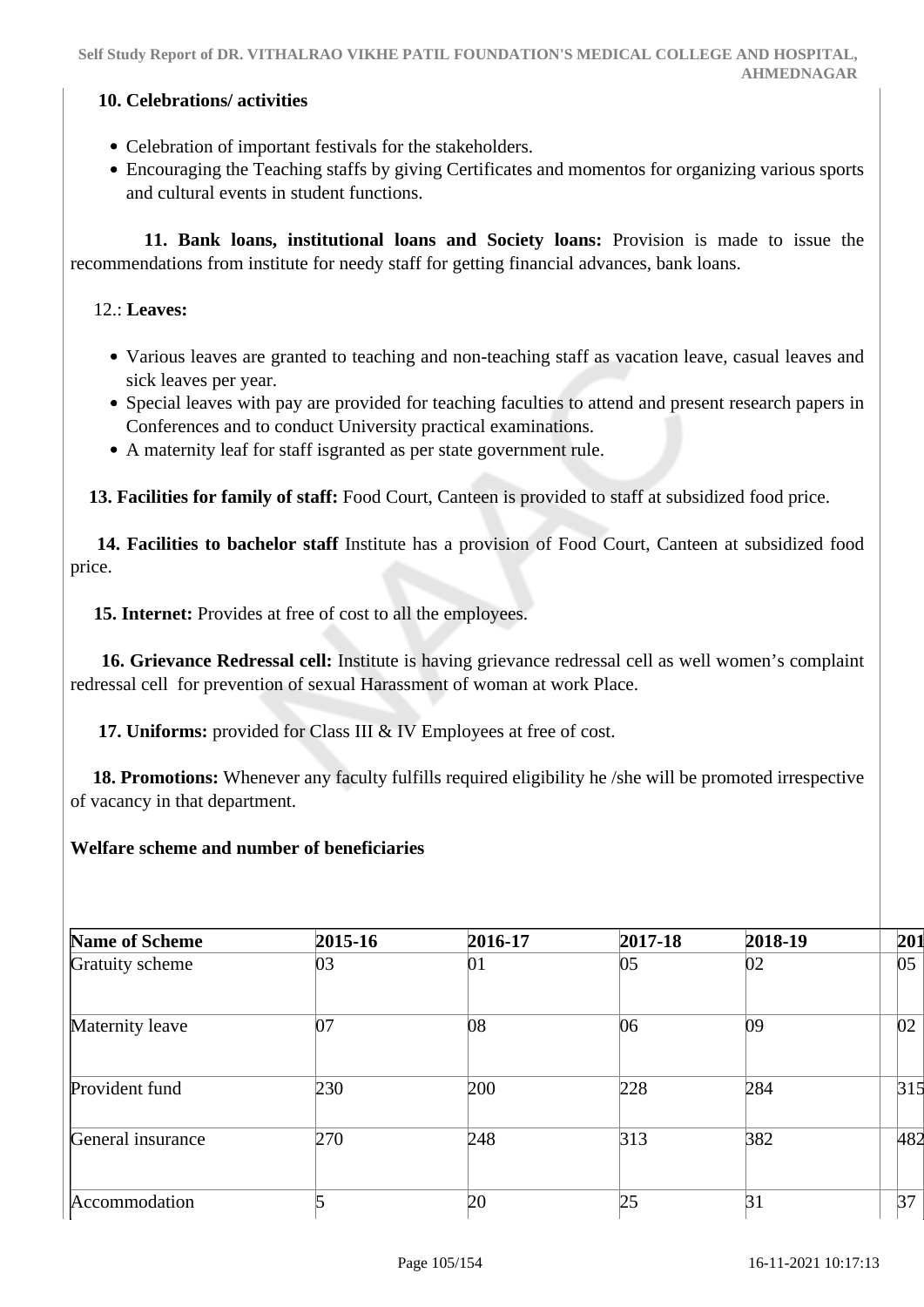|                                                    |    | Self Study Report of DR. VITHALRAO VIKHE PATIL FOUNDATION'S MEDICAL COLLEGE AND HOSPITAL, | <b>AHMEDNAGAR</b> |  |
|----------------------------------------------------|----|-------------------------------------------------------------------------------------------|-------------------|--|
| Employment to spouses                              | 32 |                                                                                           |                   |  |
|                                                    |    | <b>Document</b>                                                                           |                   |  |
| <b>File Description</b>                            |    |                                                                                           |                   |  |
| Any additional information                         |    | <b>View Document</b>                                                                      |                   |  |
| Link for list of beneficiaries of welfare measures |    | <b>View Document</b>                                                                      |                   |  |
| Link for additional information                    |    | <b>View Document</b>                                                                      |                   |  |
| Link for policy document on the welfare measures   |    | <b>View Document</b>                                                                      |                   |  |

# **6.3.2 Average percentage of teachers provided with financial support to attend conferences/workshops and towards membership fee of professional bodies during the last five years**

#### **Response:** 54.09

6.3.2.1 Number of teachers provided with financial support to attend conferences / workshops and towards membership fee of professional bodies year-wise during the last five years

| 2019-20 | 2018-19 | 2017-18         | 2016-17 | 2015-16 |
|---------|---------|-----------------|---------|---------|
| 141     | 140     | $\Omega$<br>1J. | 139     | 141     |

| <b>File Description</b>                                                                                                                                     | <b>Document</b>      |
|-------------------------------------------------------------------------------------------------------------------------------------------------------------|----------------------|
| Relevant Budget extract/expenditure statement                                                                                                               | <b>View Document</b> |
| Policy document from institutions providing<br>financial support to teachers, if applicable E-copy of<br>letter indicating financial assistance to teachers | <b>View Document</b> |
| Office order of financial support                                                                                                                           | <b>View Document</b> |
| Institutional data in prescribed format                                                                                                                     | <b>View Document</b> |

 **6.3.3 Average number of professional development / administrative training programmes organized by the Institution for teaching and non- teaching staff during the last five years (Continuing education programmes, entrepreneurship development programmes, Professional skill development programmes, Training programmes for administrative staff etc.,)**

**Response:** 14.6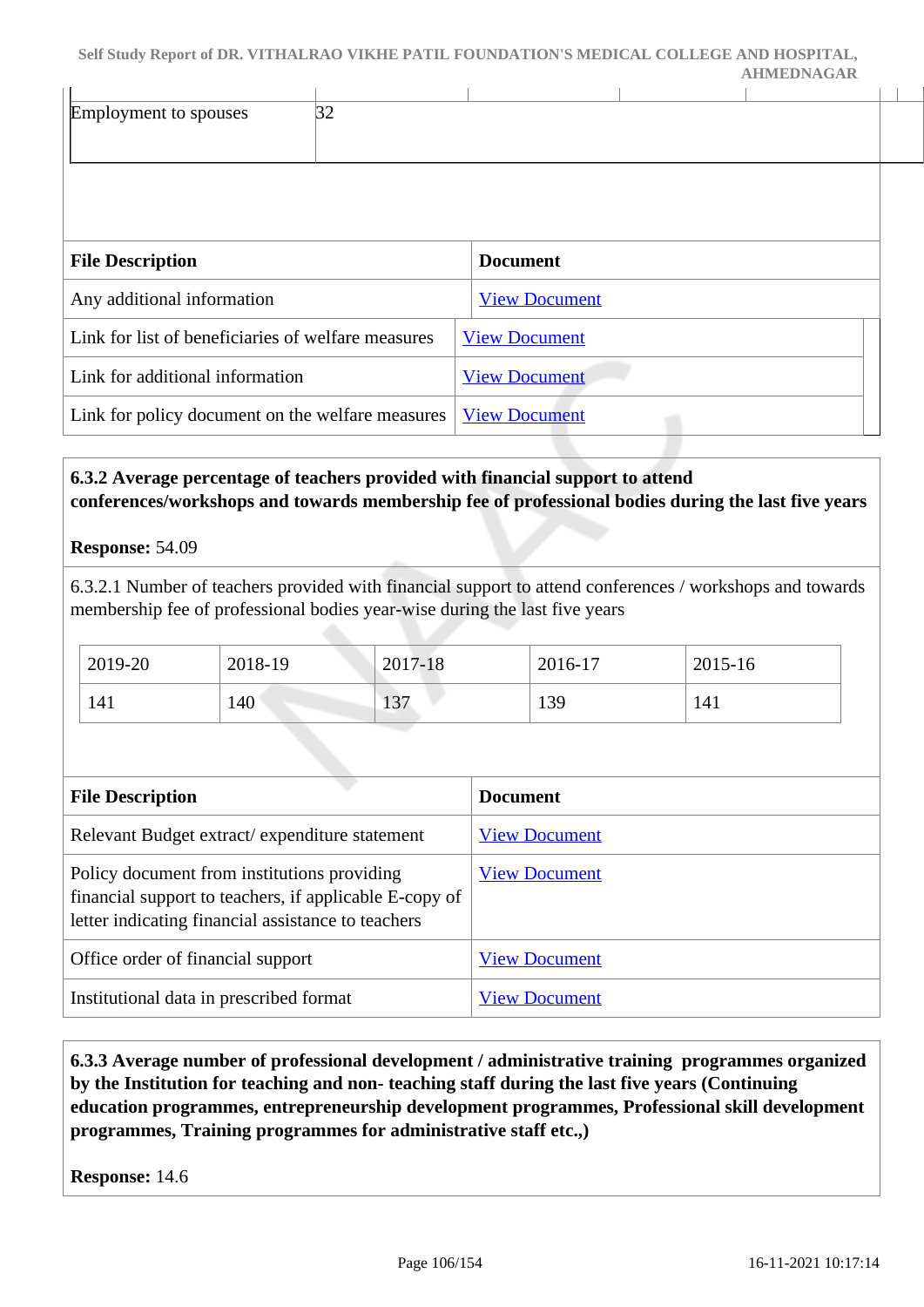6.3.3.1 Total number of professional development / administrative training programmes organized by the Institution for teaching and non-teaching staff year-wise during the last five years

|                                                                                                           | 2019-20                                                                                                                                                          | 2018-19 | 2017-18              |                      | 2016-17              | 2015-16 |
|-----------------------------------------------------------------------------------------------------------|------------------------------------------------------------------------------------------------------------------------------------------------------------------|---------|----------------------|----------------------|----------------------|---------|
|                                                                                                           | 19                                                                                                                                                               | 14      | 12                   |                      | 08                   | 20      |
|                                                                                                           |                                                                                                                                                                  |         |                      |                      |                      |         |
|                                                                                                           | <b>File Description</b>                                                                                                                                          |         |                      | <b>Document</b>      |                      |         |
| Reports of Academic Staff College or similar<br>centers Verification of schedules of training<br>programs |                                                                                                                                                                  |         | <b>View Document</b> |                      |                      |         |
|                                                                                                           | Institutional data in prescribed format                                                                                                                          |         |                      |                      | <b>View Document</b> |         |
|                                                                                                           | Detailed program report for each program should be<br>made available Reports of the Human Resource<br>Development Centres (UGC ASC or other relevant<br>centres) |         |                      |                      | <b>View Document</b> |         |
| Copy of circular/brochure/report of training<br>program self conducted program may also be<br>considered  |                                                                                                                                                                  |         |                      | <b>View Document</b> |                      |         |

# **6.3.4 Average percentage of teachers undergoing Faculty Development Programmes (FDP) including online programmes (Orientation / Induction Programmes, Refresher Course, Short Term Course etc.) during the last five years..**

#### **Response:** 54.09

6.3.4.1 Number of teachers who have undergone Faculty Development Programmes including online programmes, Orientation / Induction Programmes, Refresher Course, Short Term Course and any other course year-wise during the last five years

| 2019-20 | 2018-19 | 2017-18 | 2016-17 | 2015-16 |
|---------|---------|---------|---------|---------|
| 141     | 140     | 137     | 139     | 141     |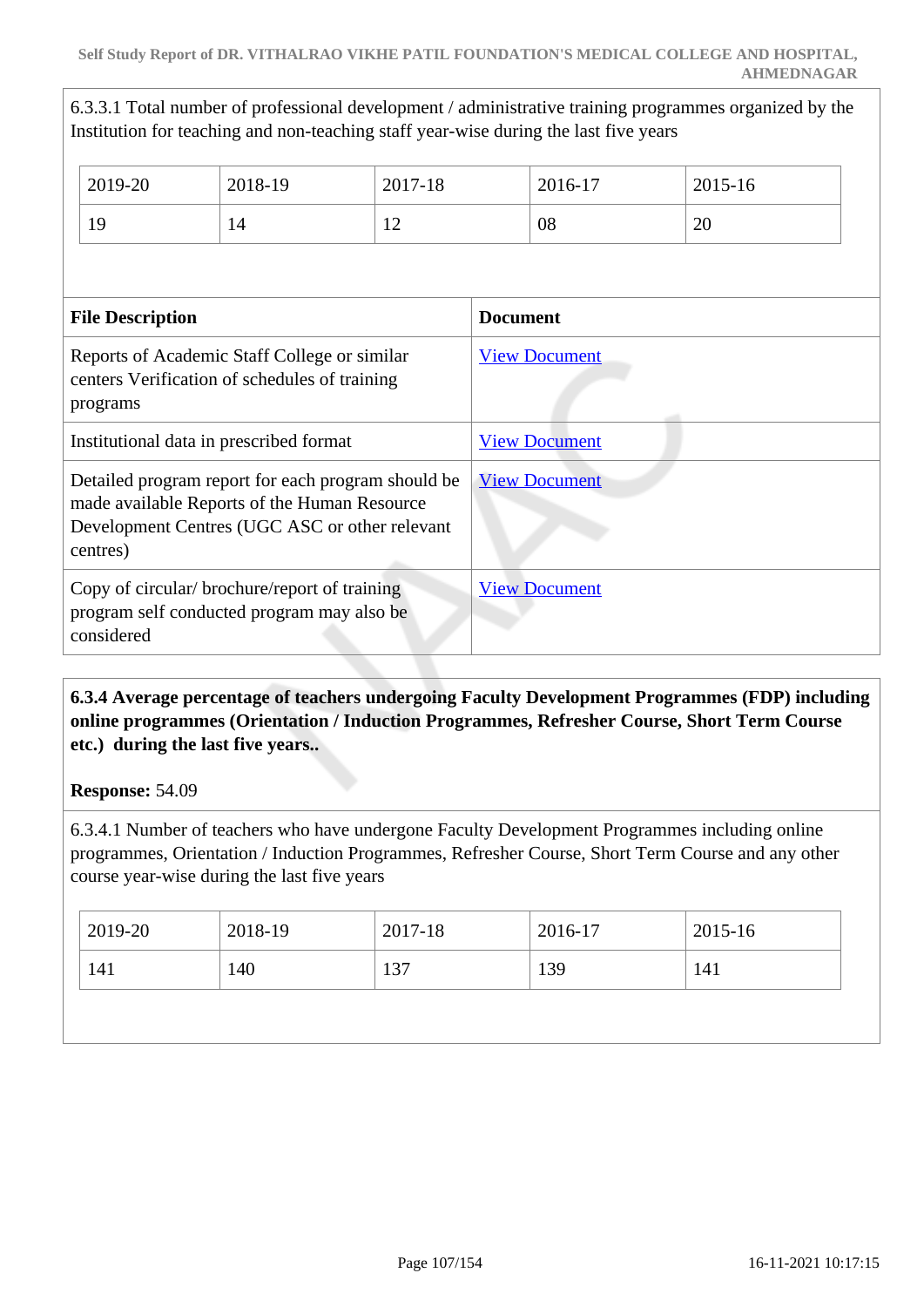| <b>File Description</b>                                                                                                                                     | <b>Document</b>      |
|-------------------------------------------------------------------------------------------------------------------------------------------------------------|----------------------|
| Institutional data in prescribed format                                                                                                                     | <b>View Document</b> |
| E-copy of the certificate of the program attended by<br>teacher                                                                                             | <b>View Document</b> |
| Days limits of program/course as prescribed by<br>UGC/AICTE or Preferably Minimum one day<br>programme conducted by recognised body/academic<br>institution | <b>View Document</b> |

## **6.3.5 Institution has Performance Appraisal System for teaching and non-teaching staff**

**Response:** 

#### **Introduction:**

Performance Appraisal System (PAS) is the processes used to improve efficiency and performance of staff, sharing that information with them and searching for ways to improve their performance. Also it is used to identify, encourage, evaluate, improve, and reward employee for their performance. Institution has performance based appraisal system for the assessment of teaching and non-teaching staff. It is based on annual performance of staff on the basis of their academic, research and other extra-curricular activities. It is also based upon his/her feedback from students, colleagues and administration.

It is done in a systematic manner for all staff of Institute at beginning of every year from 1st January to 10thof January. Forms designed by Institute for undertaking exercise of performance evaluation are circulated to all staff which are filled by each staff member along with supporting documents wherever applicable and submitted to HOD before10thof January. These forms are reviewed by HOD and remarks are put. All HOD's submit forms to Dean before 15thofJanuary and it is reviewed by the Dean. Overall report is further reviewed by the HR department and final performance functioning status is setup and confidentially recorded in the office which is completed in all respects before the 31st January.

A systematic performance appraisal system provides valuable feedback to employees, HOD, Dean and Management which helps in identifying promotable staff as well astheir areas of talent and areas where they are lagging behind. It helps the management to place the right employees for perfect jobs depending on their skills in particular areas.

#### **PerformanceAppraisalForm consists of following parts:**

**Section – 1:**This is to be filled by Establishment section. It contains administrative information. **Section-2:** Self-AppraisalReport is tobefilledinby reporting officerreporteduponandreviewed and it has following sub –heads:

- 1.Brief description of tasks required to be performed while holding the post.
- 2.Work plan and output during the year or period reported upon
- 3.List 4-5 important and noteworthy works done during the period
- 4.Difficulties faced in not achieving certain targets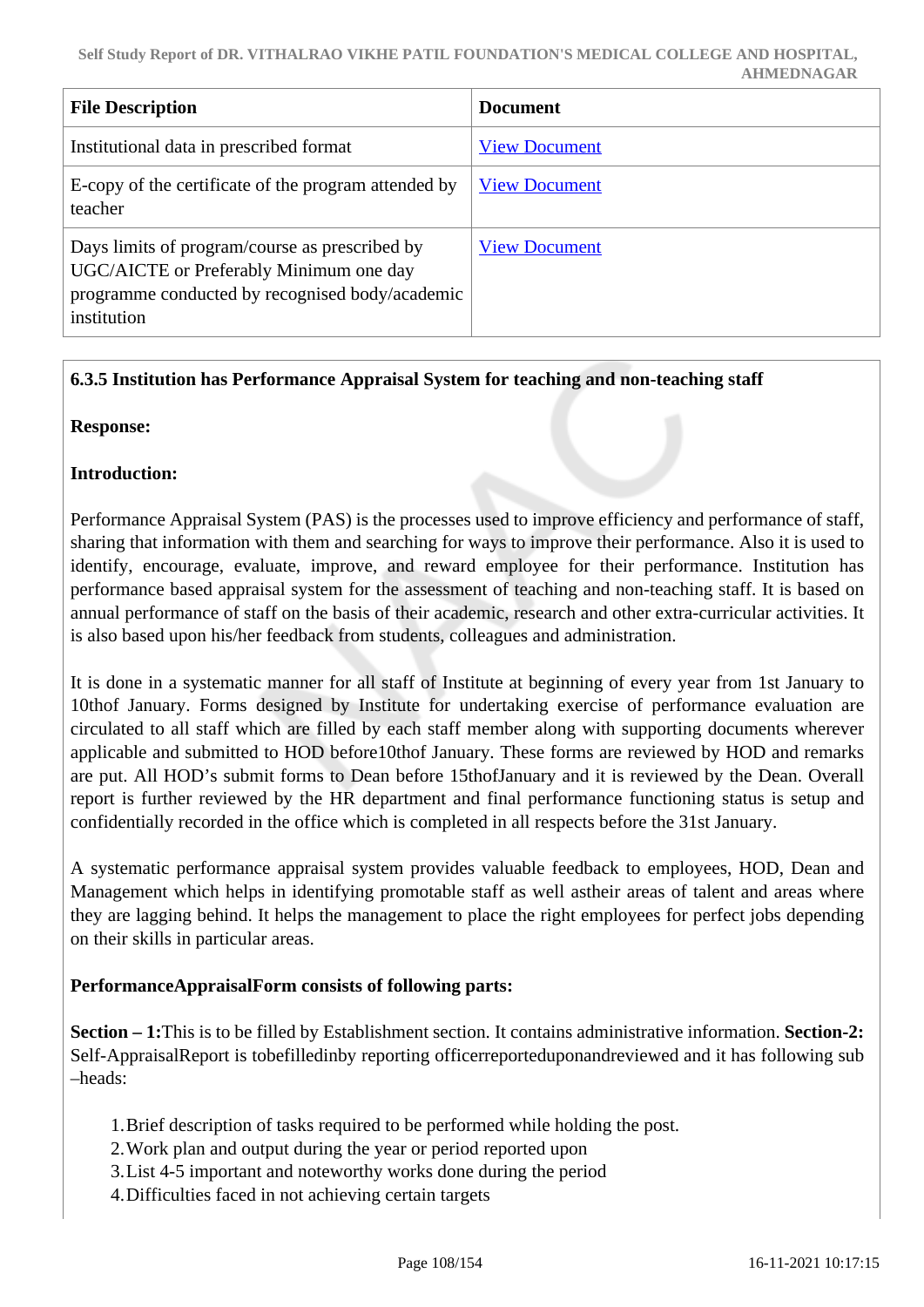5.Mention areas of required training which you feel necessary for higher efficiency

Section 3: Performance Appraisal Report prepared by reporting officer *i.e.* HOD and do the overall assessment.

#### **Objectives of the PAS:**

- To evaluate the performance of employee
- For making decision regarding promotion of employee
- To identify the needs of training, growth & development
- To increase the harmony and enhance the effectiveness

#### **Benefits of PAS:**

- Assist to enhance staff performance
- The tool of inspiration
- Be integrated with strategic vision
- Promotion, increase in salary & compensation
- Give indivisual staff feedback about their job performace and motivation
- Communication: For management, effective communication between employees and employers is very important. Through performance appraisal, communication can be sought for in the following ways:
- 1.The higher authority can understand and accept skills of subordinates.
- 2.The subordinates can also understand, create a trust and confidence in superiors and maintain cordial relationship.

| <b>File Description</b>               | <b>Document</b>      |
|---------------------------------------|----------------------|
| Link for performance Appraisal System | <b>View Document</b> |

### **6.4 Financial Management and Resource Mobilization**

### **6.4.1 Institutional strategies for mobilisation of funds and the optimal utilisation of resources**

**Response:** 

Our Institution has a transparent and well planned financial management system. The Resource mobilization policy focuses on achieving goals and target of institution ensuring accountability and transparency. Harmonized Governing body coordinates and monitors optimal utilization of the funds for promotion of learner-centric ecosystem.

Various strategies are adopted for mobilizations of funds are:

1. **Mahatma JyotibaPhule Jan ArogyaYojana:** We attracted more patients by implementing this yojana.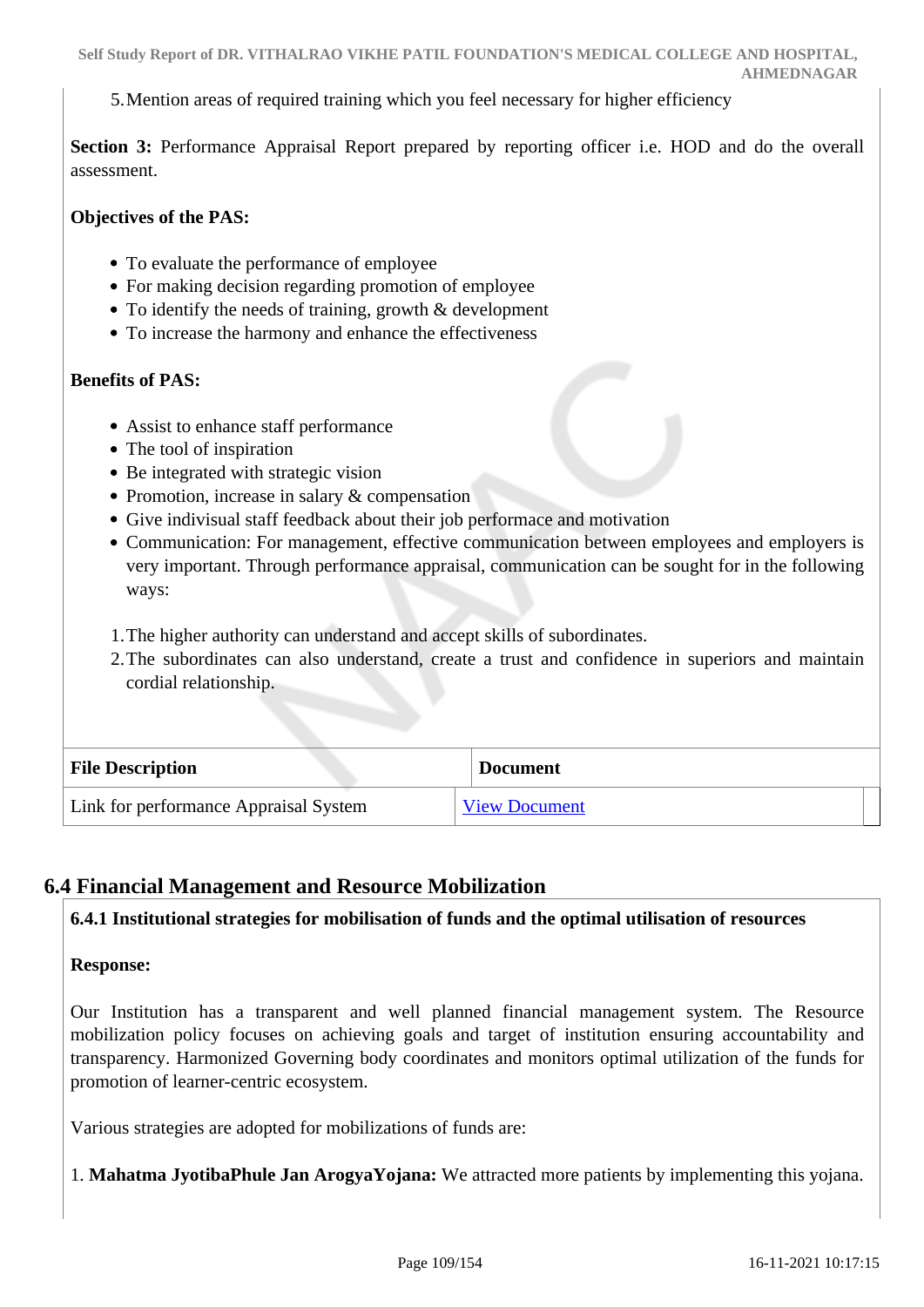2. **Solar system:**It benefitted institution economically. We received grant from ZP.

3. **Book Grants for Students:** Every year we receive grant from MUHS for purches of books

4. **Water Tank:** Institutional area is dry and rocky so it is difficult to store water especially in summer season. We received funds from the ZP for water tank.

5. **Working women hostel:** Many women's are coming from distance place for service in our campus and for their convenience we provided hostel facility. Funds are received from Central Government.

6. **Text Book Donation:** Many teachers, outgoing UG and PG students donated books to our library.

7**. Research grants:** Research grants from various government and non-government agencies such as ICMR, MUHS.

9**. Funding from alumni donors:** Donated funds for purchase of booksand instruments.

10. **Ambulance:** Our institute received one ambulance from Janseva Foundation.

11. Grants from individuals, philanthropist, and non-government bodies:

13. **Tuition fees:** It is used for infrastructure and academic activities

14. Being a Health care institution intertwined with community health program, several Non-Governmental Organizations, Foundations/Charities are attracted to have society-oriented projects and program resulting in funds for the said activities.

 Allocated funds are utilized to purchase equipment, organize seminars, workshops and conferences etc. There is always a need for maintaining and upgrading facilities provided by college from time to time along with improvement in infrastructure is also needed.

 Purchase Committee takes care that purchases are done properly and in accordance with needs and rules. Management takes a review of mobilization of funds and utilization of these sources periodically in their meetings. Regular internal audits from Charted Accountant make sure that mobilization of resources is being done properly.

# **Optimum Utilization of Resources**

Aided by the vision plan of institute, financial resources accrued are judiciously budgeted and utilized for all-round development and quality enhancement of institute. The well-established internal and external audits, Finance Committee and BoM effectively monitor optimum utilization of Resources, Planning and Monitoring Board and university-level committees implement schemes in a time-bound manner. Resources were never a crunch in institute in building infrastructure, quality manpower and healthcare facilities.

**Utilization of resources** is mainly made for following:

### **Academic**

1.Conference / workshop Meeting expenses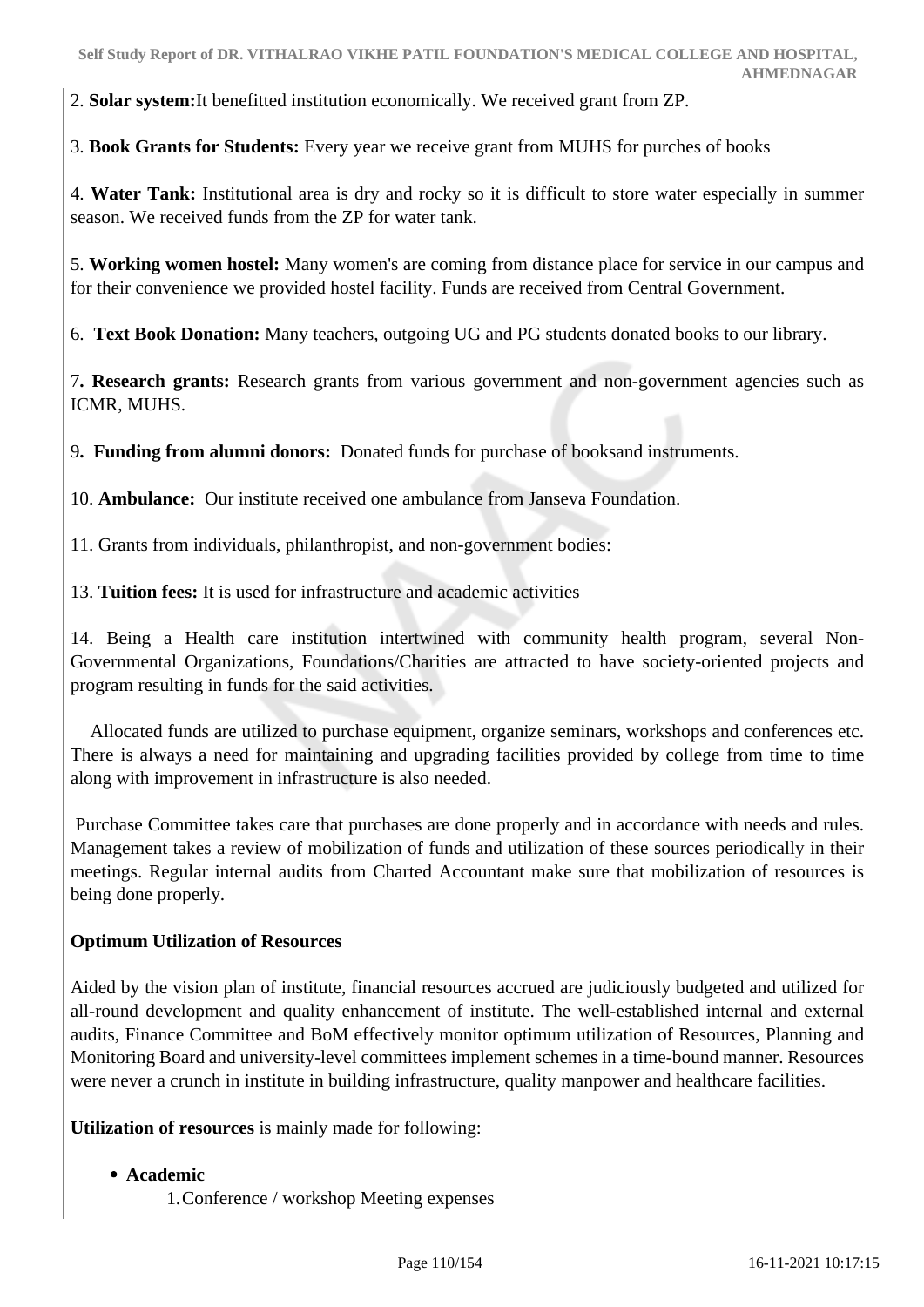- 2.Printing and Stationery
- 3.Repairs, maintenance, and Equipment (skill lab)
- 4.Salaries and other allowances of teaching & non-teaching staff
- 5.Travelling expenses
- **Health care facilities**
- 1.Health Camp expenses
- 2.Hospital facility expenses equipment, drugs, instruments
- 3.Lab and Dept. current expenses

#### **Infrastructure:**

- 1.Extension of infrastructure
- 2.Maintainance

#### **Common**

- 1.Audit fees and expenses
- 2.Legal expenses
- 3.Electricity, telephone, internet ,postage, and telegrams

| <b>File Description</b>                                                                                           | <b>Document</b>      |
|-------------------------------------------------------------------------------------------------------------------|----------------------|
| Link for resource mobilization policy document<br>duly approved by College Council/other<br>administrative bodies | <b>View Document</b> |
| Link for procedures for optimal resource<br>utilization                                                           | <b>View Document</b> |

### **6.4.2 Institution conducts internal and external financial audits regularly**

#### **Response:**

Institution monitors effective and efficient use of financial resources by Chartered Accountants through the Control of Central Pooling System and Audit. Institution conducts internal and external financial audits regularly. Internal financial audit of college, hospital and administrative divisions is carried out by KSS and Company annually.

Annual budget of revenue expenditure and capital expenditure are recommended annually by the Finance Committee and approved by Board of Management of our institute. Generally, recurring expenses and capital expenditures are projected to be within budgeted resources of Institution. There by deficit budgeting is not encouraged. Auditors certify the income, expenditure and capital expenditure each year. Audit Committee which plans and controls audit activities including internal and statutory audit.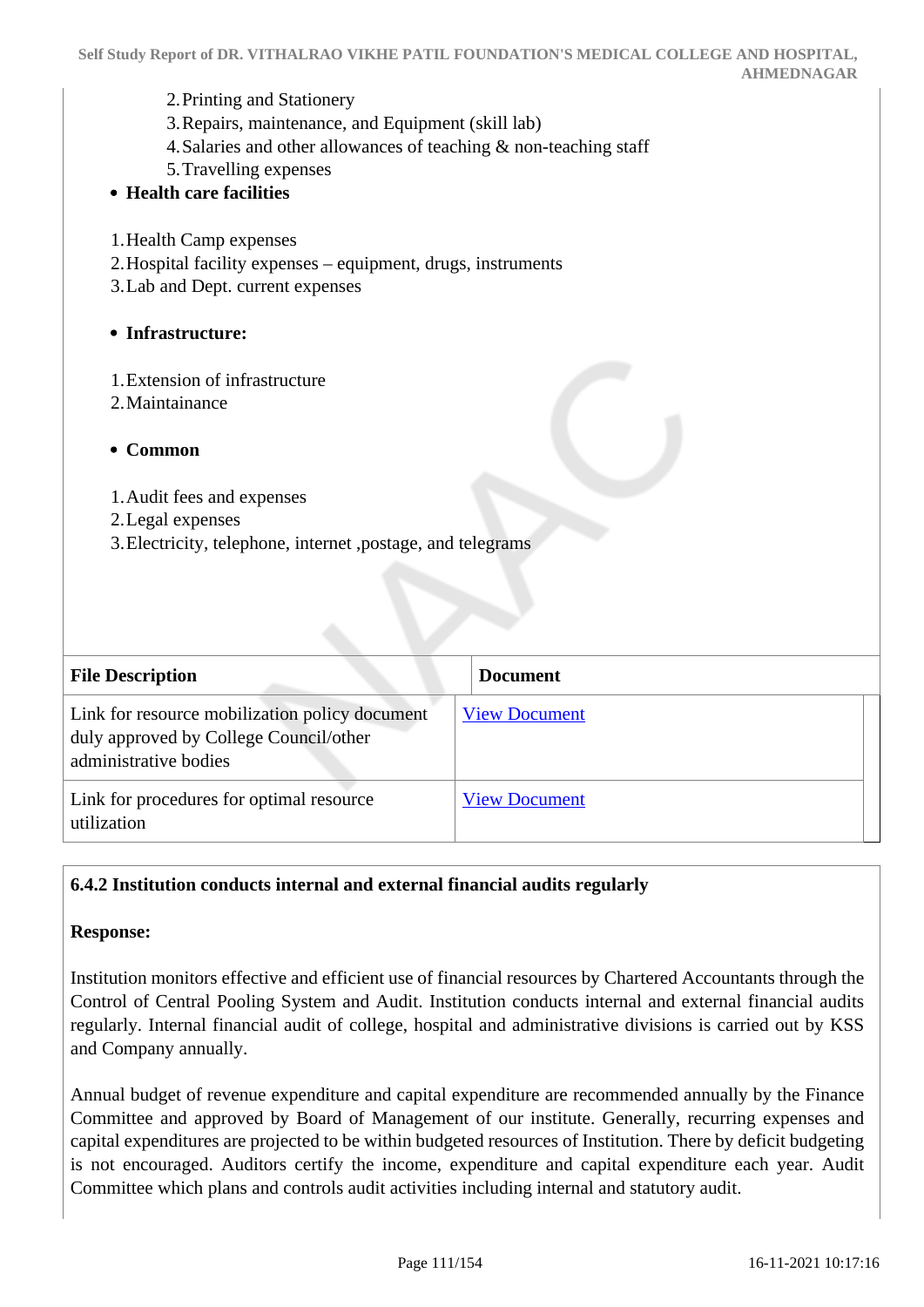# **Internal Audit**

Internal auditing is an independent, objective assurance and consulting activity designed to add value to and improve an institute's operations. It helps an institute to accomplish its objectives by bringing a systematic, disciplined approach to evaluate and improve the effectiveness of risk management, control and governance processes. Internal auditing achieves this by providing insight and recommendations based on analyses and assessments of data. With commitment to integrity and accountability, internal auditing provides value to governing bodies and senior management as an objective source of independent advice.

### **Functioning**

- Internal audit is carried on a regular basis through external agency and reports are submitted by on quarterly basis.
- Auditors try to complie procedural lapses at the time of audit along with accountant. The deviations are reported to the management.
- Accountant submits compliance report to management at audit committee meeting.
- These are complie by college authorities and report along with compliance is reviewed by the HOI.

**Annual stock verification** is carried out in stores and internal audit team works as extended arm of the Finance and Accounts Department.

### **External Audit**

External Audits done by an audit firm team headed by Chartered Accountants which includes verification of all statutory commitments and compliance of same carried out on an elaborate way taking into the reports of regular internal audit.

### **Functioning**

External audit is conducted every year by Kadam and the company. All financial matters are taken care of by Finance committee which is headed by the management of the college. Statutory auditor ensures compliances related to Bombay Public Charitable Act, Income Tax Act, Provident Fund and Miscelleneous Provisions Act etc.

### **Outcomes of auditing**

By mechanism of adopting both internal and statutory audits, the accuracy of financials is achieved and maintained. Report by audit team is immediately corrected and precautionary steps are taken to avoid such errors in future, thereby adhering to standard accounting practices. So far, there have been no major objections by the audit. It is also a credit that college's financial stability management system, as well as the auditing process, has received consistently good results. As part of this financial jurisprudence, it is envisioned that our college will evolve activity-based budgeting model along with time-line based deliverables, providing accountability-linked administrative and financial autonomy to all constituent units of our college.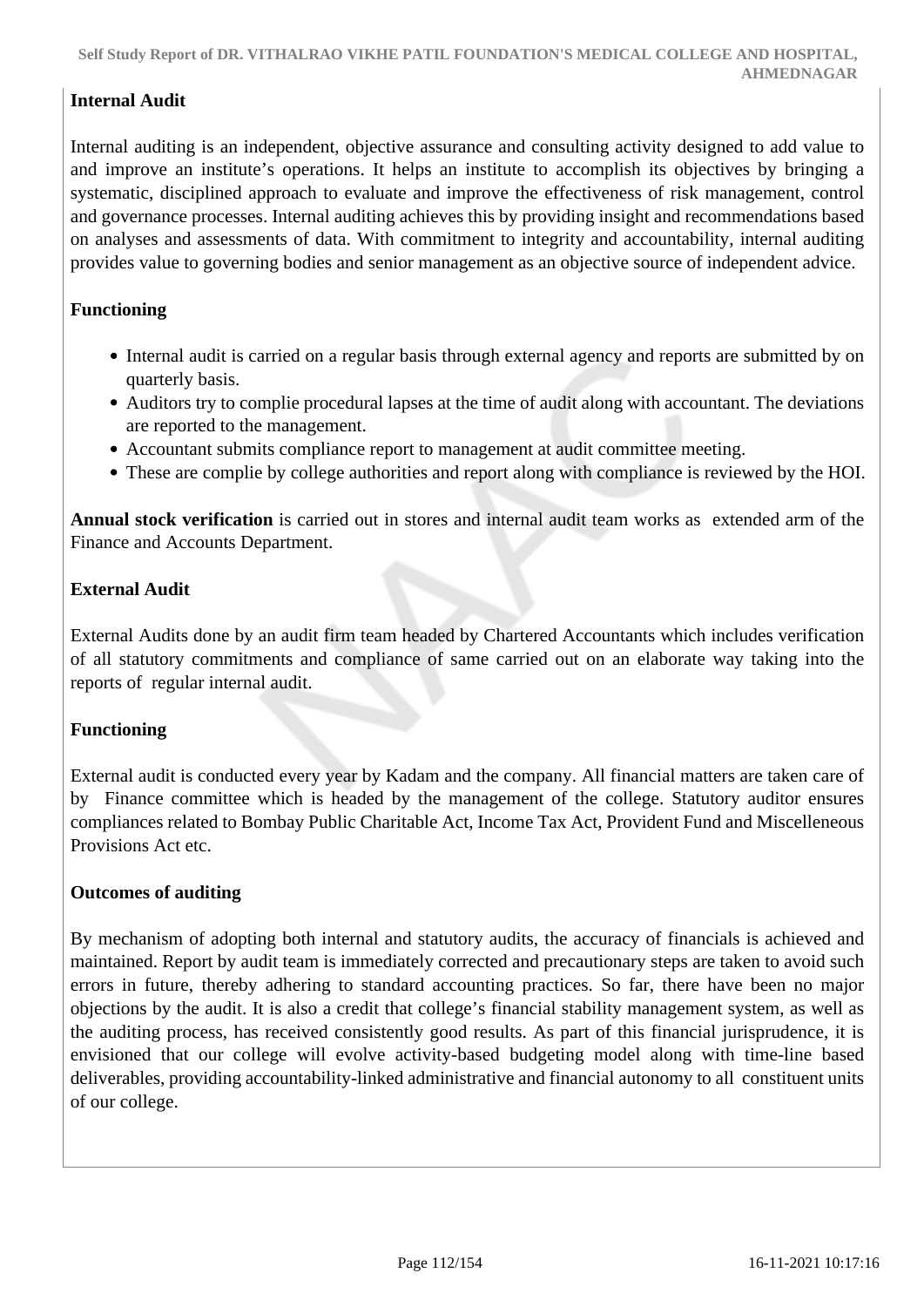| <b>File Description</b>                                                                            | <b>Document</b>      |
|----------------------------------------------------------------------------------------------------|----------------------|
| Link for documents pertaining to internal and<br>external audits year-wise for the last five years | <b>View Document</b> |
| Link for any other relevant information                                                            | <b>View Document</b> |

# **6.4.3 Funds / Grants received from government/non-government bodies, individuals, philanthropists during the last five years (not covered in Criterion III)**

| <b>Response: 145.61</b> |  |
|-------------------------|--|
|-------------------------|--|

6.4.3.1 Total Grants received from government/non-government bodies, individuals, philanthropists yearwise during the last five years (INR in lakhs)

| 2019-20 | 2018-19 | 2017-18 | $2016 - 17$ | 2015-16 |
|---------|---------|---------|-------------|---------|
| 26.56   | 30.67   | 25.16   | 37.77       | 25.45   |

| <b>File Description</b>                                                                                                                                                                                        | <b>Document</b>      |
|----------------------------------------------------------------------------------------------------------------------------------------------------------------------------------------------------------------|----------------------|
| Provide the budget extract of audited statement<br>towards Grants received from nongovernment<br>bodies, individuals, philanthropist duly certified by<br>Chartered Accountant and the head of the institution | <b>View Document</b> |
| Institutional data in prescribed format                                                                                                                                                                        | <b>View Document</b> |
| Copy of letter indicating the grants/funds received<br>by respective agency as stated in metric                                                                                                                | <b>View Document</b> |
| Annual statements of accounts                                                                                                                                                                                  | <b>View Document</b> |

# **6.5 Internal Quality Assurance System**

# **6.5.1 Instituion has a streamlined Internal Quality Assurance Mechanism**

### **Response:**

The Internal Quality Assurance Cell (IQAC) is established in 2018 underthechairmanship of the Dean of institute. The members of the cell consists of eight senior teachers mainly HOD's from various departments, Deputy Director of the Medical College as a member from management, three senior administrative officers, one nominee each from local society, student and employers and two coordinators. Chairman and co-coordinator of IQAC conduct and monitor the regular meetings of IQAC. IQAC along with all HODS's meet every quarterly and presents the academic programs which includes quiz, seminars and integrated teaching programs.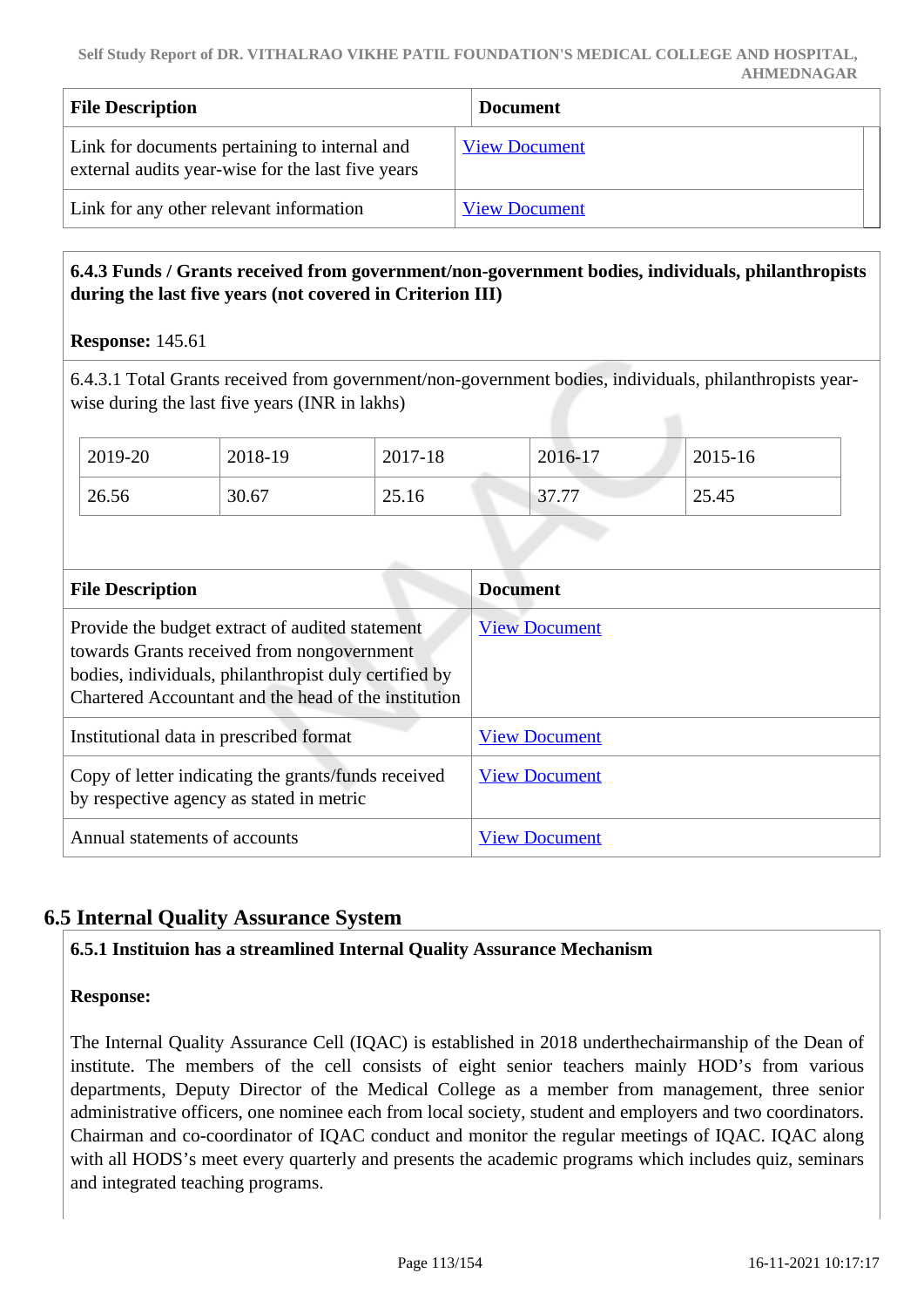IQAC has been able to reach across all levels of Institute academic and administrative systems and collate pertinent data and document. It plays an important role in ensuring quality of the functioning of administrative and academic units of the college. It reviews functioning of various departments and facilitates necessary changes as and when required. Quality of the medical education depends on interaction between teacher and student. IQAC develops its own goals & objectives which are relevant to local & national health care needs & methods to achieve goals. It conducts periodic reviews to assess extent to which goals are met within framework of guidelines.

**Vision:** To ensure high operational standards in all academic and administrative activities of DVVPF's Medical College & Hospital.

### **Mission:**

- Regular update of knowledge by staff
- Improvement of learning resources
- To stimulate the academic environment
- To promote thequality of teaching-learning and research
- Enhancing faculty knowledge and skills for quality enhancement in teaching, learning, research and proper documentation.
- Encouraging for research work and research sharing with other institutions in India and abroad. Also, motivating staff & students for publications in Indexed journals.
- Obtaining feedback from stakeholders and analyzing it.

# **Functions of the IQAC are:**

- Main function is to develop and application of quality benchmarks for various academic and administrative activities of the institution.
- Facilitating a learner-centric environment for quality education and participatory teaching and learning process.
- Arrangement for feedback response from students, parents and other stakeholders on quality-related institutional processes
- Organization of inter and intra institutional workshops, seminars, CME, conferences
- Proper documentation of the various activities or programs leading to quality improvement.
- Acting as a nodal agency of the Institution for coordinating quality-related activities along with the adoption and dissemination of best practices.
- Development and maintenance of institutional Quality Culture & database.
- Preparation of the Annual Quality Assurance Report (AQAR) as per guidelines and parameters of NAAC, to be submitted.

# **Benefits of IQAC will:**

- Ensure heightened level of clarity and focus in institutional functioning towards quality enhancement
- Ensure internalization of the quality culture.
- Ensure enhancement and coordination among various activities of the institution and institutionalize all good practices.
- Provide a sound basis for decision-making to improve institutional functioning.
- Act as a dynamic system for the quality changes.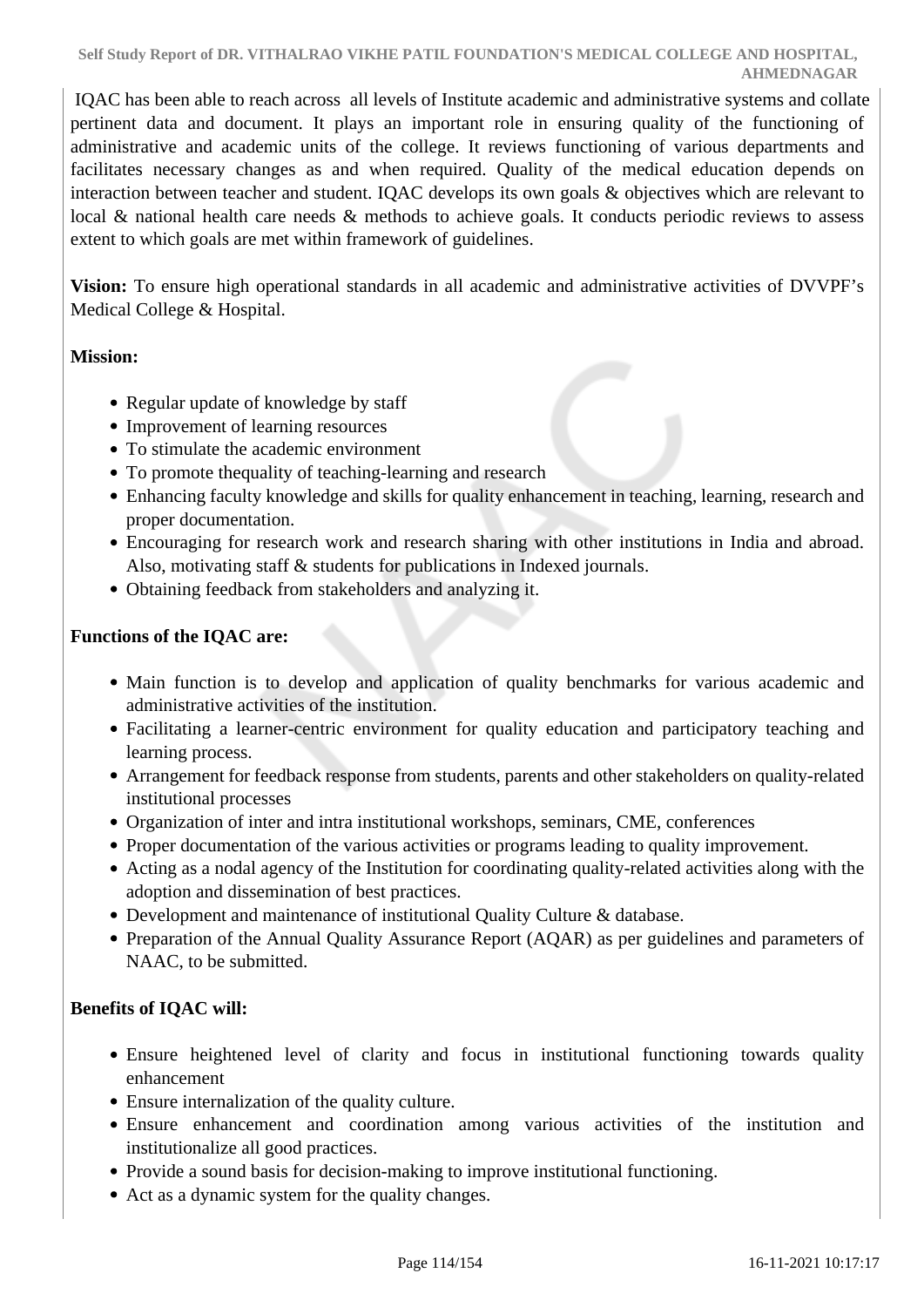Build an organized methodology of documentation and internal communication.

| <b>File Description</b>                                                       | <b>Document</b>      |
|-------------------------------------------------------------------------------|----------------------|
| Link for the structure and mechanism for Internal<br><b>Quality Assurance</b> | <b>View Document</b> |
| Link for minutes of the IQAC meetings                                         | <b>View Document</b> |

### **6.5.2 Average percentage of teachers attending programs/workshops/seminars specific to quality improvement in the last 5 years**

#### **Response:** 99.09

6.5.2.1 Number of teachers attending programs/workshops/seminars specific to quality improvement yearwise during last five years

| 2019-20 | 2018-19 | 2017-18 | 2016-17 | 2015-16 |
|---------|---------|---------|---------|---------|
| 401     | 202     | 128     | 285     | 267     |

| <b>File Description</b>                                                                                                                   | <b>Document</b>      |
|-------------------------------------------------------------------------------------------------------------------------------------------|----------------------|
| List of teachers who attended<br>programmes/workshops/seminars specific to quality<br>improvement year-wise during the last five years    | <b>View Document</b> |
| Institutional data in prescribed format                                                                                                   | <b>View Document</b> |
| Details of programmes/workshops/seminars specific<br>to quality improvement attended by teachers year-<br>wise during the last five years | <b>View Document</b> |
| Certificate of completion/participation in programs/<br>workshops/seminars specific to quality<br>improvement                             | <b>View Document</b> |

 **6.5.3 The Institution adopts several Quality Assurance initiatives The Institution has implemented the following QA initiatives : 1. Regular meeting of Internal Quality Assurance Cell (IQAC) 2. Feedback from stakeholder collected, analysed and report submitted to college management for improvements 3. Organization of workshops, seminars, orientation on quality initiatives for teachers and administrative staff. 4. Preparation of documents for accreditation bodies (NAAC, NBA, ISO, NIRF etc.,)** 

**Response:** A. All of the above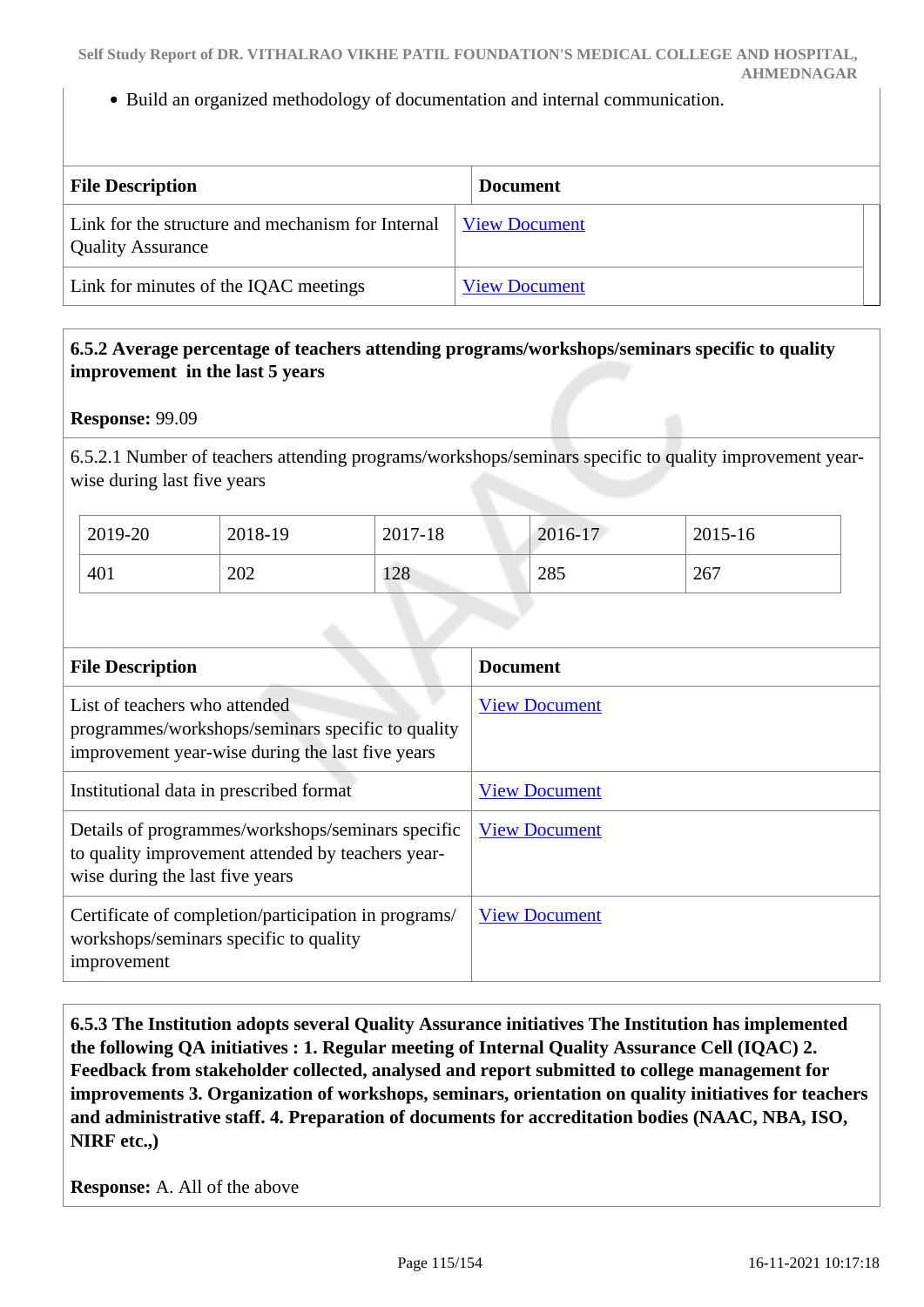| <b>File Description</b>                                                                  | <b>Document</b>      |
|------------------------------------------------------------------------------------------|----------------------|
| Report of the workshops, seminars and orientation<br>program                             | <b>View Document</b> |
| Report of the feedback from the stakeholders duly<br>attested by the Board of Management | <b>View Document</b> |
| Minutes of the meetings of IQAC                                                          | <b>View Document</b> |
| Institutional data in prescribed format                                                  | <b>View Document</b> |
| AQAR submitted to NAAC and other applicable<br>certification from accreditation bodies   | <b>View Document</b> |
| Annual report of the College                                                             | <b>View Document</b> |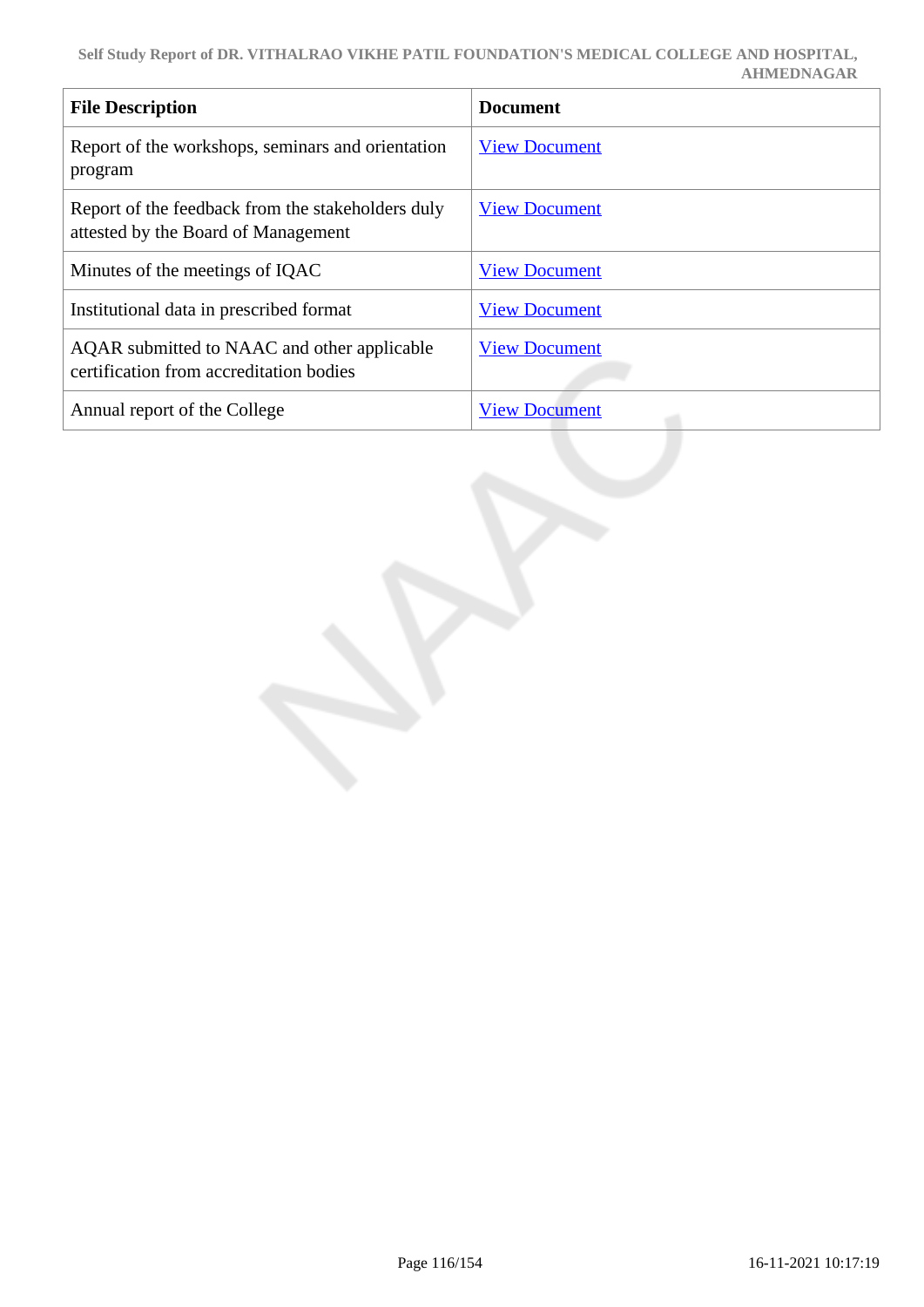# **Criterion 7 - Institutional Values and Best Practices**

# **7.1 Institutional Values and Social Responsibilities**

 **7.1.1 Total number of gender equity sensitization programmes organized by the Institution during the last five years** 

### **Response:** 21

7.1.1.1 Total number of gender equity sensitization programmes organized by the Institution year-wise during the last five years

| 2019-20 | 2018-19 | 2017-18 | 2016-17 | $12015 - 16$ |
|---------|---------|---------|---------|--------------|
|         |         | 4       | ັ       | ັ            |

| <b>File Description</b>                          | <b>Document</b>      |
|--------------------------------------------------|----------------------|
| Report gender equity sensitization programmes    | <b>View Document</b> |
| Institutional data in prescribed format          | <b>View Document</b> |
| Geotagged photographs of the events              | <b>View Document</b> |
| <b>Extract of Annual report</b>                  | <b>View Document</b> |
| Copy of circular/brochure/ Report of the program | <b>View Document</b> |

 **7.1.2 Measures initiated by the institution for the promotion of gender equity during the last five years.**

### **Response:**

# **Gender Equity:**

The institute is committed to gender equality which is evident from the different programs organized by the institute during the last few years. By celebrating International Women's day every year, arranging special sessions for womens empowerment, safety, social issues like Dowry, Equal education and equal pay for women etc. and creating awareness through marathon, role plays and various debate, short talk competitions institute provides platform for aspirations, abilities and professional welfare of female staff and students. Institute shows gender sensitivity in providing access to various facilities for the women equally in our campus without any male- female discrimination. Male and female students are allowed to wear respectable clothes of their choice. Institute asks teachers to maintain gender equality in college campus. Teachers are encouraged to use gender neutral language.

# **Counselling:**

Institute provides assistance to the female students and staff in the form of guidance and counselling in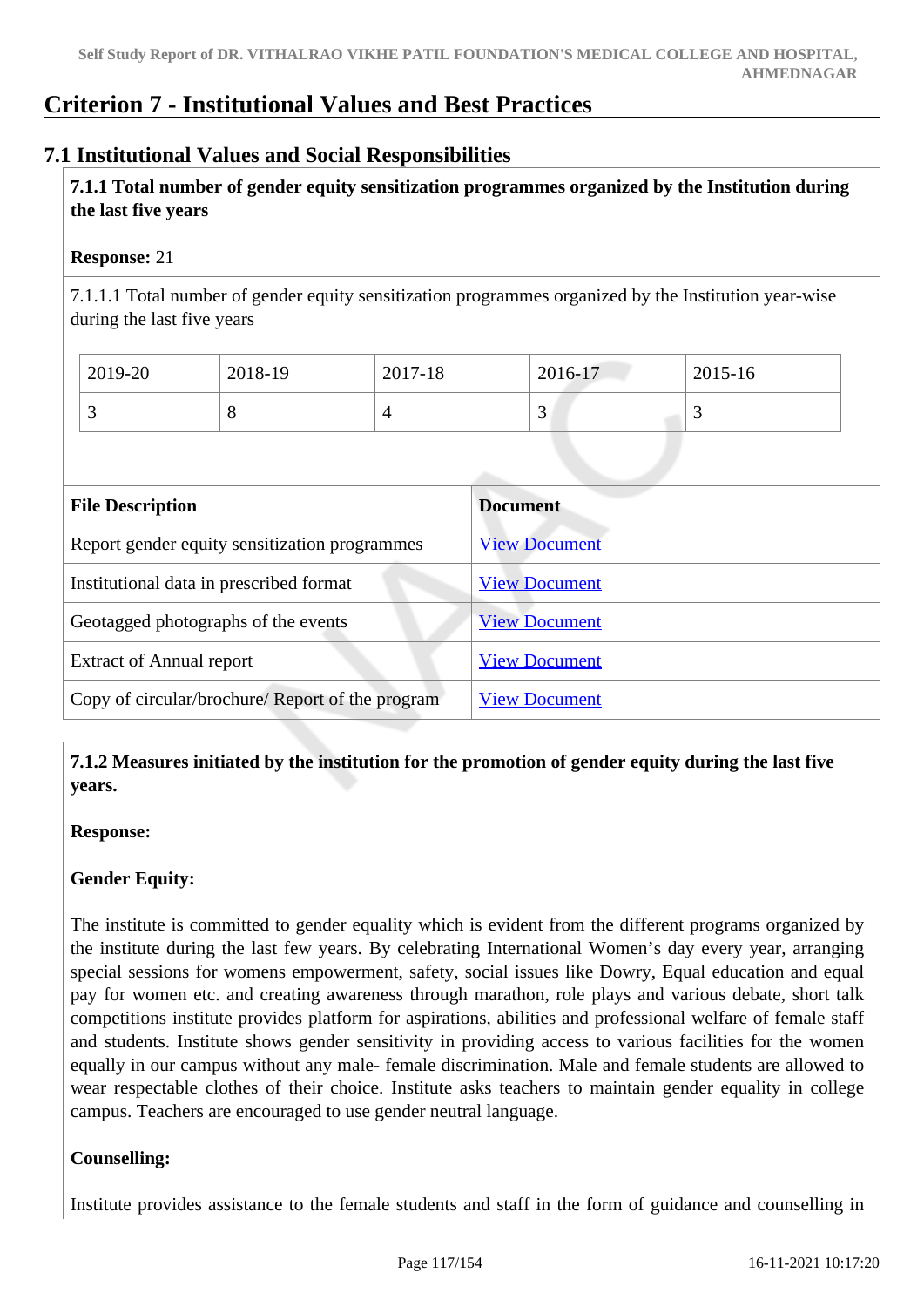resolving their problems. Along with this the female students are monitored by a female mentor under the mentorship programme. The mentors are always interacting with the mentees and help them to resolve any issue. There are also different complaints redressal committees like Women's Complaints Committee, Sexual Harassment Elimination Committee, and Hostel Disciplinary Committee.

### **Ladies Common Rooms:**

We have a dedicated ladies common room at our college building; all the female students and staff use that room whenever necessary. We provide following facilities in the ladies common room: Chair and table for having food and snacks, Washroom, TV for entertainment, Newspapers & Magazines, Chessboard & Carom for recreation, Water purifier for safe drinking water, Complaints box.

### **Day Care Centre for Young Children:**

Our institute has a day care centre / crèche facility for the children of the female staff. We have following facilities at our day care centre: Female and male attendant, Hirkani Cubicle for Breast feeding, One staff nurse, Pantry to make food for children, Clean water for drinking, Toilet & washroom facility, Dietician and Paediatrician on call for advice, Toys for playing.

### **Safety & Security:**

All the efforts are made to feel the women safe inside the campus. A 24 x 7 security guard is present outside all the ladies hostels. There is one separate female warden appointed at each girl's hostel. All the staffs working in these hostels are females. Along with this following measures are taken for female safety in our institution: Records of In & Out timings of the girls at Hostels, Strict timings for going outside hostels, No girls are allowed to stay outside hostel after 9 pm, Reading rooms at the hostels so that girls can study at night, CCTV cameras, Complaint boxes at hostels, Fire extinguishers, Separate washroom & common room for females, Free vehicle service on Sundays for girls to visit city, 24 x 7 Helpline number for females, No leaves are allowed before the telephonic confirmation by parents.

Along with the above provisions, entry inside the campus is restricted, having security check posts at every entrance.

| <b>File Description</b>                                                                                                                              | <b>Document</b>      |
|------------------------------------------------------------------------------------------------------------------------------------------------------|----------------------|
| Annual gender sensitization action plan                                                                                                              | <b>View Document</b> |
| Specific facilities provided for women in terms of<br>a. Safety and security b. Counselling c. Common<br>Rooms d. Day care centre for young children | <b>View Document</b> |

### **7.1.3 The Institution has facilities for alternate sources of energy and energy conservation devices 1. Solar energy 2. Wheeling to the Grid 3. Sensor based energy conservation 4. Biogas plant 5. Use of LED bulbs/ power efficient equipment**

**Response:** D. Any two of the above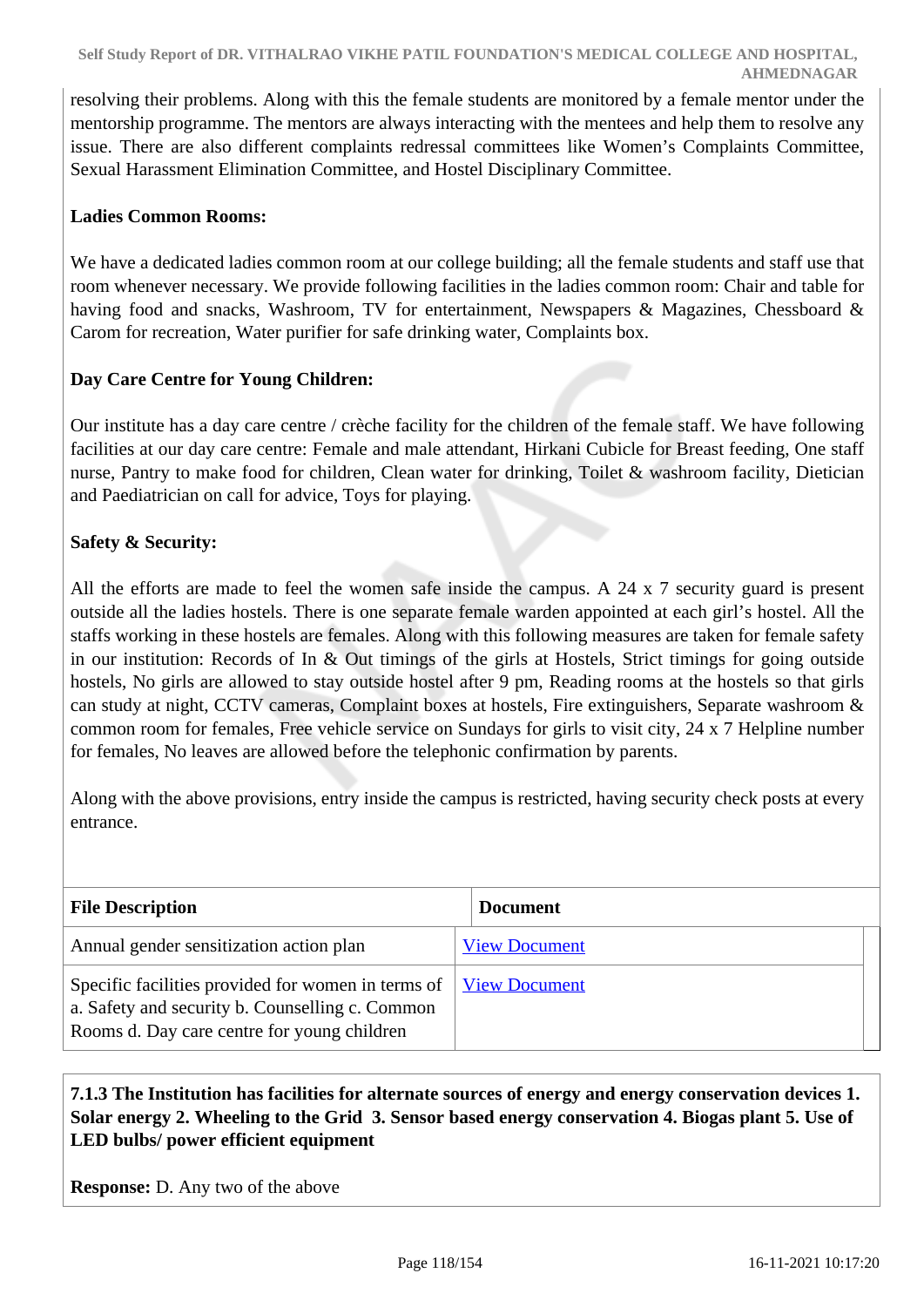| <b>File Description</b>                                                        | <b>Document</b>      |
|--------------------------------------------------------------------------------|----------------------|
| Institutional data in prescribed format                                        | <b>View Document</b> |
| Installation receipts                                                          | <b>View Document</b> |
| Geo tagged photos                                                              | <b>View Document</b> |
| Facilities for alternate sources of energy and energy<br>conservation measures | <b>View Document</b> |

 **7.1.4 Describe the facilities in the institution for the management of the following types of degradable and non-degradable waste (within 500 words)**

- **Solid waste management**
- **Liquid waste management**
- **Biomedical waste management**
- **E-waste management**
- **Waste recycling system**
- **Hazardous chemicals and radioactive waste management**

#### **Response:**

**Solid waste management**: All the solid waste generated in the campus (excluding

Biomedical waste) is segregated as bio-degradable, non-bio-degradable and domestic hazardous waste as per the Solid Waste Management Rules, 2016. Used sanitary waste like diapers, sanitary pads, etc. are wrapped securely and placed in the category of non-bio-degradable waste. Horticulture waste and garden waste generated from the premises is stored separately and disposed of. The biodegradable waste generated from our campus is dumped in the landfills in the nearby area of the college, where alternate layers of the waste and soil are filled so that it will automatically get converted into manure and is used for maintaining the greenery in and around the campus. The non-bio-degradable waste is collected by the local waste collection agency daily.

- **Liquid waste management**: Firstly the instructions are given to all to use the water judiciously to minimize the generation of liquid waste. The liquid waste generated from toilets (sewage) and from other places like kitchen, bathroom, cloth wash, vessel wash, etc. (sullage) is transferred to Sewage Treatment Plant (STP) through the sewerage system. In the STP, all the contaminants are removed and the treated waste water (effluent) is used for gardening and maintaining the greenery around in the campus.
- **Biomedical waste management:** All the necessary precautions are taken to ensure that bio-medical waste generated in the hospital is handled without any adverse effects to human health and environment. The bio-medical waste generated in the hospital is collected in colored bags and containers as specified under Biomedical Waste Management Rules, 2016. The segregated waste is stored at safe, ventilated and secured location. The laboratory waste, microbiological waste, blood samples and blood bags, along with waste generated at medical college in the various departments are pre-treated and then sent to common bio-medical waste treatment facility. This bio-medical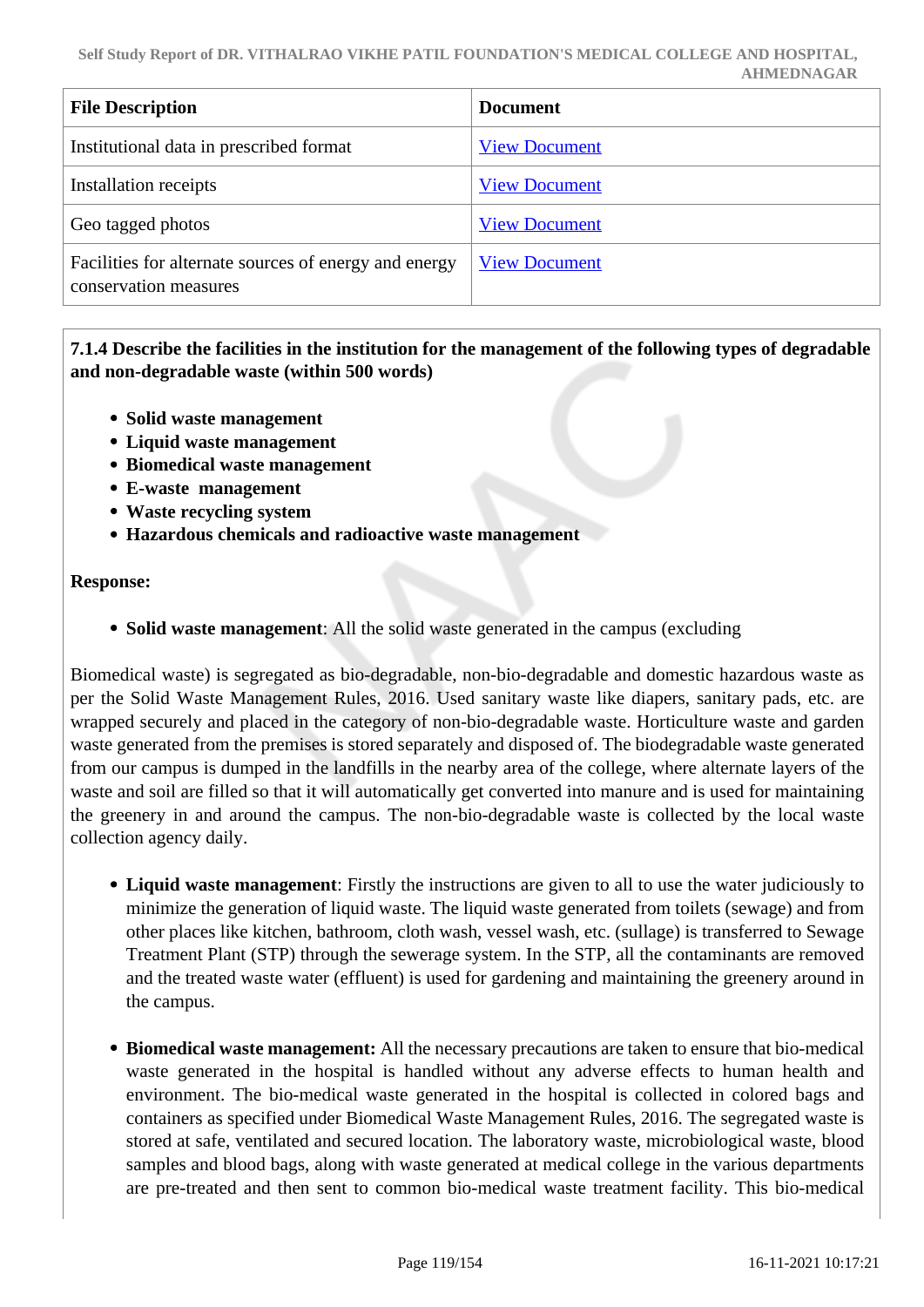waste is then regularly collected by BIOCLEAN SYSTEM (INDIA) PVT. LTD. For treatment and disposal. (MoU attached).

**E-waste management**: The measures are undertaken to dispose of e-waste generated in the institute. All the electrical and electronic devices categorized as E-waste are handed over to the Industrial Training Institute (ITI) affiliated under the same organization. Institute is also committed to create awareness regarding the hazards of improper handling, instructions for handling the equipment after its use, along with Do's and Don'ts through publications, advertisements, posters.

**Waste recycling system**: Solid bio-degradable waste is composted and reused as manure. The liquid waste is treated at STP and effluent is used for gardening. E-waste generated is also used for learning purpose of some professional courses. Use of plastic in the campus is banned.

**Hazardous chemicals and radioactive waste management**: Chemical wastes from institute are collected in Yellow colored containers as per the Bio-Medical Waste Management Rules, 2016 or non-chlorinated plastic bags, which is then collected by the authorized waste disposal authority. Radioactive waste generated from the brachytherapy unit of the Oncology centre is exported to MALLINCKRODT MEDICAL B V. The Netherlands after obtaining appropriate permission from Atomic Energy Regulatory Board (AERB).

| <b>File Description</b>                                                                            | <b>Document</b>      |
|----------------------------------------------------------------------------------------------------|----------------------|
| Link for relevant documents like<br>agreements/MoUs with Government and other<br>approved agencies | <b>View Document</b> |
| Link for geotagged photographs of the facilities                                                   | <b>View Document</b> |

# **7.1.5 Water conservation facilities available in the Institution:**

- **1.Rain water harvesting**
- **2.Borewell /Open well recharge**
- **3.Construction of tanks and bunds**
- **4.Waste water recycling**
- **5.Maintenance of water bodies and distribution system in the campus**

**Response:** Any Four of the above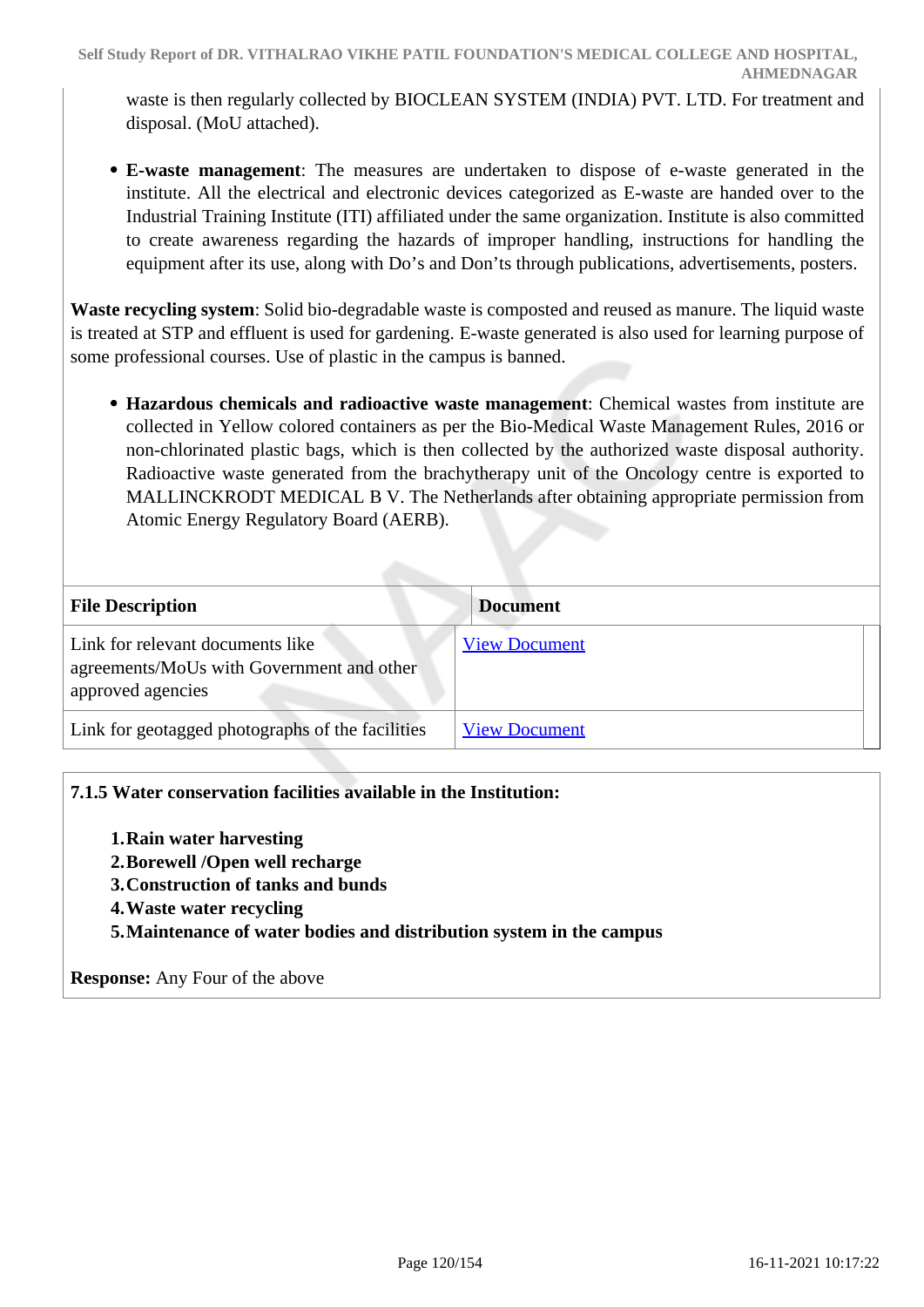| <b>File Description</b>                                                                              | <b>Document</b>      |
|------------------------------------------------------------------------------------------------------|----------------------|
| Institutional data in prescribed format                                                              | <b>View Document</b> |
| Installation or maintenance reports of Water<br>conservation facilities available in the Institution | <b>View Document</b> |
| Geo tagged photos of the facilities as the claim of<br>the institution                               | <b>View Document</b> |
| Geo tagged photo Code of conduct or visitor<br>instruction displayed in the institution              | <b>View Document</b> |

 **7.1.6 Green campus initiatives of the Institution include 1. Restricted entry of automobiles 2. Batterypowered vehicles 3. Pedestrian-friendly pathways 4. Ban on use of plastics 5. Landscaping with trees and plants** 

#### **Response:** A. All of the above

| <b>File Description</b>                                                                | <b>Document</b>      |
|----------------------------------------------------------------------------------------|----------------------|
| Institutional data in prescribed format                                                | <b>View Document</b> |
| Geotagged photos / videos of the facilities if<br>available                            | <b>View Document</b> |
| Geotagged photo Code of conduct or visitor<br>instruction displayed in the institution | <b>View Document</b> |
| Any additional information                                                             | <b>View Document</b> |

### **7.1.7 The Institution has disabled-friendly, barrier-free environment**

- **1.Built environment with ramps/lifts for easy access to classrooms**
- **2.Disabled-friendly washrooms**
- **3.Signage including tactile path, lights, display boards and signposts**
- **4.Assistive technology and facilities for persons with disabilities (***Divyangjan***) accessible website, screen-reading software, mechanized equipment**
- **5.Provision for enquiry and information: Human assistance, reader, scribe, soft copies of reading material, screen reading**

**Response:** A. All of the above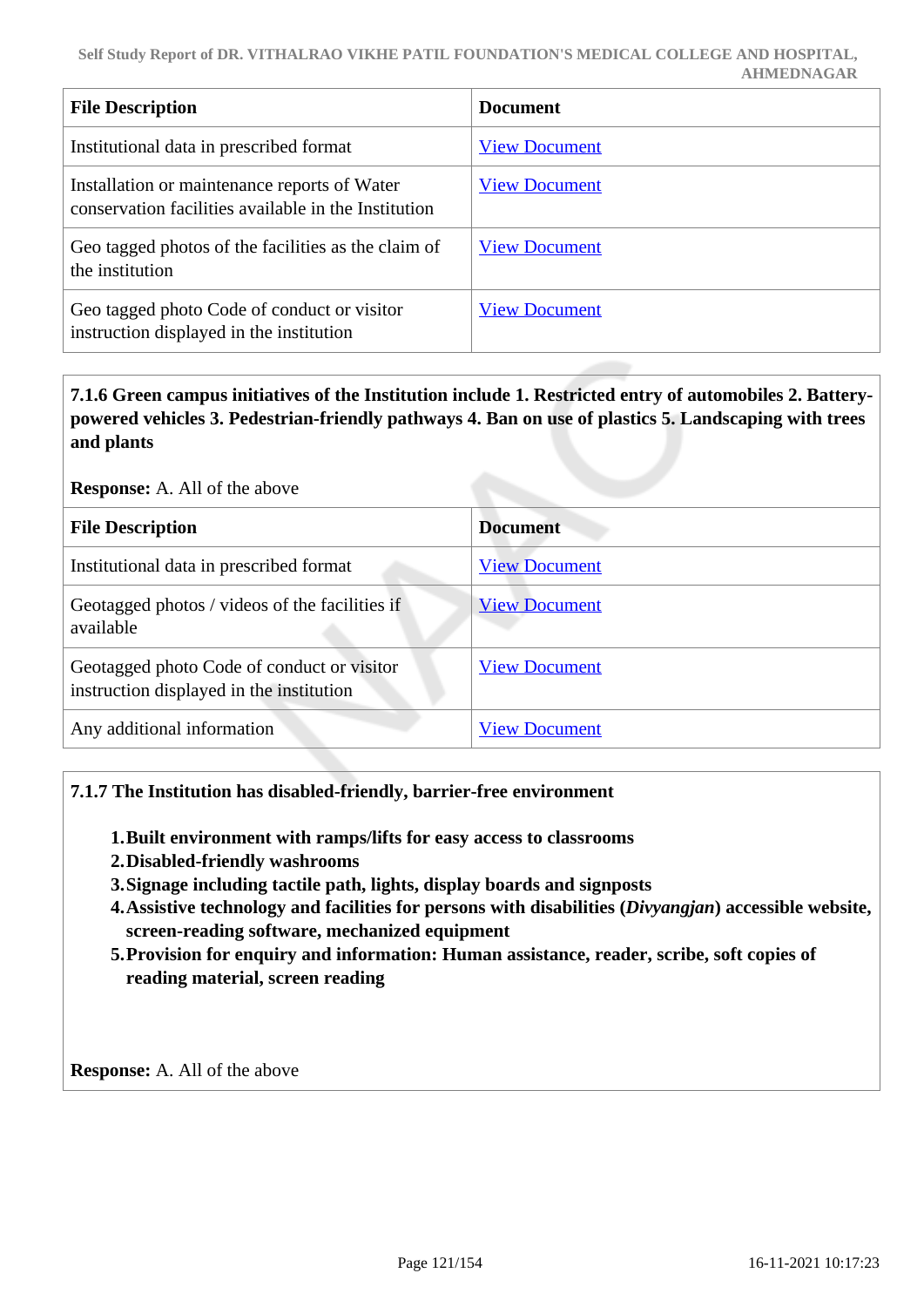| <b>File Description</b>                                                    | <b>Document</b>      |
|----------------------------------------------------------------------------|----------------------|
| Institutional data in prescribed format                                    | <b>View Document</b> |
| Geo tagged photos of the facilities as per the claim<br>of the institution | <b>View Document</b> |
| Any additional information                                                 | <b>View Document</b> |

 **7.1.8 Describe the Institutional efforts/initiatives in providing an inclusive environment i.e., tolerance and harmony towards cultural, regional, linguistic, communal socio-economic and other diversities. Add a note on how the Institution has leveraged its location for the services of the community (within 500 words).**

### **Response:**

Unity in diversity is used as an expression of harmony and unity between individuals or groups from various linguistic, cultural, communal and regional differences. The concept is explained as "unity without any uniformity and diversity without the actual fragmentation". The institute is committed to provide an inclusive environment for the students, teaching and non-teaching staff and patients from diverse cultural, regional, linguistic, communal and socio-economic background.

# **Cultural Diversity**

Institute organizes annual cultural gathering, where the students and the staff participate in various events like singing, dance, drama and fashion show. During all these events, participants exhibit different cultures and traditional art forms from various parts of the country. This mega event also includes competitions like Mehendi, Painting, Nail art, Sculpting, Face painting, Tattoo making, Sketching, Rangoli and Poster making. As all the students take active part in these competitions which are held in very healthy environment, provides a platform for the students to showcase their talent and blurs the boundaries of culture, region, language, religion, etc.

# **Linguistic Diversity**

 Every year, the Institute celebrates International Marathi Language Day on February 27. It is celebrates on the Birth anniversary of eminent Marathi litterateur V. V. Shirwadkar popularly known as *Kusumagraj.* Various events like poetry recitation, essay writing, cultural events and seminars are conducted on the occasion. Hindi Day is also observed every year on 14th September to celebrate the adoption of Hindi as one of the official languages of India. Rhetoric competitions, Essay writing competitions are held and the winners are rewarded. These events help in creating awareness about local and national language and address the cultural diversity across the country.

### **Communal Diversity**

 Institute also makes efforts in promoting communal harmony by celebrating various religious festivals of different communities. We celebrate Ganesh festival, Dusshehra, Navratri, Mahavir Jayanti, Bouddha Pornima, Eid-Ul-Fitr, Christmas with same enthusiasm. Students and staff from all religion take active part in those celebrations.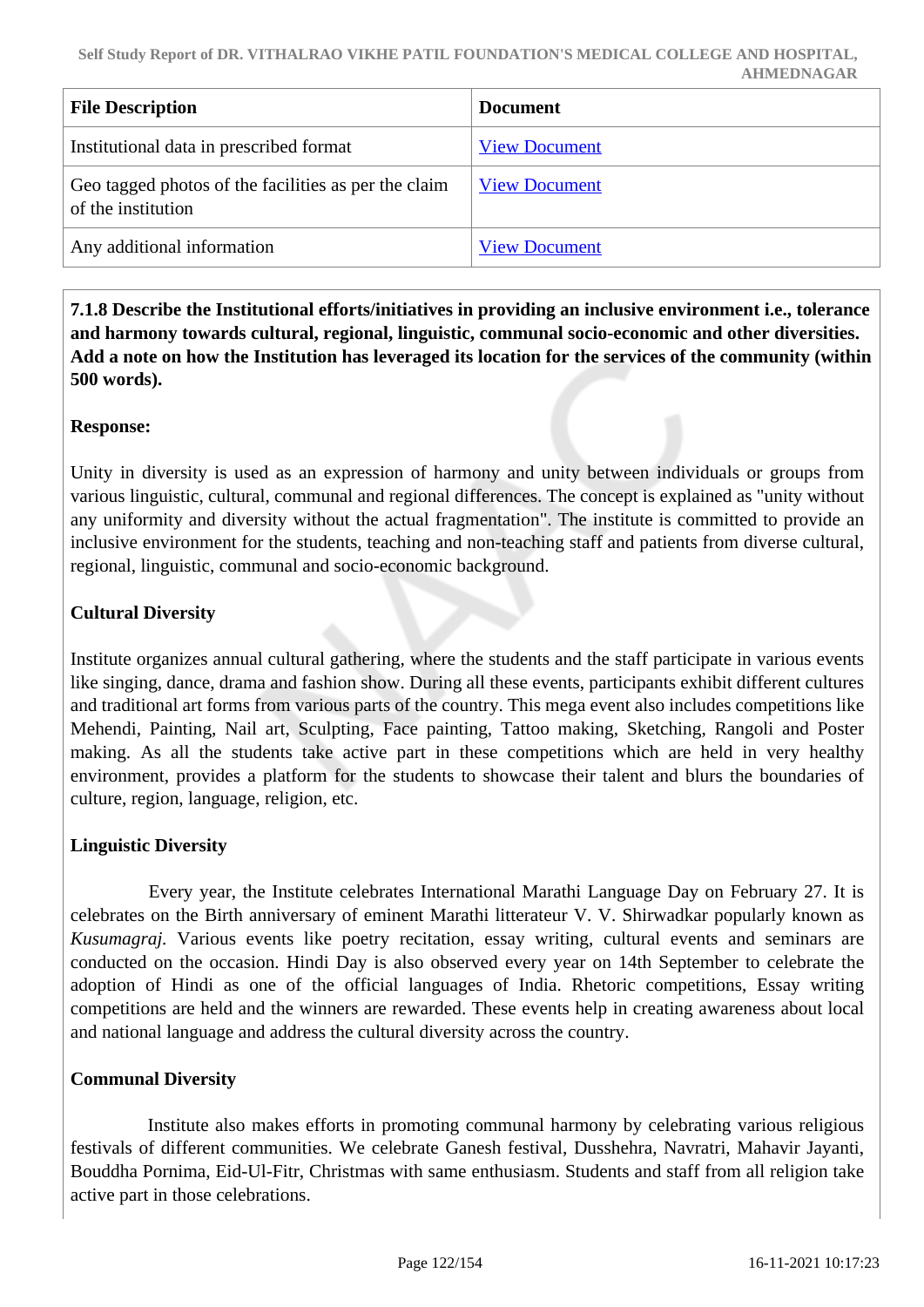*Sadbhavana Diwas* also known as Communal Harmony Day is observed every year on 20th August. The day marks the birth anniversary of late Rajiv Gandhi, former Prime Minister of India. This day is observed to encourage national integration, peace, affection and communal harmony among people of all religion.

 Institute also celebrates various other days like Constitution day on 26th November to spread the importance of the constitution and to spread the thoughts and ideas of equality among all people of India as mentioned in the constitution; and International Yoga Day on 21st June to promote global health, harmony and peace.

Our institute is the only tertiary care centre available for both urban and rural population in Ahmednagar district for various diagnostic and curative facilities like interventional radiology, medical oncology, radiation therapy, and interventional cardiology.

Institution provides door to door service for low socioeconomic families by conducting health check-up camps, mobile clinics, school health check-ups, training of grass root level health workers. Institution also provides free of cost treatment to the poor through various government and social schemes.

| <b>File Description</b>                                                                                                                                                | <b>Document</b> |
|------------------------------------------------------------------------------------------------------------------------------------------------------------------------|-----------------|
| Link for supporting documents on the information   <u>View Document</u><br>provided (as reflected in the administrative and<br>academic activities of the Institution) |                 |

 **7.1.9 Code of conduct handbook exists for students, teachers and academic and administrative staff including the Dean / Principal /Officials and support staff. 1. The Code of conduct is displayed on the website 2. There is a committee to monitor adherence to the code of conduct 3. Institution organizes professional ethics programmes for students, teachers and the academic and administrative staff 4. Annual awareness programmes on the code of conduct are organized**

**Response:** A. All of the above

| <b>File Description</b>                                                                                       | <b>Document</b>      |
|---------------------------------------------------------------------------------------------------------------|----------------------|
| Institutional data in prescribed format                                                                       | <b>View Document</b> |
| Information about the committee composition<br>number of programmes organized etc in support of<br>the claims | <b>View Document</b> |
| Details of the monitoring committee of the code of<br>conduct                                                 | <b>View Document</b> |
| Details of Programs on professional ethics and<br>awareness programs                                          | <b>View Document</b> |
| Web link of the code of conduct                                                                               | <b>View Document</b> |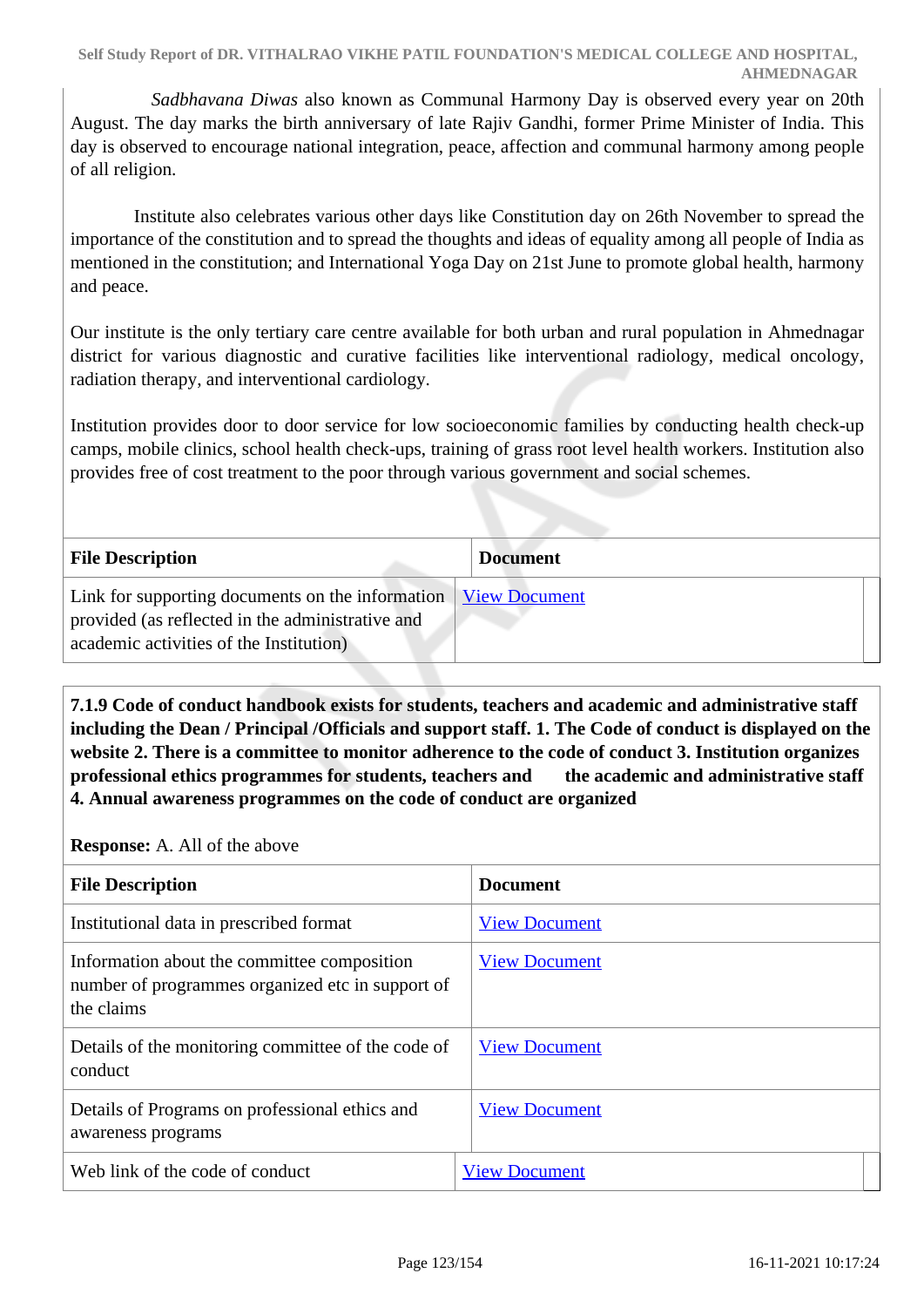### **7.1.10 The Institution celebrates / organizes national and international commemorative days, events and festivals**

### **Response:**

DVVPF'S Medical College and Hospital actively participates in various national and international commemorative days, events and festivals. Being a health institution, we observe and celebrate all the relevant health days.

### **World Health Day:**

Every year, we observe World Health Day on 07th April as a mark of W.H.O.'s founding. W.H.O. sets a theme every year, to draw worldwide attention to a subject of major importance to global health.

#### **International Women's Day:**

The Institute celebrates International Women's Day every year to promote gender equality and organizes events to sensitize the students and staff about women's rights, women safety, women empowerment and organizing health check-up camps for the female staff and students.

#### **Health Related Days:**

World Breast Feeding week and National Nutrition Week is observed yearly during the first week of August and first week of September respectively to create awareness and emphasise the importance of breast feeding, complementary feeding, infant feeding practices and addressing the issue of Malnutrition among children. We also observe World Tuberculosis Day and World AIDS Day to create awareness about the modes of transmission, preventive measures and treatments available for these two fatal, infectious and stigmatized diseases. Along with this World Population Day, Anti-Leprosy Day, World Cancer Day, World Hepatitis Day, World Diabetes Day, International Day against Drug Abuse, Anti-tobacco Day, International Yoga Day, etc. are also observed in the Institution and the rural and urban population are made aware about the preventive, curative, rehabilitative and referral services available in our institute.

#### **National Service Scheme (NSS):**

The National Service Scheme (NSS) unit of DVVPF'S Medical College & Hospital performs many activities like street march, street plays, one to one interactive sessions with the general public to create awareness like Swachh Bharat Mission, Road safety, blood donation, AIDS day for creating awareness regarding HIV AIDS, Mental Health awareness etc.

#### **Government Projects:**

The institute also takes part in various government projects like Pulse Polio Campaign creating awareness and prevention of Monsoon-Related Diseases, Mobile health clinics to provide health facilities to remote areas, providing health care facilities to pilgrims, etc. DVVPF'S Medical College & Hospital regularly organizes School Health Check-up programmes and screening camps.

**Festivals:**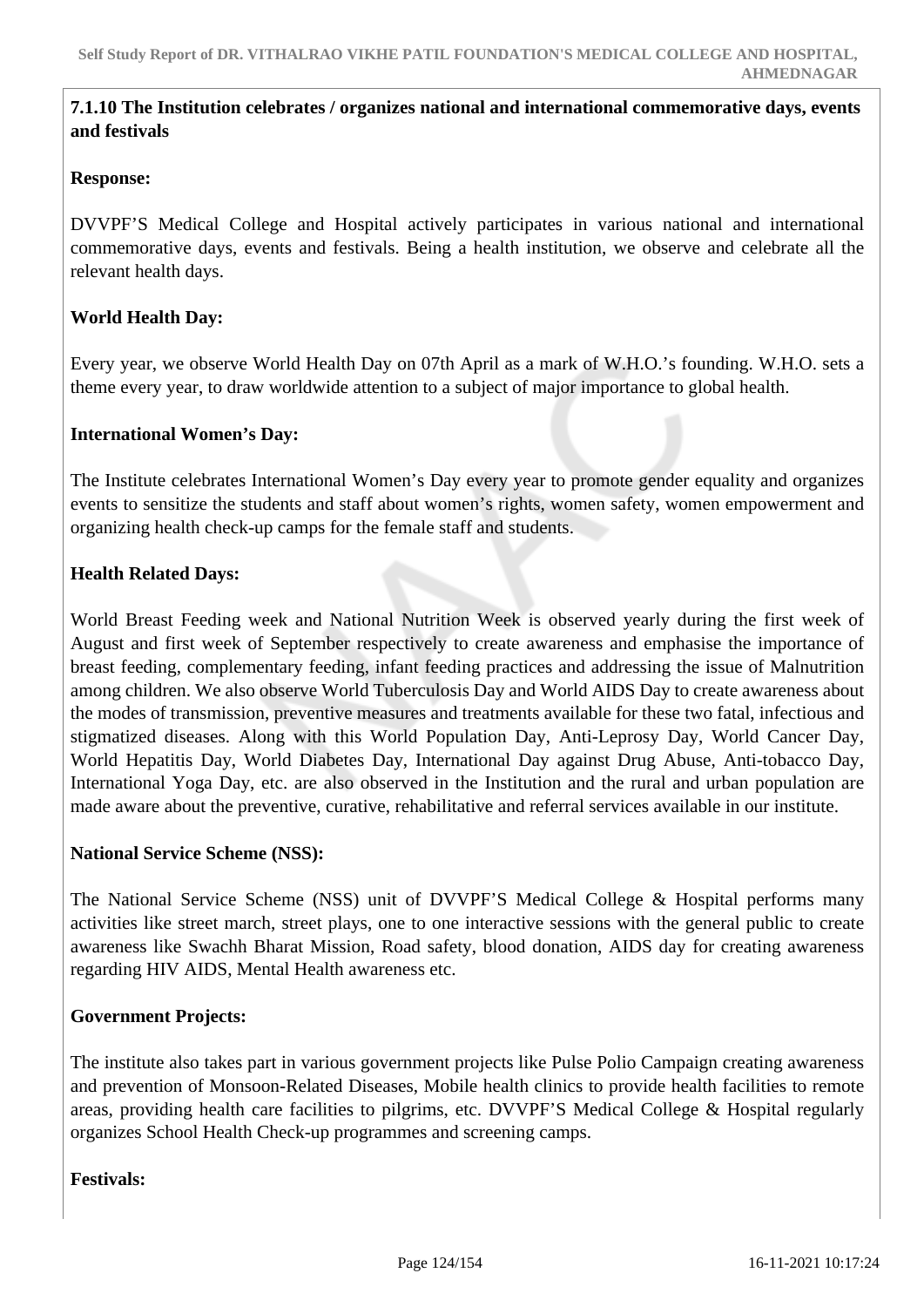Our Medical College & Hospital celebrate various festivals of different faiths, religion and communities to maintain the communal and regional harmony enable among all its employees and students.

# **Commemorative days:**

 The Institute observes birth anniversaries of its inspiration Padmshree Dr. Vithalrao Vikhe Patil and the Founder Padmbhushan Dr. Balasaheb Vikhe Patil. Various events, competitions, cultural programmes, tree plantation activity are organised and the meritorious students are awarded during the events. We also observe the birth and death anniversaries many national leaders like Mahatma Gandhi, Dr. Babasaheb Ambedkar, Lokmanya Tilak, Sarvapalli Radhakrishnan, Bharatratna Dr. APJ Abdul Kalam, etc. to make the students and faculty aware about the sacrifices these eminent personalities have made to make the nation proud and to inspire the young minds to achieve great heights.

| <b>File Description</b>    | <b>Document</b>      |
|----------------------------|----------------------|
| Any additional information | <b>View Document</b> |

# **7.2 Best Practices**

**7.2.1 Describe two Institutional Best Practices as per the NAAC format provided in the Manual**

# **Response:**

**1. Title**: Analytical study of Micro Ethics in Medical Education

# **2. Objectives**:

To be a leader in science of micro ethics to attain the divine gift of practice of healing amongst students and staff.

Bring out inherent capacity in the students and the staff to develop inner vision and in depth perception to reach beyond the known frontiers of Biosciences of medicine.

 To learn to keep a balance between latest technological tools and clinical medicine to excellent communication skills.

To develop social relations with the patients and understand their organic and psychological issues.

# **3. Context**:

The technological advancements in every discipline of medicine is slowly becoming techno-medicine rather than clinical medicine. This system will lead to lot of dissatisfaction amongst the clientele, their friends, relatives and visitors. Rules simultaneous emphasis is not laid to wants of community.

# **4. Practice**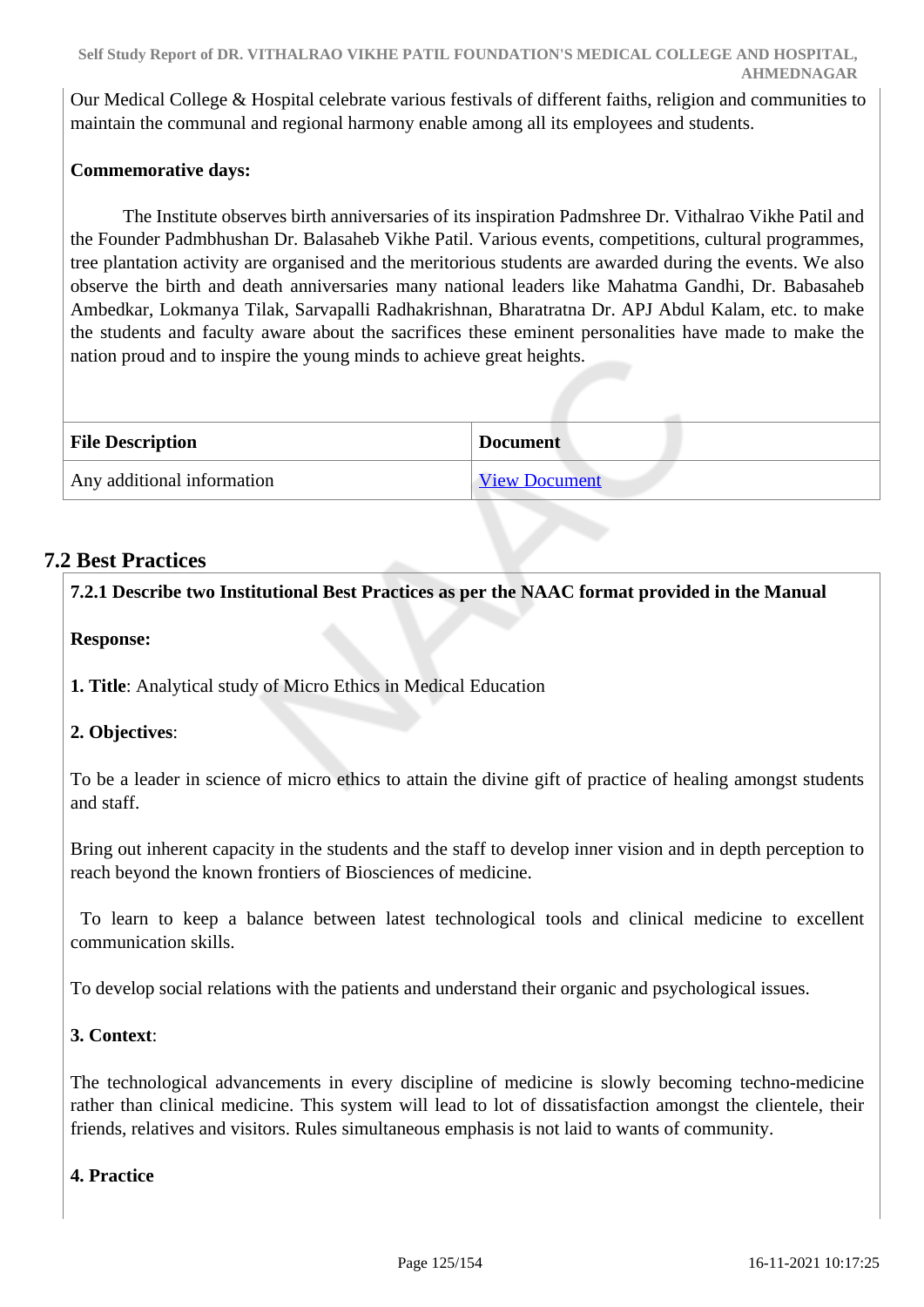### **Cultivation of behavior for professional virtues**

Constant efforts are made to effecting character change in the limited time available for medical ethics and professionalism in education is inducted constantly and those qualities are assessed regularly.

#### **Following code of conduct by staff and student**

 A professional compact code of conduct governing the student-faculty-school relationship is regularly widely discussed, developed and applied. Applying equally to both students and faculty.

#### **Learning and teaching of micro-ethics for staff and students**

 The institute through micro-ethics teaches the students and staff to practice and experience professional values, follow role models, learn the skills that have significant influence in determining the role as a physician.

#### **Conduct of various seminars, programs, courses on medical ethics.**

Financial support, recognition, and reward for faculty educators will lead to success which is regularly followed.

### **Methods of assessment including simultaneously checking whether students are following ethical behavior.**

The faculty evaluators are skilled at listening, observing, and reading to understand them by qualitative approach.

Importance of medical ethics is explained to students through debate competition, paper writing etc.

### **Research in ethics**

 We provide a theoretical framework for ethical medical education by extending three key concepts from the literature of research ethics—respect for individuals, beneficence, and distributive justice.

#### **Establishment of micro ethics centre**

Microethic centre was established and operating constantly for student character building activity.

Teaching staff and students are encouraged to carry out research related to implementation of medical ethics.

#### **5. Evidence of success** -

#### Students approach

Student's communication is becoming effective in defining the patient problem and reaching correct diagnosis, specifying therapeutic objectives. Our students have proved to be responsible citizens and understood their accountability toward society which is appreciated.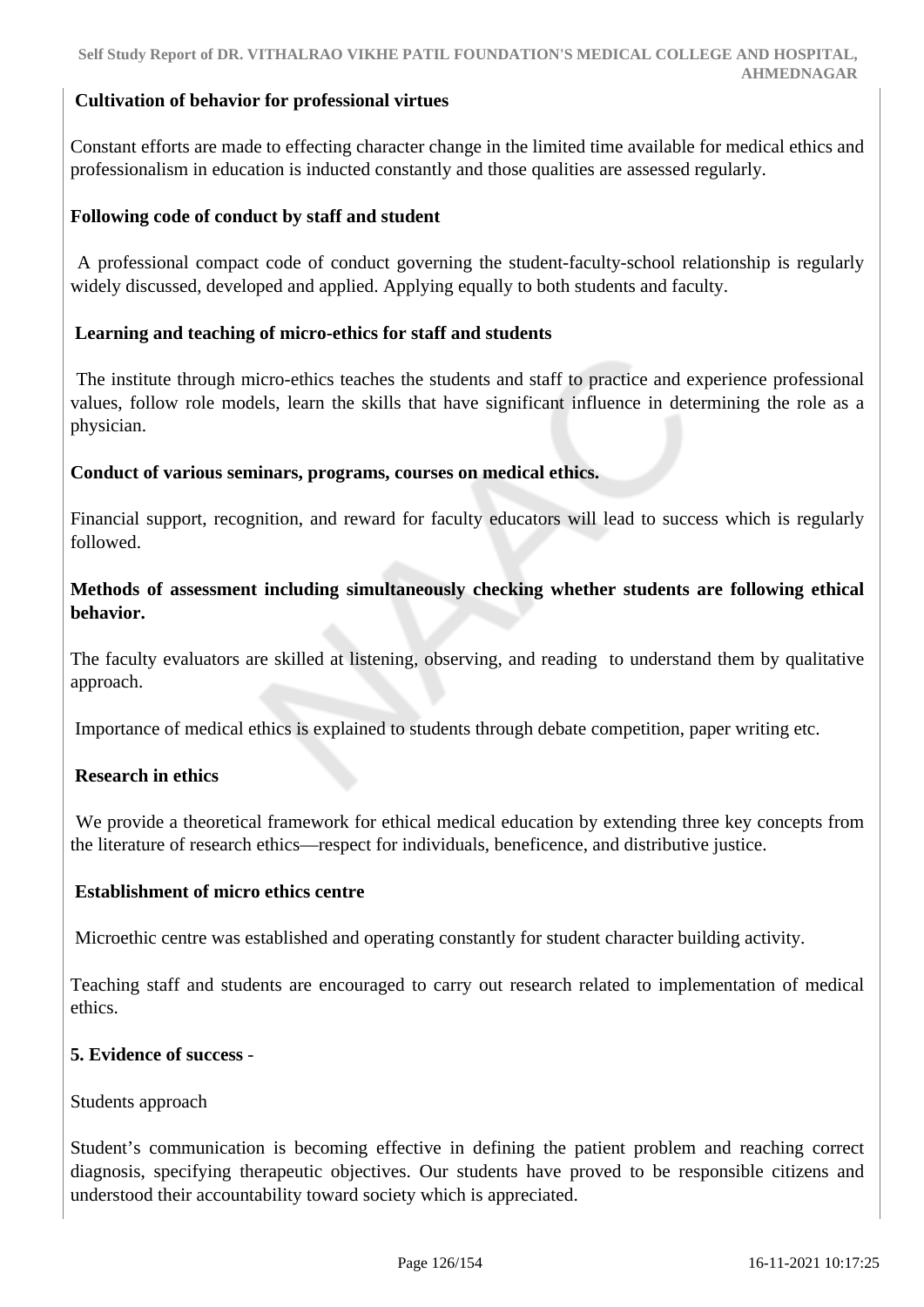# **Patient's feedback**

Patient's positive feedback encouraged the number of OPD visitors.

Involvement in research activities

Ethics with practical changes in character building and personal relation among students and staff.

### **6. Problem Encountered and Resources Required**

Few students need to be taught about the importance of and using following their principles at all times.

The only resource required is that all teachers should enthusiastically sincerely and honestly demonstrate need of acquiring above qualities to all students throughout the student and internship careers.

### **1. Title: "Excellence in Medical Education through Total Quality Management**"

### **2. Objectives**

1. To develop Physical, Psychological, Academic, Professional, Social & Spiritual dimensions of the students.

2. To develop a method so that the institution contributes towards attainable, affordable and accessible Medical education.

3. To effectively apply principles of TQM in Medical Education.

# **3. The Context**

### **Intended Outcomes:**

- 1.To make Students understand concepts in learning.
- 2.To inculcate the habit of Creative & critical thinking for patient care.
- 3.To make students realize that Medical Education is a Public service.

Medical profession is dealing with the lives of the people. So students shall be trained to avoid minimal error.

All over world several problems have created stress amongst the students so they should be trained in distressing.

Medical education should be based on TQM that focuses on transformation of the attitude. It is wise to quote from Zig Zagler, "Ones attitude, not ones aptitude will determine ones altitude."

### **4. The Practice**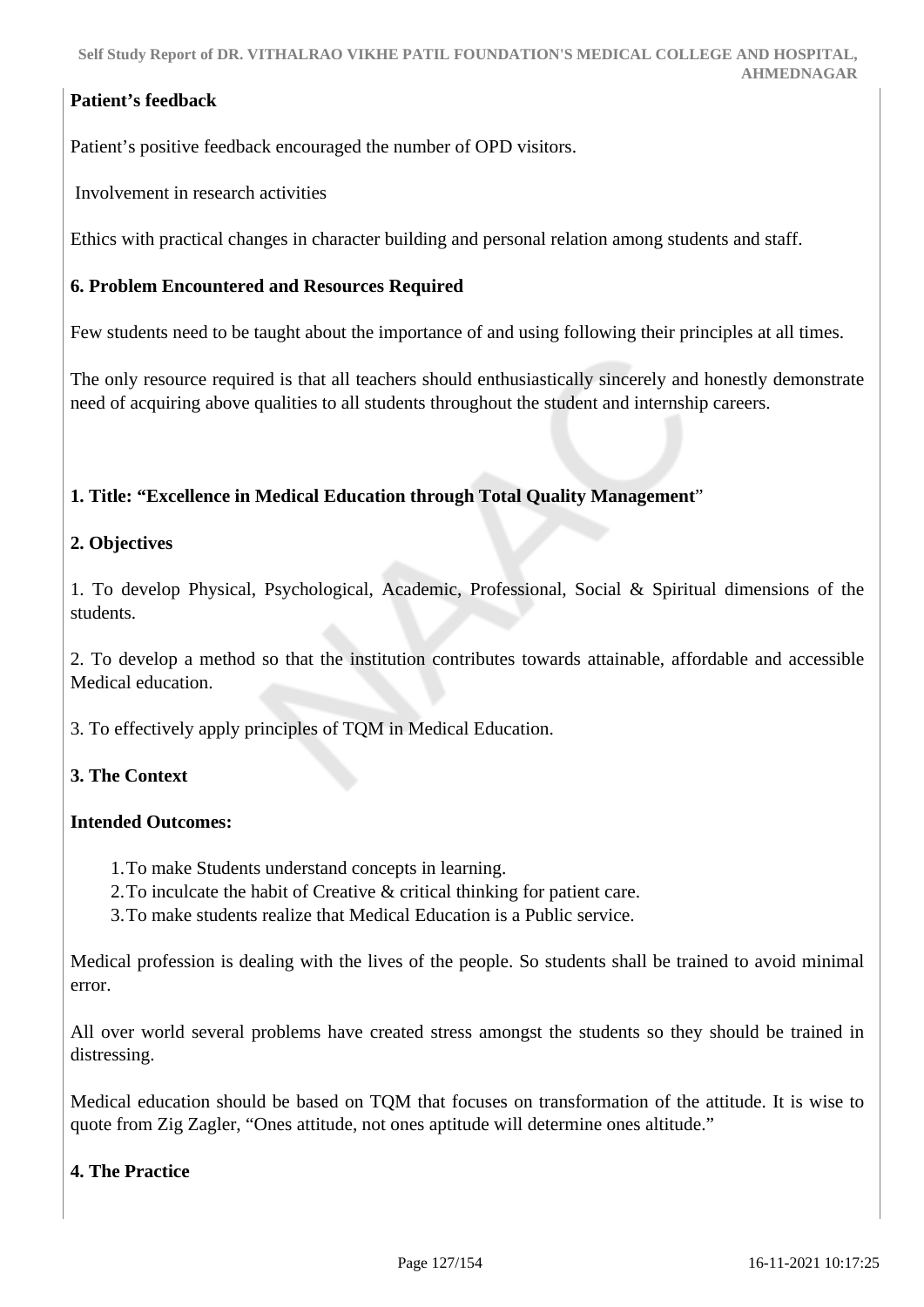System in our institution has been designed to evolve students as a complete personality.

Feedback mechanism:

Informal feedback is observed in the form of

1.Discipline in students.

- 2.Dress code.
- 3.Behavior of students in college.

Formal feedback is observed by

1.Academic performance.

2.Yearly Feedback of students, faculty, alumni & employer.

# **Total Quality Management includes**

1.Administrative management

Includes overall management of constructions maintains environmental hygiene landscaping, roads, electrifications and hygienic water supply.

1.Financial Management

Utilization of funds for education purposes, training purposes, Professional development, maintenance of various services. Regular financial audits.

1.Human resource management

 The systems have been adopted in this institution so that teaching staff with good experience and research exposure and appropriate qualification are selected.

1.Material Management

 System is so device that all the essentials equipment are in working condition.so that the students do not suffer for want of any training.

1.Teachers training

 Regarding how to take classes, how to frame questions etc. Teachers are encouraged to undergo basic and advanced courses in medical education technology.

1.Students training

 Students training includes both didactic and practical training related to professional subject in addition they are taught human approach coulees, to juniors, seniors, teaching staff patients, relatives and friends.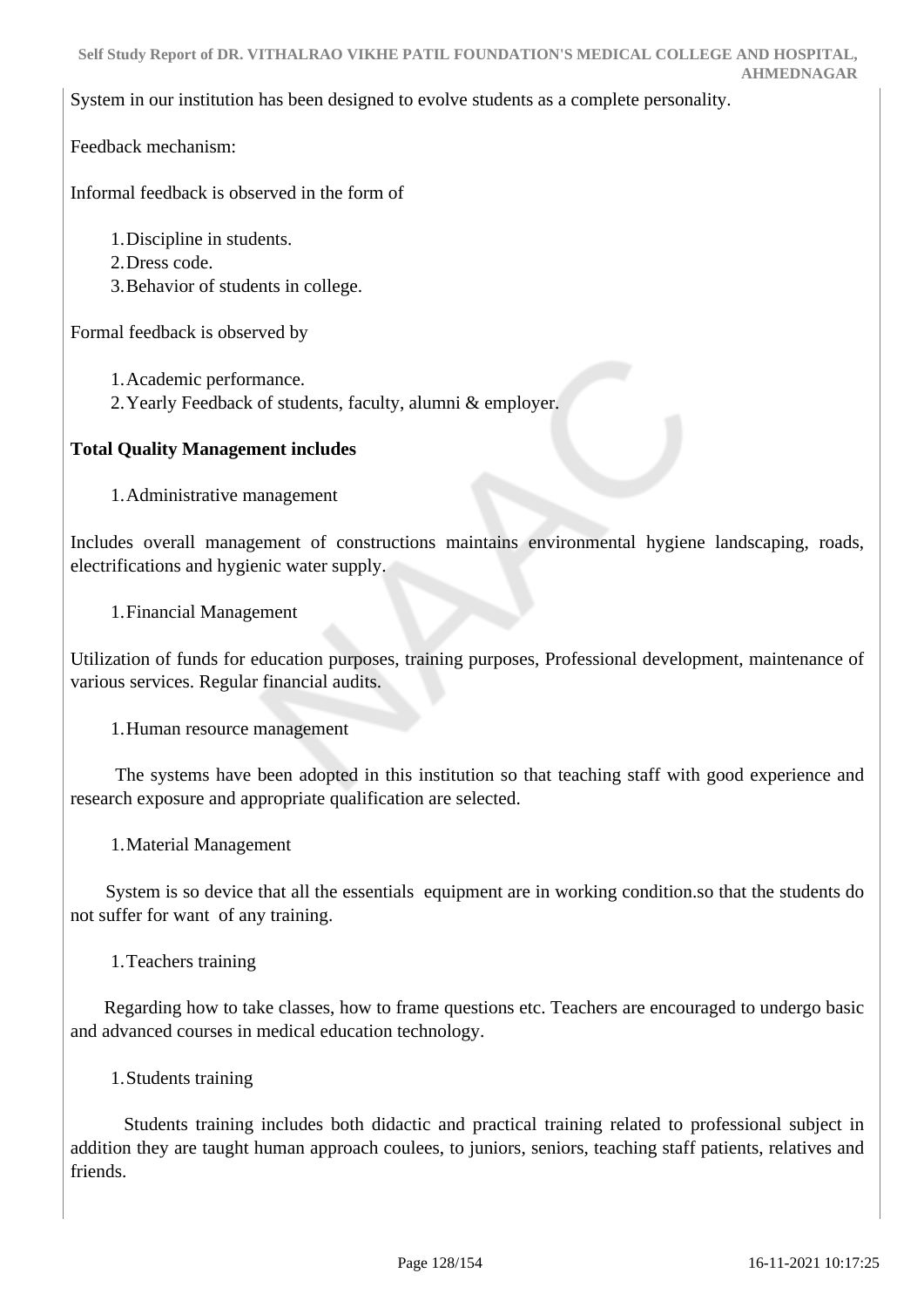### **5. Evidence of Success**

It is observed that success in this TQM is confirmed by

- 1.Students actively take part in curricular activities.
- 2.The stress which has been shown in 1st year has completely diminished progressively by the time they reach final year.
- 3.During internship period on completing MBBS, their roles as explained by MCI are evaluated & the following points are confirmed.
- 4.Students are able to work as a leader & member of health care team, as a communicator, they are committed to continuous development of skills and knowledge as a lifelong learner.

#### **6. Problems Encountered**

- 1.Teaching faculty and students should take more interest in research.
- 2.Teaching faculty should train students to appear in post-graduate examinations.
- 3.Students should take interest in sports.

| <b>File Description</b>                                       | <b>Document</b>      |
|---------------------------------------------------------------|----------------------|
| Link for best practices page in the Institutional<br>web site | <b>View Document</b> |

# **7.3 Institutional Distinctiveness**

### **7.3.1 Portray the performance of the Institution in one area distinctive to its priority and thrust within 500 words**

#### **Response:**

The Institution is named after Late Dr. Vithalrao Vikhe Patil, who is the founder of the co-operative movement in Indian sugar industry. Known for this pioneering effort, he raised the bar of social and economic status of the farmers in Western Maharashtra.

### **Social Responsibility**

Dr. Vithalrao Vikhe Patil and his members were very active socially and were the pioneers of social reformatio. This legacy of social concern was carried forward by his son Late Balasaheb Vikhe Patil. His vision to provide all kinds of medical services at affordable rates to the poor people, especially the farmers of the Ahmednagar district (geographically largest district in Maharashtra State) led to the establishment of this Institution.

#### **Community Problems**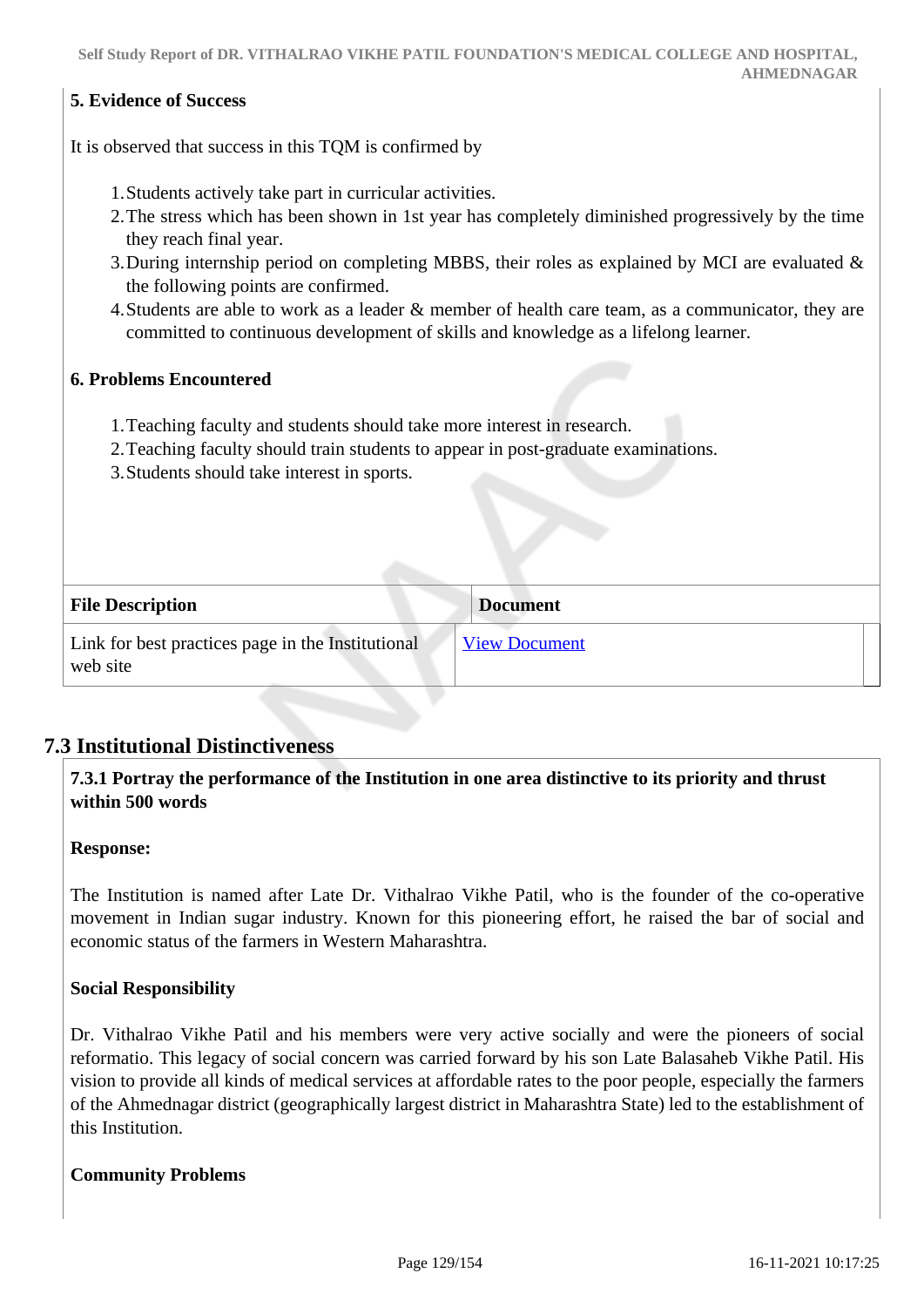One of the major issues that the State of Maharashtra is facing is the increasing rate of farmers' suicides. Being a draught affected district, there is significant number of cases of farmers' suicides. Farmers commit suicide because of varied reasons and problems. Committing suicide is obviously not the solution for any problem; in case of farmers, it creates more problems for the family members they left behind. Hence, the Institution has taken steps to take care of such families as a part of social responsibility.

 To start with, the Institution adopted 21 such families in the year 2018, which increased to 283 families by 2020.

### **Hospital Treatment**

Being a medical institute, firstly, all types of medical facilities are made available to all the family members of farmers who committed suicide. At the Institutional hospital, they can avail all the diagnostic and therapeutic medical facilities free of cost.

### **Solving psychiatric problems**

 Farmers suicide is the result of impending psychiatric problems and depression, our institute is helpful in providing the counselling and psychiatric support to all such farmers.

### **Education of Children and economic support**

Apart from providing medical facilities, the Institution also provides physical, social, psychological and economic support to the families also we help in education of their children. The Institution supports the education of the children in the family in the form of school fees, books and other necessary stationaries. We also try to get the employment for the eligible ones in the family.

### **Help in getting benefit of Government Schemes**

The Government has announced many schemes for such families. The Institution tries to make sure that these families are benefitted from such Government schemes. The financial help is provided in the form of debt repayment or waiving off the loan if possible. Thus all efforts are made so that these families are able to come out of the crisis situation as early as possible.

By supporting the families of farmers who committed suicide, the Institution is doing its bits in fulfilling the social role and setting an example for others to follow.

### **Student's involvement**

Students have been allotted families in their respective professional years and they help the institute in maintaining regular contact with the families, it's a great opportunity for the students to learn their social responsibility from this program.

| <b>File Description</b>                                                                                      | <b>Document</b> |
|--------------------------------------------------------------------------------------------------------------|-----------------|
| Link for appropriate web page in the institutional $\sqrt{\frac{V_{\text{icW}}}{V_{\text{icW}}}}$<br>website |                 |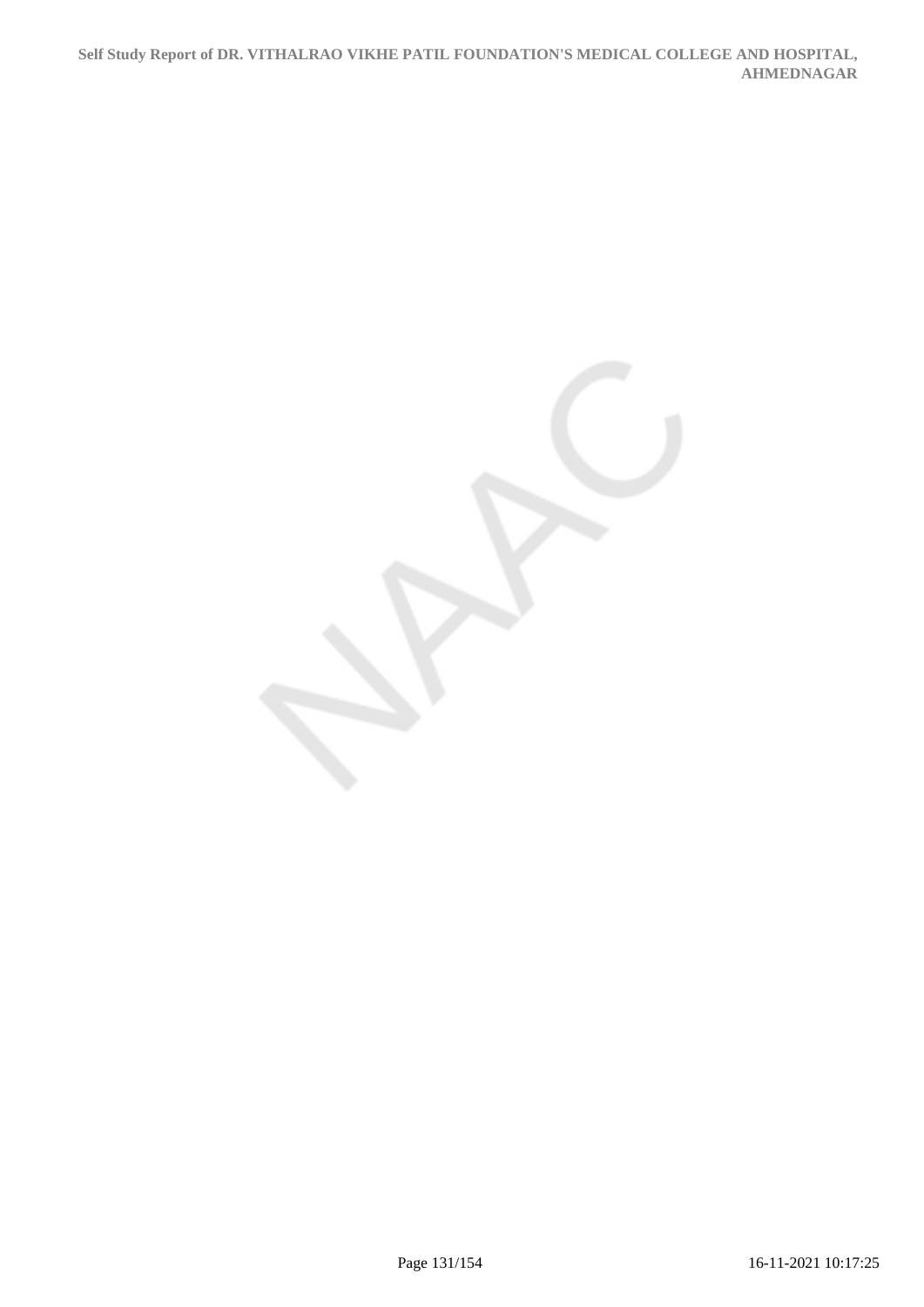# **8.Medical Part**

# **8.1 Medical Indicator**

 **8.1.1 NEET percentile scores of students enrolled for the MBBS programme for the preceding academic year.**

| <b>Response: 90.88</b> |  |
|------------------------|--|
|------------------------|--|

8.1.1.1 Institutional mean NEET percentile score

Response: 90.88

| <b>File Description</b>                                                                                                  | <b>Document</b>      |
|--------------------------------------------------------------------------------------------------------------------------|----------------------|
| Uploads for NEET percentile scores of students<br>enrolled for the MBBS programme during the<br>preceding academic year. | <b>View Document</b> |
| Upload for list of students enrolled for the MBBS<br>programme for the preceding academic year                           | <b>View Document</b> |
| Institutional data in prescribed format                                                                                  | <b>View Document</b> |

 **8.1.2 Students are exposed to quality of care and patient safety procedures including infection prevention and control practices as practiced by the teaching hospital in didactic and practical sessions during their clinical postings.**

### **Response:**

All the students of Dr. VithalraoVikhe Patil Foundation's Medical College and Hospital, Ahmednagar are exposed to quality care and patient safety procedures, infection prevention and control practices in both didactic as well as practical sessions during their clinical postings.

# **Quality of Care:**

The WHO definition of quality of care is "the extent to which health care services provided to individuals and patient populations improve desired health outcomes through;

- **Safe**
- **Effective**
- **Timely**
- **Efficient**
- **Equitable**
- **People-centred, health care services.**

A three days orientation programme called as MEDKNOW is organized for newly admitted undergraduate and postgraduate students at the start of their curriculum, where clinical departments professors teaches the ways and significance of quality care through hospital visits and demonstrations. Also, yearly same above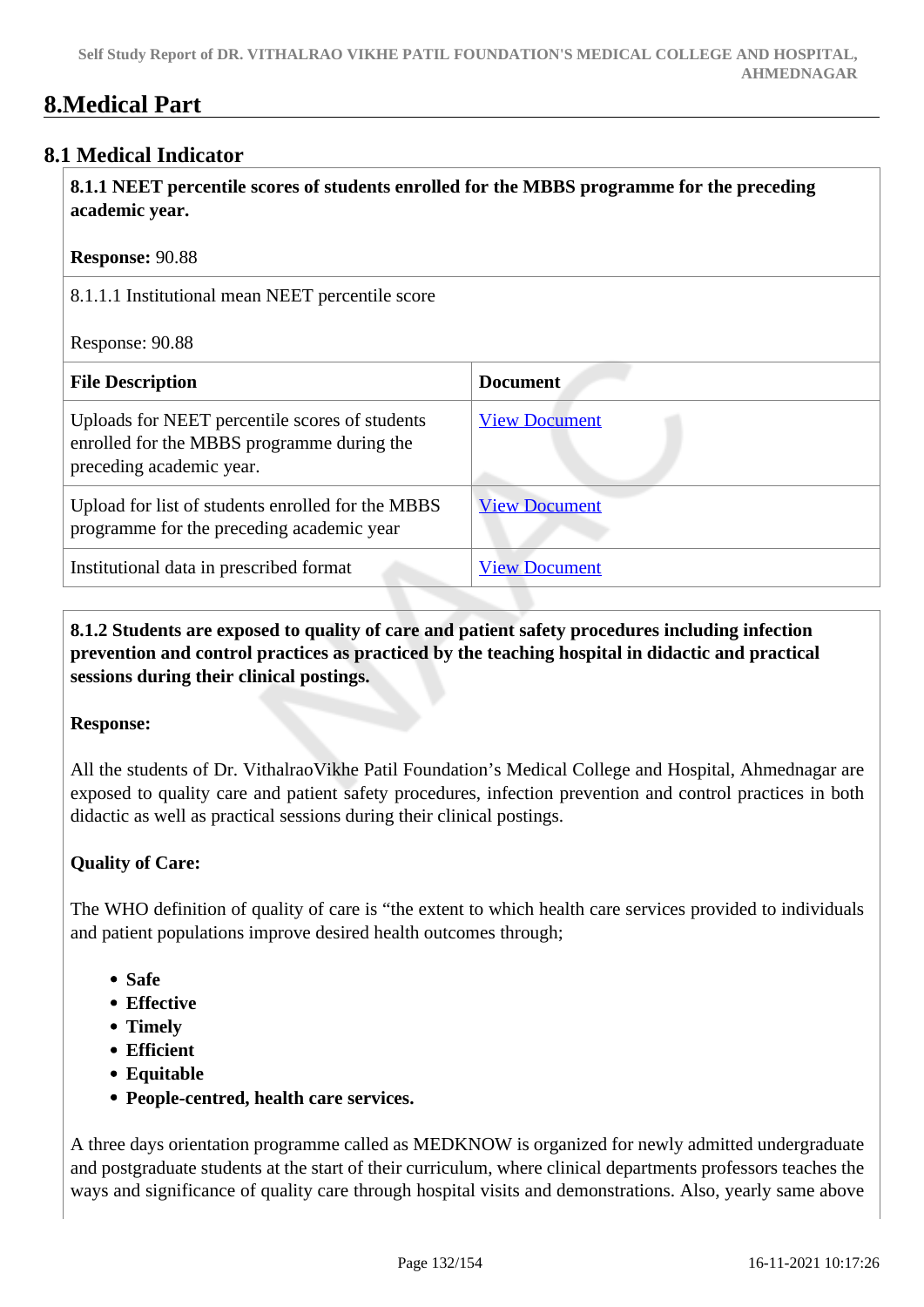programme is repeated for new faculty who has joined newly including nursing and supportive staff involved in infection prevention and control practices.

# **Patient safety:**

Patient safety practices have been defined as "those that reduce the risk of adverse events related to exposure to medical care across a range of diagnoses or conditions."

Patient safety practices are as follows:

- Prevention of Thrombosis
- Prevention of infection
- Use of appropriate antibiotics
- Prevention of bedsores
- Injection practices transfusion canula (bolus)
- Patient falls while on Stretcher, Trolly, Wheelchair
- Hospital staircase and Ramp
- Side railing
- Infant swapping
- Unknown visitors
- Prevention of nuisance of mosquitos and other flys
- Safety measures while applying POP etc.

### **Infection Prevention Practices:**

The department of Microbiology takes active part in infection control by regularly conducts of the safety measure training specially to interns, UG, PG, Nursing students in the form of theory lectures as well as hands on training.

### **Hand washing technique:**

Hand washing technique& steps are emphasized for all those concerned with patient care. Charts, display material, social media awareness are used for infection prevention and control practices in our hospital.

### **Hepatitis B and Tetanus Toxoid Vaccination:**

At the time of admission all undergraduate and postgraduate students are advised to have Hepatitis B Vaccination and Tetanus Toxoid prophylaxis at the earliest. The same is advised for the newly joined teaching and non-teaching staff.

### **Sterilization of all Wards and OT:**

In our hospital CSSD unit is very well operated by department of Anesthesia, infection prevention and control practices for infection control.

# **COVID-19 Prevention:**

In the era of COVID-19 the institution has started for infection prevention and control practices for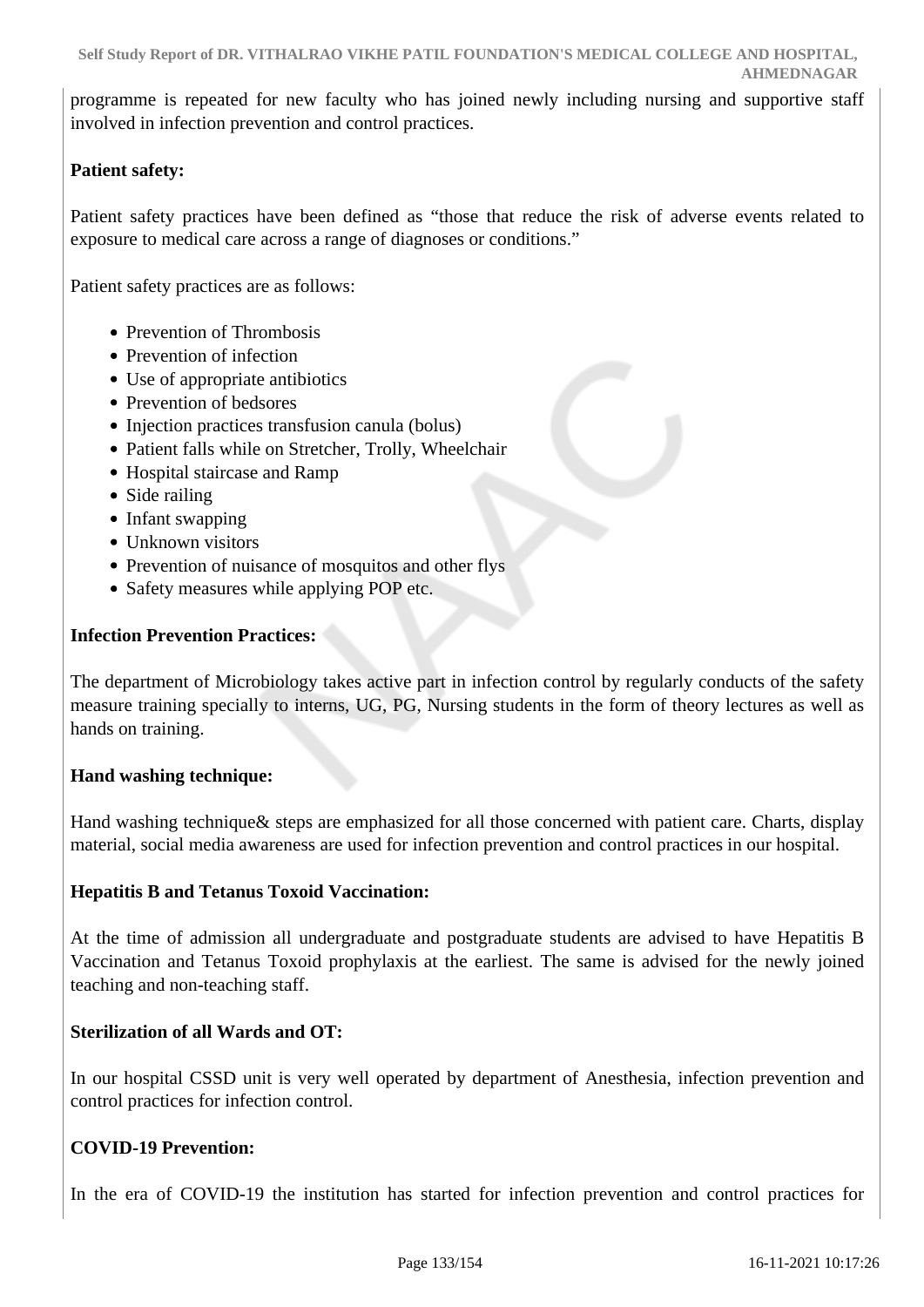Covid-19 control and the standard operating procedures are followed strictly.

# **Hospital Infection Control Committee:**

We have Hospital infection control committee under Microbiology department.

Avoidance of other errors like diagnostic errors, transfusion errors, radiation errors, medical errors, iatrogenic diseases, documentation errors are also looked for.

 Prevention of infection while injections, procedures like lumbar puncture, sternal puncture, FNAC, liver biopsy, pleural aspiration, peritoneal aspiration, pericardial aspiration, apsces drainage.

All the efforts are made to ensure that all Students are exposed to good quality care and patient safety procedures including infection prevention and control practices by observation of WHO World Patient Safety Day on 17th September and made sure that it is strictly implemented.

| <b>File Description</b>                                                                                               | <b>Document</b>      |  |
|-----------------------------------------------------------------------------------------------------------------------|----------------------|--|
| Link for Documents pertaining to quality of care<br>and patient safety practices followed by the<br>teaching hospital | <b>View Document</b> |  |

 **8.1.3 Average percentage of fulltime teachers who have acquired additional postgraduate Degrees/Diplomas/Fellowships beyond the eligibility requirements from recognized centers/universities in India or abroad. (Eg: AB, FRCS, MRCP, FAMS, FAIMER & IFME Fellowships, Ph D in Medical Education etc.)**

### **Response:** 1.63

8.1.3.1 Number of fulltime teachers with additional PG Degrees /Diplomas /Fellowships/Master Trainer certificate

| 2019-20 | 2018-19 | 2017-18 | 2016-17 | 2015-16 |
|---------|---------|---------|---------|---------|
| 05      | 04      | 03      | 09      | 03      |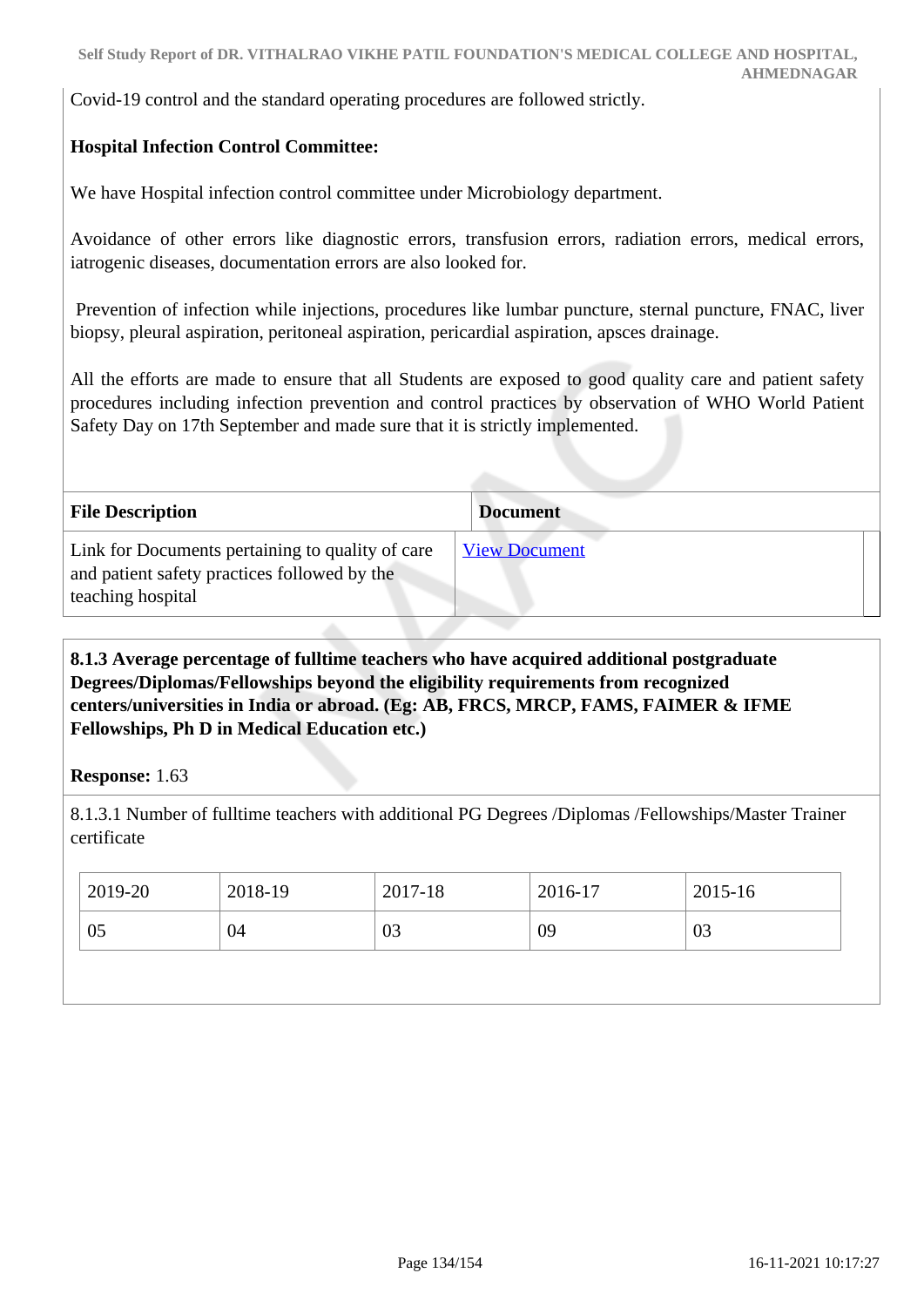| <b>File Description</b>                                                                                                                                                                       | <b>Document</b>      |
|-----------------------------------------------------------------------------------------------------------------------------------------------------------------------------------------------|----------------------|
| Uploads for List of fulltime teachers with additional<br>Degrees, Diplomas such as AB, FRCS, MRCP,<br>FAMS, FAIMER/IFME Fellowships, Ph D in<br>Medical Education etc during the last 5 years | <b>View Document</b> |
| Uploads for attested e-copies of certificates of<br>postgraduate Degrees, Diplomas or Fellowships                                                                                             | <b>View Document</b> |
| Institutional data in prescribed format                                                                                                                                                       | <b>View Document</b> |

 **8.1.4 The Institution has introduced objective methods to measure and certify attainment of specific clinical competencies by MBBS students/interns as stated in the undergraduate curriculum by the Medical Council of India**

### **Response:**

Dr. VithalraoVikhe Patil Foundation's Medical College and Hospital, Ahmednagar has introduced specific clinical competencies for MBBS students and interns as stated by the Medical Council of India (Board of Governors).

### **MBBS Students:**

The various clinical competencies introduced by college for MBBS students to attend who understands and provides preventive, promotive, curative, palliative and holistic care with compassion by following ways:

- To demonstrate knowledge of normal and abnormal human structure, function and development from a molecular, cellular, biologic, clinical, behavioral and social perspective.
- To demonstrate knowledge of medico-legal, societal, ethical and humanitarian principles that influences health care.
- To demonstrate ability to elicit and record from the patient, and other relevant sources including relatives and caregivers, a history that is complete and relevant to disease identification, disease prevention and health promotion.
- To demonstrate ability to choose the appropriate diagnostic tests and interpret these tests based on scientific validity, cost effectiveness and clinical context.
- To demonstrate familiarity with basic, clinical and translational research as it applies to the care of the patient in all subjects.

#### **Interns:**

• The college has introduced clinical competencies to the interns such that at the end of internship training interns shall be able to diagnose clinical common disease conditions encountered in practice and make timely decision for referral to higher level, use discreetly the essential drugs, manage all type of emergencies by rendering first level care, demonstrate skills in monitoring of national Health Programme and schemes, develop leadership qualities and to communicate effectively with patient and the community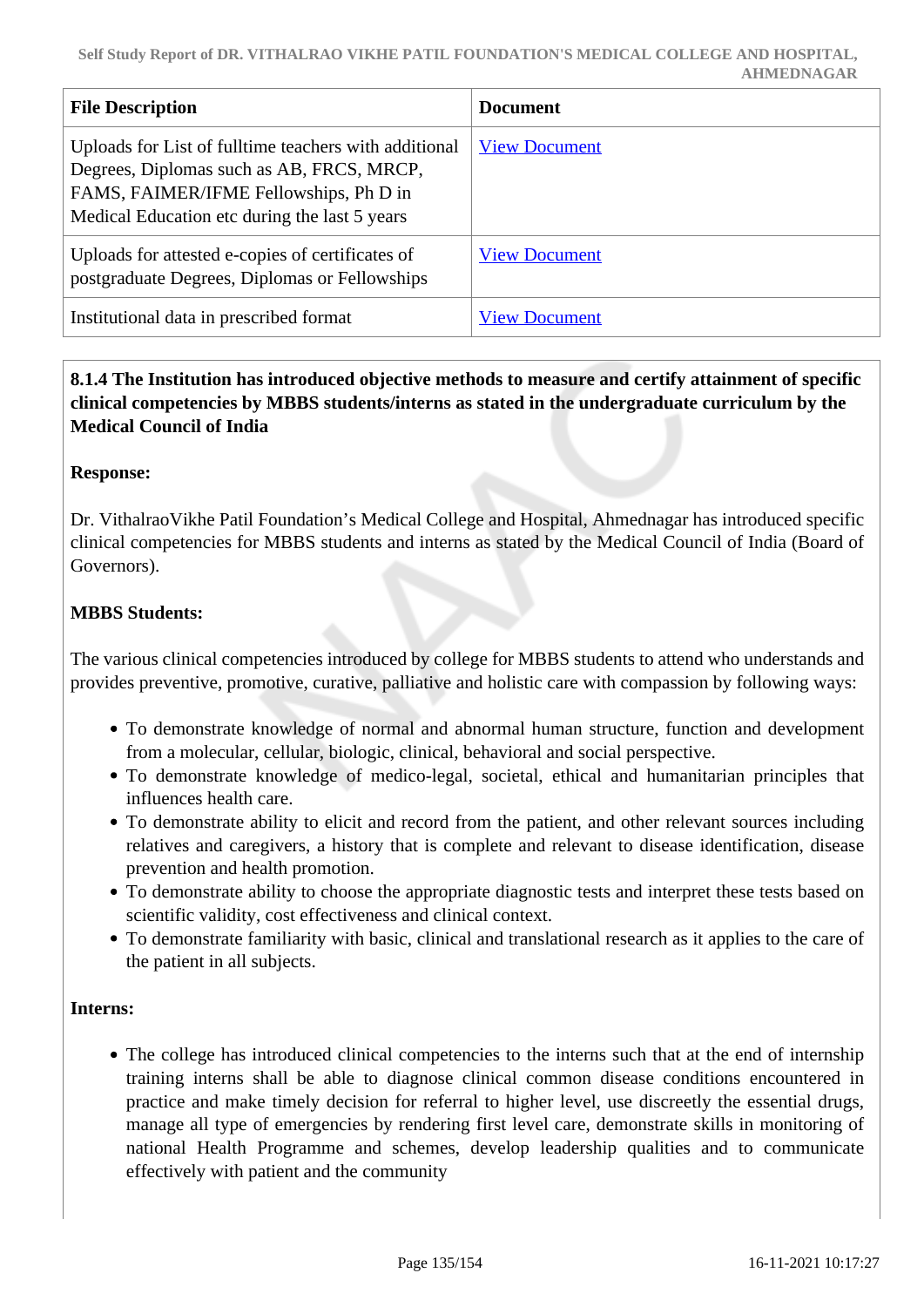To attend those competencies following assessment methods are used to measure the desired competency:

# **MBBS Students:**

Assessment is based on three main criteria: Knowledge, Skills and competencies.

- **Summative evaluation:** (Theory, Practical and Viva): As per the guidelines of the MUHS, Nashik. The goal of summative assessment is to *evaluate student learning* at the end of an instructional unit by comparing it against some standard or benchmark.
- Assessment Criteria: Term end and Preliminary exams.
- **Formative evaluation:** Each department has its own policy: The goal of formative assessment is to *monitor student learning* to provide ongoing feedback that can be used by instructors to improve their teaching and by students to improve their learning.

Assessment Criteria: Class test, Tutorials, Discussions and Mentoring.

#### **Interns:**

- The intern maintains a record of work which is verified and certified by the incharge under whom he works.
- Assessment: Assess the proficiency of knowledge required for each case, skills expected to manage each case, responsibility, capacity to work in team and initiative, participation in discussions and research aptitude on a scale of score 0-5. A score of less than three will represent unsatisfactory completion of internship.

### **Other relevant information -**

Apart from the summative and formative evaluations as discussed above special programmes are conducted by the institute for slow as well as advance learners.

#### **New Assessment methods and tools:**

- OSCE & OSPE
- OSLER: Objective Structured Long Examination Record
- Mini CEX (Mini Case Evaluation Exercise)
- Case based Discussion
- DOPs (Direct Observation of Procedures)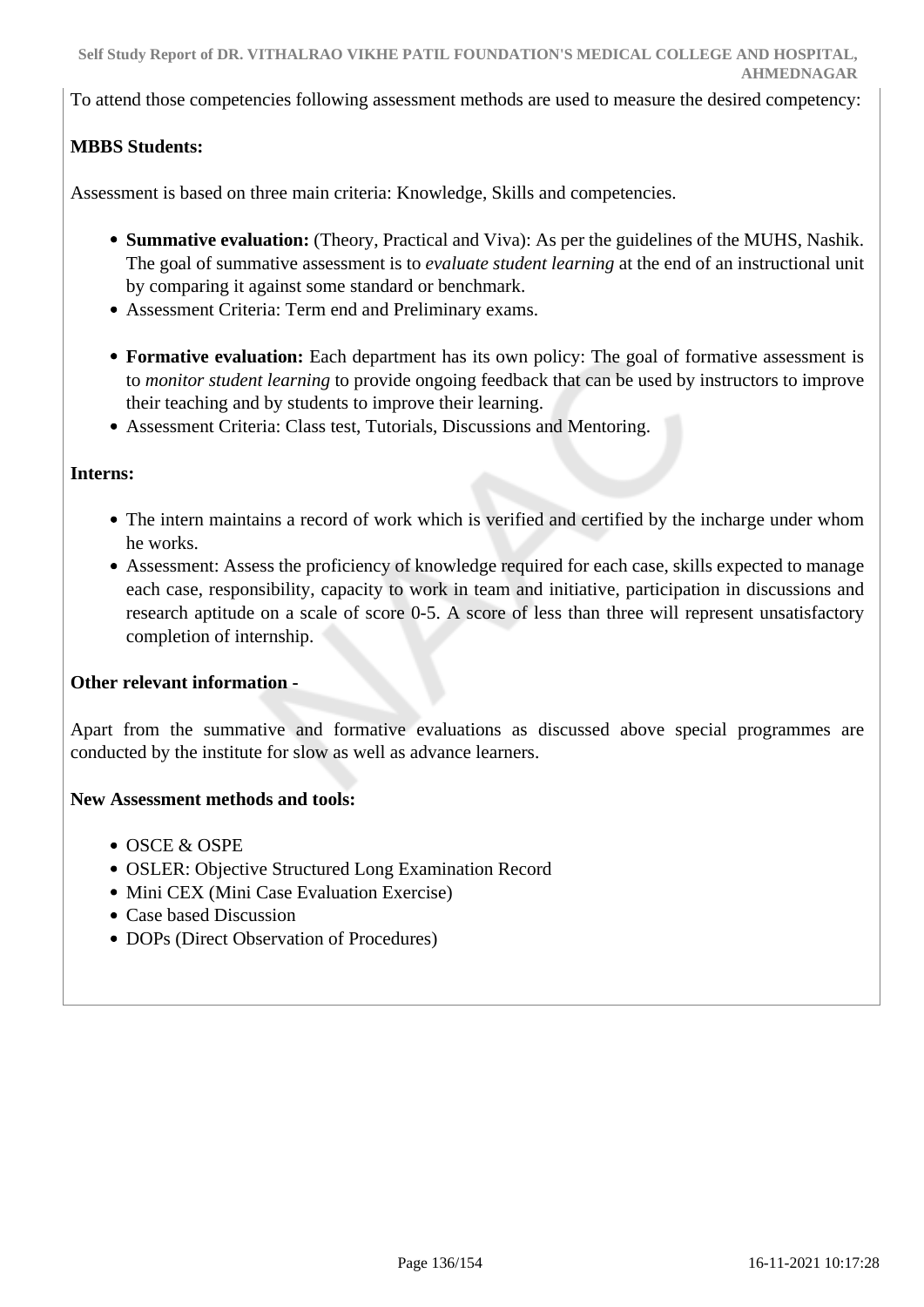| <b>File Description</b>                                                                                                                                                                                                       | <b>Document</b>      |
|-------------------------------------------------------------------------------------------------------------------------------------------------------------------------------------------------------------------------------|----------------------|
| Geotagged photographs of the objective methods<br>used like OSCE/OSPE                                                                                                                                                         | <b>View Document</b> |
| Any additional information                                                                                                                                                                                                    | <b>View Document</b> |
| Link for Report on the list and steps taken by the<br>College to measure attainment of specific clinical<br>competencies by the MBBS students/interns<br>stated in the undergraduate curriculum during the<br>last five years | <b>View Document</b> |

# **8.1.5 Instructional sessions for students introduced by the College on the Medical, Legal, Ethical and Social Issues involved in organ transplantation.**

### **Response:**

Dr. VithalraoVikhe Patil Foundation's Medical College and Hospital, Ahmednagar always keeps up with the changing times. All the recent things happening in medical world are captured and incorporated in the teaching learning frame.

Organ transplantation is one of the most important medical inventions of modern times which have offered hope to millions of patients of end-stage organ failure. The Transplantation of Human Organs Act first passed by the Government of India in 1994 made transplants from an unrelated living donor illegal and laid down the legalized deceased organ donation and acceptability of brain death.

The various program related in the instructional sessions for students on Medical, Legal, Ethical and Social Issues involved in organ transplantation are as follows:

### **Medical Issues:**

- Types of donor
- Matching and cross-matching
- Age off donor and recipient
- Health problems in donor (DM, Smoking, Hypertension)
- Transplant rejection

### **Legal issues:**

- Death definition
- Bill made amendments in the Transplantation of Human Organs Act
- Transplantation of Human Organs (Amendment)Rules
- Authorization Committee
- Appropriate Authority in organ transplantation,
- Working guidelines in organ transplantation,
- Composition of a hospital-based Authorization Committee etc.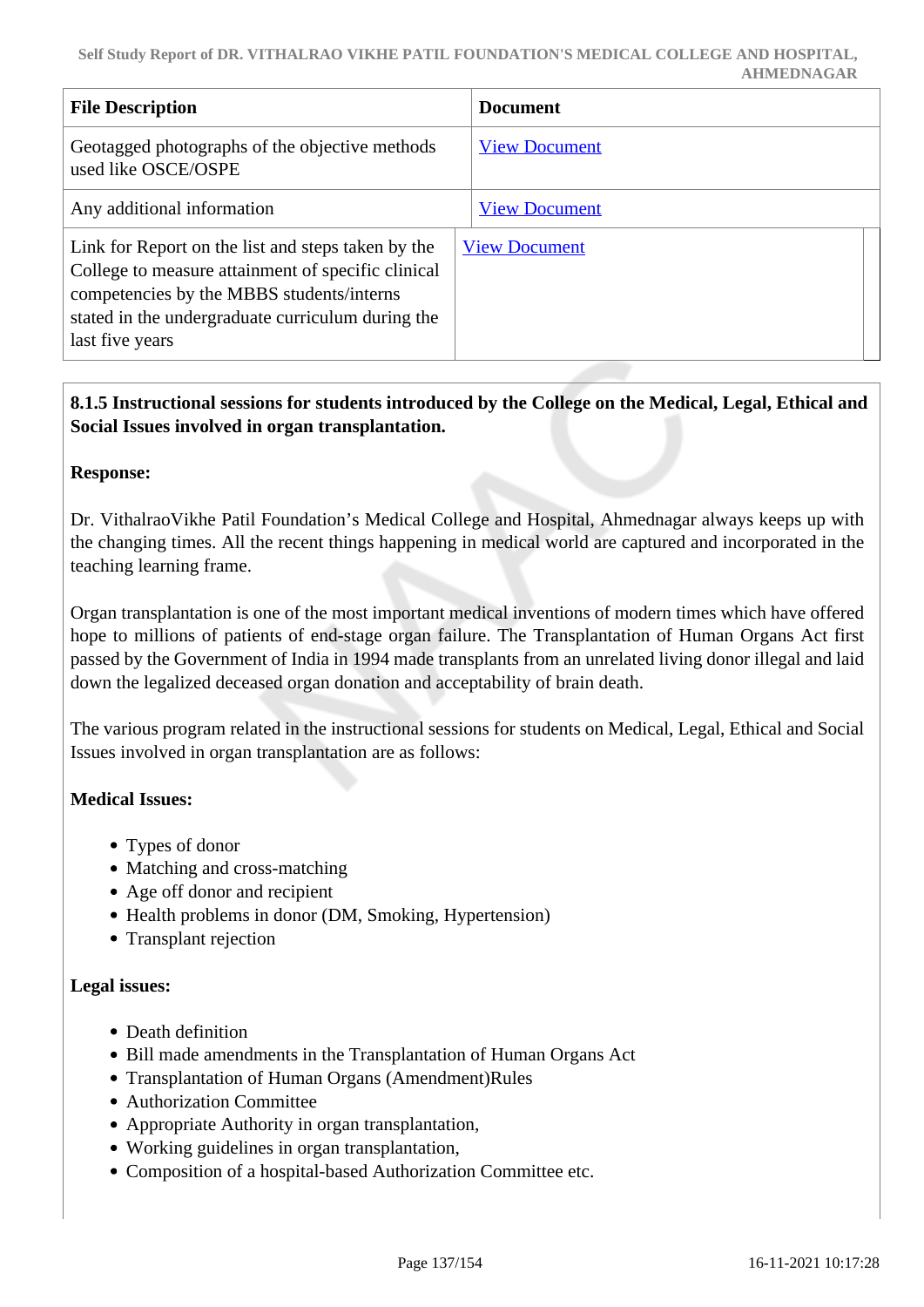**Self Study Report of DR. VITHALRAO VIKHE PATIL FOUNDATION'S MEDICAL COLLEGE AND HOSPITAL, AHMEDNAGAR**

#### **Ethical issues:**

- Shortage of organs
- Equal access of organ transplantation
- Priority of organ transplantation
- Organ selling practices
- Organ transplantation business

#### **Social Issues:**

- Misconceptions regarding mutilation of body
- Mishandling of body
- Removal of other organs too from the body during donation
- Religious ground

The seminars are organized for students to make aware about various social issues in organ transplantation which are baseless and make students educated regarding organ transplantation.

All concerned segments in organ donation are constantly motivated by Department of Anatomy, Surgery and Community Medicine and Social cell of our institute. Teachers from surgery department, postgraduate students, staff nurses and other concerned staffs are given hands on training through simulation skill lab, workshops, live webinars, online video conferencing and live demonstrations.

 National and state level policies on organ transplantations are adopted by our institution. According to the Horton and Horton's model of factors related to organ donation, the strongest predictors of organ donation willingness are knowledge and attitudes, with personal values playing a much weaker role which has to be overruled. To remove this and other types of hurdles in organ donation is our motto of institution.

| Year                   | Name of the workshop/seminar                                                                                               |         |                                                    | Date: From - To | Number of pal |                |
|------------------------|----------------------------------------------------------------------------------------------------------------------------|---------|----------------------------------------------------|-----------------|---------------|----------------|
| $2015 - 16$            | Organ transplantation: various aspects                                                                                     |         |                                                    | 13 August 2015  | 75            |                |
| 2016-17                | Organ transplantation: various aspects<br>Organ transplantation: various aspects<br>Organ transplantation: various aspects |         | 13 August 2016<br>14 August 2017<br>13 August 2018 | 195             |               |                |
| $2017 - 18$            |                                                                                                                            |         |                                                    | 150             |               |                |
| 2018-19                |                                                                                                                            |         |                                                    | 150             |               |                |
| $2019 - 20$            | Organ transplantation: various aspects                                                                                     |         |                                                    | 13 August 2019  | 195           |                |
|                        |                                                                                                                            |         |                                                    |                 |               |                |
| Year                   |                                                                                                                            | 2015-16 | 2016-17                                            | $2017 - 18$     | 2018-19       | $\overline{2}$ |
| Number of<br>conducted | workshops /<br>seminars01                                                                                                  |         | 01                                                 | 01              | 01            |                |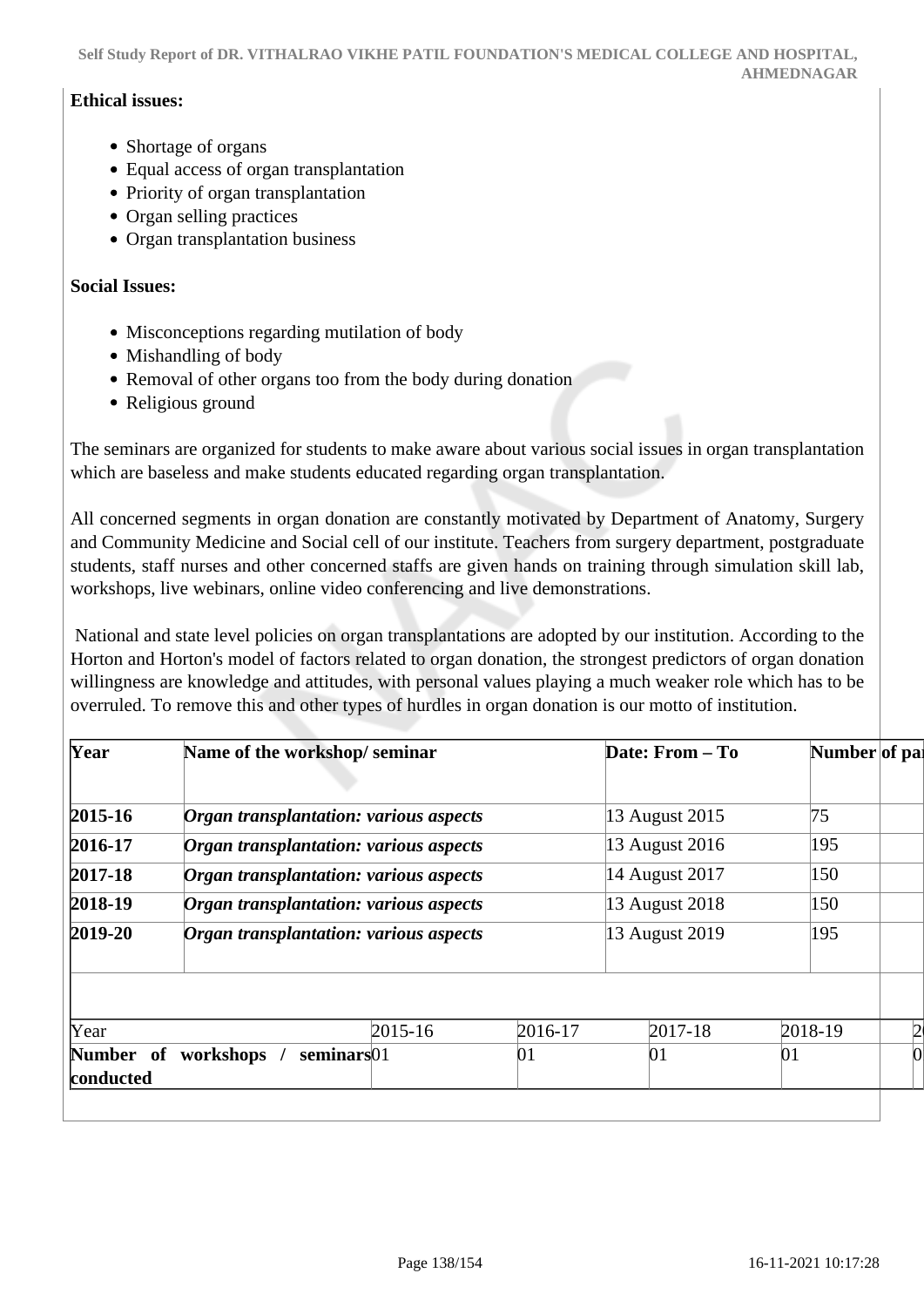| <b>File Description</b>                                                                                                       | <b>Document</b>      |
|-------------------------------------------------------------------------------------------------------------------------------|----------------------|
| Link for Report on the teaching sessions on<br>medical, legal, ethical and social issues involved<br>in organ transplantation | <b>View Document</b> |
| Link for National/State level policies on organ<br>transplantation as adopted by the Institution                              | <b>View Document</b> |

### **8.1.6 Students are exposed to the organization and operational features of the Immunization Clinic functioning in the hospital as per WHO guidelines for childhood immunization.**

### **Response:**

In our institute all the undergraduate and postgraduate Students are exposed to the organization and operational features of the Immunization Clinic functioning as per WHO guidelines for childhood immunization.

### **Exposure of students to** *organization of the Immunization Clinic:*

In our institute, immunization has its own immunization clinic under the Department of Paediatrics. The immunization clinic sessions are conducted on Monday and Thursday of every week. Immunization clinic protocol is carried out as per the National Immunization Schedule (NIS). Also new optional vaccinations depending on the affordability of the parents are recommended e. g. - Pneumococcal Vaccine, Typhoid Vaccine, Hepatitis A Vaccine, Varicella Vaccine, etc.

Lectures and demonstrations are conducted on vaccine for the undergraduate students as well as postgraduate students of the dept. during clinical posting at respective departments of the institute. Awareness in community regarding the benefits of the vaccination and for educating common public by solving their question/ quarries related to vaccination of their children are done.

# **Exposure of students to operational features of the Immunization Clinic:**

The students are taught relevant information in an effective manner about the operational features of Immunization Clinic:

### **Steps followed in Immunization clinic**:

- 1.Registration of new as well as old cases: For the collection of demographic data like name, age, sex, address, area, date of birth.
- 2.Nutritional assessment of children under 5years of age:for e.g., recording the height, weight, grading the nutritional status of the child with the help of growth chart, etc.
- 3.Medical History review: For collecting information/ data regarding any significant past history of allergies to drugs, Any AEFI, etc.
- 4.Vaccine administration is done by Teaching staff and postgraduate students of Paediatric departments and record keeping regarding the vaccination that is vaccine, dosage, dose number, site of vaccine administration, date of vaccination, details of batch of vaccine & Company or manufacturer of the vaccine, etc. is done by nursing staff and vaccinator.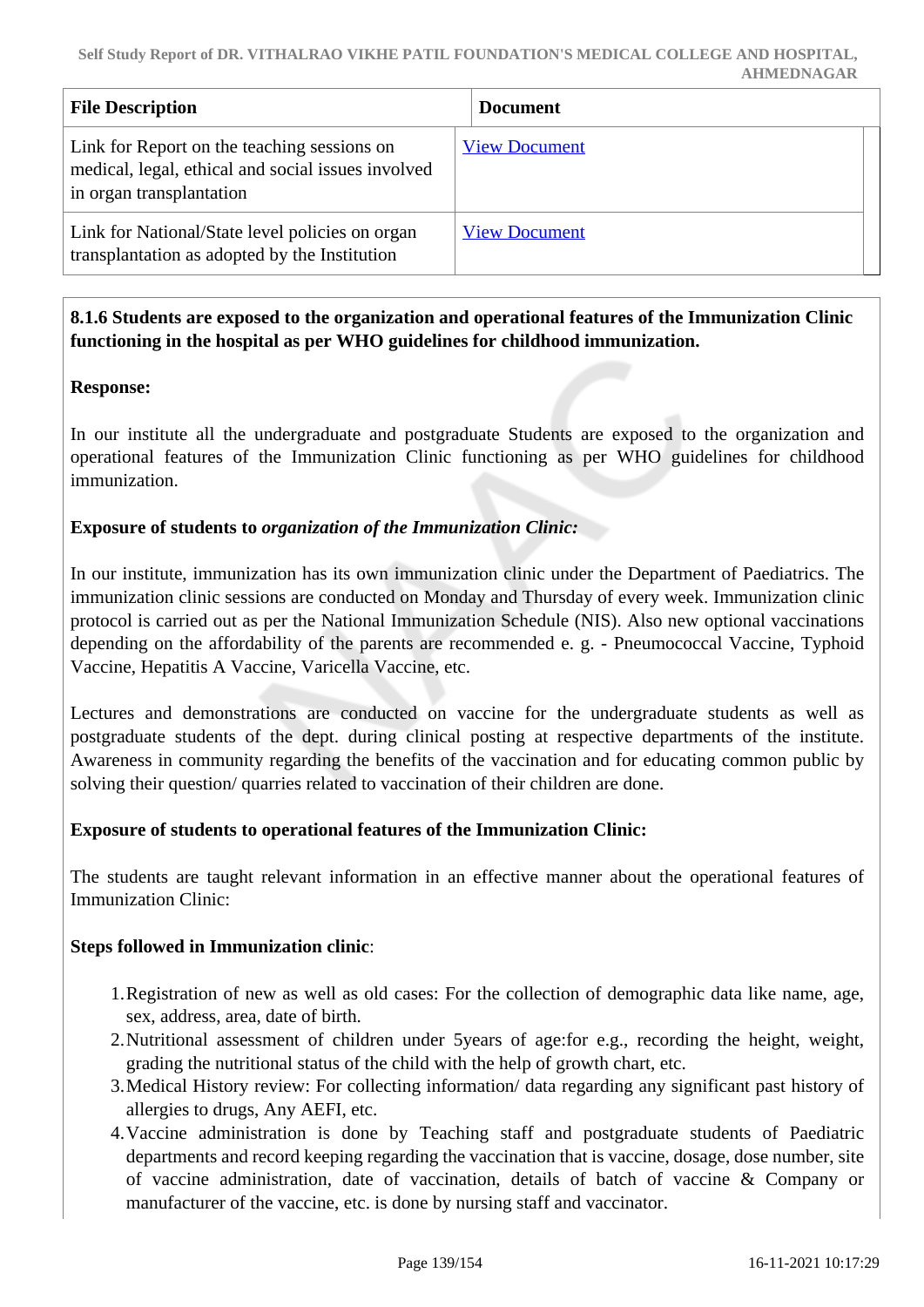5.Post vaccination advice regarding common side effects of vaccine and when to seek medical attention, common helpline numbers, emergency medical service provider's numbers and details are provided by Teaching staff and postgraduate students of Paediatric departments along with Nutritional advice and health education about preventing common childhood illness.

Quality maintenance records:

- 1.Verifying that the cold chain has been maintained throughout transportation period of the particular vaccines.
- 2.Adequate temperature monitoring on storage of the vaccines.
- 3.The details to be recorded are:
- Type of vaccine
- Quantity received
- Vaccine manufacturers
- Batch Details of the received vaccines.
- Date of Manufacturing
- Date of expiry
- Vaccine Vial Monitor (VVM) status of vaccine.

The main aim of immunization clinic is to advise the parents regarding health and nutrition. In overall process of counseling during immunization sessions students are exposed in 360 degrees.

| <b>File Description</b>                                                                                                         | <b>Document</b>      |
|---------------------------------------------------------------------------------------------------------------------------------|----------------------|
| Link for report on the teaching sessions carried<br>out on the relevance and operational features of<br>the Immunization clinic | <b>View Document</b> |
| Link for report on the functioning of the<br><b>Immunization Clinic</b>                                                         | <b>View Document</b> |
| Link for quality maintenance records in<br>compliance with WHO guidelines during the<br>preceding academic year                 | <b>View Document</b> |

# **8.1.7 The College has adopted methods to define and implement Medical graduate attributes with a system of evaluation of attainment of the same.**

**Response:** 

### **Medical graduate attributes:**

Attributes of a Medical Graduate are the qualities, skills and understandings; a community that agrees its students should develop during their time with the institution. These attributes include going beyond the disciplinary expertise or technical knowledge that has traditionally formed the core of most university courses. They are qualities that also prepare graduates as agents of social good in an unknown future.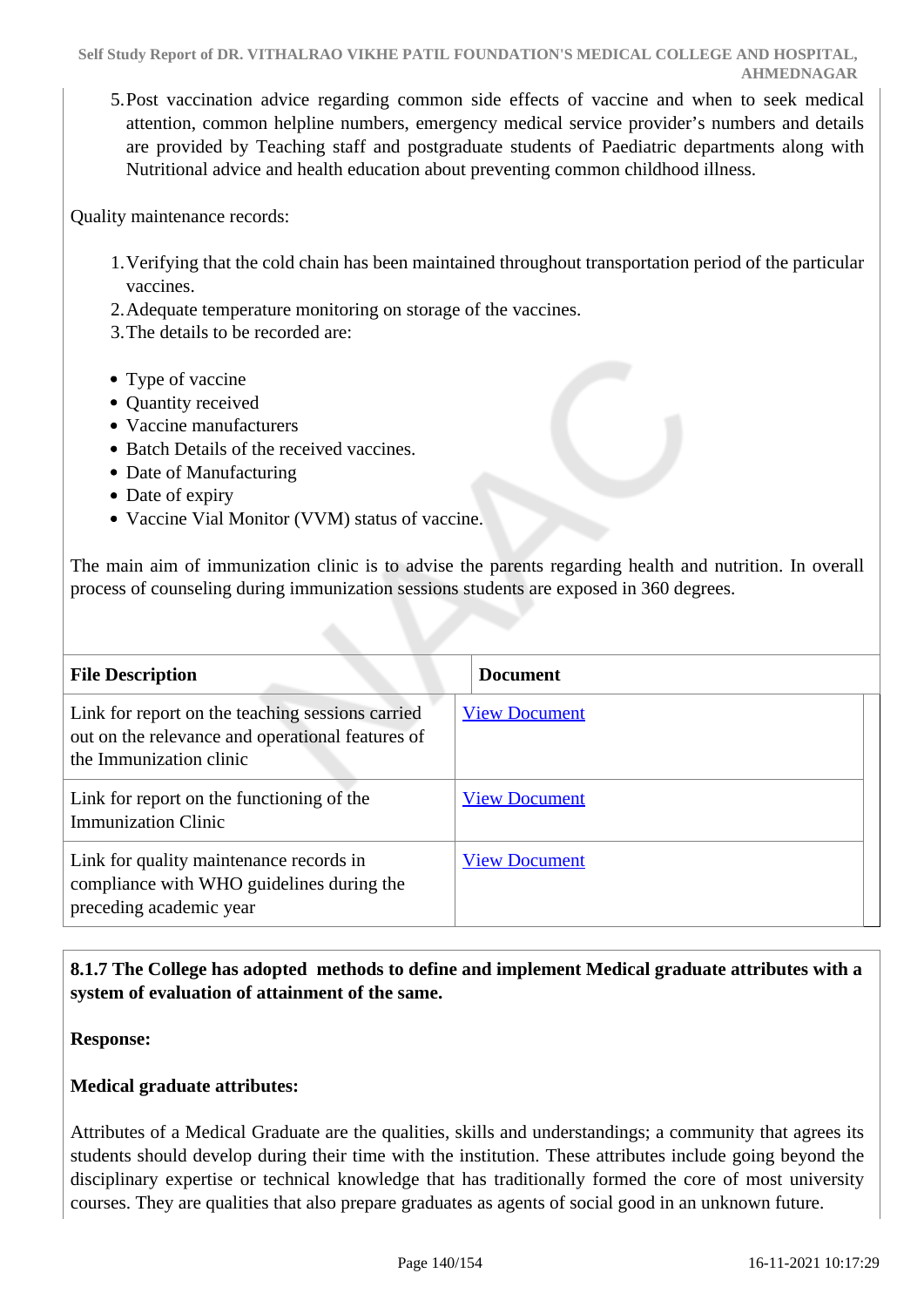Dr. VithalraoVikhe Patil Foundation's Medical College and Hospital, Ahmednagar on its website has displayed and described the Medical Graduate Attributes with a system of evaluation of attainment of same with special emphasis on-

- Clinician
- Leader and member of the health care team and system
- Communicator
- Lifelong learner
- Professional

# *The College has adopted various methods to implement Medical graduate attributes are as follows:*

# *Clinician:*

Clinician who understands and provides preventive, promotive, curative, palliative and holistic care with compassion.

**Leader:** Leader and member of the health care team and system who:

- Work effectively and appropriately with colleagues in an inter-professional health care team respecting diversity of roles, responsibilities and competencies of other professionals.
- Recognize and function effectively, responsibly and appropriately as a health care team leader in primary and secondary health care settings.

**Communicator:** Communicator with patients, families, colleagues and community who:

Demonstrate ability to communicate adequately, sensitively, effectively and respectfully with patients in a language that the patient understands and in a manner that will improve patient satisfaction and health care outcomes.

**Lifelong learner:** Lifelong learner committed to continuous improvement of skills and knowledge who:

- Demonstrate ability to perform an objective self-assessment of knowledge and skills, continue learning, refine existing skills and acquire new skills.
- Demonstrate ability to apply newly gained knowledge or skills to the care of the patient.

**Professional:** Professional who is committed to excellence, is ethical, responsive and accountable to patients, community and the profession:

- Practice selflessness, integrity, responsibility, accountability and respect.
- Respect and maintain professional boundaries between patients, colleagues and society.

Graduate attributes of the institution collectively reflect the institutional commitment to offer opportunities for distinctive learning environment for all its students.

# **Assessment Criteria:**

MBBS: Term end examination and Preliminary examinations including both theory and practical.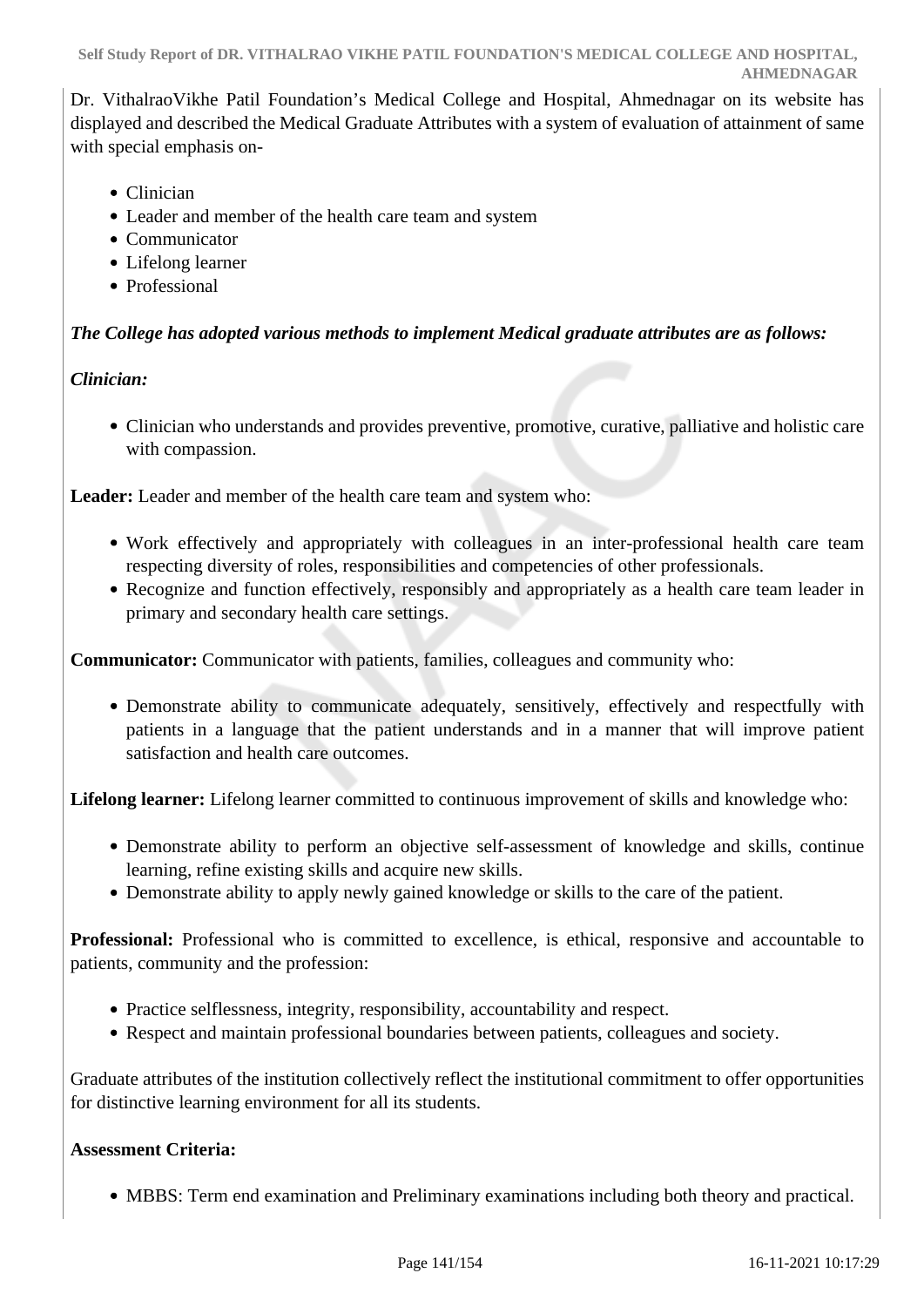- Rotatory Internship: Record is maintained by the institute
- Assessment: Assesses the learning level of the candidate after admission throughout the terms.
- Formative evaluation: as per guidelines of MUHS, Nashik, each department has separate policy:

The goal of formative assessment is to *monitor student learning* to provide ongoing feedback that can be used by instructors to improve their teaching and by students to improve their learning.

Assessment Criteria: Class test, Tutorials, Discussions and Mentoring

Apart from the summative and formative evaluations as discussed above special programmes are conducted by the institute for slow as well as advance learners.

- Subject mentoring:
- Remedial classes
- Psychological mentoring
- Holistic development sessions
- Soft skills workshop
- Personality Development Lecture

| <b>File Description</b>                                                                             | <b>Document</b> |
|-----------------------------------------------------------------------------------------------------|-----------------|
| Links for Medical graduate attributes as described   View Document<br>in the website of the College |                 |

### **8.1.8 Activities of the Medical Education Unit of the College in conducting a range of Faculty Development Prgrammes in emerging trends in Medical Educational Technology.**

#### **Response:**

Dr. VithalraoVikhe Patil Foundation's Medical College and Hospital, Ahmednagar, has an active Medical Education Technology (MET) Unit. This unit fulfills the Medical Council of India's (Board of Governors) following aims and objectives regarding "Faculty development programme" in emerging trends in medical educational technology.

#### **Aim**:

To improve the quality of medical education by training the teachers

### **Objective:**

- Sensitize teachers about new concepts in teaching and assessment methods
- Develop knowledge and clinical skills required for performing the role of competent and effective teacher, administrator, researcher and mentor
- Assist clinicians to acquire competency in communication and behavioral skills
- Update knowledge using modern information and research methodology tools.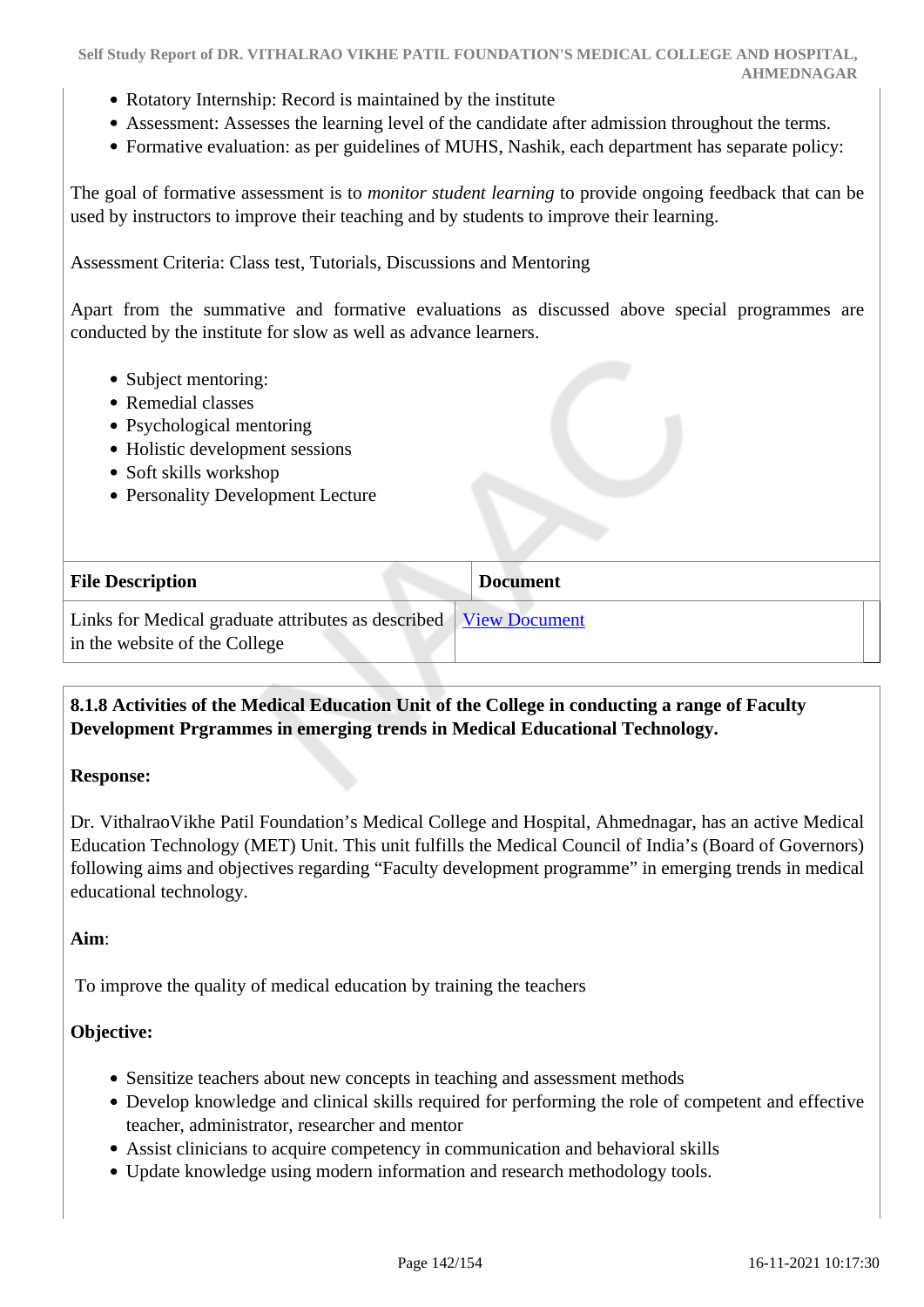The motto of our MET unit in Faculty development is –

- To improve an individual's knowledge and skills in teaching, educational research and educational administration.
- Sensitization and training of teachers in carrying out their professional tasks

Our institute has played important role in following areas along with organizing lectures and workshops for all concerned teachers with the help of MET unit of MUHS, Nashik and MCI, (Board of Governors) Delhi. -

### **1. Shifting from conventional role of teachers to**

- Facilitator (of learning) curriculum and course planner
- Resource material creator
- Student assessor
- Mentor
- Program evaluator

### **2. Changing Learning styles:**

- Student autonomy
- Self-learning,
- Experiential learning,
- Reflective learning,
- Computer assisted learning,
- Distance learning,
- E- learning,
- Use of skill learning laboratories

### **3. Innovative curriculum models:**

- Problem based curriculum (PBL)
- Integrated curriculum
- Cell Biology curriculum
- Competency based curriculum
- Hybrid curriculum

### **4. New Assessment methods and tools:**

- $\bullet$  OSCE & OSPE
- OSLER: Objective Structured Long Examination Record
- Mini CEX (Mini Case Evaluation Exercise)
- Case based Discussion
- DOPs (Direct Observation of Procedures)
- Portfolio
- Multi Source Feedback (360 degrees)
- Patient Satisfaction Ouestionnaire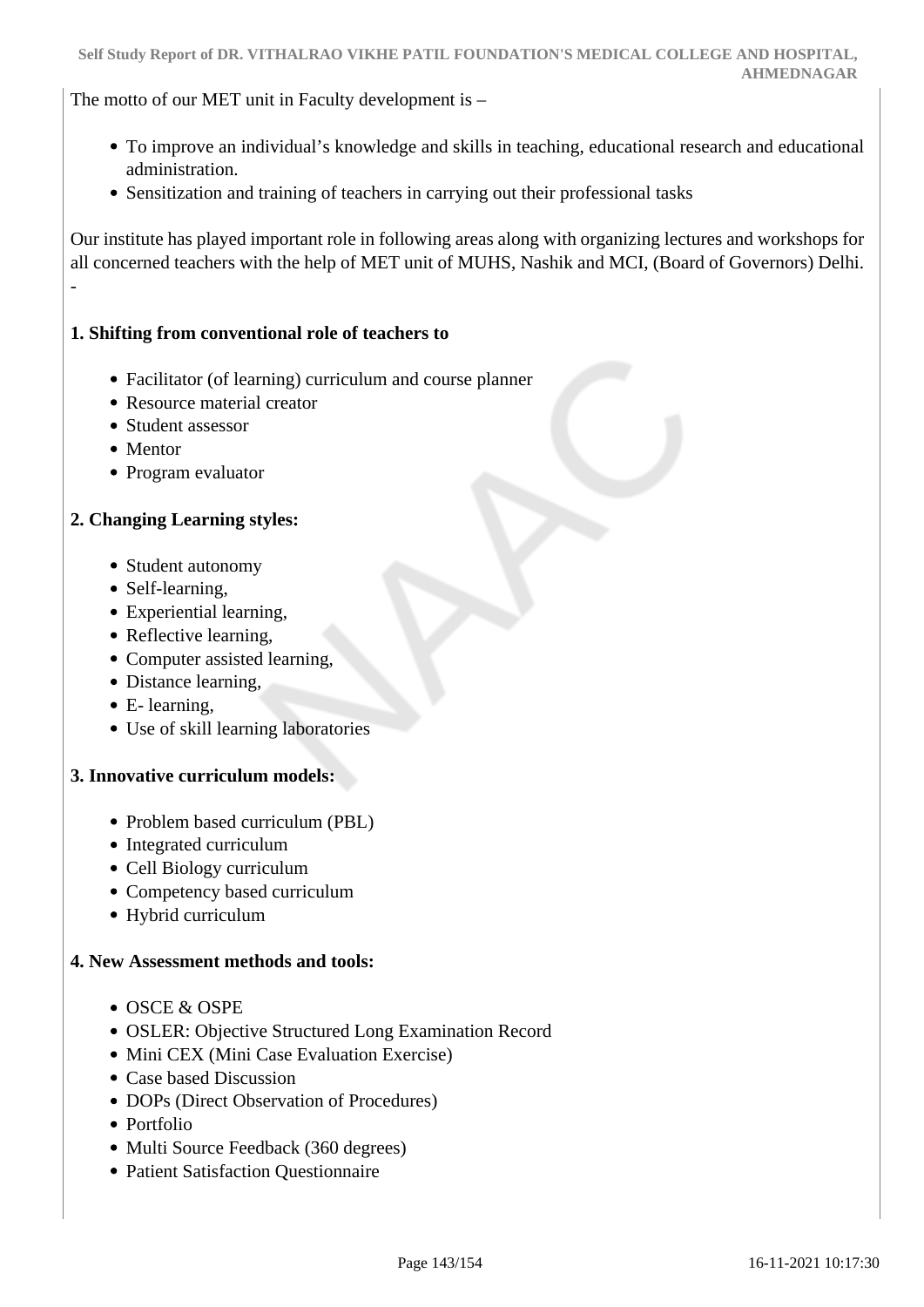Our institute has an active Medical Education Technology Unit which is following the suggestions of expert committee of the World Health Organization in 1965 regarding faculty development training which focuses on:

- 1.Educational specialists
- 2.Educational Leaders
- 3.Educational Practitioners

The power of our institute lies with staff member having FAIMER (Foundation for Advancement in Medical Education and Research) qualification with 7 members have advanced MET training course and 69 having basic MET with AETCOM course.

Our MET unit plays the role in -

- Creating a culture of educational research.
- Keeping the faculty aware of the ongoing research in the field
- Generation of publications and resources in medical education
- Concentration on the teaching learning needs of the students.
- Adopting newer learning technologies such as simulation, skill lab and e-learning
- Developing guidelines for student evaluation and curriculum development
- Providing on the job training or formal courses for teachers in MET

To overcome road blocks like Lack of motivation among teachers in general and among educators and lack of recognition or rewards, role of well-organized medical education unit is very effective for faculty development program in MET.

| <b>File Description</b>                                                                                                                                                                                                     | <b>Document</b>      |  |  |
|-----------------------------------------------------------------------------------------------------------------------------------------------------------------------------------------------------------------------------|----------------------|--|--|
| Link for Year-wise list of teachers who<br>participated in the seminars/conferences/<br>workshops on emerging trends in Medical<br>Educational technology organized by the MEU of<br>the College during the last five years | <b>View Document</b> |  |  |
| Link for List of seminars/conferences/workshops<br>on emerging trends in Medical Educational<br>Technology organized by the MEU yearwise<br>during the last five years                                                      | <b>View Document</b> |  |  |

# **8.1.9 Is the teaching hospital / clinical laboratory accredited by any National Accrediting Agency?**

- **1.NABH Accreditation of the teaching hospital**
- **2.NABL Accreditation of the laboratories**
- **3.ISO Certification of the departments / divisions**
- **4.Other Recognized Accreditation / Certifications**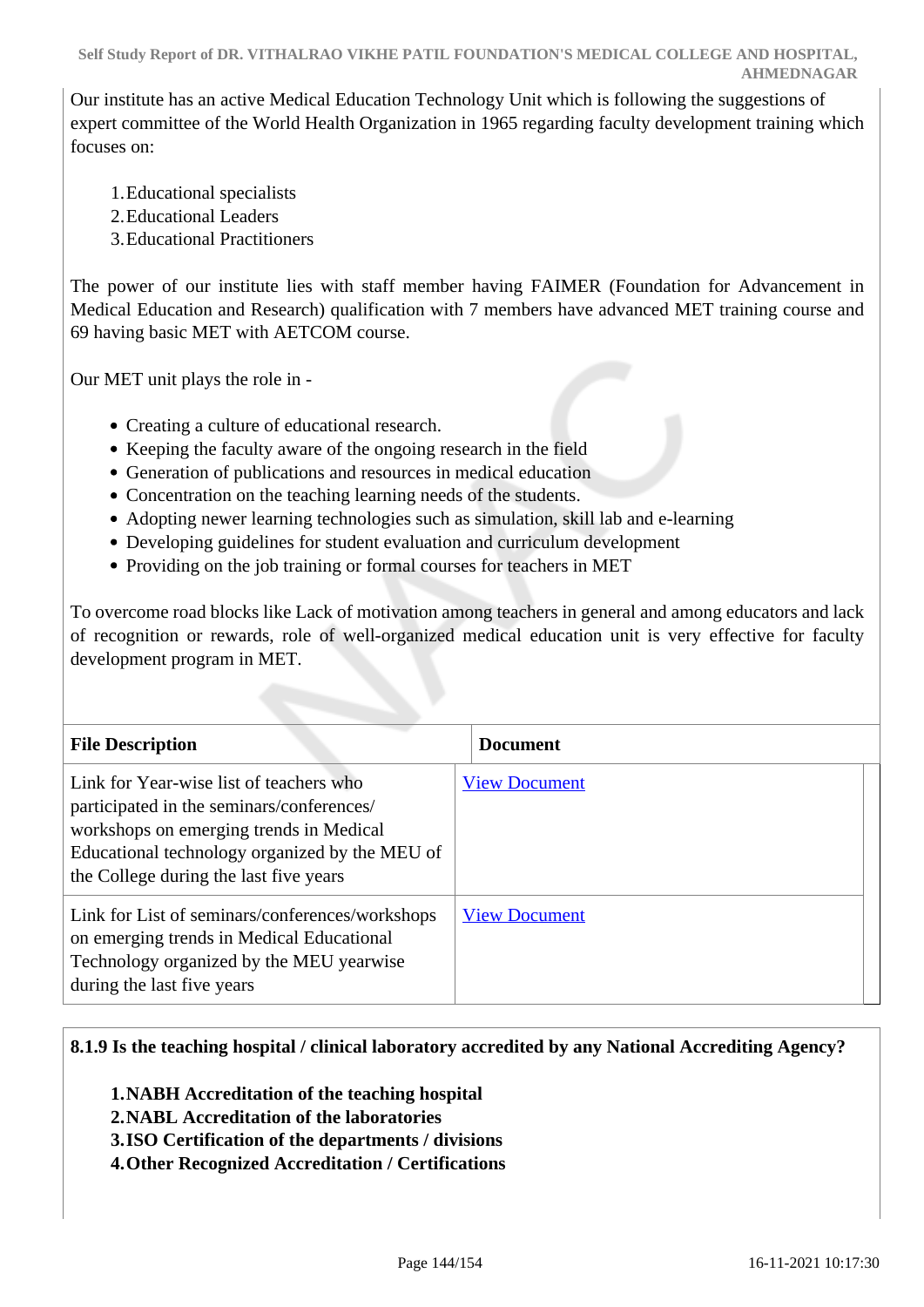#### **Response:** A. All of the above

| <b>File Description</b>                                  | <b>Document</b>      |
|----------------------------------------------------------|----------------------|
| Institutional data in prescribed format                  | <b>View Document</b> |
| Links for e-copies of Certificate/s of<br>Accreditations | <b>View Document</b> |

#### **8.1.10 Average percentage of first year students, provided with prophylactic immunization against communicable diseases like Hepatitis-B during their clinical work in the last five years.**

#### **Response:** 100

8.1.10.1 Number of first year students, provided with prophylactic immunization against communicable diseases like Hepatitis-B during their clinical work in the last five years

| 2019-20 | 2018-19 | 2017-18 | 2016-17 | $2015 - 16$ |
|---------|---------|---------|---------|-------------|
| 150     | 150     | 150     | 150     | 150         |

8.1.10.2 Number of first year Students addmitted in last five years

| 2019-20 | 2018-19 | $2017 - 18$ | 2016-17 | 2015-16 |
|---------|---------|-------------|---------|---------|
| 150     | 150     | 150         | 150     | 150     |

| <b>File Description</b>                                                                                                                                                                    | <b>Document</b>      |
|--------------------------------------------------------------------------------------------------------------------------------------------------------------------------------------------|----------------------|
| Uploads for List of students, teachers and hospital<br>staff, who received such immunization during the<br>preceding academic year                                                         | <b>View Document</b> |
| Upload for Policies documents regarding preventive<br>immunization of students, teachers and hospital staff<br>likely to be exposed to communicable diseases<br>during their clinical work | <b>View Document</b> |
| Institutional data in prescribed format                                                                                                                                                    | <b>View Document</b> |

 **8.1.11 Steps/procedures adopted by the College to expose students to contemporary medico-legal practices and third-party payers/insurance mechanisms, indemnity insurance protection etc. relevant to the clinician/provider as well as the patient/recipient.** 

**Response:**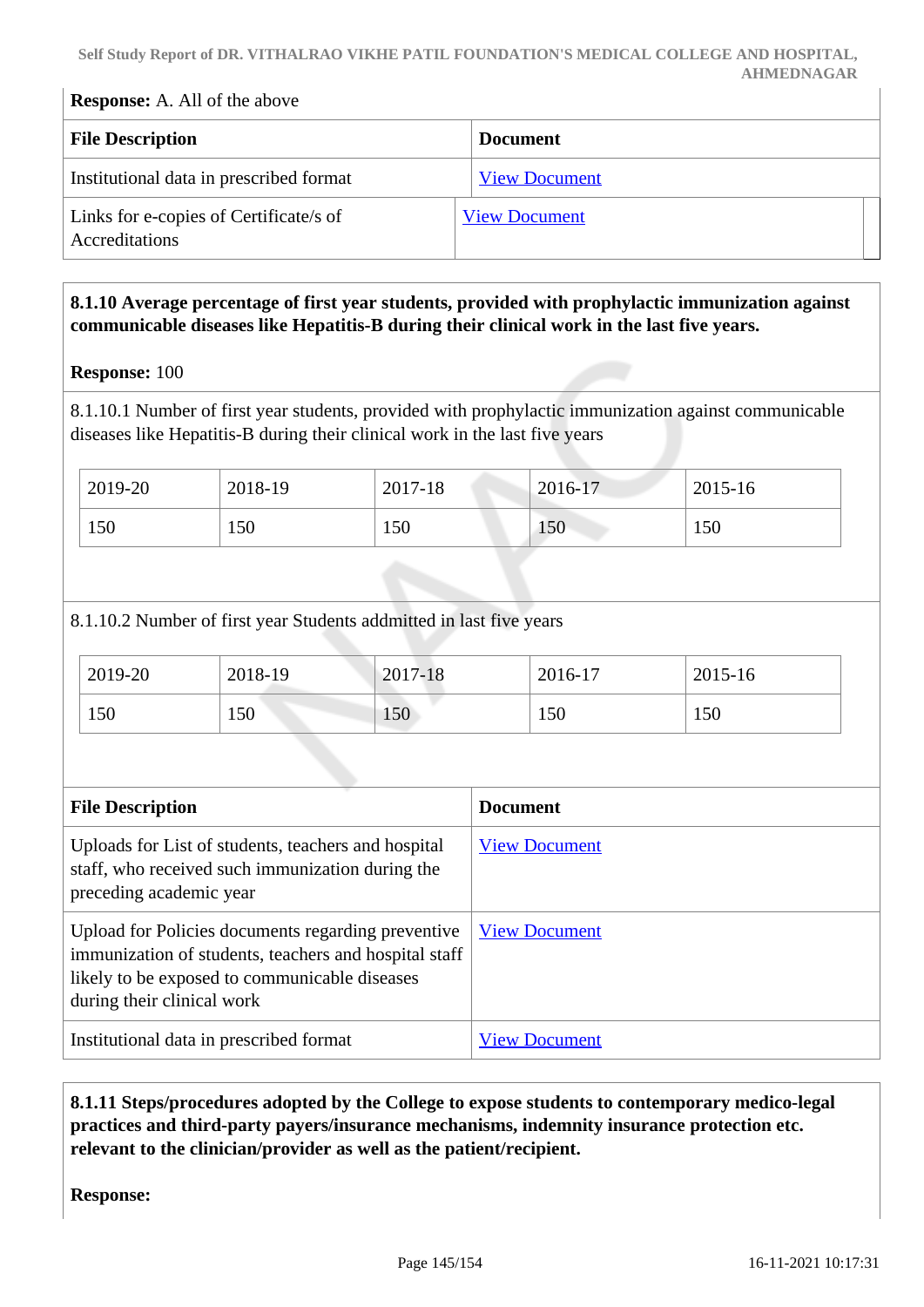Dr. VithalraoVikhe Patil Foundation's Medical College and Hospital adopted the Steps and procedures for students to expose them to contemporary medico-legal practices and third-party administration, insurance mechanisms, indemnity insurance protection relevant to the clinicians/provider as well as the patient/ recipient.

#### **Contemporary medico-legal practices:**

- Right of the patient
- Right to choose a doctor
- Right to information
- Consent
- Implied consent
- Express consent
- Informed consent
- Medical ethics
- Code of medical ethics
- International code of medical ethics
- Ethics of medical research
- Medical council
- Medical negligence
- Act of omission
- Act of commission
- Medico legal responsibilities of a medical practioner
- Medico legal issues on practice of physician
- Mishups in practice
- Anaesthetic and Gynecological
- Malpractice in insurance policy
- Legal aspects in medical records
- Ethical guidelines in biomedical research
- Medical tourism
- Hospital waste management

### **Third Party Administration (TPA)**

Third party payer is an important link between insurance companies, policy holders and health care providers. It provides administrative support to the insurance companies for servicing their insurance policies. Through the third-party payers the government aimed at bringing down the losses, improving the services and introducing the system of cashless hospitalization wherein the insured did not have to pay any cash to the hospital, much in contrast with the earlier practice of paying up first and getting a reimbursement later.

Third party payers are the intermediaries who administer healthcare to the insured for a fee from the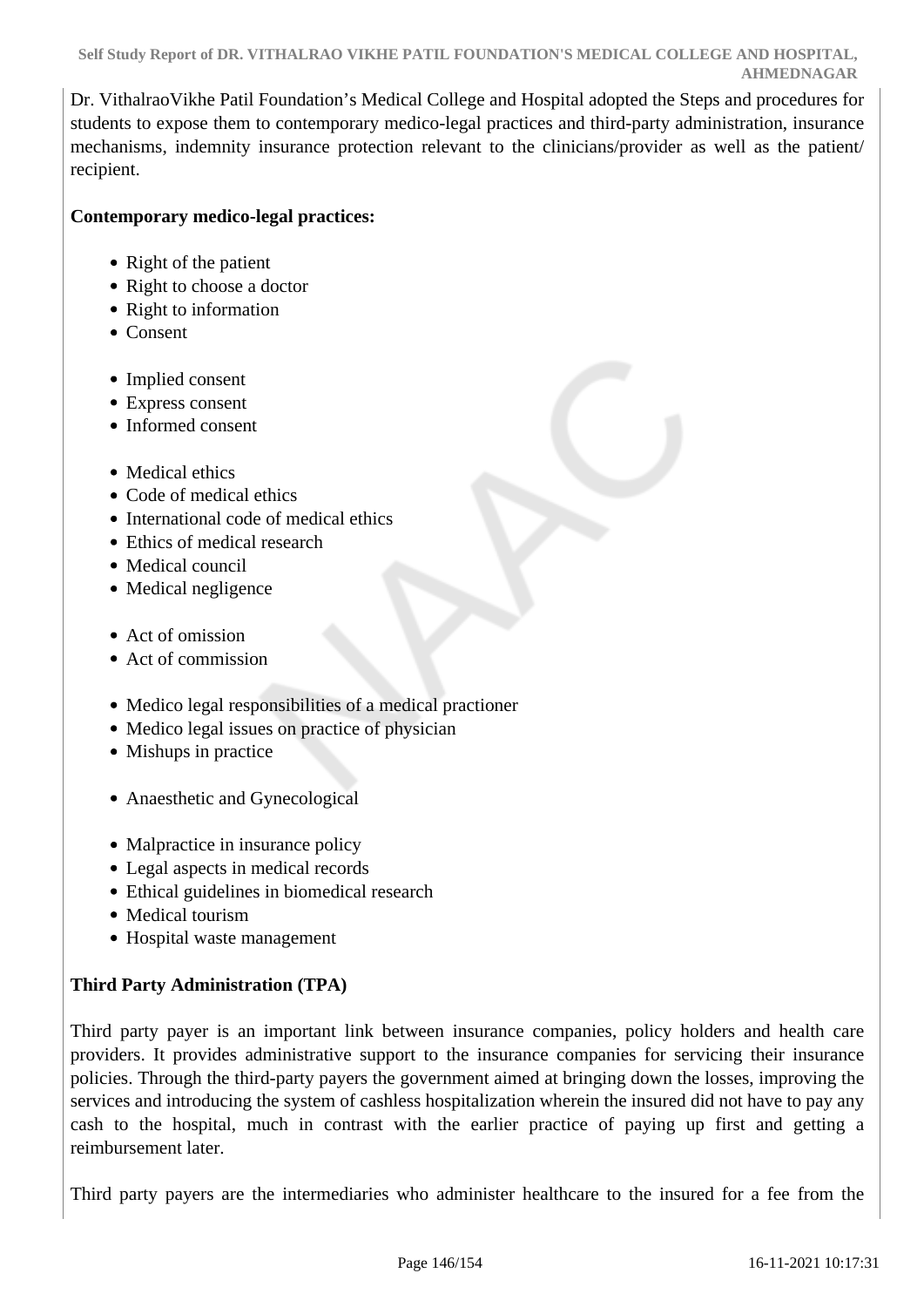insurance company and the insured in need of medical help could approach any hospital that was on the insurer's list. The hospital, having a prior memorandum of understanding with the third-party payers, provides the appropriate treatment to the policy holder and claims the charges from the insurers through the third-party payer.

#### **Advantages of third-party payers**

- Affordable cost
- Improved quality of health care services
- Cashless system
- Ease of pressure on the insurance companies
- Ease of pressure on the hospital

Patient Safety improvement is no longer a preventive strategy to protect medical facilities from lawsuits it is a serious and wide-reaching effort to measurably improve the safety culture among staff in medical institutions, to find lasting and systemic prevention strategies for adverse events, and to work with patients and with their families and caregivers.

The students are exposed to procedures in errors and negligence by various didactic lectures. The medicolegal cases on compensation are discussed in hospital seminars.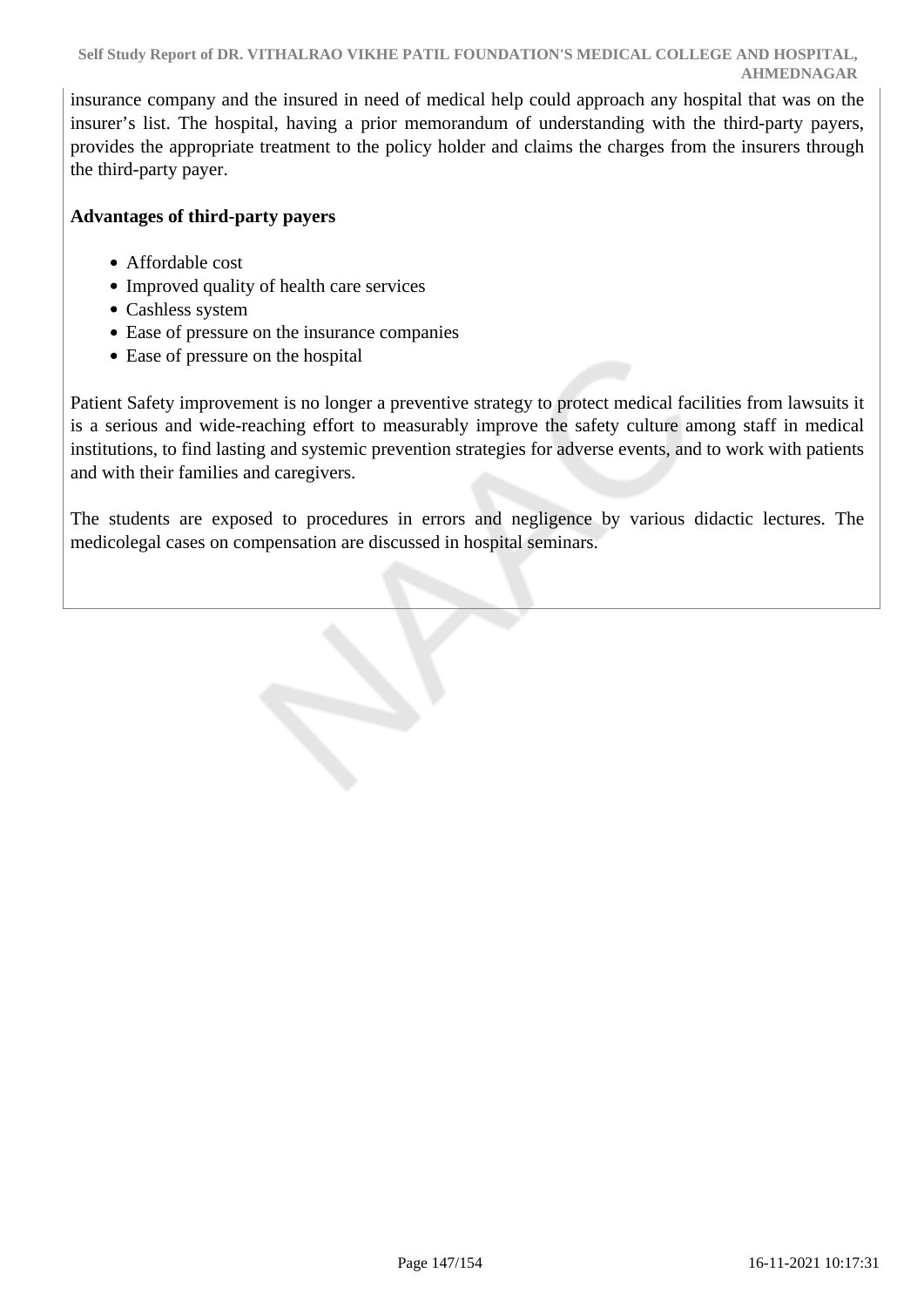# **5. CONCLUSION**

## **Additional Information :**

### **Social responsibility:**

The Institution has adopted approximately 200 families of the farmers who have committed suicide due to draught affected situation. The family members of such farmers are provided free medical services at the Institution. Apart from medical facilities they are also provided with physical, social, psychological and economic support to the families. The children from these families are provided support for their education. Thus the Institution helps these families to cope with the situation.

#### **Visit of national & international faculty:**

Being close to the Shirdi, many dignitaries from the medical profession and WHO consultant who are devotees of Shri Saibaba often visit the place. On their way, we often take the advantage and arrange a guest lecture for the faculty and students on concerned topic. The consultants are also happy to share their knowledge.

## **Concluding Remarks :**

Institution was established with a vision to provide best medical education to create a genera of doctors who are skilled, competent and guided by professional ethics, moral and social values and to provide the holistic health care services to the community.

The Institution gives emphasis on effective curriculum implementation and delivery by adopting various new teaching-learning and assessment methods with the help of best infrastructure including physical facilities, clinical and laboratory resources, library and IT facilities which promote the growth of the students in holistic manner. The Institution promotes research by all the students and teachers by recognising them every now and then for their efforts.

Institution tries to achieve excellence through effective leadership and governance policies, by empowering the faculty and transparent financial management. At the same time, institution is very sensitive to the various social issues and always tries to fulfil their social role through various activities.

The Institution is focused on achieving its goal to provide quality medical education and produce the doctors who are competent to provide medical services in ethical manner. Promotion of research, committed teaching staff, stress free working environment, providing best and latest form of treatment are few of the things that stand out.

Even with the various limitations and rising cost of medical education and health care, Institution is very much focused on its social responsibility and progressing towards achieving its goal.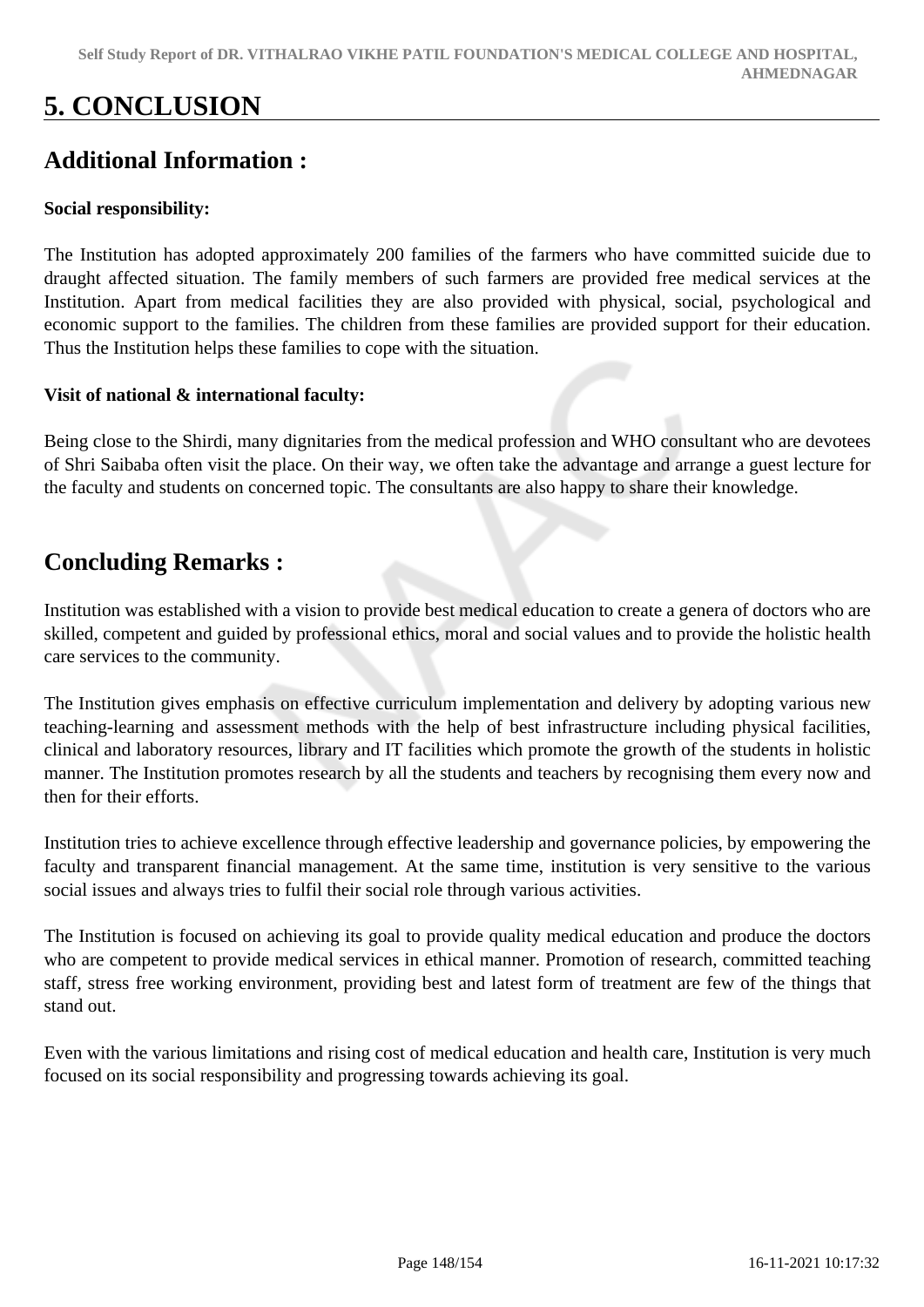# **6.ANNEXURE**

#### **1.Metrics Level Deviations**

|       | Metric ID Sub Questions and Answers before and after DVV Verification                                                                                  |               |                                                          |         |         |         |                                                                                                      |  |
|-------|--------------------------------------------------------------------------------------------------------------------------------------------------------|---------------|----------------------------------------------------------|---------|---------|---------|------------------------------------------------------------------------------------------------------|--|
| 1.2.1 |                                                                                                                                                        |               |                                                          |         |         |         |                                                                                                      |  |
|       | Percentage of inter-disciplinary / inter-departmental courses /training across all the Programmes<br>offered by the College during the last five years |               |                                                          |         |         |         |                                                                                                      |  |
|       |                                                                                                                                                        |               |                                                          |         |         |         |                                                                                                      |  |
|       |                                                                                                                                                        |               |                                                          |         |         |         | 1.2.1.1. Number of inter-disciplinary /inter-departmental courses /training offered during the last  |  |
|       | five years                                                                                                                                             |               |                                                          |         |         |         |                                                                                                      |  |
|       |                                                                                                                                                        |               | Answer before DVV Verification : 117                     |         |         |         |                                                                                                      |  |
|       |                                                                                                                                                        |               | Answer after DVV Verification: 117                       |         |         |         |                                                                                                      |  |
|       |                                                                                                                                                        |               |                                                          |         |         |         | 1.2.1.2. Number of courses offered by the institution across all programs during the last five years |  |
|       |                                                                                                                                                        |               | Answer before DVV Verification: 155                      |         |         |         |                                                                                                      |  |
|       |                                                                                                                                                        |               | Answer after DVV Verification: 155                       |         |         |         |                                                                                                      |  |
|       |                                                                                                                                                        |               |                                                          |         |         |         |                                                                                                      |  |
| 1.3.2 |                                                                                                                                                        |               |                                                          |         |         |         | Number of value-added courses offered during the last five years that impart transferable and life   |  |
|       | skills.                                                                                                                                                |               |                                                          |         |         |         |                                                                                                      |  |
|       |                                                                                                                                                        |               |                                                          |         |         |         |                                                                                                      |  |
|       |                                                                                                                                                        |               |                                                          |         |         |         | 1.3.2.1. Number of value-added courses offered during the last five years that impart transferable   |  |
|       | and life skills.                                                                                                                                       |               |                                                          |         |         |         |                                                                                                      |  |
|       |                                                                                                                                                        |               | Answer before DVV Verification : 30                      |         |         |         |                                                                                                      |  |
|       |                                                                                                                                                        |               | Answer after DVV Verification: 25                        |         |         |         |                                                                                                      |  |
| 1.3.3 |                                                                                                                                                        |               |                                                          |         |         |         | Average percentage of students enrolled in the value-added courses during the last five years        |  |
|       |                                                                                                                                                        |               |                                                          |         |         |         |                                                                                                      |  |
|       |                                                                                                                                                        |               |                                                          |         |         |         | 1.3.3.1. Number of students enrolled in value-added courses offered year-wise during the last five   |  |
|       | years                                                                                                                                                  |               | that impart transferable and life skills                 |         |         |         |                                                                                                      |  |
|       |                                                                                                                                                        |               | Answer before DVV Verification:                          |         |         |         |                                                                                                      |  |
|       |                                                                                                                                                        | 2019-20       | 2018-19                                                  | 2017-18 | 2016-17 | 2015-16 |                                                                                                      |  |
|       |                                                                                                                                                        |               |                                                          |         |         |         |                                                                                                      |  |
|       | 218                                                                                                                                                    |               | 207                                                      | 212     | 203     | 172     |                                                                                                      |  |
|       |                                                                                                                                                        |               |                                                          |         |         |         |                                                                                                      |  |
|       |                                                                                                                                                        |               | Answer After DVV Verification :                          |         |         |         |                                                                                                      |  |
|       |                                                                                                                                                        | 2019-20       | 2018-19                                                  | 2017-18 | 2016-17 | 2015-16 |                                                                                                      |  |
|       | 171                                                                                                                                                    |               | 163                                                      | 167     | 160     | 133     |                                                                                                      |  |
|       |                                                                                                                                                        |               |                                                          |         |         |         |                                                                                                      |  |
|       |                                                                                                                                                        |               | Remark : Personality development program not considered. |         |         |         |                                                                                                      |  |
|       |                                                                                                                                                        |               |                                                          |         |         |         |                                                                                                      |  |
| 1.4.1 |                                                                                                                                                        |               |                                                          |         |         |         | Mechanism is in place to obtain structured feedback on curricula/syllabi from various                |  |
|       |                                                                                                                                                        |               | stakeholders.Structured feedback received from:          |         |         |         |                                                                                                      |  |
|       |                                                                                                                                                        |               |                                                          |         |         |         |                                                                                                      |  |
|       | 1.                                                                                                                                                     | Students      |                                                          |         |         |         |                                                                                                      |  |
|       | 2.                                                                                                                                                     | Teachers      |                                                          |         |         |         |                                                                                                      |  |
|       | 3.                                                                                                                                                     | Employers     |                                                          |         |         |         |                                                                                                      |  |
|       | 4.                                                                                                                                                     | Alumni        |                                                          |         |         |         |                                                                                                      |  |
|       | 5.                                                                                                                                                     | Professionals |                                                          |         |         |         |                                                                                                      |  |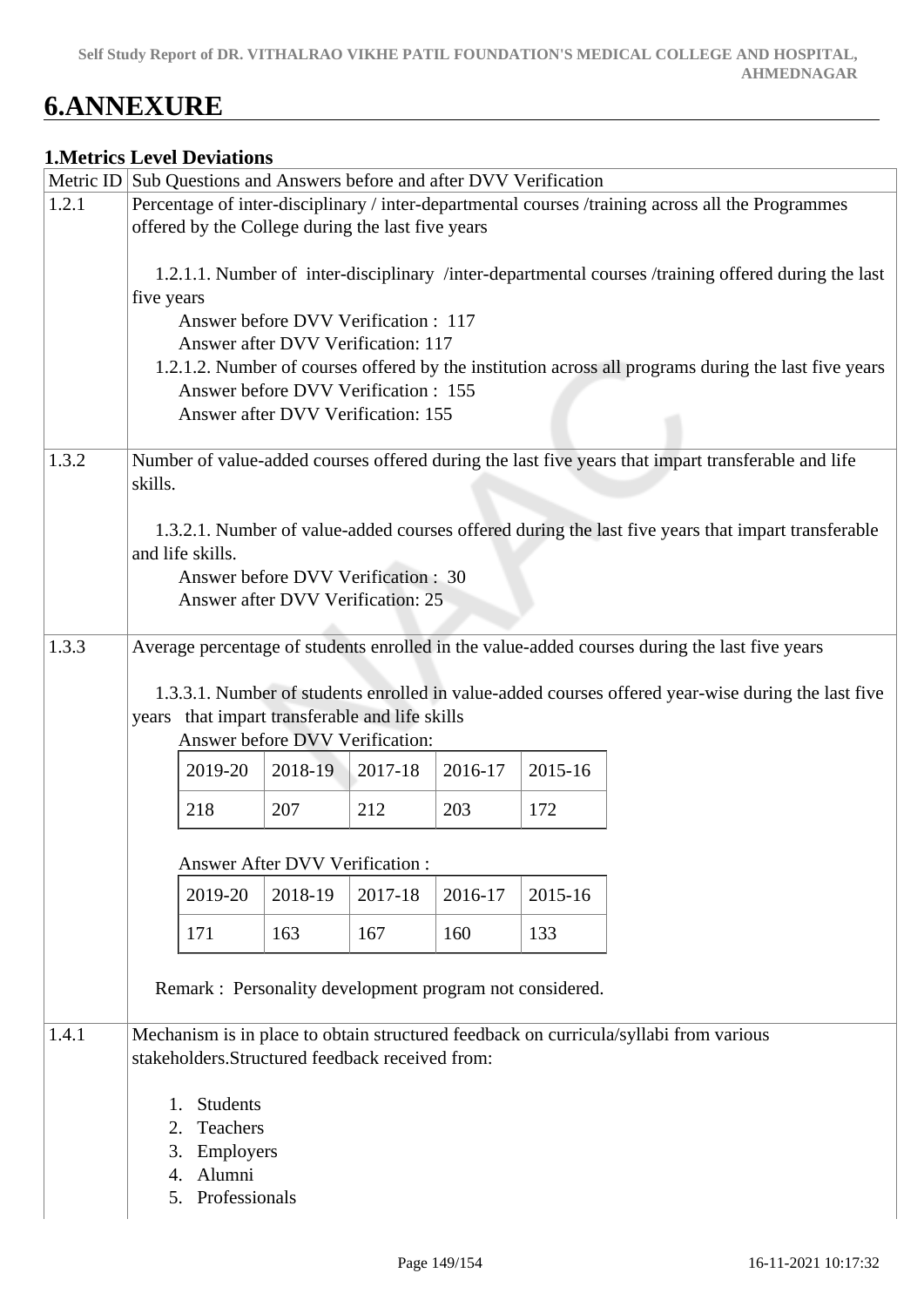|       |                                                                                                                                                                                                                                                   |                                       |                                                      |                                                                                      | Answer before DVV Verification : A. All of the above<br>Answer After DVV Verification: B. Any 4 of the above |               | Remark : Sl.no 1,2,3 and 5 considered. Feedback of alumni is not on syllabus.                                                                                                                                                                                                                                                                                                                                                                                                                                                                                                                                |  |  |  |
|-------|---------------------------------------------------------------------------------------------------------------------------------------------------------------------------------------------------------------------------------------------------|---------------------------------------|------------------------------------------------------|--------------------------------------------------------------------------------------|--------------------------------------------------------------------------------------------------------------|---------------|--------------------------------------------------------------------------------------------------------------------------------------------------------------------------------------------------------------------------------------------------------------------------------------------------------------------------------------------------------------------------------------------------------------------------------------------------------------------------------------------------------------------------------------------------------------------------------------------------------------|--|--|--|
| 2.1.1 | Due consideration is given to equity and inclusiveness by providing reservation of seats to all<br>categories during the admission process.<br>Average percentage of seats filled against seats reserved for various categories as per applicable |                                       |                                                      |                                                                                      |                                                                                                              |               |                                                                                                                                                                                                                                                                                                                                                                                                                                                                                                                                                                                                              |  |  |  |
|       |                                                                                                                                                                                                                                                   |                                       |                                                      | reservation policy during the last five years                                        |                                                                                                              |               |                                                                                                                                                                                                                                                                                                                                                                                                                                                                                                                                                                                                              |  |  |  |
|       |                                                                                                                                                                                                                                                   |                                       |                                                      | Government norms year-wise during last five years<br>Answer before DVV Verification: |                                                                                                              |               | 2.1.1.1. Number of students admitted from the reserved categories as per GOI or State                                                                                                                                                                                                                                                                                                                                                                                                                                                                                                                        |  |  |  |
|       |                                                                                                                                                                                                                                                   | 2019-20                               | 2018-19                                              | 2017-18                                                                              | 2016-17                                                                                                      | 2015-16       |                                                                                                                                                                                                                                                                                                                                                                                                                                                                                                                                                                                                              |  |  |  |
|       |                                                                                                                                                                                                                                                   | 49                                    | 43                                                   | 47                                                                                   | 47                                                                                                           | 44            |                                                                                                                                                                                                                                                                                                                                                                                                                                                                                                                                                                                                              |  |  |  |
|       |                                                                                                                                                                                                                                                   |                                       | <b>Answer After DVV Verification:</b>                |                                                                                      |                                                                                                              |               |                                                                                                                                                                                                                                                                                                                                                                                                                                                                                                                                                                                                              |  |  |  |
|       |                                                                                                                                                                                                                                                   | 2019-20                               | 2018-19                                              | 2017-18                                                                              | 2016-17                                                                                                      | 2015-16       |                                                                                                                                                                                                                                                                                                                                                                                                                                                                                                                                                                                                              |  |  |  |
|       |                                                                                                                                                                                                                                                   | 49                                    | 43                                                   | 47                                                                                   | 47                                                                                                           | 44            |                                                                                                                                                                                                                                                                                                                                                                                                                                                                                                                                                                                                              |  |  |  |
|       |                                                                                                                                                                                                                                                   |                                       | wise during the last five years                      | Answer before DVV Verification:                                                      |                                                                                                              |               | 2.1.1.2. Number of seats earmarked for reserved categories as per GOI or State Govt. norms year-                                                                                                                                                                                                                                                                                                                                                                                                                                                                                                             |  |  |  |
|       |                                                                                                                                                                                                                                                   | 2019-20                               | 2018-19                                              | 2017-18                                                                              | 2016-17                                                                                                      | 2015-16       |                                                                                                                                                                                                                                                                                                                                                                                                                                                                                                                                                                                                              |  |  |  |
|       |                                                                                                                                                                                                                                                   | 50                                    | 45                                                   | 49                                                                                   | 47                                                                                                           | 46            |                                                                                                                                                                                                                                                                                                                                                                                                                                                                                                                                                                                                              |  |  |  |
|       |                                                                                                                                                                                                                                                   | <b>Answer After DVV Verification:</b> |                                                      |                                                                                      |                                                                                                              |               |                                                                                                                                                                                                                                                                                                                                                                                                                                                                                                                                                                                                              |  |  |  |
|       |                                                                                                                                                                                                                                                   | 2019-20                               | 2018-19                                              | 2017-18                                                                              | 2016-17                                                                                                      | 2015-16       |                                                                                                                                                                                                                                                                                                                                                                                                                                                                                                                                                                                                              |  |  |  |
|       |                                                                                                                                                                                                                                                   | 50                                    | 45                                                   | 49                                                                                   | 47                                                                                                           | 47            |                                                                                                                                                                                                                                                                                                                                                                                                                                                                                                                                                                                                              |  |  |  |
| 2.4.2 |                                                                                                                                                                                                                                                   | 2019-20<br>49                         | Councils /Affiliating Universities.<br>2018-19<br>47 | Answer before DVV Verification:<br>2017-18<br>49                                     | 2016-17<br>48                                                                                                | 2015-16<br>47 | Average percentage of fulltime teachers with Ph.D./D.Sc./ D.Lit./DM/M Ch/DNB in super<br>specialities /other PG degrees (like MD/ MS/ MDS etc.,) in Health Sciences (like MD/ MS/ MDS)<br>etc.,) for recognition as Ph.D guides as per the eligibility criteria stipulated by the Regulatory<br>2.4.2.1. Number of fulltime teachers with Ph.D/D.Sc./D.Lit./DM/M Ch/DNB in super specialities /<br>other PG degrees (like MD/ MS/ MDS etc.,) in Health Sciences for recognition as Ph.D guides as per<br>the eligibility criteria stipulated by the Regulatory Councils. Last five years data to be entered. |  |  |  |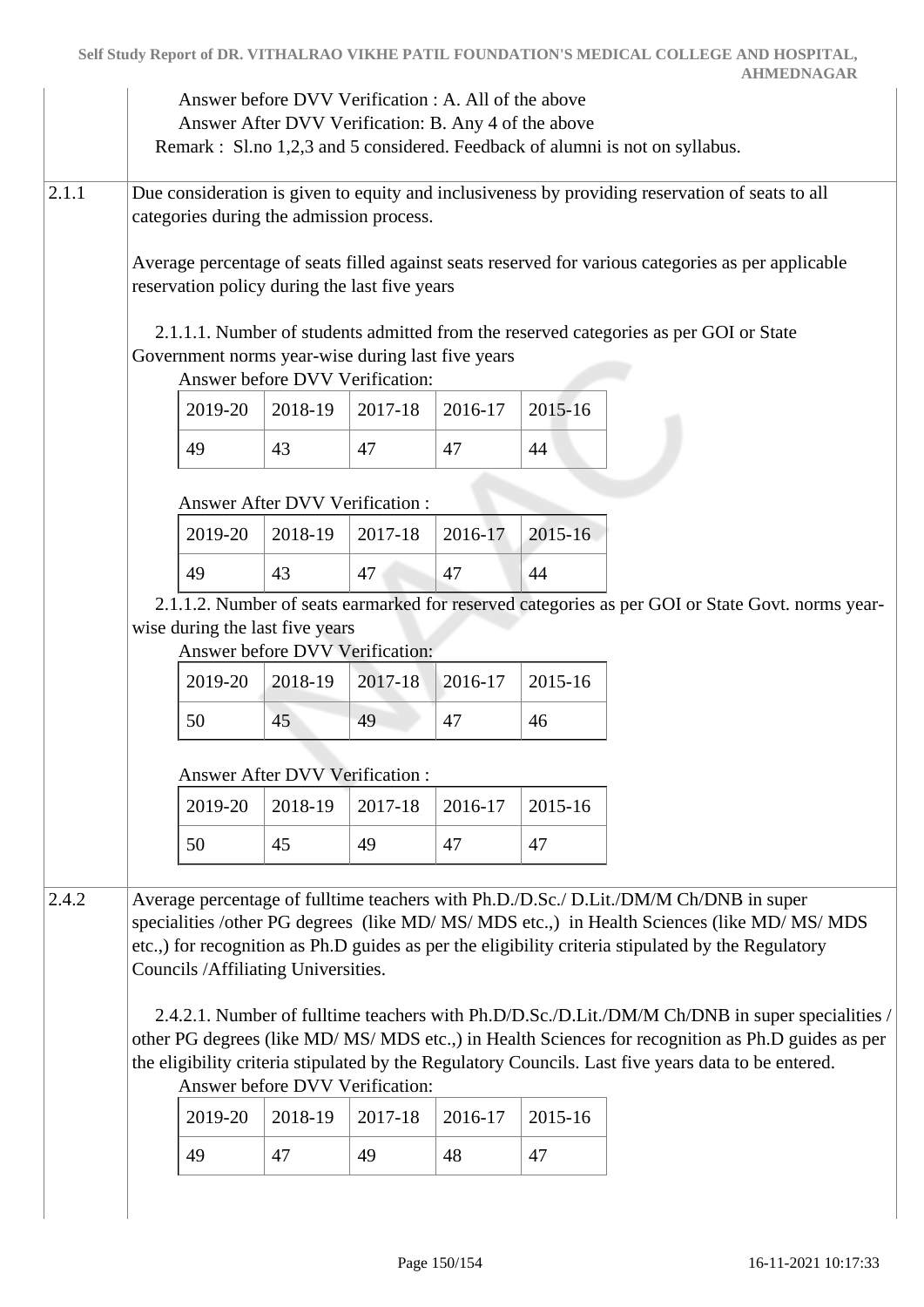|       |         |                                                                                                                                      | <b>Answer After DVV Verification:</b> |         |              |              |                                                                                                                                                                                                                                                                                                                                                                                                                                                                                                                                                                                                                      |  |
|-------|---------|--------------------------------------------------------------------------------------------------------------------------------------|---------------------------------------|---------|--------------|--------------|----------------------------------------------------------------------------------------------------------------------------------------------------------------------------------------------------------------------------------------------------------------------------------------------------------------------------------------------------------------------------------------------------------------------------------------------------------------------------------------------------------------------------------------------------------------------------------------------------------------------|--|
|       |         | 2019-20                                                                                                                              | 2018-19                               | 2017-18 | 2016-17      | 2015-16      |                                                                                                                                                                                                                                                                                                                                                                                                                                                                                                                                                                                                                      |  |
|       |         | 48                                                                                                                                   | 49                                    | 49      | 47           | 45           |                                                                                                                                                                                                                                                                                                                                                                                                                                                                                                                                                                                                                      |  |
| 2.4.5 |         | professional associations / academies during the last five years<br>professional associations / academies during the last five years | Answer before DVV Verification:       |         |              |              | Average Percentage of fulltime teachers who received awards and recognitions for excellence in<br>teaching, student mentoring, scholarships, professional achievements and academic leadership at<br>State, National, International levels from Government / Government-recognized agencies / registered<br>2.4.5.1. Number of fulltime teachers who received awards and recognitions for excellence in<br>teaching and student mentoring, scholarships, professional achievements and academic leadership at<br>State, National, International levels from Government / Government-recognized agencies / registered |  |
|       |         | 2019-20                                                                                                                              | 2018-19                               | 2017-18 | 2016-17      | 2015-16      |                                                                                                                                                                                                                                                                                                                                                                                                                                                                                                                                                                                                                      |  |
|       |         | 12                                                                                                                                   | 13                                    | 08      | 05           | 03           |                                                                                                                                                                                                                                                                                                                                                                                                                                                                                                                                                                                                                      |  |
|       |         |                                                                                                                                      | Answer After DVV Verification :       |         |              |              |                                                                                                                                                                                                                                                                                                                                                                                                                                                                                                                                                                                                                      |  |
|       |         | 2019-20                                                                                                                              | 2018-19                               | 2017-18 | 2016-17      | 2015-16      |                                                                                                                                                                                                                                                                                                                                                                                                                                                                                                                                                                                                                      |  |
|       |         | $\overline{2}$                                                                                                                       | $\overline{4}$                        | 1       | $\mathbf{1}$ | $\mathbf{1}$ |                                                                                                                                                                                                                                                                                                                                                                                                                                                                                                                                                                                                                      |  |
| 3.1.1 | nature. |                                                                                                                                      |                                       |         |              |              | Remark : Not considered awards from sister/parent institution, appreciation letters, awards of local<br>Percentage of teachers recognized as PG/Ph.D research guides by the respective University<br>3.1.1.1. Number of teachers recognized as PG/Ph.D research guides during the last 5 years                                                                                                                                                                                                                                                                                                                       |  |
|       |         |                                                                                                                                      | Answer before DVV Verification:       |         |              |              |                                                                                                                                                                                                                                                                                                                                                                                                                                                                                                                                                                                                                      |  |
|       |         | 2019-20                                                                                                                              | 2018-19                               | 2017-18 | 2016-17      | 2015-16      |                                                                                                                                                                                                                                                                                                                                                                                                                                                                                                                                                                                                                      |  |
|       |         | 36                                                                                                                                   | 35                                    | 34      | 34           | 33           |                                                                                                                                                                                                                                                                                                                                                                                                                                                                                                                                                                                                                      |  |
|       |         |                                                                                                                                      | Answer After DVV Verification :       |         |              |              |                                                                                                                                                                                                                                                                                                                                                                                                                                                                                                                                                                                                                      |  |
|       |         | 2019-20                                                                                                                              | 2018-19                               | 2017-18 | 2016-17      | 2015-16      |                                                                                                                                                                                                                                                                                                                                                                                                                                                                                                                                                                                                                      |  |
|       |         | 39                                                                                                                                   | 39                                    | 39      | 37           | 36           |                                                                                                                                                                                                                                                                                                                                                                                                                                                                                                                                                                                                                      |  |
| 3.1.2 |         |                                                                                                                                      |                                       |         |              |              | Average Percentage of teachers awarded national /international fellowships / financial support for<br>advanced studies/collaborative research and participation in conferences during the last five years                                                                                                                                                                                                                                                                                                                                                                                                            |  |
|       |         | Institutions year-wise during the last five years                                                                                    |                                       |         |              |              | 3.1.2.1. Number of teachers awarded national/international fellowship / Financial support for<br>advanced studies/collaborative research and conference participation in Indian and Overseas                                                                                                                                                                                                                                                                                                                                                                                                                         |  |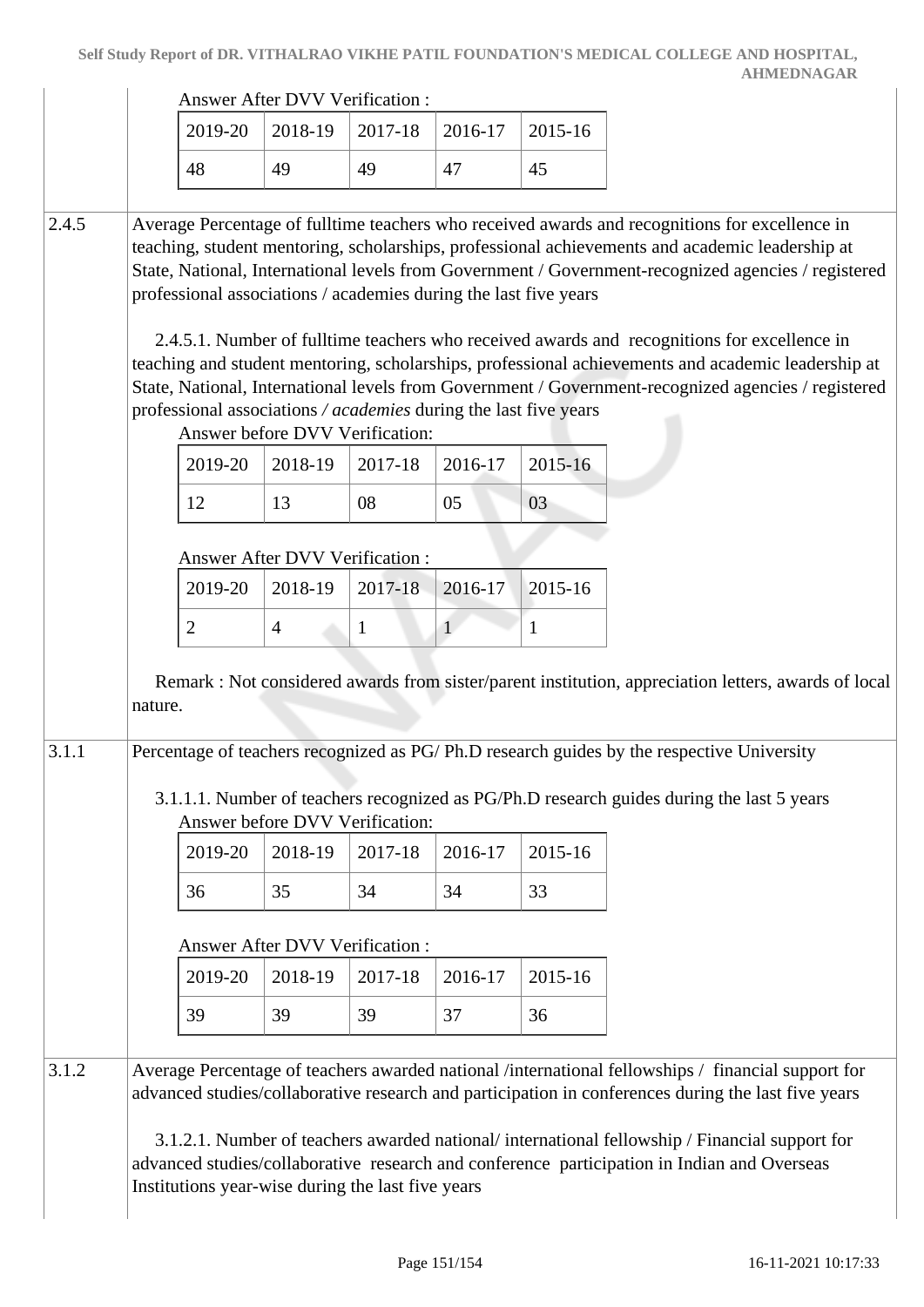|       |                                                                                                                                                                                                                                                       |                                                                                                                                                                   | Answer before DVV Verification:                  |                |                                                            |                                                                      |                                                                                                                                                                                                            |  |  |  |
|-------|-------------------------------------------------------------------------------------------------------------------------------------------------------------------------------------------------------------------------------------------------------|-------------------------------------------------------------------------------------------------------------------------------------------------------------------|--------------------------------------------------|----------------|------------------------------------------------------------|----------------------------------------------------------------------|------------------------------------------------------------------------------------------------------------------------------------------------------------------------------------------------------------|--|--|--|
|       |                                                                                                                                                                                                                                                       | 2019-20                                                                                                                                                           | 2018-19                                          | 2017-18        | 2016-17                                                    | 2015-16                                                              |                                                                                                                                                                                                            |  |  |  |
|       |                                                                                                                                                                                                                                                       | 141                                                                                                                                                               | 140                                              | 137            | 139                                                        | 141                                                                  |                                                                                                                                                                                                            |  |  |  |
|       |                                                                                                                                                                                                                                                       |                                                                                                                                                                   | Answer After DVV Verification:                   |                |                                                            |                                                                      |                                                                                                                                                                                                            |  |  |  |
|       |                                                                                                                                                                                                                                                       | 2019-20                                                                                                                                                           | 2018-19                                          | 2017-18        | 2016-17                                                    | 2015-16                                                              |                                                                                                                                                                                                            |  |  |  |
|       | $\tau$                                                                                                                                                                                                                                                |                                                                                                                                                                   | 17                                               | $\overline{2}$ | 9                                                          | 12                                                                   |                                                                                                                                                                                                            |  |  |  |
|       |                                                                                                                                                                                                                                                       |                                                                                                                                                                   |                                                  |                |                                                            |                                                                      | Remark : Edited based on Dean certificate with details as clarification document.                                                                                                                          |  |  |  |
| 3.1.3 |                                                                                                                                                                                                                                                       |                                                                                                                                                                   |                                                  |                |                                                            |                                                                      | Total number of research projects/clinical trials funded by government, industries and non-                                                                                                                |  |  |  |
|       |                                                                                                                                                                                                                                                       |                                                                                                                                                                   | governmental agencies during the last five years |                |                                                            |                                                                      |                                                                                                                                                                                                            |  |  |  |
|       |                                                                                                                                                                                                                                                       |                                                                                                                                                                   |                                                  |                |                                                            |                                                                      | 3.1.3.1. Number of research projects/clinical trials funded by government/industries and non-                                                                                                              |  |  |  |
|       |                                                                                                                                                                                                                                                       |                                                                                                                                                                   |                                                  |                | government agencies year-wise during the last five years   |                                                                      |                                                                                                                                                                                                            |  |  |  |
|       |                                                                                                                                                                                                                                                       |                                                                                                                                                                   | Answer before DVV Verification:                  |                |                                                            |                                                                      |                                                                                                                                                                                                            |  |  |  |
|       |                                                                                                                                                                                                                                                       | 2019-20                                                                                                                                                           | 2018-19                                          | 2017-18        | 2016-17                                                    | 2015-16                                                              |                                                                                                                                                                                                            |  |  |  |
|       |                                                                                                                                                                                                                                                       | 06                                                                                                                                                                | 03                                               | 01             | 01                                                         | 08                                                                   |                                                                                                                                                                                                            |  |  |  |
|       |                                                                                                                                                                                                                                                       |                                                                                                                                                                   |                                                  |                |                                                            |                                                                      |                                                                                                                                                                                                            |  |  |  |
|       |                                                                                                                                                                                                                                                       |                                                                                                                                                                   | <b>Answer After DVV Verification:</b>            |                |                                                            |                                                                      |                                                                                                                                                                                                            |  |  |  |
|       |                                                                                                                                                                                                                                                       | 2019-20                                                                                                                                                           | 2018-19                                          | 2017-18        | 2016-17                                                    | 2015-16                                                              |                                                                                                                                                                                                            |  |  |  |
|       |                                                                                                                                                                                                                                                       | 06                                                                                                                                                                | 03                                               | 01             | 01                                                         | 06                                                                   |                                                                                                                                                                                                            |  |  |  |
|       |                                                                                                                                                                                                                                                       |                                                                                                                                                                   |                                                  |                |                                                            |                                                                      |                                                                                                                                                                                                            |  |  |  |
| 3.3.2 |                                                                                                                                                                                                                                                       |                                                                                                                                                                   |                                                  |                |                                                            | recognized PG teacher of the Institution during the last five years. | Average number of Ph.D/DM/M Ch/PG Degree in the respective disciplines received per                                                                                                                        |  |  |  |
|       |                                                                                                                                                                                                                                                       |                                                                                                                                                                   |                                                  |                |                                                            |                                                                      |                                                                                                                                                                                                            |  |  |  |
|       |                                                                                                                                                                                                                                                       |                                                                                                                                                                   |                                                  |                |                                                            |                                                                      |                                                                                                                                                                                                            |  |  |  |
|       |                                                                                                                                                                                                                                                       | 3.3.2.1. Number of Ph.D.s /DM/M Ch/PG degrees in the respective disciplines received per<br>recognized PG teachers of the Institution during the last five years. |                                                  |                |                                                            |                                                                      |                                                                                                                                                                                                            |  |  |  |
|       | Answer before DVV Verification : 129                                                                                                                                                                                                                  |                                                                                                                                                                   |                                                  |                |                                                            |                                                                      |                                                                                                                                                                                                            |  |  |  |
|       | Answer after DVV Verification: 132                                                                                                                                                                                                                    |                                                                                                                                                                   |                                                  |                |                                                            |                                                                      |                                                                                                                                                                                                            |  |  |  |
|       | 3.3.2.2. Number of PG teachers recognized as guides by the Regulatory Bodies / Universities                                                                                                                                                           |                                                                                                                                                                   |                                                  |                |                                                            |                                                                      |                                                                                                                                                                                                            |  |  |  |
|       |                                                                                                                                                                                                                                                       | during the last five years.                                                                                                                                       |                                                  |                |                                                            |                                                                      |                                                                                                                                                                                                            |  |  |  |
|       |                                                                                                                                                                                                                                                       | Answer before DVV Verification: 172<br>Answer after DVV Verification: 54                                                                                          |                                                  |                |                                                            |                                                                      |                                                                                                                                                                                                            |  |  |  |
|       |                                                                                                                                                                                                                                                       |                                                                                                                                                                   |                                                  |                |                                                            |                                                                      |                                                                                                                                                                                                            |  |  |  |
|       | Remark : recognized guides who are full time teachers of the College during the assessment<br>period considered. Same guide counted by HEI more than once is counted as one. 3 teachers who are<br>not in the list provided for EP 2.1 not considered |                                                                                                                                                                   |                                                  |                |                                                            |                                                                      |                                                                                                                                                                                                            |  |  |  |
| 3.5.2 |                                                                                                                                                                                                                                                       |                                                                                                                                                                   |                                                  |                |                                                            |                                                                      |                                                                                                                                                                                                            |  |  |  |
|       |                                                                                                                                                                                                                                                       |                                                                                                                                                                   |                                                  |                | collaborative research programmes etc. for last five years |                                                                      | Total number of Functional MoUs/linkages with Institutions/ Industries in India and abroad for<br>academic, clinical training / internship, on-the job training, project work, student / faculty exchange, |  |  |  |
|       |                                                                                                                                                                                                                                                       |                                                                                                                                                                   |                                                  |                |                                                            |                                                                      |                                                                                                                                                                                                            |  |  |  |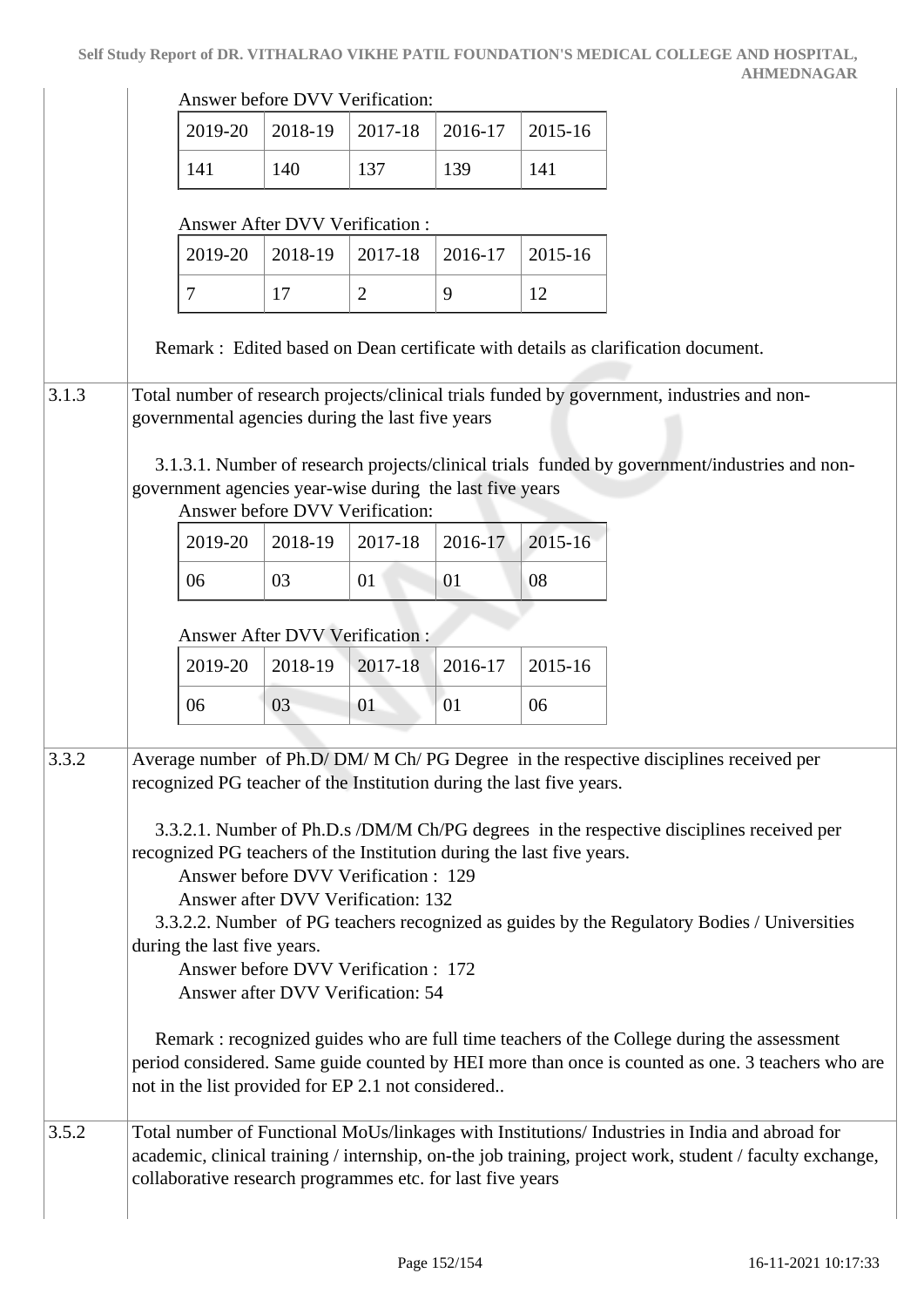|       |                                                                                                                                                                  |         | collaborative research programmes etc. for the last five years<br>Answer before DVV Verification: 77<br>Answer after DVV Verification: 69 |         |         |                                                                        | 3.5.2.1. Number of functional MoUs/linkages with Institutions/ industries in India and abroad for<br>academic, clinical training / internship, on-the job training, project work, student / faculty exchange, |  |  |  |
|-------|------------------------------------------------------------------------------------------------------------------------------------------------------------------|---------|-------------------------------------------------------------------------------------------------------------------------------------------|---------|---------|------------------------------------------------------------------------|---------------------------------------------------------------------------------------------------------------------------------------------------------------------------------------------------------------|--|--|--|
| 4.4.1 | Percentage of classrooms, seminar halls and demonstration rooms linked with internet /Wi-Fi-<br>enabled ICT facilities (data for the preceding academic year)    |         |                                                                                                                                           |         |         |                                                                        |                                                                                                                                                                                                               |  |  |  |
|       | 4.4.1.1. Number of classrooms, seminar halls and demonstration rooms linked with internet /Wi-Fi<br>enabled ICT facilities<br>Answer before DVV Verification: 66 |         |                                                                                                                                           |         |         |                                                                        |                                                                                                                                                                                                               |  |  |  |
|       |                                                                                                                                                                  |         | Answer after DVV Verification: 62                                                                                                         |         |         |                                                                        |                                                                                                                                                                                                               |  |  |  |
|       |                                                                                                                                                                  |         | Answer before DVV Verification: 66                                                                                                        |         |         |                                                                        | 4.4.1.2. Total number of classrooms, seminar halls and demonstration room in the institution                                                                                                                  |  |  |  |
|       |                                                                                                                                                                  |         | Answer after DVV Verification: 62                                                                                                         |         |         |                                                                        |                                                                                                                                                                                                               |  |  |  |
|       |                                                                                                                                                                  |         |                                                                                                                                           |         |         | Remark: Not considered auditorium, MET exam and Council hall           |                                                                                                                                                                                                               |  |  |  |
| 4.5.1 |                                                                                                                                                                  |         |                                                                                                                                           |         |         |                                                                        | Average Expenditure incurred on maintenance of physical facilities and academic support facilities                                                                                                            |  |  |  |
|       |                                                                                                                                                                  |         |                                                                                                                                           |         |         | excluding salary component, as a percentage during the last five years |                                                                                                                                                                                                               |  |  |  |
|       |                                                                                                                                                                  |         |                                                                                                                                           |         |         |                                                                        | 4.5.1.1. Expenditure incurred on maintenance of physical facilities and academic support                                                                                                                      |  |  |  |
|       |                                                                                                                                                                  |         |                                                                                                                                           |         |         |                                                                        | facilities excluding salary component year-wise during the last five years (INR in lakhs)                                                                                                                     |  |  |  |
|       |                                                                                                                                                                  |         | Answer before DVV Verification:                                                                                                           |         |         |                                                                        |                                                                                                                                                                                                               |  |  |  |
|       |                                                                                                                                                                  | 2019-20 | 2018-19                                                                                                                                   | 2017-18 | 2016-17 | 2015-16                                                                |                                                                                                                                                                                                               |  |  |  |
|       |                                                                                                                                                                  | 409.96  | 371.36                                                                                                                                    | 275.22  | 829.45  | 1204.51                                                                |                                                                                                                                                                                                               |  |  |  |
|       |                                                                                                                                                                  |         | <b>Answer After DVV Verification:</b>                                                                                                     |         |         |                                                                        |                                                                                                                                                                                                               |  |  |  |
|       |                                                                                                                                                                  | 2019-20 | 2018-19                                                                                                                                   | 2017-18 | 2016-17 | 2015-16                                                                |                                                                                                                                                                                                               |  |  |  |
|       |                                                                                                                                                                  | 262.25  | 231.44                                                                                                                                    | 194.59  | 226.44  | 184.44                                                                 |                                                                                                                                                                                                               |  |  |  |
|       |                                                                                                                                                                  |         |                                                                                                                                           |         |         |                                                                        |                                                                                                                                                                                                               |  |  |  |
|       |                                                                                                                                                                  |         |                                                                                                                                           |         |         |                                                                        | Remark: onsidered only maintenance of infrastructure (academic and physical) from the audited<br>income and expenditure statement and the computation sheet certified by auditor.                             |  |  |  |
|       |                                                                                                                                                                  |         |                                                                                                                                           |         |         |                                                                        |                                                                                                                                                                                                               |  |  |  |
| 7.1.1 | five years                                                                                                                                                       |         |                                                                                                                                           |         |         |                                                                        | Total number of gender equity sensitization programmes organized by the Institution during the last                                                                                                           |  |  |  |
|       |                                                                                                                                                                  |         |                                                                                                                                           |         |         |                                                                        | 7.1.1.1. Total number of gender equity sensitization programmes organized by the Institution year-                                                                                                            |  |  |  |
|       |                                                                                                                                                                  |         | wise during the last five years                                                                                                           |         |         |                                                                        |                                                                                                                                                                                                               |  |  |  |
|       |                                                                                                                                                                  |         | Answer before DVV Verification:                                                                                                           |         |         |                                                                        |                                                                                                                                                                                                               |  |  |  |
|       |                                                                                                                                                                  | 2019-20 | 2018-19                                                                                                                                   | 2017-18 | 2016-17 | 2015-16                                                                |                                                                                                                                                                                                               |  |  |  |
|       |                                                                                                                                                                  | 05      | 08                                                                                                                                        | 05      | 04      | 03                                                                     |                                                                                                                                                                                                               |  |  |  |